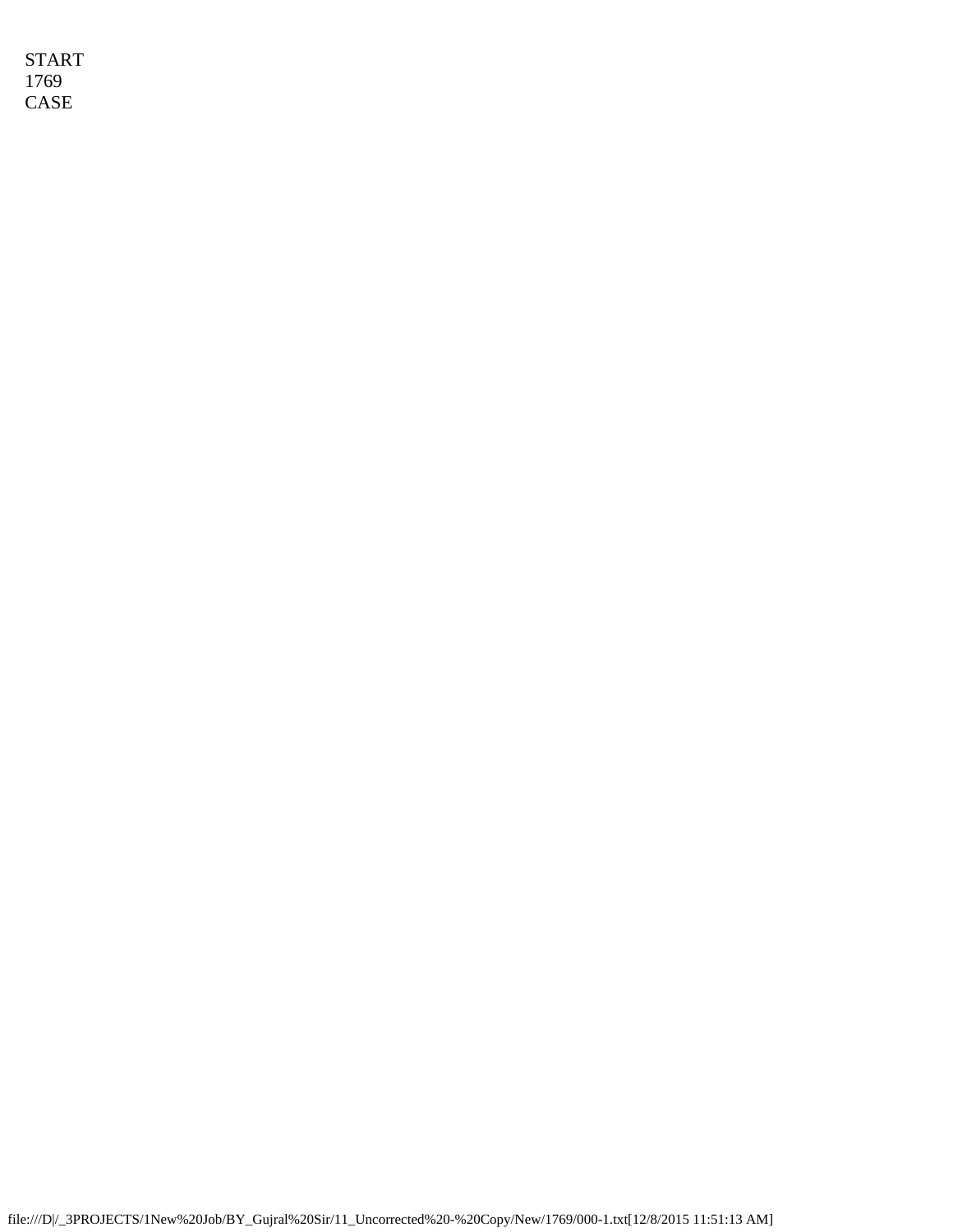| October 23rd, 1913          |                          |  |  |  |
|-----------------------------|--------------------------|--|--|--|
| INDEX.                      |                          |  |  |  |
| Witnesses                   | C<br>$Re-D$ $Re-C$<br>D  |  |  |  |
| Walter H. Volckening        | 4                        |  |  |  |
| Otto H. Schultze            | 8<br>9<br>5              |  |  |  |
| Edward J. Larkin            | 11<br>17                 |  |  |  |
| <b>Thomas Francis Shore</b> | 43<br>57                 |  |  |  |
| Mathew J. Gilligan          | 57                       |  |  |  |
| James J. Finn               | 58<br>67                 |  |  |  |
| William A. Jones            | 67                       |  |  |  |
| Joseph O. Skinner           | 75                       |  |  |  |
| Patrick J. Cunningham       | 86<br>83<br>93<br>96     |  |  |  |
| Hugh M. Corrigan            | 116<br>117<br>98<br>100  |  |  |  |
| Joseph J. Sonner            | 122<br>131<br>131<br>120 |  |  |  |
| Max Lazarus                 | 134<br>136<br>133        |  |  |  |
| Henry Becdecker             | 137                      |  |  |  |
| Michael Mondane             | 139<br>140               |  |  |  |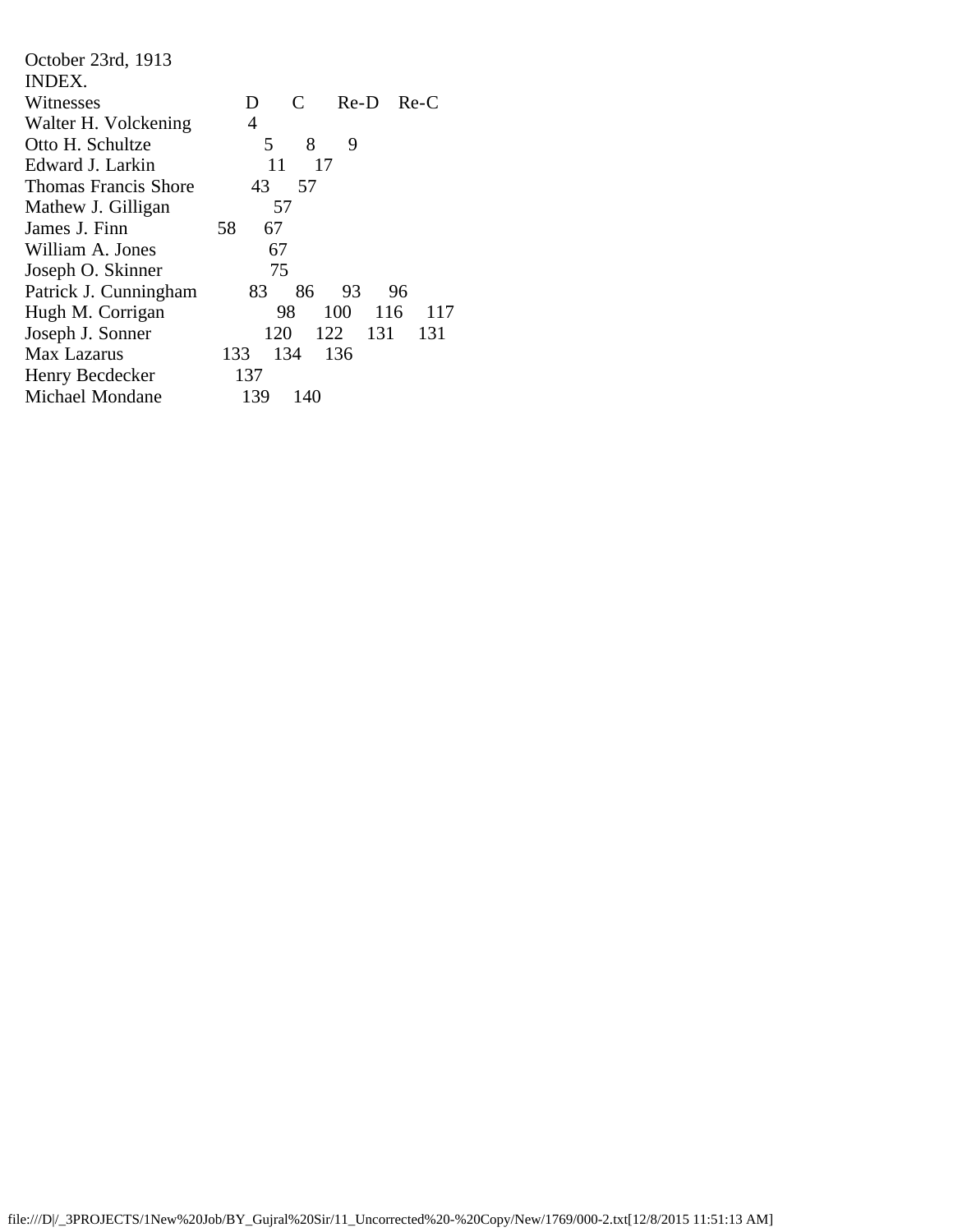| $-$ : INDEX :-               |                         |     |     |     |
|------------------------------|-------------------------|-----|-----|-----|
|                              | DIRECT CROSS RE-D. RE-C |     |     |     |
| Jacob Cohen                  | 145                     | 150 | 163 | 163 |
| William Silver               | 165                     | 168 | 175 |     |
| Louis Altier                 | 176                     | 179 |     |     |
| Leo Reddy                    | 187                     | 188 | 192 |     |
| Joseph Cohen                 | 193                     |     |     |     |
| Thomas J. McCabe             | 195                     |     |     |     |
| Edward Patrick Mullen        | 196                     |     |     |     |
| Patrick J. Cunningham (Rcld) | 197                     |     |     |     |
| Phoebe Larkin                | <b>200</b>              |     |     |     |
| Edward Larkin (Rcld)         | 202                     | 203 | 204 |     |
| Agnes Veronica Larkin        | 204                     | 208 |     |     |
| Edward Larkin (Reld)         | 208                     |     |     |     |
|                              |                         |     |     |     |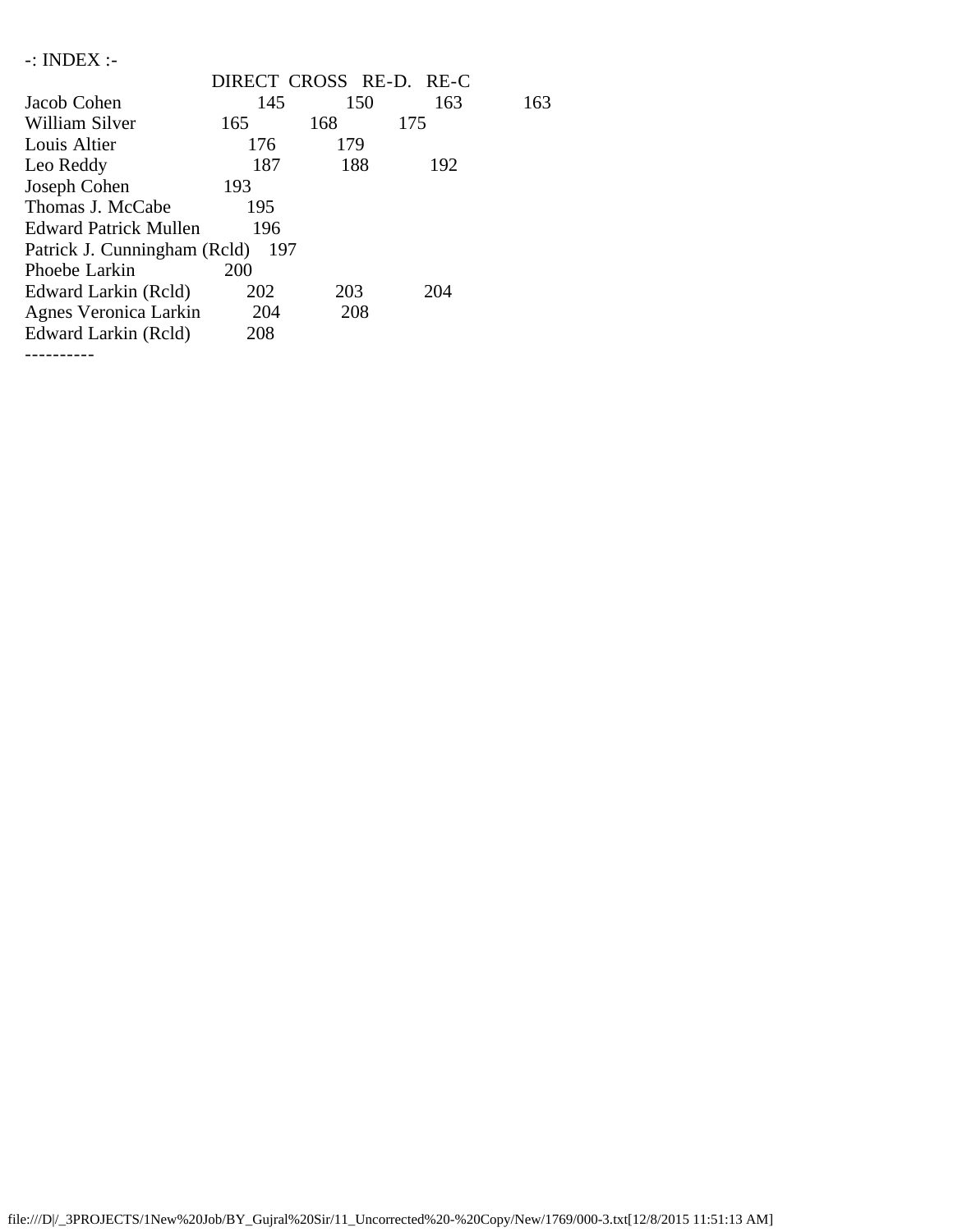1 COURT OF GENERAL SESSIONS OF THE PEACE. IN AND FOR THE COUNTY OF NEW YORK. PART V. -------------------------------------------------------------------x

THE PEOPLE OF THE STATE OF NEW YORK, -against-HENRY MOORE, Indicted with James Walsh,

-------------------------------------------------------------------x Before:-

----------

HON. WARREN W. FOSTER J and a Jury. #2023 New York, Tuesday, October 21st, 1913. THE DEFENDANT IS INDICTED FOR MURDER IN THE FIRST DEGREE. INDICTMENT FILED FEBRUARY 19TH, 1913. Appearances:- Isidor Wasservogel, Esq., Assistant District Attorney for the people. A. Harowitz, Esq., for the defendant. ---------- (A jury is duly examined on the voirdere and sworn)

(The Court then admonished the jury, in accordance with Section 415 of the Code of Criminal Procedure, and excused the Jury until Thursday, October 23rd, 1913, at 10:30 A.M.

New York, Thursday, October 23rd, 1913. TRIAL CONTINUED. Appearances :- Isidor Wasservogel, Esq., and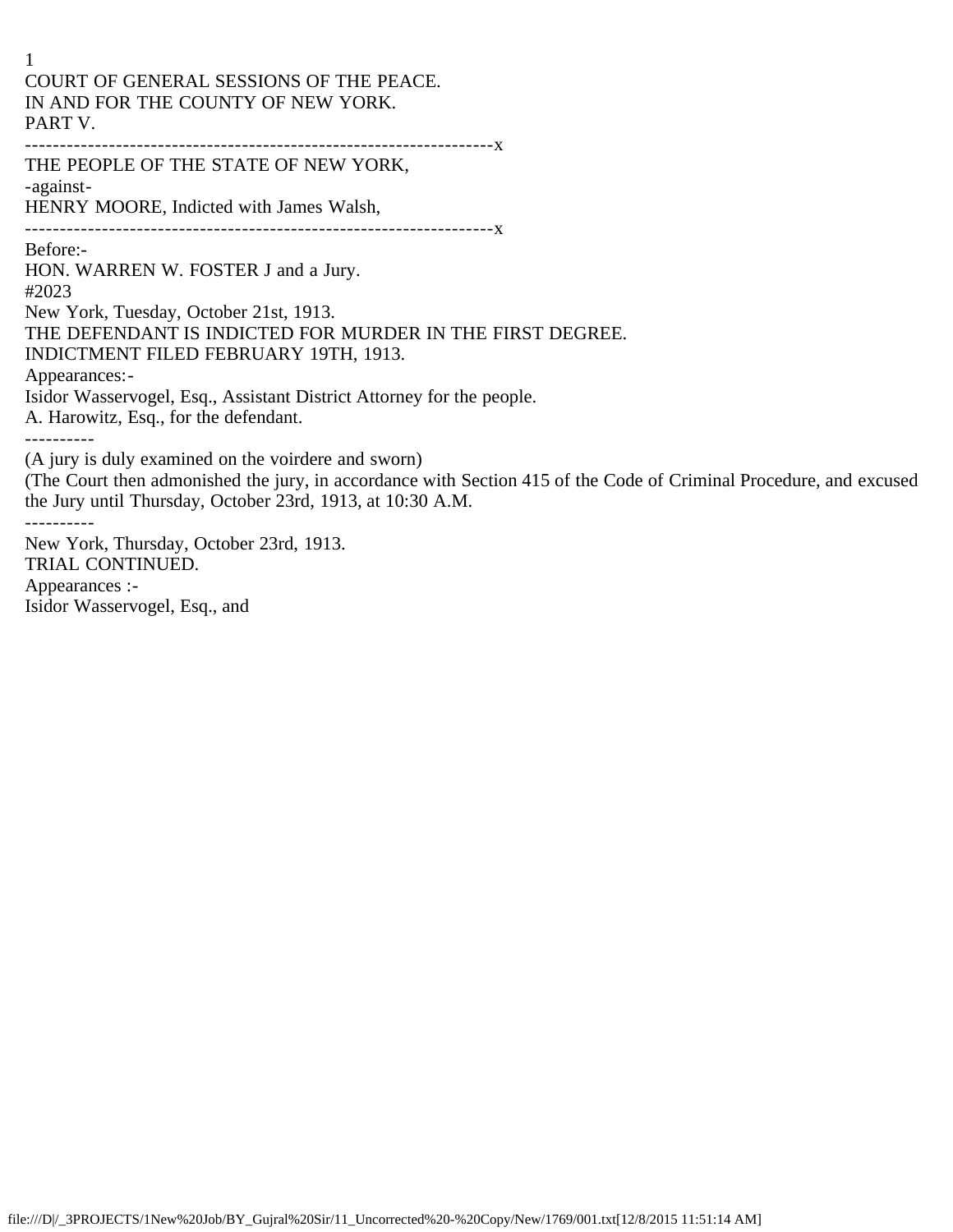Lucien A. Breckenridge, Esq., Assistant District Attorneys, for the People.

A Harowitz, Esq., for the defendant.

(By order of the Court, all witnesses in both sides are excluded from the Court room) THE PEOPLE'S CASE.

Mr. Breckenridge opened the case to the jury on behalf of the people, as follows:

If your Honor pleases, Mr. Foreman, and each of you gentlemen of the jury:

On the night of December 10th, 1911, at about 10:20 P.M., the body of the deceased, Joseph Madden, was found in premises 403 West Thirty-sixth Street, in this City and County, suffering from gun shot wounds in the abdomen and back. He was taken to the New York hospital, at which place he died on the 11th of December, 1911, at about 3:50 o'clock in the morning.

On the 19th of December of that year, at an inquest before a coroner's jury, three men were held for the grand jury. On the 15th of February of 1912, the grand jury of this County indicted the defendant, Henry Moore, together with one James Walsh, for the murder of Joseph Madden.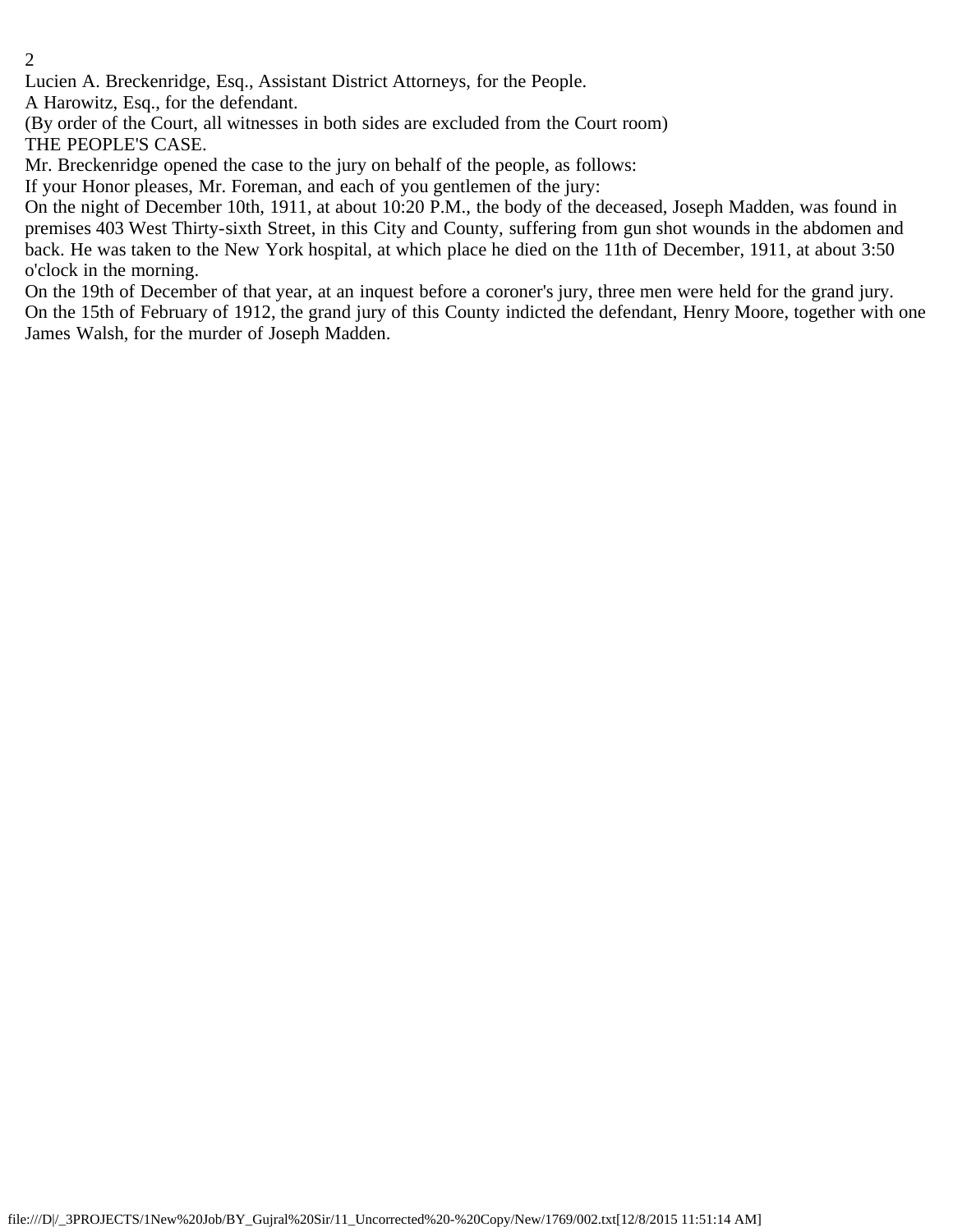Later, and on the 31st day of July of this year, at Calvary Cemetery, the defendant was arrested by members of the Municipal Police Department.

The facts as they appear show that on the night of December 10th, 1911, at the premises 403 West Thirty-sixth Street, in this City and County, the Winnoa Social Club gave a dance. At that dance were a number of people from the neighborhood, including a number of witnesses for the people in this prosecution, the defendant, Henry Moore, now at the bar, and the defendant, James Walsh who is not yet arrested.

In the course of the dance, the was a disturbance in, the dance hall. A man was put out for drawing a gun, and the defendant went out with him.

About half an hour later, this man Walsh, accompanied by the defendant and another man as yet unidentified, returned to the dance hall, and the door tender said to Walsh, "you can't come in here", and he said, "I can't, eh?", and drew a gun, a revolver.

The deceased, Madden, made an effort to prevent the use of the gun, and Walsh fired point blank at the deceased, the bullet striking him in the abdomen.

At this time, the defendant, Moore, was seen at the deceased's back. The witnesses say that he pulled the trigger of his gun, but that it did not explode.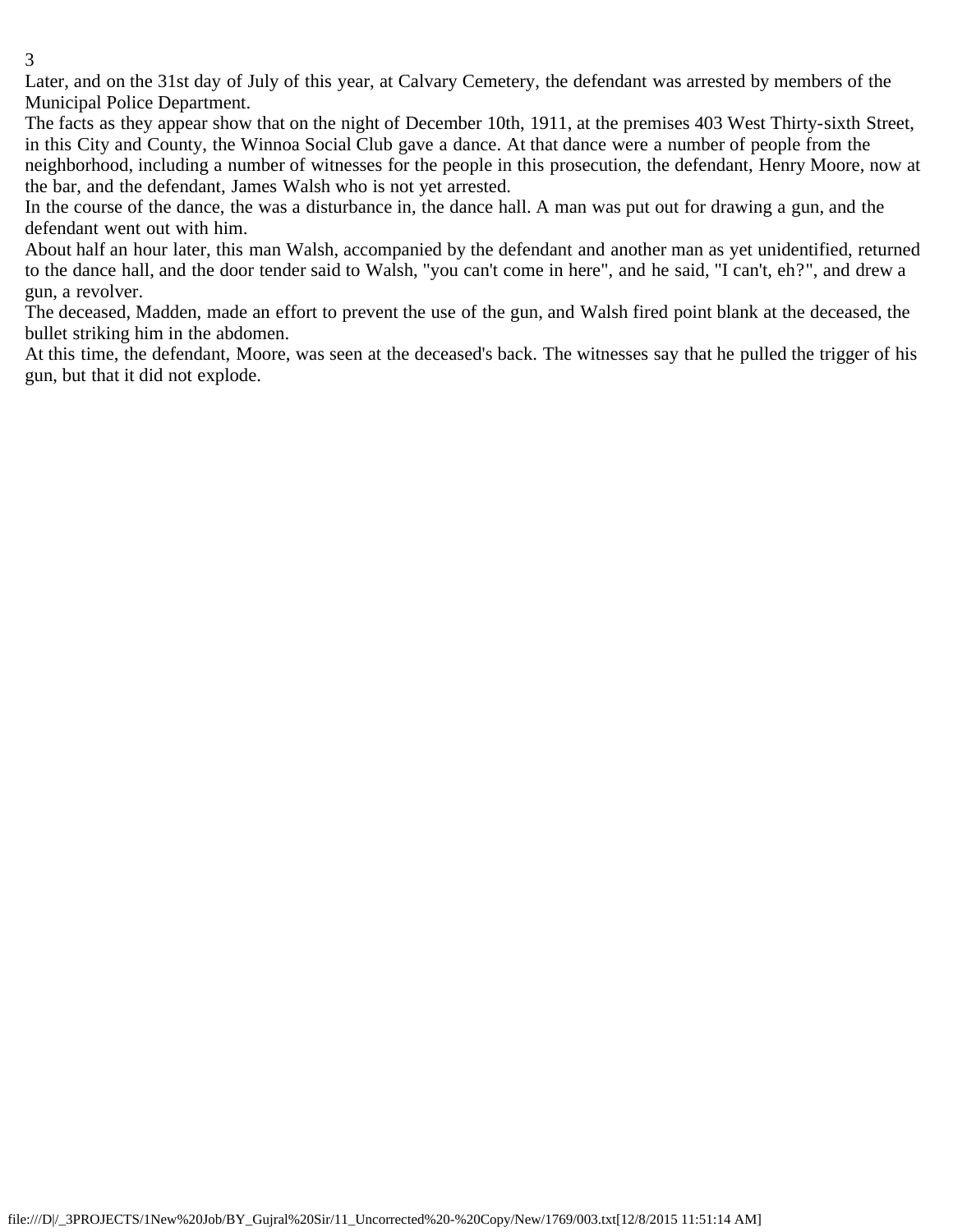After Walsh fired his shot, the deceased turned, falling, and the defendant, Moore, pointed his gun again and shot. The gun discharged, the bullet striking the deceased in the abdomen. The deceased fell to the ground. The defendant and his companions ran away, and were not seen again until the arrest, on the 3lst of July, of this year. Now, gentlemen, on showing you these facts, and all the circumstances of the case, the people will ask you for a verdict of murder in its first degree. ----------

WALTER H. VOLCKENING; called as a witness on behalf of the people, being first duly sworn, testified as follows:-DIRECT EXAMINATION BY MR. WASSERVOGEL:

Q What is your name?

- A Walter H. Volckening.
- Q Where do you live?
- A 116 Decatur Street, Brooklyn.
- Q What is your business, please?

A Architect.

Q And you have been such for some time?

A Yes, sir.

Q Do you recognize this diagram which I show you? (showing diagram to witness)

A I do.

Q Was that made by you?

A It was.

Q And what does it represent?

A It represents the entrance hall, staircase hall and the ante rooms into the two meeting rooms at premises 403 West Thirty-sixth Street.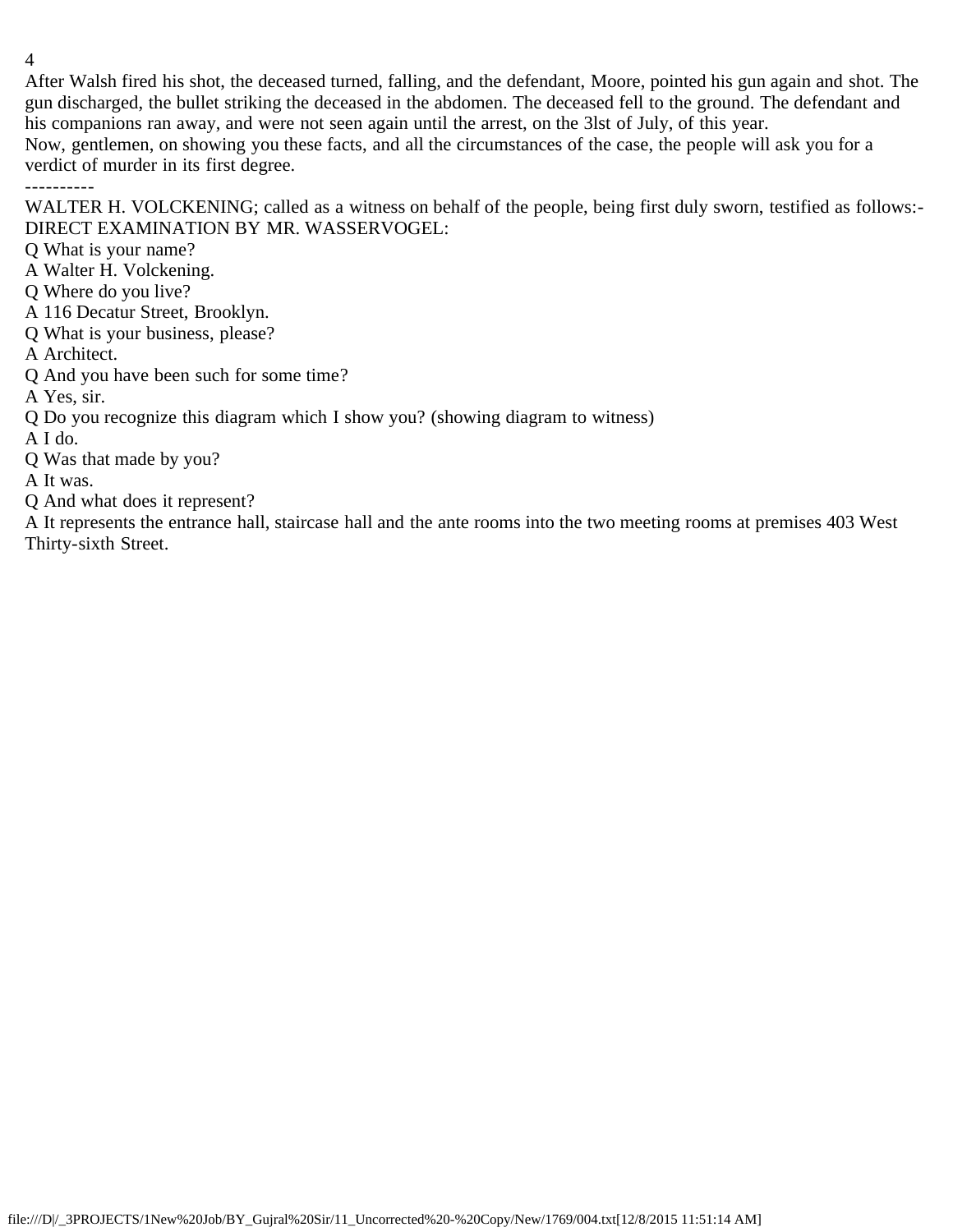Q And it is a correct representation of the premises?

A It is a correct representation of the premises.

MR. WASSERVOGEL: I offer it in evidence. (Received in evidence and marked People's Exhibit No. 1 of this date). OTTO H. SCEULTZE, Coroner's Physician, called as a witness on behalf of the People, being first duly affirmed, testified as follows:

DIRECT EXAMINATION BY MR. WASSERVOGEL:

Q Doctor Schultze, you are one of the Coroner's Physicians of the Borough of Manhattan?

A Yes, sir.

Q And have been for how long?

A Since the summer, 1902.

Q And since that time have you had occasion to perform autopsies at different times?

A I have.

Q Very frequently?

A Yes, sir.

Q Altogether, how many autopsies can you say that you performed?

A over 5,000.

Q Did you, on or about December 11, perform an autopsy on the body of one Joseph Larkin, otherwise known as Joseph Madden?

A I did.

Q And where was this autopsy performed?

A At the New York Hospital, New York City.

Q And will you tell us the conditions found by you?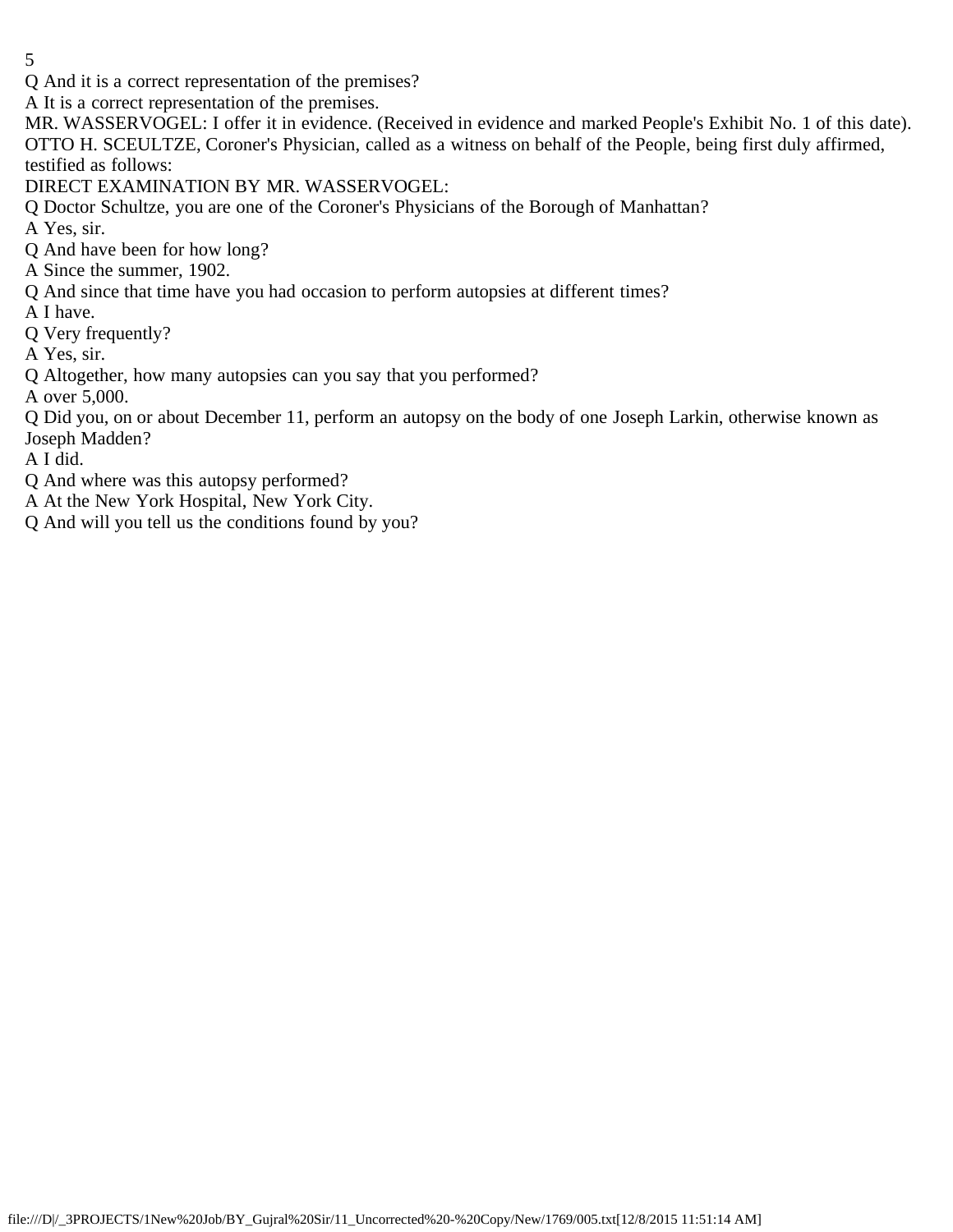A There were two perforating bullet wounds of the abdomen, one located two and one-half Inches above the navel and one into the right of the middle line. This wound was round, measured three-sixteenths of an inch in diameter and had a margin that was bruised, much with powder and speckled with imbedded powder grains, the diameter of which was seventh-sixteenths of an inch. The wound was surrounded by an area of burned skin measuring one and one-half inches transverse and one and three-quarters Inches vertical. The track of the bullet passed through the margin of the liver, and the junction of small intestines to stomach. The bullet was free, in the abdominal cavity, The other bullet wound was lower, four and one-half inches to the right of the middle line, and one-half inch below the margin of the chest, below the pit of the cartilage of the ninth rib, on the right side. That wound measured one-quarter of an inch vertical and three-eighths of an inch transverse. Its lower margin was confused to the extent of a sixteenth of an inch, and its upper margin to the extent of a quarter of an inch. The track of that bullet passed through the liver, through the small intestines in three places, through the lower margin of the spleen and the left margin of the left kidney, and the bullet was found against the crest of the hip bone, two and one-half inches behind its anterior point. I have those bullets with me now. In addition, the right ring finger had been amputated, and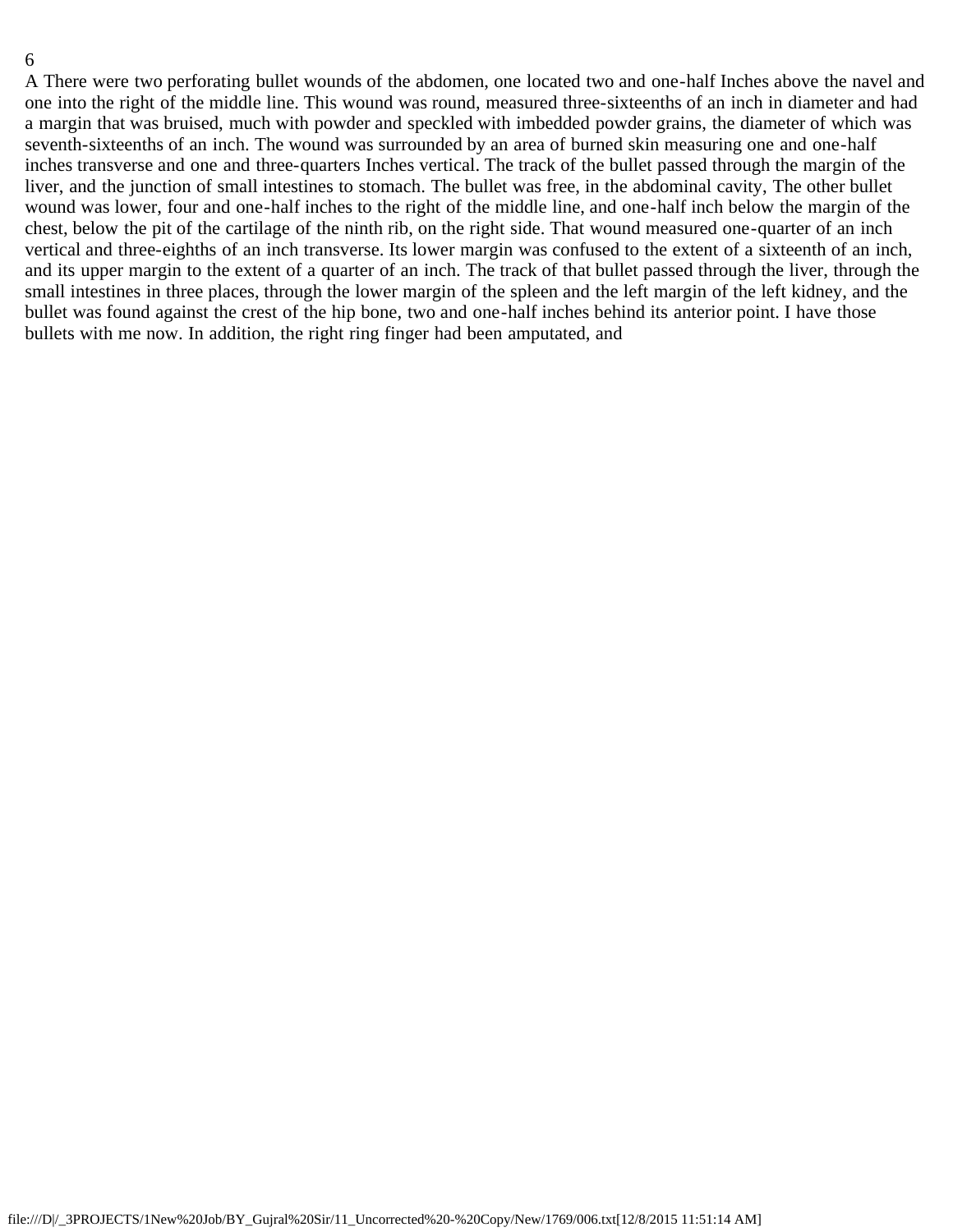the back of the right hand between the fourth and fifth fingers corresponding to that location showed a wound that measured a quarter of an inch vertical and an eighth of an inch transverse. These are the two bullets that I took out of the abdomen (producing same).

MR. WASSKRVOGEL: These bullets are offered in evidence.

(Bullets received in evidence and marked, respectively, People's Exhibit No. 2 and People's Exhibit No. 3 of this date). THE WITNESSS: In addition, there was a scratch half an inch long on the right side of his forehead, and a wound three-quarters of an inch long near the angle of the jaw, on the right side, that wound merely passing through the skin. Q Can you indicate upon your own body the relative position of the bullets? A Yes, sir.

Q Stand up, please, and show the jury?

A The end of the breast bone is here (indicating on person), the navel is here. One bullet, the one I first described, was two and one-half inches above the navel and half an inch to the right of the middle line up here (witness indicates on his own person). The other bullet was four and one-half inches to the right of the middle line and a half inch below the margin of the chest, the end the cartilage of the ninth rib.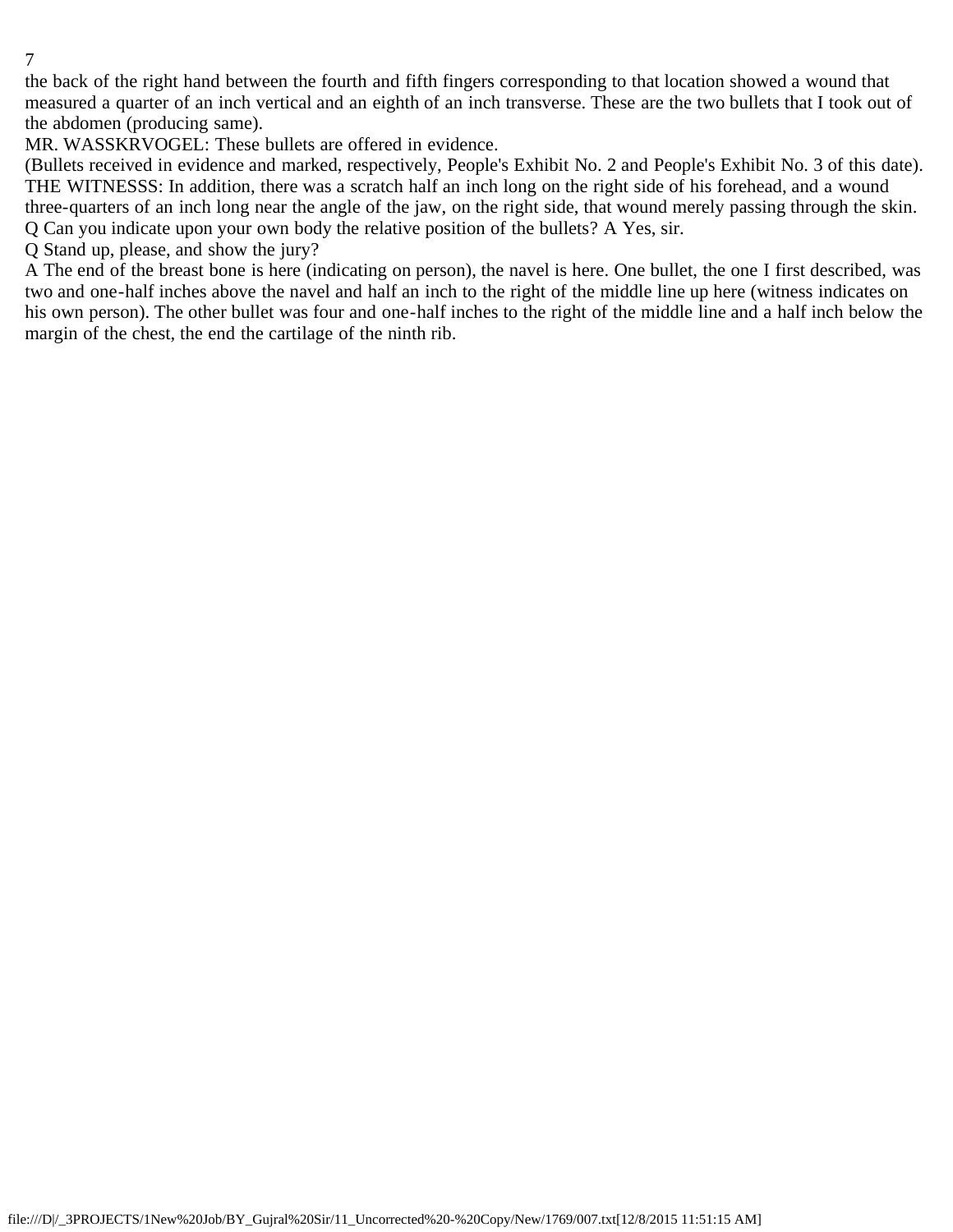Here are the two points (witness indicates on his on person). And the left ring finger was missing -- the right ring finger I should say, not the left.

Q The points indicated by you, are they the points of entrance?

A Of entrance, yes, sir.

Q Now, you said something before about the presence of powder grains and of burned skin. Have they any significance?

A They have.

Q What do they indicate? A They indicate that the first wound described was delivered with the middle of the barrel at or immediately near the contact with the body.

Q Now, from the conditions found by you, what in your opinion would you say was the cause of death?

A Bullet wounds of the liver, small intestine, spleen and kidney.

Q Was the body identified to you by someone, Doctor?

A It was.

Q By whom, do you recall?

A It was identified by the house surgeon, Doctor Cowen, and also by Matthew J. Gilligan, of the 22nd Precinct.

Q A police officer?

A Shield No. 4,801.

MR. WASSERVOGKL: Cross examine.

CROSS EXAMINATION BY MR. HAROWITZ:

Q Doctor, from the examination of the wounds you made and the description you have just given, could you tell the jury the course of the bullets after they entered the body?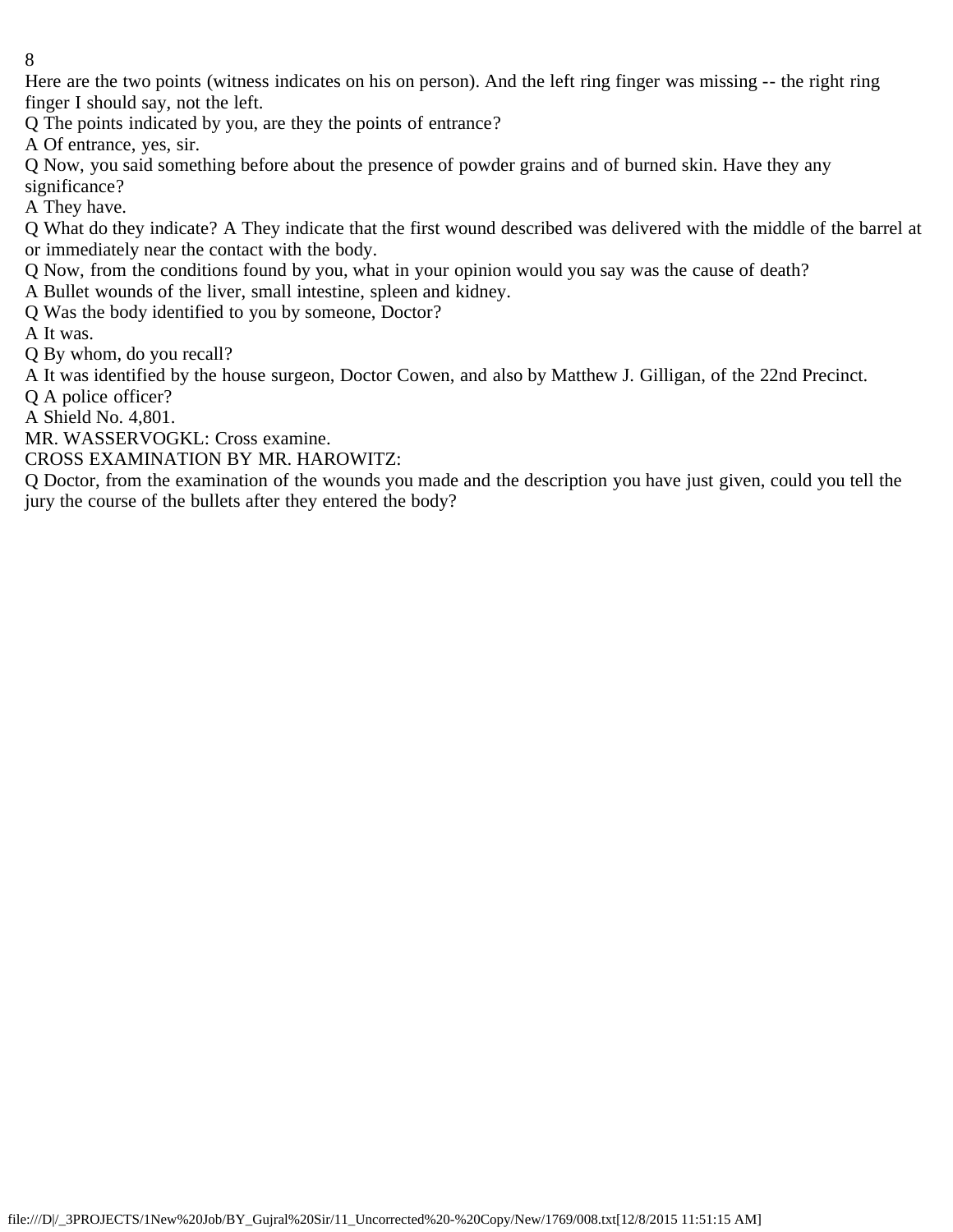A Yes, sir.

Q What were they?

A The course of the bullets that entered two and one-half inches above the navel and an inch to the right of the middle line was directly backward, with a slight inclination inward toward the middle line and very slightly downward.

Q Did you say the course was downward after it entered the body?

A That refers to the standing position, indicated thus (witness illustrates).

Q How about the other wound?

A The other wound, the course was through the liver, the small intestine, left spleen and kidney, and the bullet was found here. I indicate that thus (witness illustrates).

Q They were both downward courses?

A This one almost directly back ward, just the slightest tilt downward. This was more appreciably downward (illustrating).

Q Now, could you state which bullet wound caused death?

A Both.

MR. WASSESRVOGEL: Or either?

THE WITNESS: Or either, yes, sir.

Q Either one of them might have caused death?

A Yes.

Q And from your examination you could not tell which one entered the body first, could you, Doctor? A No, sir.

MR. HAROWITZ: That is all.

RE-DIRECT EXAMINATION BY MR. WASSERVOGEL: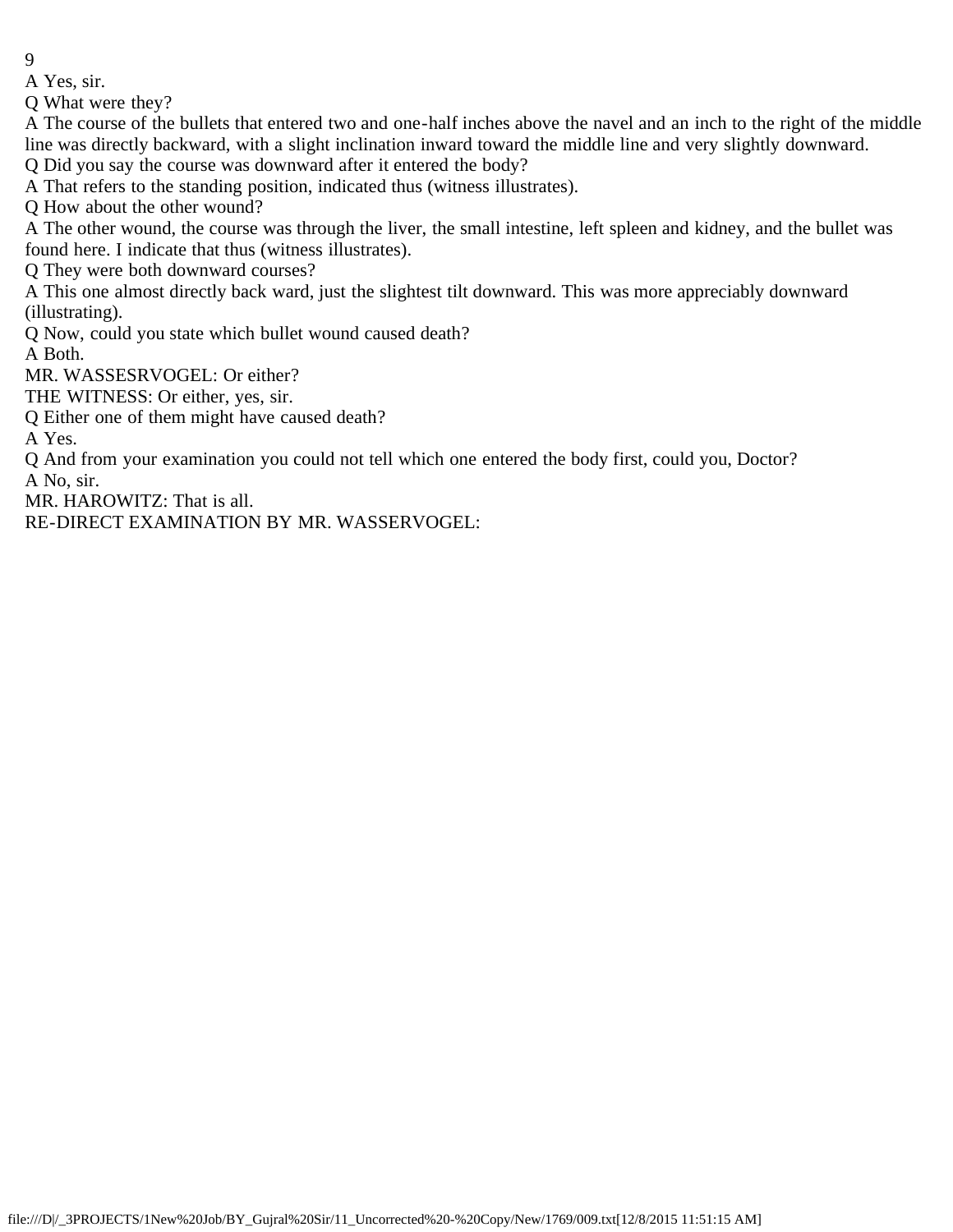Q Do you know anything about bullet, Doctor?

A Yes, sir.

Q Can you tell us whether both these bullets were fired from the same caliber gun, referring to People's Exhibits Nos. 2 and 3?

MR. HAROWITZ: I object to that. The Doctor is not an expert on bullets.

Q What do you know about guns? Can you qualify as an expert, do you think?

A I can qualify as an expert as to the effect of bullets shot from revolvers.

Q Tell us what you know about that, first?

A From the examination of bodies and from the performance of experiments with revolvers on target shot at different distances.

Q And how often have you observed such effects?

A Very frequently.

Q Can you give us an estimate, offhand?

A No.

Q More than 20 times?

A Oh, yes, indeed.

Q More than 100 times?

A Easily.

Q Can you tell us, Doctor, from the examination of these two bullets, People's Exhibits 2 and 3, whether they were both fired, from a revolver of the same calibre?

A I can.

MR. HAROWITZ: I object to that.

Q You can?

A Yes, sir.

THE COURT: There is no need of my ruling. The answer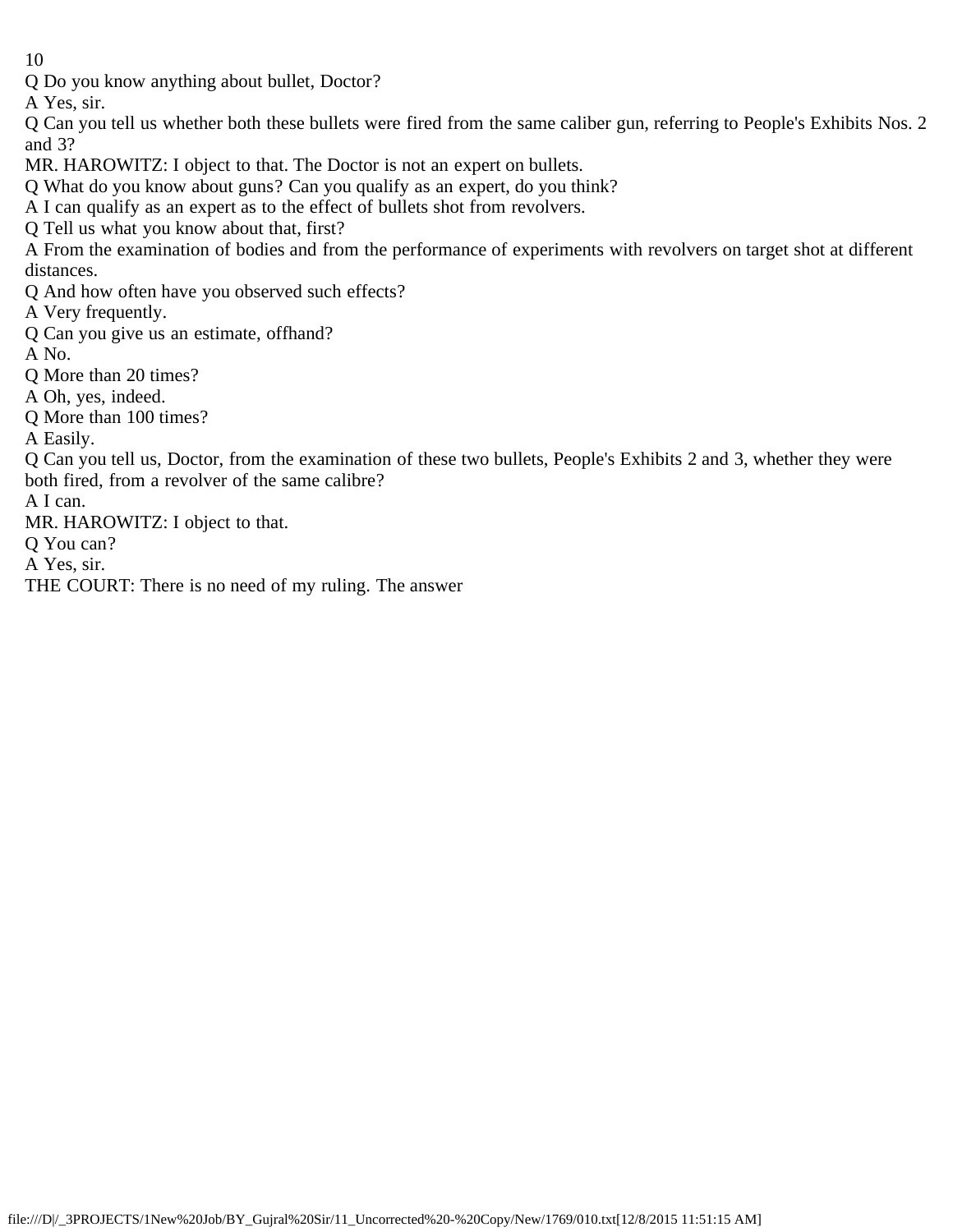is favorable to the defense.

MR. WASSERVOGEL: He says he can tell,

THE COURT: Oh, I understood him to say no.

MR. WASSERVOGEL: No, he can tell.

MR. HAROWITZ: Objected to on the ground this witness is not fully qualified on that.

THE COURT: The Doctor can tell us what he knows and his source of qualification. But, of course, if you have a witness who is more qualified to speak, you may call him.

MR. WASSERVOGEL: We will have a witness more qualified to speak on that. That is all with this witness.

EDWARD JOHN LARKIN, called as a witness on behalf of the People, being first duly sworn, testified as follows: DIRECT EXAMINATION BY MR. WASSERVOGEL:

Q What is your full name?

A Edward John Larkin.

Q Where do you live?

A 306 West 127th Street.

Q What is your business, young man?

A I work for a Stock Exchange house.

Q You have got to keep your voice up; all these gentlemen want to hear you. What Stock Exchange house do you work for?

A Wardell & Adams.

Q And where is their place of business?

A 111 Broadway.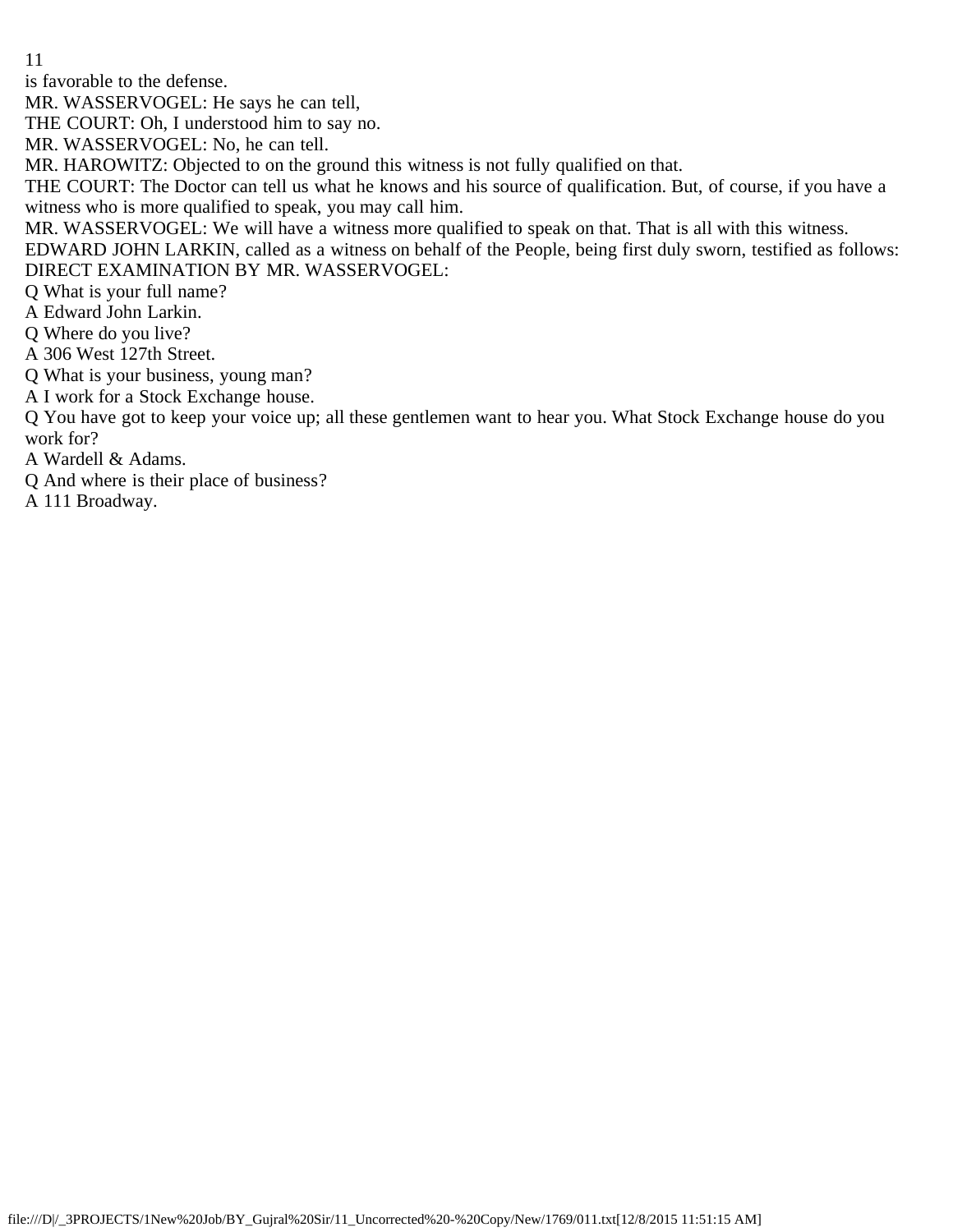- Q How long have you worked for this firm?
- A Four years.
- Q And yow were working for this firm on the 10th of December, 1911, were you not?
- A Yes, sir.
- Q Did you know Joseph Larkin?
- A Yes, sir.
- Q He was also known as Joseph Madden, wasn't he?
- A Yes, sir.
- Q Why was he known by both names?
- A Well, that was his step name. His right name was Madden. His step name was Larkin.
- Q That is, his stepfather's name was Larkin?
- A Yes.
- Q His father's name was Madden?
- A Yes, sir.
- Q His mother married after his father's death?
- A Yes, sir.
- Q Now, on the night of the 10th of December, were you present at a ball at No. 403 West 36th Street?
- A Yes, sir.
- Q That ball was given by whom?
- A The Winnoa Social club.
- Q W-i-n-n-o-a?
- A Yes, sir.
- Q And 403 West 36th Street, is in the County of New York, of course?
- A Yes, sir.
- Q What time did you arrive there?
- A I should say about half past seven.
- Q And who else was there? Many people that you knew?
- A Well, not at the time I was there. I want to open op the hall.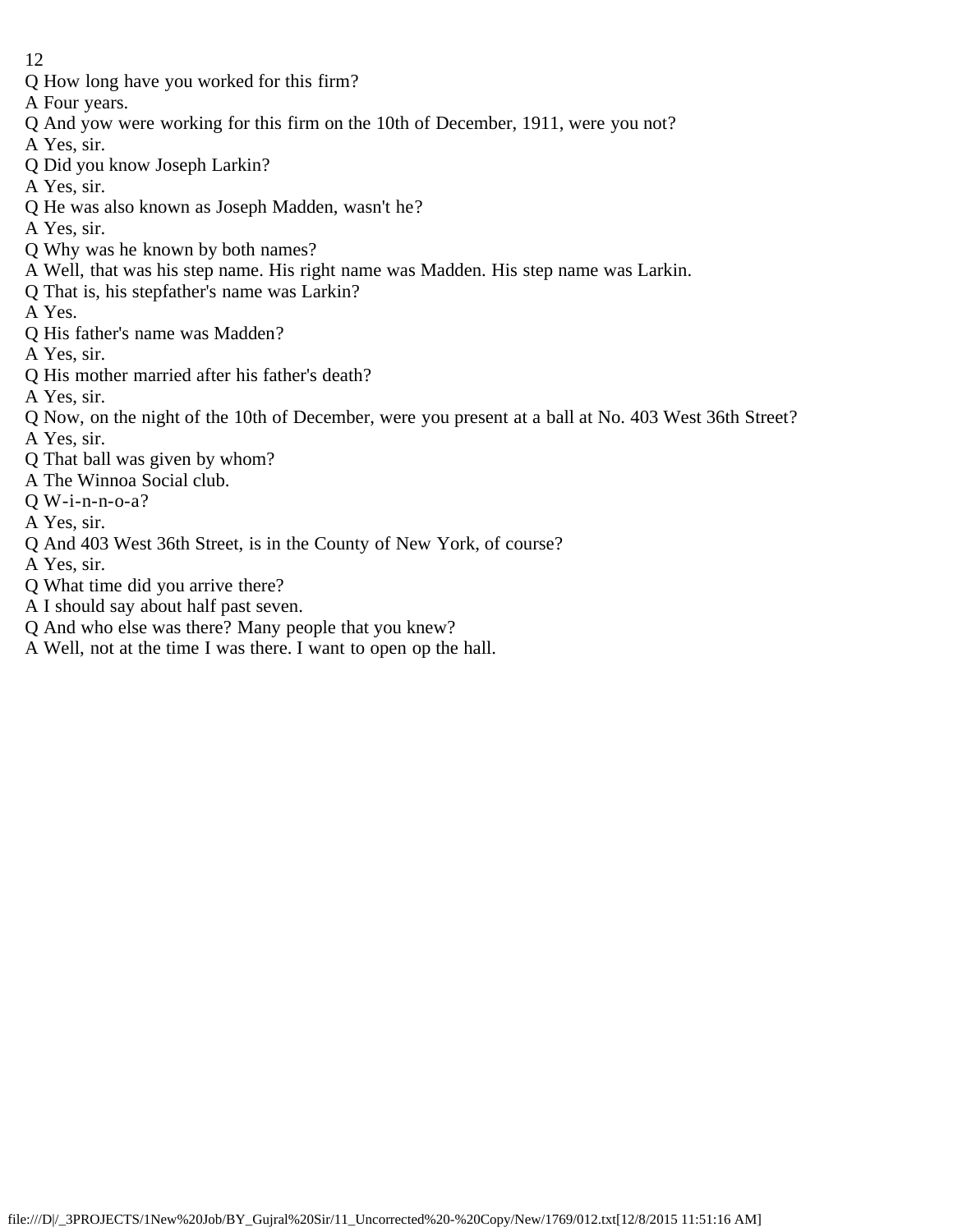- 13
- Q And what were you doing?
- A Collecting tickets at the door.
- Q You were at the door collecting tickets?
- A Yes, sir.
- Q And who was standing with you at that time? Anybody?
- A Oh, several; there were several people there.
- Q Could you name the name of any one person?
- A Mr. Gardner.
- Q Mr. Gardner?
- A Yes.
- Q Now, did you that night see this defendant, Henry Moore?
- A Yes, sir.
- Q When did you first see the defendant, at about what time?
- A 8:30.
- Q When you arrived at the hall was your brother there?
- A No, sir.
- Q He came later?
- A Yes, sir.
- Q Did he come before Henry Moore arrived, or after?
- A After.
- Q After Henry Moore arrived?
- A Yes, sir.
- Q And did Henry Moore say anything when he arrived in the hall as he passed you at the door?
- A He said there was several tickets he paid for coming in later.
- Q What is that?
- A He said there would be several tickets come in later which he paid for, later on.
- Q He said there were several tickets that he did pay for, and the people were coming later on? A Yes, sir.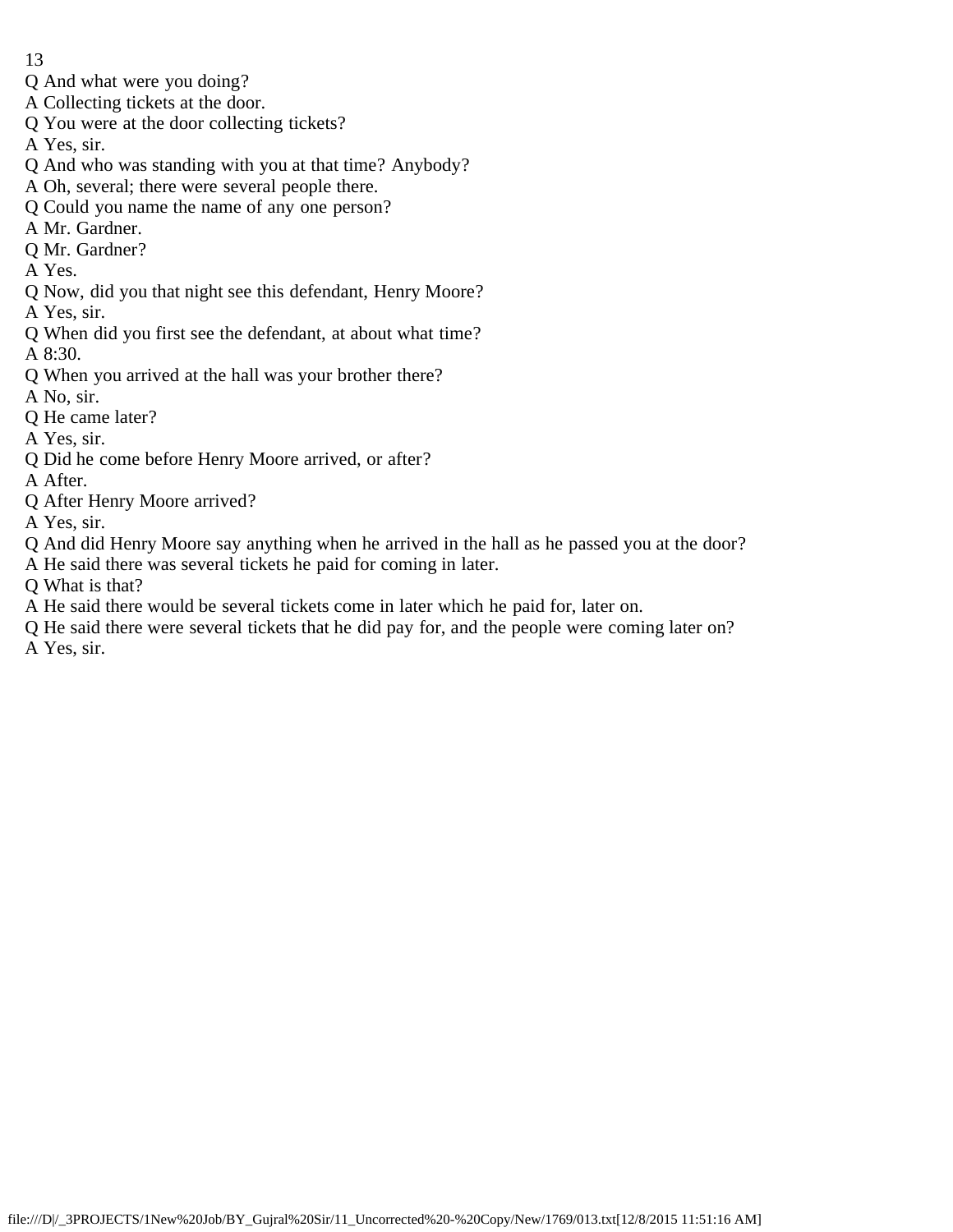- 14
- Q And did you say anything?
- A I said "All right".
- Q Well, did you see him again later in the evening?
- A Well, he passed in and out several times, with several others.
- Q He and several others passed in and out several times; is that it?
- A Yes, sir.
- Q Well, did you have a talk with him again that evening?
- A No, sir.
- Q Did you see him again later in the evening?
- A Yes.
- Q At about what time?
- A Do you mean after he was going in and out?
- Q Yes, when he finally came back?
- A Well, I don't know the exact time.
- Q Well, about what time?
- A I should say nine o'clock.
- Q And did he come in alone?
- A No, he come in with several others.
- Q The last time he came in do you know with whom he arrived?
- A Well, one of them was James Walsh, and I don't know who the others were.
- Q James Walsh is this defendant's co-defendant, the man who has not yet been arrested, is that It? A Yes, sir.
- Q And did he speak to you at that time?
- A No, sir.
- Q Did you see where they went?
- A You mean at the time of the shooting?
- Q At the last time, yes?
- A My brother was Just going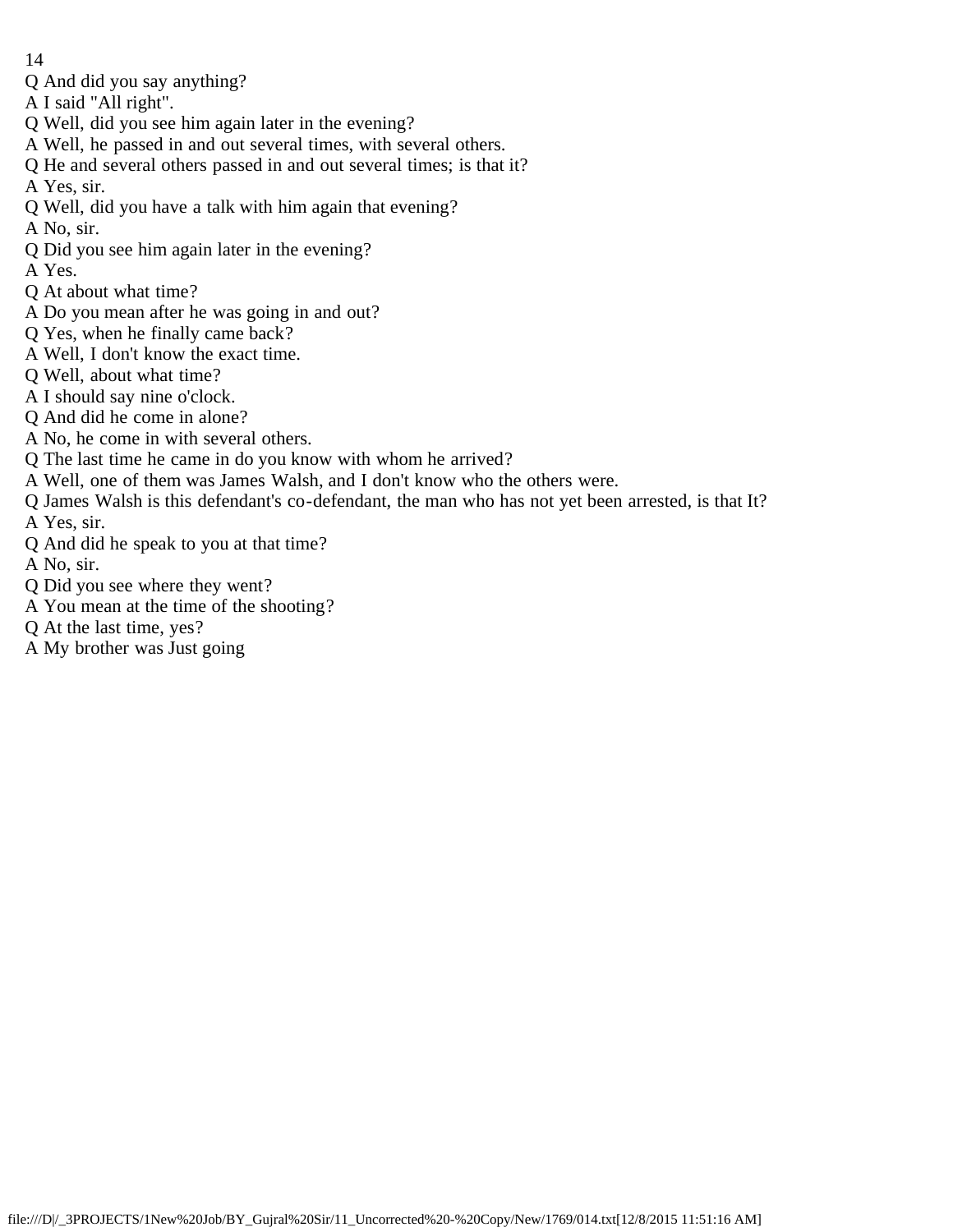up and he met him on the top of the stairs, and they started a melee, and Walsh placed a revolver against his stomach and fired once, and I don't know whether it hit him in the stomach or in the hand, because he got shot in the hand and he got shot in the stomach, and he fired again, and the second time he fired he wheeled around, and before he wheeled around more placed a revolver against his back pulled the trigger a couple of times, and it didn't go off, and after the second shot my brother turned around to the left and Moore fired one into his stomach.

Q Will you just indicate one of these men as Walsh and the other as Moore (indicating court officers)?

A Yes, sir.

Q Show us the position in which your brother was with respect to both Walsh and Moore. Now, which of these men is Walsh?

- A Right here (witness illustrates with court officers).
- Q This man is Walsh?
- A Yes, sir.
- Q Was he shorter than Moore?
- A They were just about the same size.
- Q This man is Walsh, and the other man is Moore?
- A No, this is Walsh and this is ray brother.
- Q And you take the place of Moore?

A Yes, sir. He was on this stand and he placed the revolver against his left side.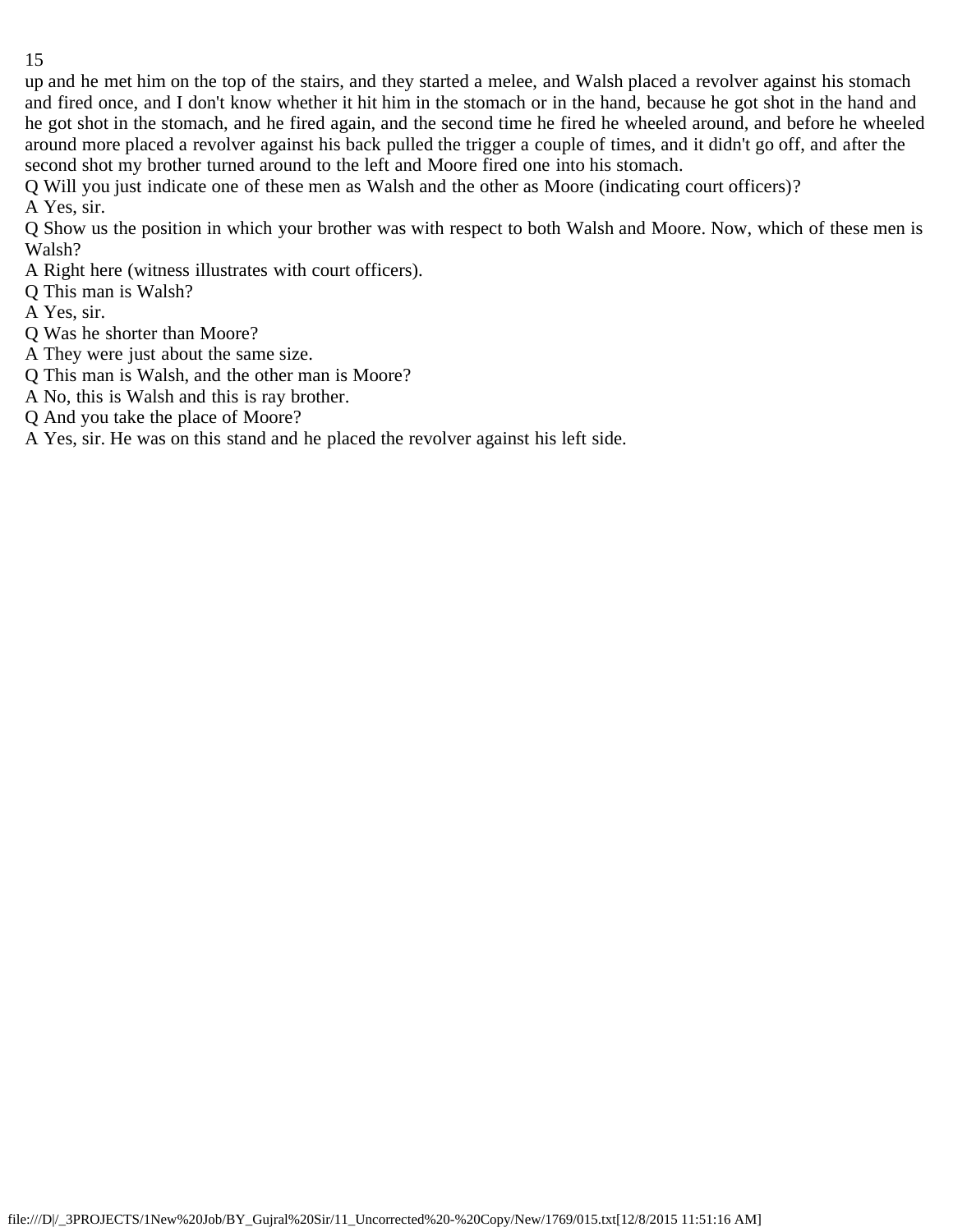Q Was that the position in which you first observed these three men?

A They were closer together, and I think from the way I seen, I couldn't see through his back, that he was trying to take the revolver off him.

Q Who was?

- A My brother.
- Q Your brother was trying to take a revolver from which one?
- A From Walsh.
- Q And the next thing you saw?
- A Was a shot fired.
- Q A shot was fired?
- A Yes, sir.
- Q And you say that shot struck your brother?

A Yes.

Q This is your brother here?

A Yes, sir.

MR. WASSERVOGEL: The person representing the deceased faces the person representing Walsh, and Moore is standing to the left of the deceased.

Q Now, what is the next thing that was done, Larkin?

A Moore placed the revolver against the left side of my brother, and he pulled the trigger several times, and it did not go off, and then Moore -- Walsh fired another shot, and it must have hit him in the stomach, and he wheeled around. Q Show us how he wheeled around?

A He staggered, and Moore fired one into his stomach, and he ran downstairs then.

Q Who ran downstairs?

A Moore.

Q Moore ran downstairs?

A Yes, sir.

Q Did you see him again after that?

A Hot until the present time.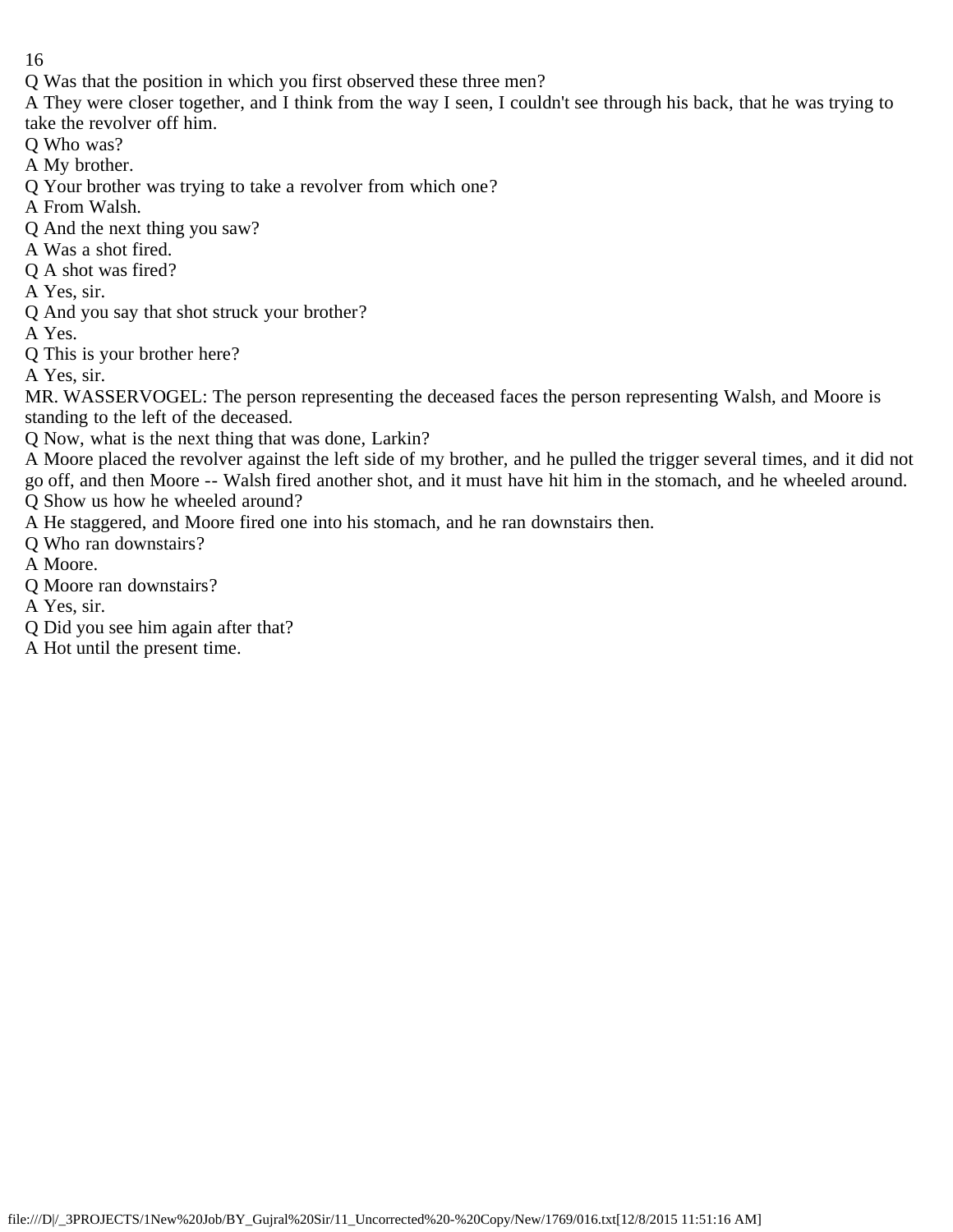Q Not until the present time?

A No, sir.

- Q He was not arrested then, was he?
- A No, sir.
- Q He has only recently been arrested?
- A Yes, sir.
- Q Your brother did not have a revolver, did he?

A No.

- Q Do you know anything of a disturbance early in the evening, in the hall?
- A When I was on the door, there was quite a large crowd came out in a hurry, and I went inside to inquire, and someone said, James Walsh said.---

MR. HAROWITZ: objected to.

Q What did you yourself see?

A I went inside and seen several people had James Walsh amongst them, Mr. Cunningham, the owner of the hall, he ejected him from the hall, and he was gone about half an hour when he came back with Moore and several others, and they started in to shoot.

Q That is, Walsh came back with Moore and several others?

A Yes, sir.

Q And then the shooting took place?

A Occurred.

- Q You yourself did not see Moore go cut with Walsh, did you?
- A Before the shooting.
- Q Before the shooting, did you?
- A I didn't see Moore go out. Quite a large crowd went out, everybody ran out.

Q Yes, before the shooting?

A Yes, sir.

MR. WASSERVOGEL: You may cross examine.

- CROSS EXAMINATION BY MR. HAROWITZ:
- Q You are a half brother of Joseph Madden?

A Yes, sir.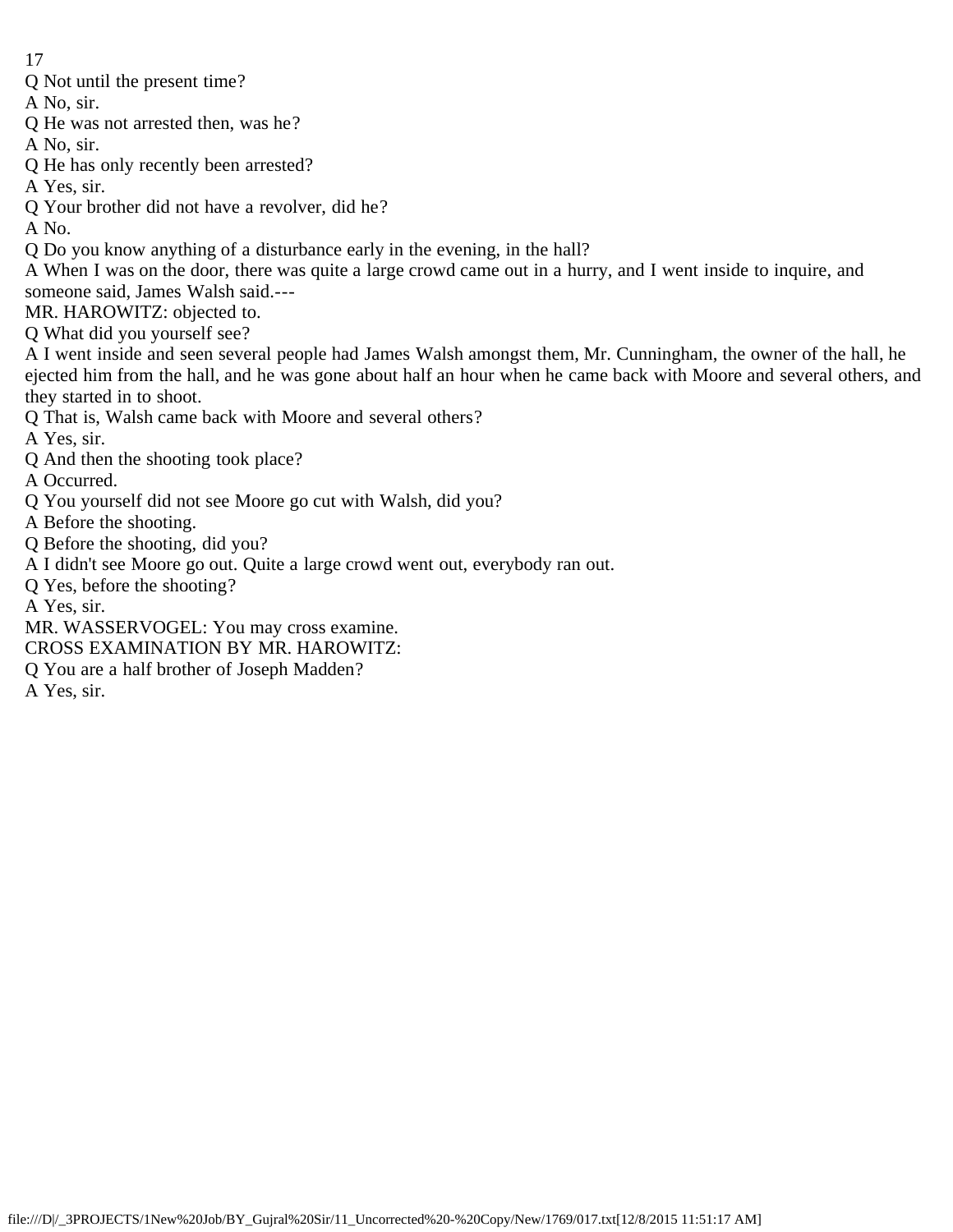The man who was shot?

- A Yes, sir
- Q Do you know Walsh?
- A Yes, sir.
- Q How long have you known Walsh?
- A Oh, I have known Walsh several years.
- Q He was a member of the Winnoa Club, wasn't he?
- A Yes.
- Q The same club of which you were a member?
- A Yes.
- Q And was Joe Madden a member of that club?
- A No.
- Q You tell this jury that this ball that was run that night was run by the Winnoa Social Club?
- A Yes, sir.
- Q How many brothers have you besides the one that was killed?
- A One.
- Q What is his name?
- A Richard.
- Q Was he there that night?
- A No, sir.
- Q Where was he?
- A In the Tombs.
- Q Wasn't this ball run by you as a benefit for your brother in the Tombs?
- A It was run under the name of the Winnoa Social Club.
- Q As a benefit for your brother in the Tombs?
- A Yes.
- Q Charged with robbery?
- A Yes, sir.
- Q Where is he now?
- A Up in Sing Sing.
- MR. WASSERVOGEL: That is objected to.
- It makes no difference where he is?
- THIS COURT: He may answer.
- Q And, as a matter of fact, did you, Gardner and Shore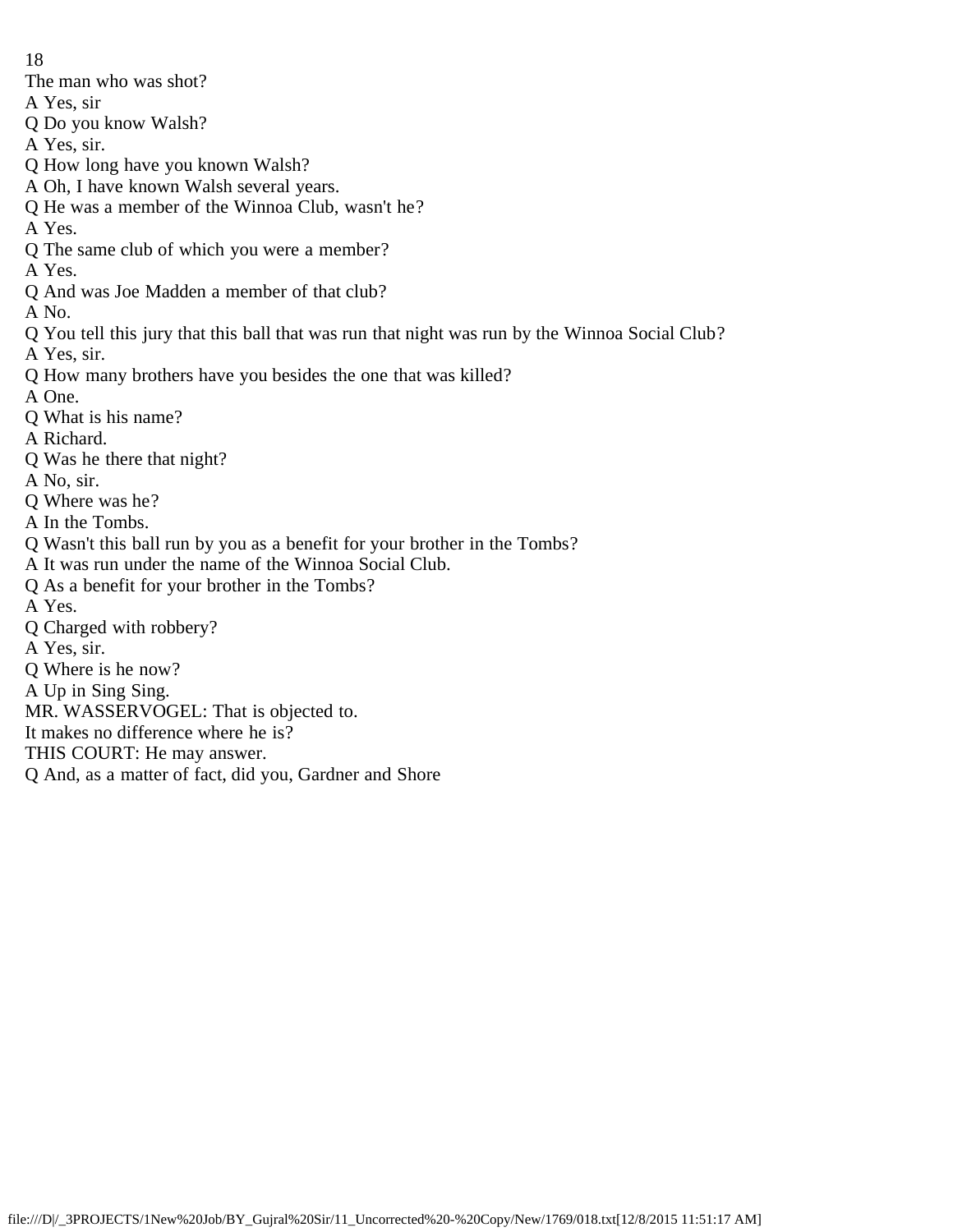and some of the other members of the social club want around that neighborhood and compelled people to buy tickets for that ball?

A Didn't compel them.

Q What?

A Didn't compel them.

Q You said you were a member of that club?

A Yes, sir.

Q Aren't some of the members of that club known as the Duster Gang?

A I don't know.

Q You don't know?

A No, sir.

Q You tell this jury that you don't know whether that Winnoa Social Club is otherwise known as the Duster Gang of the West Side?

A No, sir.

Q What?

A No, sir.

Q You don't know, or do you say "no"?

A I don't know.

Q You don't know?

A No.

Q Moore was not a member of that club, was he?

A No.

Q I mean this defendant?

A I understand.

Q How long had you known Moore before that night?

A I got introduced to him on the afternoon of the occurrence.

Q On that same day?

A Yes, sir.

Q As a matter of fact, Larkin, isn't it a fact you never saw Moore in your life until the night of the shooting?

A I seen him in the afternoon, and got introduced to him.

Q That same afternoon, you saw him?

A Yes, sir.

Q How long did you speak to him?

A Well, James Walsh introduced me; he says, "This is that guy's brother".

He says,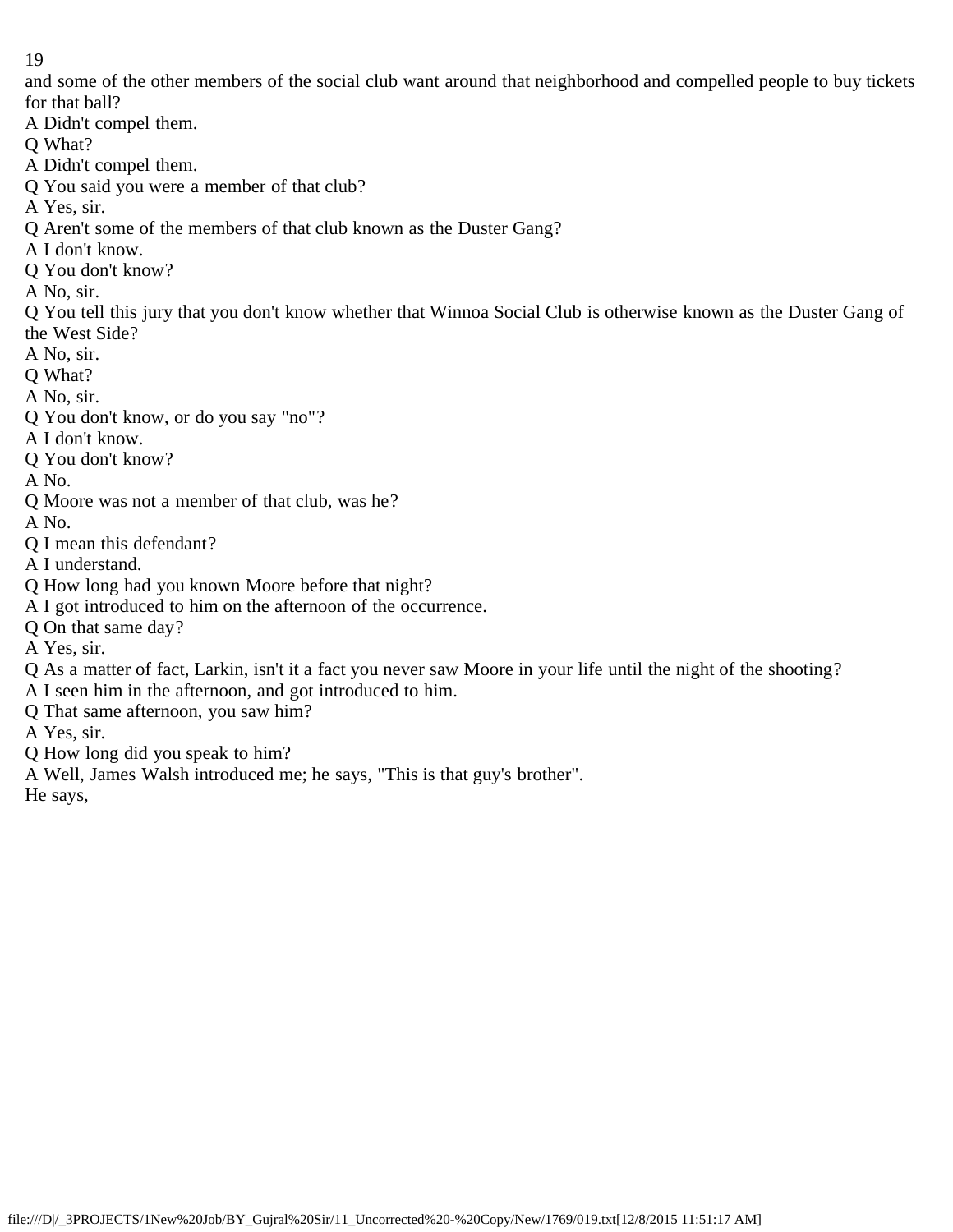"Take a good look at him".

Q How long did you look at him?

- A We were talking there for about half an hour.
- Q With Moore?
- A Yes, sir.
- Q That was the only time you saw him in your life?
- A That was the only time I ever seen him.
- Q Before the shooting?
- A Yes, sir.
- Q Now, you remember -- you testified before the Coroner didn't you?
- A Yes, sir.
- Q At that time you accused a man by the name of Emil Sauter as the man who shot your brother?
- A He was not accused of shooting him. He was accused of stabbing him.
- Q Of stabbing him?
- A Yes, sir.
- Q And you were a witness against him?
- A Yes, sir.
- Q And you positively identified him?
- A Not positively.
- Q Didn't you swear before the coroner's jury that Emil Sauter was there that night?
- A I didn't swear. I said, he looked like the man.

Q Do you remember this question being put to you: "Q Is that the man you saw with Walsh and Moore December 10th? A I am pretty sure". Do you remember that?

A I don't quite remember it, but if it is down there I guess I said it.

Q Do you remember the following question: "Q You were asked when you testified in the very beginning of this case, that you remembered, and you said, I am not positive that was the man"? A Yes, sir.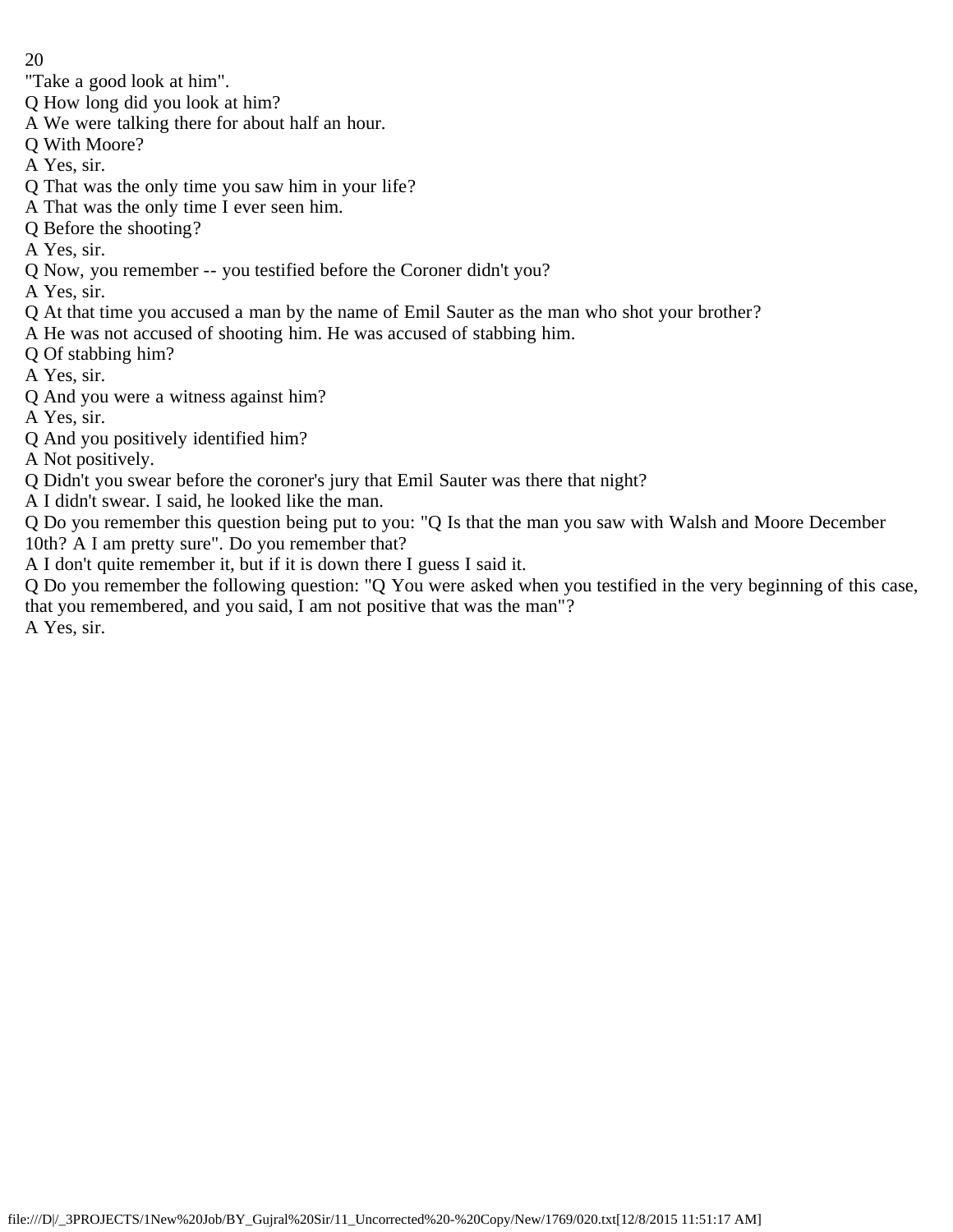- Q "A I didn't say I was not positive, I said, I was very sure". Do you remember that?
- A I don't remember that far back.
- Q You don't?
- A I don't remember that far back.
- Q Your memory is not better to-day than it was then, is it?
- A What is that?
- Q Your memory as to this occurrence, is not any better to-day than it was at that time, is it?
- A NO, sir.
- Q What?
- A I don't think so.
- Q You were there in the Coroner's Court, to identify Emil Sauter as one of the three?
- A He got identified up in the 54th Street Court.
- Q You did identify him?
- A I said it looked like the man.
- Q But before the Coroner's Jury you swore you were very sure it was the man, didn't you?
- A I might have.
- Q What?
- A I might have.

Q Do you remember this question being put to you, Page 14: "Q Wouldn't you be less positive in your identification if I brought half a dozen here to swear that he was half a mile away?"

MR. WASSERVOGEL: That is, Sauter was.

- MR. HAROWITZ: Yes, I am speaking of Sauter.
- Q (Continuing) And your answer was, "No". Do you remember that?

A Not quite.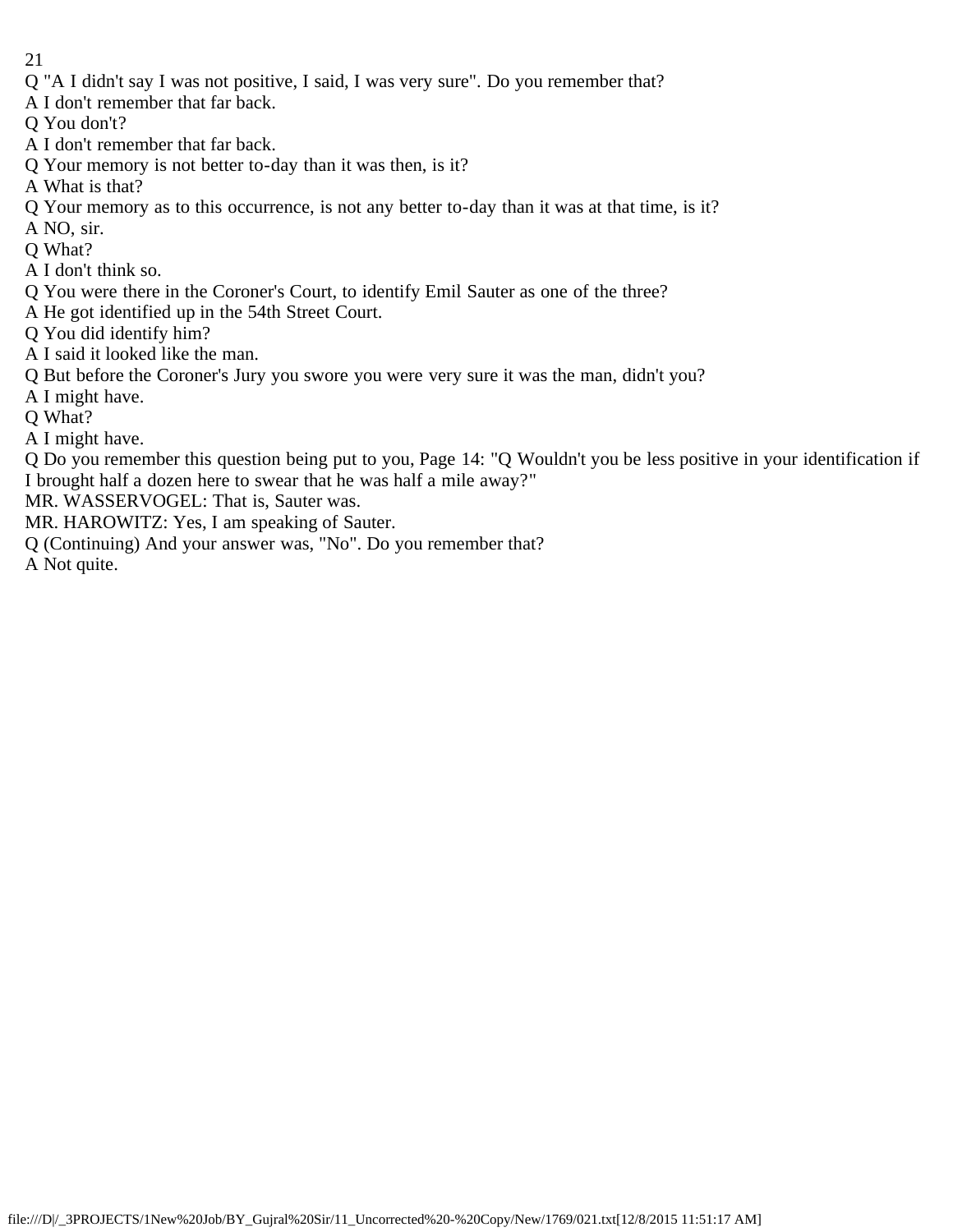Q I read the following questions: "Q (It would not make any difference? A It makes no difference how many you bring here. Q If there were 500 that swears he was half a mile away, would that make any difference to you? A No." Do you remember that?

A Yes, sir.

Q And those were your answers?

A Yes, sir.

Q You were very positive, then, before the Coroner's Jury, almost a week or two after the shooting that a man who was there charged with the shooting --

MR. WASSERVOGEL: Not the shooting -- stabbing.

Q (Continuing) Stabbing with Walsh and Moore was the man weren't you?

A I was not quite sure.

Q It afterwards turned out that he was not the man, didn't it?

A Yes, sir.

Q And he was discharged?

A Yes, sir.

Q Now, you tell the jury that you saw Moore the first time in your life that same afternoon, when you sold him some tickets, is that it?

A I didn't sell him some tickets, then.

Q Well, then you spoke about some tickets?

A Yes, sir.

Q And then you say you ware there selling tickets at his affair run for the benefit of your brother who was in the Tombs?

A Yes, sir.

Q And there were crowds of people going in, weren't there?

A Yes, sir.

Q And you tell this jury now that you remember the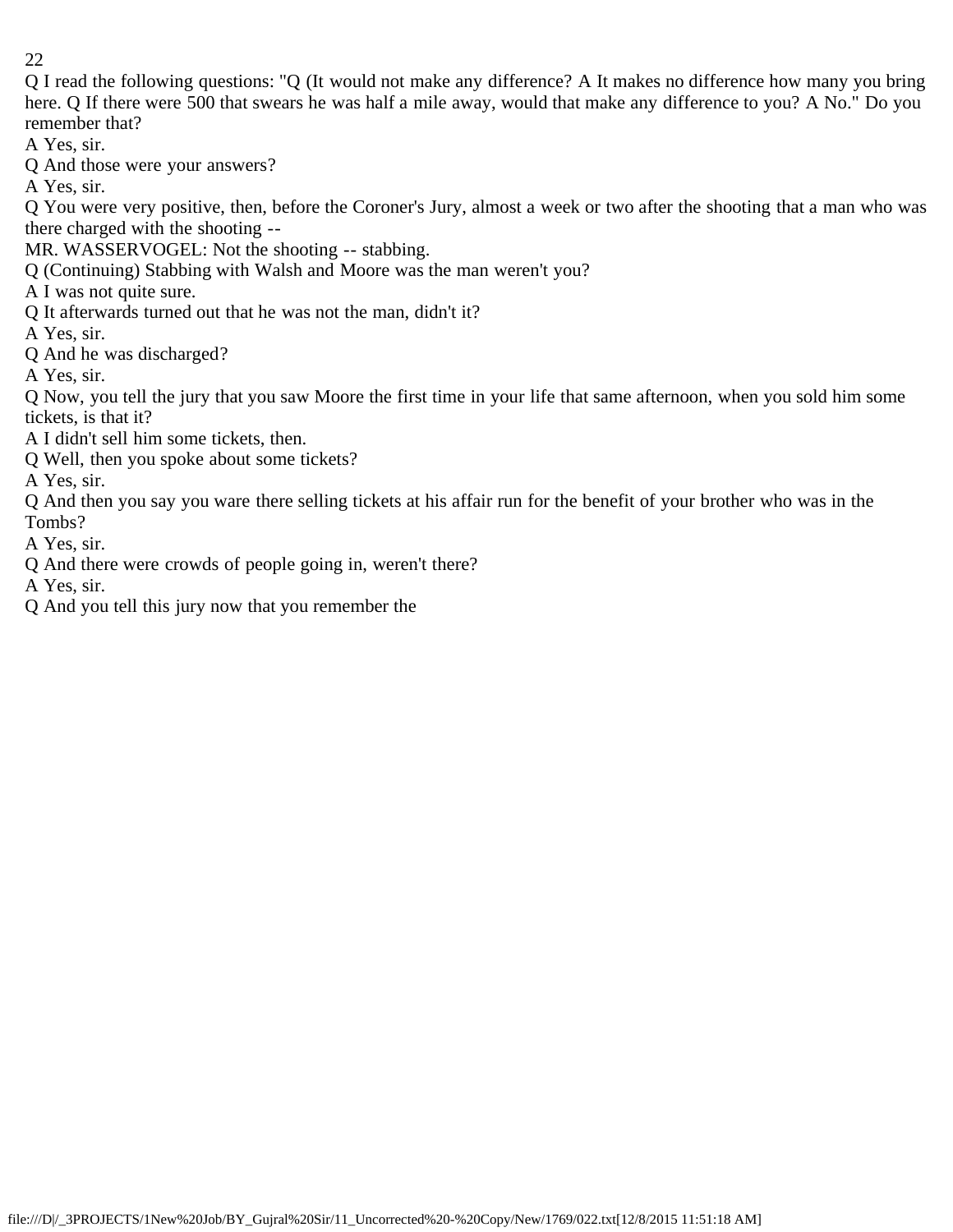faces and name of every man that entered that hall as you took tickets?

A I didn't say I could say the name of every man.

Q How do you remember Moore came there at half past eight?

A On account of what Walsh said to Moore over in that dancehall, "Take a good lock at him". That is the reason I looked at everybody that came in with Walsh.

Q Did you testify to that before the Coroner's Jury?

A No, sir. they didn't ask me.

Q The Coroner's Inquest was held on December 19, nine days after the shooting?

A I don't remember the date.

Q Nine days after the shooting, and you testified at length there, didn't you?

A What is that?

Q You went pretty much into detail there before the Coroner's Jury?

A Yes, sir.

Q And your memory, then, nine days after the shooting, was certainly better than it is to-day, almost two years after the shooting, wasn't it?

A I don't know.

Q What?

A I don't know about that.

Q You don't know?

A No.

Q I want to find out about that. Have you got a good memory?

A Yes, sir.

Q And is your memory better to-day than it was two years ago?

A I can't tell that, whether my memory is better today than it was then.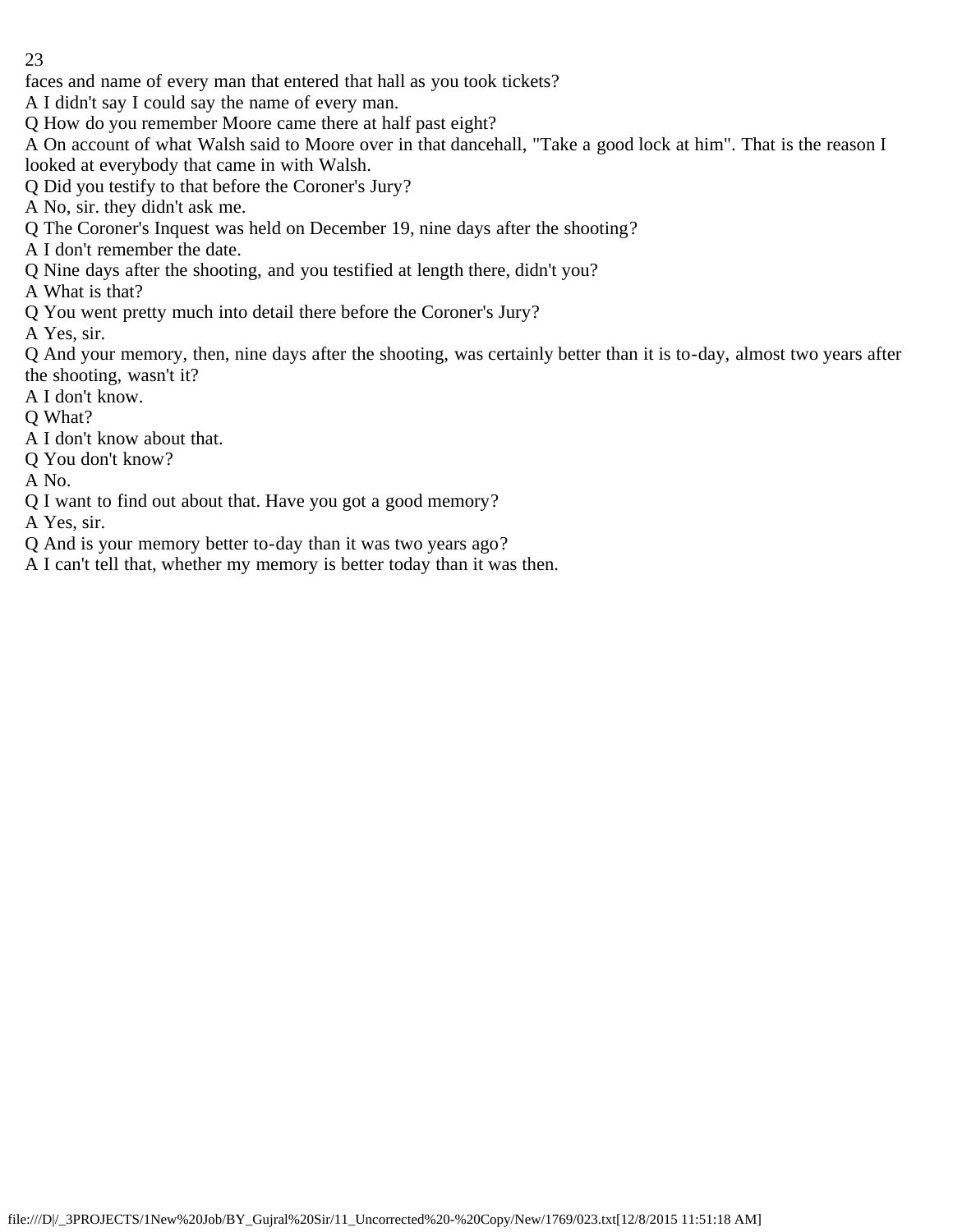- 24
- Q What?
- A I can't tell
- Q You can't tell that?
- A No, sir.

Q Why didn't you tell the Coroner's Jury, then, that you met Moore that same afternoon, that you had spoken to him for half an hour, and that Walsh said to you "Take a good look at him".

- A I wasn't asked. Maybe, I didn't think about it.
- Q How is it you happened to think about it now? Anybody ask you the question?
- A I have more time to think about it than I did then.
- Q You have been thinking over this thing now for almost two years?
- A Yes, sir.
- Q Trying to think a whole lot of things about Moore, didn't you?
- A I didn't think no more about him than I did then.
- Q Now, what time did you say Walsh got there?
- A Eight thirty.
- Q And who was with him then?
- A Moore was one.
- Q Who else?
- A Several others; I don't know who they were.
- Q A big crowd?
- A Yes, sir.
- Q And they all want inside?
- A Yes, sir.
- Q Paid their tickets the same as any one else?
- A Yes, sir, the tickets were paid for.
- Q And then they went inside; when did they come out?
- A They came out several times.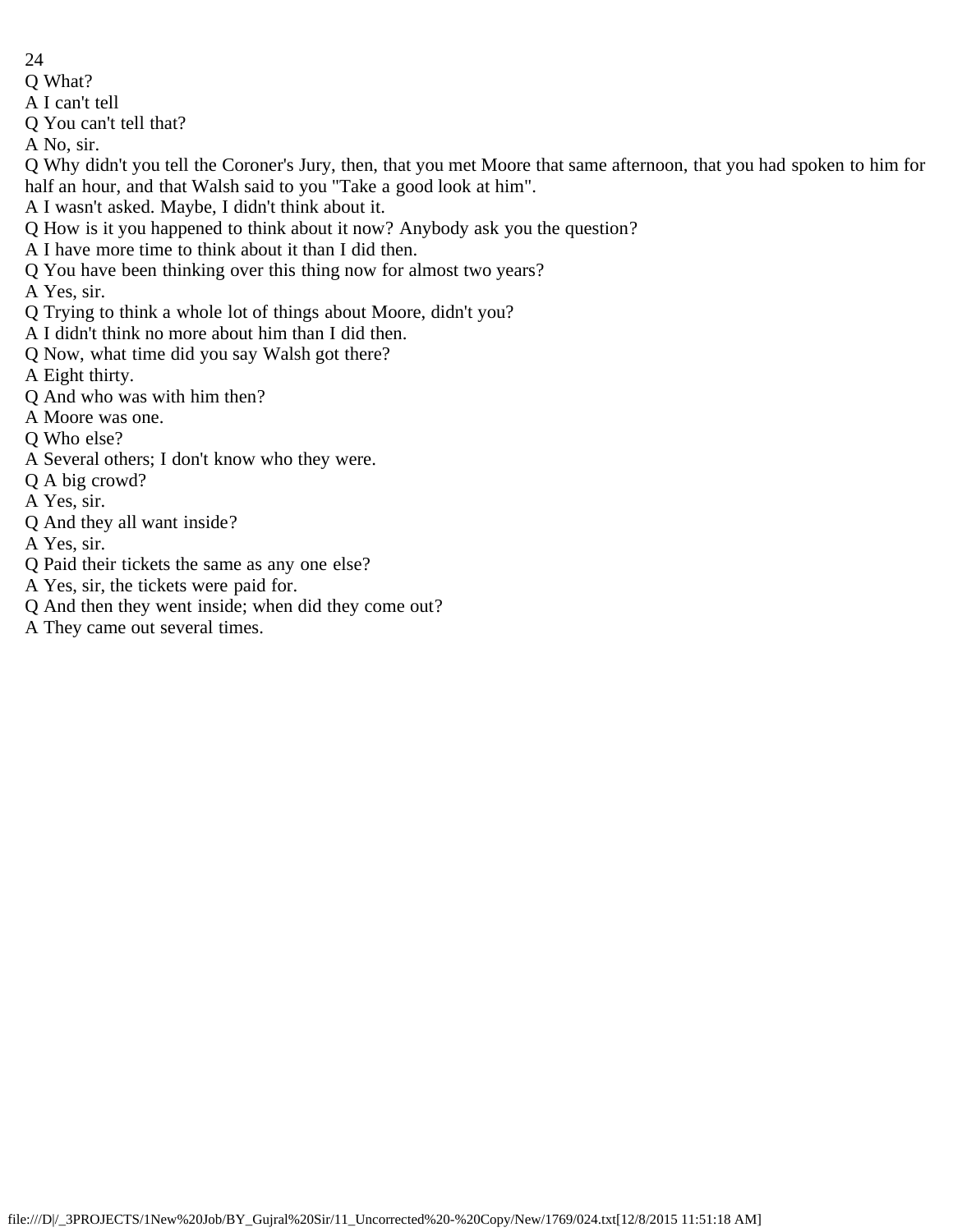Q Well, there is no barroom upstairs in that hall?

A No, sir.

- Q If anybody in that dance hall wanted a drink he would have to go out and go on the corner?
- A Yes, sir.
- Q And most of the dancers there did that, didn't they?
- A Yes, air.
- Q And you say amongst the crowd that did that was Moore, Walsh and several others?
- A Yes, sir.
- Q Now, Mr. Larkin, let us hear again what was the first thing that attracted your attention to that shooting?
- A I seen them all coming up and I seen a crowd around my brother.
- Q Where were you at that time?
- A I should say over here to the railing away (indicating).
- Q Weren't you downstairs taking tickets?
- A Upstairs.
- Q Where were you standing earlier in the evening?
- A At the head of the stairs.
- Q Upstairs?
- A Yes, sir.
- Q How many floors up?
- A Two stories.
- Q Two floors up?
- A Yes, sir.
- Q This happened at what time, you say?
- A 10:30.
- Q And weren't you in the hall dancing at that time?
- A No, sir.
- Q You were not in the hall at any time that night before the shooting?
- A I went in when Walsh said they pulled a revolver.
- Q What time was that?
- A About ten o'clock.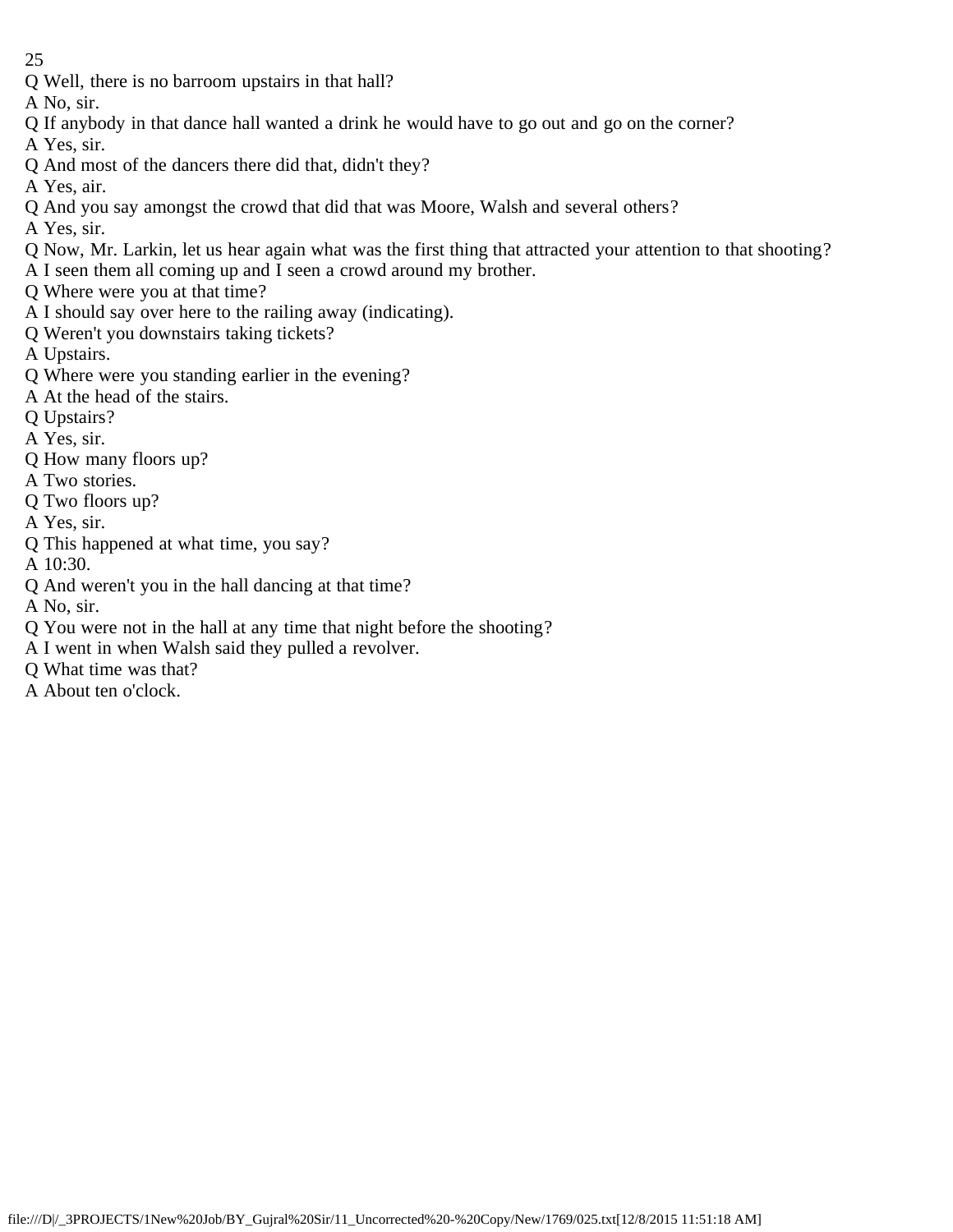- 26
- Q You didn't see that, though?
- A No, sir.
- Q What was the first thing that happened after Walsh got up there?
- A Oh, nothing just --
- Q I mean, at half past ten at the time of this fight?
- A What happened?
- Q Yes.
- A Walsh pulled a revolver and Moore pulled a revolver.
- Q Walsh pulled a revolver and Moore pulled a revolver?
- A Yes sir.
- Q Is that what you say now?
- A Yes, sir.
- Q Two separate revolvers?
- A Each one had one.
- Q Did you testify to that before the Coroner's Court?
- A No, sir, but I said they each had a revolver.
- Q Did you testify to that before the Coroner's Court? "Yes" or "no".
- MR. WASSERVOGEL: Let him finish that answer.
- MR. HAROWITZ: I am asking the witness.
- MR. WASSERVOGEL: I object to the counsel interrupting the witness while he is giving an answer.
- MR. HAROWITZ: My question calls for an answer "Yes" or "No".
- THE COURT: If you ask a question and the witness starts to answer, you must let him complete his answer. Now, proceed.
- THE WITNESS: What is the question.
- Q The question is, did you testify to that before the Cor-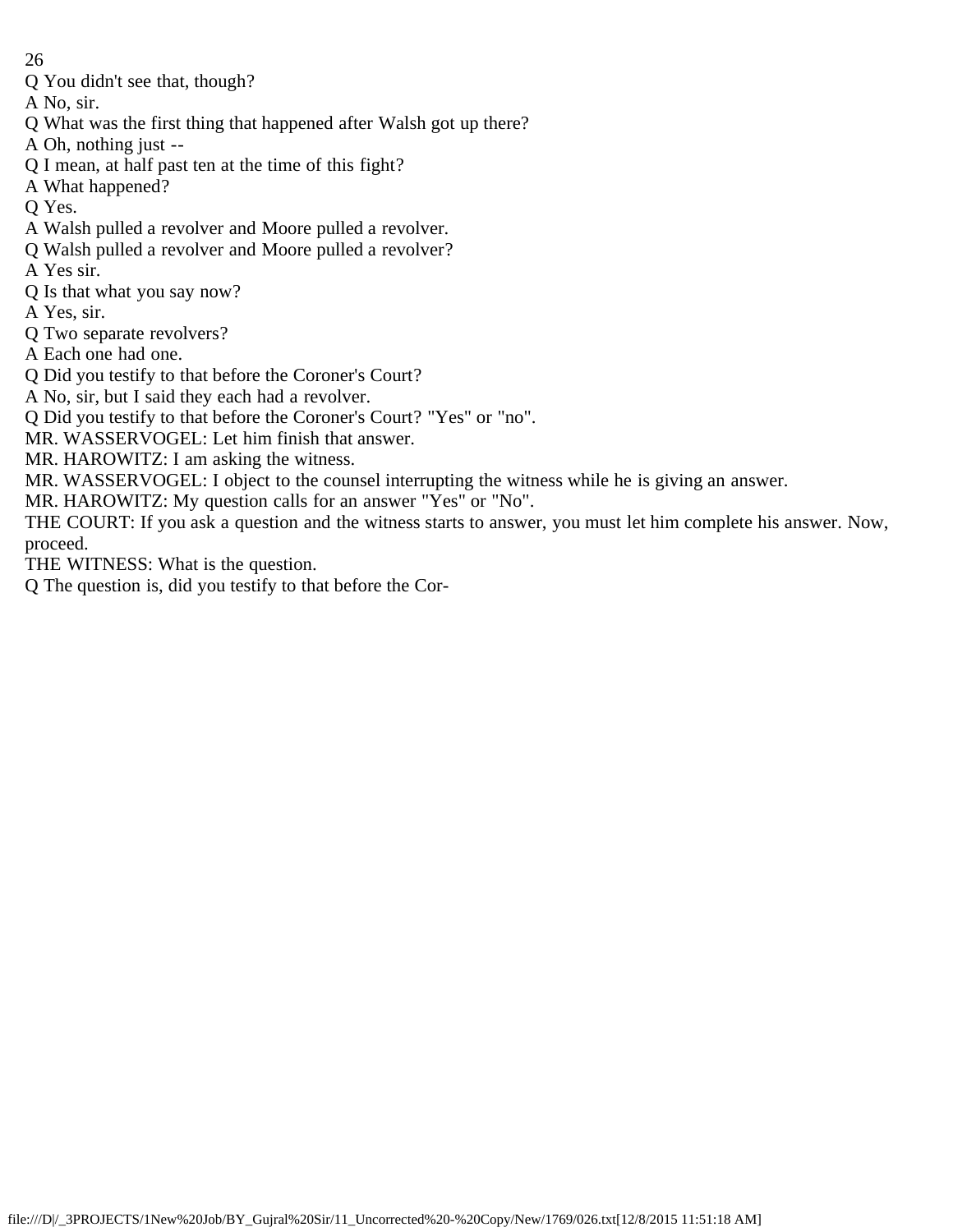oner's Court? "Yes" or "No".

A I testified that each one of them shot him.

Q Did you testify before the Coroner's Court that Moore pulled a revolver from his own pocket?

A Yes, sir.

Q "Yes" or "No".

A Yes, sir.

Q Did you say before the Coroner's Jury that after Walsh had fired two or three shots, that Moore grabbed his revolver and put it up against the back of your brother?

A Moore had his own revolver, and placed it against my brother's back.

Q Did you say in the Coroner's Court that Moore grabbed Walsh's revolver? A No, sir.

Q You did not say that?

A NO, sir.

Q You are positive of that, are you?

A Positive, yes, sir.

Q Do you remember these questions and answers being put to you and the answers made on the Coroner's inquest, in the Coroner's court, on page 5: "Q Where did he shoot him?" Speaking of Walsh, "A Well, it was so close, I don't know whether it was in the heart, or in the stomach, so close together they were," Do you remember that? A Yes, sir.

Q Do you remember the next question: "Q Did you see him fire? A I couldn't see no flash. Q Did you hear the sound of the shot? A Yes." Do you remember that?

A Yes, sir.

Q "Q Did you see the gun in his hand? A Yes," Then, the next question, "Q What did the other man do? A Joseph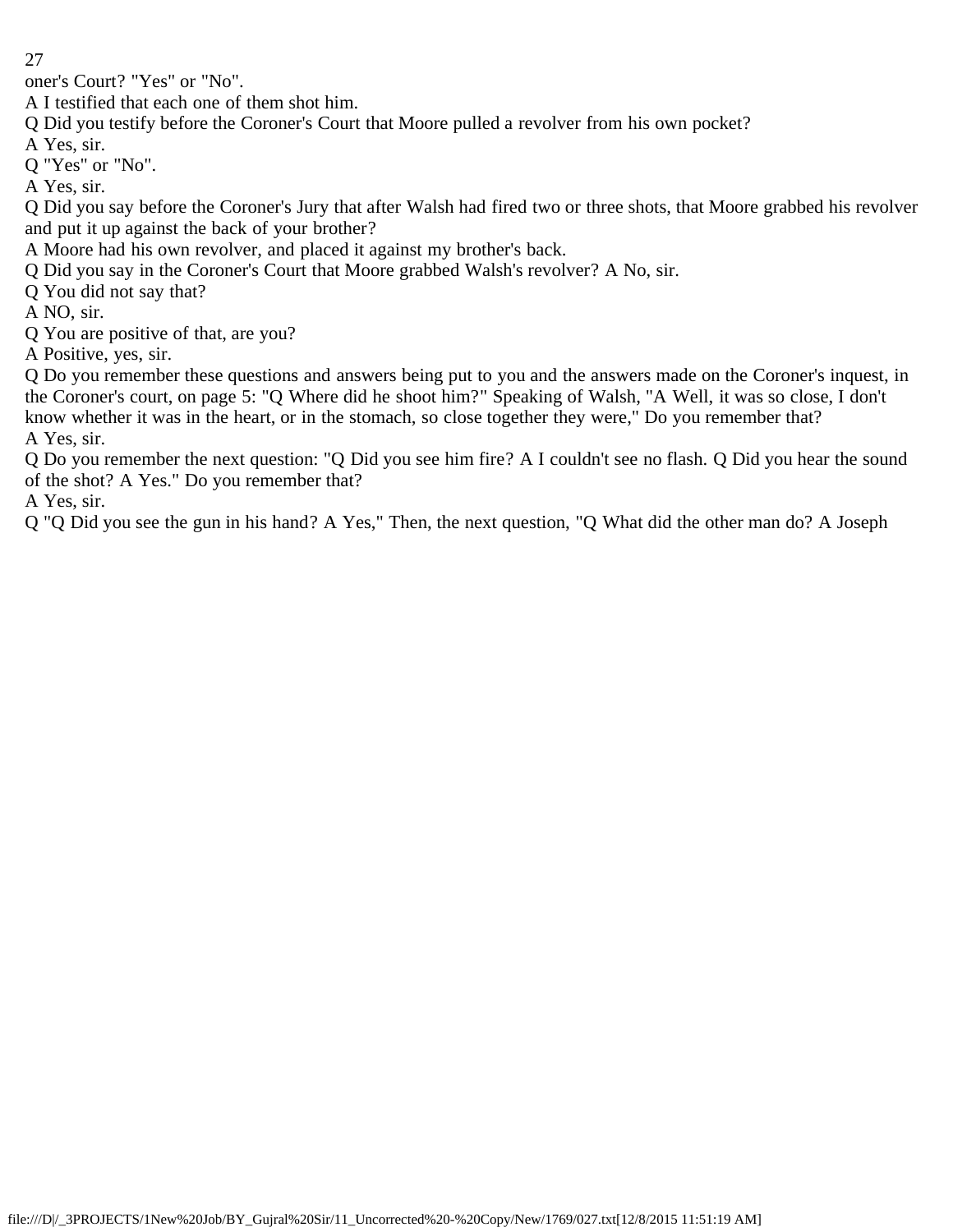Madden"-- that is the dead man?

A Yes, sir.

Q (Continuing) "Tried to grab the revolver, and Moore came behind him and placed the revolver behind his back." Do you remember that?

A Yes, sir.

Q You didn't say then that Moore took another revolver from his own pocket, did you?

A He had one in his hand.

Q What did you mean by saying Joseph Madden tried to grab the revolver, and Moore came behind him and placed the revolver against his back?

A He tried to grab the revolver from Walsh.

Q And Moore placed the revolver against his back?

A Yes.

Q The revolver refers to the same revolver?

A It refers to the revolver that he had in his hand.

Q That who had in his hand?

A That Moore had in his hand.

Q Did you at any time say that Moore had a revolver in his hand?

A Yes, sir.

Q When did Moore, as you say, fire the shot in the stomach? Was it before he placed the revolver against his back and pulled the trigger or after?

A After.

Q First he fired the shot?

A Yes, sir, he pulled the trigger several times, and it didn't go off. Then he fired the shot.

Q Didn't you testify on your direct examination first he fired the shot in the stomach and as he turned around he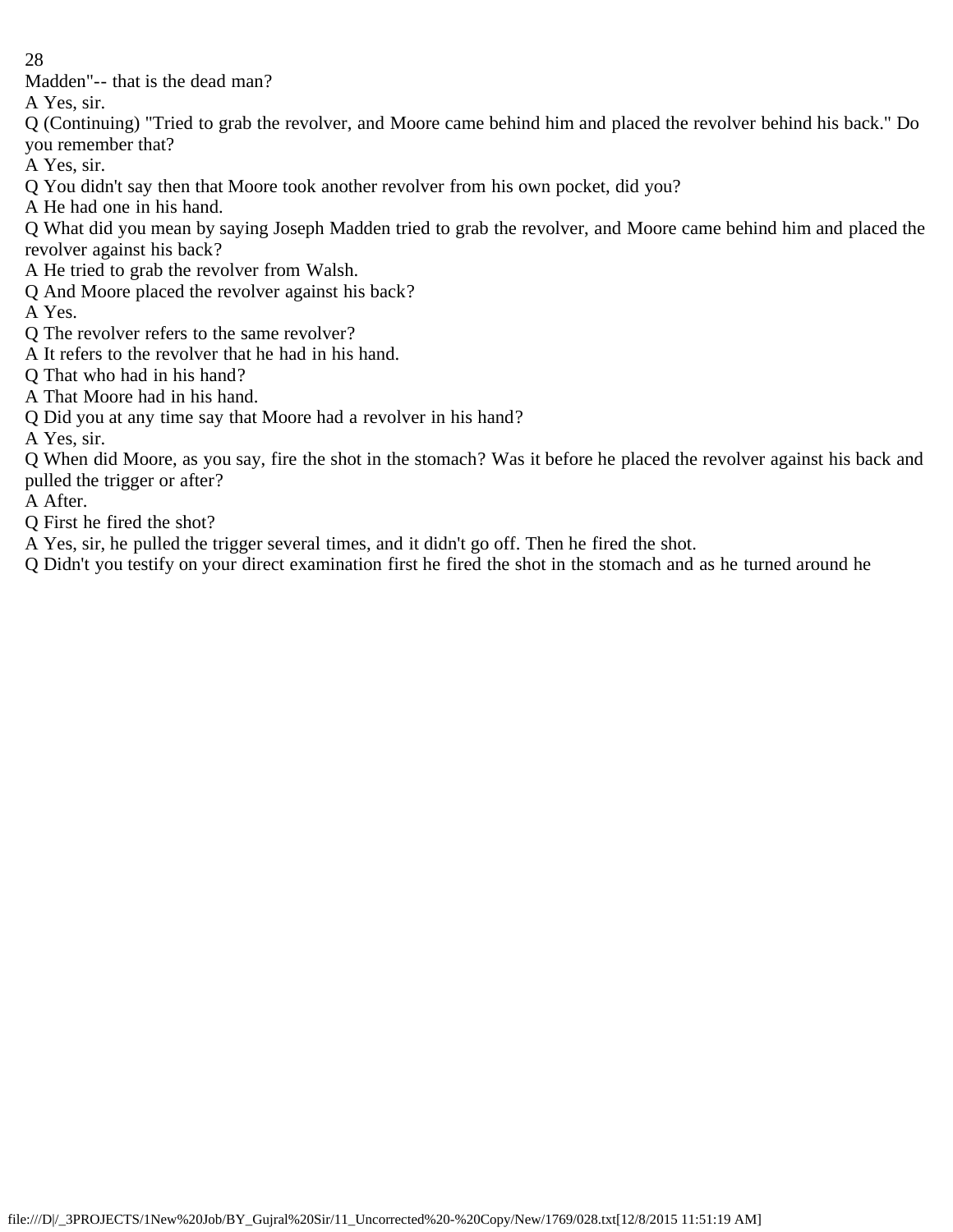Pulled the trigger three or four times and it didn't go off?

A No, sir.

- Q You didn't say that on your direct?
- A No, sir.
- Q You are positive of that, are you?

A Positive.

- Q Let me read this: "Q About half an hour after that what occurred?
- A Walsh aid Moore's party came up again. We stopped them at the door." Do you remember that? A Yes, sir.
- Q "Q Who was in the party besides Walsh and Moore? A I think the prisoner", speaking of Sauter?

A Yes, sir.

Q "Q What happened when they came up? A They came up, and Thomas Shore asked them not to go in, and Walsh punched him and this big fellow punched him." Do you remember that?

A Yes, sir.

Q "Q Which big fellow? A Sauter. Do you remember that?

A Yes, sir.

Q "Q Did he punch him? A Yes. Q Tell me what occurred after that? A Then Joseph Madden went there". That is the man that was killed?

A Yes, sir.

- Q "Q That is the man who is now dead?
- A Yes, he asked and him not to have any trouble and as soon as he did Walsh pulled the revolver and shot him".
- A Yes, sir.
- Q Do you remember that?

A Yes, sir.

Q "Where did he shoot him? A Well, it was so close, I don't remember whether it was in the heart or in the stomach.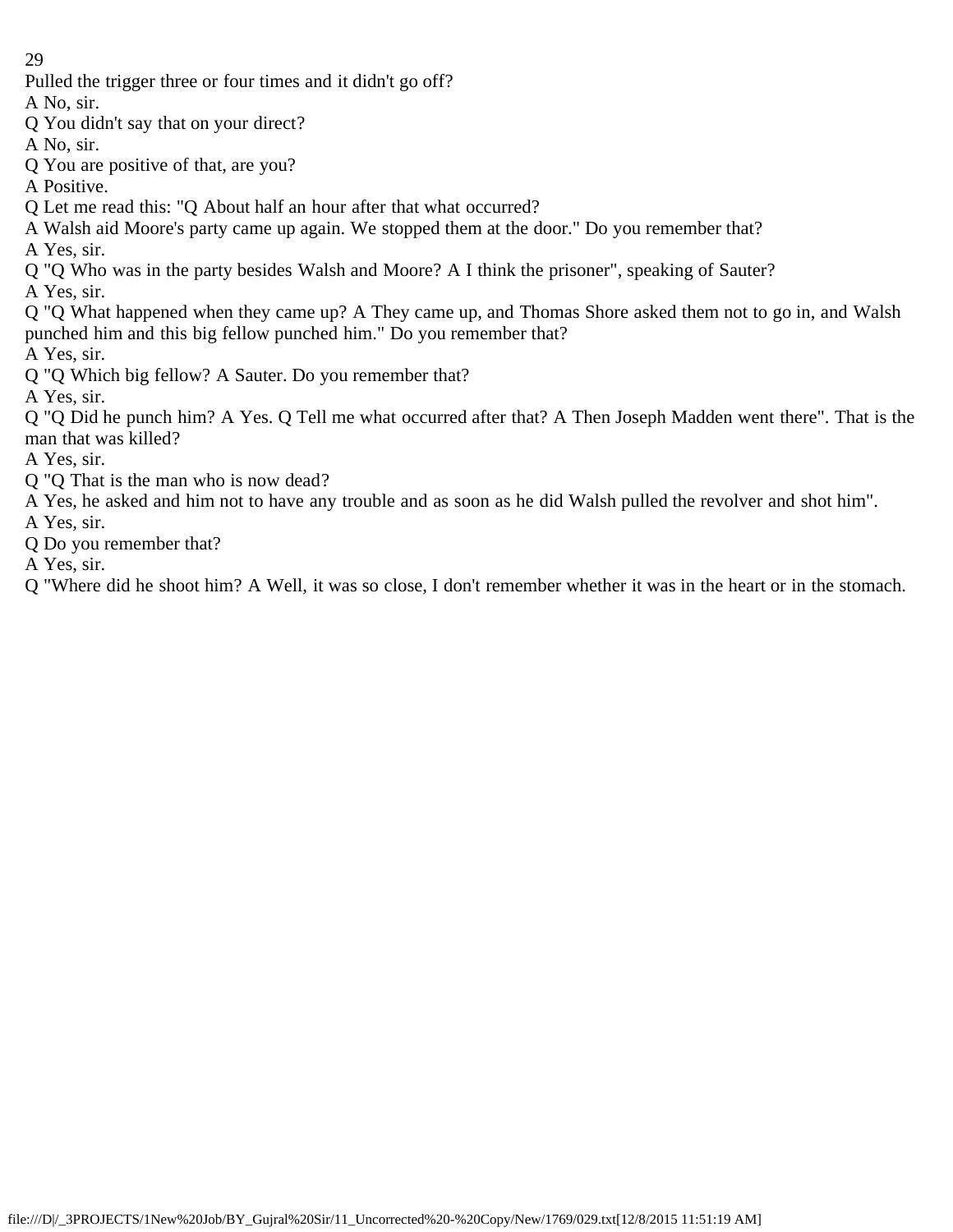Q Now, what did the other man do? A Joseph Madden tried to grab the revolver, and Moore came behind him and placed the revolver behind his back." Do you remember that?

A Yes, sir.

Q "Q What did Moore do after he placed the revolver behind the deceased's back? A Pulled the trigger three or four times. Q Did it go off? A No." Do you remember that?

A Yes, sir.

Q "Q What happened after that? A The first man fired another shot?"

A Yes, sir, referring to Walsh.

Q What?

A Referring to Walsh, yes.

Q "Q Where did he have his gun pointed at the deceased at that time? A His stomach; they were close together." Do you remember that?

A Yes, sir.

Q The first two shots Walsh fired; is that it?

A Yes.

Q And which way was the gun pointed at?

A His stomach.

Q Both of them fired at his stomach?

A Yes, sir.

Q Now, I have read you your testimony that you gave before the Coroner's Court.

MR. WASSERVOGEL: Not all of it.

MR. HAROWITZ: Most of it.

MR. WASSERVOGEL: No, you stopped short. You didn't read it all.

MR. HAROWITZ: I mean in reference to Moore.

MR. WASSERVOGEL: No, there is one question on page 6, which you did not read, which I will read later on. MR. HAROWITZ: Which one is that?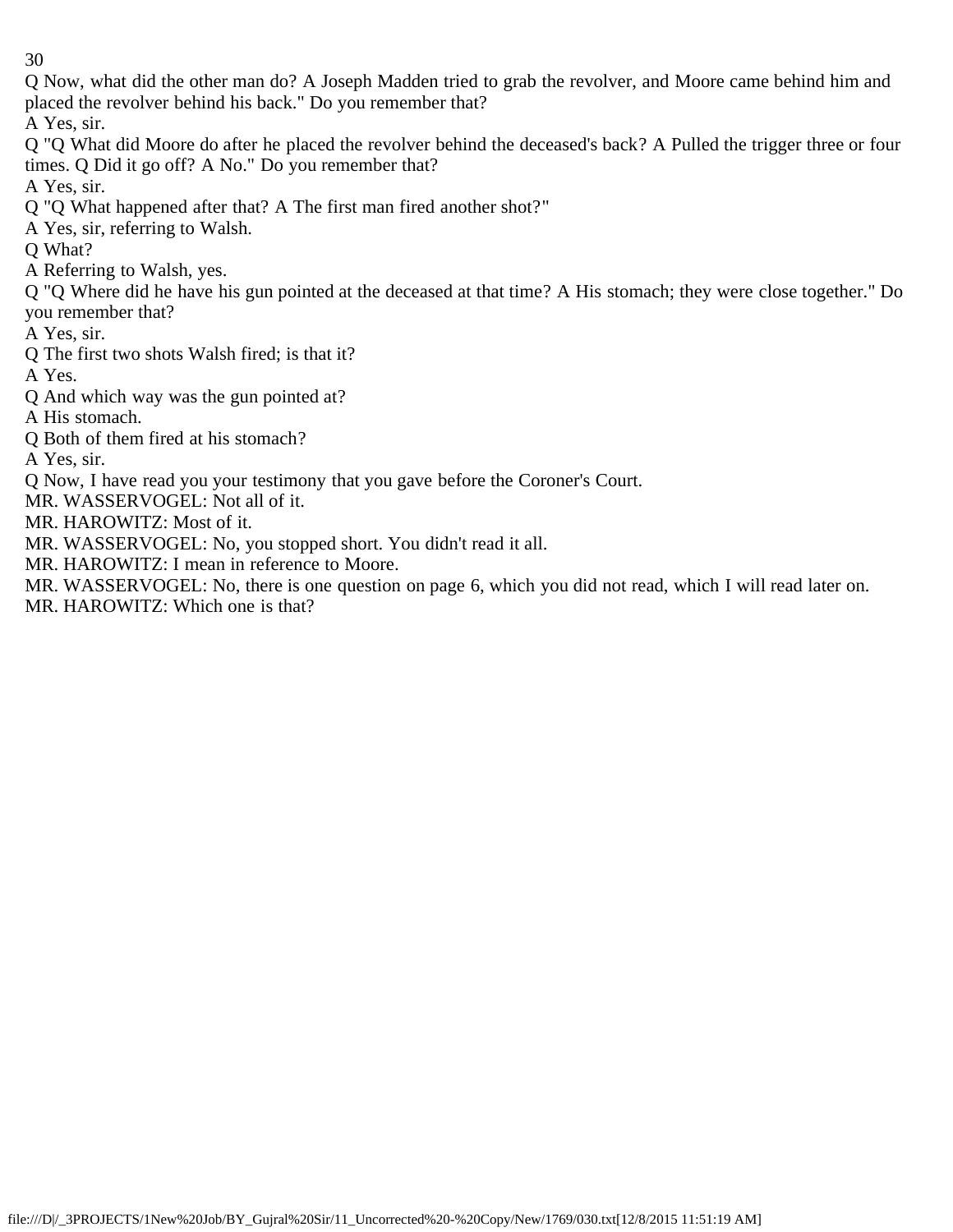MR. WASSERVOGEL: "Q What did Moore do?"

Q "Q What did Moore do? A He fired the shot in the stomach. Q Did you see that shot fired? A Yes." Now, is there anything in the testimony I read where you testified at the Coroner's Court where you said that Moore pulled the gun from his own pocket?

A I don't catch that.

Q Is there anything in your testimony at the Coroner's inquest which you can show to this jury wherein you testified that Moore pulled a revolver from his own pocket?

A No, sir.

Q Wasn't your memory better at that time than it is to-day?

A No, sir.

Q It is not?

A No, sir.

Q You think your memory to-day, two years after the shooting, is better than it was nine days after the shooting? A Yes.

Q What? A Yes, sir.

Q And you refresh your memory now, although you testified at that time that Moore grabbed the gun that was in Walsh's, hand? You now want to tell this jury that Moore pulled a gun from his own pocket?

A I said he had a gun in his hand.

Q "Q What did the other man do? A Joseph Madden tried to grab the revolver." When you say, "The revolver", you refer to the revolver in the hand of Walsh, don't you?

A Yes.

Q And in the same breath, "And Moore came behind him and placed the revolver against his back." What did you mean by that?

A Well, Moore owned the revolver; he had it in his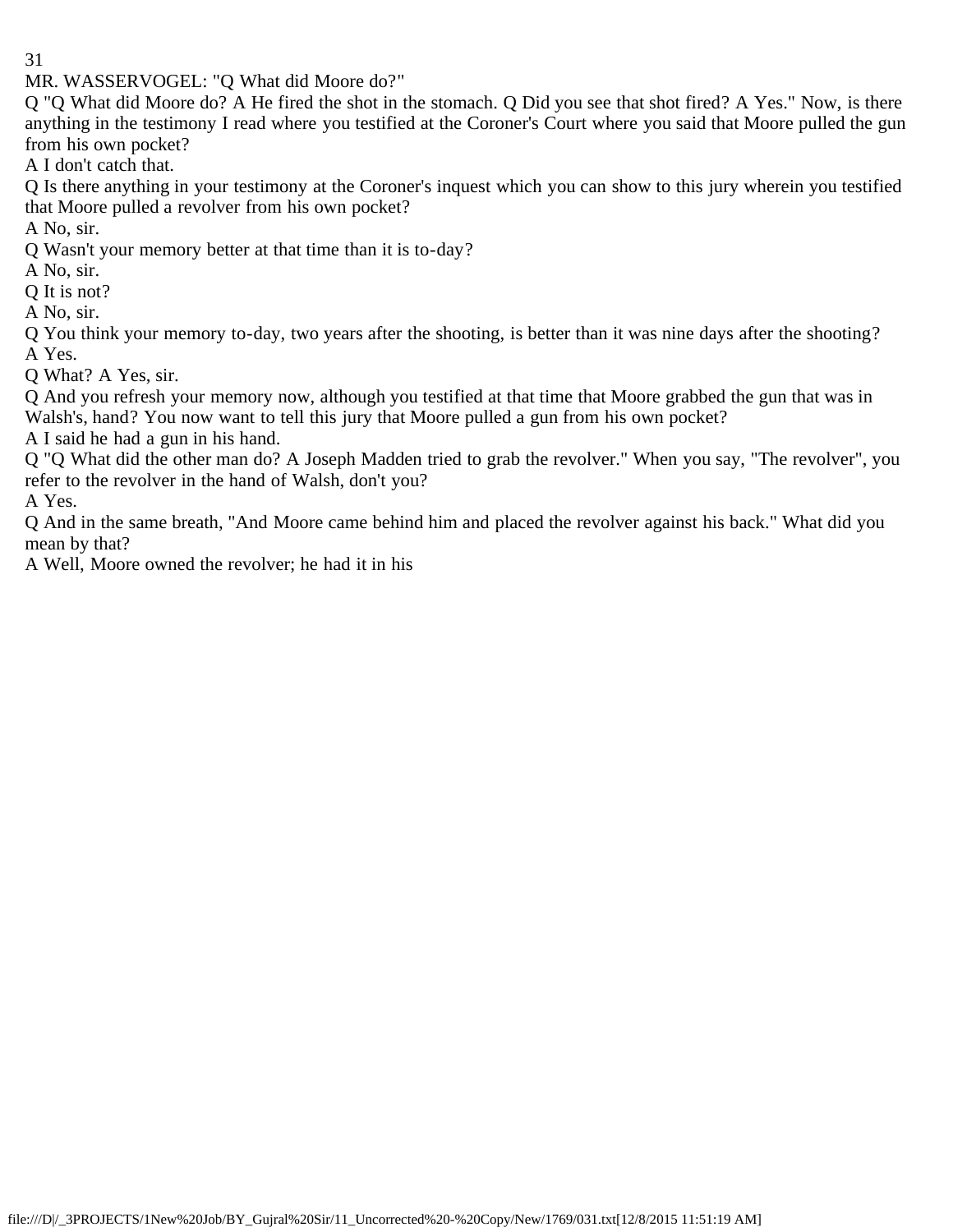hand; so it was his. I referred to the gun.

Q You say you referred to what?

A I referred to the gun that he had.

Q That who had?

A That Moore had.

Q You were testifying about the gun that Walsh had?

A He had one, and so did Moore.

Q But you did not state that?

A I stated that

Q I have read the questions and answers you made?

A I answered that question four or five times now.

Q What?

A I answered that question four or five times now.

Q Answer it again?

A All right.

Q "Q Where did you saw him shoot? A It was so close I don't know whether it was in the heart, or stomach, so close they were together." You were speaking of Walsh?

A Yes, sir.

Q "Q Did you see them fire? A I couldn't see the gun fired. Q Did you hear the sound of the gun? A Yes. Q Did you see the gun in his hand? A Yes." Now, you are all the time speaking about the gun in Walsh's hand. "Joseph Madden tried to grab the revolver, and Moore came behind him and placed a gun at his back". Didn't you refer to the gun in the hands of Walsh?

A No, sir.

Q You did not state Moore took a revolver from his pocket?

A He had it in his hand.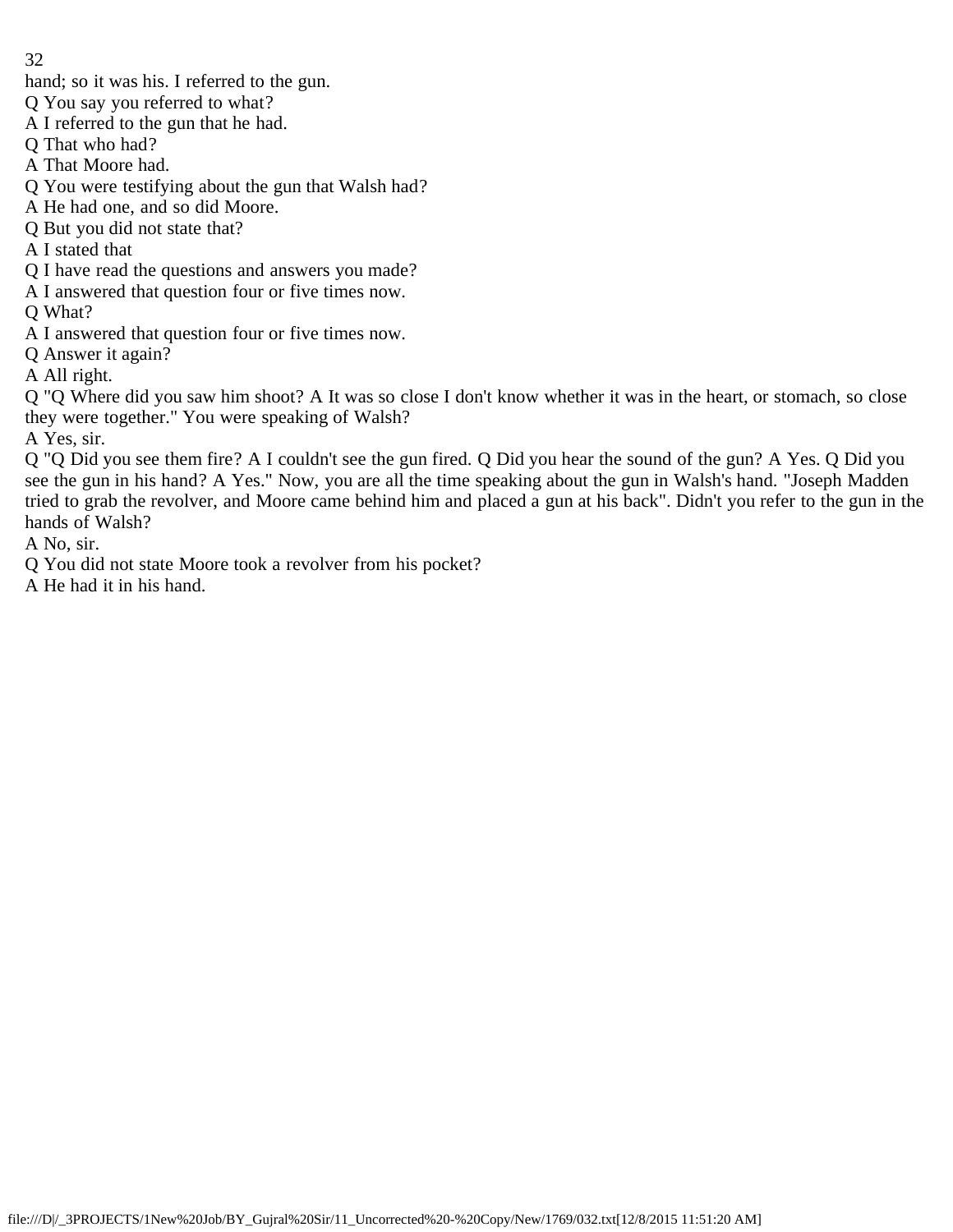- 33
- Q You did not state that?

A I stated it.

- Q In the language I have just read?
- A No, sir, not in the language you have Just read.
- Q There is no other answer there. DO you want this jury to understand you meant that at that time?
- A I want the jury to understand that Moore had a revolver against my brother's back.
- Q But you didn't state it at that time?
- A I stated he had a gun against his back.
- Q You said, "The revolver"?
- MR. WASSERVOGEL: Why should we quibble about an article "the" or "a"?
- Q You said a moment ago, your memory is better now than it was two years ago?
- A I didn't say it was better. I said it was just as good.
- Q And yet you did not state it before the Coroner?
- A I stated he had a revolver.
- Q Now, Larkin, as a matter of fact, don't you know at the time of this shooting you were in that dance hall?
- A I was at the head of the steps.
- Q Don't you know, at the time of this shooting, you were in back of that dance hall, sitting on a bench, where people were dancing?
- A I was at the head of the stairs.
- Q And don't you know that the only man who saw this shooting is a man named Shore?
- A I seen the shooting.
- Q What?
- A I seen the shooting.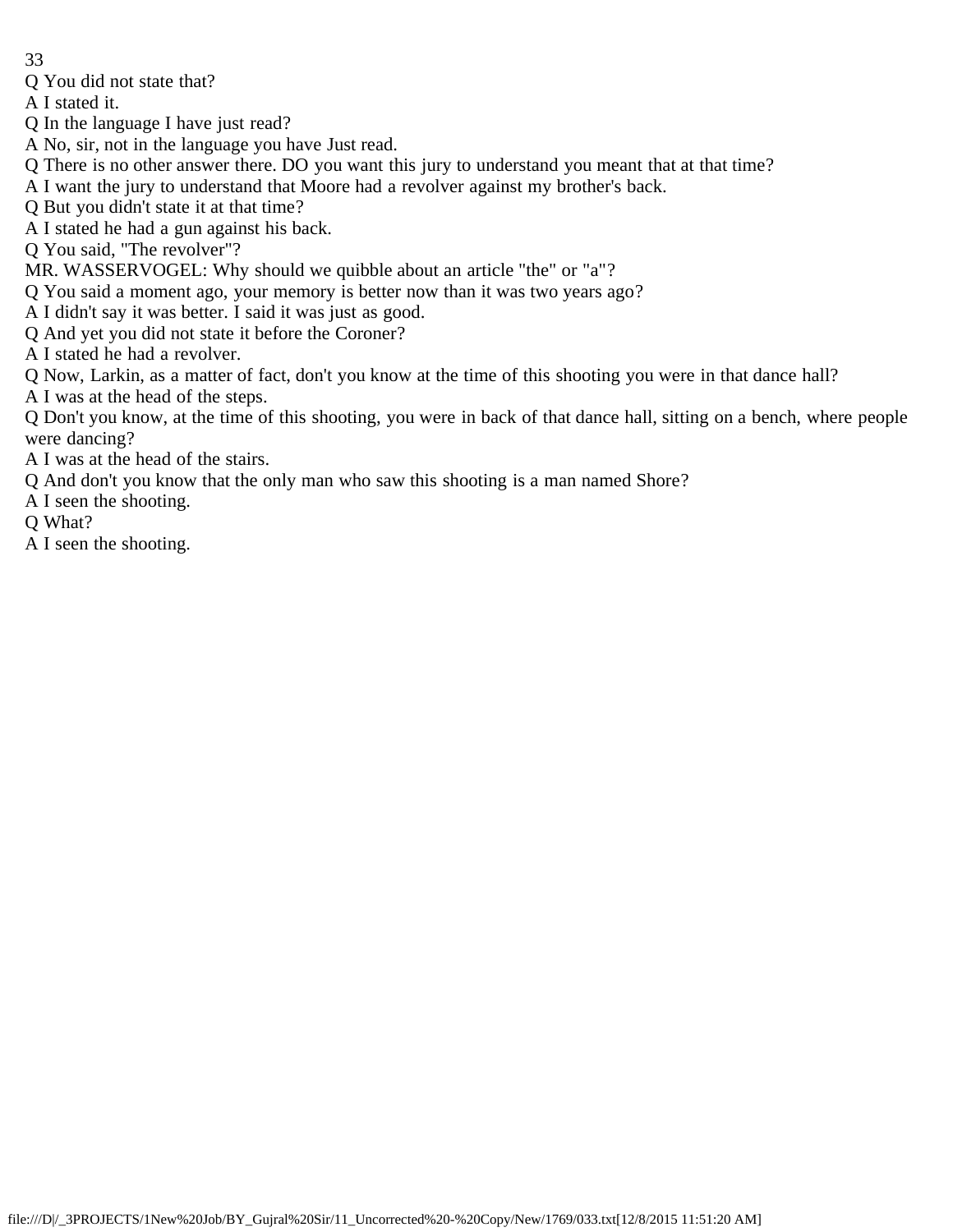Q Do you know a man named Hugh Corrigan?

A Yes, sir.

- Q DO you remember, at the time of the shooting, right after the shooting, right after the shooting, Corrigan was standing by the door leading to the entrance to the hall?
- A Yes, sir.
- Q Do you remember that?
- A I don't remember seeing him standing there.
- Q And as the shooting happened, wasn't the door slammed in his face?
- A I don't know.
- Q You don't know?
- A No, sir.

Q Didn't you come running out then from the dance hall and pass Corrigan, who was standing at the door, right after the shooting?

- A Right after the shooting, I want inside to get my brother a drink of water.
- Q Before the shooting, I am asking you?
- A Before the shooting?
- Q Weren't you in that dance hall, and as soon as the shooting started, didn't you run out and pass Corrigan at the door? A No, sir.
- Q Do you know a man named Joseph Sonner?

A Yes, sir.

Q Weren't you sitting, immediately before the shooting, in the back of the dance hall, with a piano stool in your hand, the leg from a piano in your hand?

A No, sir.

Q Did you have a piano leg in your hand that night?

A No, sir.

Q And weren't you sitting, talking to Joseph Sonner?

A No, sir.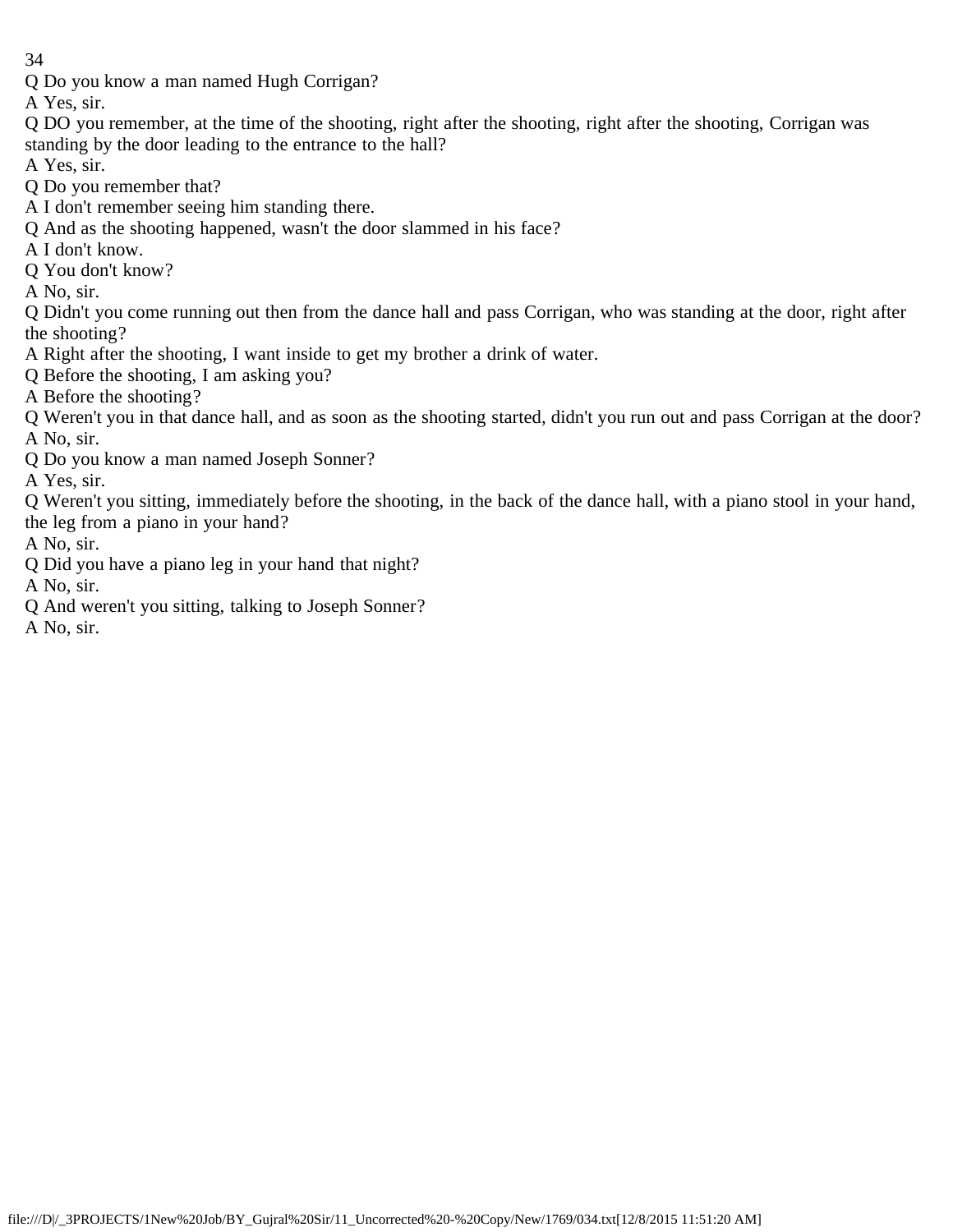- 35
- Q Immediately before the shooting happened?
- A No, sir; Sonner was not in the hall. Corrigan was in the hall. Sonner was not in the hall.
- Q Where was Sonner?
- A I don't know where he was.
- Q How many people were in the hall?
- A Four or five hundred.
- Q And do you mean to tell the jury you can tell than now that Sonner was not amongst those four or five hundred?
- A Sonner was not in the hall. Corrigan was in the hall.
- Q You say he was not in the hall, because you did not see him, or because you know he was not in the hall?
- A Because I did not see him.
- Q He was there that night?
- A Was he? That is news to me.
- Q Sonner is one of the men you did not compel to take a ticket?
- A I didn't compel anybody to take tickets.
- Q You didn't compel Corrigan to take a ticket?
- A No, sir. Corrigan bought a ticket off Moore.
- Q This is the man you identify as Hugh Corrigan (indicating)?
- A Yes, sir.
- Q And that is Joseph Sonner (indicating)?
- A Yes, sir.
- Q Those are the individuals you refer to and I refer to?
- A Yes, sir.
- Q DO we understand each other now?
- A Yes, sir.
- Q Corrigan is the man who was at ending here (indicating)?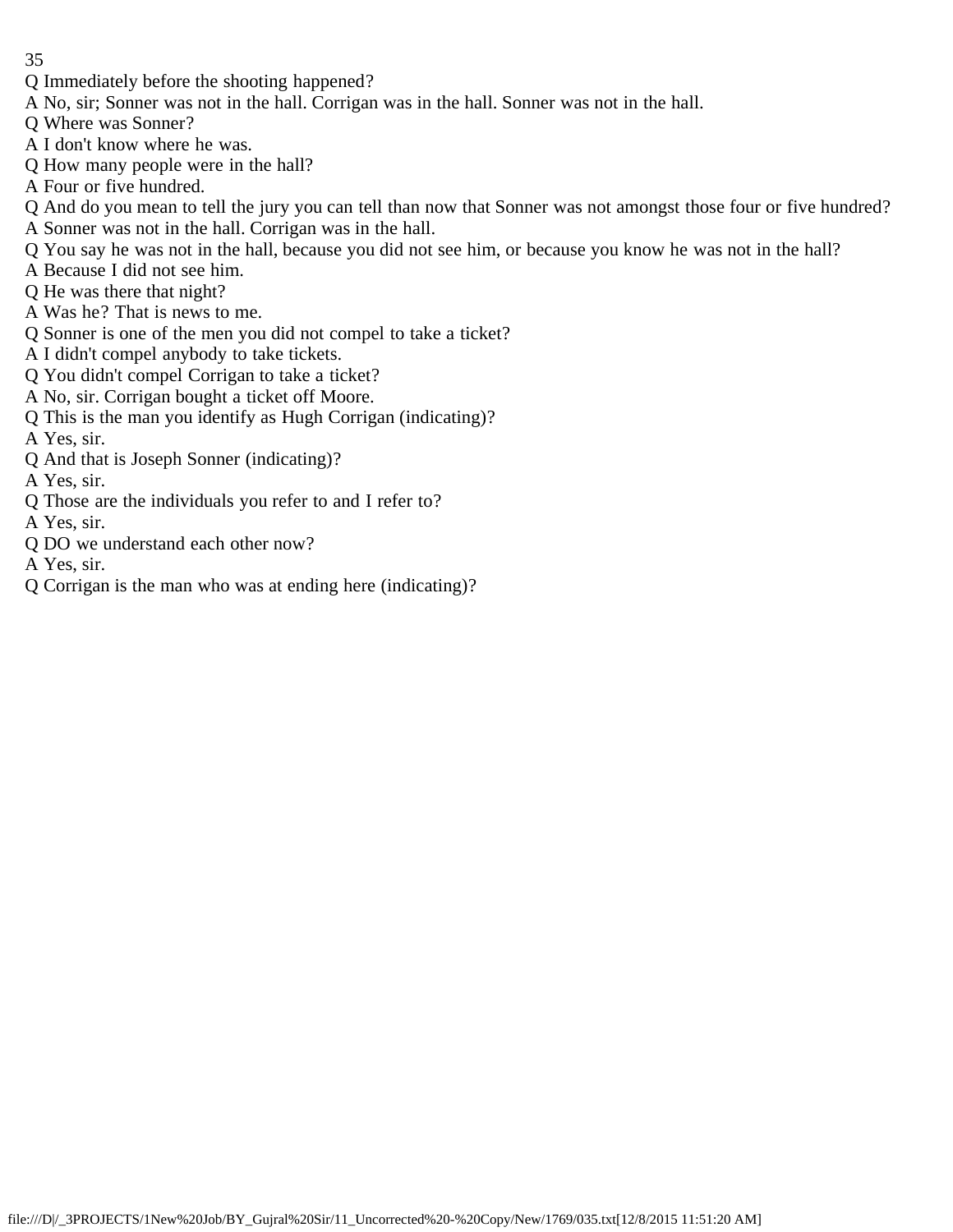- A Yes, sir.
- Q Do you remember him holding the crowd back?
- A No, sir.
- Q Immediately before the shooting?
- A No, sir.
- Q Kept them in the dance hall, to keep them away from where the shooting was going on? A No, sir.
- Q And that you were one of that crowd?
- A No, sir.
- Q Nothing like that happened?
- A No, sir, I don't know what happened inside the hall.
- Q And you were not sitting with this man Sonner?
- A No.
- Q Talking, with the foot of a piano stool in your hand, about a second before the shooting? A No, sir.
- Q Now, where had you been -- did you see Cunningham there, the owner of the hall?
- A Yes, sir.
- Q He was there when the shooting took place?
- A Yes.
- Q He saw the whole thing, didn't he?
- A Yes, sir.
- Q As much as you did?
- A Yes, sir.
- Q And he was there during the entire time?
- A Yes, sir.
- Q And how far away was he standing from the men who were fighting?
- A He was nearer than I was.
- Q Nearer than you were?
- A Yes, sir.
- Q He saw everything much better than you did, did he?
- A Yes, sir.
- Q When I say Cunningham, I refer to Patrick J. Cunningham?
- A Yes, sir.
- Q The owner of the hall?
- A Yes, sir.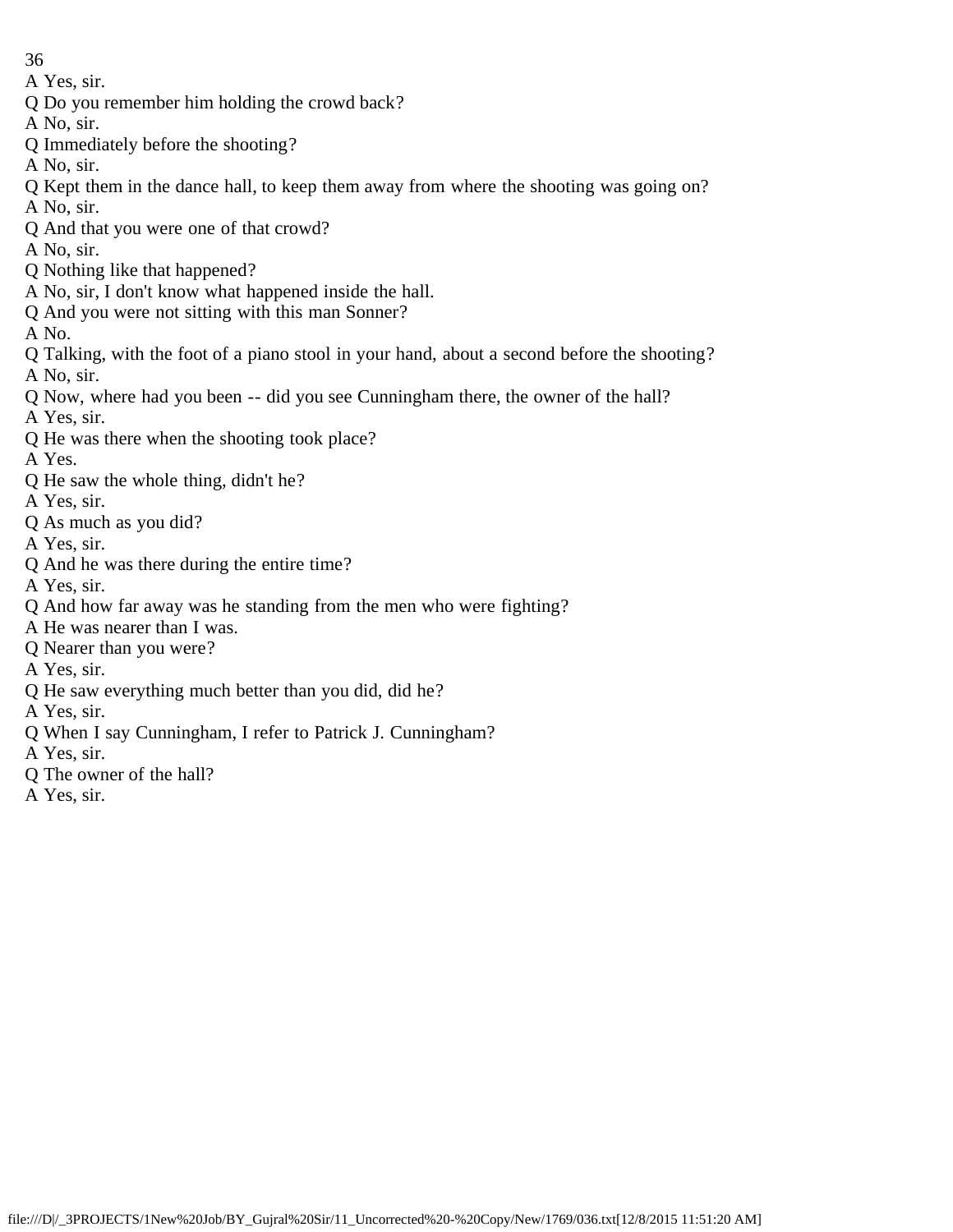Q How many people were between you and the rest of the men there that were fighting?

A Nobody.

- Q Where was Cunningham? Wasn't he standing there, in between?
- A He was on the other side, on the right hand side, and I was on the left hand side.
- Q Where was Shore?
- A He was there, too.
- Q Is Shore related to you?
- A No, sir.
- Q What?
- A No, sir.
- Q Is Gardner related to you?
- A No, sir.
- Q Which way was Walsh facing? Was he facing you?
- A Well, he had his back up against the wall, and he was facing sideways to me.
- Q That is, he was standing this way (illustrating)?
- A No, sir.
- Q With his back against the wall?
- A Well, that was not the way the wall was.
- Q Well, whichever way the wall, was?
- A Not that way, right-about face.
- Q This way (illustrating)?
- A No, sir.
- Q This way (illustrating)?
- A That way.
- Q That is, Walsh was standing that way?
- A Yes, sir.
- Q Where was Joe Madden?
- A He was facing Walsh.
- Q Where were you?
- A On the left.
- Q On the left of whom?
- A Left of my brother.
- Q Facing whom?
- A Facing the crowd, Walsh, Moore and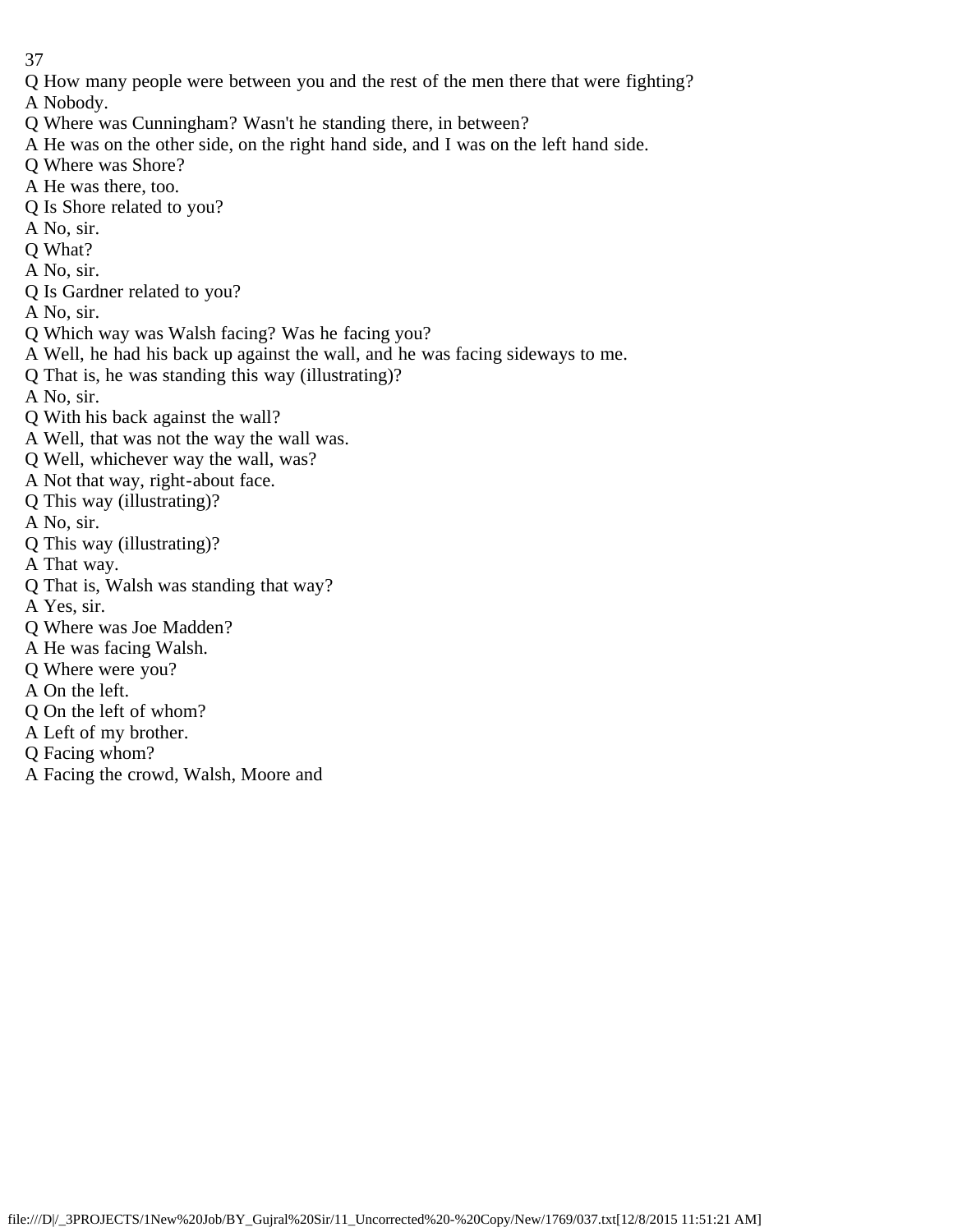- 38
- my brother.
- Q Where was Moore at that time?
- A At his back.
- Q At whose back?
- A My brother's back.
- Q Were you looking in the same direction as our brother was?
- A No, sir.
- Q Which way were you looking?
- A I was standing looking this way, and they were standing that say (illustrating).
- Q Here is Walsh, standing as you say, facing that way (illustrating)?
- A Yes.
- Q With his back against the wall?
- A Yes.
- Q He was backed up against the wall?
- A Yes, sir.
- Q Moore was where? To the left of him?
- A No, sir, to the right.
- Q Moore was standing here (illustrating)?
- A Standing to the right and a little in front of him.
- Q That is about here (illustrating)?
- A No, further than that.
- Q Well, here (illustrating)?
- A That ain't a step.
- Q Well, where?
- A Down further.
- Q About here (illustrating)?
- A Yes.
- Q Joe Madden, the dead man, where was he standing?
- A In between Moore and Walsh.
- Q He was about here (Illustrating)?
- A Yes, sir.
- Q Where were you?
- A On the left of him, of my brother.
- Q And in relation to Moore?
- A On the left of Moore.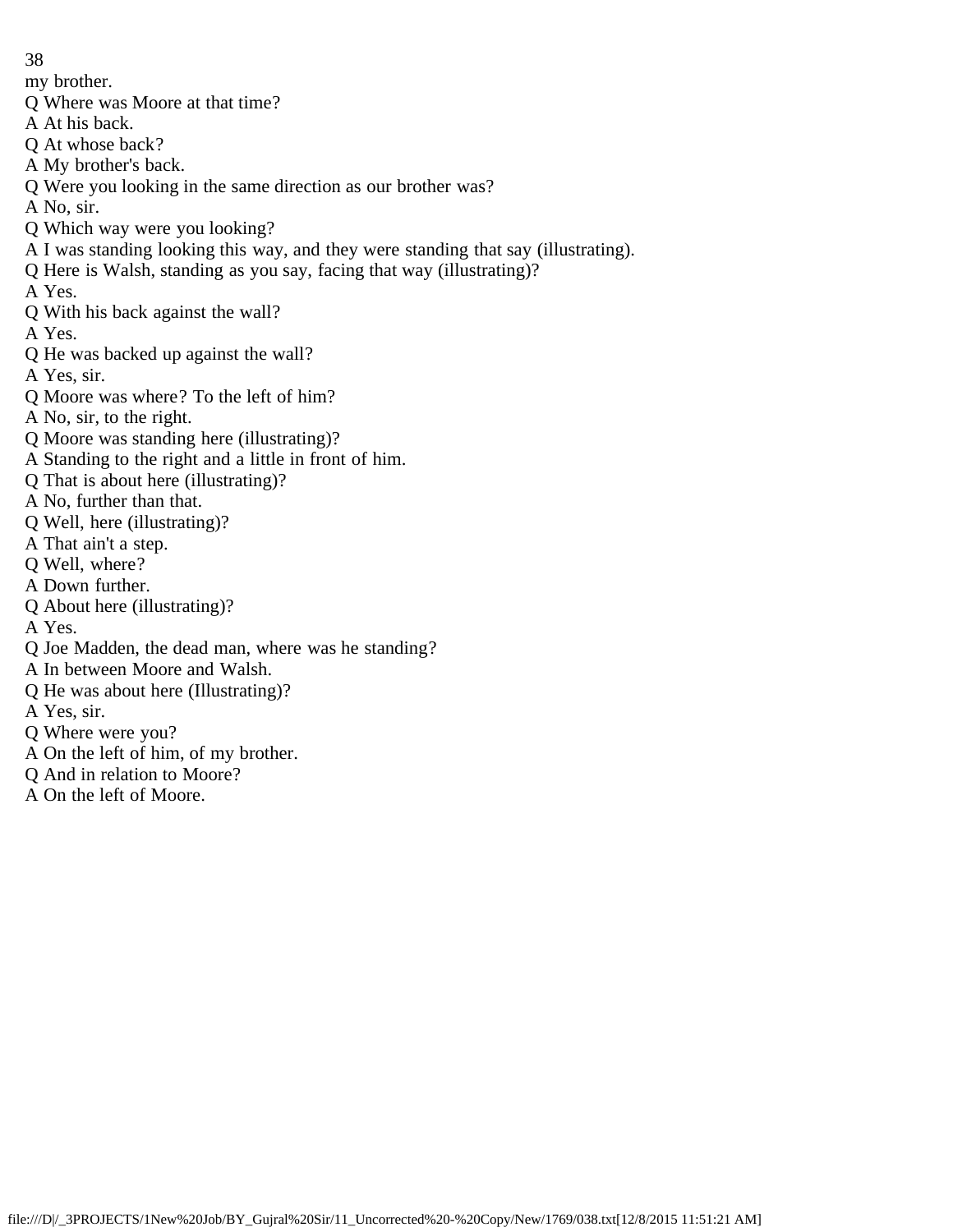- Q This side of Moore (illustrating)?
- A No, sir. the other side.
- Q The other side?
- A Yes, sir.
- Q And were you behind or in front, of Moore?
- A About even.
- Q About in line with Moore?
- A Yes, sir.
- Q And you sere facing the same as Madden was?
- A No, sir.
- Q You were looking at Walsh?
- A No, Sir.
- Q You were looking in the same direction as Moore was?
- A No.
- Q Well, which way were you looking?
- A Bring up the officers, and I will describe it to you.
- Q No, you describe it as I ask you?
- A They were looking east, and I was looking south.
- Q Were you -- in other words, you had a side view of Moore; you were in a parallel line with Moore?
- A Well, he walked up; first I seen his front face, before he placed the revolver against my brother's back.
- Q And how long did that take?
- A Oh, a second.
- Q Just a flash?
- A Yes, sir; I seen him good enough to know.
- Q Was it dark in the hallway?
- A No, sir.
- Q What?
- A No, sir.
- Q How many lights were there?
- A I don't know how many lights, it was illuminated.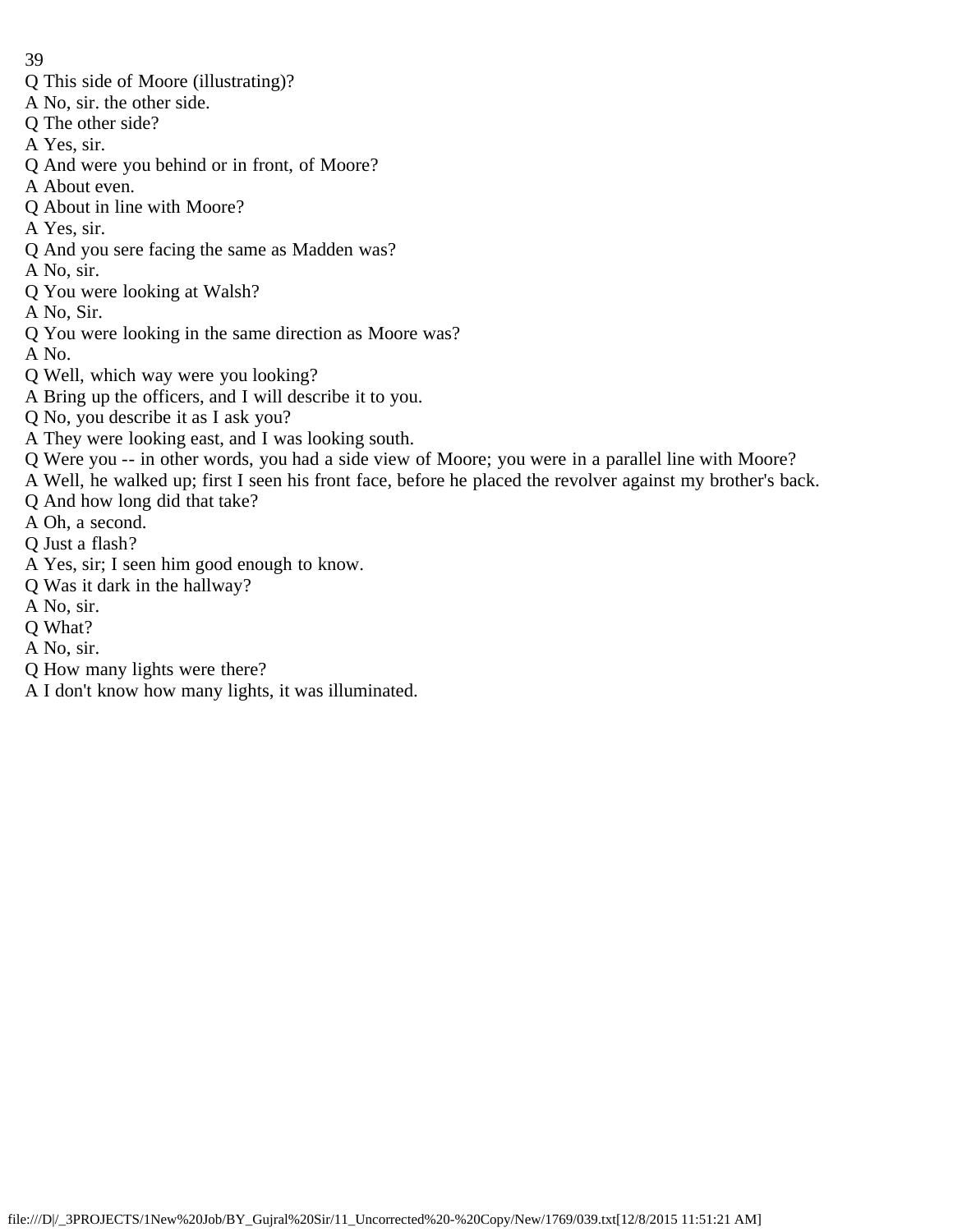- Q Was it very light in the hallway?
- A Yes, sir.
- Q This was not in the dance hall?

A No, sir.

Q This was in the room leading to the dance hall? In other words, as you go up to the top of the stairs, there is a little entrance?

- A Yes, sir.
- Q A sort of vestibule?
- A Yes, sir.
- Q And that leads you into the hall?
- A Yes, sir.
- Q Now, this whole thing had been in the vestibule?
- A No, sir.
- Q At the foot of the stairs?
- A At the head of the stairs.
- Q Well, that leads into the vestibule?
- A Yes, sir.
- Q Not where the people were dancing?
- A No, sir.
- Q And where is the light situated in those premises?
- A I don't know where the lights were situated.
- Q Was it downstairs, or in the vestibule?
- A In the ceiling.
- Q Which part of the ceiling? Was it near the stairs, or was it in the vestibule, or was it downstairs?
- A They were in the hall.
- Q You were excited, of course, weren't you?
- A Not before the shooting.
- Q As soon as the shooting started?
- A Yes, sir.
- Q You describe in detail to this jury how many shots were fired and how they were fired, and everything in particular? A Yes, sir.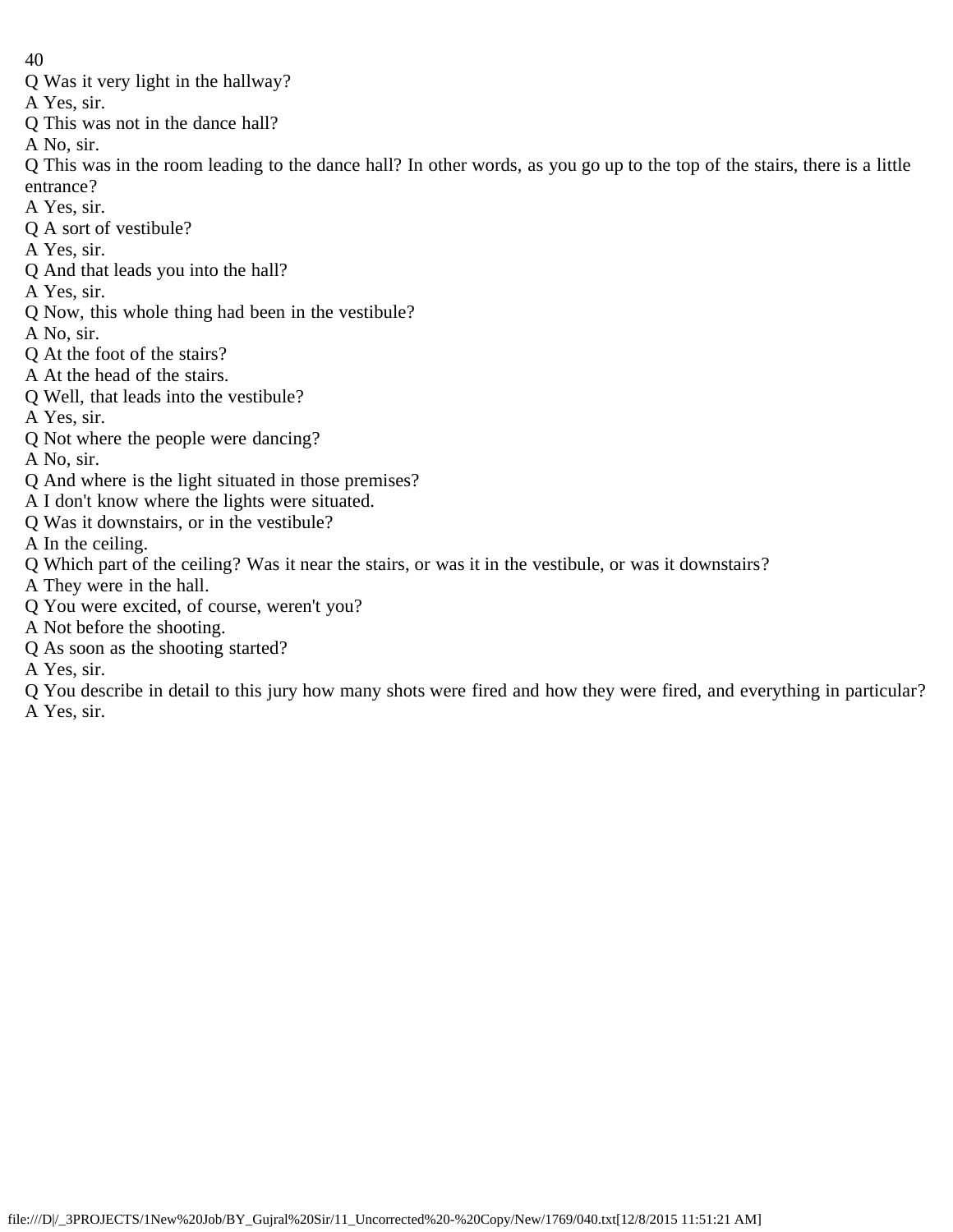- 41
- Q Took good notice of that?
- A Yes, sir.
- Q Although you were excited?
- A Yes, sir.
- Q Now, you got excited immediately, as soon as you saw the gun in Walsh's hand, didn't you?
- A Just as soon as I heard the shot.
- Q Walsh fired three shots, didn't he?
- A Four shots.
- Q One after the other, or first three?
- A No, he did not fire them one after another, he fired one, and then another one, and then he fired one as he was going down the stairs.
- Q And you stood there, looking at him?
- A Yes, sir.
- Q Didn't run away?
- A No, sir.
- Q Didn't get scared?
- A Got scared enough.
- Q You have been used to gun shots?
- A That is the first time I seen anybody shot.
- Q The first time you had seen anybody shot?
- A Yes, sir.
- Q Do you know a man named Sullivan?
- A No, sir.
- Q Do you know a man by the name of Sullivan?
- A What Sullivan are you referring to?
- Q Did you shoot a man by the name of Sullivan here six or seven months ago?
- A No, sir.
- Q What?
- A No, sir.
- Q Didn't you and two others shoot a man by the name of Sullivan?
- A No, sir.
- Q Where have you been in the last few months?
- A Work-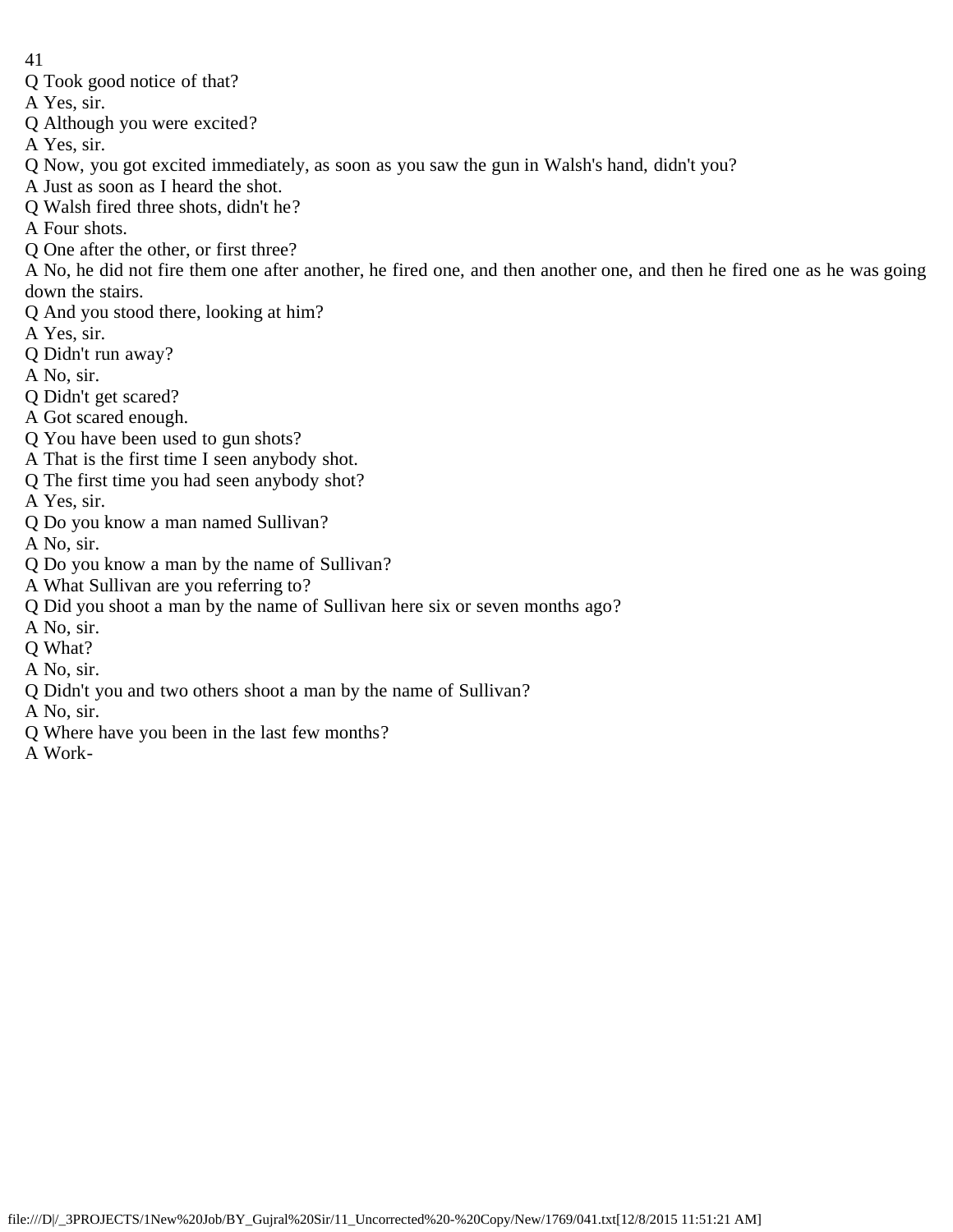- ing.
- Q I mean, outside of that?
- A I have been around the neighborhood.
- Q Which neighborhood?
- A Well, I have moved up to Harlem now; I am staying uptown now.
- Q You live in the neighborhood of 17th and 19th Streets?
- A No, sir.
- Q Where did you live ?
- A Ninth Avenue, between 26th and 27th Streets.
- Q How long did you live there?
- A Seven years, I guess.
- Q When did you move away from there?
- A Two months ago.
- Q And you have not been around there since, have you?
- A I come down.
- Q In the last two months?
- A Yes, sir.
- Q Do you know a man by the name of Otto Meyer, on Ninth Avenue?
- A No, sir.
- Q Didn't you cut Meyer with a knife, about two months ago, on Ninth Avenue?
- A No, sir.
- Q Near 18th Street?
- A No, sir.
- Q And didn't you keep away from that neighborhood because you knew the police were after you?
- A No, sir.
- Q What?
- A No, sir.
- Q Nothing like that happened?
- A No, sir.
- Q This Meyer I refer to, his first name is Otto -- Otto Meyer. Do you know a man of that name?
- A No, sir.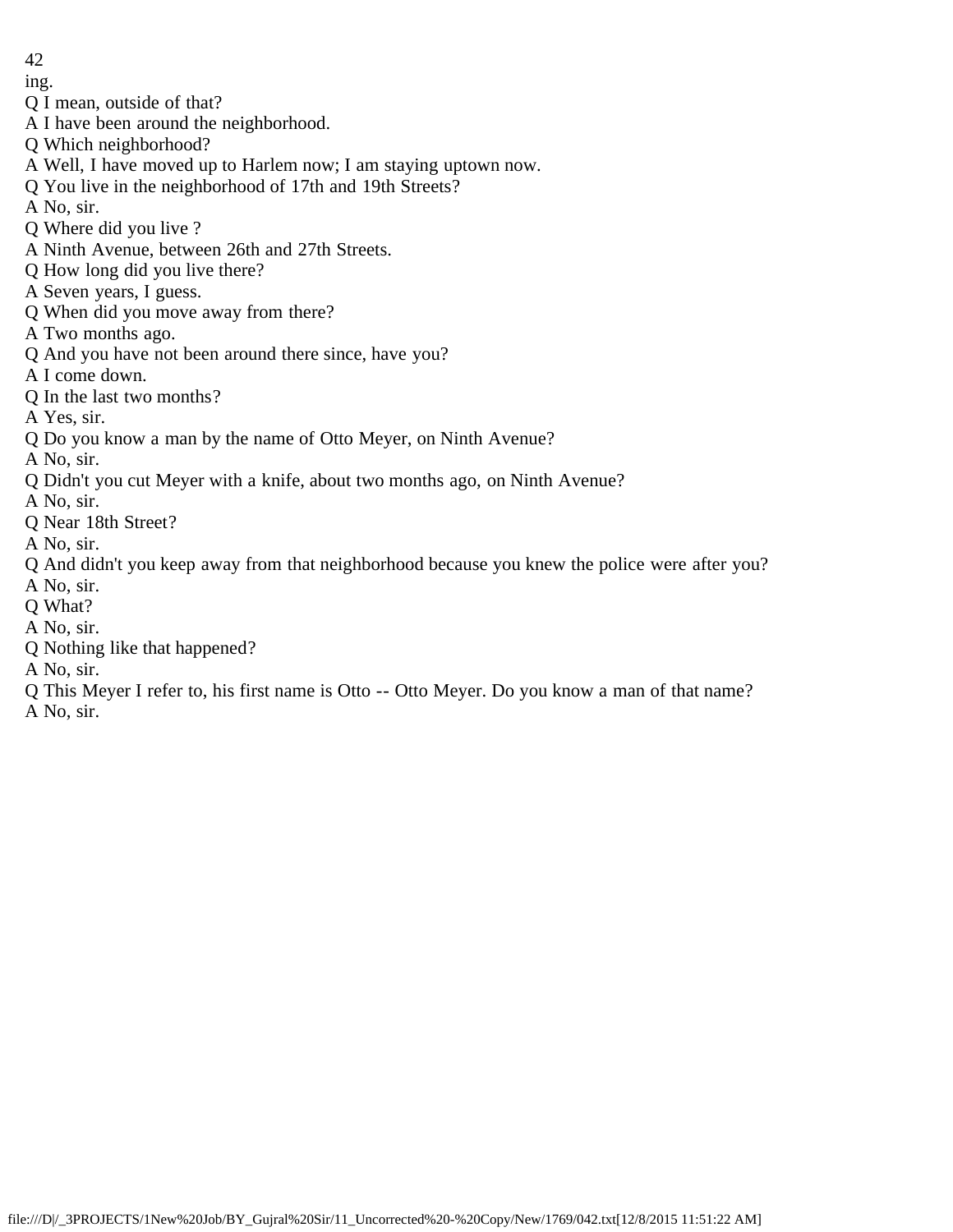Q Did you have any trouble with him?

A No, sir.

Q Now, according to your testimony, Walsh fired four shots, didn't he?

A Yes, sir.

Q And you say Moore only fired one?

A Yes, sir.

MR. H AROWITZ: That is all.

MR. WASSERVOGEL: I ask counsel to give me the name and address of the man Sullivan that he referred to in the cross examination of this witness, and the name and address of the man Meyer.

MR. HAROWITZ: I will have them here, Mr. Wasservogel.

MR. WASSERVO GEL: You will have them here?

MR. HAROWITZ: Yes, sir.

MR. WASSERVOGEL: That is all.

MR. HAROWITZ: That is, I will send out subpoenas for them.

MR. WASSERVOGEL: No, I want the names and addresses. I want them here. Otherwise, the questions are improper. THOMAS FRANCISSHORE, called as a witness on behalf of the People, being first duly sworn, testified as follows: DIRECT EXAMINATION BY MR. WASSERVOGEL:

Q What is your full name?

A Thomas Francis Shore.

Q Where do you live?

A 140 10th Avenue.

Q What is your business?

A Chauffeur.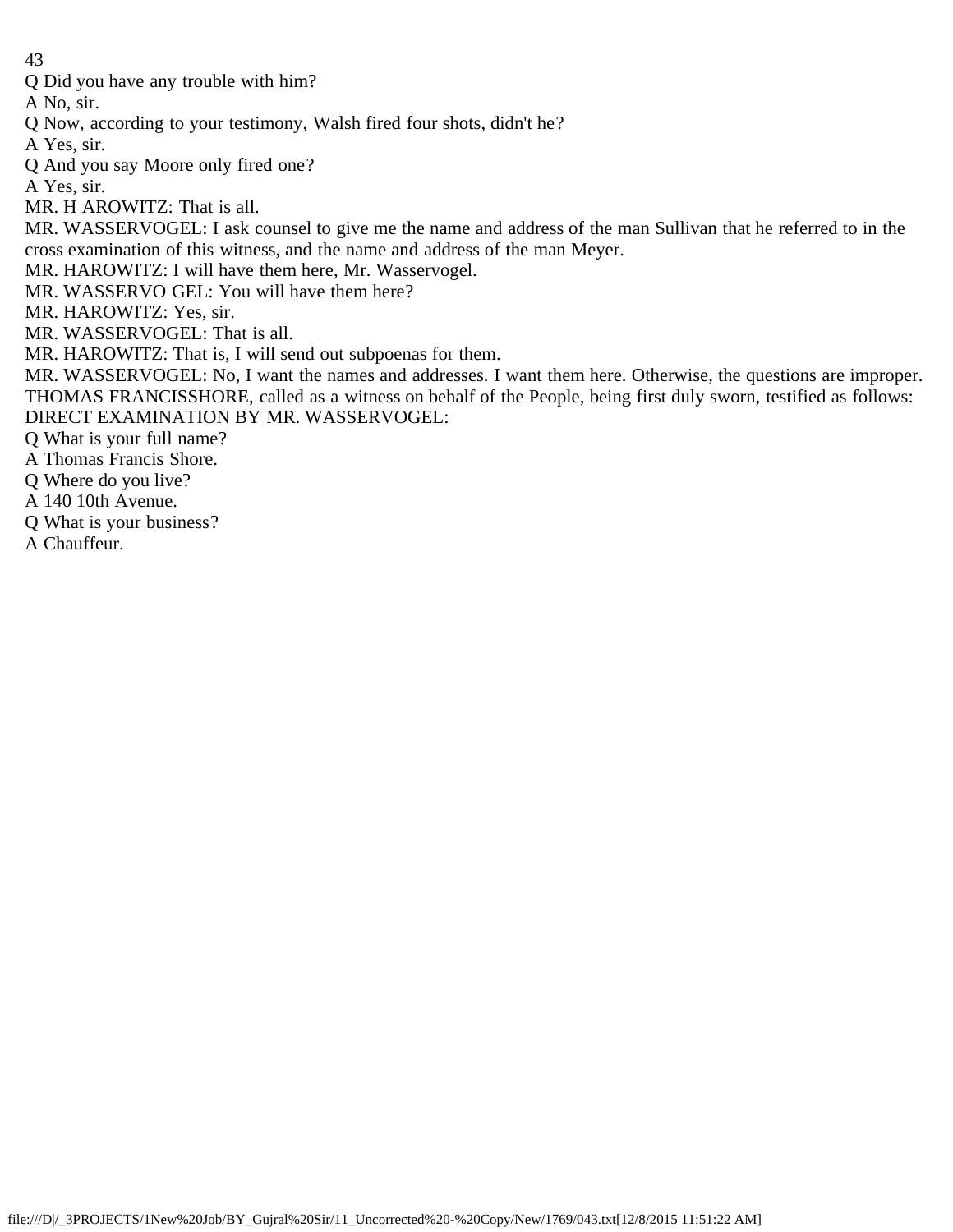- 44
- Q Chauffeur?
- A Yes, Air.
- Q And by whom are you employed?
- A By Henry Lindermeyer.
- Q And where is his place?
- A 32 Bleecker Street.
- Q "Do you remember making an affidavit in the District
- Attorney's office on the 25th of January, 1912?
- MR. HAROWITZ: I object to that, if your Honor please.
- THE COURT: The objection is overruled.
- MR. HAROWITZ: I take an exception.
- Q You remember that, don't you?
- A Yes, sir.
- Q And you signed that affidavit at that time?
- A yes, sir.
- Q And this is your signature, is it? (Showing paper to witness)
- A Yes, sir.
- Q And you were also a witness in the coroners Court against a man named Sauter, when Sauter was arrested? A Yes, sir.
- Q And at that time, the defendant, Henry Moore, was not under arrest?
- A No, sir.
- Q Were you at a dance hall, at No. 403 West 36th Street,
- on the night of the 10th of December, 1911?
- A On the 10 of December, 1911.
- Q What?
- A On the 10th of December, 1911.
- Q Raise your voice?
- A On the 10th of December, 1911.
- Q And that dance was given by the Winnoa Social Club, was it not?
- A Yes, sir.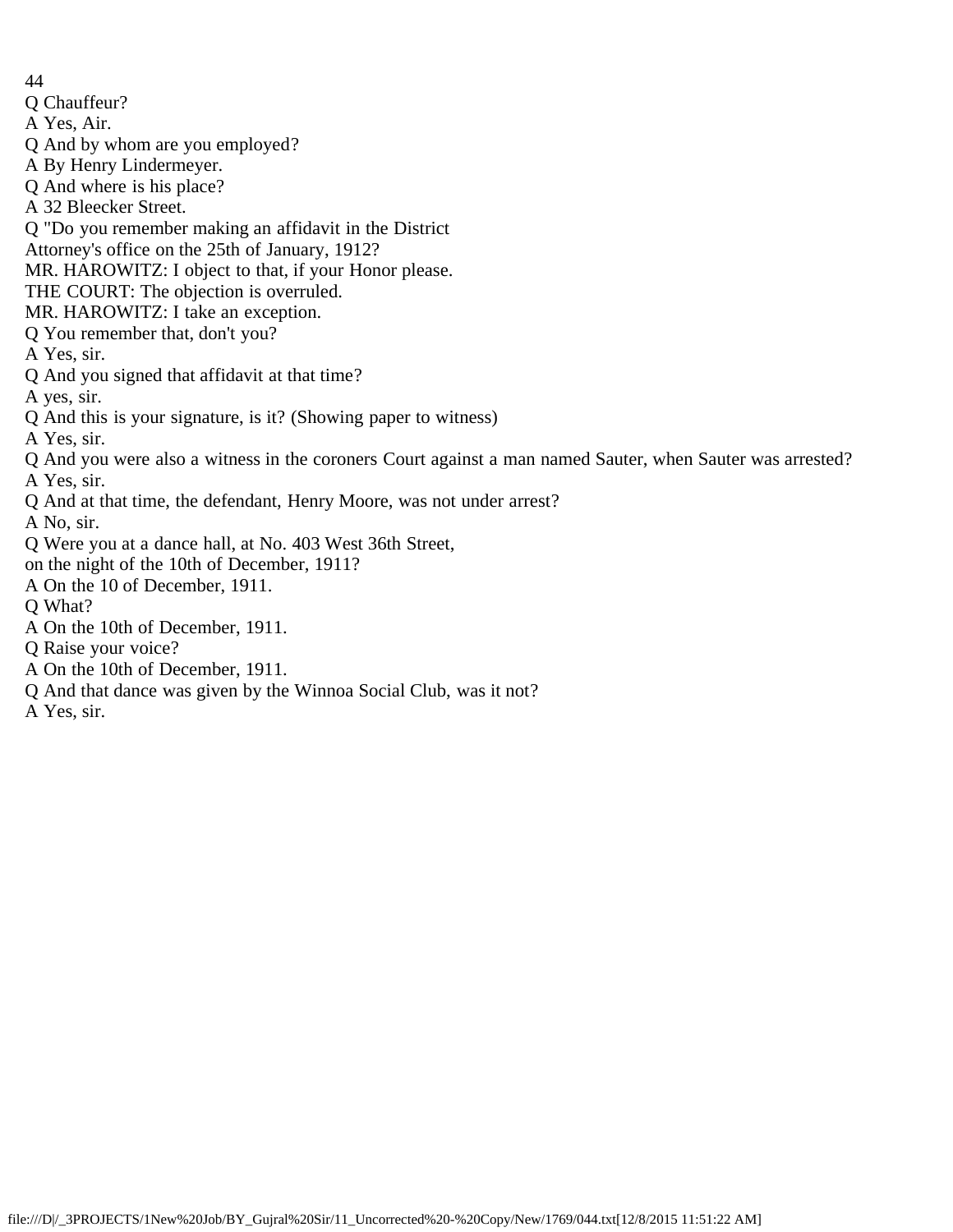- 45
- Q Were you a member of that club?
- A Yes, sir. I was a member of that club
- Q And did you know Joe Madden?
- A Yes, sir. he was a brother-in-law of mine.
- Q He was what?
- A A brother-in-law of mine.
- Q A brother-in-law of yours?
- A Yes, sir.
- Q He married your sister, or what?
- A No, sir. his brother married my sister.
- Q His brother married your sister?
- A Yes, sir.
- Q Now, what were you doing at the ball?

A Well, I was there more or less to show myself, I was there to show myself, that I was there, because it was a social ball, and I was just after coming out of the hospital, and I couldn't go Inside the hall. I had to stand outside; I was afraid somebody would bump into me; I was pretty weak at the time.

- Q You were at the door, giving out tickets?
- A Yes, giving out return checks.
- Q And what time did you first arrive there?
- A I got there about half past eight.
- Q Did you take your position at the door at that time, giving out the return checks?
- A No, sir.
- Q When did you do that?
- A That must have been about half past nine, or a Quarter to ten.
- Q And how long would you say you were standing there?
- A About 15 or 20 minutes.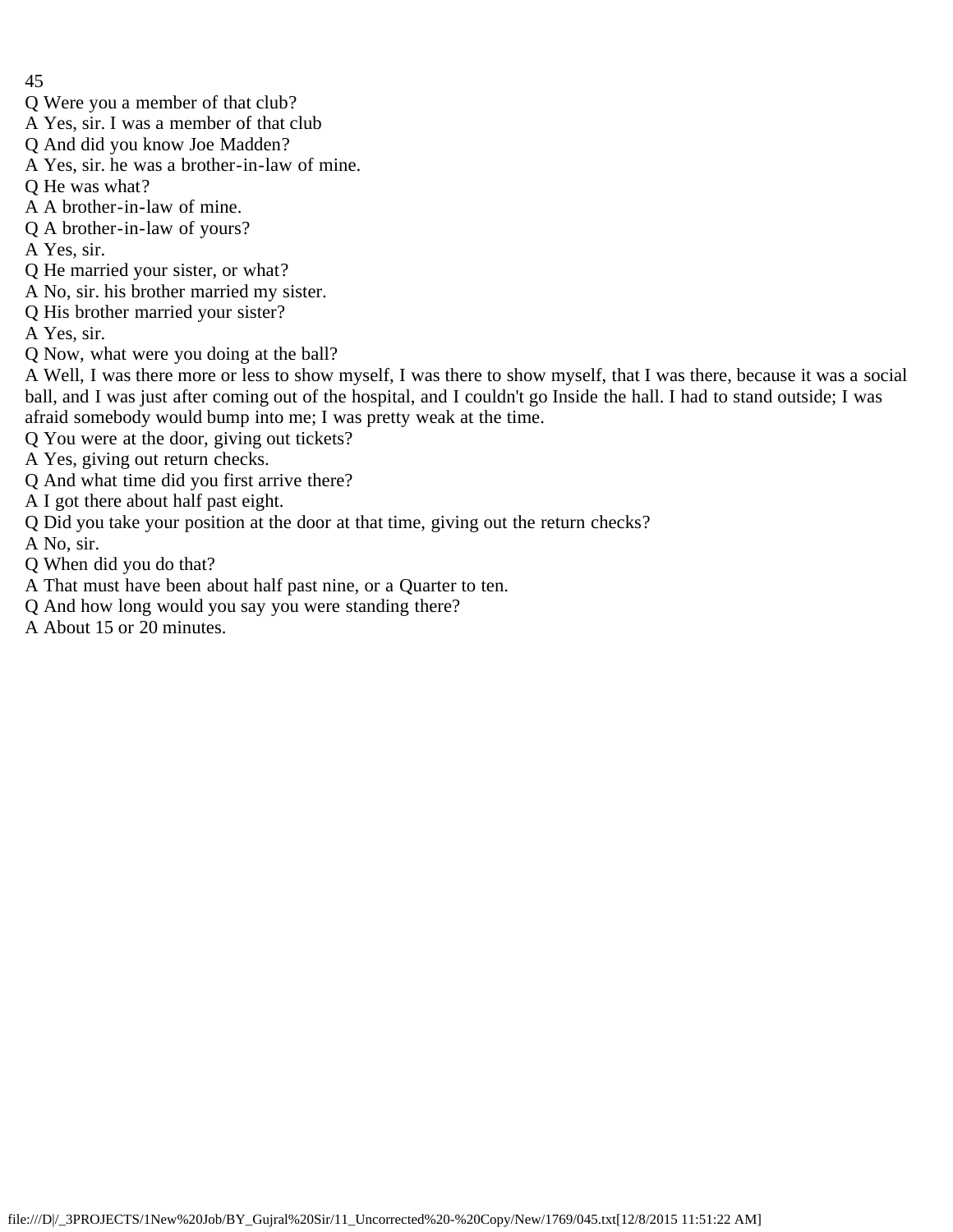- Q Did you know a young man named Jim Walsh?
- A Yes, sir.
- Q And you saw him there that night, didn't you?

A Yes.

- Q Saw him come in And go out several times?
- MR. HAROWITZ: Please don't lead.
- Q What did you see Walsh do?
- A I saw Walsh come in the hall; I saw him pay his money, came in the hall, he had same girl with him, and I saw Walsh go out, and when Walsh went out somebody said he was in a fight.
- MR. HAROWITZ: Objected to.
- Q You must not tell us what somebody said. You say you saw Walsh go out?
- A Yes, I saw Walsh go out.
- Q And did he go out alone, or with others?
- A He went out, alone, when I saw him.
- Q Did you see him come back?
- A I seen him come back, when the shooting occurred.
- Q You saw him come in and go out before that, didn't you?
- A Yes, sir.
- Q And you saw him go out with some people, didn't you?
- A Go out with some people?
- Q Yes.
- MR. HAROWITZ: That is objected to.
- Q Did you see him go out with anybody?
- A No, sir; I think he was by himself; I didn't take any special notice. I noticed Walsh though, because I knew Walsh well.
- Q Did you knew this defendant before that night?
- A No, sir.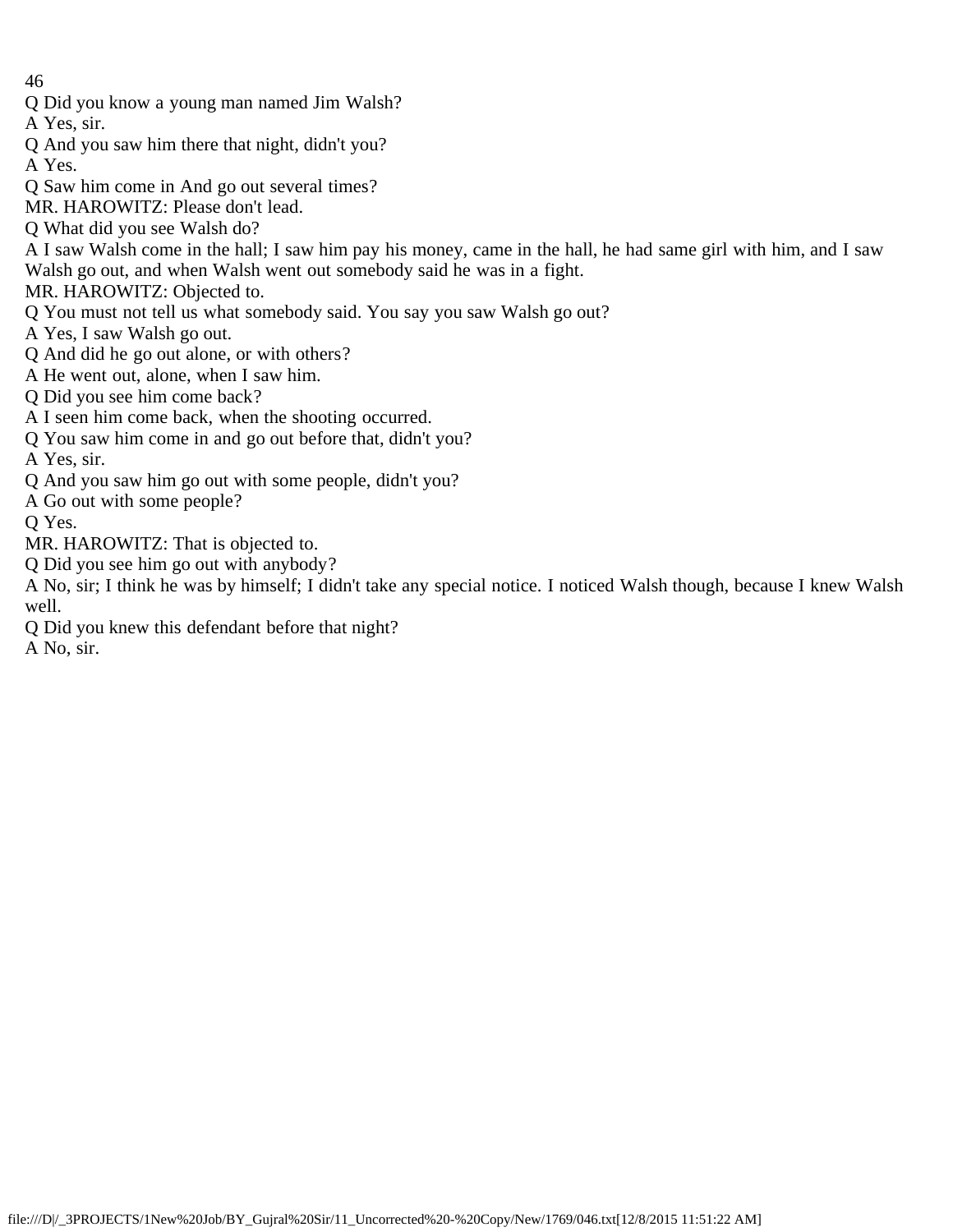never met him.

Q Never met him before that night?

- A No, sir, never saw him.
- Q When did you see him for the first time?
- A The first time I ever seen him, coming to court here.
- Q Did you see him that night?
- A No, sir.
- Q What?

A That ain't the fellow I got the description of, if that is the fellow; he seemed to be a stouter fellow than this fellow, because I will tell you --

Q One thing at a time. You say you don't recognize this defendant at the present time?

A No, sir. I don't recognize him now.

Q Do you remember in the affidavit which you made on the 25th of January, 1912, about three weeks after the shooting?

A Yes, sir.

Q You said that Walsh came out with Henry Moore.

MR. HAROWITZ: Wait a minute. I object if your Honor please, to the District Attorney reading from an affidavit which is not in evidence.

MR. WASHERVOGEL: I offer it in evidence.

MR. HAROWITZ: As to what this witness had--

THE COURT: I think the question is not completed. Therefore, there is no objection which can apply.

MR. HAROWITZ: He wants to read a statement which is not in evidence.

THE COURT: I can't rule on objections, except on objec-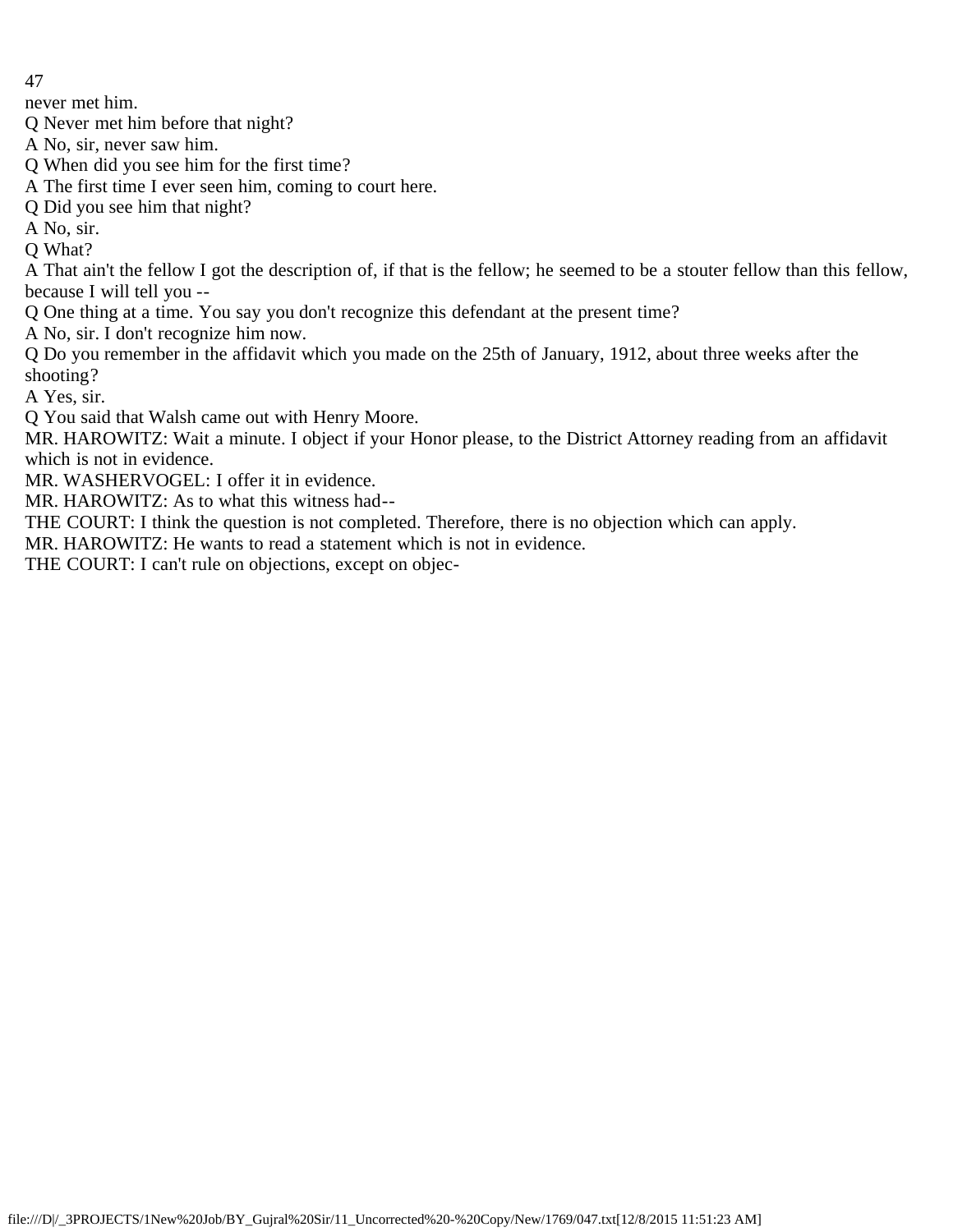tions to Questions, and when there are no questions there is nothing to which you can object.

MR. HAROWITZ: I respectfully except.

Q DO you remember having stated in an affidavit which in you signed on the 25th of January, 1912, that in about ten or 15 minutes he, Walsh, came out with Henry Moore. Do you remember that?

A He came out --

MR. HAROWITZ: Wait a minute. I object to that if your Honor please.

THE COURT: The objection is overruled.

MR. HAROWITZ: I take an exception.

Q Do you remember saying that? "Yes" or "No", now?

A NO, I don't know Henry Moore.

Q Do you remember swearing to that at that time, under oath?

A I never swore that I knew Henry Moore.

Q Just look at it yourself (handing paper to witness). Read it yourself. Is it your signature?

A Yes, Sir, that is my signature.

Q Read that out loud?

A "In about ten or 15 minutes, he came out with Henry Moore; both of them were a little drunk".

MR. HAROWITZ: I object to the District Attorney asking the witness to read an affidavit signed sometime ago. THE COURT; What is the question?

(Record read by stenographer As follows: "Q Read that out loud? A In About 10 or 15 minutes, he came out with Henry Moore: both of them were a little drunk".)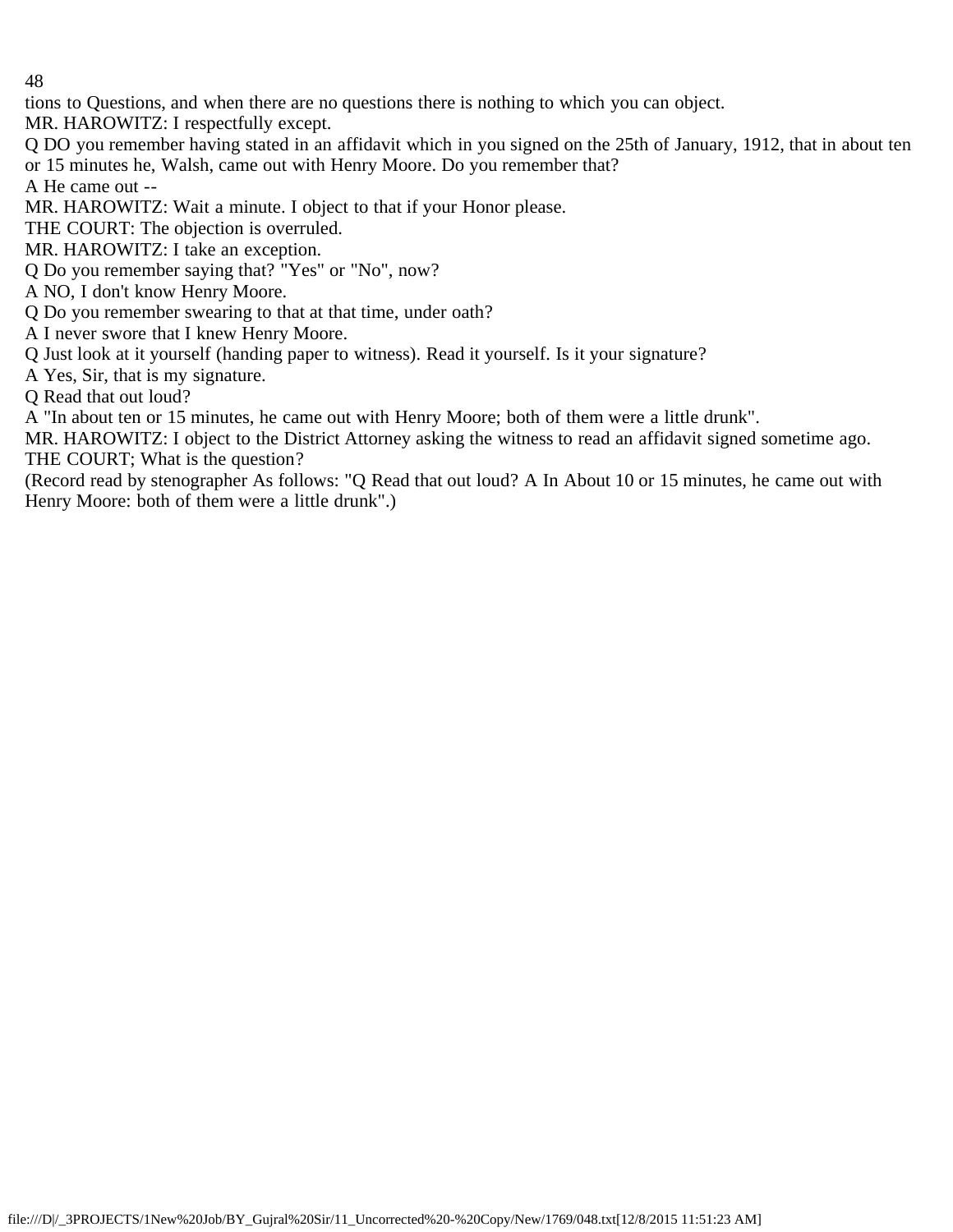THE COURT: There is nothing to rule on. He has answered.

MR. HAROWITZ: I ask your Honor to strike the Answer from the record.

THE COURT: No, you must take your objection, at the time.

MR. HAROWITZ: I take An exception.

Q Do you remember also having sAid that you heard some one say "Here comes Walsh"? A Yes, sir.

Q You did say that?

A Yes, sir.

Q And the dead man at that time was standing near the door, wasn't he?

A Yes, sir, he was standing near the door.

Q And you walked to the head of the stairs?

A I walked to the head of the stairs.

Q And do you remember also in your affidavit saying, "And just as I got there, Walsh and Moore and a third man came upstairs"? Do you remember that?

A Yes, sir.

MR. HAROWITZ: If your Honor please, I don't want to interrupt every moment. I would like to enter a general objection to all this.

THE COURT: No, I cannot permit that. The law requires you to object to such questions, as you deem objectionable. When you do that, then I can rule. You can't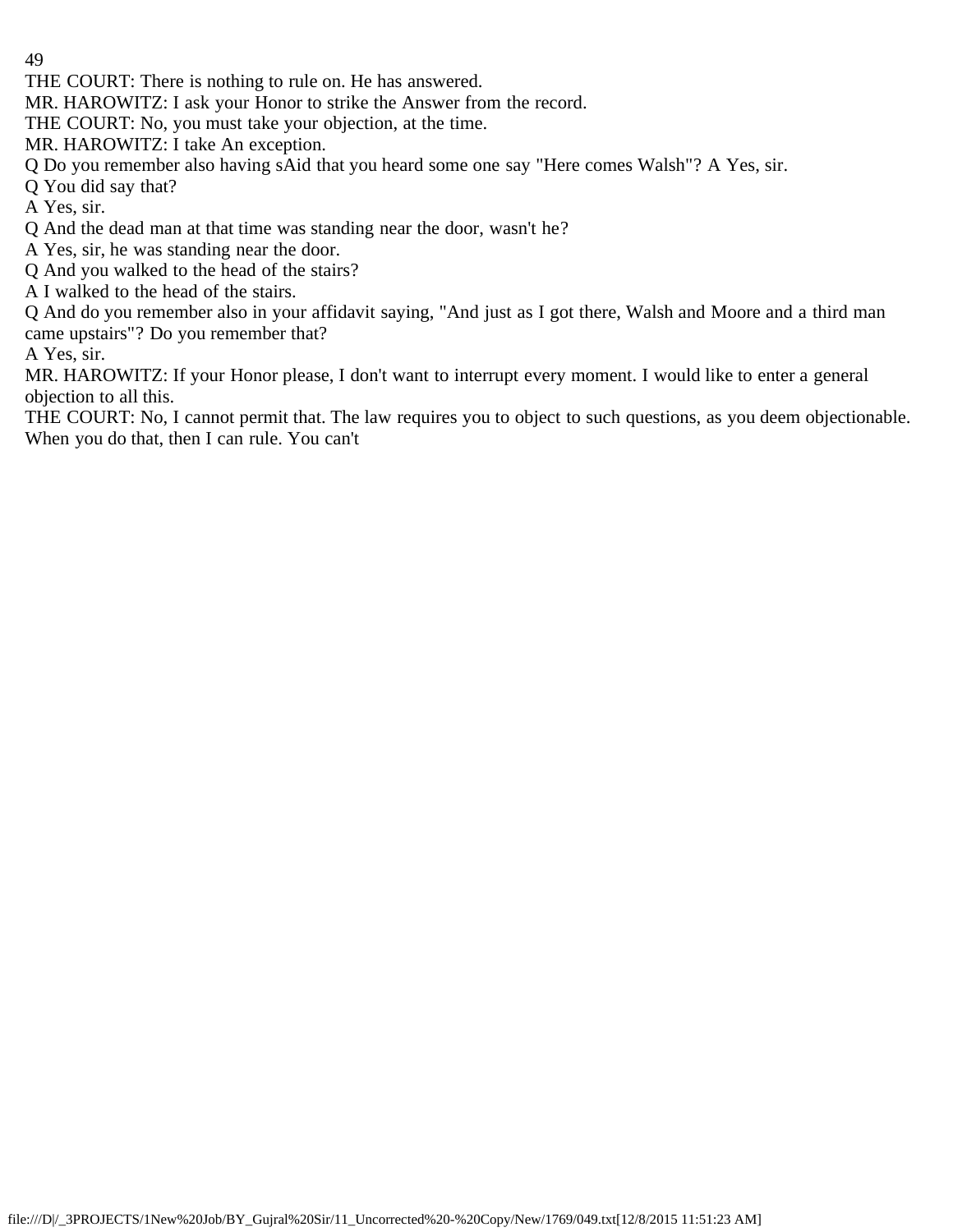properly object to a question in advance, because I don't

know whether the question is open to objection or not.

MR. HAROWITZ: I object to the question.

THE COURT: There isn't any question pending, It is answered.

MR. HAROWITZ: I move to strike out the answer.

THE COURT: No, I am not going to strike out answers, unless, of course, the answer is not responsive. You must object be times.

MR. HAROWITZ: I respectfully except.

Q Did you see the shooting?

A Yes, sir.

Q How many men did you see fire shots?

A Two men.

Q And you saw a gun in the hand of each man, did you?

A yes.

Q Did the dead man have a gun?

A No, sir.

Q Can you tell us the position of the men who were firing the shots with reference to the man who was shot? A Walsh come up the stairs first, and this other fellow, if that was Henny Moore.

MR. HAROWITZ: Just a minute. I ask that be stricken out, this other fellow, if that was Henny Moore.

MR. WASSERVOGEL: yes, consented to.

THE COURT: Yes.

THE WITNESS: That is what I was told.

THE COURT: Never mind what you were told.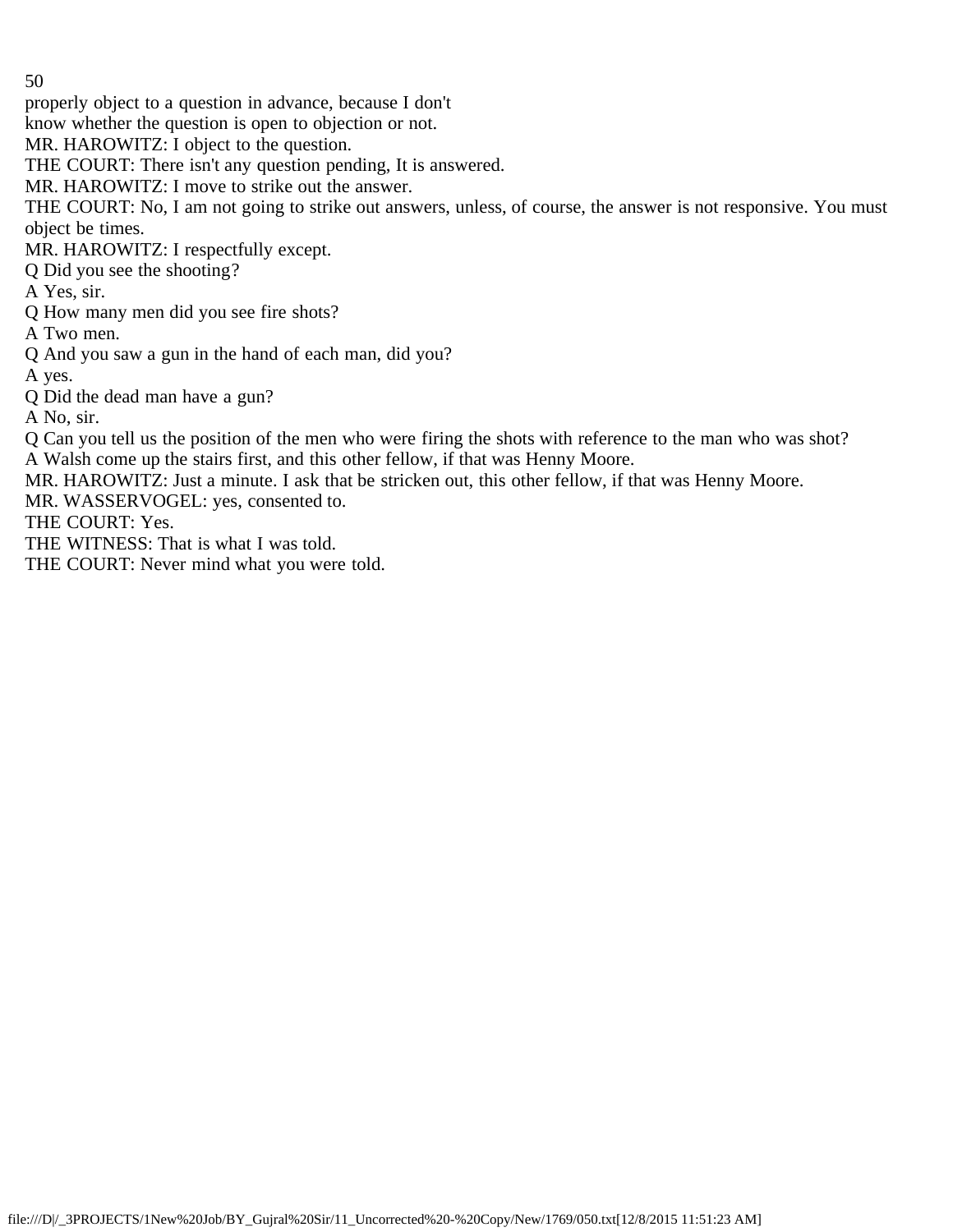THE WITNESS: This fellow was coming up the stairs, behind Walsh, so I went out to stop Walsh and I put out my hand, And Joe jumped in front of me and said, where are you going? He says, "I Am going in there".

Q Joe was the dead man?

A Yes, Joe Madden, he was Joe, and Joe brushed him back, and as he did, this fellow behind him said to him "Go ahead for Christ's sake give it to him." So with that there was a big fellow standing on the left hand side of Rocky Walsh, he leaned over and hit me. I fell. And then the shots started to be fired. There was a gun in the fellow behind Walsh's hand, and he pulled the trigger about four times before the bullet went off; he was the last one to shoot; you could hear the gun click. I laid under Madden's feet. Madden fell over me. I couldn't get up. I was too weak; I was just after coming from an operation for appendicitis.

Q You say one was Walsh?

A I know Walsh positively:

Q And the other one you have not seen before?

A I did not know him.

Q Now, you say you can recognize him?

A No, sir. I can't recognize this fellow as the fellow.

Q You can't recognize him?

A I could recognize him if I saw the right fellow. Maybe, this may be the fellow and may be not.

Q You can't swear whether this is the man, or not?

A No.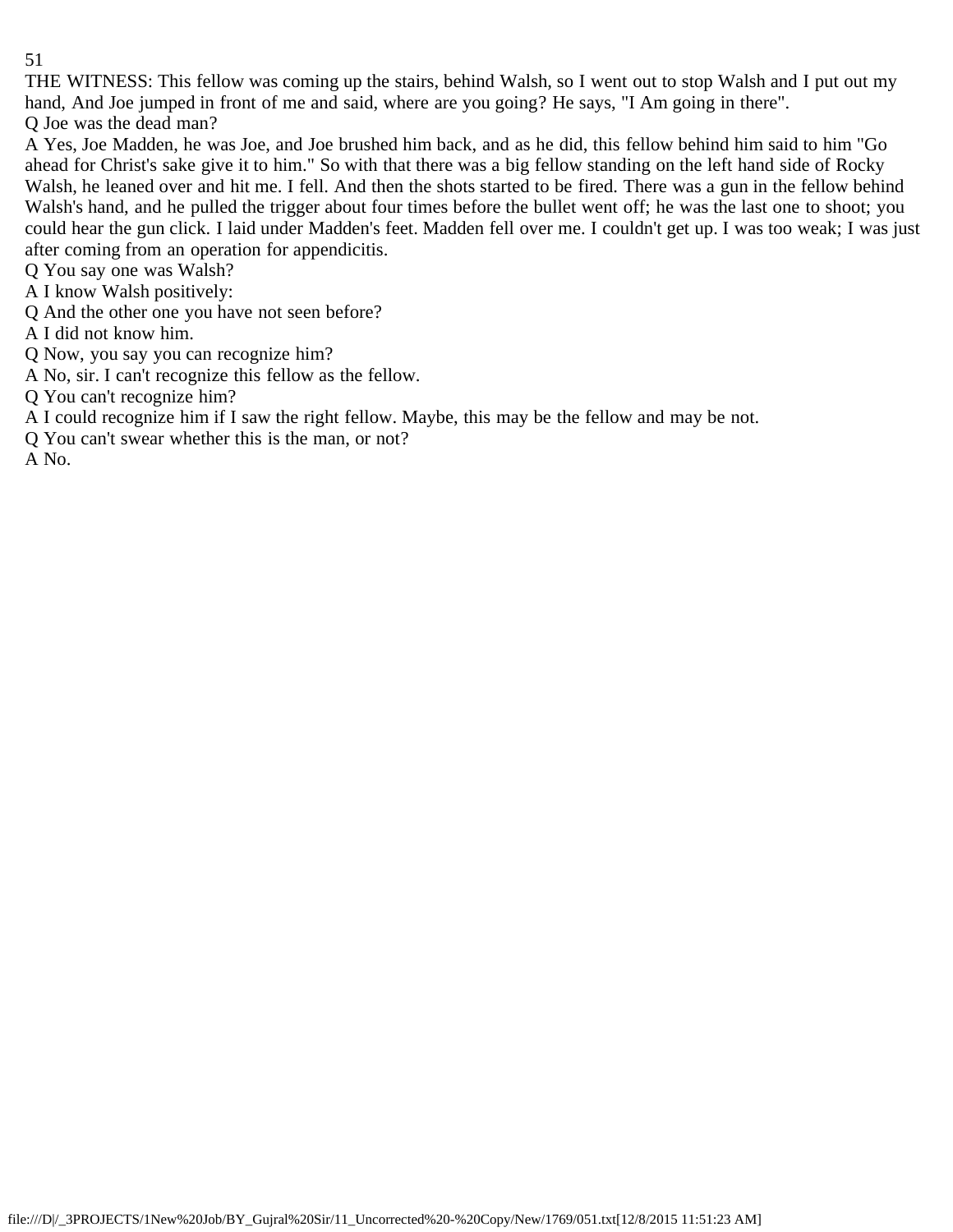Q But you did also say in your affidavit. "When I got up again Moore had a gun pointed towards Joe Madden. Moore fired a shot". Did you say that?

MR. HAROWITZ: I object to that Question.

THE COURT: What is the ground.

MR. HAROWITZ: The ground is he is reading from a document signed by the defendant not in the presence of the jury. He is reading from a document which is not in evidence.

MR. WASSERVOGEL: I offer it in evidence.

MR. HAROWITZ: The question is, what does the witness testify to now. Not what he signed in the District Attorney's office.

MR. WASSERVOGEL: I know, but we are taken by surprise at the testimony of this witness.

THE COURT: The objection is overruled.

MR. HAROWITZ: I take an exception.

MR. WASSERVOGEL: There may be a reason for this change.

Q (Question read by stenographer as follows: "But you did also say in your Affidavit, 'When I got up again Moore had a gun pointed towards Joe Madden. Moore fired a shot'. Did you say that)?"

A That was the last shot fired, yes, sir.

Q And you remember in the Coroner's Court --

A Yes, sir.

Q (Continuing) -- you were sworn as a witness there, were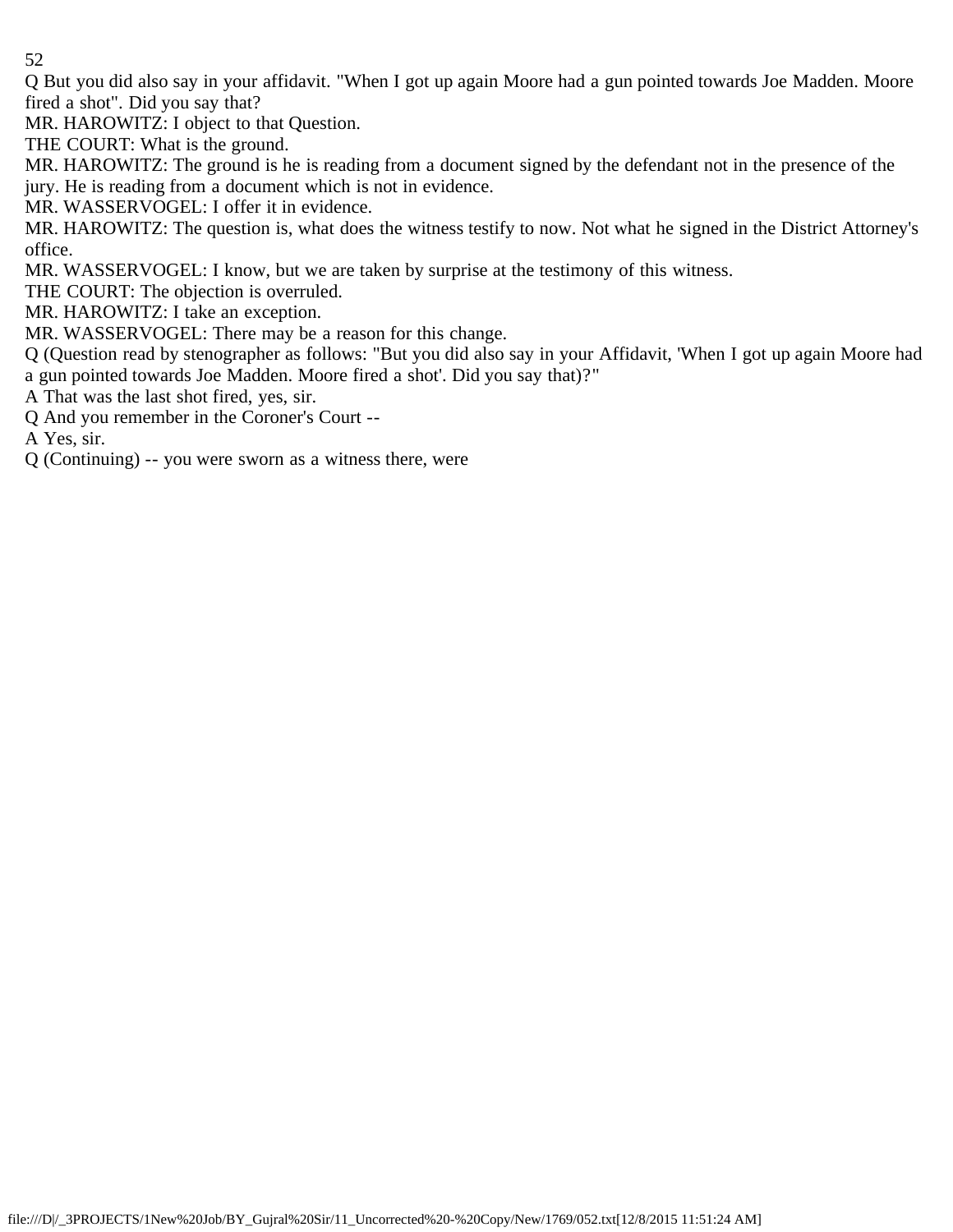you not?

- A Yes, sir.
- Q You were under oath?
- A Yes, sir.
- Q And the testimony before the Coroner's Court, was taken in the month of December, wasn't it, of the same year? A Yes, sir.
- Q And you said there Moore fired the third shot, do you remember that?
- A I ain't sure.
- Q How is that?
- A I don't remember saying Moore fired the third shot.
- Q You won't swear now that you did not say it at that time, in December?
- A Well, I may have said it.
- Q Your memory was much better a few days after the commission of this crime than it is now "Yes" or "No"? A Yes.
- MR. WASSERVOGEL; That is all.
- CROSS EXAMINATION BY MR. HAROWITZ:
- Q Are you related to Eddie Larkin, the last witness in this case?
- A Well, I am a brother-in-law.
- Q And you are also related to the man who was killed?
- A Yes, sir.
- Q Now, January 25th, you signed this affidavit?
- A Yes.
- Q Did you read that affidavit before you signed it?
- A Yes, sir, I did.
- Q You testified before the Coroner's Court on December 19th, didn't you, 1911, almost two years ago?
- A Yes, sir.
- Q About nine days after the shooting?
- A Yes, sir.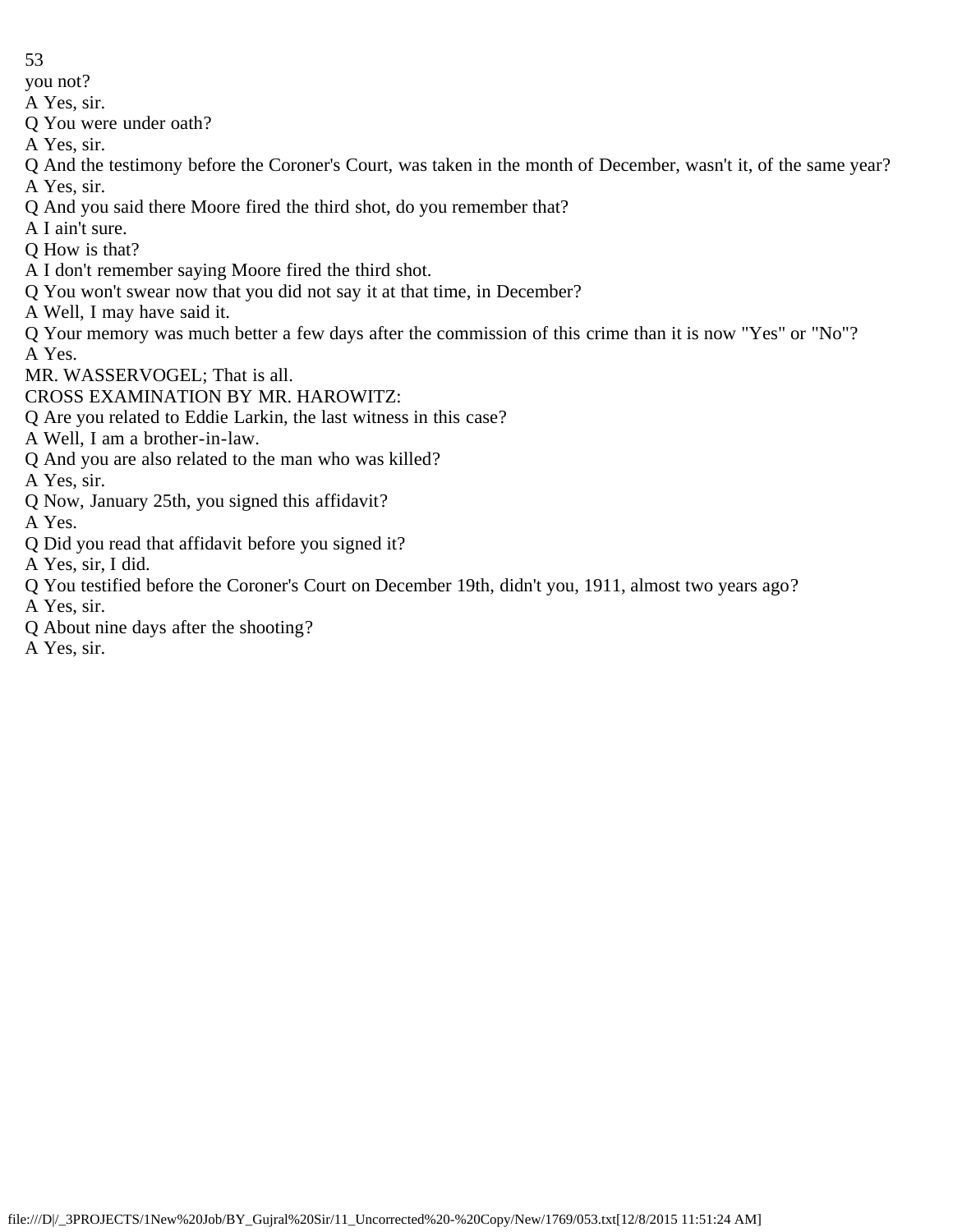Q Your memory was better then than it is now?

A Yes.

Q I will read some of the questions and answers you made then, and see if your testimony does not agree with what you give here. Do you remember this question: "Q How about Moore? How long had you known him? A I had never seen him; I never knew him".

A Yes, sir.

Q You said that before the Coroner's Jury?

A Yes, sir.

Q "Q This man Moore, what name did he go by? A I couldn't tell you." Do you remember that?

A Yes, sir.

Q "Q You knew him, didn't you? A No, sir; I never knew the fellow before." You testified to that before the Coroner's, didn't you?

A Yes, sir.

Q Now, do you remember this question being put to you: "Q Tell whether this is the man", that is, Sauter was then on trial before the Coroner's Jury; you remember that?

A Yes.

Q "No, sir, not to my estimation. I will tell you one thing. I don't know these big lads, and never seen them until this thing occurred, and Walsh is the only fellow I know"

A Yes, sir.

Q "I don't know Moore, except he is a little fellow. If he was put in front of me, I think I could tell him."

A Yes.

Q That is what you said before the Coroner's Jury in 1911?

A Yes, sir.

Q Nine days after the shooting wasn't it?

A Yes, sir.

Q You were not positive then, that you could identify Moore, were you?

A Well, I may have been -- if Moore was the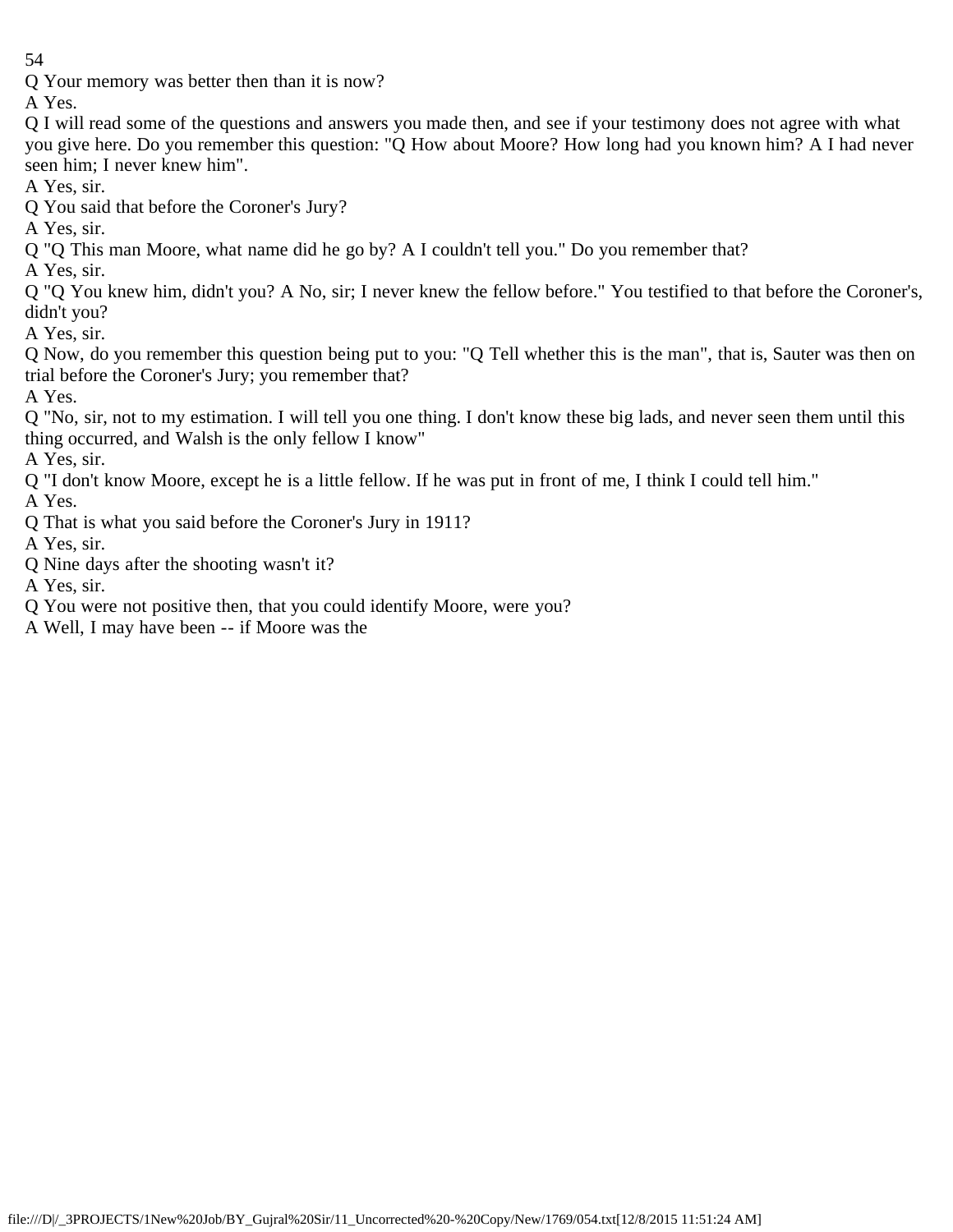fellow -- that is two years ago.

- Q But you said then you were not positive whether you could identify him?
- A No, I could not get a good look at Moore at that time.
- Q How did you come to sign that affidavit before the District Attorney?
- A They used Moore's name as the other fellow.
- Q You did not tell him that you knew Moore?
- A No, I said I never knew Moore, I never met him before.
- Q How did you get the name of Moore?
- A They said the other fellow was Henny Moore.
- Q Did Larkin tell you that?
- A No, Larkin didn't tell me that.
- Q Eddie Larkin, I mean?
- A No.
- Q Didn't he use the name Moore to you?
- A No, sir. I heard Moore's name mentioned in the hall, when the shooting --
- Q I am asking you, did Eddie Larkin tell you this was Moore?
- A No, he didn't tell me this was Moore.
- Q You had never seen Moore in your life, you say?

A No.

Q And at the time of the Coroner's inquest, Moore was not in court?

A No, sir.

- Q And you say now that you don't identify this man at all?
- A No, sir, he don't answer the description of the fellow I seen.
- Q He does not answer the description of the fellow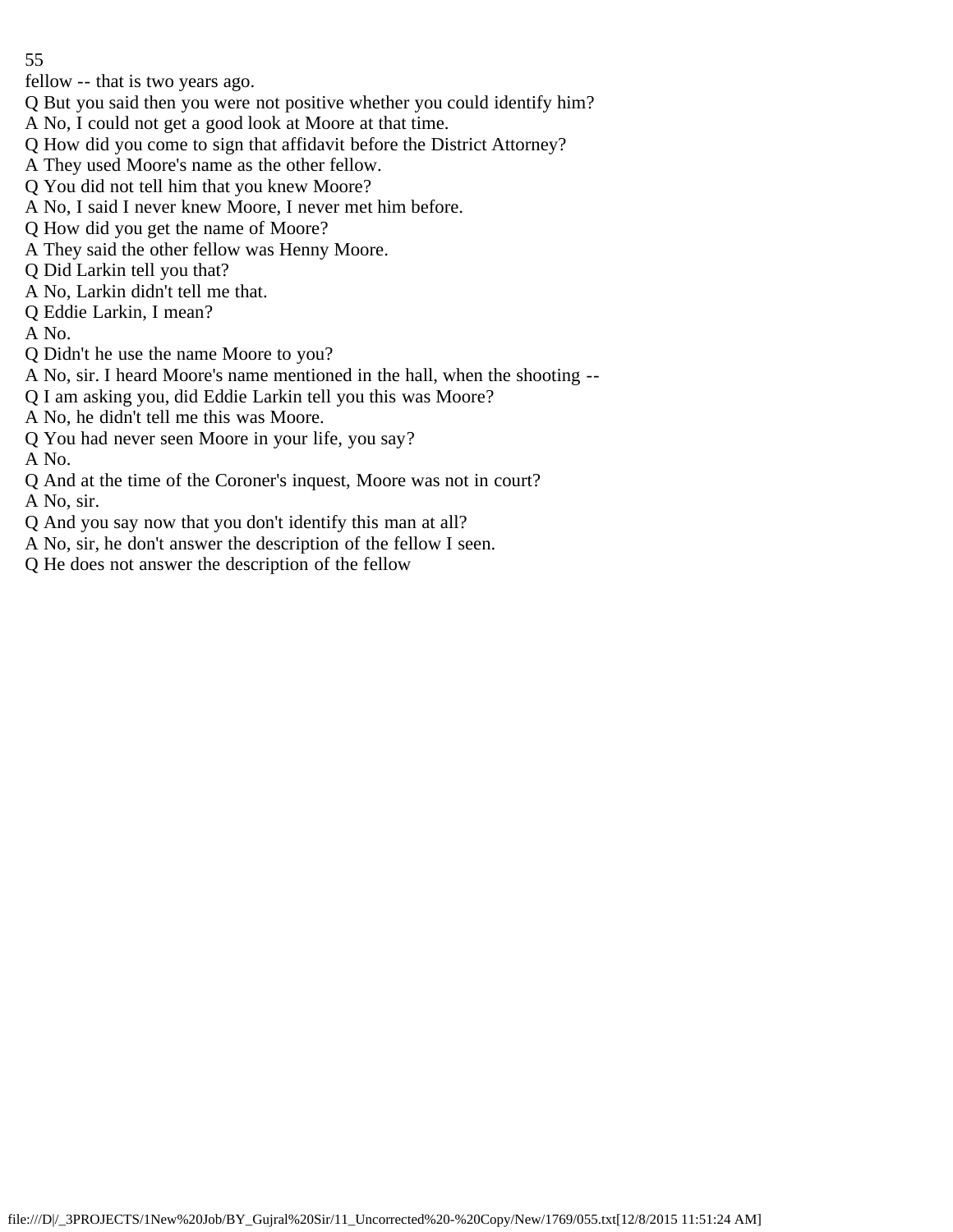you had soon. Now, if you did see the fellow that was with Walsh, who did the shooting, would you know him? A Well, I am not positive, "because I didn't get a good look at him, it happened in such a quick time, I never expected it, and the fellow stood behind Walsh, the fellow that was supposed to be Henny Moore.

Q The fellow that was with Walsh was behind Walsh?

A Behind Walsh.

Q He was not facing him?

- A No, sir, he stood on the side of him and put his gun around the side.
- Q Behind Walsh?
- A Yes, he came up behind Walsh, up the stairs.
- Q And you could not see his face?
- A No.
- Q And who was in the hall besides Walsh and Joe Madden?

A Cunningham.

Q The proprietor of the hall?

A Yes, sir.

- Q And who else? You didn't see Larkin there, did you?
- A Larkin?

Q Now, be candid?

A Well, he may have been there.

Q Did you see Eddie Larkin?

A I didn't see him.

Q I mean, the first witness on the stand?

A No, sir, I seen him previous to that. I walked away from there. Eddie was standing by the door, and I walked over to the stairs.

Q At the time of the shooting did you see Eddie Larkin in the hallway?

A No, sir.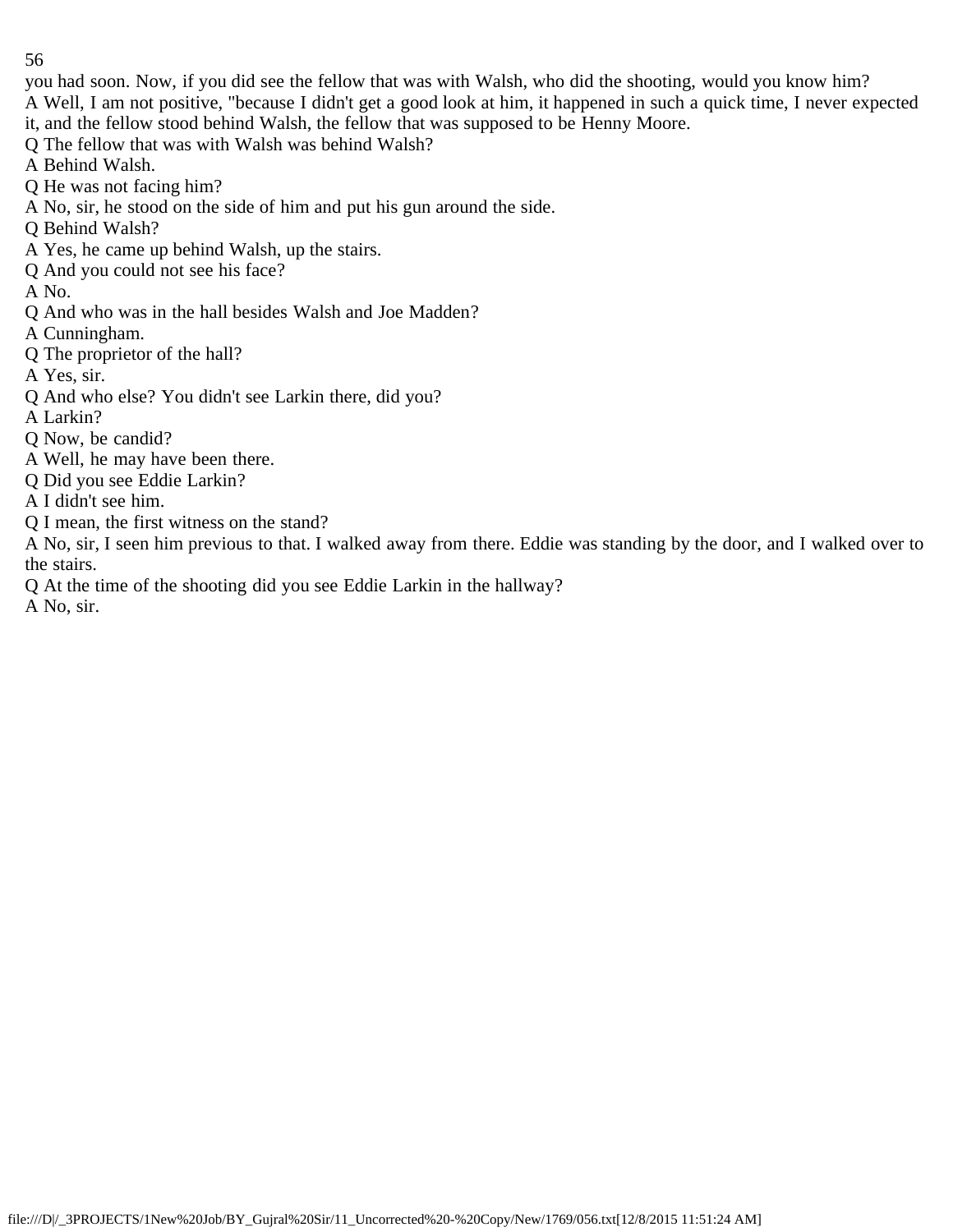MR. HAROWITZ: That is all.

RE-DIRECT EXAMINATION BY MR. WASSERVOGEL:

Q There are a great many gangs around that section of the city, are there not?

A Yes, sir.

Q A very tough neighborhood, isn't it?

A Yes, sir.

Q What is known as --

MR. HAROWITZ: What neighborhood do you speak of?

MR. WASSERVOGEL: This neighborhood Ninth Avenue, 36th and 37th Street.

MR. HAROWITZ: That is objected to.

THE COURT: The objection is sustained.

MATTHEW J. GILLIGAN, called as a witness in behalf of the People, being first duly sworn, testified as follows: DIRECT EXAMINATION BY MR. WASSERVOGEL:

Q What is your name?

A Matthew J. Gilligan.

Q Officer, you are connected with the Police Force of this city, and have been for how long?

A Going on three years.

Q Did you go to premises 403 West 36th Street at any time of the night of December 10, 1911?

A Yes, sir.

Q About what time?

A At about 10:15.

Q Did you see a man who was shot?

A Yes, sir.

Q Do you know his name?

A Larkin.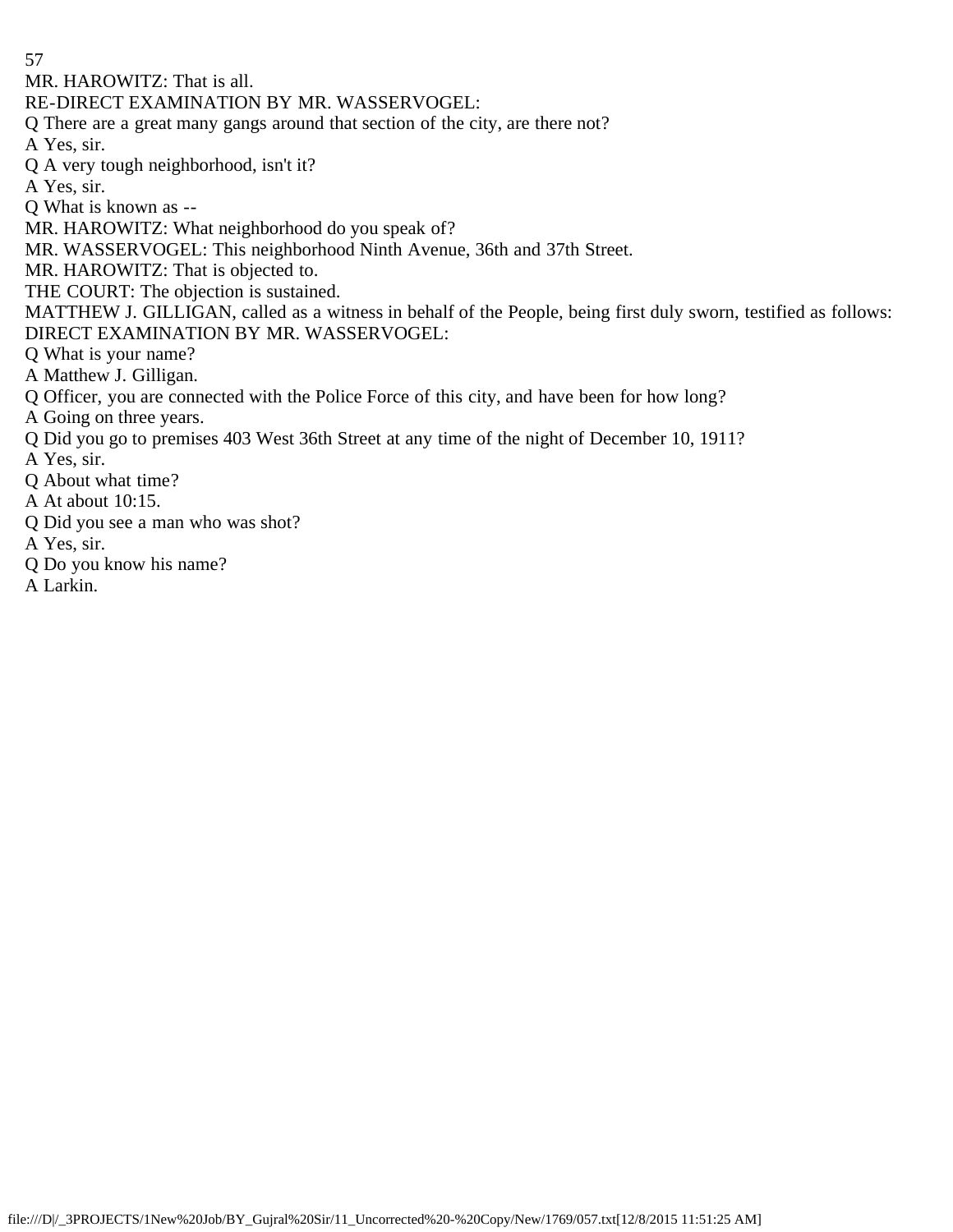- 58
- Q Joe Larkin?
- A Joe Larkin, yes, sir.
- Q And you know nothing about the facts of the case yourself?
- A No, sir, I do not.
- Q But you subsequently identified the body of this man to the Coroner's Physician, did you?
- A Yes, sir.
- Q And where was that?
- A At Now York Hospital, auditorium.
- Q And the Coroner's Physician was Doctor Schultze?
- A Doctor Schultze, yes, sir.
- MR. WASSERVOGEL: That is all. (No cross examination).
- JAMES J. FINN, Police officer, attached to the 22nd Precinct, Detective Division, called as a witness on behalf of the People, being first duly sworn, testified as follows:
- DIRECT EXAMINATION BY MR. WASSERVOGEL:
- Q What is your name?
- A James J. Finn.
- Q You are connected with the Police Force, are you?
- A Yes, sir.
- Q And have been for how long?
- A For the last eight years.
- Q Did you arrest this defendant, Henry Moore?
- A I did.
- Q When and where, and state the circumstances?
- A I arrested Henry Moore in Calvary Cemetery, on July 31st, at the funeral of Edward Dempsey.
- Q July of the present year?
- A July of the present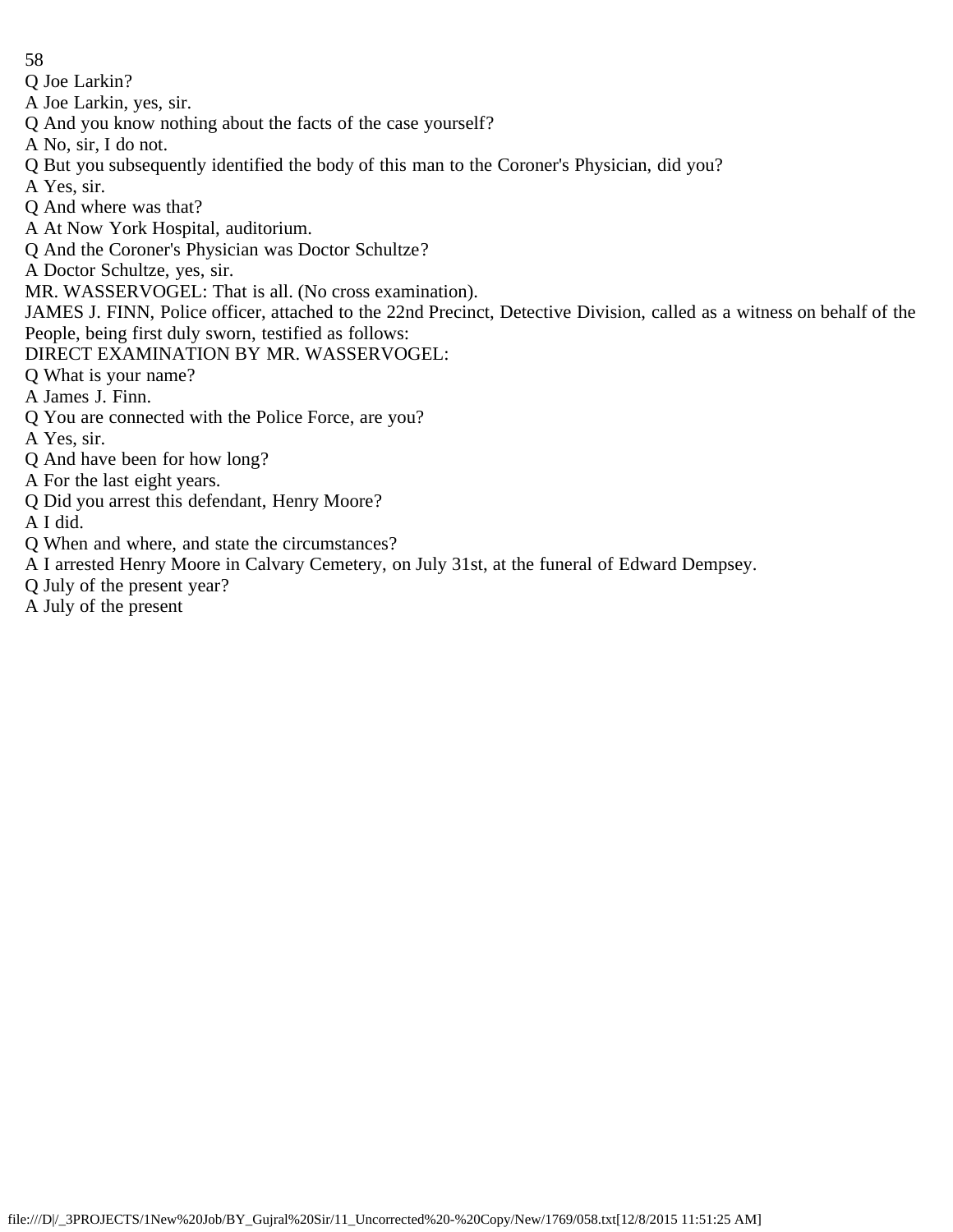year, 1913, at the funeral of Edward Dempsey. I was accompanied by Detective Dolan, of the 22nd Precinct, and we saw him enter the church, and after he got out of the church and in the carriage, Officer Dolan who knew him, went over and said, "Come out here, we want you". He took him out, put the cuffs on him, walked about 100 feet, or 50 feet, previous to that, we asked him if he had anything on him.

MR. HAROWITZ: Just a minute. I object to that.

THE COURT: It is a conversation had with the defendant.

MR. HAROWITZ: They asked him if had anything on him.

THE COURT: If he asked him it is competent to ask the question of the witness.

Objection overruled.

MR. HAROWITZ: I take an exception.

Q What did he say?

A He didn't say anything at first. He walked about five feet further, and I said, "Are you sure

you got nothing on you"? (He said, "Yes, I have got a gun in my inside pocket".

MR. HAROWITZ: I object to that, and ask it be stricken out.

THE COURT: The defendant said it apparently from the testimony.

MR. HAROWITZ: Had a gun on him two years after this thing happened, the commission of another crime, foreign to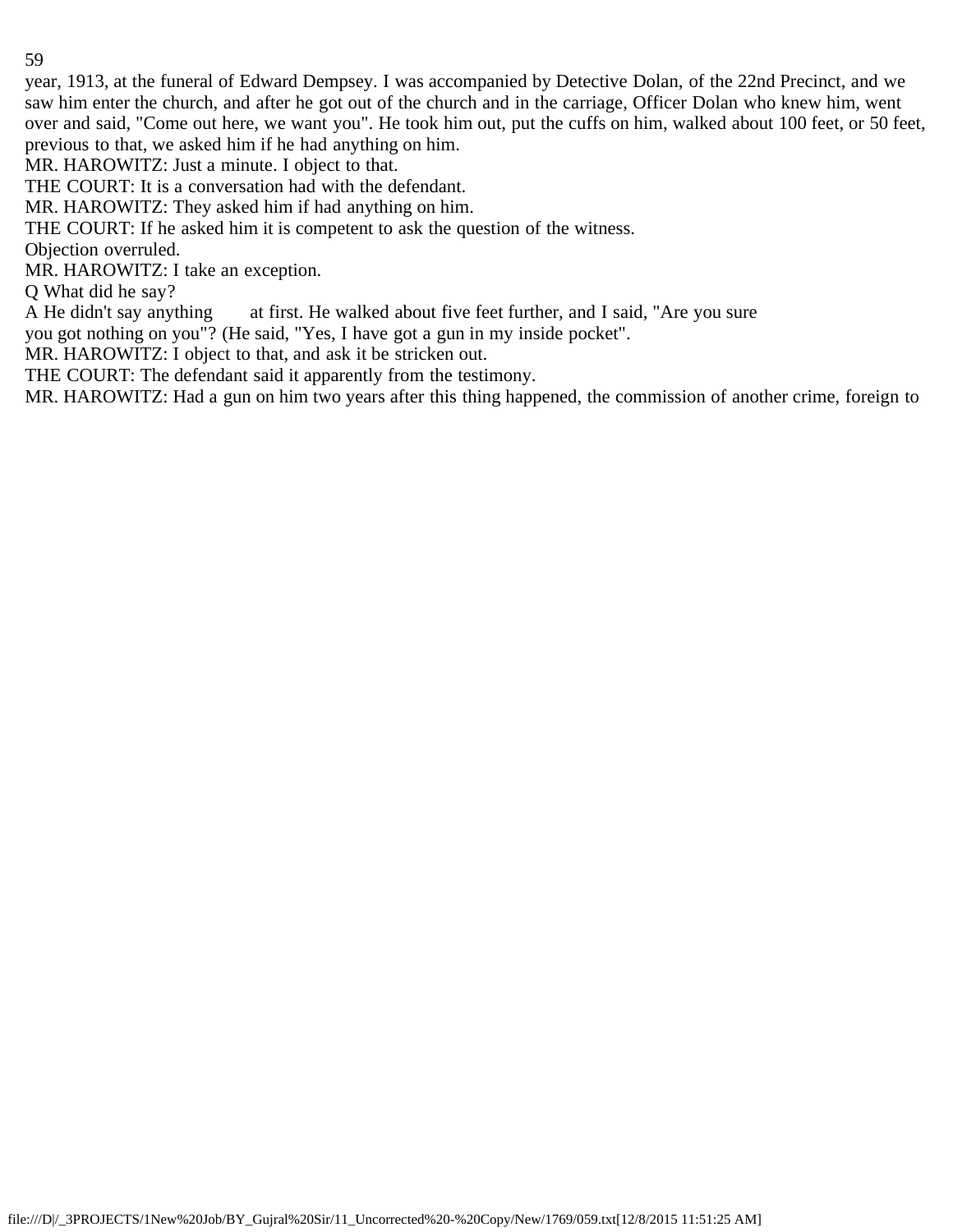this crime. Your Honor thinks that is incompetent?

BY THE COURT:

Q What did the defendant say?

A I asked him if he had anything on him? He said, "I have got a gun in my inside pocket", and he pulled the gun out of his pocket.

MR. HAROWITZ: I ask that he stricken out.

THE COURT: No, let it stand.

MR. HAROWITZ: I take an exception.

BY MR. WASSERVOGEL:

Q Of course, you have that gun here?

A Yes, sir.

THE COURT: I would not emphasize that incident. We only received that as part of the res gestae, the conversation. MR. HAROWITZ: I respectfully except.

Q Did you have any talk with him?

A After that we walked to the car, and he told me he didn't care to talk anything about it. He said, he was up against it; he didn't care to talk much about the matter at all. Brought him over to the station house, and after a few hours, Assistant District Attorney Skinner came there and I introduced the defendant to Assistant District Attorney Skinner, and said "This is the District Attorney, Mr. Skinner", and he went about it and he interrogated him, in the regular manner.

Q Do you remember what he said?

A I remember what was said.

THE COURT: Now, Mr. District Attorney we have received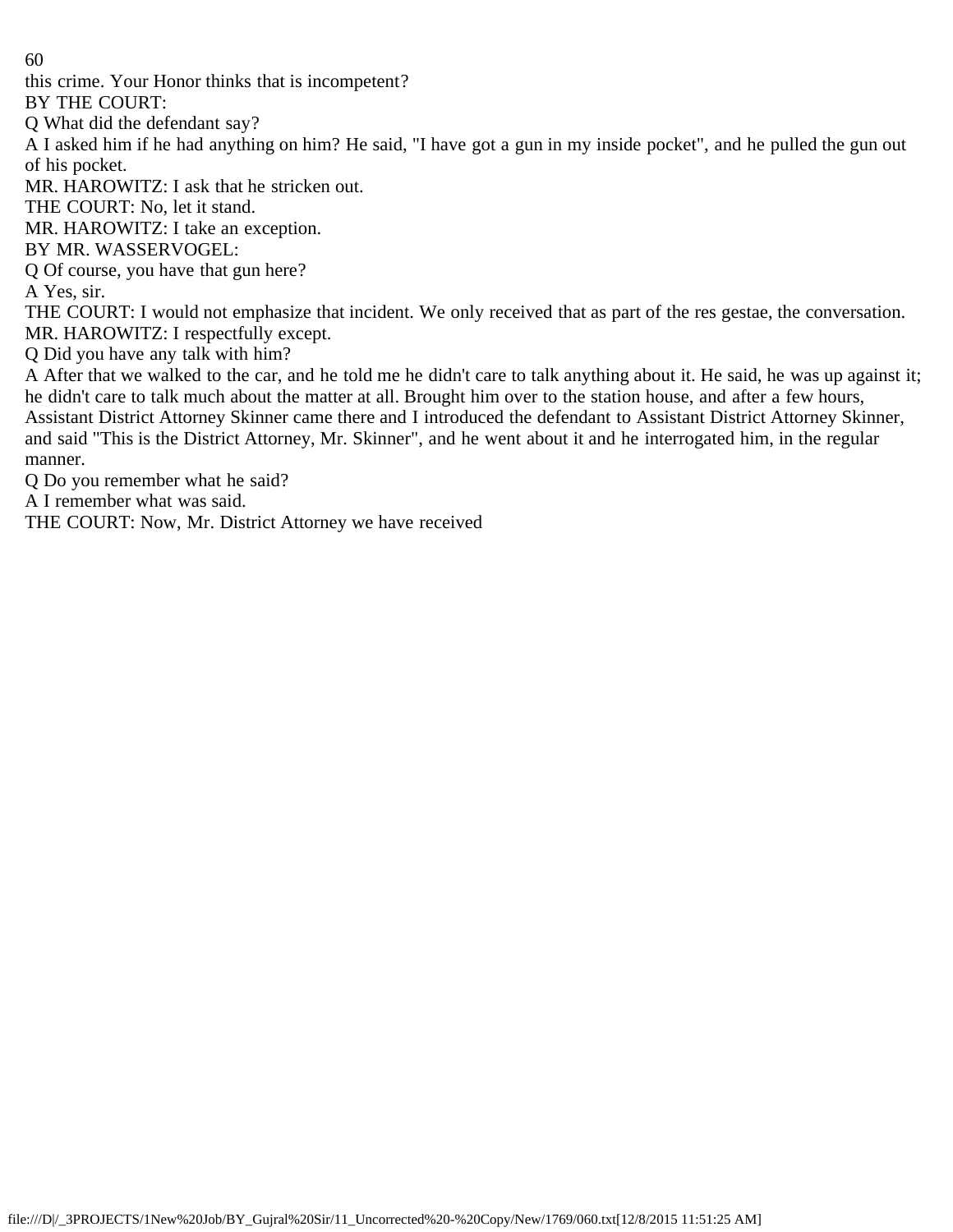this conversation in its entirety up to this point on the theory that declaration against interest are competent against the defendant, but what was said here, was it in the nature of a declaration against interest?

MR. WASSERVOGEL: I won't press it any further.

THE COURT: I have received it because it is my duty to receive it, assuming that the evidence is competent, that you know what you are producing, but I don't see we have any competent evidence from this witness beyond the arrest, and the fact of the arrest may be competent,

but what was said is not germane to this inquiry, is it?

MR. WASSERVOGEL: Well, it has a bearing upon the matters which we are inquiring into in this case.

THE COURT: What bearing?

MR. WASSERVOGEL: In the first place, when he was arrested, the officer asked him "Have you got anything on you? " He says, "No". Then subsequently, when further questioned and pressed on that subject --

MR. HAROWITZ: This happened two years afterwards.

MR. WASSERVOGEL: What difference does it make?

THE COURT: Considerable time after the commission of the crime the defendant is arrested, a considerable time afterwards, and he had a gun in his pocket. Now, that does not tend to show the commission of murder, and yet it may, perchance, prejudice the defendant in the minds of the Jury. I think it had better be excluded. I will strike out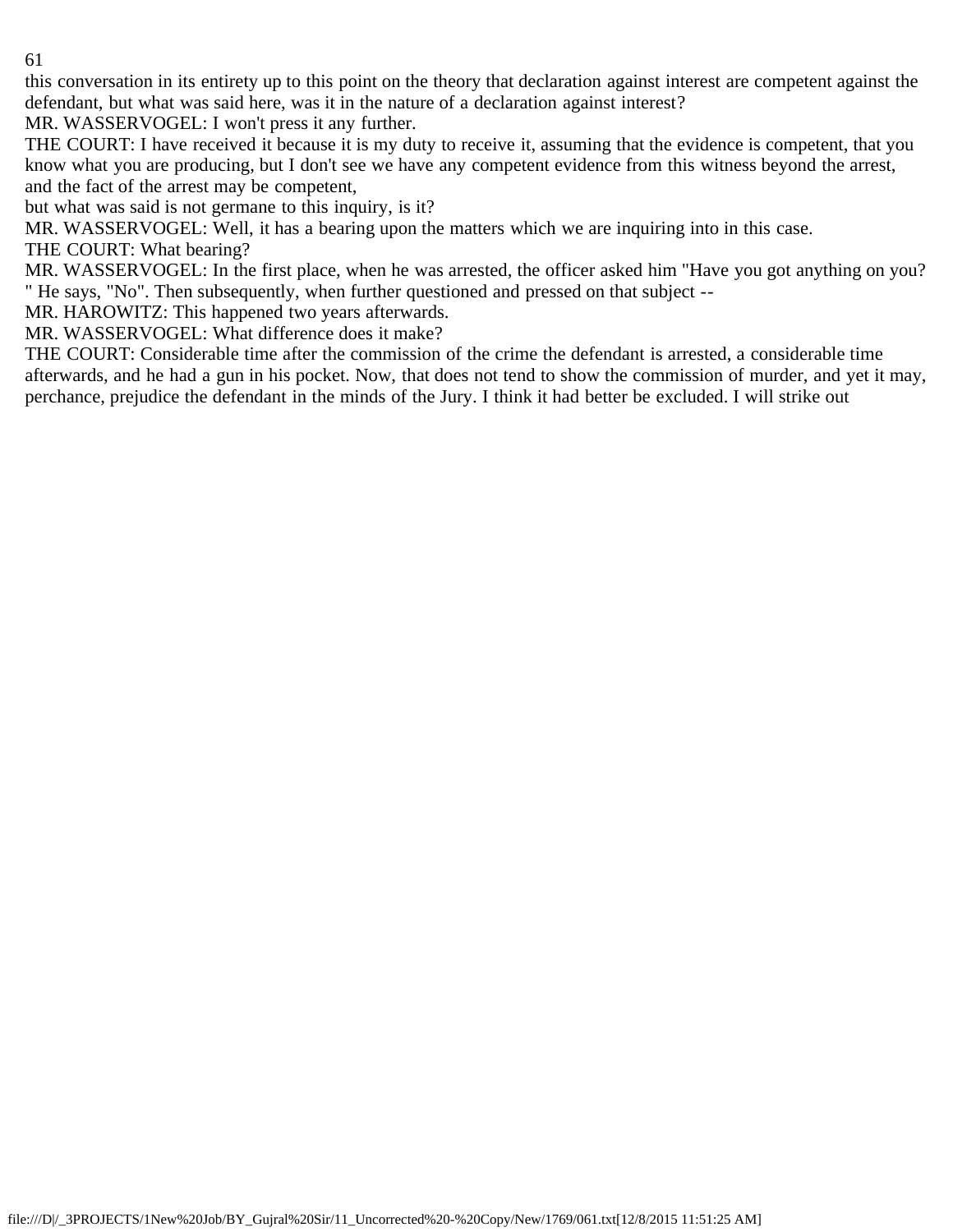that conversation, and of course, gentlemen, when it is stricken out, it is not for your consideration.

MR. HAROWITZ: I now ask, in view of the circumstances, and the District Attorney having been spoken to about this before he questioned the witness, about not asking that question, I ask for the withdrawal of a juror.

THE COURT: I have already passed on it, and told the jury not to pay any attention to it. I will deny your motion.

MR. HAROWITZ: I respectfully except.

MR. WASSERVOGEL: That is all, Officer.

MR. HAROWITZ: That is all.

----------

THE PEOPLE REST.

----------

MR. HAROWITZ: I ask your Honor, if your Honor pleases, to take from the consideration of this Jury, the count in the indictment charging murder in the first degree.

THE COURT: What do you want to submit, Mr. Wasservogel?

MR. WASSERVOGEL: I ask that all the counts remain in the indictment at this time.

THK COURT: I deny your motion.

MR. HAROWITZ: I take an exception. I now ask your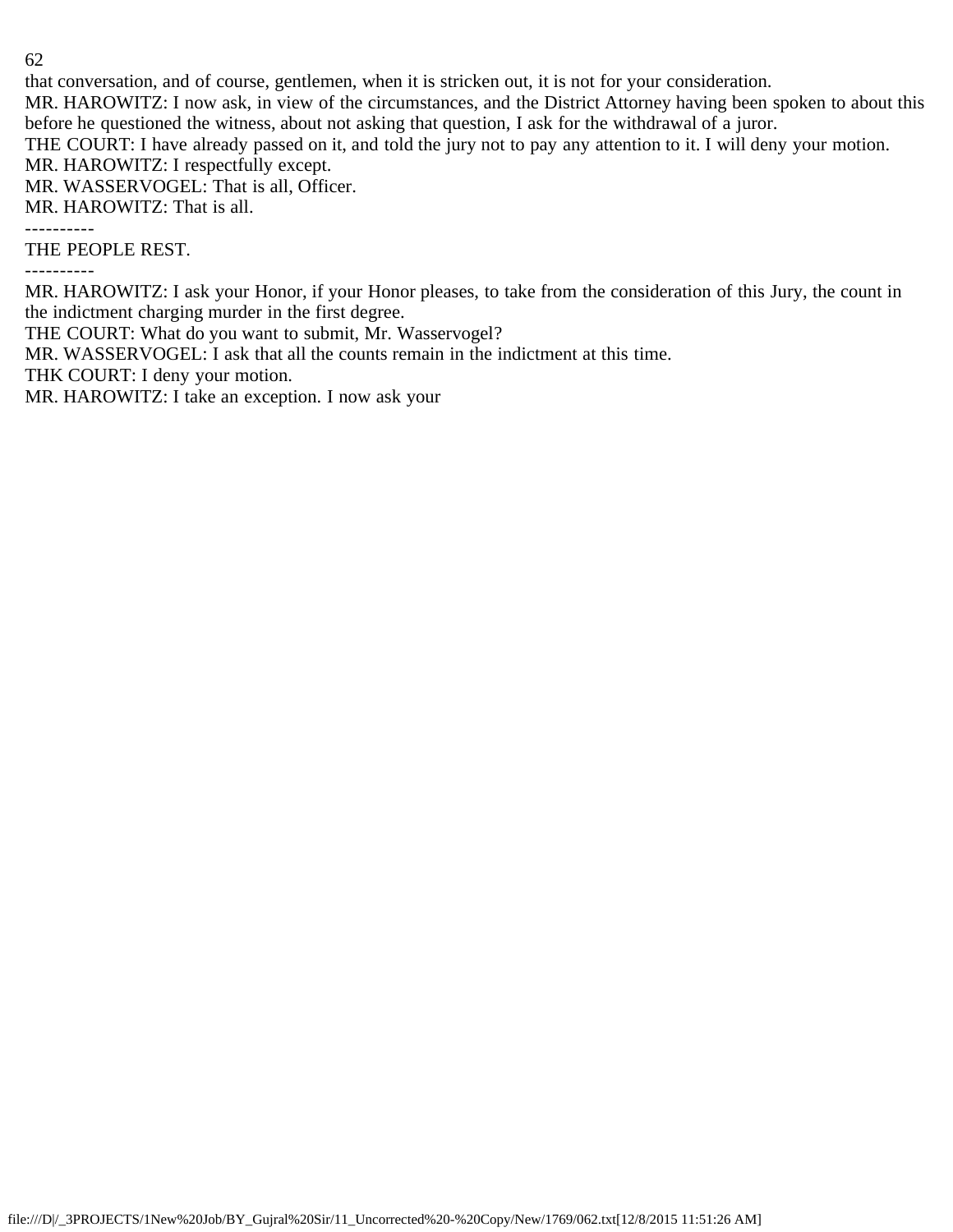Honor to dismiss the indictment, on the ground that the People have failed to prove a case against the defendant, and in that connection I desire to call the attention of your Honor that the only witness who identified this defendant is a brother of the deceased, who says he saw the shooting. The next witness, who is a brother-in-law of the same witness, testifies that Moore was not there. That is all there is in this case. I respectfully submit, your Honor, the indictment is so vitally important that I think your Honor ought to consider these facts and take the case from the jury. THE COURT: The motion is denied.

MR. HAROWITZ: On the further ground if your Honor pleases, that it does not appear from the evidence in this case that the defendant, Moore, was acting in concert with the defendant Walsh, and it does not appear that the deceased, Joe Madden, was killed from the bullet fired from the revolver of the defendant, Moore.

THE COURT: The motion is denied.

MR. HAROWITZ: Exception. I now ask your Honor to charge the jury at this time that the denial of this motion does not mean that your Honor has any opinion regarding the guilt or innocence of the defendant, that your Honor simply decide that it is a question of facts for the jury to consider.

THE COURT: Yes, I so instruct the jury.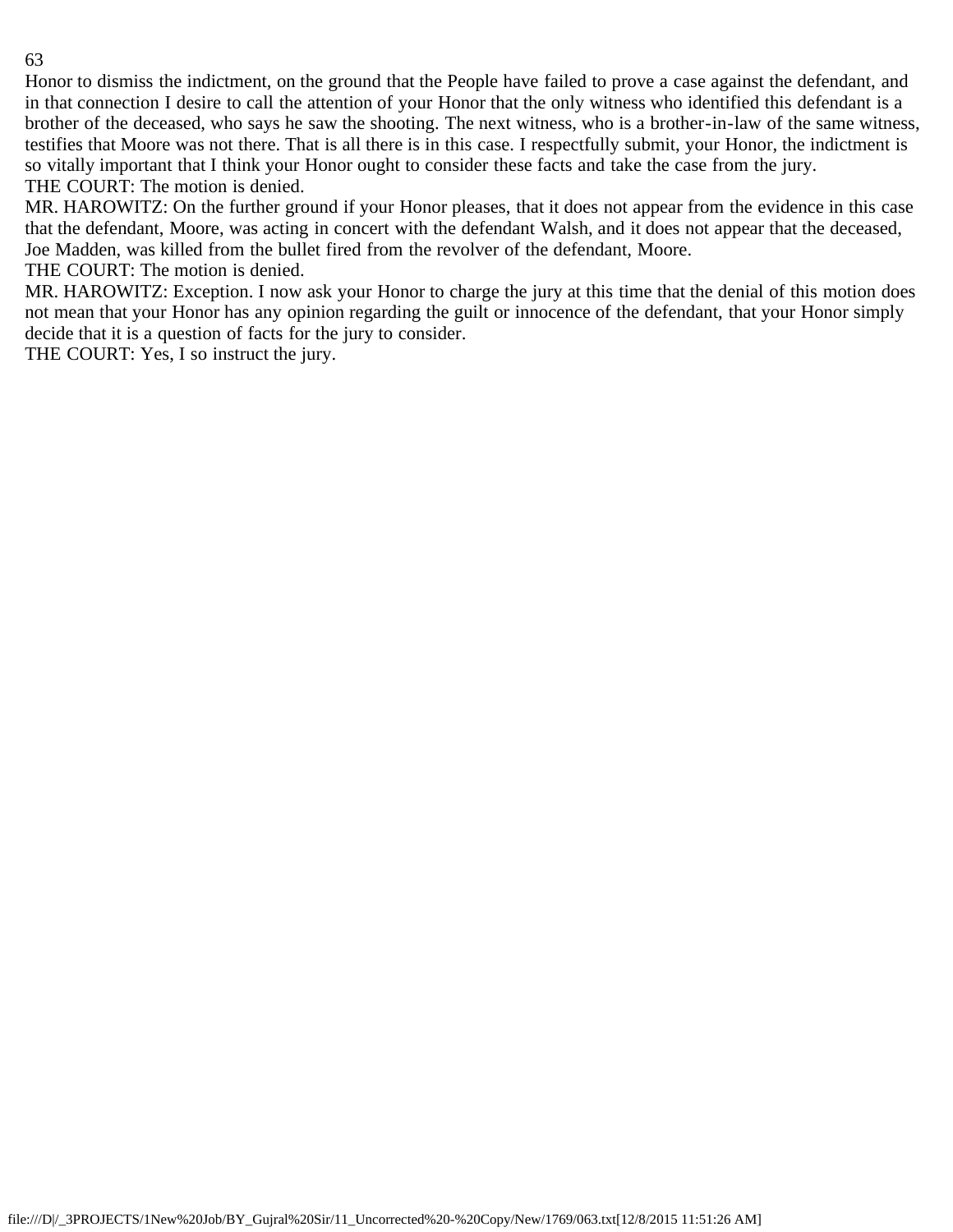MR. HAROWITZ: In view of the sudden close of the People's case, your Honor, I anticipated they would take much more time, I ask your Honor to take a recess now, so I may consult with my client.

THE COURT: I think, Mr. District Attorney, I am bound to grant that request.

MR. WASSERVOGEL: No objection.

THE COURT: (To the jury) Do not talk about this case, gentlemen, nor permit anyone to talk to you about it, nor form or express any opinion thereon until the case shall finally be submitted to you. What time do you want to reassemble? MR. HAROWITZ: Two o'clock.

THE COURT: Very well. We will take a recess until two o'clock.

(The Court accordingly took a recess until 2 P. M.)

----------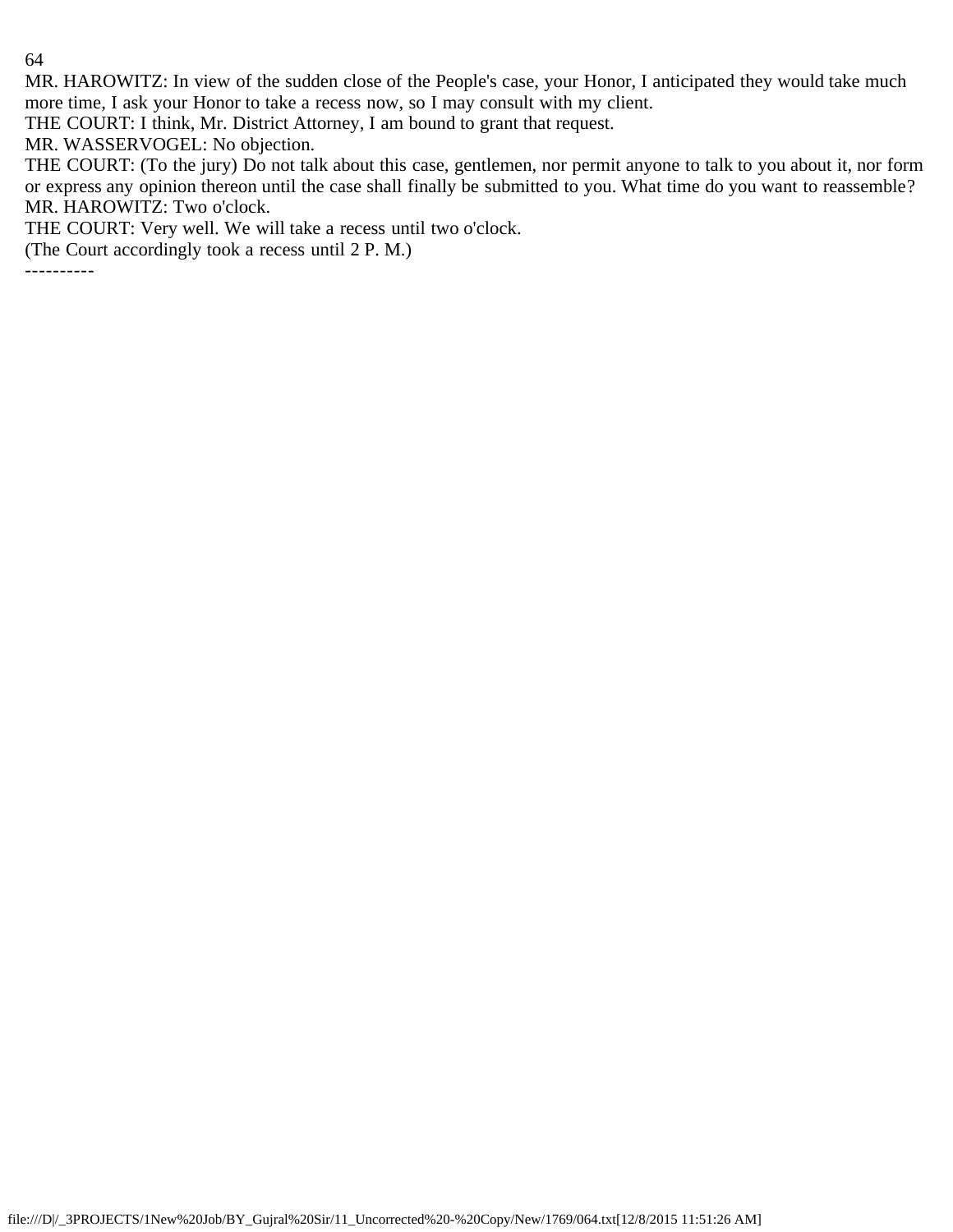AFTER RECESS.

JAMES J. FINN, being recalled on behalf of the People, testified as follows:

DIRECT EXAMINATION BY MR. WASSERVOGEL:

Q Officer Finn, when did you first hear of this case?

A I heard of the case in the latter part of December.

Q What year?

A 1911.

Q And did you make any efforts to arrest the defendant after that?

A Well, during that time, since that time, there was a general alarm read out for the defendant, and every police officer in the City of New York was required to look for him.

Q You did not arrest him until July of the present year?

A I did not.

Q This morning you told us a conversation which you had with the defendant. I ask you to repeat that conversation at this time.

MR. HAROWITZ: I object to the question, if your Honor pleases, on the ground it is incompetent, irrelevant and immaterial, tending to establish the commission of another crime not connected with this case.

THE COURT: Well, Mr. District Attorney, I struck that out. So far as it no appears, there is no further reason for that conversation.

MR. WASSERVOGEL: Well, since this morning, if your Honor pleases, certain information has come to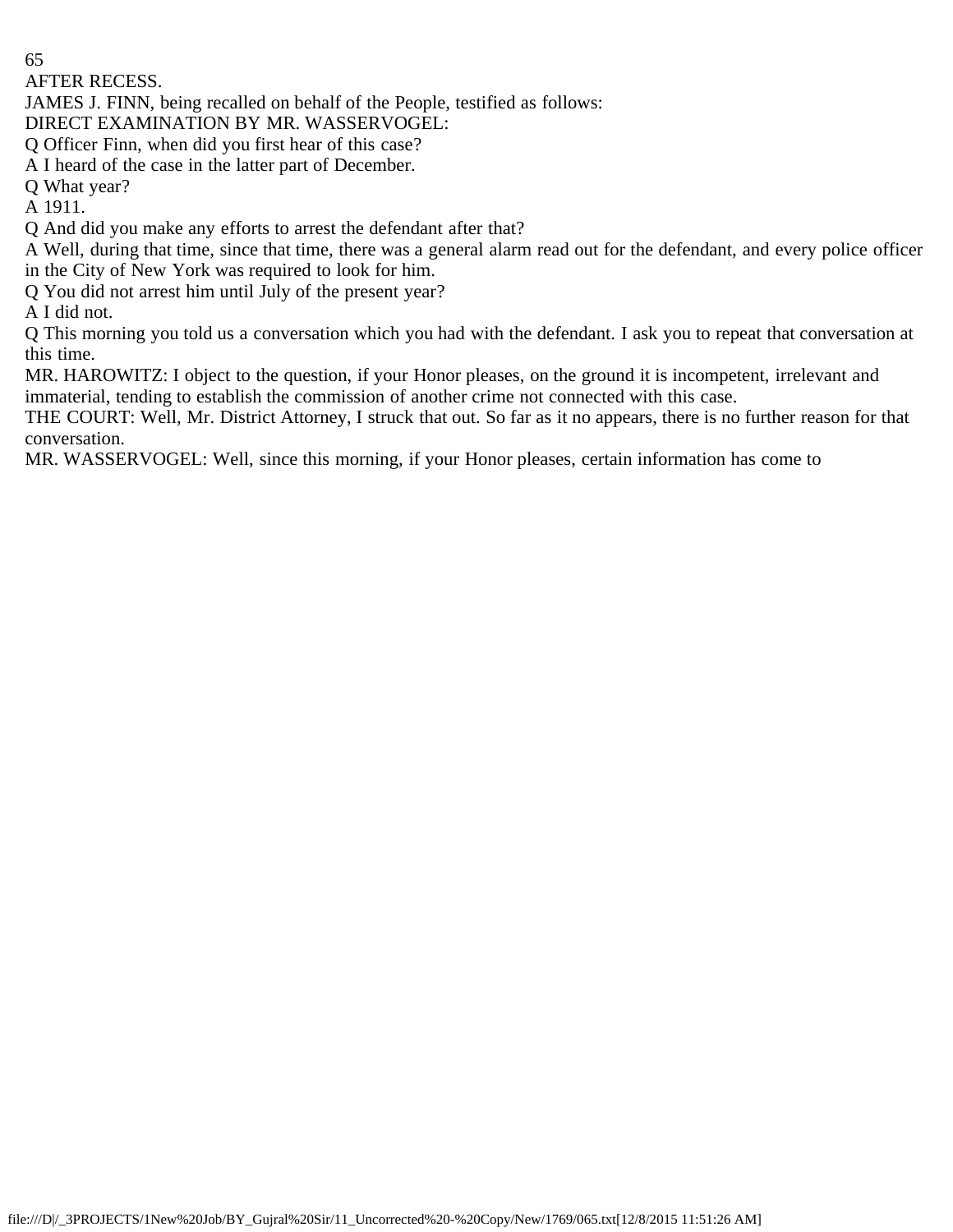my notice, on account of which I claim that this can properly be connected with the defendant in this case. THE COURT: Well, on your promise to connect it, I will take it, subject to a motion to strike out, unless it is connected.

MR. HAROWITZ: I respectfully submit to the ruling.

Q Go ahead, please?

A As I took more from the coach accompanied by Detective Dolan, Detective Dolan went -- thumped his body, and he asked him if he had anything on him. He said, "No, I aint got nothing on me." We had walked over across the road from the cemetery, towards the gate, and I asked him again, "Have you got anything on you?" and he says, "Yes, I have a gun in my pocket; I might as well give it to you."

Q Have you the gun with you?

A Yes sir (Witness produces revolver).

Q It is not loaded new, is it?

A No sir.

Q Have you the bullet?

A Captain Jones has the bullet, outside.

MR. WASSERVOGEL: This gun is now offered in evidence, upon the promise of the District Attorney to connect it by the testimony of the next witness.

THE COURT: I will receive it for identification. Mark it for identification.

MR. HAROWITZ: The defendant objects.

(Revolver last referred to is marked People's Ex-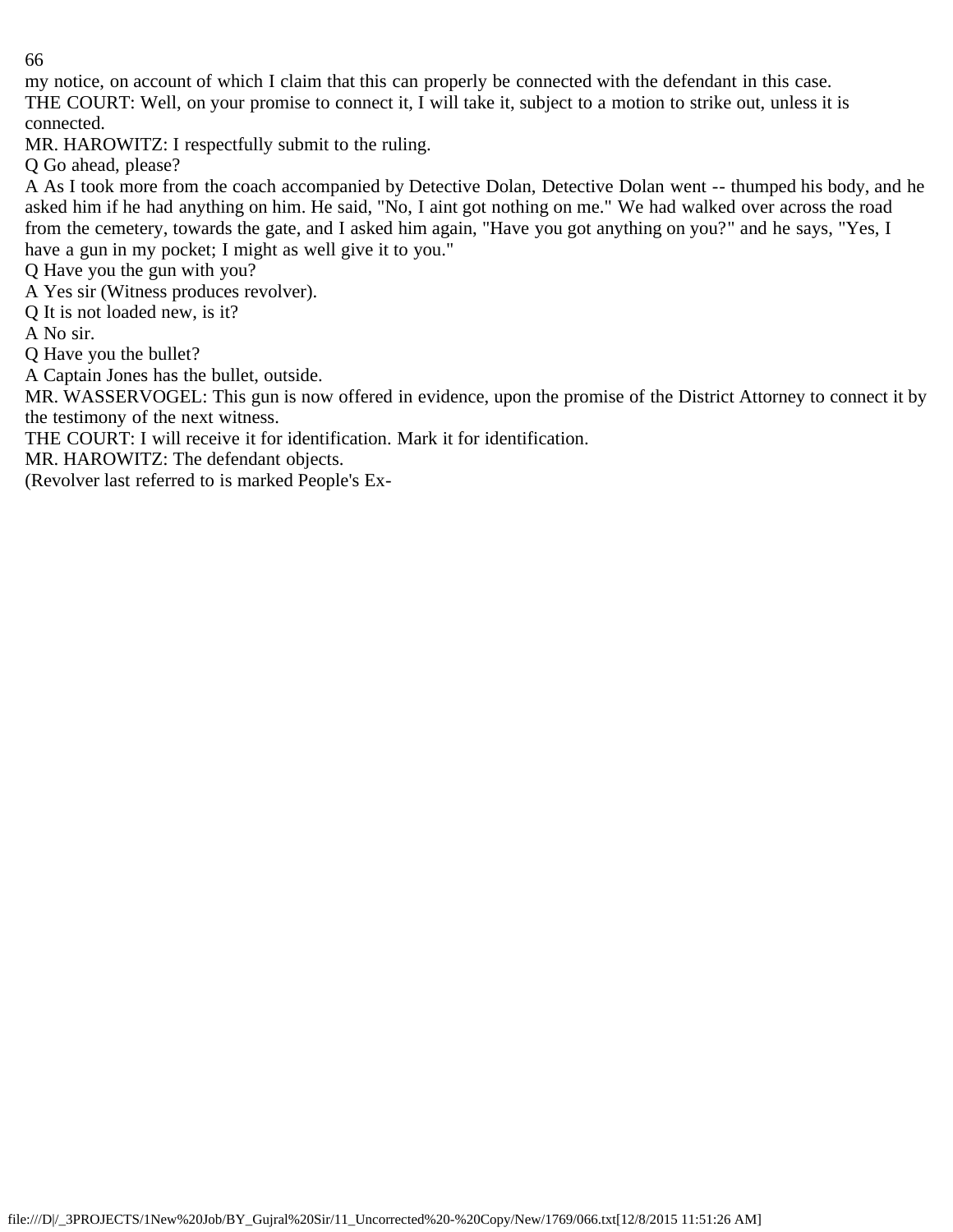hibit #4, for identification, of this date)

MR. WASSERVOGEL : That is all.

CROSS EXAMINATION BY MR. HAROWITZ:

Q Didn't the defendant tell you the reason he had this gun was because he heard Larkin was after him with a gun? A No sir.

Q It was not?

A No sir.

Q Nothing like that?

A No sir.

Q You didn't know this defendant, did you?

A I did not.

Q Never saw him before?

A Never saw him before, until the day I placed him under arrest.

Q You don't know whether he was around the neighborhood from December 1911, until the time he was arrested? A I couldn't say.

MR. HAROWITZ: That is all.

----------

WILLIAM A. JONES, Police Officer, attached to Police Headquarters, Detective Bureau, called as a witness on behalf of the People, being first duly sworn, testified as follows:

DIRECT EXAMINATION BY MR. WASSERVOGEL:

Q What is your full name?

A William A. Jones.

Q Lieutenant Jones, how long have you been connected with the police department?

A Twenty six years the 21st of last June.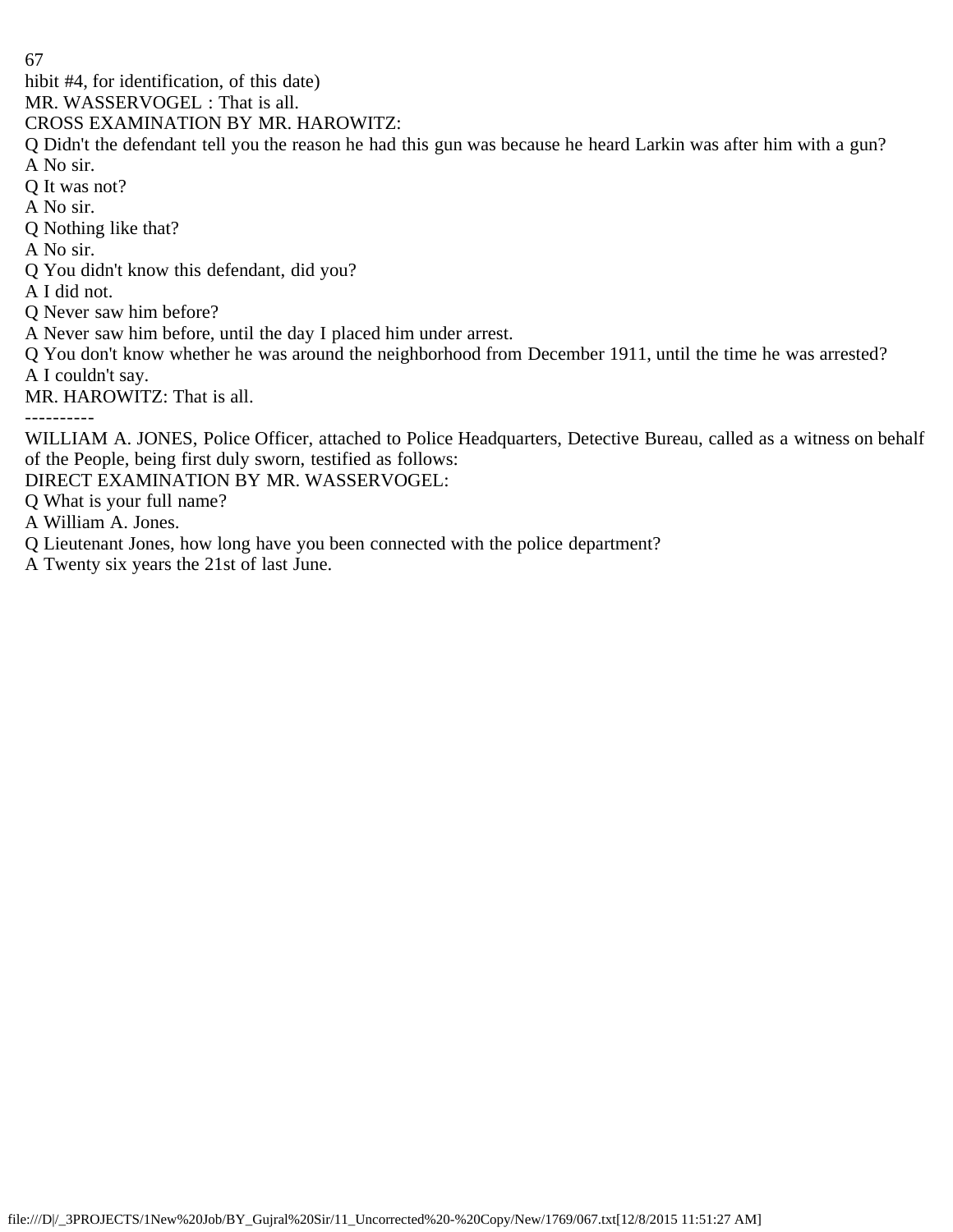Q You are what is known as the pistol shot expert of the police department, are you not?

A Yes sir.

Q And you have had charge of the revolver practice, the pistol practice school of the police department?

A I have. Q For a number of years?

A Yes sir.

Q How many years would you say?

A It was organized in November, 1895, and I was an instructor, in charge of it, from that time until July 1911, while it was in operation.

Q Can you qualify generally, Lieutenant Jones, as an expert in your knowledge of revolvers and bullets and the effects of bullets after they are discharged? That is, the appearance of bullets after they are discharged?

A I can.

Q You have frequently seen bullets after they were discharged, haven't you?

A I have, yes.

Q I show you these two bullets, People's Exhibits 2 and 3, and ask you to examine them (Handing same to witness).

Those are the same bullets that were shown to you at recess?

A Yes sir. They are 38 calibre.

Q Are they both of the same make?

A No sir, one is a foreign make; it was made in Germany; and this one was made by an American cartridge Company. Q Just show the jury which is foreign make, and which is the American make?

A The one with the hollow base is the foreign make. The American make is not hollow as much as the foreign make. This was made in Neuremberg, Germany. They weigh practically the same.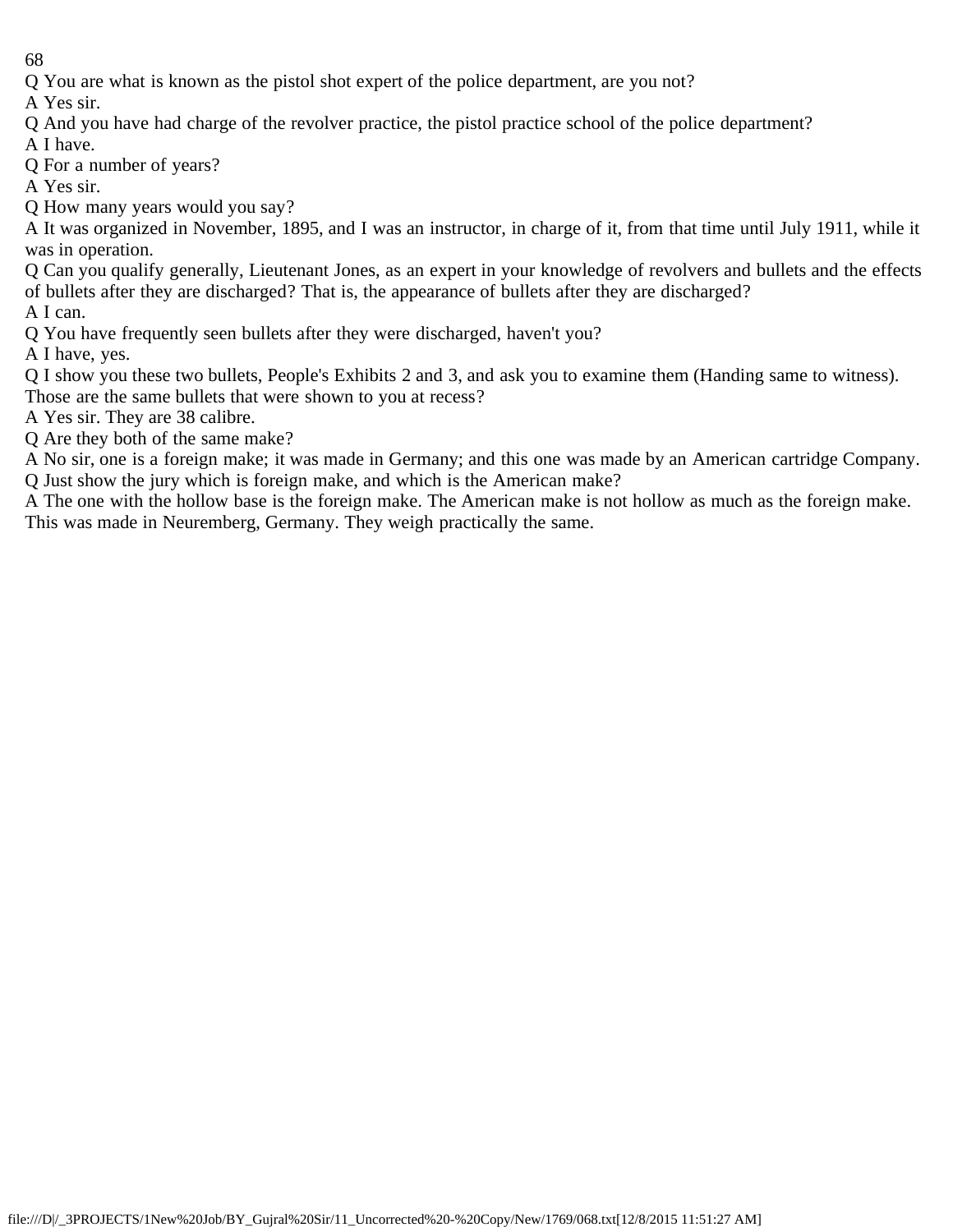Q They are both 88 calibre, you say?

A Yes sir.

BY THE SECOND JUROR:

Q Centre fire or rim fire?

A Centre fire.

BY MR. WASSERVOGEL:

Q Now, Lieutenant, is there any peculiarity about these two bullets that you noticed?

A Yes Sir?

Q What is it?

A They have been fired from a revolver that is what we call out of line. The cylinder does not revolve up in line with the barrel. The hand that revolves the revolver, when it is cocked, is a little bit short, and it does not drive the cylinder up fully in line. Both of these bullets have been shaved on one side, which can be seen very plain.

Q Show the jury?

A Both of these bullets are shaved very much on one side showing that they have been shot out of a revolver that is very much out of line.

Q Now, Lieutenant, this revolver, People's Exhibit #4 for identification was also shown you during the recess hour, wasn't it?

A It was.

Q Do you notice any peculiarity about that revolver?

A Yes sir.

Q Stand up close to the jury and explain to them what the peculiarity is, and speak loud enough for the Stenographer to hear you?

A The hand in this revolver is short, and it does not throw it in line when I cock it. It does not throw it clear in line; and, consequently, every cartridge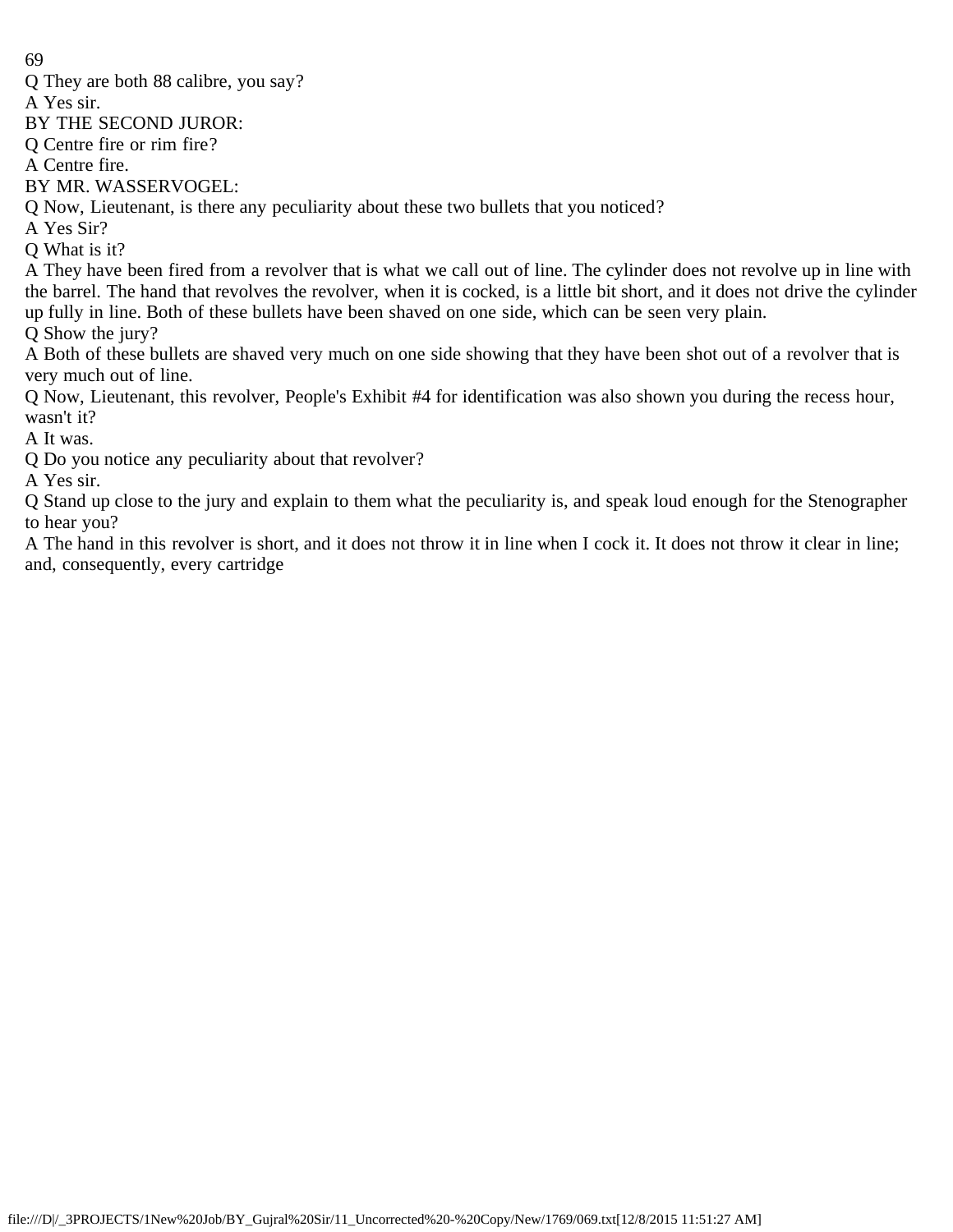that is knocked out of it is shaved on the side.

Q Now, Lieutenant, did you make any experiments with this revolver during the recess hour? A I did.

Q Tell the jury what you did with it?

A I went to Wanamaker's store, on Broadway, and bought some cotton batting and I went in company with the Detective that I followed on the

stand here, I don't know what his name is, to police headquarters, and I fired two shots into a wad of cotton here, and caught the bullets.

Q You did what?

A I fired two shots into the cotton batting, to catch the bullets. The bullets will roll themselves up in the cotton, and it does not penetrate any to speak of, and I catch them perfect, so they are perfect. Now, with this revolver, each one is pierced off the centre. That takes the shaving off from the bullet.

MR. WASSERVOGEL: These bullets are now offered in evidence, if your Honor pleases, the bullets used by the witness to make his experiments.

MR. HAROWITZ: I object to them, if your Honor pleases.

MR. WASSERVOGEL: First of all I want now to offer the gun in evidence, People's Exhibit #4 for identification. THE COURT: What, briefly, do you claim you have proved with respect to this gun?

MR. WASSERVOGEL: We have proven, if your Honor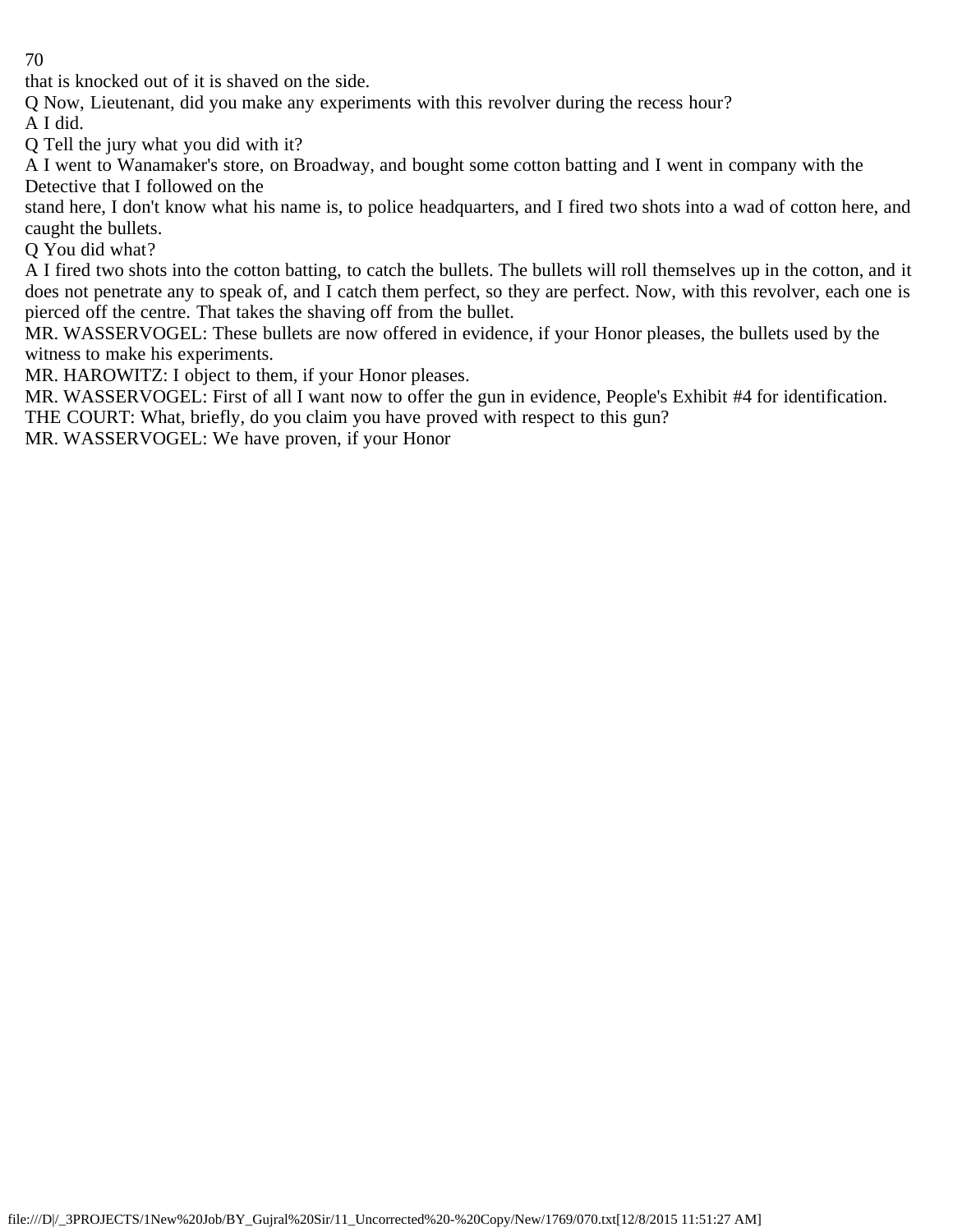pleases, by this witness, that the ballets which are in evidence as having been found in the body of the deceased showed that they were fired from a revolver the barrel of which was out of allinement. We have shown by this witness that this revolver found on the person of the defendant is also -- the barrel of it is also out of allinement.

THE COURT: And the revolver you have shown was found on the person of the defendant two years after --

MR. WASSERVOGEL: About a year and a half after.

THE COURT: A year and a half after the alleged crime?

MR. WASSERVOGEL: Yes sir.

MR. HAROWITZ: Your Honor will remember that the testimony of the only witness for the People in this case was that the defendant only fired one shot.

THE COURT: The defendant fired one shot?

MR. WASSERVOGEL: There was one shot fired by the defendant which he thought did not go off, did not enter the body of the deceased.

THE COURT: How many bullets were found in the body of the deceased?

MR. WASSERVIGEL: There were two bullets found in the body.

MR. HAROWITZ: Four shots fired by the other man, one shot fired by the defendant.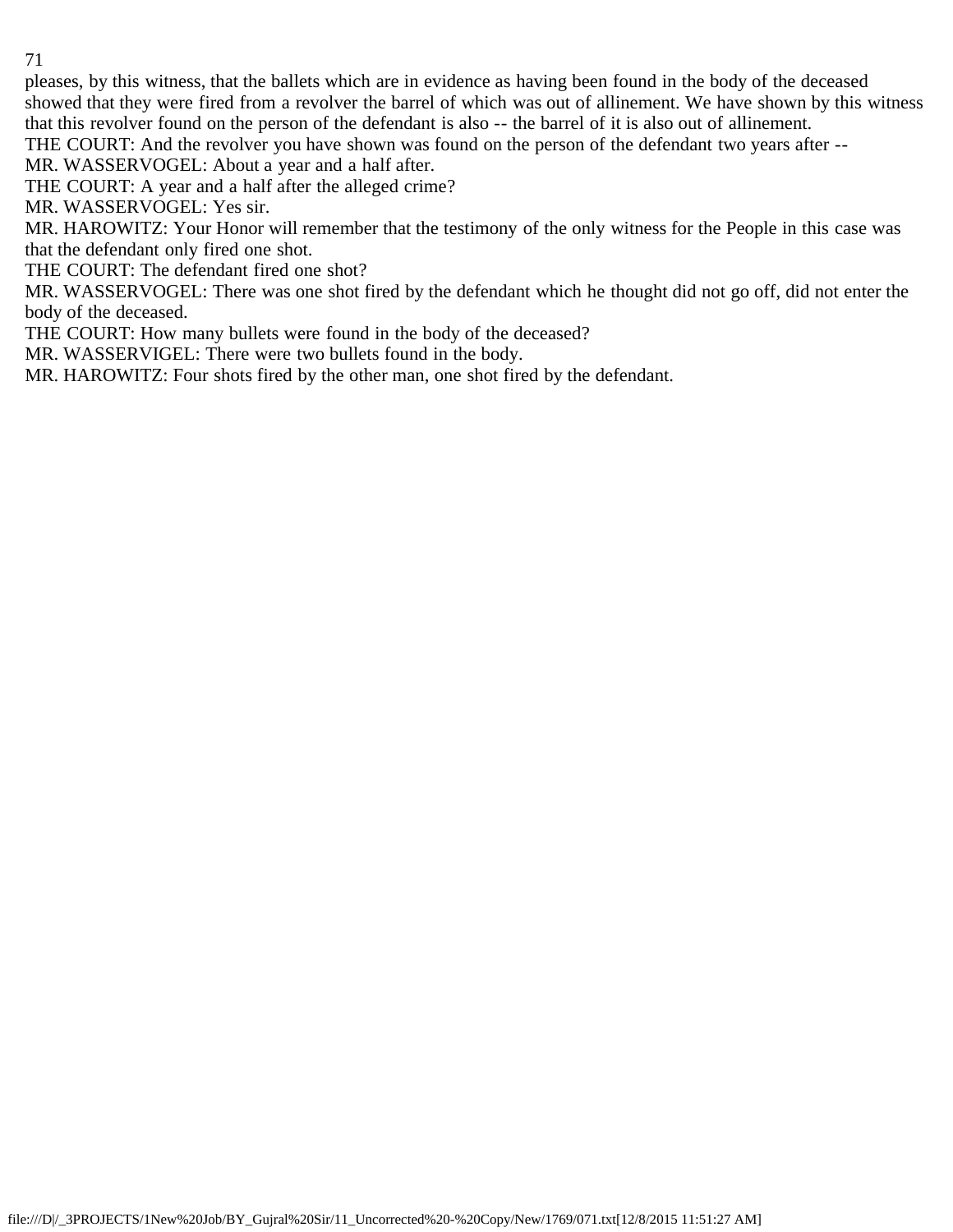THE COURT: Gentlemen you will remember the evidence, that this gun was found on the defendant a year and a half after the shooting; consider that; but I am going to receive it for what it is worth.

MR. WASSERVOGEL: Yes sir.

MR. HAROWITZ: I respectfully except.

(Revolver received in evidence and marked People's Exhibit #4 of this date)

MR. WASSERVOGEL: Now, if your Honor pleases this witness testified, further, that during the recess hour he made certain experiments with this gun, and he produces here two bullets which were shot from this gun, and which show the same marks as the bullets which were offered in evidence this morning. I think we have a right to offer these in evidence, and I now offer them.

MR. HAROWITZ: Objected to as not competent or material.

THE COURT: It is along the line of the same ruling Either my ruling was right, or wrong. If it was right I think we may properly receive this in evidence, upon its being proved that these bullets were discharged from this very gun today.

MR. WASSERVOGEL: That already has been shown.

THE COURT: I will receive it.

MR. HAROWITZ: I take an exception.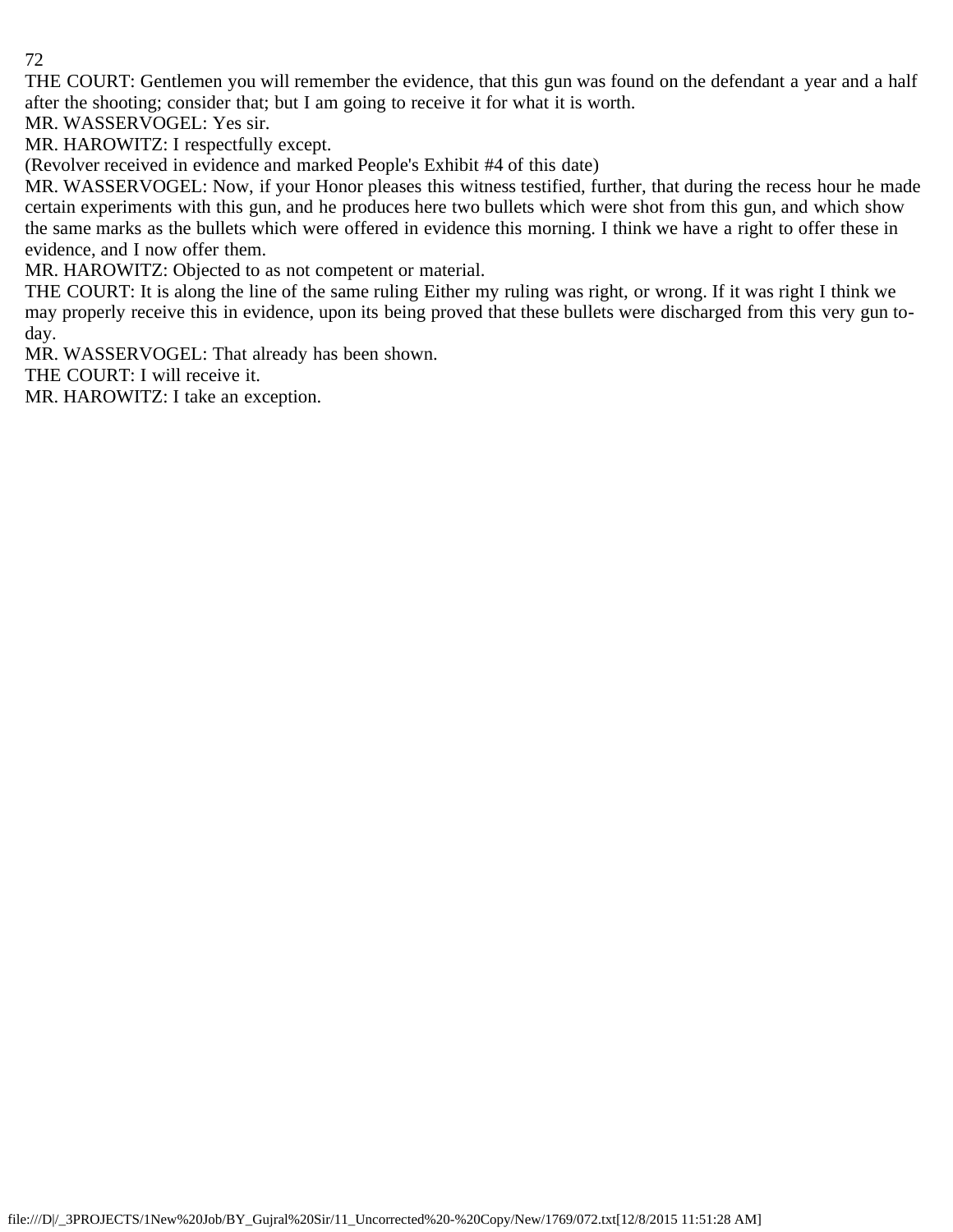# CROSS EXAMINATION BY MR. HAROWITZ:

Q Will you explain to me again what you mean by the peculiarity of that barrel?

A The hand -- when you cock the gun; the hand is so short it does not throw it clear in line; it leaves about three one hundredths of an inch.

Q In other words, the barrel is not steady; is that what you mean?

A No, the hand, what we call the arm, that which revolves the cylinder, is short, and, consequently, it can't throw the cylinder in line with the barrel.

Q In other words, it moves a little bit?

A Yes.

- Q That is practically what you mean?
- A No, it does not throw it up in line.
- Q That is all it does, isn't it?

A No.

Q What kine are you talking about?

A When you cock it this way, it ought to come clear up, but it does not.

Q Clear up to where? Let the jury see what you mean?

A There is a stop that comes up here and strikes against that (Illustrating). When you cock it the hand is so short it does not bring it clear up against it.

Q What effect has that on the shot?

A It shaves the side of the bullet every time.

Q There are thousands of these pistols that do that?

A Possibly, yes sir.

Q And may be millions?

A I have seen several that have done it.

Q And you didn't see -- is this the way this pistol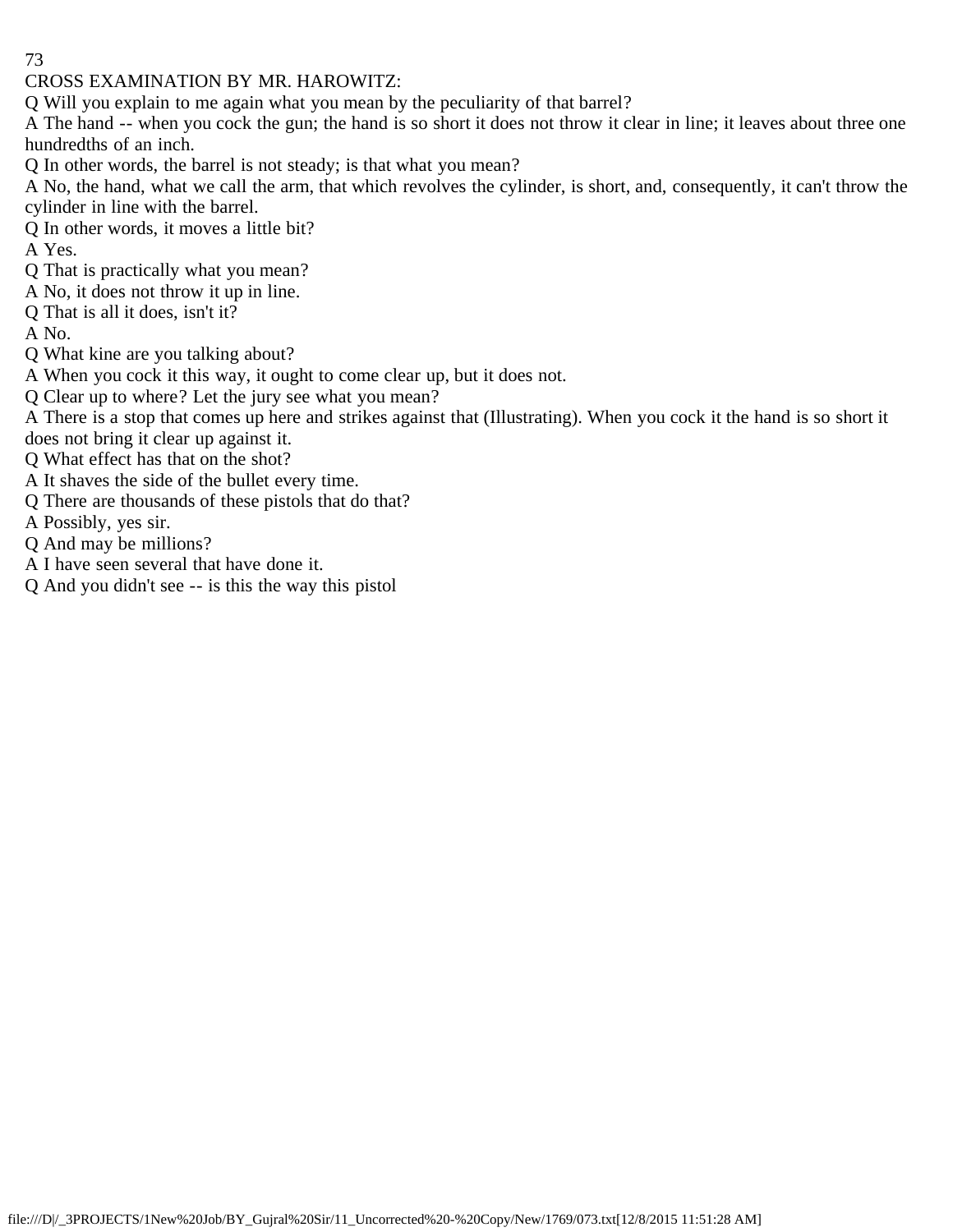is manufactured, or do you ascribe it that it is out of order?

A It is a little out of order, from use.

- Q And you have seen lots of pistols that way?
- A Yes sir, I have in old pistols.
- Q You didn't see this pistol at the time of the arrest of the defendant?
- A No sir.
- Q The first time you saw it was to-day?
- A The first time I know of, yes sir.
- Q And you don't know the condition of it at the time he was arrested, when it was found on him? A No sir.
- Q You say these two bullets are both 38 (Referring to People's Exhibit #2 and People's Exhibit #3)?
- A Yes sir.
- Q The same calibre?
- A Yes sir.
- Q Why do you say one is foreign and the other American?
- A The hollow base of this.
- Q That is the only way you can distinguish it?
- A Yes sir.
- Q Isn't it possible the shot might have struck this a little stronger than the other?
- A No sir; that won't make any difference, the explosion won't make any difference.
- Q You are testifying now as an expert?
- A Yes sir.

Q You want to tell this jury you can tell beyond a reasonable doubt, beyond any doubt, that these two bullets were not the same, the same make?

A Yes, they are not the same make.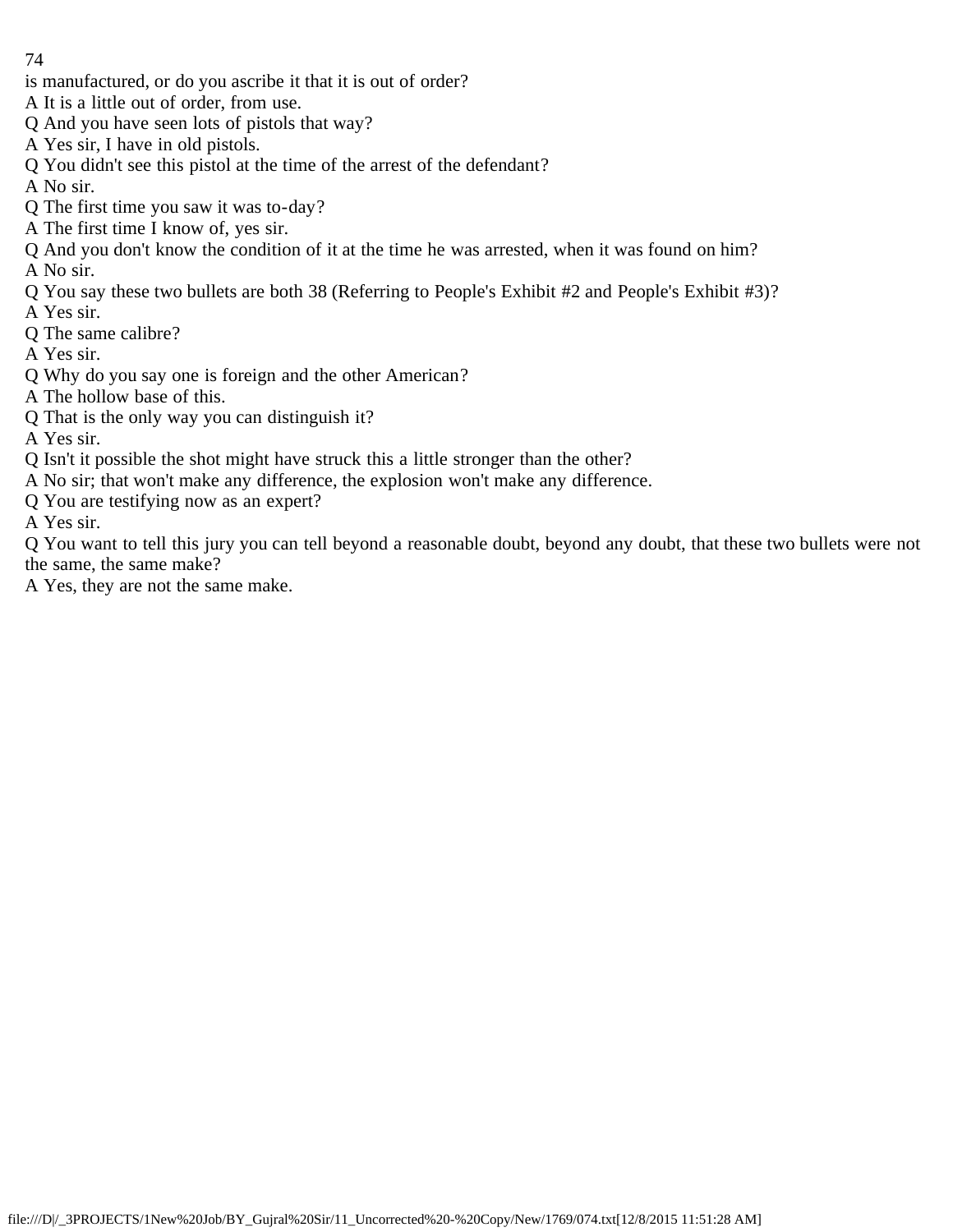- Q Is that your opinion, or do you state under oath, beyond any doubt?
- A I am positive of that.
- Q But they could be shot by the same gun?
- A Yes sir, a 38 calibre.
- Q Where are they shaved?
- A Do you notice is drawn on this side?
- Q Where?
- A Right there (Indicating).
- Q That is the mark on this side?
- A Yes sir.
- Q And you ascribe that to the fact that, as you said, the barrel was not steady?
- A The cylinder is not in line with the barrel.
- Q And, therefore, you are of the opinion these two were shot by the same gun?
- A They appear to have been shot by the same gun to me. The marking is exactly the same.
- Q Of course, Lieutenant, you don't intend to convey to this jury, or to swear under oath here, that these two bullets I have shown you, People's Exhibits 2 and 3, which were found in the body of the deceased, were fired by this gun? A No sir. They are similar, though.
- Q But not by this gun?
- A I couldn't say they were fired by that gun, positively.
- MR. HAROWITZ: That is all.
- ----------

JOSEPH O. SKINNER, Deputy Assistant District Attorney, called as a witness on behalf of the People, being first duly sworn, testified as follows: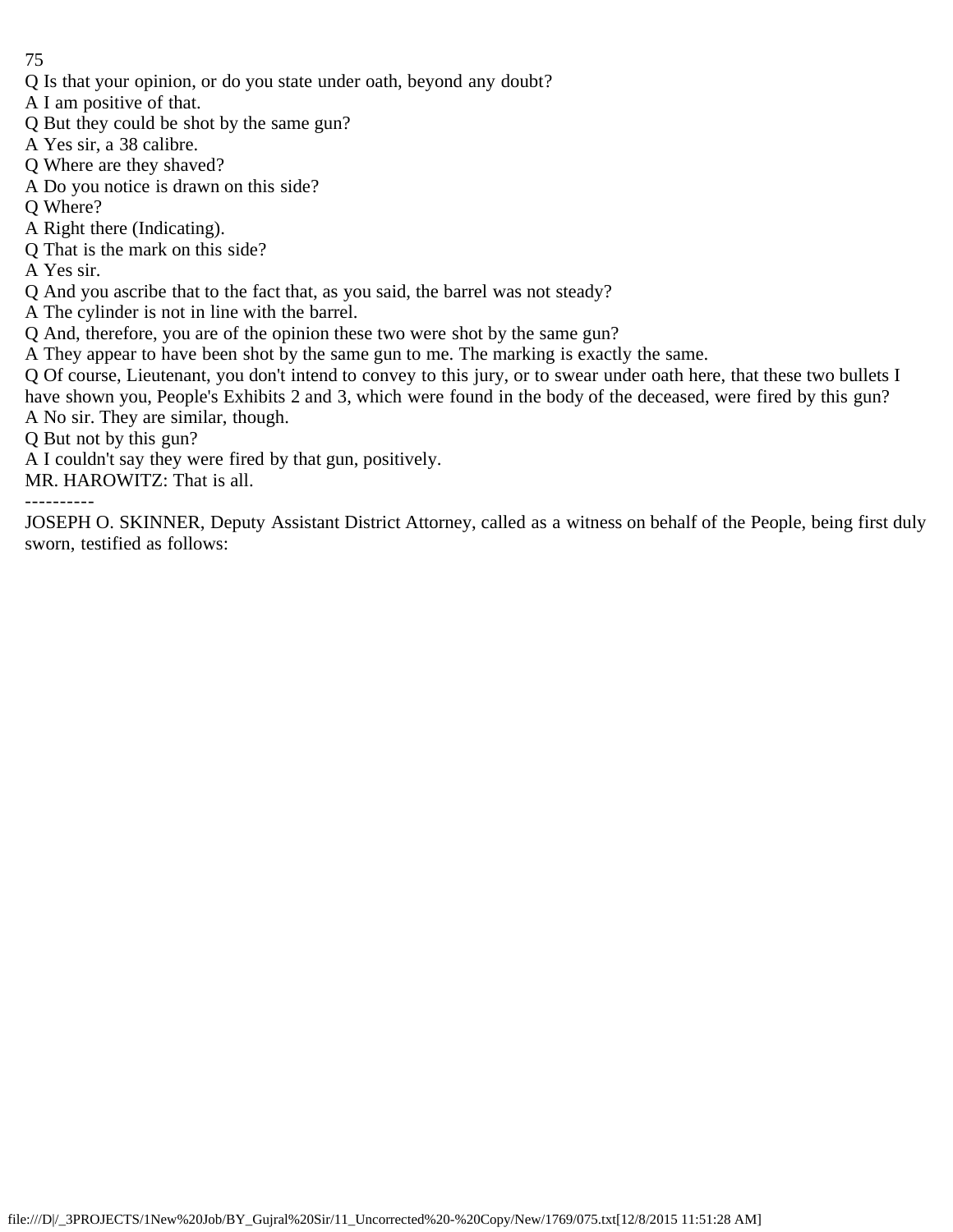DIRECT EXAMINATION BY MR. WASSERVOGEL:

Q What is your name?

A Joseph O. Skinner.

Q Mr. Skinner, you are an Assistant District Attorney, connected with the Homicide Bureau of the District Attorney's office?

A I am.

Q And you were an assistant District Attorney in the month of July of the present year, were you not? A I was.

Q Did you, on the 31st of July, this year, see the defendant, Henry Moore?

A I did.

Q And where did you see him?

A At the -- I don't know that I can recall the Precinct at the present moment.

Q One of the police station houses?

A One of the police station houses.

Q And you spoke to him, and he spoke to you?

A Yes sir.

Q Do you happen to recall what conversation you had with him?

A I remember that I gave the usual warning.

Q What was it?

A That I am an assistant District Attorney; that I wanted to ask him some questions about his connection in regard to the case of the death of Larkin, who had been killed, as I recalled it, I can't remember the exact but sometime between a year and two years, as I recall it, and that the deceased was killed in Cunningham's Hall, and I told him I wanted to ask him some questions, that he need not answer the questions if he did not wish to; and then asked him whether he was there, and he said he was.

Q Did you say to him that anything he might say would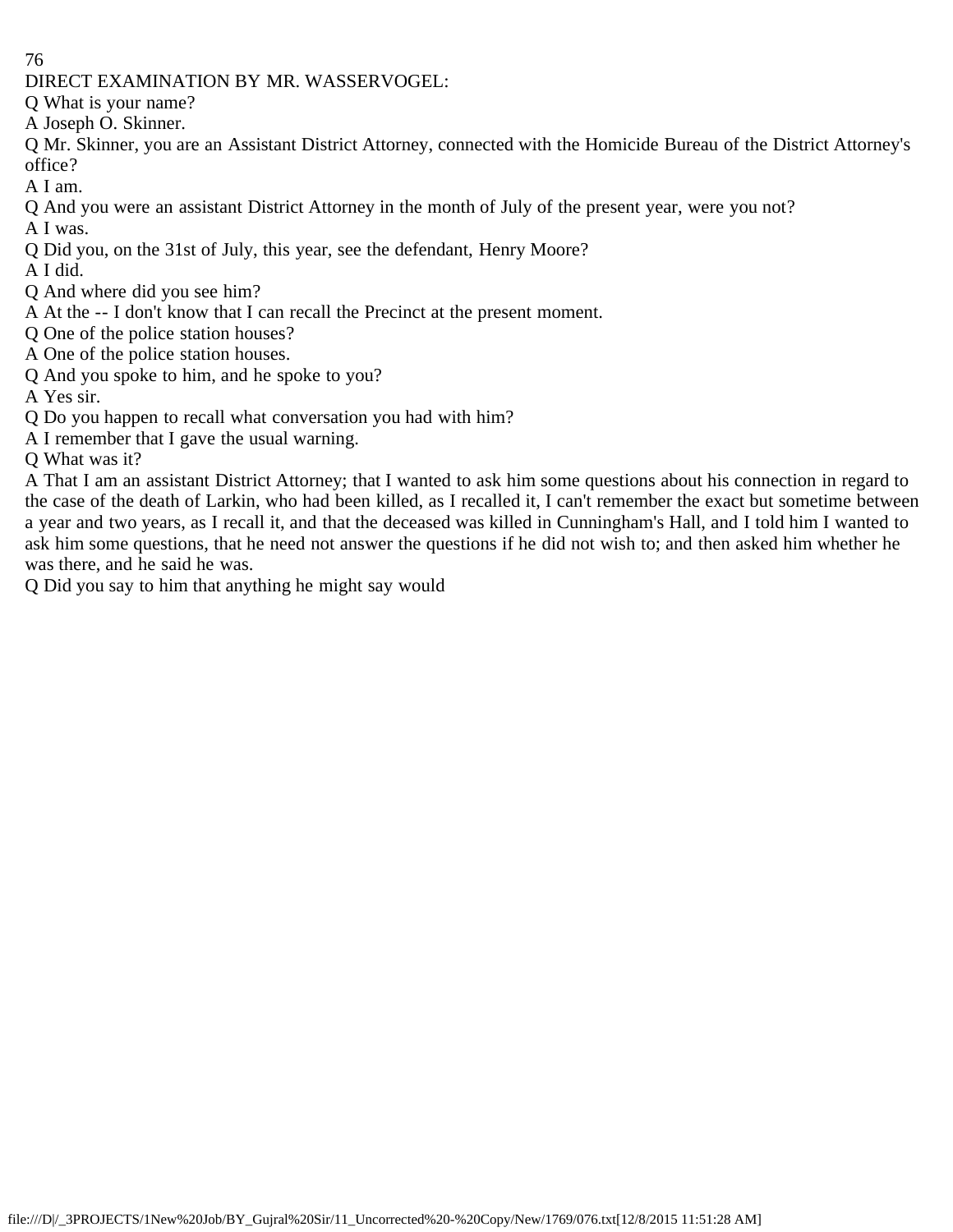be used against him?

A I told him that anything he might say might be used against him.

Q There was a stenographer present, who took down what you said?

A Yes sir.

Q Now, what was the conversation you had with him.

MR. HAROWITZ: Objected to as incompetent, irrelevant and immaterial.

THE COURT: Answer.

MR. HAROWITZ: A conversation by an Assistant District Attorney, with the defendant not represented by counsel, after his arrest?

THE COURT: Yes, whatever the defendant said to the Assistant District Attorney, I take it, is competent against the defendant.

MR. HAROWITZ: I take an exception.

A I asked him if he was at the hall, and he said --

Q You asked him whether he was at what hall?

A At Cunningham's Hall on the night said Larkin was shot? He said he was. I then - - I don't remember what my next question was, but I remember that he said, "I don't wish to answer any more questions", or words to that effect. I can't remember the exact words he used.

Q And the only question he actually answered was the first question, as to whether he was in the hall that night?

A That is my recollection, that he was there, and did not wish to answer any more questions.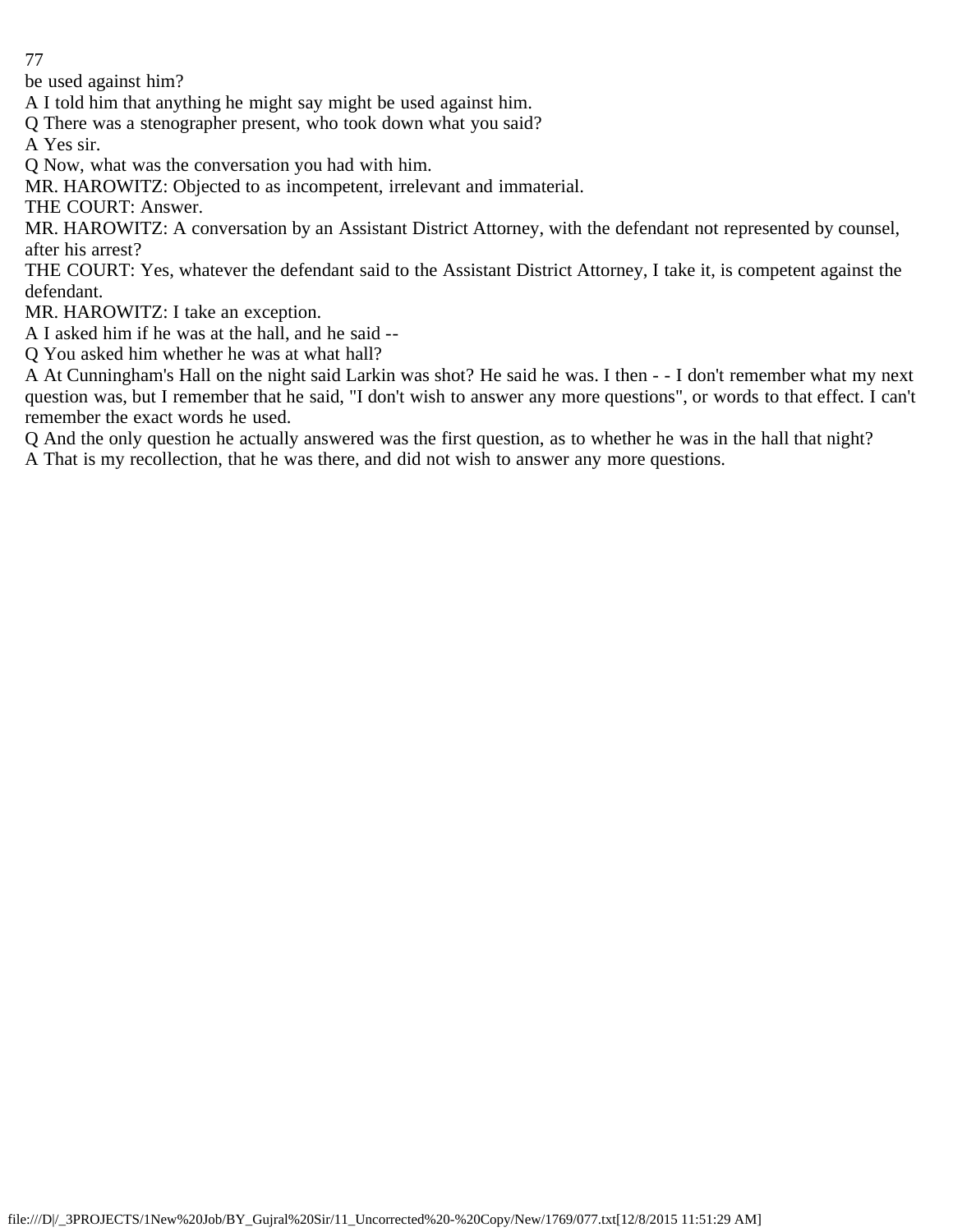MR. WASSERVOGEL: Cross examine.

MR. HAROWITZ: No questions.

MR. WASSERVOGEL: The People rest.

----------

MR. HAROWITZ: I move to strike from the record the testimony of officer Finn and Lieutenant Jones, on the ground that that testimony has not been connected. On cross examination I asked Detective Jones if he could swear that the two bullets found in the body of the deceased came from this gun found upon the defendant, and he said "No, a similar gun".

THE COURT: Of course, that is a question for the jury to pass upon, from the evidence in the case. No one could possibly say that they came from any particular pistol, but the District Attorney claims to have shown a peculiarity of this pistol which gave a peculiar marking or form to the bullet and he claims that that establishes the fact that it was the bullet from the defendant's pistol which entered the body of the deceased. Whether it was or not is a question of fact which the jury must determine from the evidence submitted.

MR. HAROWITZ: The defendant respectfully excepts. I renew the motions made previously in this case. THE COURT: What motions?

MR. HAROWITZ: The motions to dismiss.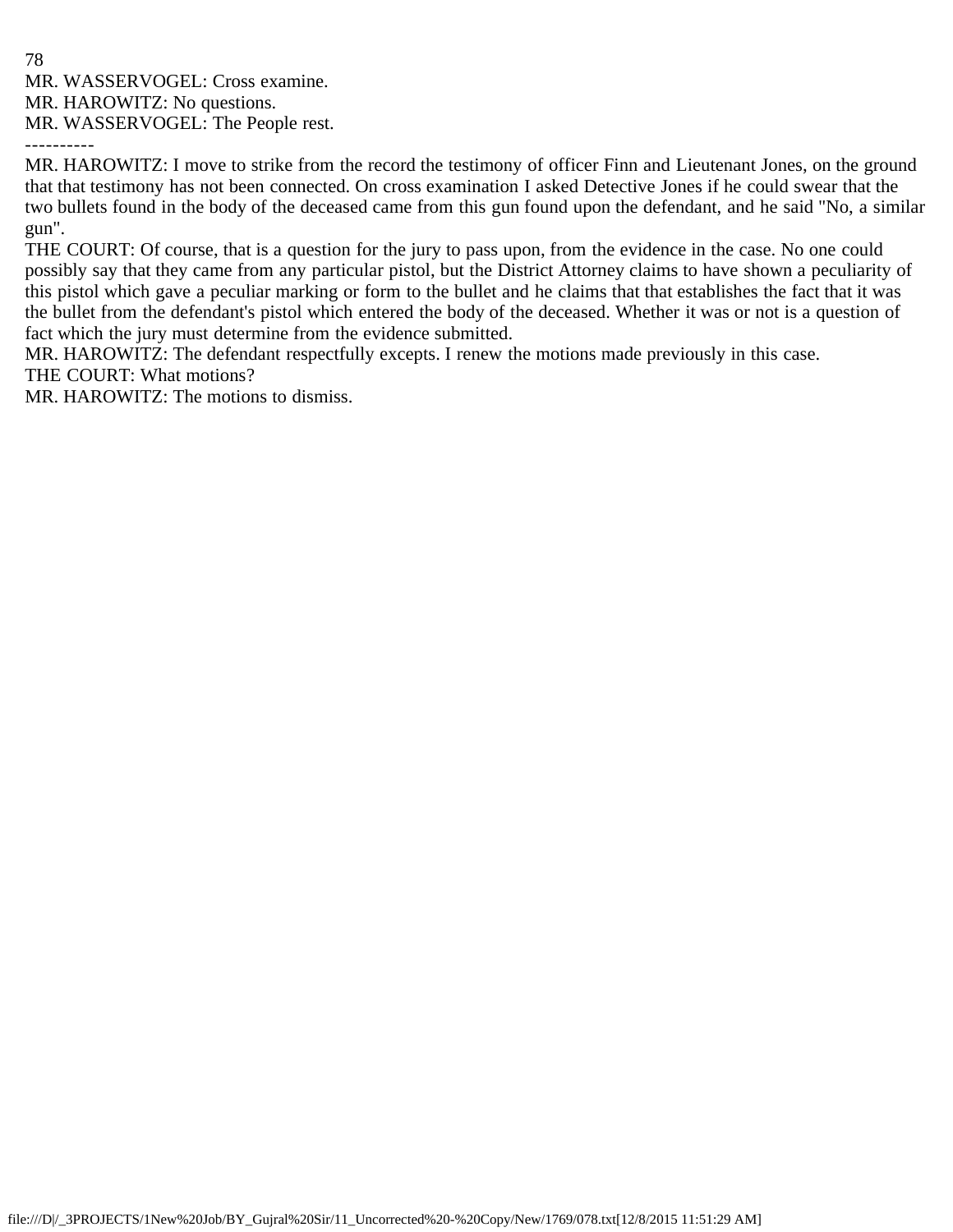79 THE COURT: Yes. MR. HAROWITZ: Your Honor denies them and I take, an exception. THE COURT: Yes. ----------

## THE DEPENDANT'S CASE

Mr. Harowitz then opened the case to the jury on behalf of the defendant, as follows:

May it please the Court, Mr. Foreman, and Gentlemen of the jury:

In view of the fact that this is such an important case as it is, that this defendant sits here indicted for a serious crime, I don't think, as the case now stands for the prosecution, that I would be justified in offering any evidence at all. However, there are only two things in connection with this case that I think ought to be cleared up, and I think you gentlemen are entitled to know.

In the first place, I shall produce a witness here who has been subpoenaed by the District Attorney who was before the Coroner, and who testified before the Coroner in 1911, who was subsequently subpoenaed by the District Attorney, and who testified before the Grand jury, subpoenaed to-day by the District Attorney, but the District Attorney did not place him upon the stand, whom I will place upon the stand, gentlemen,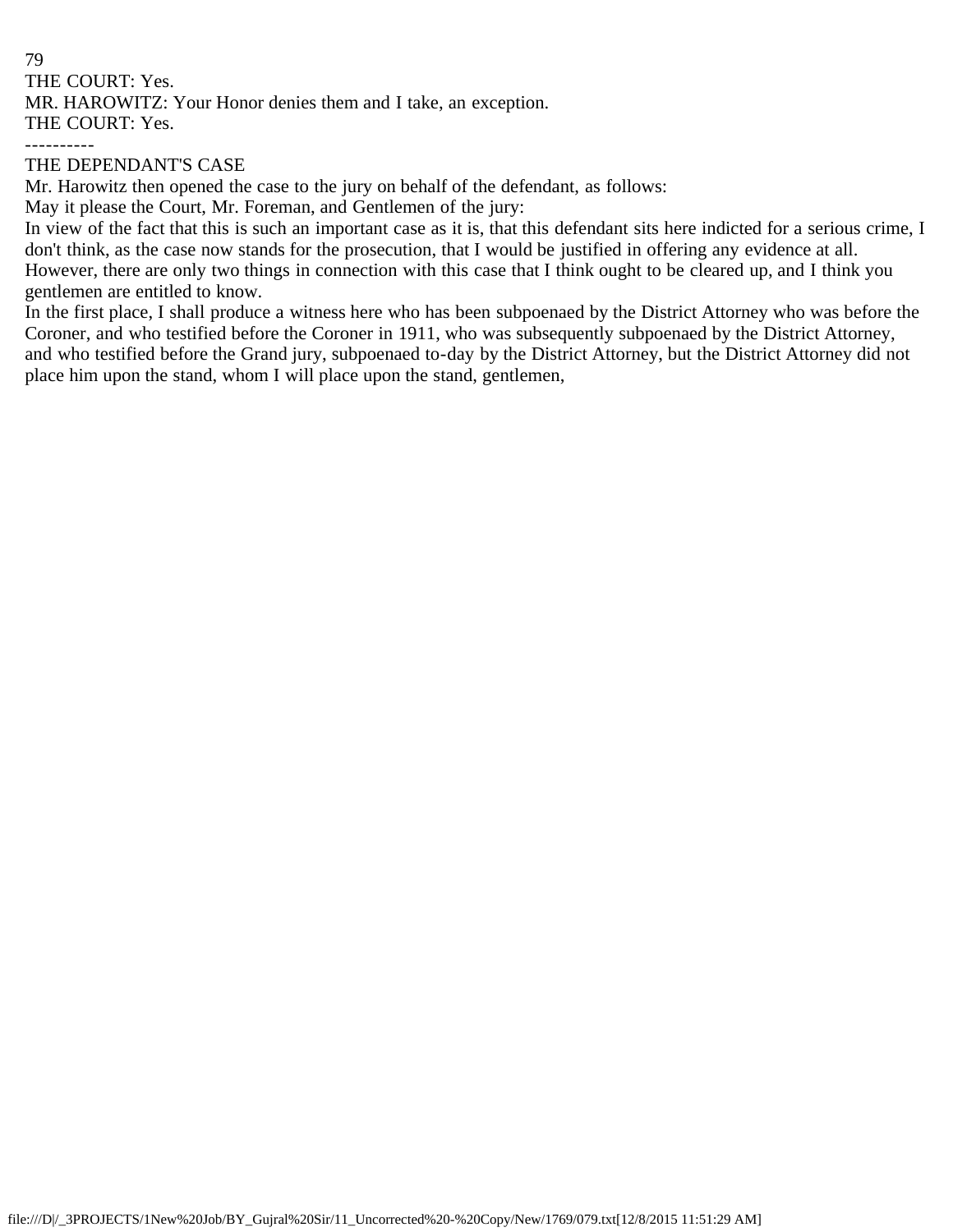Cunningham, the owner of the Hall, Patrick J. Cunningham, the owner of the Hall where this thing occurred, a man who has no earthly interest to come here and falsify either for the defendant or for the People, a man who does not know the defendant, and never saw him in his life, who, in December, 1911, nine days after this shooting occurred, was a witness before the Coroner's jury, under oath, subpoenaed by the prosecution, and who gave his version of the shooting, and he will tell you, gentlemen, as he told at that time, that the only two that were engaged in this affair on December 10th, 1911 was this man, Rocky Walsh, and the man that was killed.

He will tell you, gentlemen of the jury, as he has bold the other jury that he was there in that hall with Shore, the brother in law of the first witness, Larkin, who was on the stand here, was there, and that this man, Rocky Walsh, who has not been called, that he was there, and that Larkin, the first witness upon the stand here, was not there at that time. He did not see him.

He was there from the moment Walsh pulled the gun until the last shot was fired. He was closer than any living human being. As a matter of fact, gentlemen, he tried to separate the two men at that time, when they were in mortal combat. He did not know that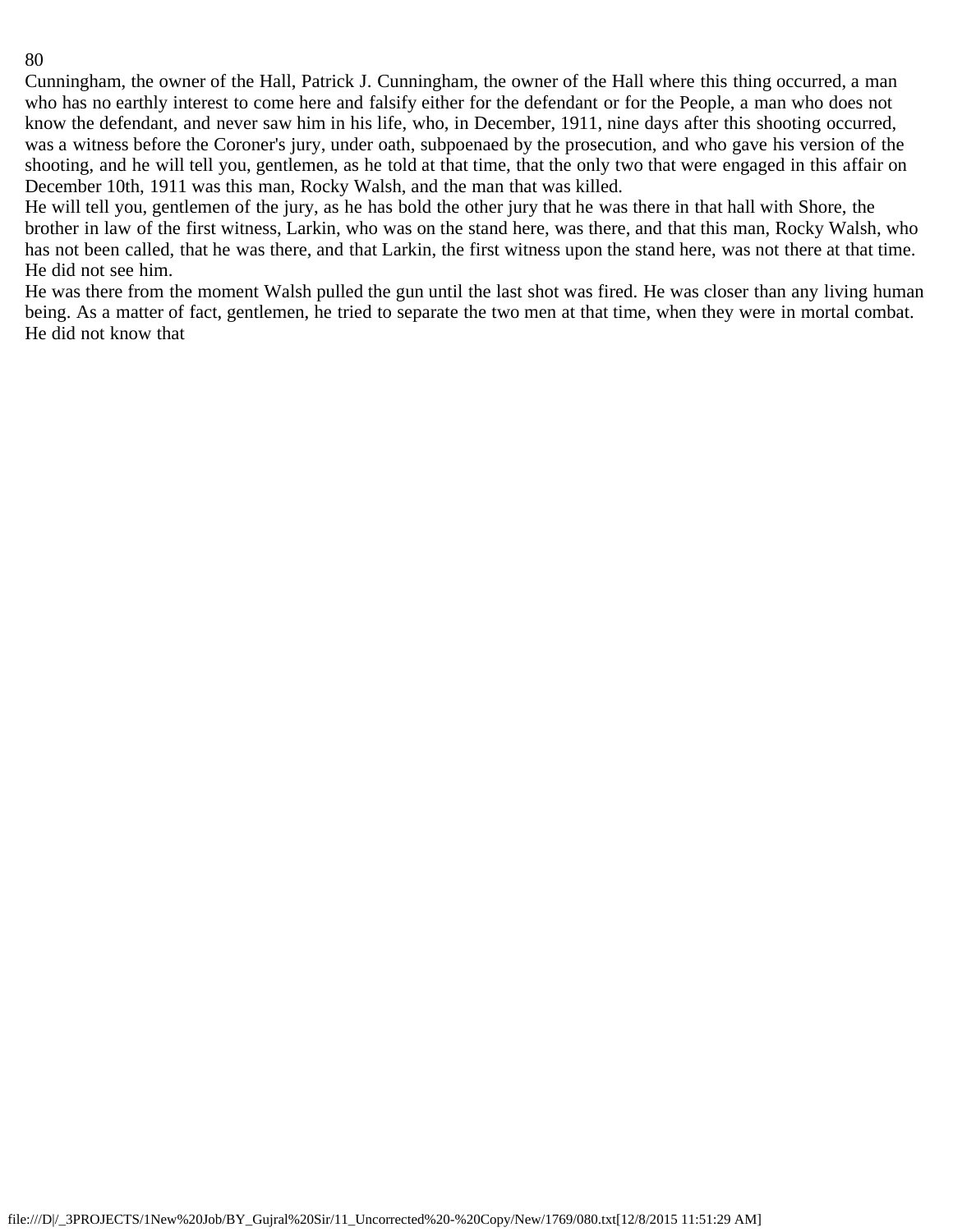Walsh had a gun in his hand until he heard a shot. He thought it was a fist fight. He will tell you there was not another soul there with a gun in his hand; that there was not another man there who fired a shot.

The only shots that were fired were fired at the time Walsh was in this scuffle with the deceased.

This man has no interest to come here and testify any other way hut the truth.

I shall place upon the stand here these two men that you saw in court this morning, Corrigan and this man Sonner. Corrigan will tell you that at the time of the shooting they were all in the dance hall. You see, this shooting happened immediately as you come up the second flight of stairs. As you come up the second flight of stairs, there is a sort of little room there, and from there you enter the dance hall.

This shooting happened outside of the dance hall. The People who were engaged in dancing did not see it.

This man Corrigan was nearest to the door which opened into the vestibule, where the shooting happened, and as he heard the shots the door slammed on him, and as the shooting was going on he was there at the door, and at that very moment Larkin came running up, Eddie Larkin, the first witness for the prosecution, who was in the dance hall, and could not have seen the shoot-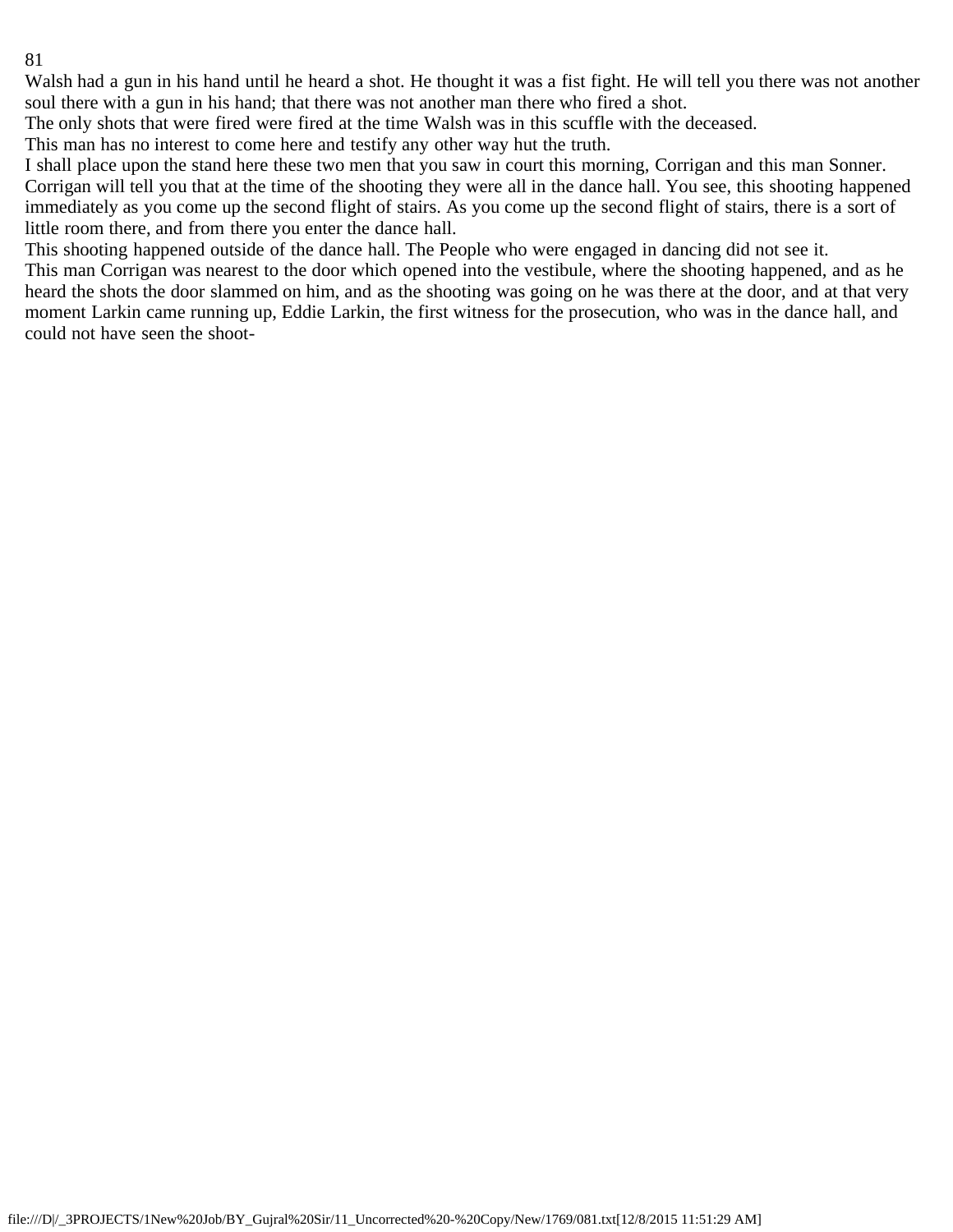ing, came running up, passed this man Corrigan, and ran out into the hall, after those who were engaged in the shooting had already gone, and he pulled a revolver from his pocket and leaned over the stairs, as the people were running, and was about to shoot, and Corrigan grabbed him by the hand and said "For God's sake, don't; you may hit some innocent passer by."

This young man will tell you that story, gentlemen, and if his story is true, Eddie Larkin did not see the shooting, could not have seen it.

We will also put upon the stand this man Sonner, who was just about that time, about a second or two before this happened, seated with Larkin in the back of the hall, before Larkin ran and reached this man Corrigan, with the foot of a piano stool in his hand, and he sat there talking, and he heard the shots.

Then he says he saw Larkin run, that Larkin did not start to run -- he was away in the back of the hall -- until long after the shots were fired. He will corroborate this man Cunningham.

Now, I shall place upon the stand, gentlemen, the defendant's employers, people from the neighborhood, who will testify to the fact that they have seen this defendant in the neighborhood immediately after the shooting and long after the shooting around there, that he never did sly from this charge. That is inti-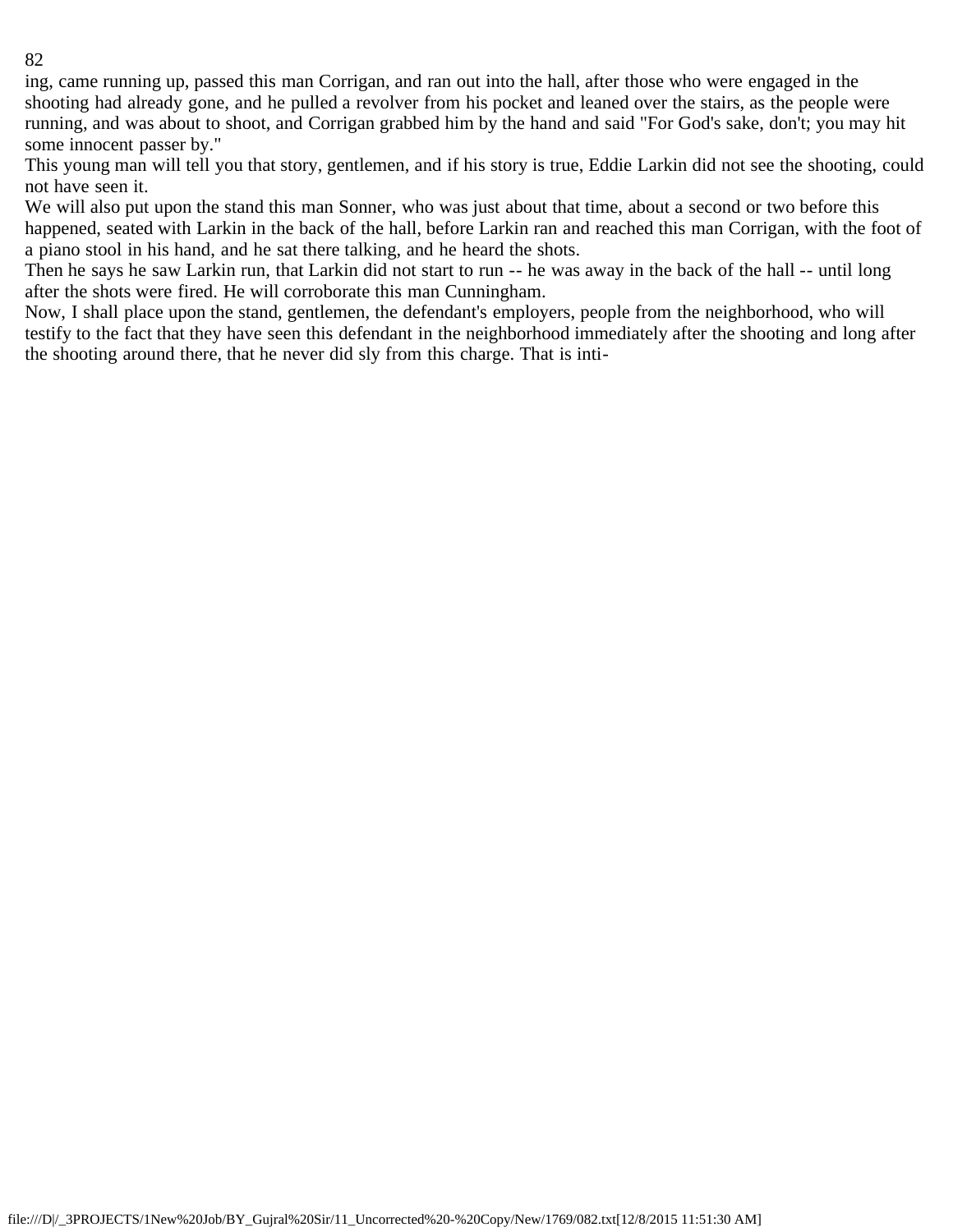mated by the officer who said a general alarm was sent out.

Now, gentlemen, with all these facts, taking into consideration the weakness of the prosecution's case, as you all know, the only witness who swears to anything this defendant did was Eddie Larkin, from all the circumstances in the case I shall ask you for a verdict of not guilty.

PATRICK J. CUNNINGHAM, called as a witness on behalf of the defendant, being first duly sworn, testified as follows:

DIRECT EXAMINATION BY MR. HAROWITZ:

Q What is your full name?

A Patrick J. Cunningham.

- Q Where do you live?
- A 402 West 35th street.
- Q Mr. Cunningham, speak up so this last gentleman can hear you. What is your business?

A Liquor dealer.

Q And where is your place of business?

A 447 9th Avenue.

Q How long have you been in that business?

A Pretty near six years .

Q Were you the owner of the hall at 415 West 36th Street?

A What number, sir?

- Q 403 west 36th Street, where this shooting happened?
- A Yes sir.
- Q What number is that?
- A 403 West 36th Street.
- Q You have been the owner of that hall?
- A Yes sir,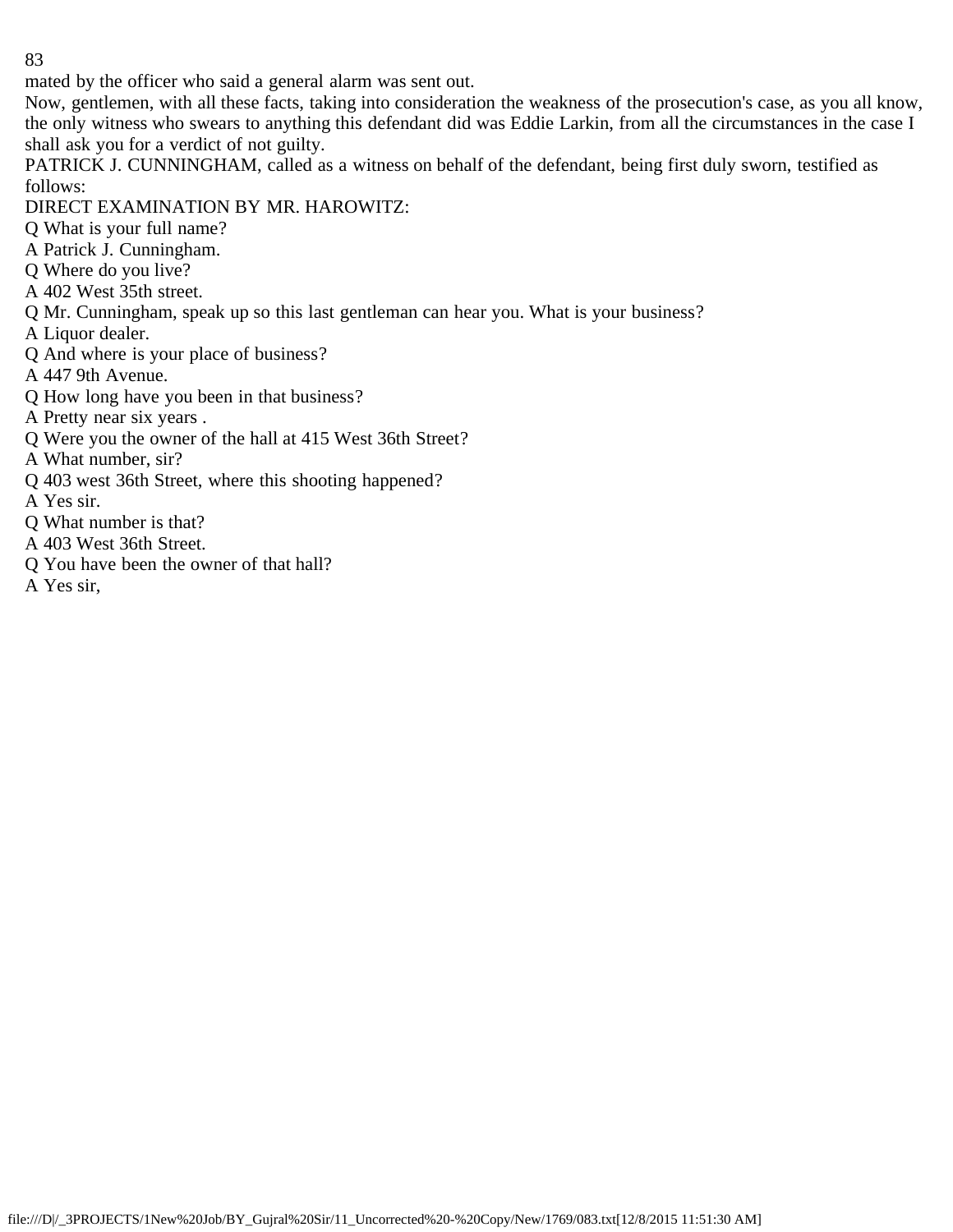lessee.

Q Do you remember the night Larkin had his affair there?

A Yes sir.

Q And did you see the shooting?

A Yes sir.

Q What time did it happen?

A About 10:15, between 10 and half past ten.

Q Now, tell the jury in your own way, Mr. Cunningham, just what you saw, and how it happened?

A Well, I was standing outside the hall, on the stair case landing, at the head of the staircase landing, and I seen a young fellow coming up stairs, and as he come up to the head of the stair case which would lead to the dance hall, another young fellow stepped out, to try to prevent him from going into the hall, and it seems as though he grappled him by the throat, and he was on the landing at the head of the stair case, and I caught hold of both of them. They wrestled for a while, and the first thing I knew I heard a shot go off, and a couple of shots right after it went off. Then the door was swung open, which led into the hall, and a crowd came out, and I ran down stairs and got a policeman, and he sent for the ambulance.

Q Who were the two men that you saw fighting?

A I don't know who they were.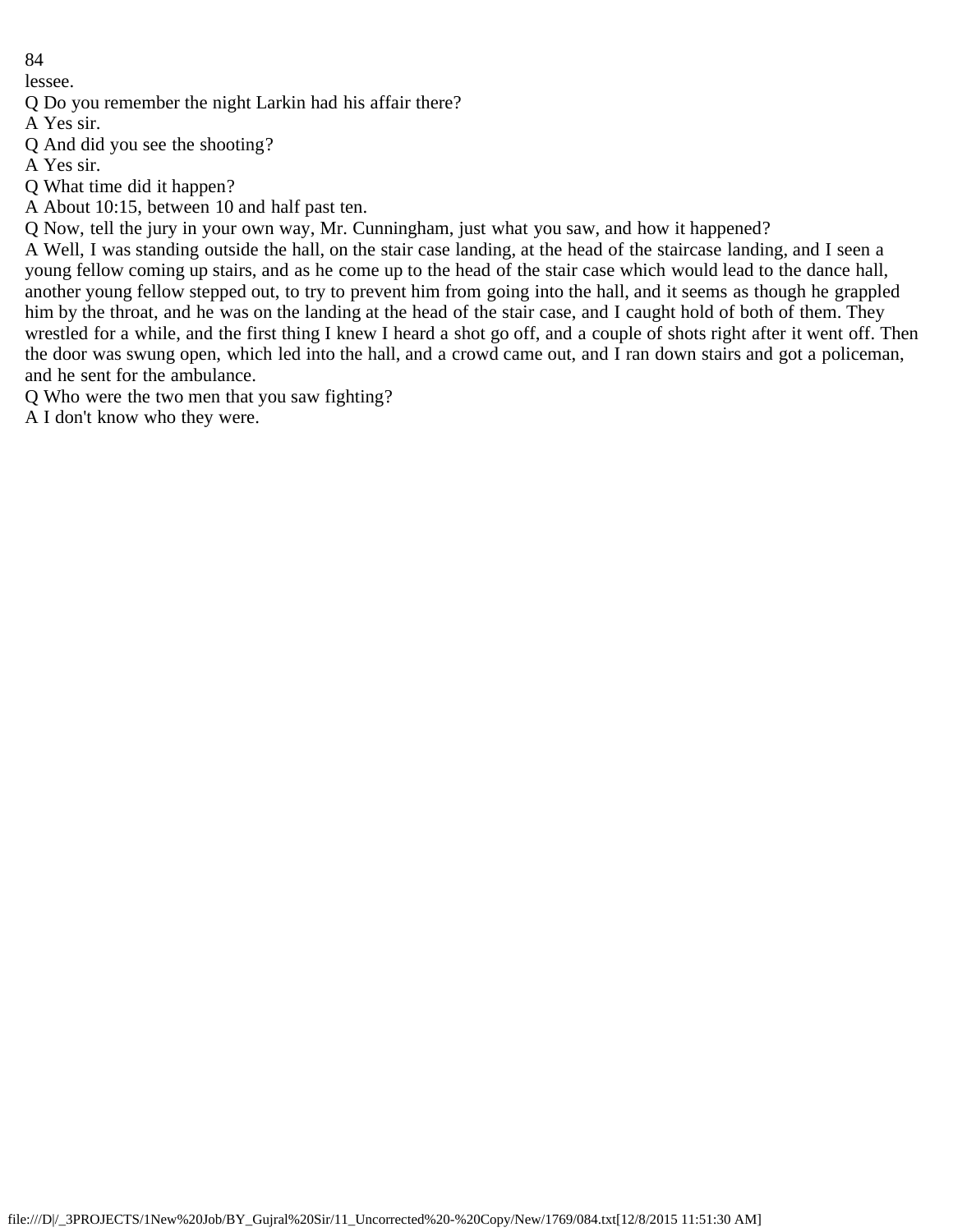- 85
- Q And did you know the fellow they call Walsh, Rocky Walsh?
- A That is the man that was fighting with the man who was killed.
- Q Those are the two men?
- A Yes sir.
- Q Did you see who had the revolver?
- A No sir, I did not.
- Q Did you see it in Moore's hand at any time?
- A No sir.
- Q Did you see -- Was there anybody else there outside of these two men with revolvers?
- A Those were the only two men I saw.
- Q Those are the only two men you saw shooting?
- A Yes sir.
- Q Did you see Shore there, the witness who was here his morning, the second witness?
- A At the shooting?
- Q Yes?
- A He might have been on the landing, but I didn't pay any attention to him.
- Q Do you know Eddie Larkin?
- A Sir.
- Q Eddie Larkin?
- A I met him at the Coroner's jury; that is the first time I knew him.
- Q Did you see him in the hall way when the shooting was going on?
- A No sir, I did not.
- Q Do you know Henry Moore?
- A No sir, I do not.
- Q Did you see him there that night?
- A No sir, I don't remember.
- Q Did you see him there when the shooting was going on?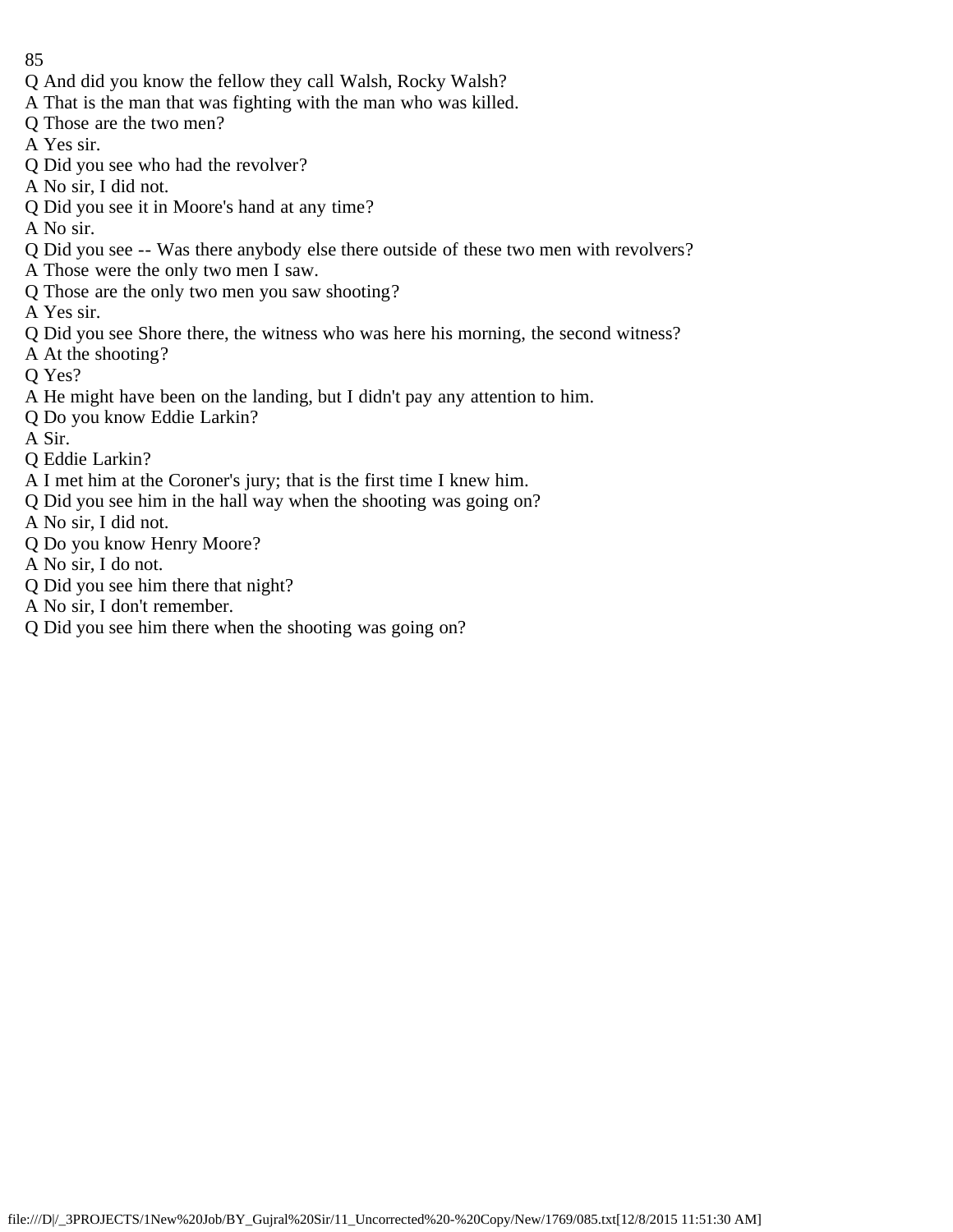A No sir, I did not.

- Q You so testified before the coroner's Jury?
- A Yes.
- Q You were subpoenaed there by the District Attorney?
- A Yes sir .
- Q And you were afterwards subpoenaed by the District Attorney to appear before the Grand Jury?
- A Yes sir.
- Q And you gave the same testimony there?
- A Yes sir.
- Q You were subpoenaed this morning by the District Attorney?
- A Yes sir.
- Q You were not called by the District Attorney?
- A No sir.
- Q Did you see this man Shore there?
- A Yes sir.
- Q He was there when the shooting happened?
- A I couldn't tell you if he was there when the shooting happened, but I know he was in the hall at the time.
- Q But Larkin you did not see at all?
- A No sir.
- Q How close were you to the two men when the shooting happened?
- A Three of us was right close together.
- Q The three of you?
- A Yes sir.

Q And if there was anybody else there who fired a shot, outside of those two men, you would have seen it, wouldn't you?

A Yes sir, I believe I would.

- Q You did not see anybody else there with a gun, did you?
- A No sir, I did not.
- MR. HAROWITZ: That is all.

CROSS EXAMINATION BY MR. WASSERVOGEL: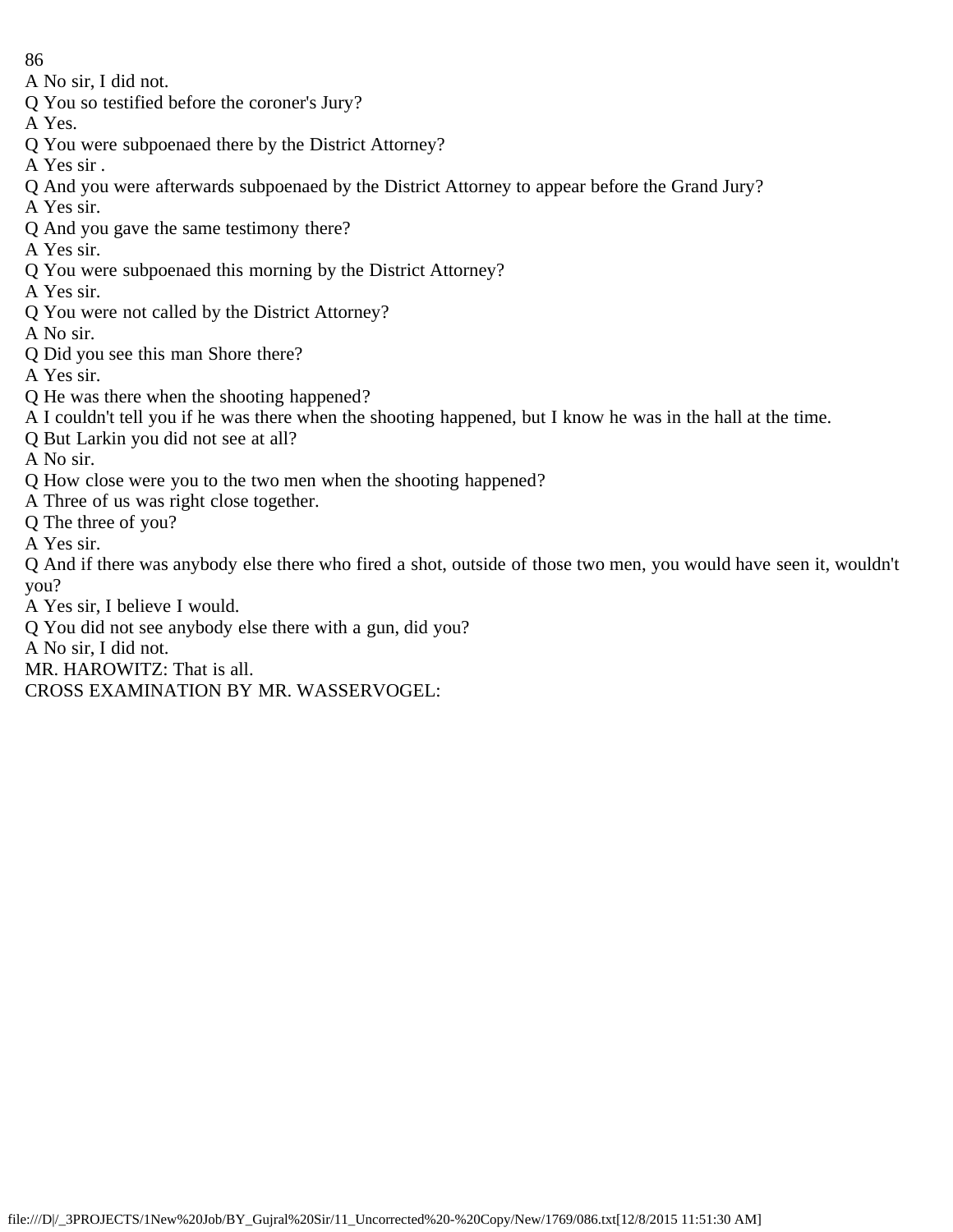- Q You didn't see any gun, did you?
- A Sir?
- Q You didn't see any gun at all, did you?
- A After they had separated, yes sir.
- Q But not while the shooting was going on, you saw no gun at all?
- A No sir, I did not.
- Q You are a saloon-keeper?
- A Yes sir.
- Q You knew this man Walsh very well?
- A No sir, I do not.
- Q What?
- A No sir.
- Q At this time, in December, 1911, you had this dance hall at #403 West 36th Street, didn't you,?
- A Yes sir.
- Q And you had a dance hall there for how long?
- A Previous to that?
- Q Yes, all told?
- A Oh, about a year, I guess.
- Q How long have you been living in that neighborhood?
- A How long? About eight years.
- Q How long have you had a saloon?
- A Six years next July.
- Q And a great many of these social clubs hold their dances in your dance hall?
- A Yes sir.
- Q How many, would you say?
- A Well, you mean monthly?
- Q Yes?
- A Maybe three or four a month, Saturday nights.
- Q And, naturally you want to keep on good terms with all the officers of these associations?
- A No sir,1 do not.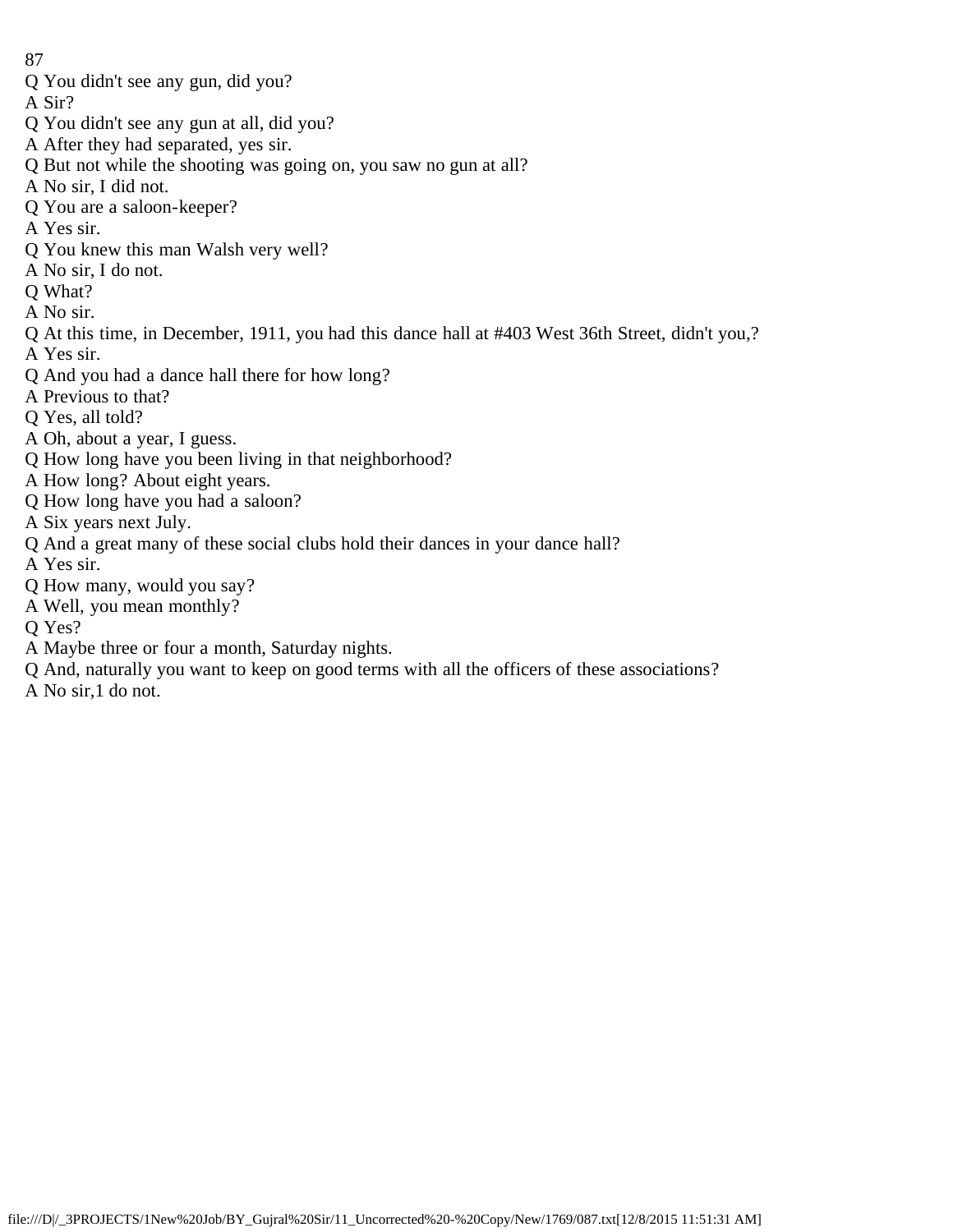- Q You don't want to be on good terms with them?
- A No sir.
- Q Nor to be on bad terms with them, I suppose?
- A Well it is immaterial tome.
- Q What?
- A It is immaterial to me.
- Q Some of the club members of these clubs patronize your saloon now, don't they?
- A Yes sir, occasionally.
- Q Quite a number of them congregate in your saloon evenings?
- A No sir, they do not.
- Q Never?
- A No sir.
- Q But you see them very frequently, don't you?
- A Yes sir, see them on the Avenue.
- Q How long have you known Moore?
- A Who?
- Q Moore, the defendant?
- A I don't know the man at all, sir.
- Q Never saw him in your life?
- A I don't remember seeing him, sir, no.
- Q You won't say that he was not in the dance hall that night?
- A No sir, I will not.
- Q You would not say that?
- A No.
- Q You knew that Larkin was there, the man that was shot?
- A Yes sir.
- Q You saw him earlier in the evening, did you?
- A Yes sir, taking tickets.
- Q And you saw this man Walsh, too, you remember him?
- A I don't know, sir.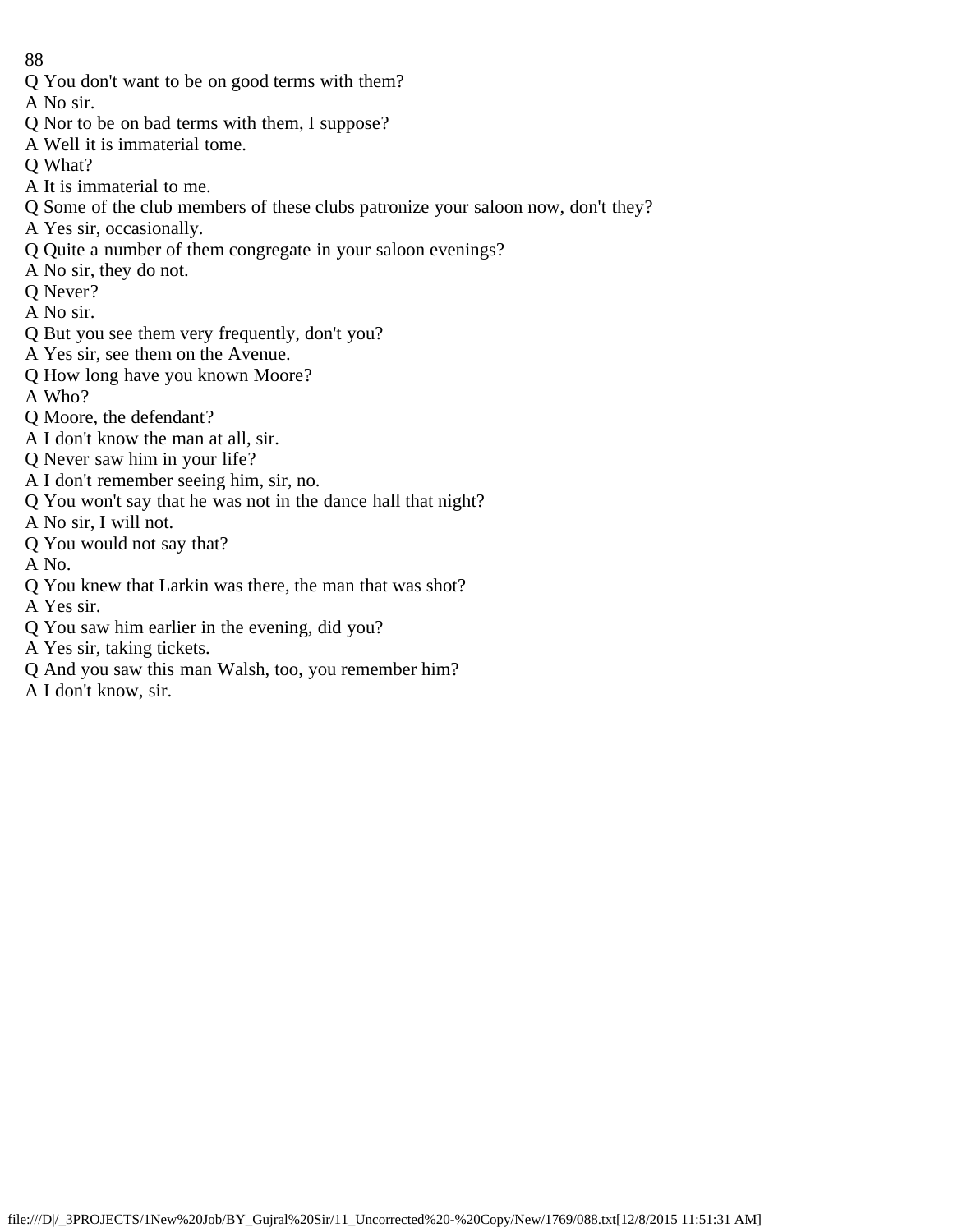What?

A I don't know him.

Q You knew Walsh, though?

A No sir, I do not.

Q Oh, you didn't know him either?

A No sir.

Q Well, you said in the Coroner's Court, I believe, that you did see Walsh in your dance hall that night?

A Yes sir.

Q Of course, you knew at that time that Walsh had not been arrested, and that it was safe to testify against him, didn't you?

A That what?

Q That Walsh had not been arrested at that time?

A No sir, I didn't know anything about it.

Q Didn't you know the only man under arrest was the man Sonner, who was charged with having cut the deceased? A Yes sir.

Q You knew that Walsh was not under arrest?

A Yes sir.

Q And you say that the deceased was standing at the head of the stairs, taking tickets, when you saw Walsh coming up the stairway?

A Yes sir.

Q Walsh had been ordered out of the hall earlier in the evening, had he not, for raising a disturbance?

A Yes sir.

Q You know that?

A Yes sir.

Q And then the deceased told Walsh, "Now, you can't come in here", or words to that effect?

A Something to that effect, yes sir.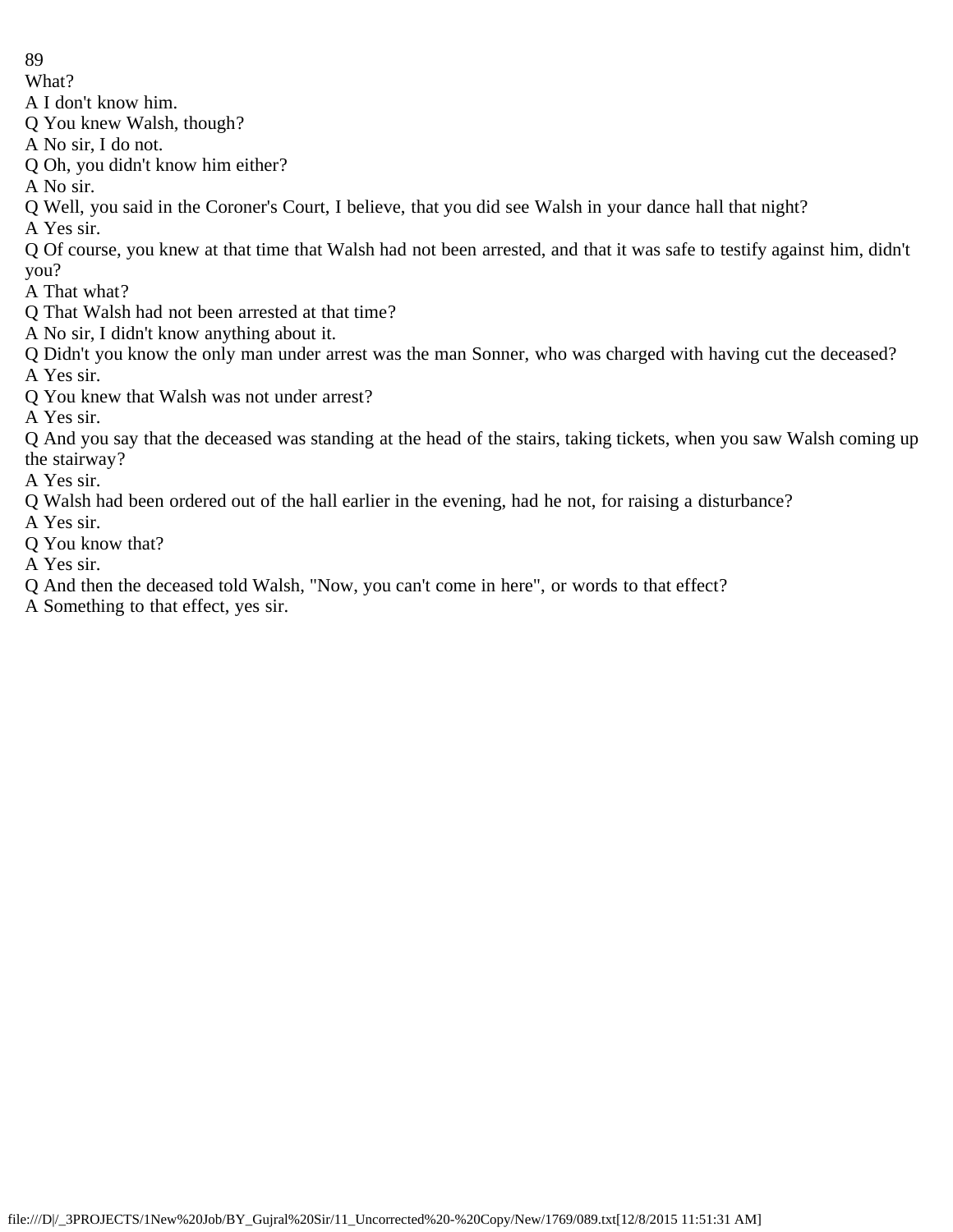- Q But Walsh persisted; he wanted to get in?
- A Yes sir.
- Q That is right, too, isn't it?
- A Yes sir.
- Q And the next thing you know you heard a pistol shot?
- A After they had grappled with each other.
- Q That is the next thing, you know?
- A Yes sir.
- Q As the deceased was pushing this man down and saying "You can't come in here", the next thing you heard was a pistol shot?
- A No sir.
- Q What then?
- A After he tried to prevent him from coming in, he got on top of the staircase, and it looked like a fist fight; both men grappled with each other; and I grappled with them.
- Q And then you heard a pistol shot?
- A Yes sir.
- Q Now, there were other men standing around there, were there not, right near you?
- A Yes sir, the man taking the tickets.
- Q Outside of that, right near where this disturbance was taking place?
- A Yes sir.
- Q And you were standing within two or three feet of the two men that you say were fighting?
- A Yes sir.
- Q And there were six or seven or eight men standing right near you?
- A Yes sir.
- Q What?
- A Yes sir.
- Q You don't know whether they took part in this general fight, or not, do you?
- A No sir, I do not.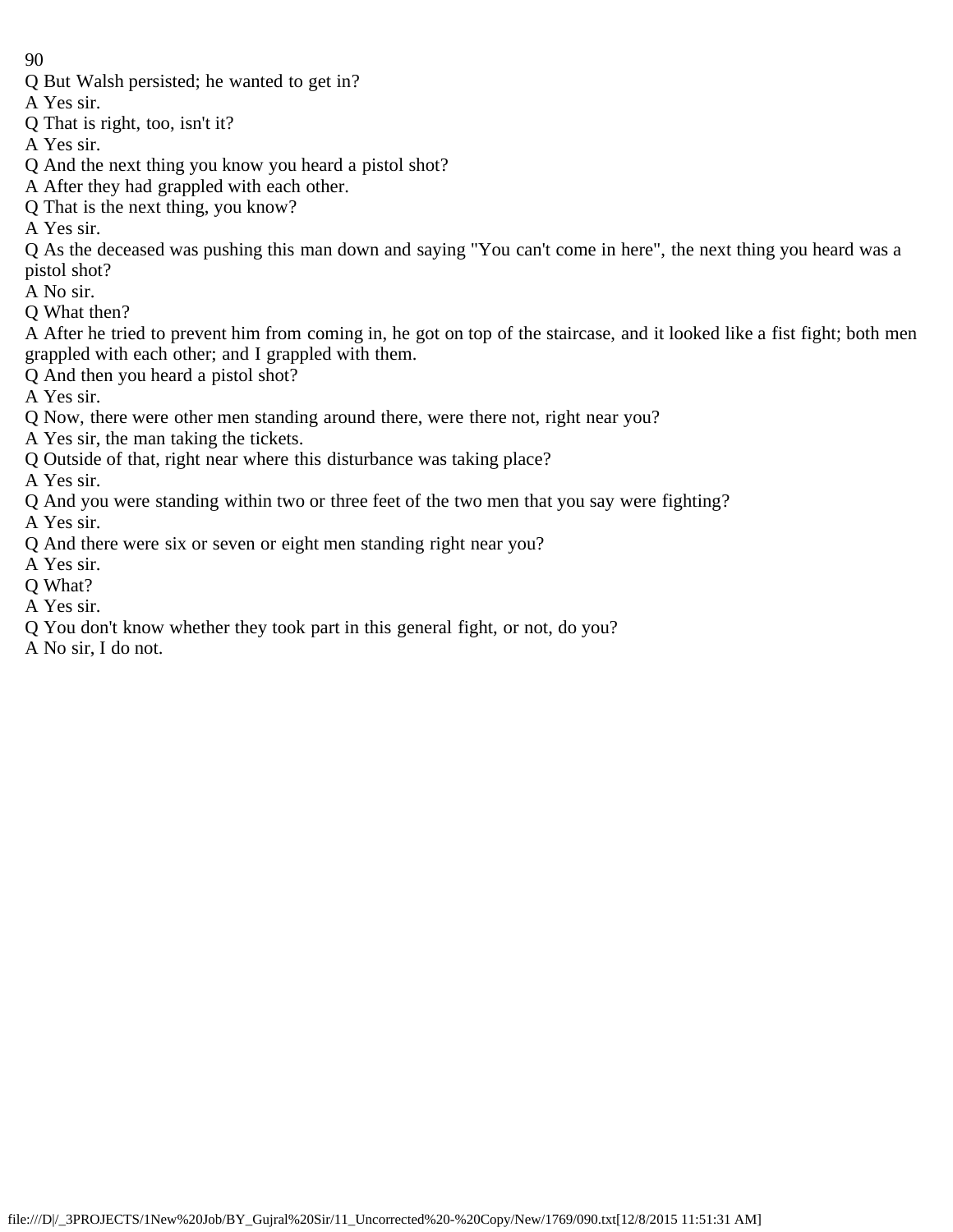- 91
- Q You paid no attention to that at all?
- A There was only the three of us.
- Q You don't know what part they took in this affair?
- A They did not take any part in the fight.
- Q They were simply standing by and looking on?
- A Yes, sir.
- Q You don't know the names of any of these, do you?
- A No sir.
- Q You didn't see where the shots came from, either, did you?
- A No sir.
- Q All you know is you heard a pistol shot?
- A Yes sir.
- Q And after you heard the first shot I believe you saw a revolver in Walsh's hand?
- A That is the man, yes sir.
- Q In Walsh's Hand?
- A Yes sir.
- Q And you saw no revolver in the hand of the deceased? That is what you said before the Coroner?
- A Yes sir.
- Q Now, you said also in the Coroner's Court, in answer to this question: "Q Where did the smoke come from?" and your answer was "Up between the three men." Do you remember saying that?
- A Yes sir.
- MR.HAROWITZ: What page is that Mr. Wasservogel?
- MR. WASSERVOGEL: I think it is page 30.
- Q You were also asked before the Coroner, "Q You don't know who fired the third shot, do you? A No." Do you remember that?
- A Yes sir.
- Q Then, you didn't know that. And you were also ask-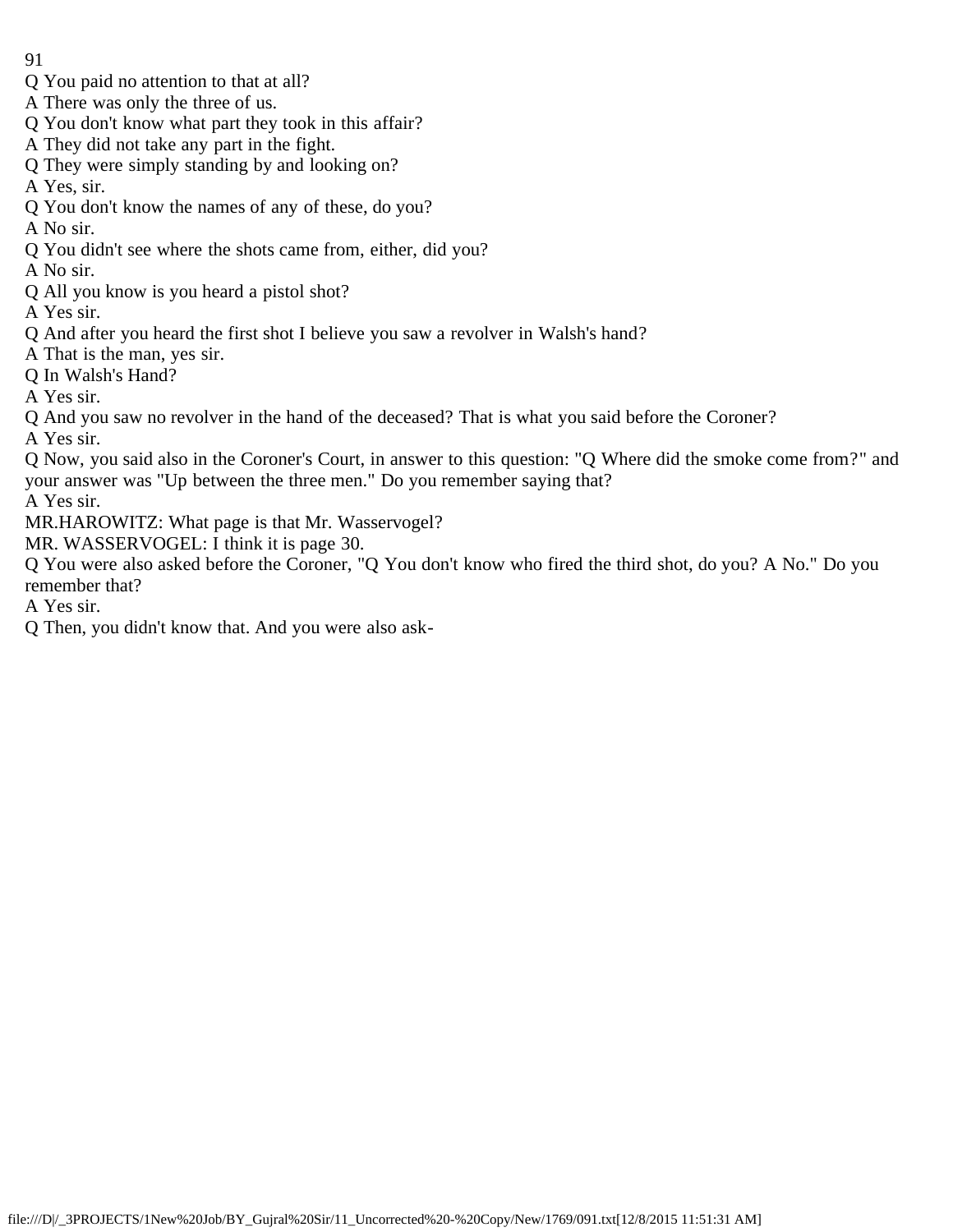ed whether you knew who was around you at the time, and you said, "I don't, know who was around me." Do you remember that?

A Yes sir.

- Q Have you ever seen Moore in that neighborhood before -- had you?
- A No sir, I don't remember ever seeing him.
- Q What?
- A I don't remember ever seeing the man before.
- Q Had you ever seen Walsh in the neighborhood before?
- A I don't know unless I see him. I may know him if I see him.
- Q Have you talked with anybody about this case in the last three or four days?
- A No sir.
- Q Have you talked with counsel for the defense in the last three or four days?
- A This afternoon, outside.
- Q Was that the first time?
- A This is the first time I ever saw the gentleman.
- Q Did you talk with anybody representing the counsel?
- A No sir.
- Q Prior to your coming to this court room?
- A No sir, never discussed the case with anybody.
- Q Did you go to him and talk to him, or did he talk to you?
- A No sir, he came out in the hall and hollered "Cunningham"; asked me if I was Cunningham, and I said "Yes".
- Q Of course, you don't know how he got your name?

A No sir.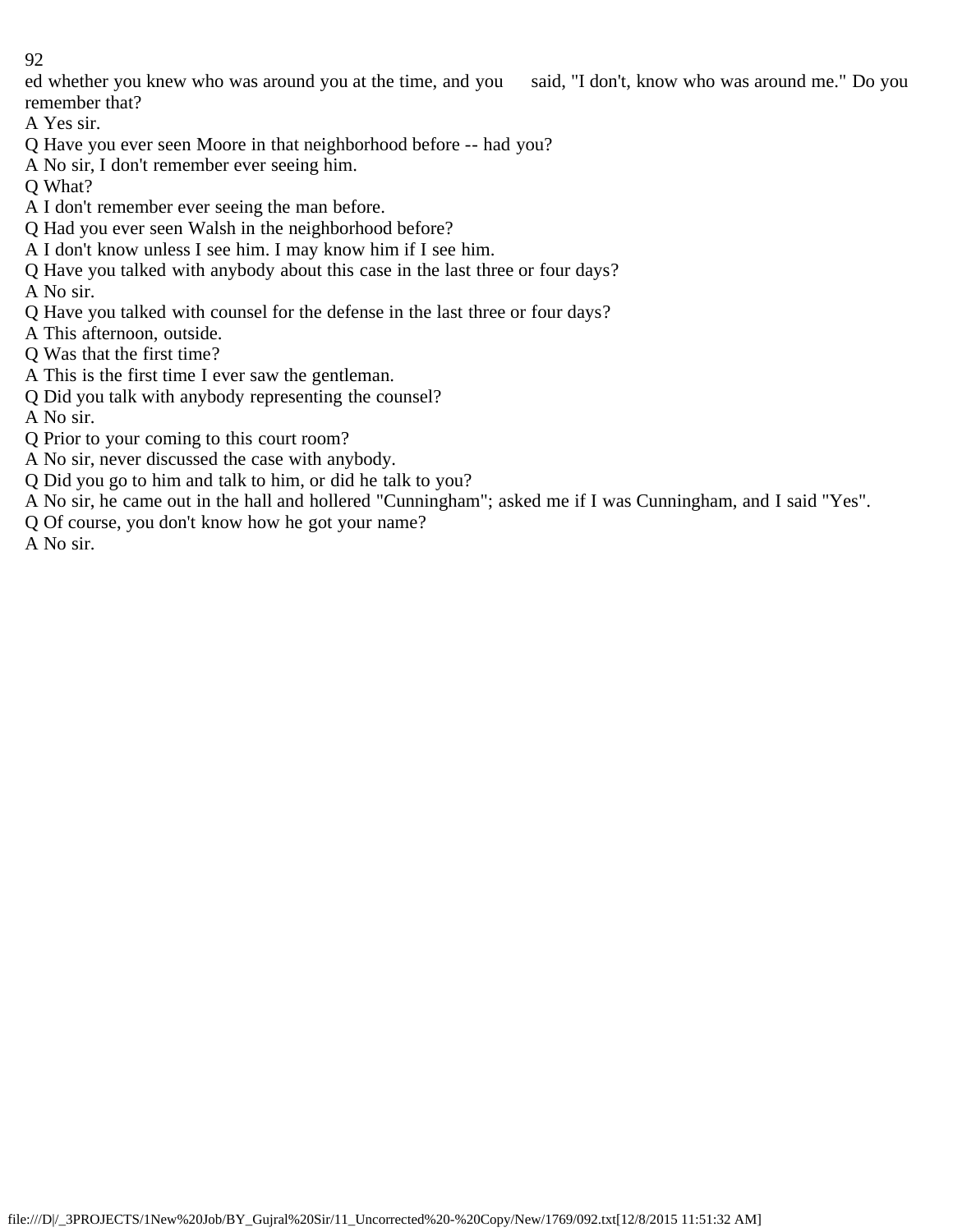- 93
- Q It was a complete surprise to you that he should come out in the hall and say "Cunningham, Cunningham"?
- A Yes sir; I don't know the man at all.
- Q You did not give your name to anybody else, did you?
- A No sir.
- Q You did not go down to the lawyer's office to talk about this case?
- A No sir, I did not; I don't know who he is.
- Q Or any representative of his?
- A No sir.
- Q Or any friend of the defendant's?
- A No sir.
- Q Of course, you have no interest in this defendant whatsoever?
- A Not at all, sir, no.
- MR. WASSERVOGEL: I think that is all.
- RE-DIRECT EXAMINATION BY MR. HAROWITZ:
- Q You testified before the Coroner didn't you?
- A Sir.
- Q You testified before the Coroner?
- A Yes.
- Q And I have, showed you your name here in the minutes?
- A Yes sir.
- Q You were not surprised how I knew sour name?
- A That was this afternoon.
- Q The first time you saw me in your life was this afternoon?
- A Yes sir.
- Q I asked you who was Cunningham?
- A Yes sir.
- Q And I handed you a subpoena?
- A Yes sir.
- Q And I asked you if you testified before the Coroner?
- A Yes sir.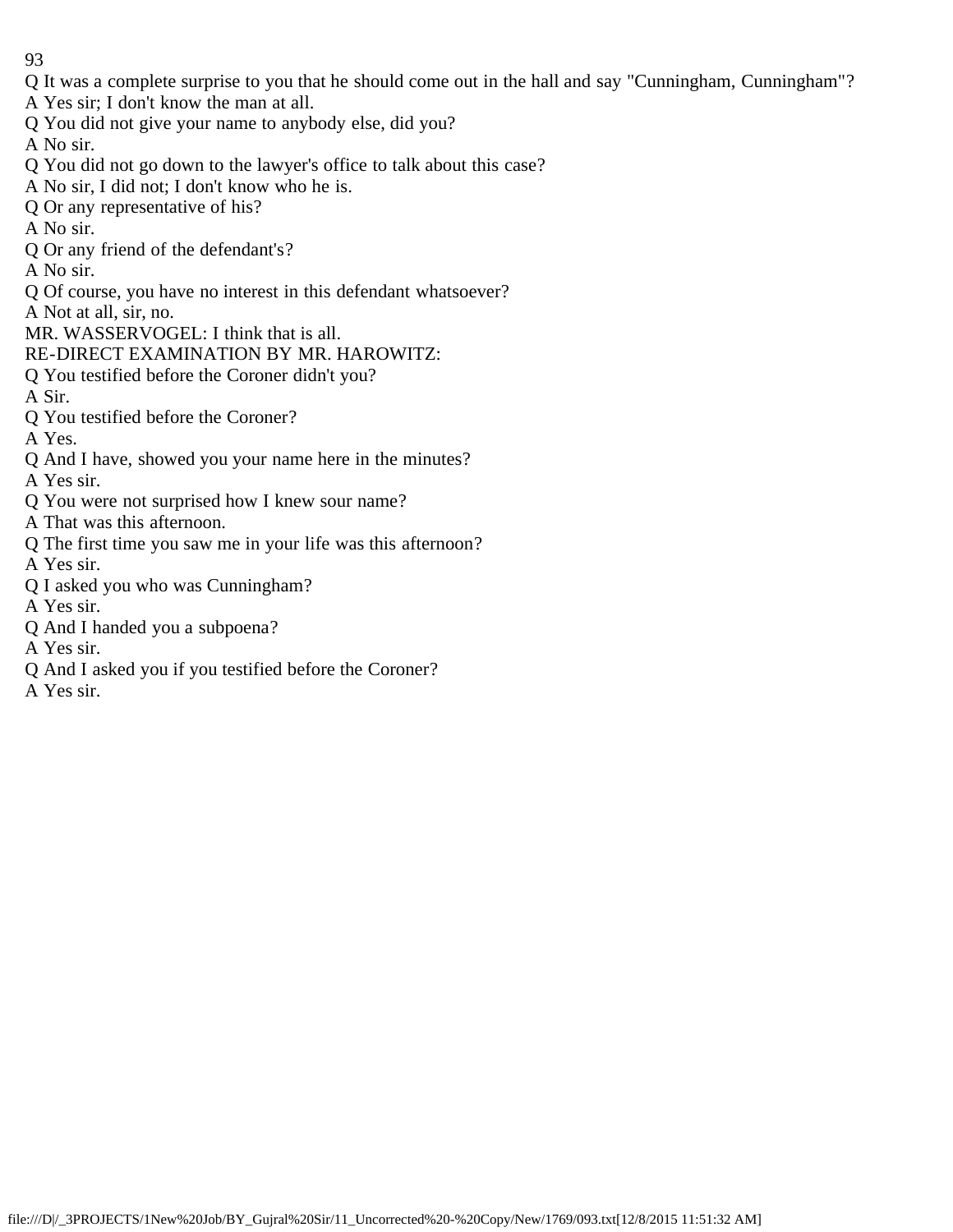And showed you your name here?

A Yes sir.

Q Now, Mr. Wasservogel has asked you certain questions which were put to you before the Coroner. Let me ask you some others. Do you remember this, "Standing almost within three feet of where the thing occurred -- "The question was, "When the shot occurred, where were you? A Standing almost within three feet of where the thing occurred" A Yes, that is true.

Q "Q Did you see a revolver in any one's hands? A I saw the revolver."

- A That was a man they called Walsh.
- Q "Q Did you see a revolver in any one else's hands? A No sir, only one." Do you remember that? A Yes sir.
- Q Do you remember this question: "Q Did you see Edward Larkin? A I don't remember seeing him during the shooting".

A Yes sir.

Q That was nine days after the shooting you testified before the Coroner?

A Yes sir.

- Q "Q Did you see Shore there? A I think he was there." Do you remember that?
- A Yes, he was taking the tickets.
- Q "Q Did you see a man there called Moore? A I don't know him." Do you remember that?

A Yes sir.

Q "Q Did you see any one else with a revolver? A No." Do you remember that?

A Yes sir.

Q "Q Did you see any one else engaged in this fight except these two men? A No sir." Do you remember that?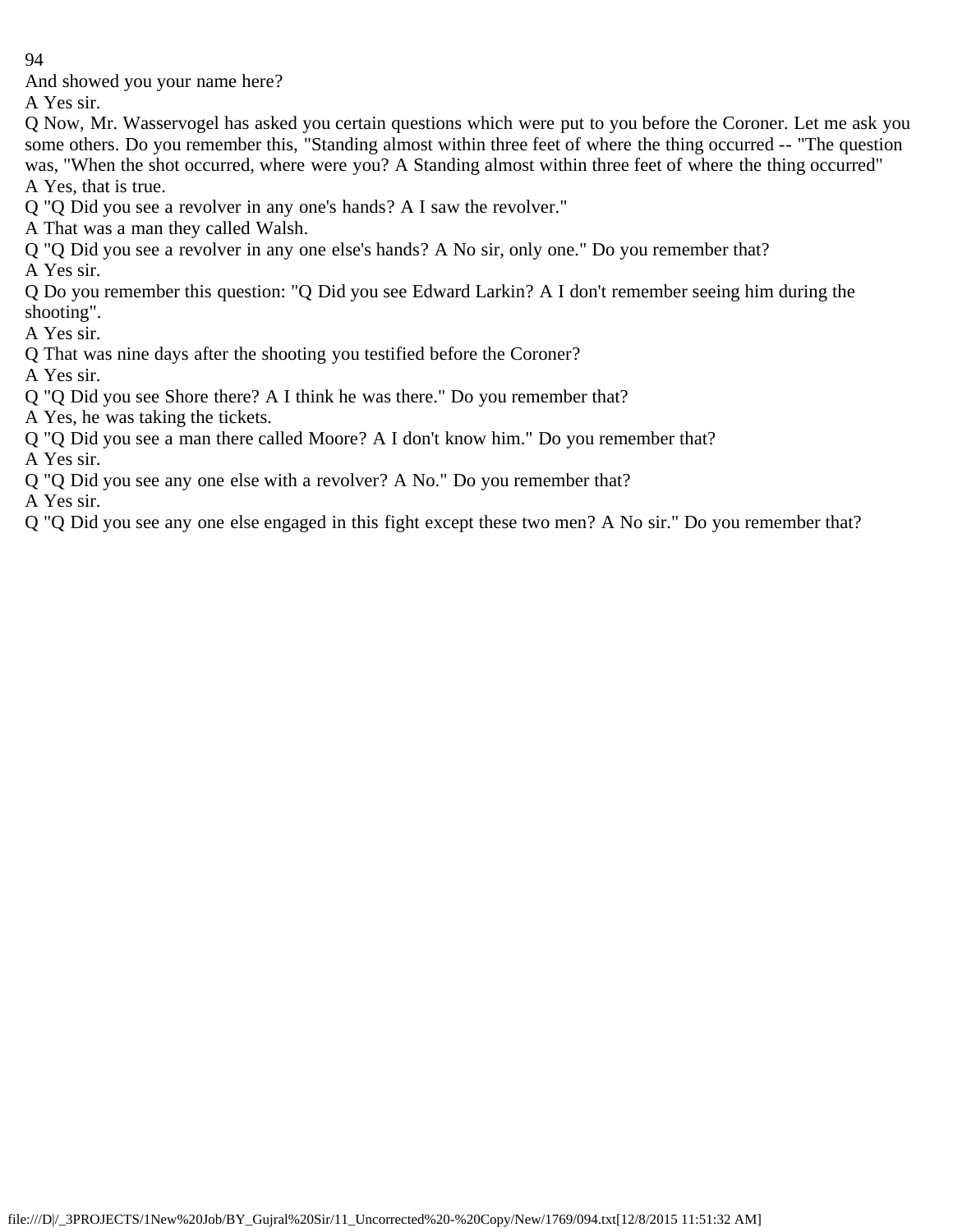A No sir, that is right.

Q Now, Mr. Wasservogel has asked you about the three men. Now, let me read this testimony. Do you remember this question: "Q Did you see the flash of the gun? A No sir, I did not. Q Did you see the smoke? A Yes sir. Q Where did the smoke come from? A Up between the three men. Q Yourself? A And the other two."

A yes sir.

Q That is the three men that you are referring to?

A Yes sir, that is the three men.

q "Q Yourself? A And the other two. Q Madam and Walsh ? A Yes." Is that right?

A Yes sir.

Q Do you remember this question page 30: "Q Did you see a revolver in any one else's hand when the second shot was fired? A I know here was one revolver I saw, that was in the hand of the man they called Walsh."

A Yes sir.

Q Do you remember this question, page 31, "Q You saw no other revolver? A No."

A Sir?

Q "Q You saw no other revolver? A No."

A No sir.

Q "Q And you saw no one else fire a shot? A No."

A No sir.

Q Do you remember this question "Q At the time the third shot was fired, did you see a revolver in Walsh's hand? A He had a revolver all the time." Do you remember that?

A Yes sir.

Q Page 32: "Q Did these shots come very quickly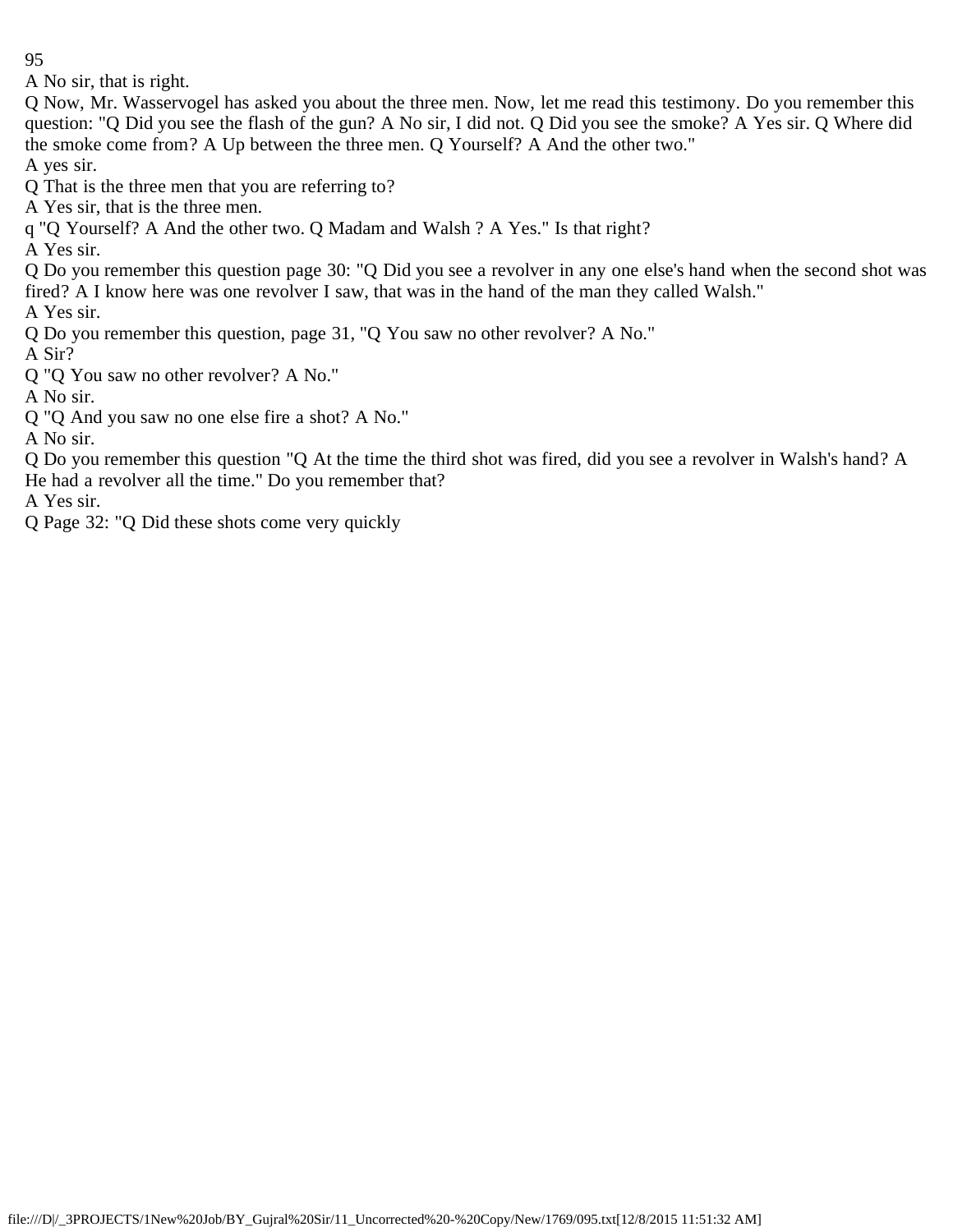one after another? A Yes."

A Yes sir.

- Q Do you remember this question page 33: "Q What were you doing? A Wrestling with the two men. Q Which men?
- A The men that was mixed up in the shooting, Madan, the man that got killed, and the man called Walsh."

A Yes sir.

- Q "Q Did you see Larkin there? A Not at the time the thing happened", do you remember that?
- A Yes sir.
- Q "Q Where was he? A I don't know." Do you remember that?
- A Yes sir.
- Q Now, all these questions, Mr. Cunningham, were put to you by the Assistant District Attorney before the Coroner's Jury, weren't they?
- A Yes sir.
- Q And you were then his witness?
- A Yes sir.
- MR. HAROWITZ: That is all.
- RE-CROSS EXAMINATION BY MR. WASSERVOGEL :
- Q Do you know a young man named Sonner?
- A Yes sir.
- Q Do you know a man named Corrigan?
- A No sir.
- Q Did you ever see Corrigan in your life?
- A I don't know. I might know him if see him.
- Q Did you talk with Sonner that night?
- A That night?
- Q Yes?
- A I don't remember.
- Q You wont say that he was there, or was not there, will you?
- A No sir, I will not.
- Q Did you see Sonner outside to-day?
- A Yes sir.
- Q Did you see this young man that was with Sonner,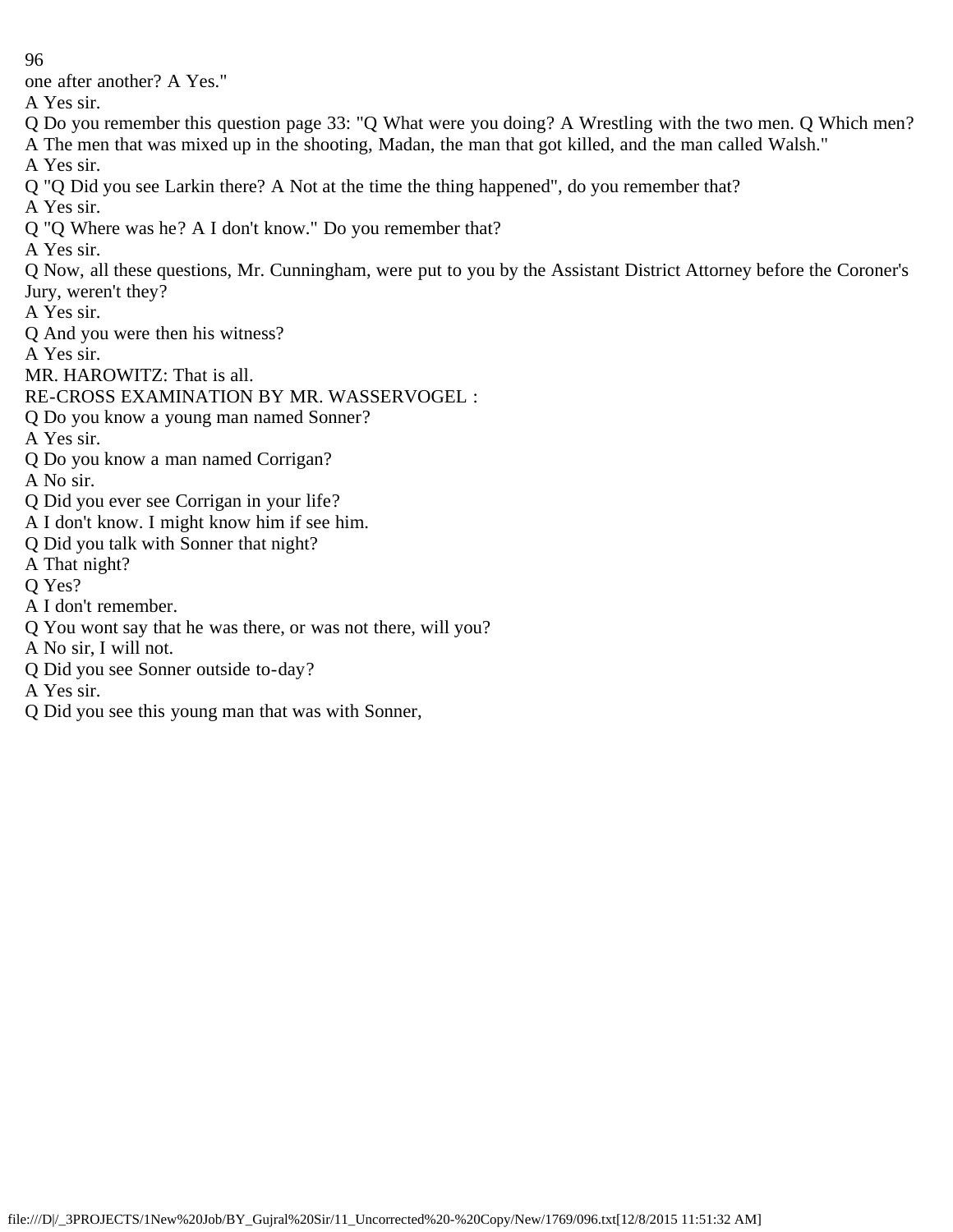called Corrigan?

A I seen him with a number of young men. I don't know Corrigan.

Q Do you recognize any of the men you say you saw outside as having been in your dance hall that night? A No sir.

Q Not a single one?

A No sir.

Q You won't say whether any of these men were right near the shooting at the time?

A No sir.

Q There were six or eight men standing right around Walsh, and you can't identify any one of them?

A What?

Q There were six or eight men you say, standing right near you at the time of this shooting, and could you identify any one of them?

A No sir.

- Q You were laboring under great excitement at the time?
- A Yes sir.
- Q Very much excited?

A Yes sir.

BY MR. HAROWITZ:

Q There were about 500 there at the time?

A I couldn't say that.

- Q There were several hundred?
- A There were several hundred, yes sir.
- Q And you could not tell who was there and who was not there?

A No sir, I could not.

- Q Who hired the hall from you?
- A I don't know; I don't remember their names.

Q Was it Larkin?

A I believe it was that little fellow I see outside; I don't know his name.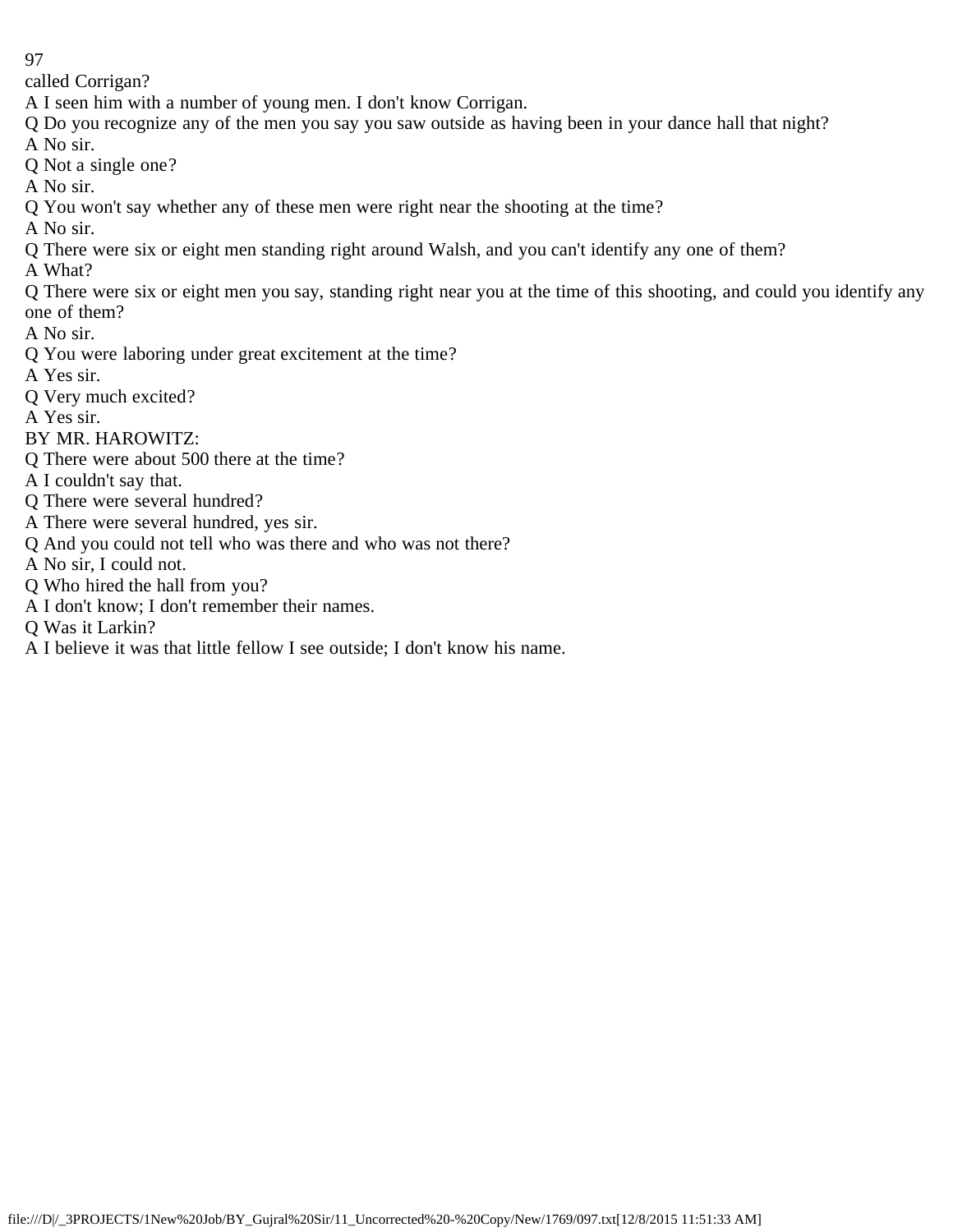Q Larkin?

A One of the Larkins, yes.

BY MR. WASSERVOGEL:

Q Did you meet any people down stairs after you blew a whistle for the police?

A No sir.

Q Did you talk to anybody down stairs?

A No sir.

Q And say that a man had just been shot, and that people had been using blank cartridges, or something to that effect? A No sir.

Q You did not say that?

A No sir.

MR. WASSERVOGEL: That is all.

----------

HUGH M. CORRIGAN, called as a witness on behalf of the defendant, being first duly sworn, testified as follows: DIRECT EXAMINATION BY MR. HAROWITZ:

Q What is your name?

A Hugh M. Corrigan.

Q Where do you live?

A 765 8th Avenue.

Q Mr. Corrigan, what is your business?

A Leather worker for Crouse & Fitzgerald.

Q How long have you been working for them?

A Seven years.

Q What did you mean by a leather worker?

A Make suit cases, valises, bags and other small articles.

Q Where is their place of business?

A 302 West 41st Street.

Q And you have been working for them for the past sev-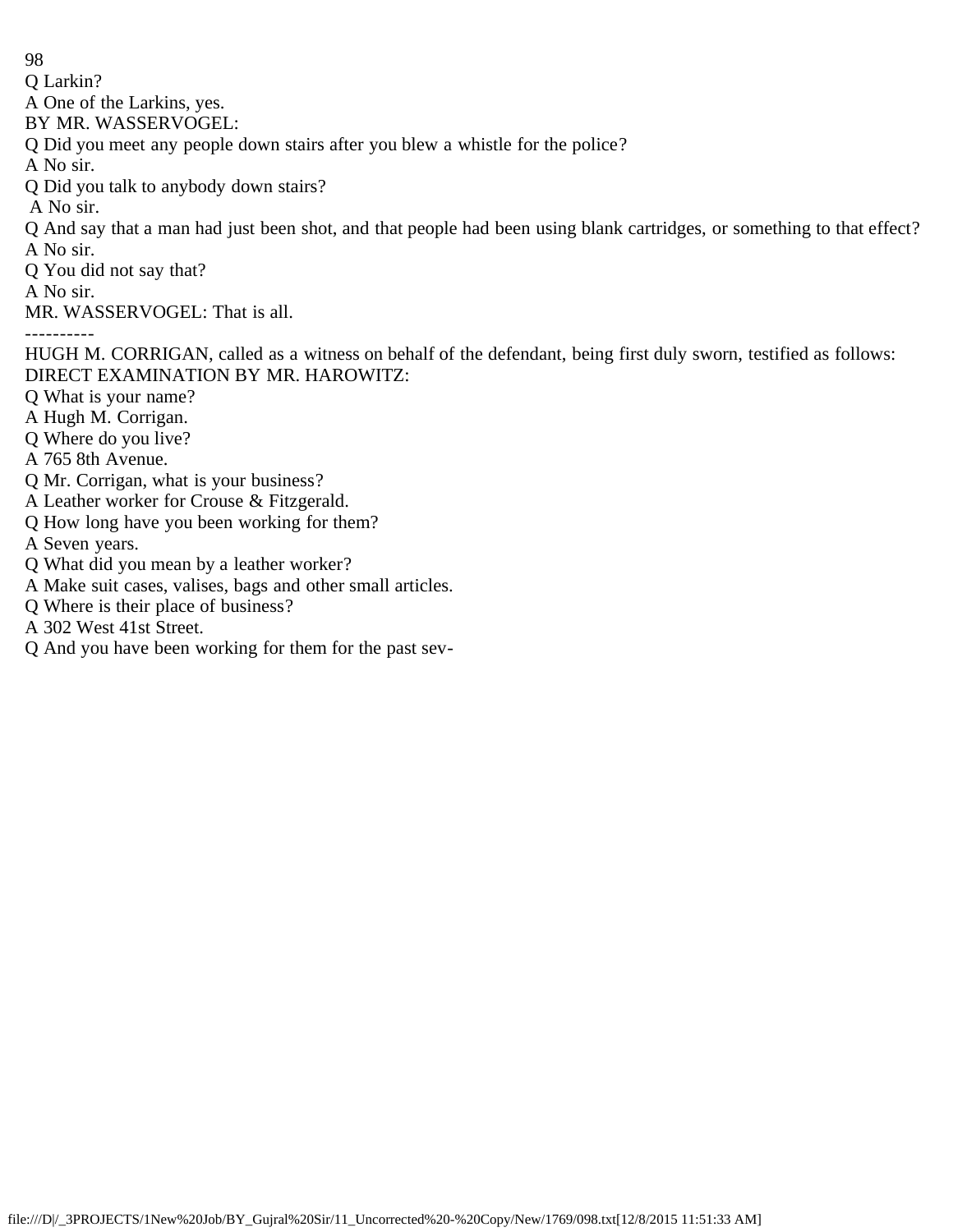en years?

A Yes sir.

- Q Were you present at this ball, at the time the dance was given, on December 10th, 1911?
- A Yes sir.
- Q Who did you buy your ticket from?
- A One of the boys belonging to the Winnoa Club.
- Q Do you know who he was?
- A Only by sight.
- Q And did you know what the affair was far?
- A I believe it was a benefit to somebody that was in prison.
- Q Larkin's brother?
- A Yes sir.
- Q Were you present at the dance?
- A Yes sir.
- Q Now, were you present at the time you heard of the shooting?
- A I was inside of the hall at the shooting.

Q Just tell the jury in your own way what you know about the shooting and how it happened -- withdrawn. You didn't see the shooting?

- A No sir.
- Q Did you see Eddie Larkin there at the time of the shooting?
- A Yes sir, inside the hall.
- Q Tell the jury how you know he was inside the hall way at the time?

A I was inside, waiting to get a dance with the girls there, and I didn't know them crowd of girls in that place and none of them would dance with me, so the music was just about stopped, and I walked to the door, and as I get to the door, or three foot from the door the door slammed in my face, and I heard shooting out there. Then I heard three shots, first one and then two together. I stopped for a minute; I didn't know what to do, I was afraid, I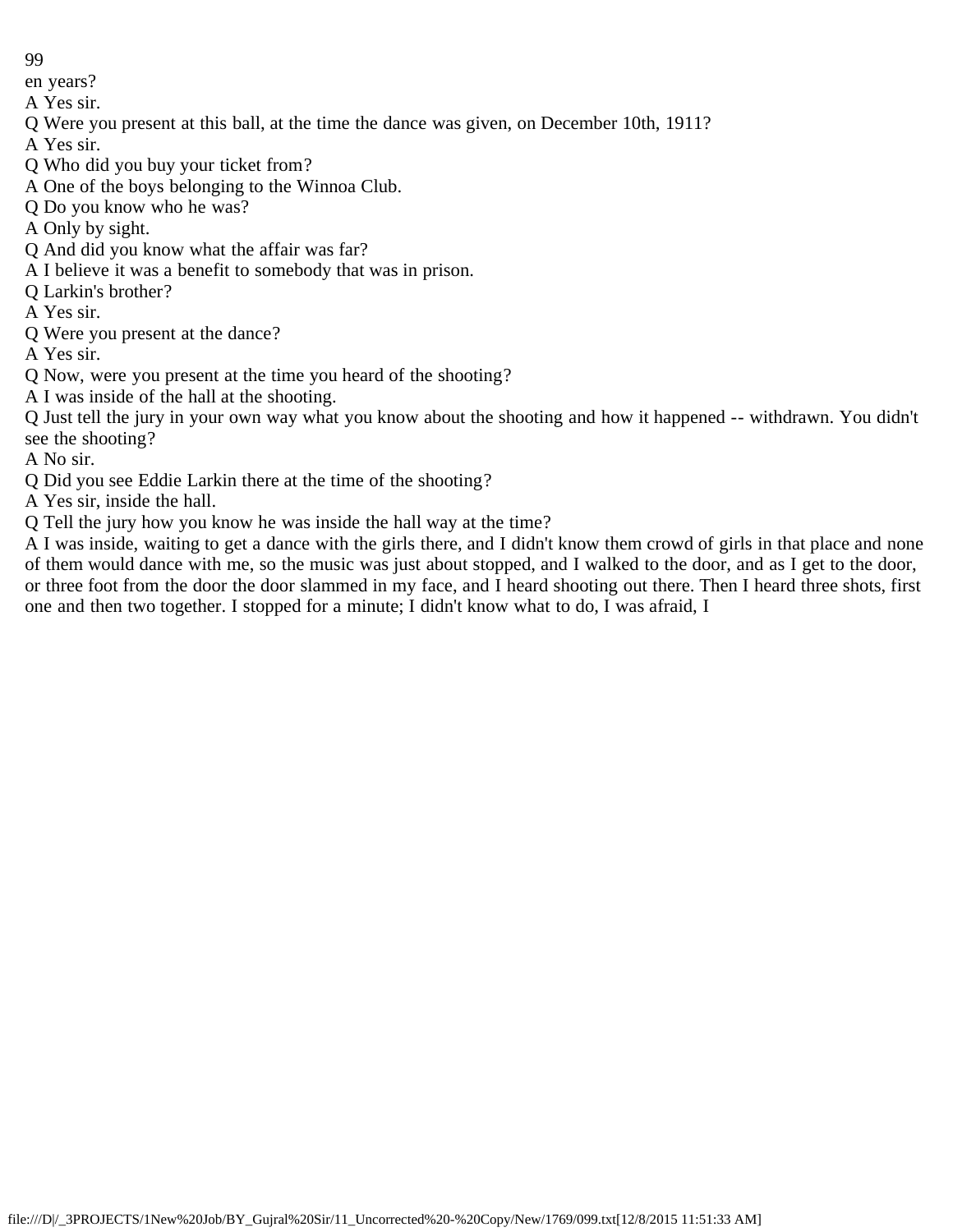didn't know what her to run back or stand there ; so I opened the door about two inches, and I looked out and I seen nobody out there. I opened it wide and I walked out and I seen Joseph Larkin laying on a bench, and I looked at him; his face was to the wall; and I just turned and I heard somebody run behind me, and I was afraid it was somebody else coming out, and turned and seen Eddie Larkin.

Q Did you see where he came from?

A From the dance hall, about one minute behind me. There was nobody there while I was there, outside of the man that shot. I turned, and he was pulling a revolver from his pocket.

Q Is this the man you mean? (Indicating Edward Larkin, first witness)

A Yes sir, he was pulling a revolver from his pocket, and he leaned over the banister and said, "Give it to the, cocksuckers, boys, they shot Joe; give it to them." I said, "Don't do that, Eddie, you are liable to hit some girl running down stairs." He puts the revolver in his pocket, and I ran out. I was scared. I did not want to stay there. I went home. MR. HAROWITZ: That is all.

CROSS EXAMINATION BY MR. WASSERVOGEL:

Q You say you work where, young man?

A Crouse & Fitzgerald.

Q Of course, you know the defendant, Henry Moore? Don't you?

A By sight

Q How long have you known him by sight?

A Well, I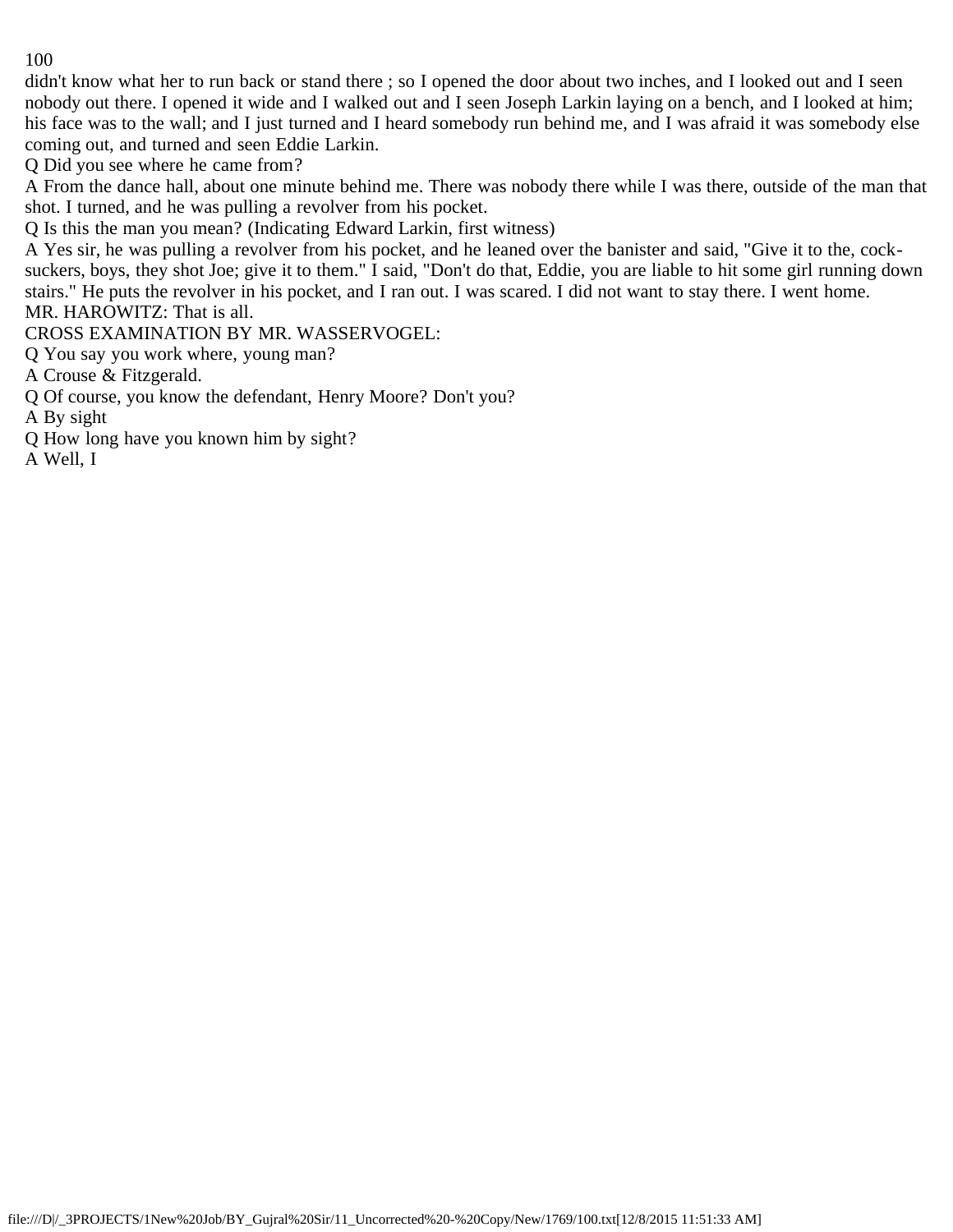know him from pausing up and down the Avenue, I should judge about two and one half years.

- Q Two and one half years?
- A Yes sir.
- Q Not before then?
- A No sir.
- Q You didn't know him in 1908, did you?
- A 1908, I don't think so.
- Q Just refresh your recollection on that subject if you can. Did you know him then?
- A No sir.
- Q What?
- A No sir.
- Q When did you first see him around the Avenue?
- A Well, I couldn't be exact on the date. I am passing up and down that Avenue right along, I might have seen him in 1900, for all I know, but I didn't know who he was at that time.
- Q When did you first know who he was?
- A Oh, I should judge about 1911, the early part of it.
- Q How did you come to know who he was?
- A Somebody pointed him out to me one night.
- Q Some one pointed him out to you as he was passing by?
- A Passing by.
- Q Is he a prominent character in that neighborhood?
- A Not that I know of.
- Q Who was the person that pointed out this man, Henry Moore, to you?
- A I can't just recollect who it was, sir.
- Q You don't recollect that, do you?
- A No sir.
- Q What was the occasion of his pointing out Henry Moore to you?
- A I don't know. He was walking up the Avenue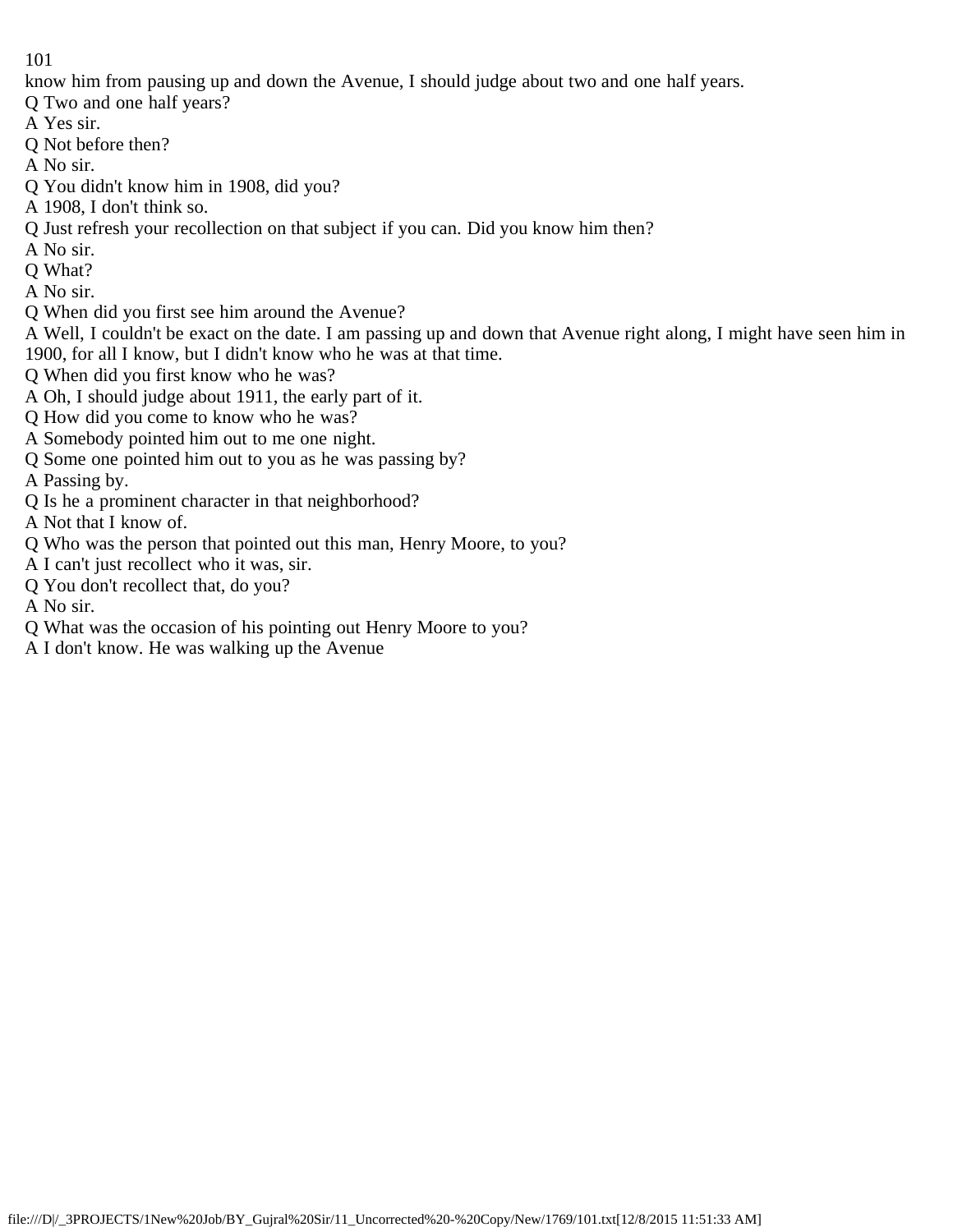with a girl, and he said "There goes Henny". I said "Who is Henny?" He said, "That is Henny Moore". No interest to me.

- Q Was that after the shooting?
- A I believe it was a little before the shooting, some time before the shooting.
- Q Did you ever speak to Henry Moore after the time you say he was pointed out to you?
- A No sir, I might say -- about three months afterwards, I think I said "Hello" to him.
- Q You said "Hello" to him, although you had never been introduced to him?
- A No sir, never been introduced to him.
- Q And I suppose he said, "Hello" to you?
- A He answered me back.
- Q He did?
- A Yes sir.
- Q He had never spoken to you, either?
- A No sir.
- Q How often did you say "Hello" to him, in this way?
- A Well, if he passed alongside of me, I would say "Hello", but I wouldn't go out of my way to say hello to him.
- Q When did you first hear of this case?
- A Hear of what case?
- Q This case against Henry Moore?
- A The first I heard of it?
- Q Yes?
- A Shortly after he was arrested.
- Q When?
- A About a month or two ago, whenever he was arrested.
- Q When, was it?
- A I don't recollect the time he was arrested.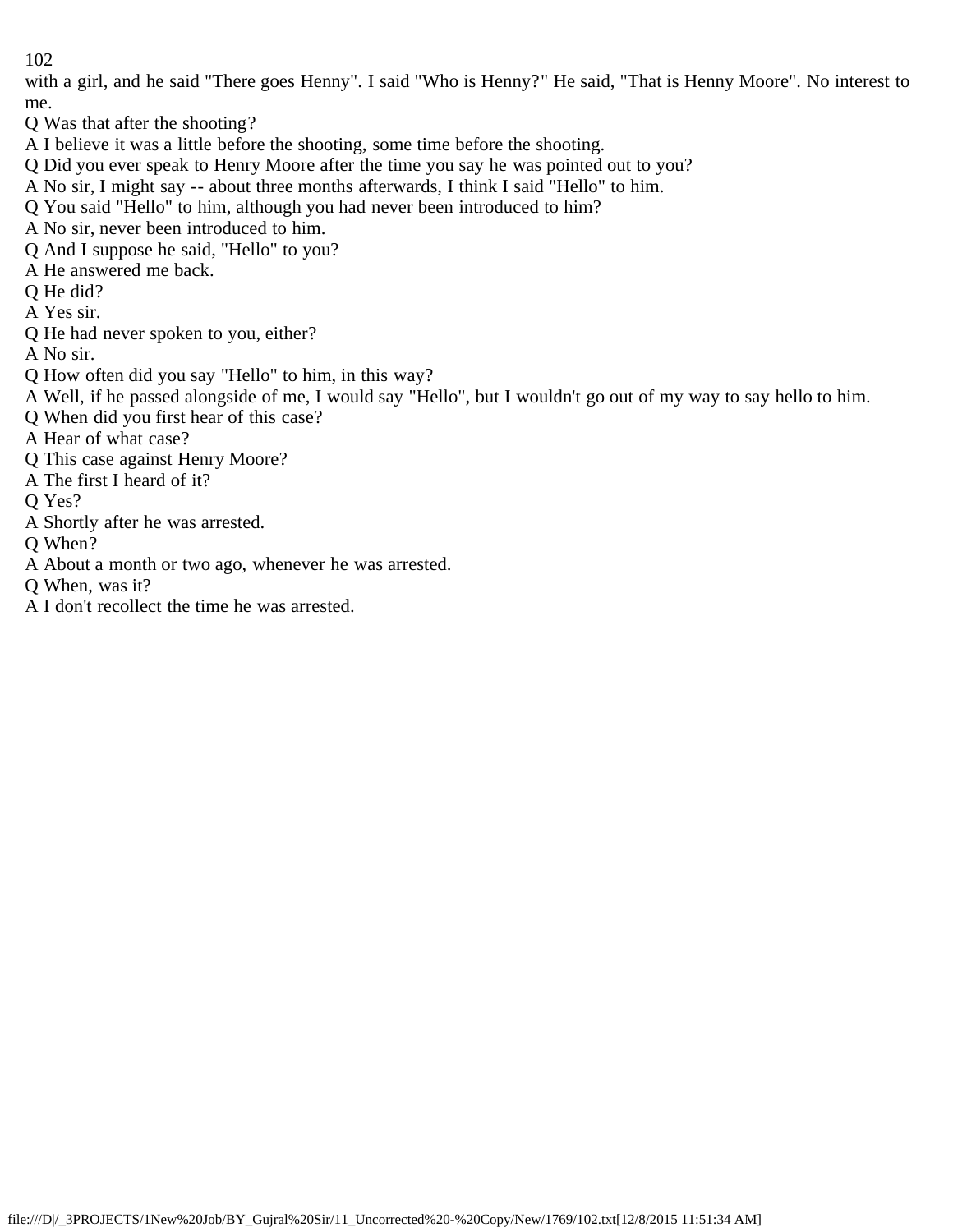- Q You are a clerk, employed in a prominent business house?
- A No sir, I am not a clerk.
- Q What are you?
- A I work there as a leather worker.
- Q You read the newspapers?
- A That is the time I knew he was arrested.
- Q And your best recollection is it was about a month ago?
- A Well, a month and a half; I don't remember; I don't put much stock in that stuff.
- Q After you heard of his arrest, did you discuss the case with any one?
- A Yes sir, that is how I got mixed up, and I went around bragging of it.
- Q You frequently brag about certain things?

A No sir; when I heard Henny Moore was locked up I said "That is funny they arrested him". I didn't know the police were looking for him.

- Q You didn't know that?
- A No sir, I did not.
- Q When did you last see the defendant prior to his arrest?
- A About a month.
- Q A month before?
- A About a month.
- Q And when was that?
- A Well, if you tell me the time he was arrested I will tell you the time I seen him.
- Q These twelve gentlemen want to find out from you?
- A I can't remember what time he was arrested?
- A I don't put no stock in that stuff.
- Q I am asking you when you saw the defendant for the last time prior to his arrest?
- A About a month previous.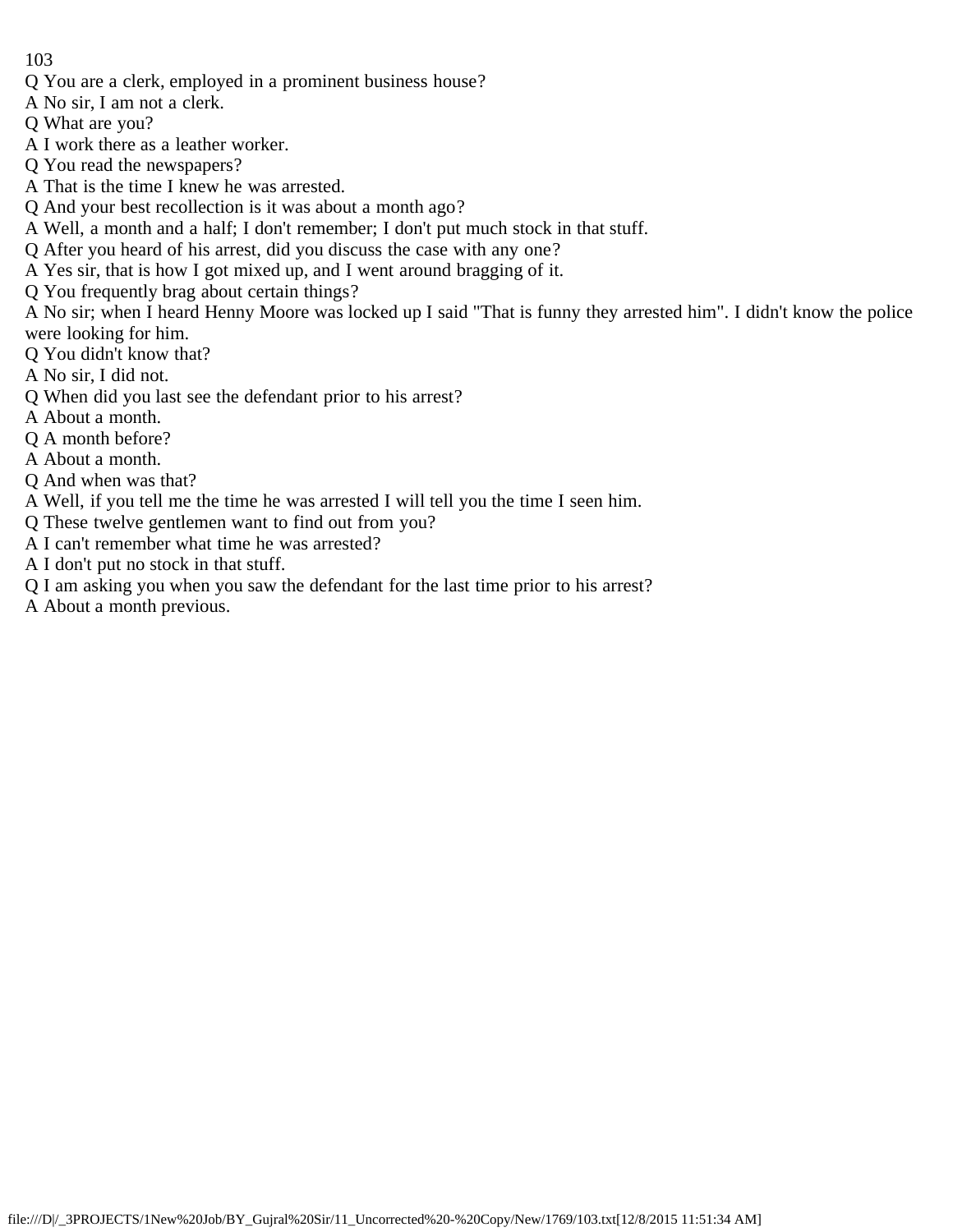Q And when was that?

A That I can't remember sir; I am sorry.

Q What?

- A I can't remember that.
- Q You remember everything else that happened at the time of the shooting, don't you?

A I remember it. Well, I should say I ought to. If anybody has the misfortune of being in a thing like that, they remember it.

- Q And you remember when the shooting took place?
- A The date?
- Q Yes?
- A You brought it to my recollection.
- Q I did?
- A Or the Attorney did.
- Q Your attorney did. And when was it, did he say?
- A December 10th.
- Q What year?
- A 1911.
- Q And between December 10th 1911, and the time of the defendants arrest, you had not spoken about the case to any person at all?
- A No sir.
- Q You have been living in that neighborhood for some time, have you?
- A About ten years.
- Q You know most of the young men in the neighborhood?
- A No sir, I don't come from that neighborhood. I live in 47th Street and 8th Avenue.
- Q That is also on the west side?
- A Yes, but that is a big difference.
- Q Do you belong to the Winnoa Club?
- A No sir, I do not.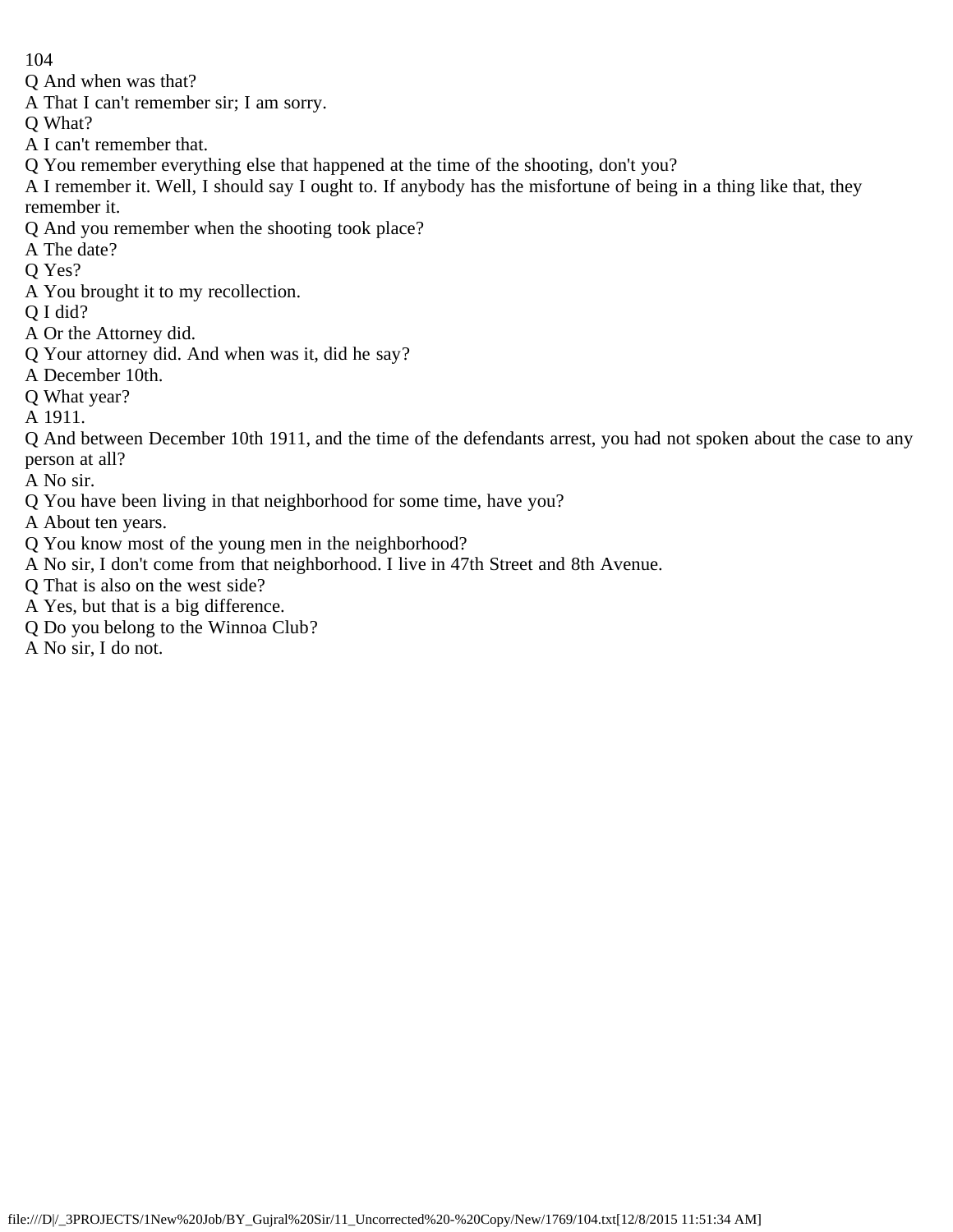Q You would not belong to that club, would you?

A I would not.

- Q That is a pretty bad club, isn't that?
- A From what I hear of it, yes.
- Q You wouldn't belong to a club of that kind?
- A I certainly would not.

Q But when you heard that one of its members had been locked up and was in the Tombs, you thought you would buy a ticket to the benefit?

A Yes, I would pay 35 cents any day in the week rather than have trouble with them. It pays me to pay 35 cents and keep away from them. If I didn't buy a ticket I would blame soon feel something for it. I would rather pay 35 cents and got to the affair and keep out of trouble. I went there. I never thought there would be anything like that, but I knew that crowd.

Q It is easy to mix with the crowd?

A Oh, no.

Q But you are always willing to help a man who is in trouble charged with crime?

A No sir, I am not.

Q Between the time of this shooting, and the time when you heard of the defendant's arrest, had you talked about the case with any one?

A No sir.

Q Not a soul?

A No sir.

Q Do you know Cunningham, the saloon keeper?

A By sight.

- Q Never spoke to him about the case?
- A Only said "Hello".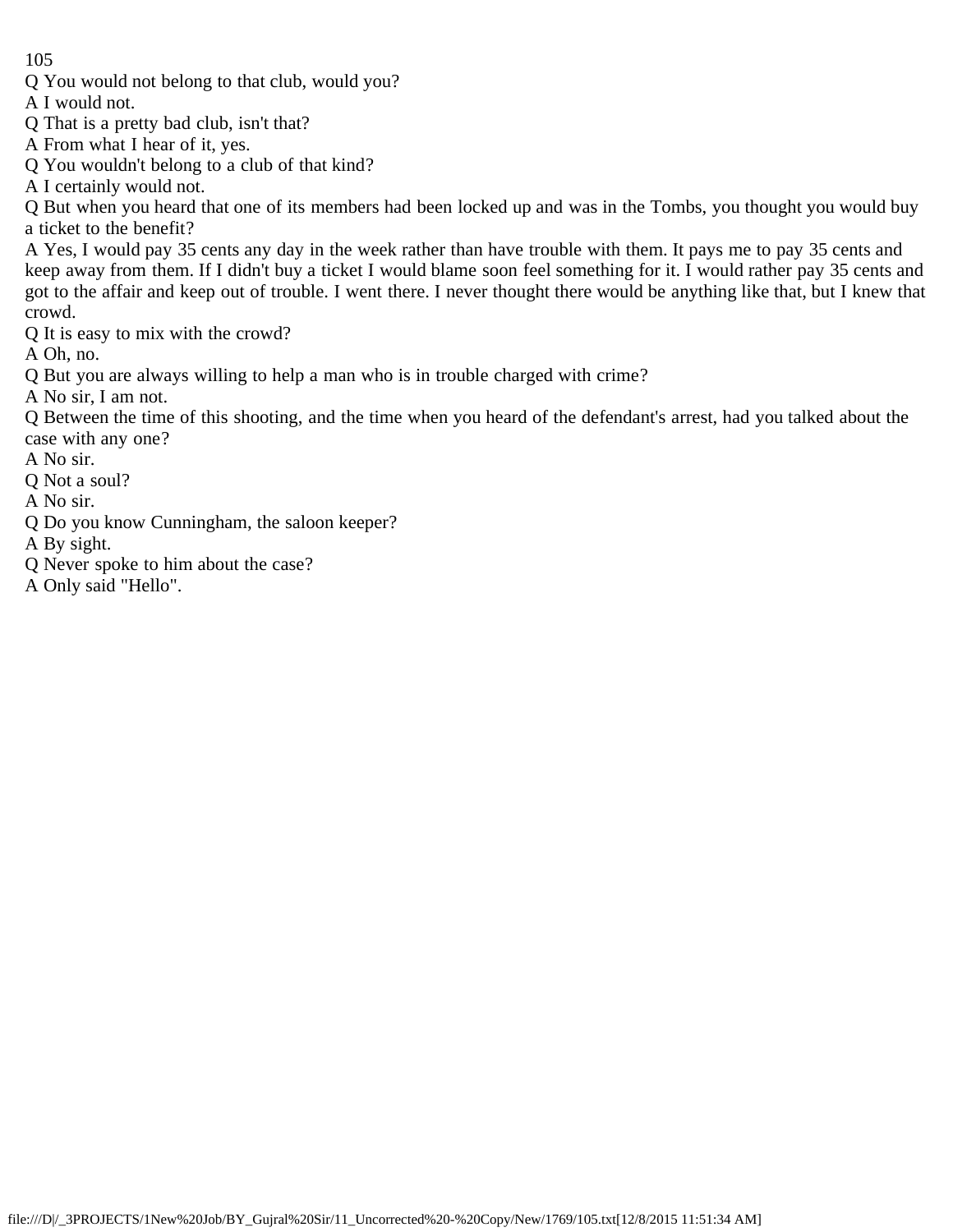Q Have you spoken about the case recently with anybody?

A No sir.

- Q Have you talked with this lawyer, the defendant's lawyer about the case?
- A Yes, I was down in the office. One of the men outside brought me down.
- Q Do you know who the man is that brought you there?
- A Yes. J. Cohen.
- Q Who?
- A J. Cohen.
- Q You say you saw the defendant about a month prior to his arrest. Was that at a funeral?
- A No sir.
- Q What was the occasion of your seeing him? Where was it?
- A I seen him walking down Tenth Avenue, between 42nd and 43rd Streets.
- Q Did you speak to him?
- A No sir; he was on the other side of the street.
- Q You didn't buy your ticket from him, did you?
- A From who?
- Q Moore?
- A For what?
- Q For that affair that night?
- A No sir.
- Q One of the boys in the neighborhood?
- A One of the boys downtown.
- Q One of the boys down town?
- A Down town.
- Q Some one that worked in the same place with you?
- A No sir, none of them people worked with me.
- Q What?
- A No sir, they don't work with me.
- Q They don't work with you?
- A No sir.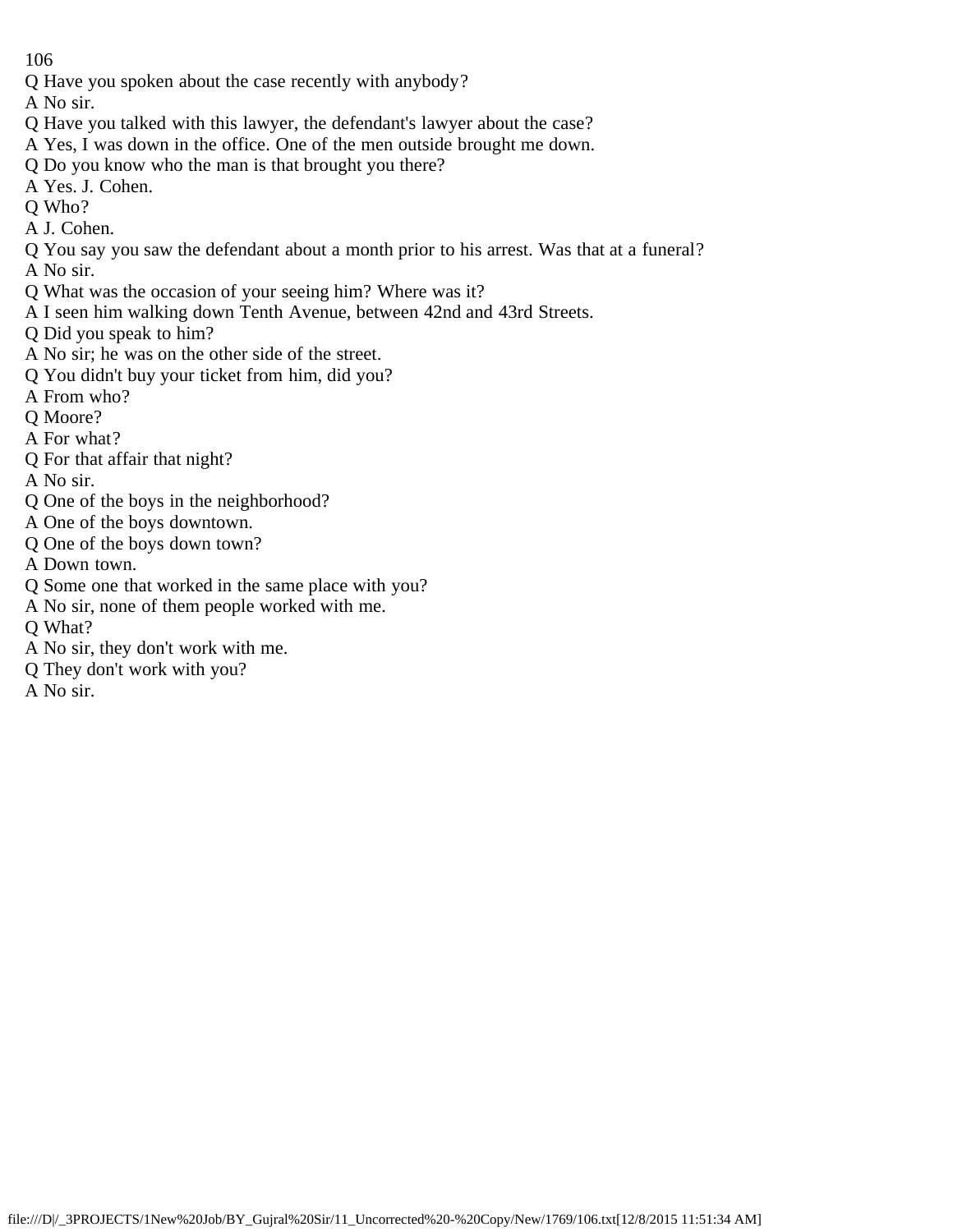Q You don't remember the person who sold you that ticket?

A I don't remember I by name, sir, but I think I would know him if I seen him.

Q Was he a stranger to you?

A I knew him from a dance held over in Murray Hill. He says "Where are you going?" I said, "I am going to a dance". He said "Here is a ticket for tonight. Come over." I said, "No, I am going to Hammerstein's". He said, "Oh, take the ticket and don't be afraid".

Q Then he was practically giving you the ticket?

A No thirty five cents". If I took the ticket I had to pay for it.

Q You were just going into another dance hall?

A No sir, I was going to Hammerstein' s, and I was in the Murray Hill Lyceum at the time they asked me to buy a ticket, which I did.

Q Had you seen this young man prior to that day?

A Who is that?

Q The young man that sold you he ticket?

A Yes, from going in dance halls.

Q You are a frequenter of these dance halls?

A No sir.

Q You say you knew him from going to dance halls?

A I go to dance halls every Sunday afternoon.

Q Then you are a frequenter of dance hall?

A I don't know if you would call that a frequenter.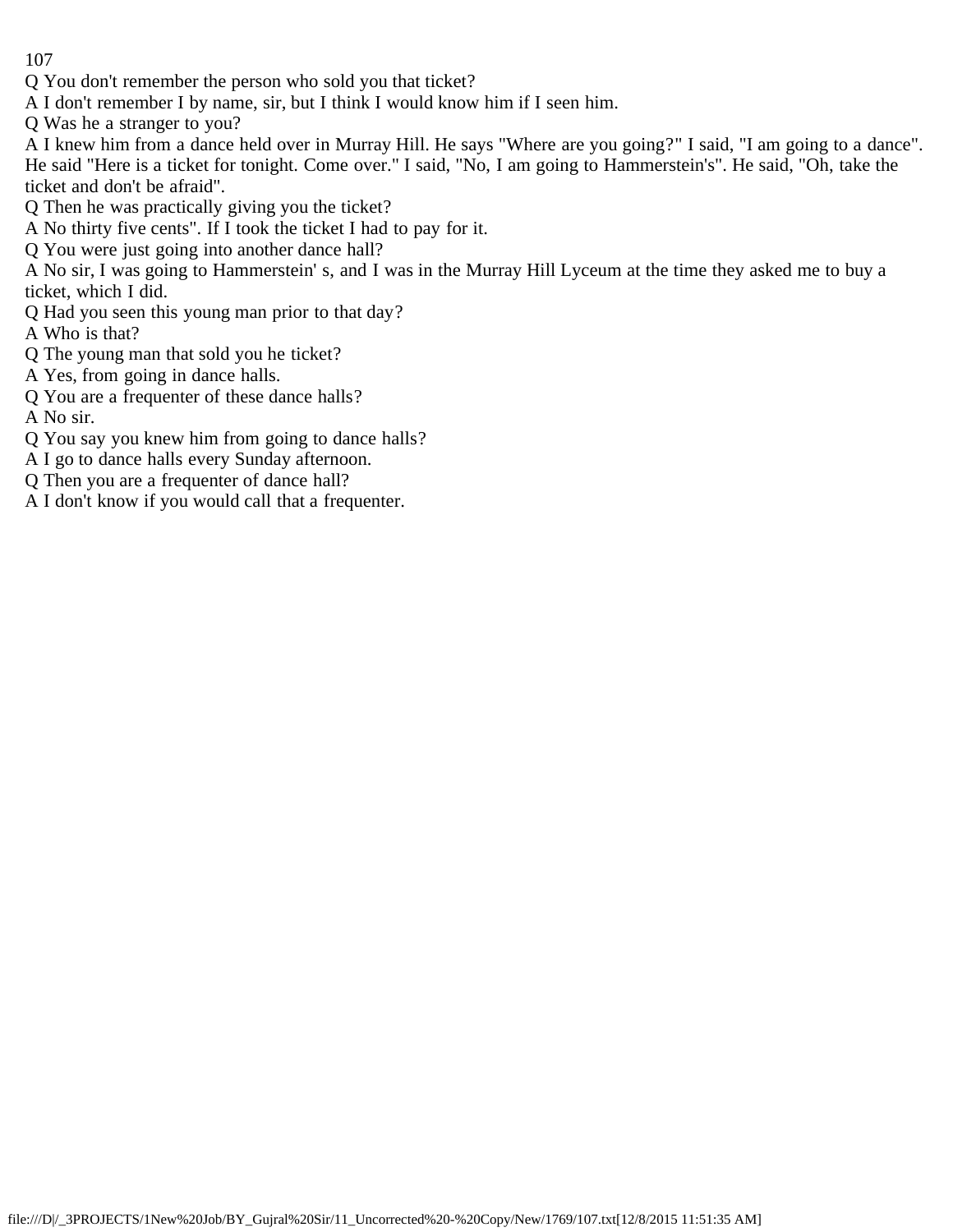- Q There are fifty two Sundays in a year?
- A Yes sir. And I got about twenty times.
- Q Twenty out of the year?
- A Yes sir.
- Q And you have been going to dance halls for some years haven't you?
- A Not some years.
- Q You did in 1911, anyway?
- A Once in a while.
- Q And you still go to those dances?
- A No sir, I do not.
- Q Not since then?
- A I have been to dances, but nothing like that, I can assure you.
- Q And did you know any of the members of the Winnoa Social Club?
- A Yes sir.
- Q How many members did you know?
- A I should judge I knew about six of them.
- Q Can you mention their names?
- A No, I don't think I could.
- Q You say you know them?
- A Yes, by sight.
- Q Only by sight?
- A You see, sir, if you go around --
- Q Now, don't argue with me?
- MR. HAROWITZ: I ask your Honor to instruct the District Attorney to treat the witness --
- THE COURT: The incident is closed. Proceed with your question. Mr. Witness, answer questions, only that and nothing more.
- THE WITNESS: Yes sir.
- Q There were quite a number of people in that hall that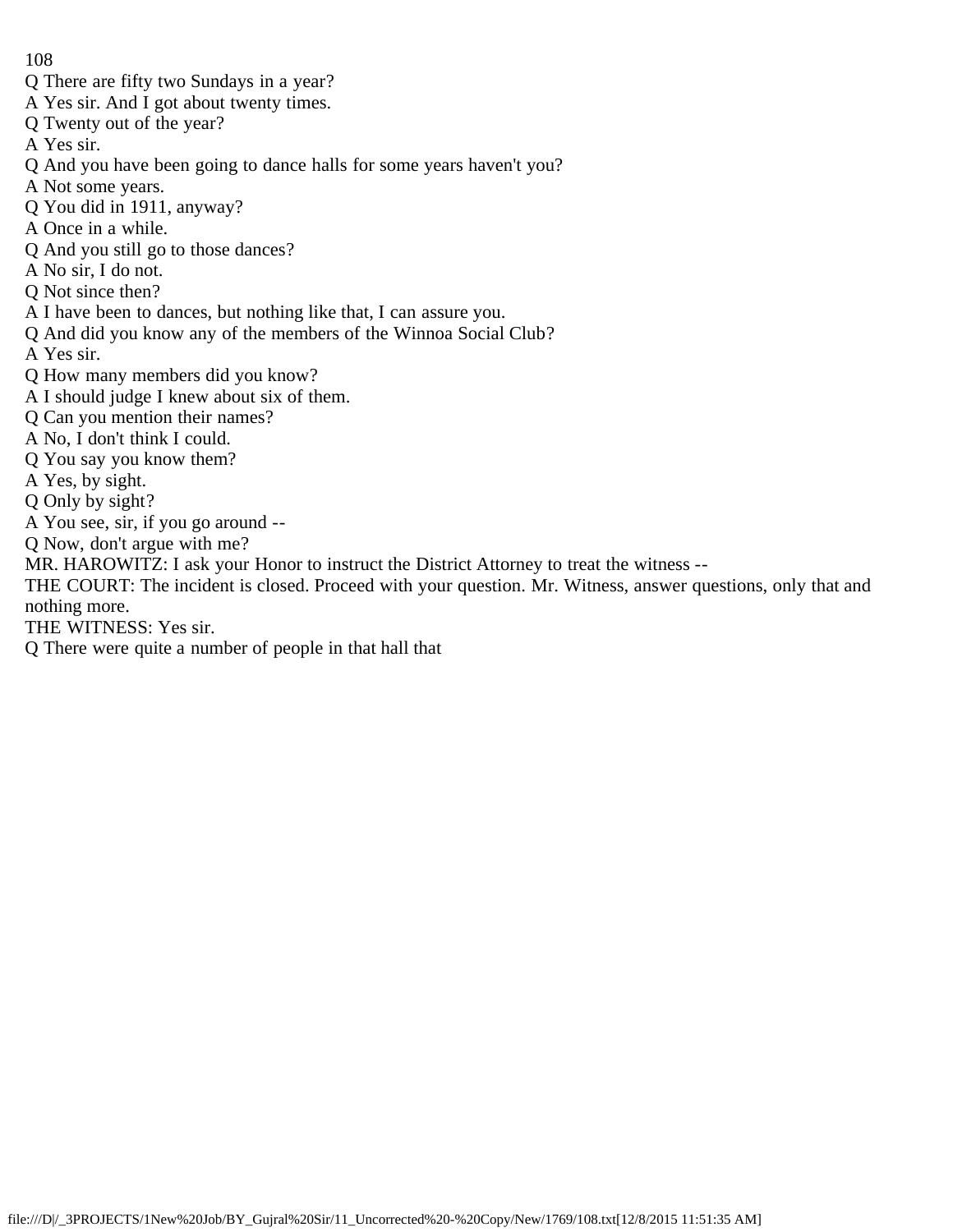- 109
- night?
- A Yes sir.
- Q Do you know a man named Corrigan?
- A That is my name .
- Q Do you know a young man named Sonner?
- A Yes sir.
- Q Did you see him that night?
- A I seen him, yes sir.
- Q Did you go to the dance hall with him?
- A No sir.
- Q Did you know him before that night?
- A Yes sir.
- Q How long had you known him before that night?
- A About a year.
- Q Where does he live?
- A Well, I don't know where he lives.
- Q Where does he work?
- A I believe he works for Burns Brothers, coal business.
- Q Do you know where he works?
- A Burns Brothers, I believe.
- Q Did you have an appointment to meet Sonner that night?
- A No sir.
- Q Did you see Sonner before the shooting?
- A Yes sir.
- Q How long before?
- A An hour.
- Q An hour before the shooting you saw him?
- A Yes sir.
- Q Where was he then? An hour before the shooting?
- A In the dance hall.
- Q At the time of the shooting you did not see him?
- A No sir.
- Q You were under great excitement at that time, and you didn't see him?
- A Not at the time of the shooting.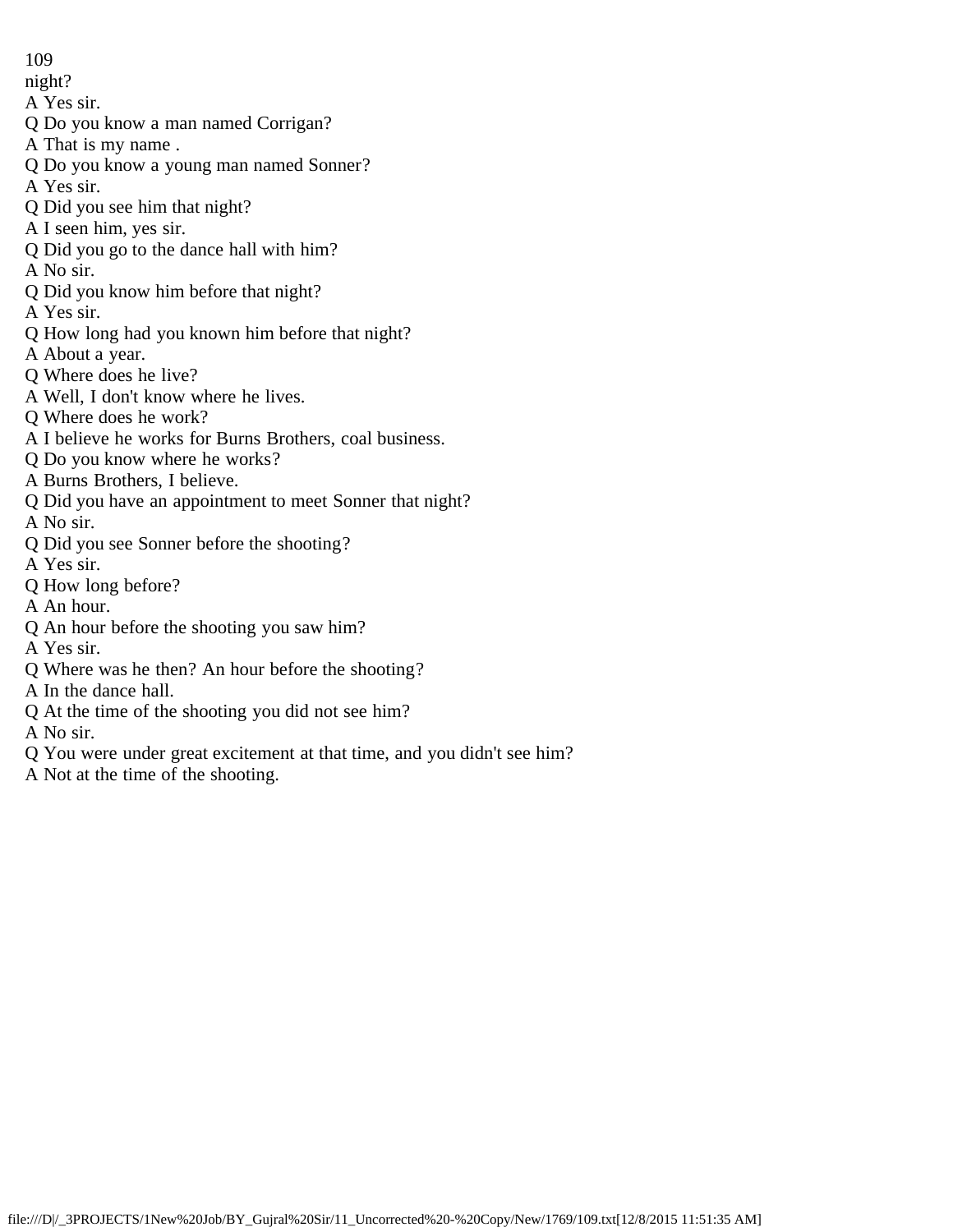- 110
- Q How long before the shooting did you see Edward Larkin?
- A Every five or ten minutes. It is a small hall.
- Q He was going in and out all the time?
- A Yes sir.
- Q He was standing outside, taking tickets, for a while.
- A He has not taking tickets while I was there.
- Q You don't know whether he was taking tickets at any time?
- A No sir.
- Q You wont say he was not taking tickets, during part of the night?
- A No sir.
- Q All you know is he was walking in and out of that hall at different times?
- A Yes sir.
- Q And whenever he would go into the hall, of course you would notice him?
- A Yes sir.
- Q Had you known him before that night?
- A Yes sir.
- Q Known him for some time?
- A No, not for some time.
- Q How long?
- A About a month.
- Q And where did you make his acquaintance?
- A I think I met him at Murray Hill Lyceum.
- Q Also at Murray Hill Lyceum?
- A Yes sir.
- Q Did you keep up your acquaintance with him, call on him?
- A No sir .
- Q Did you meet him at any time prior to this dance?
- A No sir.
- Q Did you know he was a brother of the person for whose benefit the dance had been given?
- A No sir,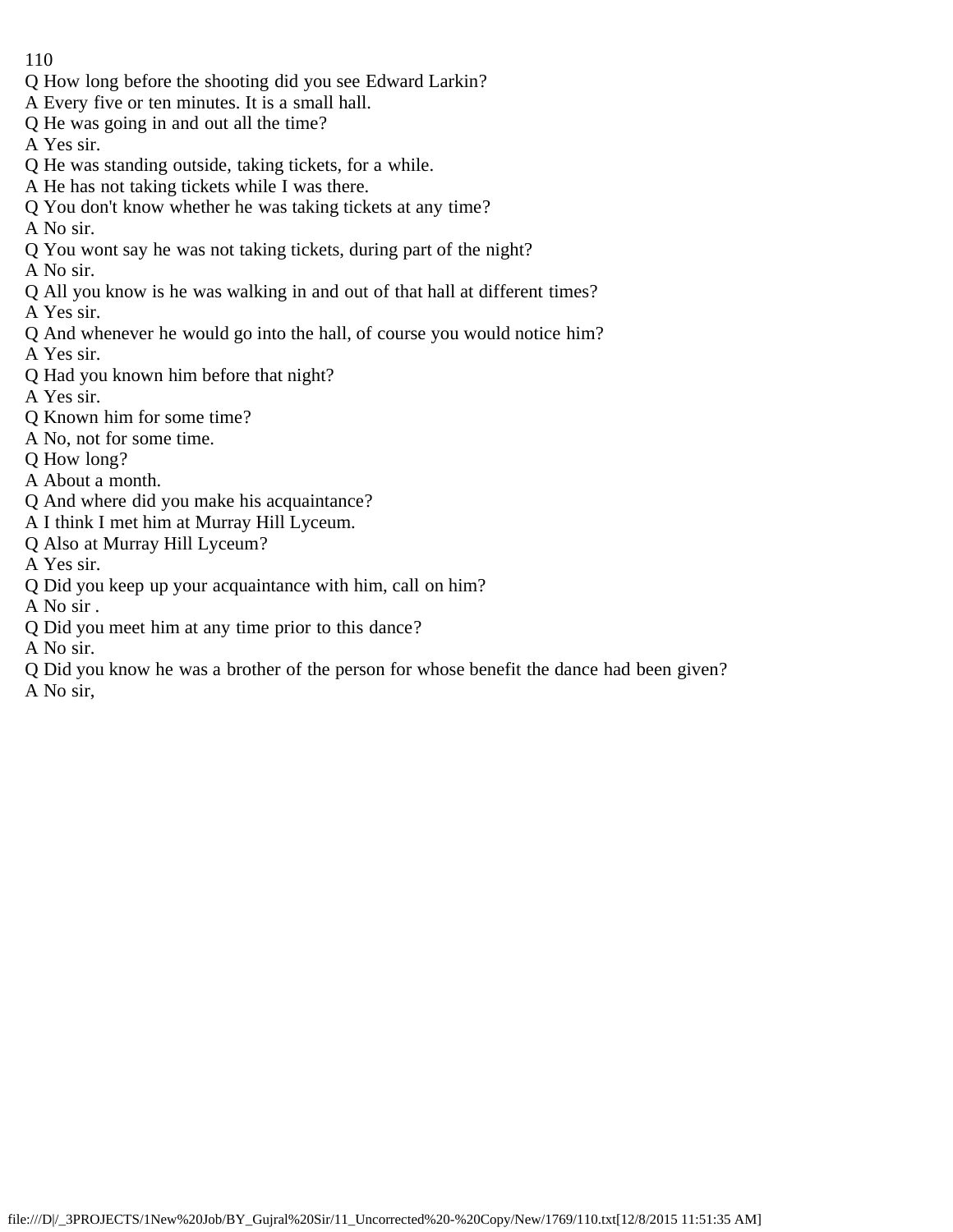not at the time I didn't know who the benefit was for.

- Q You didn't know for whom the benefit had been given on the night of the dance?
- A Not until I got to the dance.
- Q You had a ticket for the dance?
- A Yes, but it didn't say on the ticket who the benefit was for. They just said Winnoa Club.
- Q And at the time of the shooting there were a great many people in the hall, were there not?
- A Yes sir.
- Q You heard shooting where? Outside or inside?
- A Outside. I was inside at the time.
- Q Right at the top of this stairway. I show you a hat check room. Do you remember that (Indicating on diagram, People's Exhibit #1)
- A Yes sir.
- Q And there was a platform right next to that, do you remember that?
- A Yes sir.
- Q And there was a stairway going down from the second story. Do you recall that?
- A Yes sir.
- Q Then there was a dressing room, do you remember that?
- A Yes sir.
- Q Then there was a meeting room; that is the hall?
- A The dance hall?
- Q Yes?
- A Yes sir.
- Q Now, the dance hall itself was how far from the place where the tickets were being taken?
- A Well, there is a vestibule there; I should judge six foot.
- Q An ante room?
- A Yes sir, vestibule I call it.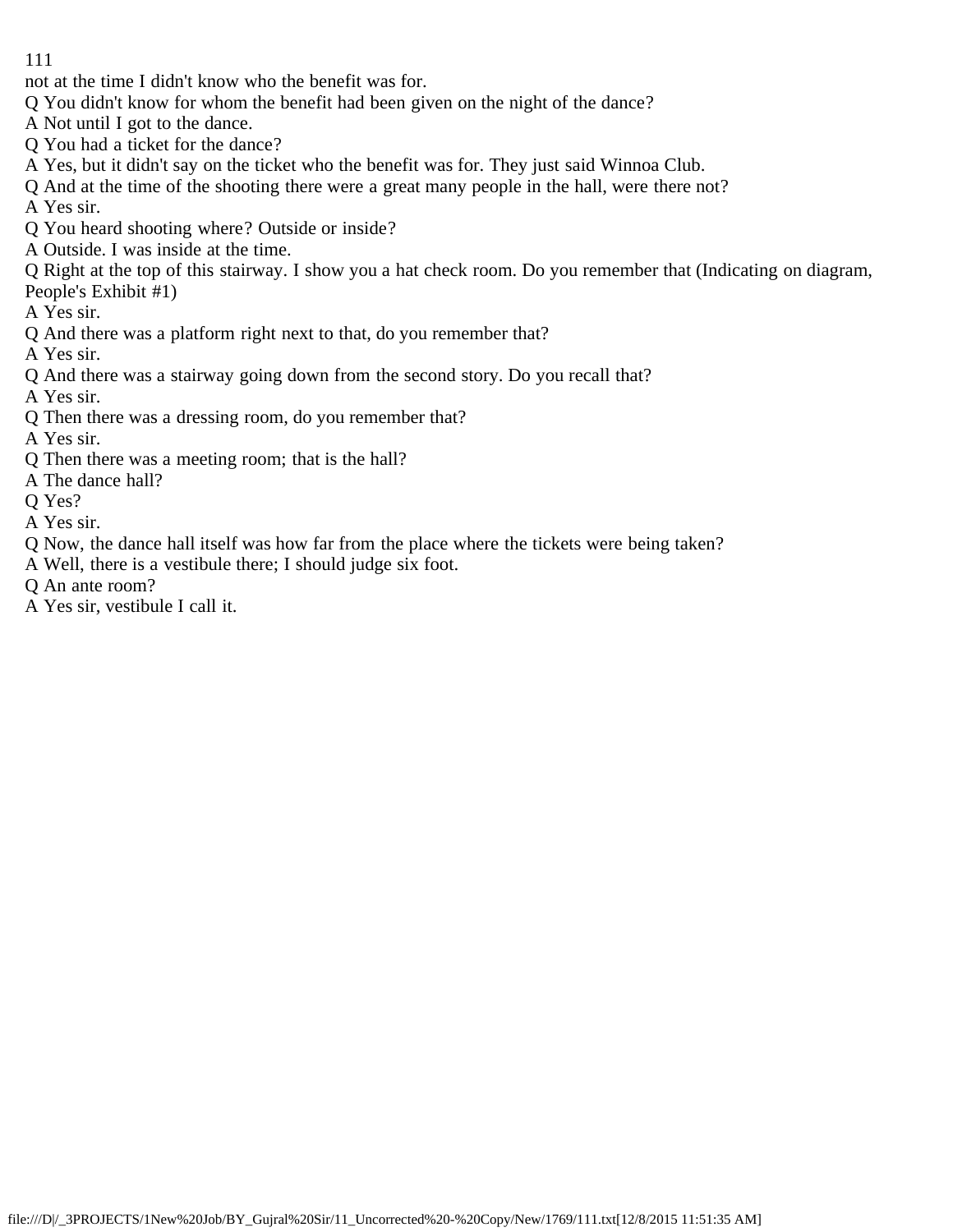- 112
- Q How far from the vestibule that the tickets were being taken?
- A Right outside the door. That is the vestibule, and this would be the door (Indicating on diagram, People's Exhibit #1) Q You were in this hall when you heard the shooting?
- A Yes sir.
- Q There were a great many people in the hall?
- A Yes sir.
- Q And when you heard the shooting you immediately ran out?
- A No sir, I was walking out at the time; the door was shut, and I should judge I was about here, and the door was closed, and I heard the shooting, and I was afraid to go any further.
- Q And as soon as you got outside of the door of the hall the doors were shut, in order to prevent the people who were still in the hall from running out and being hurt; is that it?
- A I was not in the hall at the time.
- Q But the object of closing these doors was to keep the people in the hall, so that they would not get into trouble? A I don't know the object in closing the doors.
- Q Did you see the person who closed the doors?
- A No sir, I did not.
- Q You did not see that?
- A No sir.

Q You didn't see any person standing at the door keeping guard, preventing people from going from the hall into the room?

A No sir.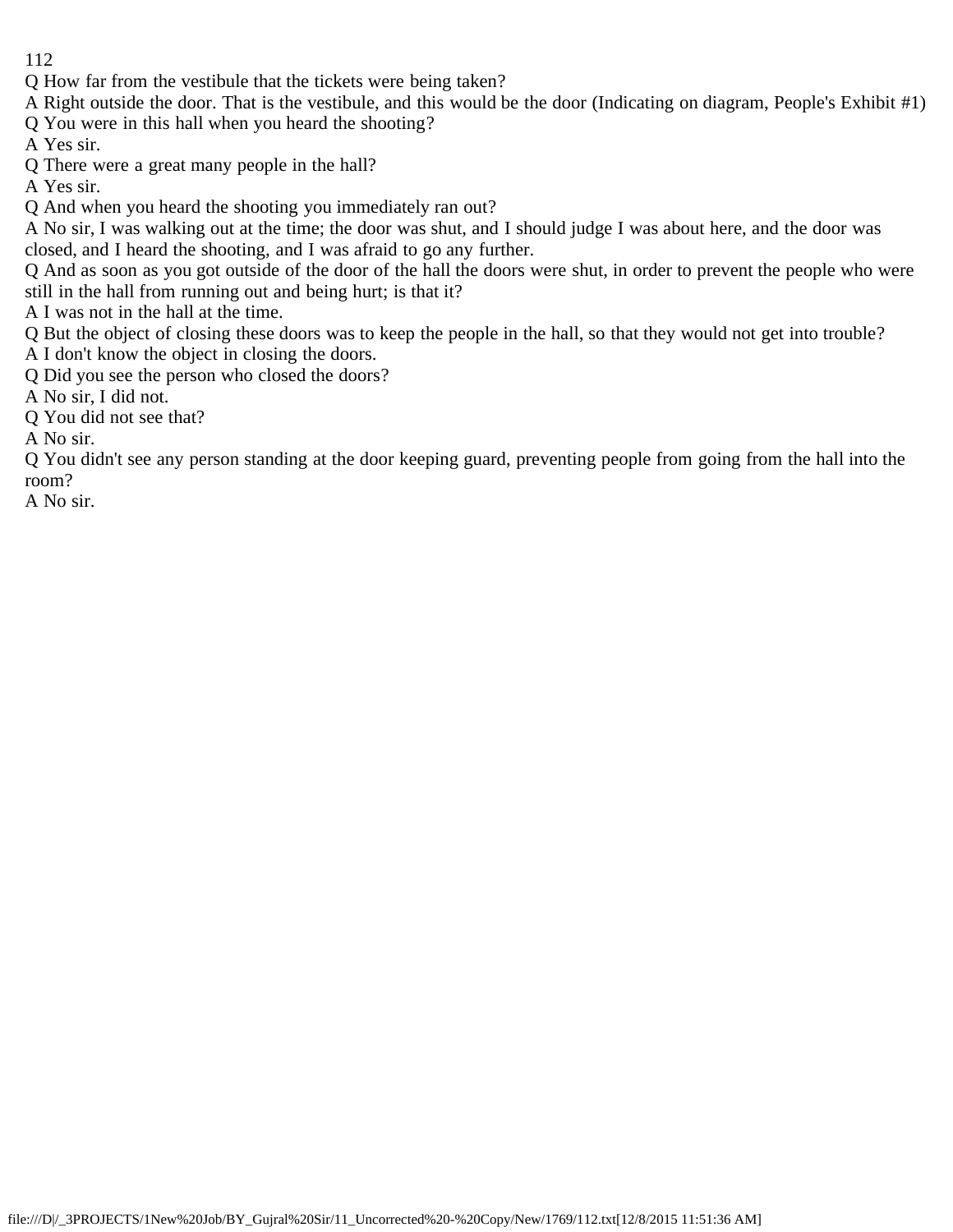- 113
- Q How far had you gone into the ante room towards the stairway when you first observed the man who had been shot.
- A I had to pass all the way through. When the man got shot he was outside.
- Q How long did it take you to pass through this ante room to the place where the man was lying?

A A couple of seconds.

- Q And how long after you saw the man lying there did you see Edward Larkin?
- A I should say half a minute, or a minute.
- Q As long as that?
- A You know in the excitement --
- Q Now, just tell me how long it takes for half a minute to go by, commencing from this point?

A Right now.

Q Well, that is about two seconds, or three seconds. So that about two or three seconds after you saw this man lying there, you noticed Edward Larkin?

A Yes sir.

- Q Now, where was Edward Larkin when you first saw his face?
- A The first time I ever seen him?
- Q No, that night, after you saw the man lying there, the man who had been shot?
- A He was coming out the door.
- Q What door?
- A The door leading from the vestibule into the hallway.
- Q The door leading from the vestibule into the door way?
- A Into the hallway.
- Q Into the hall?
- A Hallway, not the dance hall.
- Q No, the dance hall was some distance away, wasn't it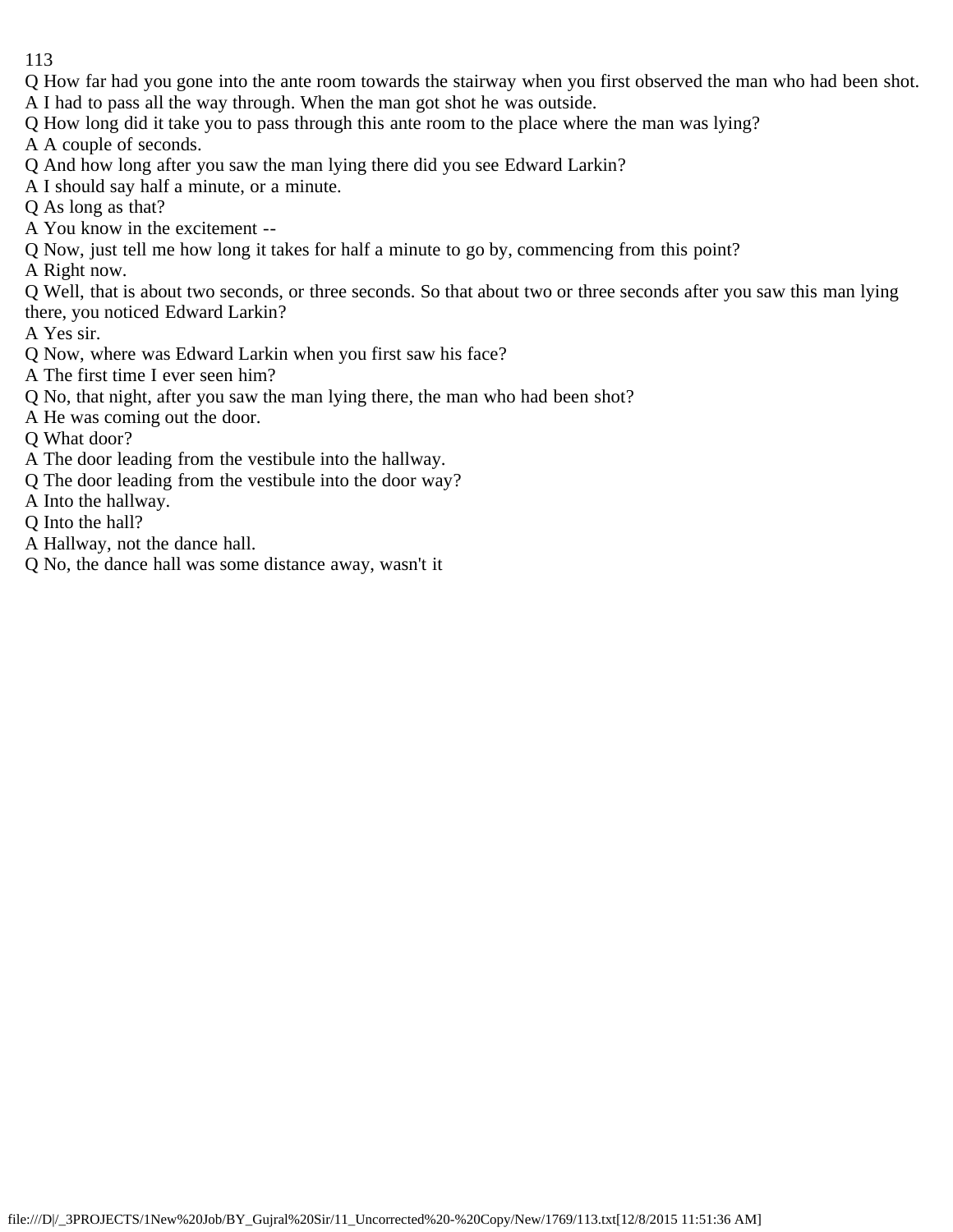A Well, a little distance.

Q How far would you say that dance hall was from the hallway where you were standing and the body of the man was lying? Just give us approximately the distance?

A From where you are now, a little past that first railing.

Q This railing?

A Yes sir.

MR. WASSERVOGEL: What would you say this is, Mr. Harowitz?

MR. HAROWITZ: What do you say it is?

MR. WASSERVOGEL: Will you give us your judgment, Mr. Foreman?

THE SECOND JUROR: 18 feet.

THE FOREMAN OF THE JURY: About twenty feet.

Q And was the hall itself as large as the rest of this room is from the railing to the wall?

A Yes, I think it is a little larger.

Q A Little longer than that?

A A Little longer.

Q Can you say that when you were standing near the body you saw Larkin coming from where?

A I was standing, going out. I was not near the body; I was just going past the door to the banisters, and I turned and seem Mr. Larkin coming out.

Q From where?

A From the dance hall.

Q From the dance hall?

A Yes sir.

Q The dance hall was some distance away, wasn't it? Didn't you say a few minutes ago that it was from the ante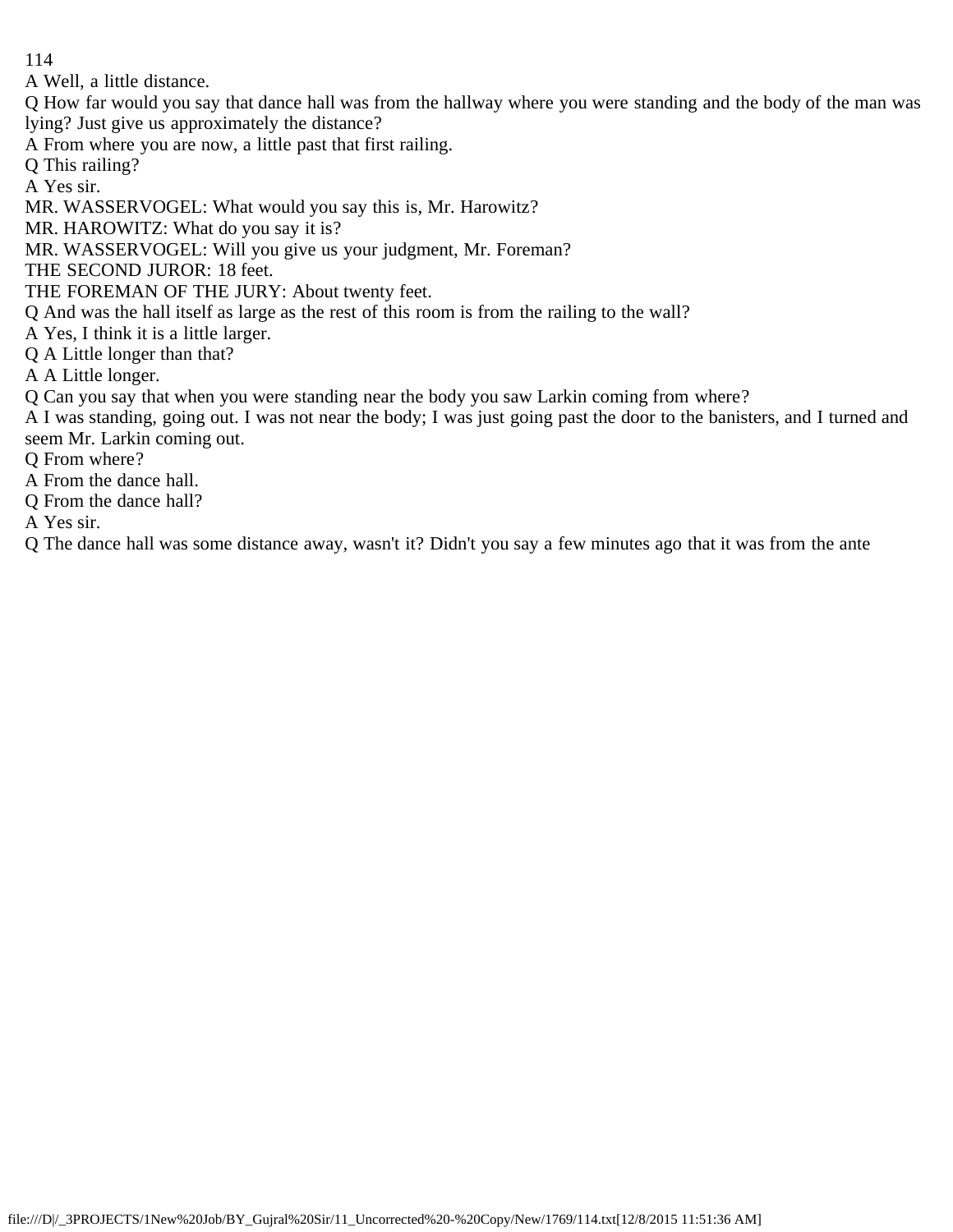room by the vestibule?

A We have to pass through the vestibule to get into the hall.

Q I am asking you where he was with respect to yourself at the time when you first laid your eyes on him. It was not in the vestibule?

A In the vestibule of the dance hall.

Q In the vestibule of the dance hall?

A Yes sir.

Q And at that time seeing a man lying there, did you know he had been shot?

- A I didn't know he had been shot, but I heard the shots fired; I didn't know whether he was injured or not.
- Q Did you see the blood?
- A No sir, I did not.
- Q He was not bleeding at the time?
- A I didn't notice it.
- Q Too excited to notice that?
- A Yes sir, I sure was.
- Q Did you see other people around?
- AI did when I turned.
- Q Quite a number of people around?
- A Coming out of the hall, yes sir.
- Q Quite a number of people?
- A Yes sir.
- Q Did you speak to young Larkin?
- A At the time?
- Q Yes?
- A Only when I grabbed his hand, when he leaned over the bannister.
- Q Did you know his first name?
- A Eddie, yes sir.
- Q You always called him Eddie?
- A No, I didn't always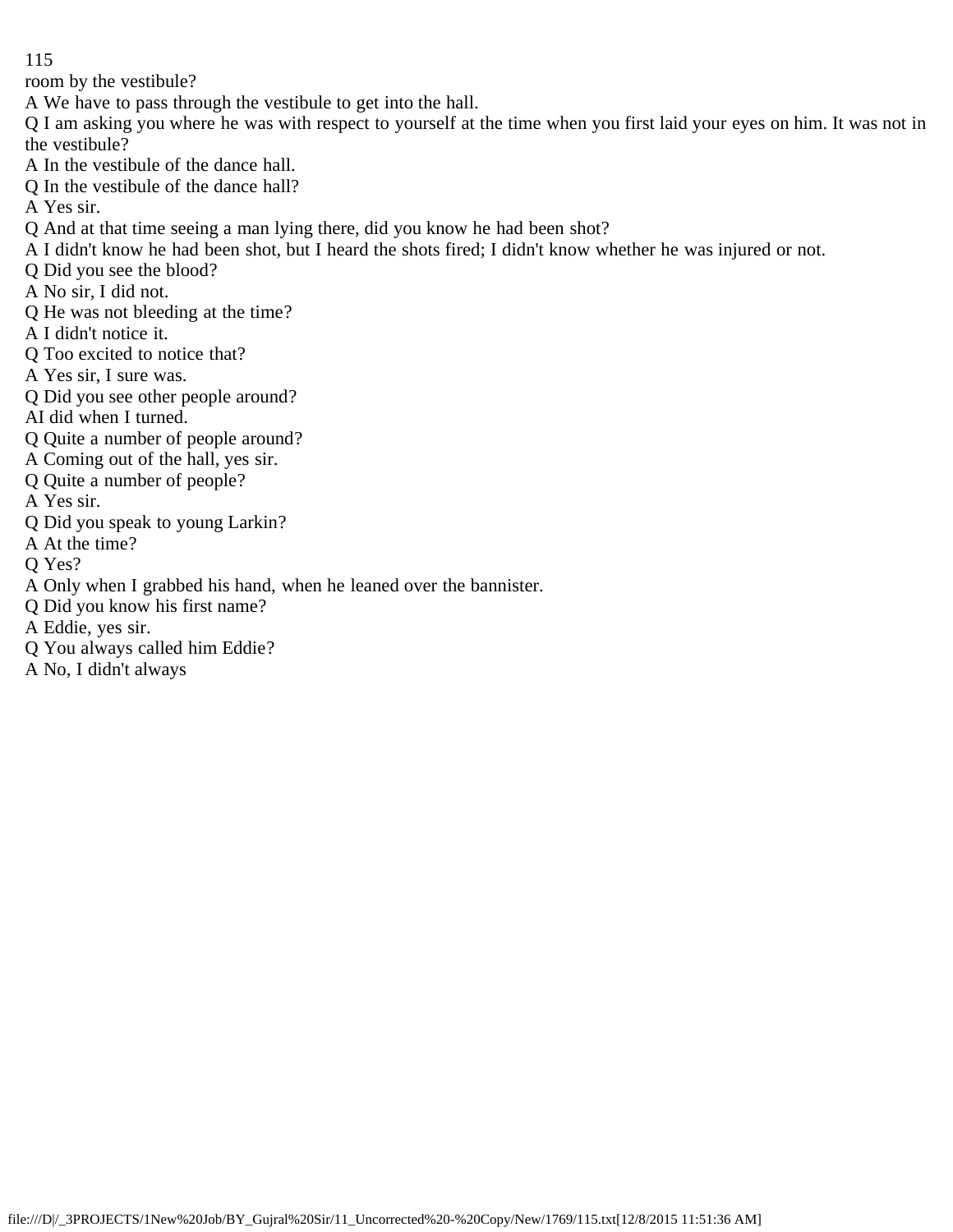- call him Eddie, but I knew who he was that night.
- Q You knew him well enough to call him Eddie and not Larkin?
- A I would call anybody by their first name instead of their last name.
- Q And did you see the proprietor of the hall, Mr. Cunningham?
- A No sir, I don't think I did.
- Q Didn't see him either, did you?
- A No sir.
- Q At the time of the shooting?
- A No sir.
- Q You don't know where Mr. Cunningham was?
- A No sir, I do not .
- Q Did you talk with Mr. Cunningham about the case subsequently?
- A No sir.
- Q At any time?
- A No sir.
- Q Did you see the police come and take the man who had been shot away in an ambulance?
- A No sir, I was out of the hall then.
- Q You went right home?
- A I went right home.
- MR. WASSERVOGEL: That is all.
- RE-DIRECT EXAMINAT I ON BY MR. HAR OWITZ:
- Q The District Attorney asked you if you saw Cunningham there. You didn't see anybody there after the shooting? A No sir.
- Q They had all run out?
- A Yes sir.
- Q Cunningham at that time was on the sidewalk, blowing his whistle?
- A I heard he was on the sidewalk blowing his whistle, but I didn't see him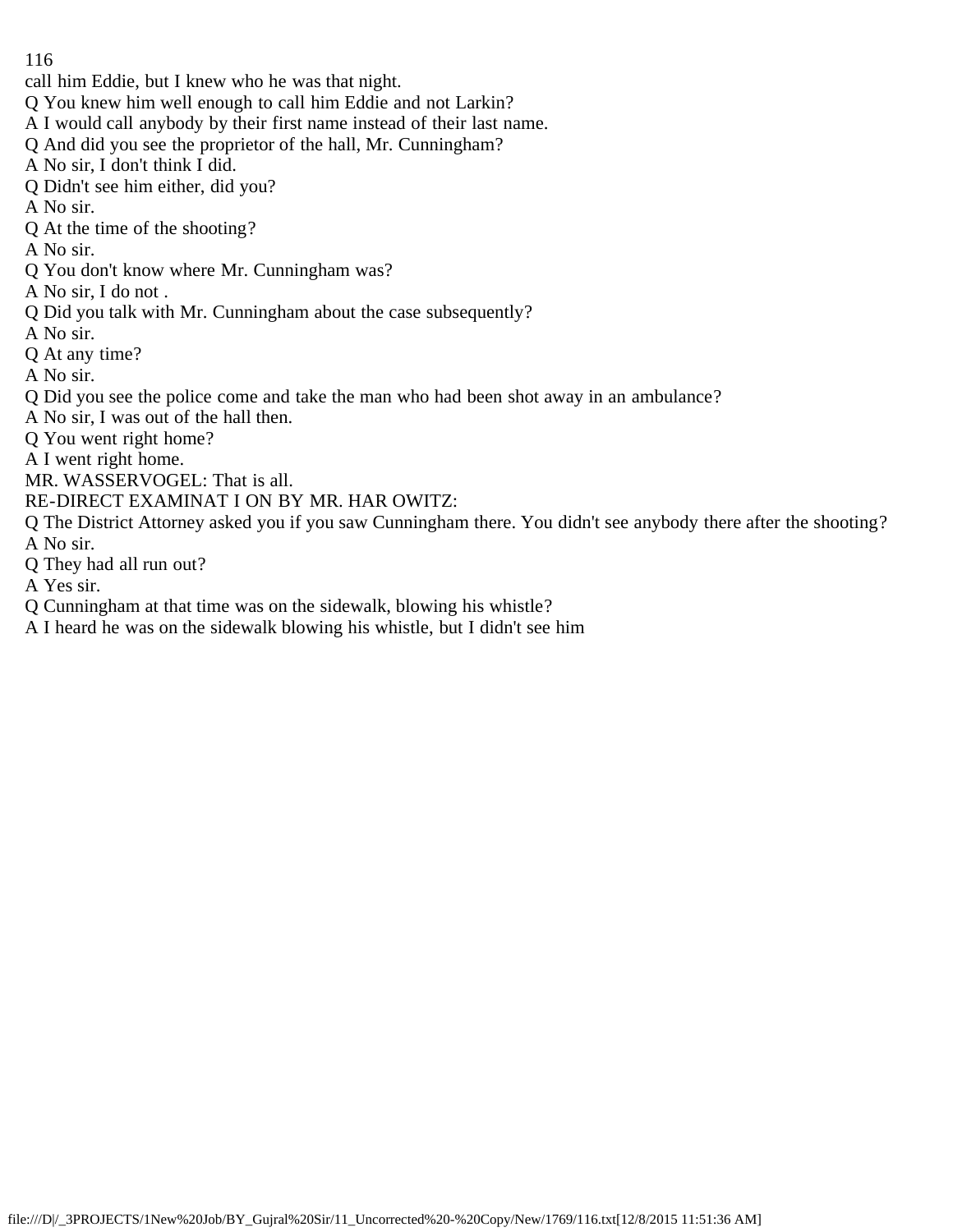Q At the time of the shooting, you were still in the dance hall?

A Yes sir.

Q At the time you saw Eddie Larkin coming into the vestibule, where did he come from?

A from the dance hall.

- MR. HAROWITZ: That is all.
- RE-CROSS EXAMINATION BY MR. WASSERVOGEL:
- Q Now, you say that young Larkin came running out of this vestibule, running over to the bannister, didn't he? A Yes sir.
- Q And said, "Get the something or other, they shot Joe?
- A I heard him say that?
- Q You heard him say "They shot Joe"?

A Yes sir.

Q So that you received the impression from his remarks then made that he already knew that his brother Joe had been shot by some people who had run down stairs?

- A From his words, yes sir.
- BY MR. HAROWITZ:
- Q His brother was lying there in front of you?
- A His brother was lying there in front of me.
- Q And you heard these shots?
- A But I didn't know he was injured; I didn't look twice at him.
- Q But you are positive at the time the shots were fired Eddie Larkin was in the dance hall, and not in the vestibule?
- A Yes sir, he come running out after I did.
- Q And you got out first?
- A Yes sir.
- Q And you didn't see anything of the shooting?
- A I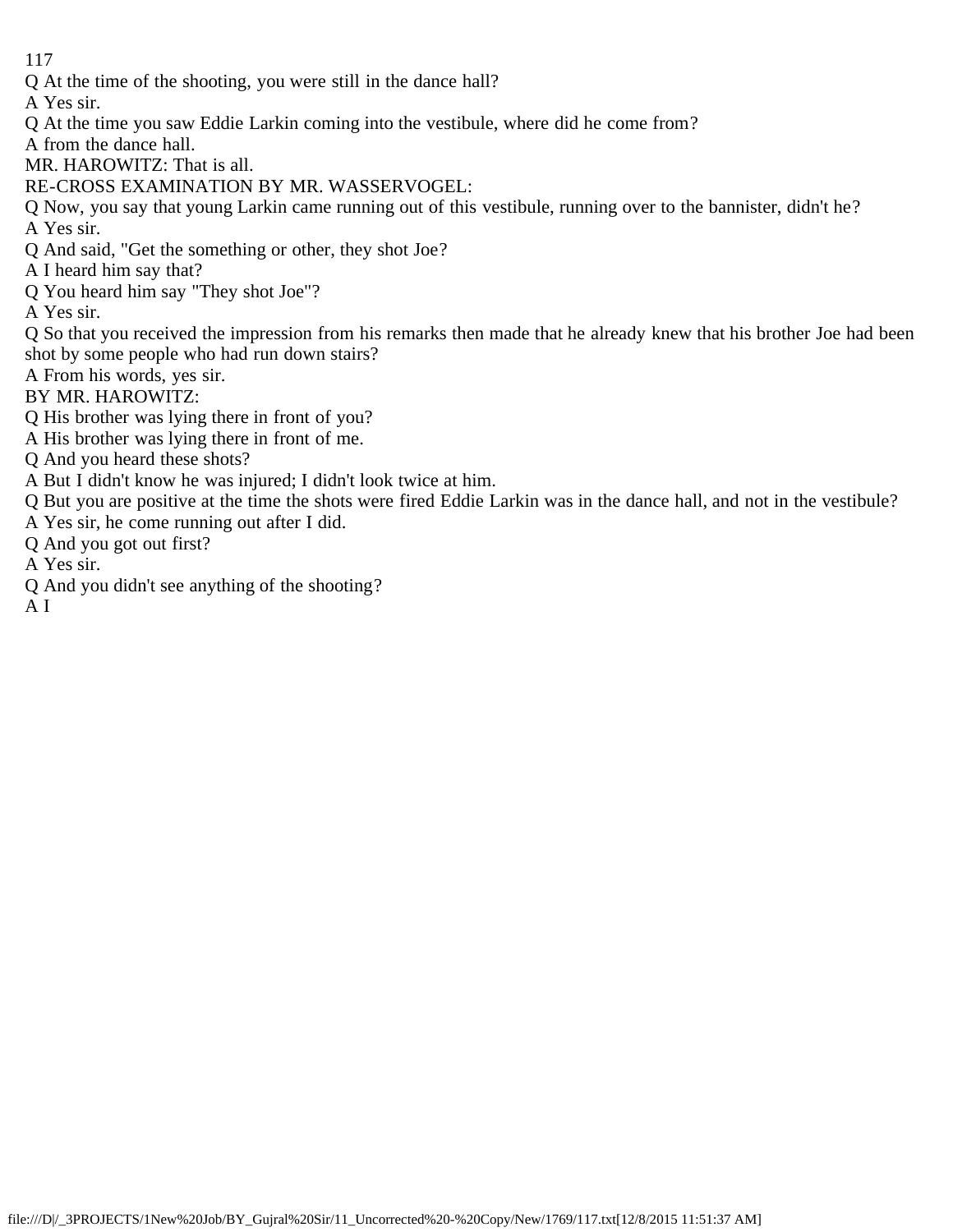didn't see nothing of the shooting. I don't know nothing about it.

BY MR. WASSERVOGEL:

Q Didn't you hear Larkin say that he had been back in the dance hall after the shooting and had come out again? A No sir.

Q Didn't you hear Larkin say that he had gone into the dance hall to get assistance, and that he was running after the people who had, shot his brother?

A No sir, he did not.

BY MR. HAROWITZ:

Q After the shooting, had you seen Moore around the neighborhood?

A On and off, yes sir.

Q How often?

A I have seen him a dozen or two dozen times.

BY MR. WASSERVOGEL:

Q Where was he living then?

A I don't know, sir.

Q What?

A I don't know.

Q Where were you living?

A 765 8th Avenue, been living there for nine.

Q And you only would see him pass by?

A Yes.

Q Did you ever talk to him about this shooting?

A Never knew he was wanted for any trouble, sir.

Q Did you see Moore that night?

A I don't think I did.

Q What?

A I don't think so.

Q But you wont swear he was not there?

A I wont swear, but I didn't see him.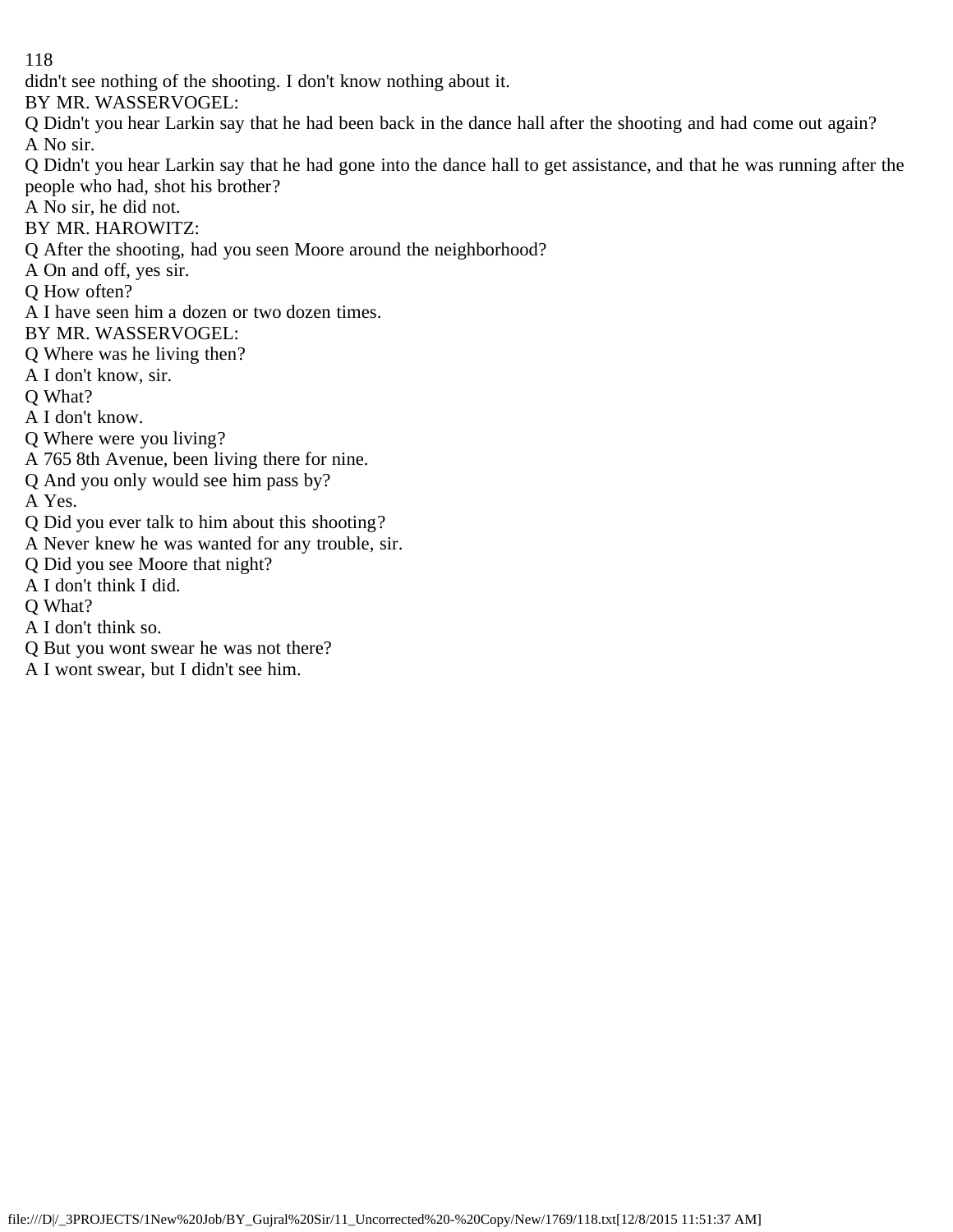Q Didn't you know that a warrant had been issued for his arrest? After the Coroner's inquest? A No sir, I did not.

MR. WASSERVOGEL: That is all.

----------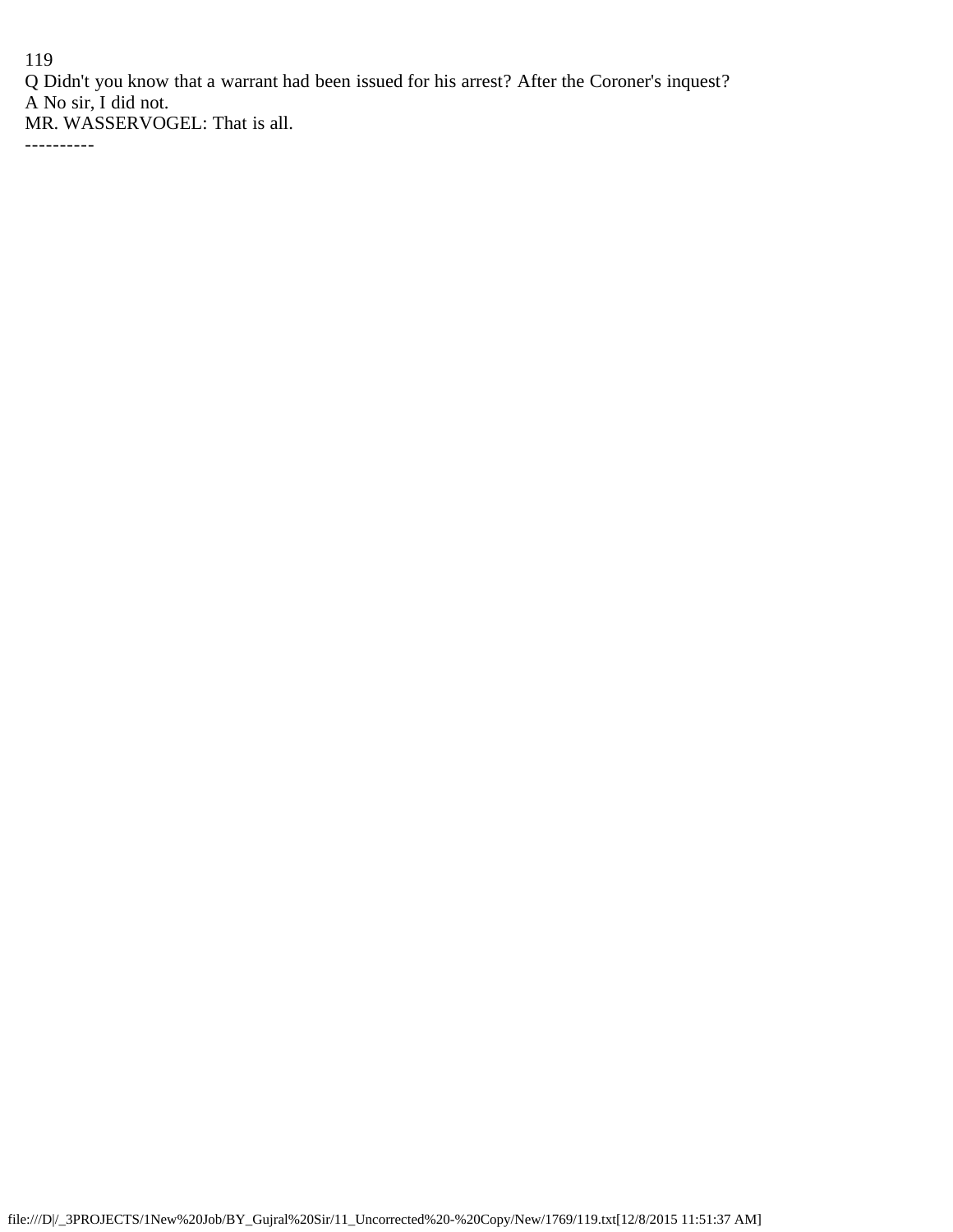JOSEPH J. SONNER, called as a witness on behalf of the defendant, being first duly sworn testified as follows:- DIRECT EXAMINATION BY MR. HAROWITZ:

- Q What is your name?
- A Joseph J. Sonner.
- Q Where do you live?
- A 456 West Thirty-eighth Street.
- Q How old are you?
- A Twenty-six.
- Q Where do you live?
- A 456 Thirty-eighth Street.
- Q West Thirty-eighth Street?
- A Yes, sir.
- Q What is your business?
- A Truck driver.
- Q For whom?
- A Burns Brothers.
- Q Is that the coal people?
- A Yes, sir.
- Q How long have you been working for Burns Brothers?
- A Well, about three years and a half.
- Q Are you working there now?
- A Yes, sir.
- Q Were you at this dance given by the Winnoa Club for the benefit of Larkin's brother?
- A Yes, sir.
- Q And what time did you get there?
- A Well, about half past eight.
- Q Who did you buy your ticket from?
- A I paid going into the door.
- Q You bought and paid for our ticket?
- A Yes sir.
- Q Do you remember the time of the shooting?
- A Well, I was sitting down at the front end of the building when the shooting was going on.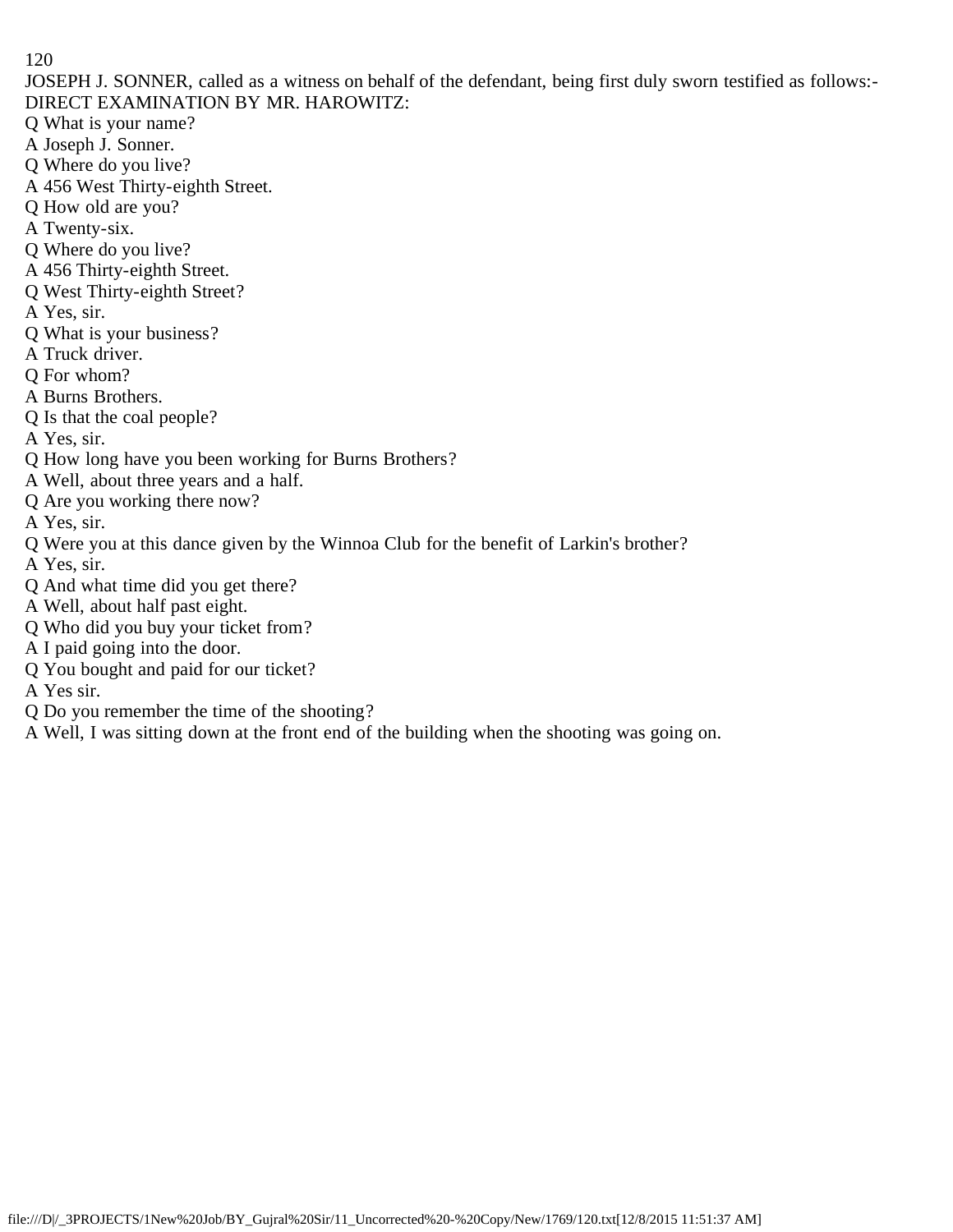- Q Who did you your admission to?
- A Shore.
- Q Where was Eddie Larkin?
- A Eddie Larkin was down at the foot of the hall, talking to me.
- Q I mean, at the time you came in?
- A I didn't see him around there.
- Q You didn't see him? You saw Shore?

A Yes, sir.

- Q At the time of the shooting, where were you?
- A I was sitting down at the end of the hall.
- Q The dance hall?

A Yes, sir.

Q You mean the end furthest from the front?

A Yes.

- Q Did you see Eddie Larkin there?
- A Yes, I seen Eddie Larkin sitting down with me.
- Q Did you talk with him immediately before the shooting?

A No, I said to him -- he had the leg of the piano stool in his hand, and I said, "why don't you take that out of your hand? You might raise trouble with that".

A With that, the shots were fired, and I put my over coat on my arm and put my hat on and ran out, and the door was just opened as I got there.

Q And you all ran out?

- A We all ran out.
- Q And you are sure at the time you heard the shots you were sitting there, talking to Eddie Larkin?

A Yes, sir.

Q And did you start going out before Larkin, or did he run out before you?

A I ran out before Larkin.

MR. HAROWITZ: That is all.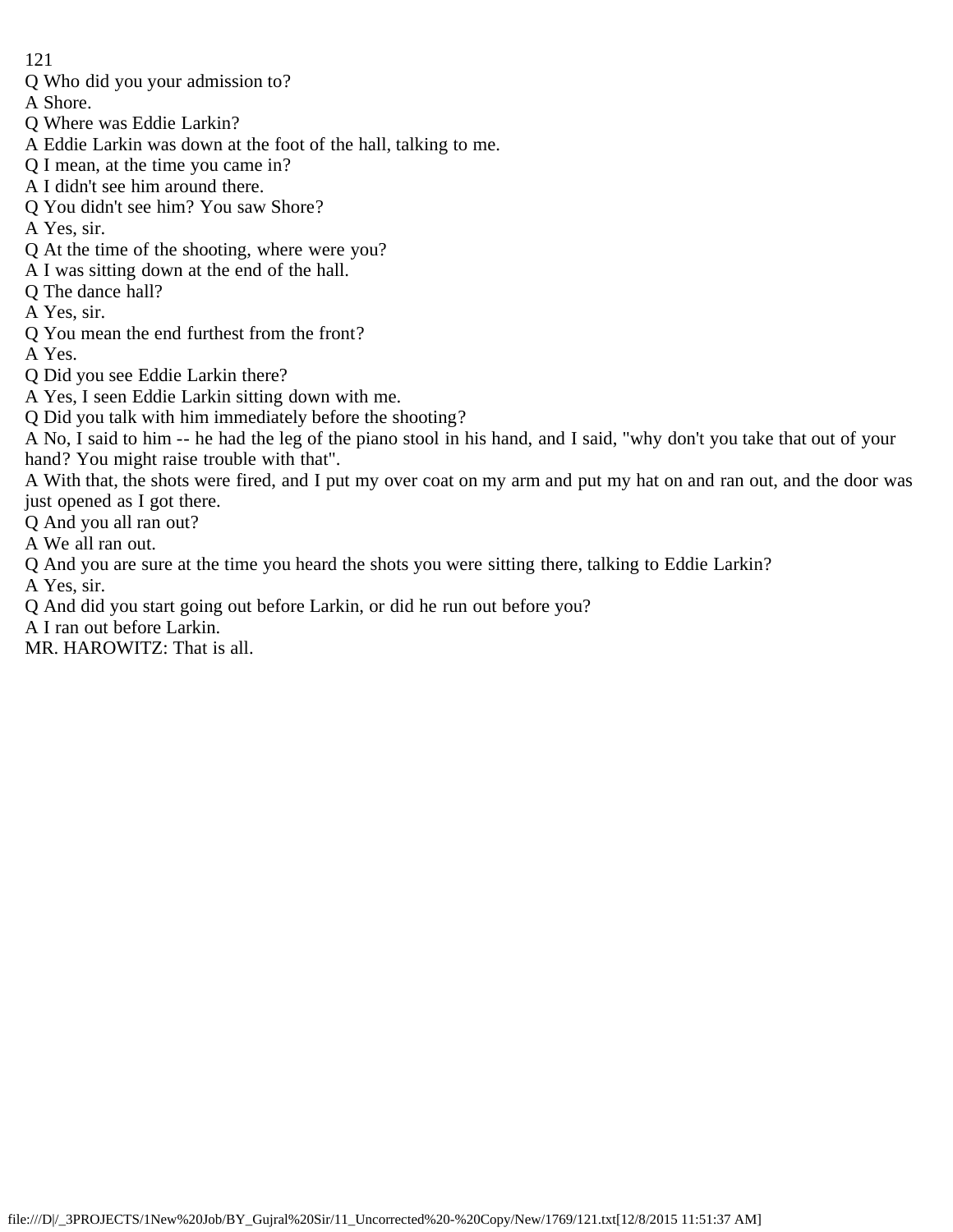CROSS EXAMINATION BY MR. WASSERVOGEL:

Q Do you know Henry Moore?

A No, sir, I do not.

Q What?

A I do not know him to speak to, only to see him passing up and down.

Q You also see him passing up and down Ninth Avenue; is that right?

A Yes, sir.

Q When for the first time did you see Henry Moore passing up and down Ninth Avenue?

A Oh, I see him regularly.

Q Did you see him in 1908?

A I seen him regularly.

Q Give me the months of 1908 that you saw him walking up and down Ninth Avenue? What months in 1908 will you say he was walking up and down Ninth Avenue?

A Well, I can't just tell you the months.

Q Give me any particular month, or any particular day? Look at me now.

MR. HAROWITZ: I object to that. How can be remember 1908.

MR. WASSERVOGEL: I have my reason for asking such questions.

THE COURT: Please cross examine without comment, Mr. District Attorney. Mr. Harowitz, resume your seat, and let the examination proceed.

MR. HAROWITZ: I object to the question.

THE COURT: The objection is overruled. Be seated, please.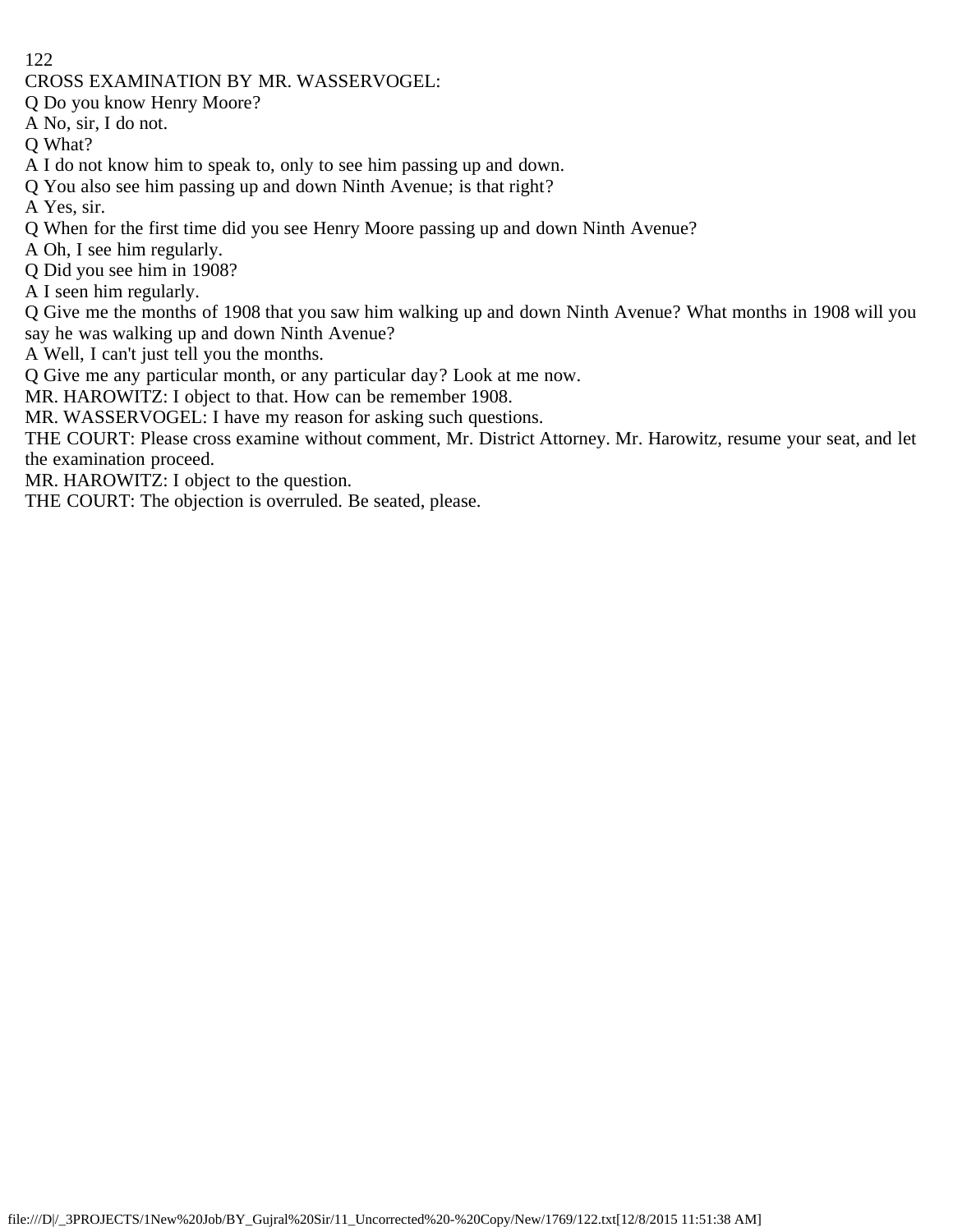MR. HAROWITZ: I take an exception.

THE COURT: Proceed.

Q Will you mention any particular month?

A Well, I can't --

- Q That you saw him in the year 1908 passing up and down Ninth Avenue?
- A Well, I seen him here last Christmas Eve passing up and down the Avenue -- New Year's Eve.
- Q That was not 1908, was it? You know what year you are talking about now?

A 1912.

- Q Not 1908. Did you know him prior to 1908, just by seeing him around?
- A No, just saw him walk through the street.
- Q Did you know him by name?

A No, sir.

- Q When did you first find out this name?
- A Well, I only found out his name by people talking about him.
- Q And when for the first time did you hear people talking about him? What was the occasion?

A Well, I heard something about three or four years ago, that it was Moore, and I never spoke to the fellow. I always seen him walking.

- Q He was quite a prominent character in that neighborhood?
- A No, sir, I don't know anything about the fellow.
- Q People would talk about him as he passed by?
- A They only said, "that is Henny Moore".
- Q Can you give me the name of any person that told you "That is Henny Moore"?
- A No, only I was passing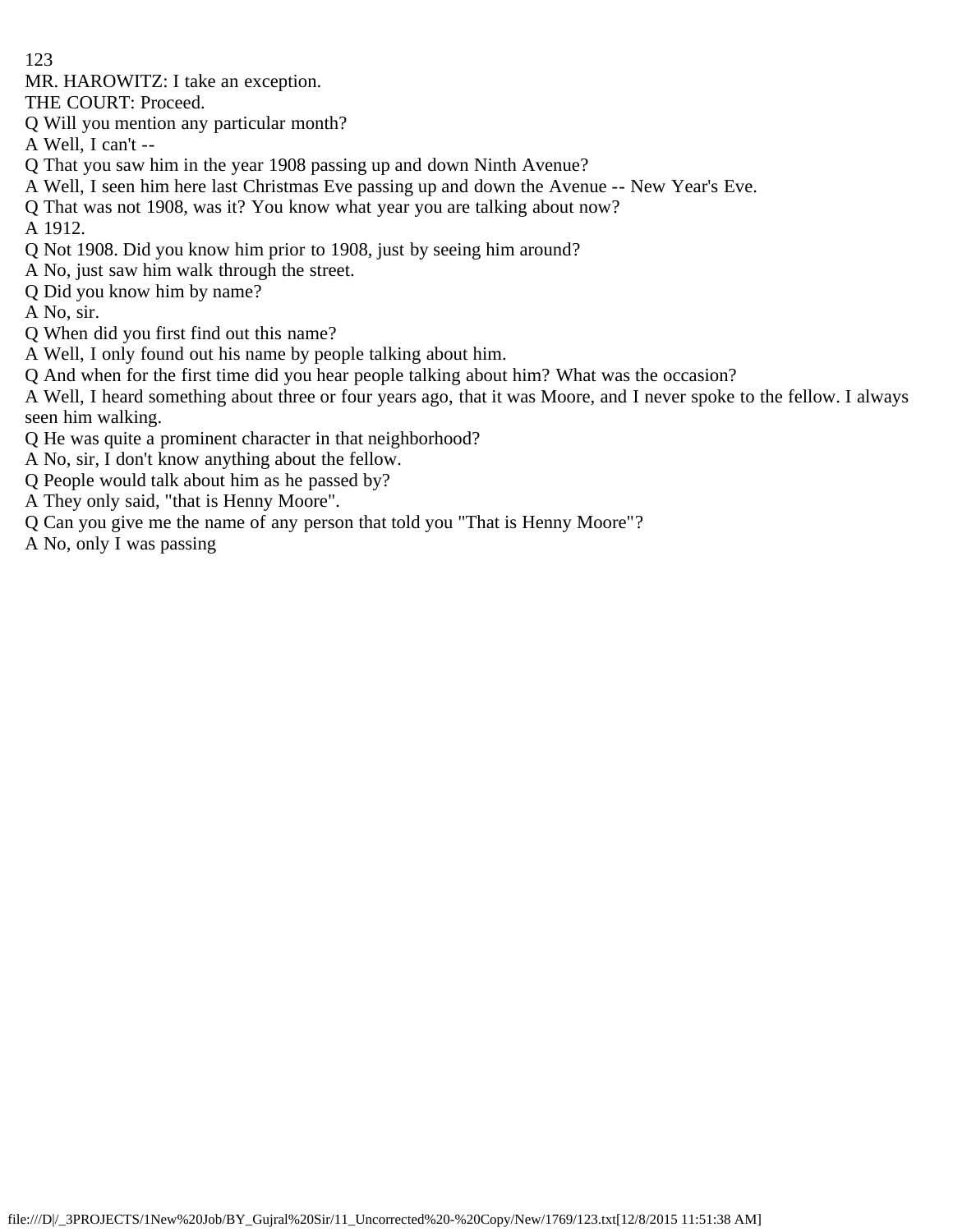through the street myself. They said, "That is Moore".

 Q But can't you give me -- these twelve gentleman want to know the name of the person that told you "There goes Henry Moore".

- A I couldn't tell you that; I didn't know the people that was standing on the Avenue.
- Q Well, you have seen him this way on the Avenue for some time?
- A Yes, sir.
- Q Had you ever spoken to him?
- A No, sir.
- Q Did you ever did him the time of day?
- A No, sir.
- Q Did you see him on the night of the shooting?
- A I didn't see him the night of the shooting, no, sir.
- Q How long were you in the hall?
- A About an hour.
- Q You won't swear that he was not there, will you?
- A I didn't see him there; I can't swear when I didn't see him there.
- Q And you arrive at about what time?
- A About half past eight.
- Q And you remained until when?
- A Until the shooting started?
- Q When was that?
- A I guess that started about half past nine, or so, or ten o'clock.
- Q And you were at that time where, which part of the premises?
- A Down in the front end of the building, front end of the dance hall.
- Q You mean, in the main hall?
- A In the dance hall.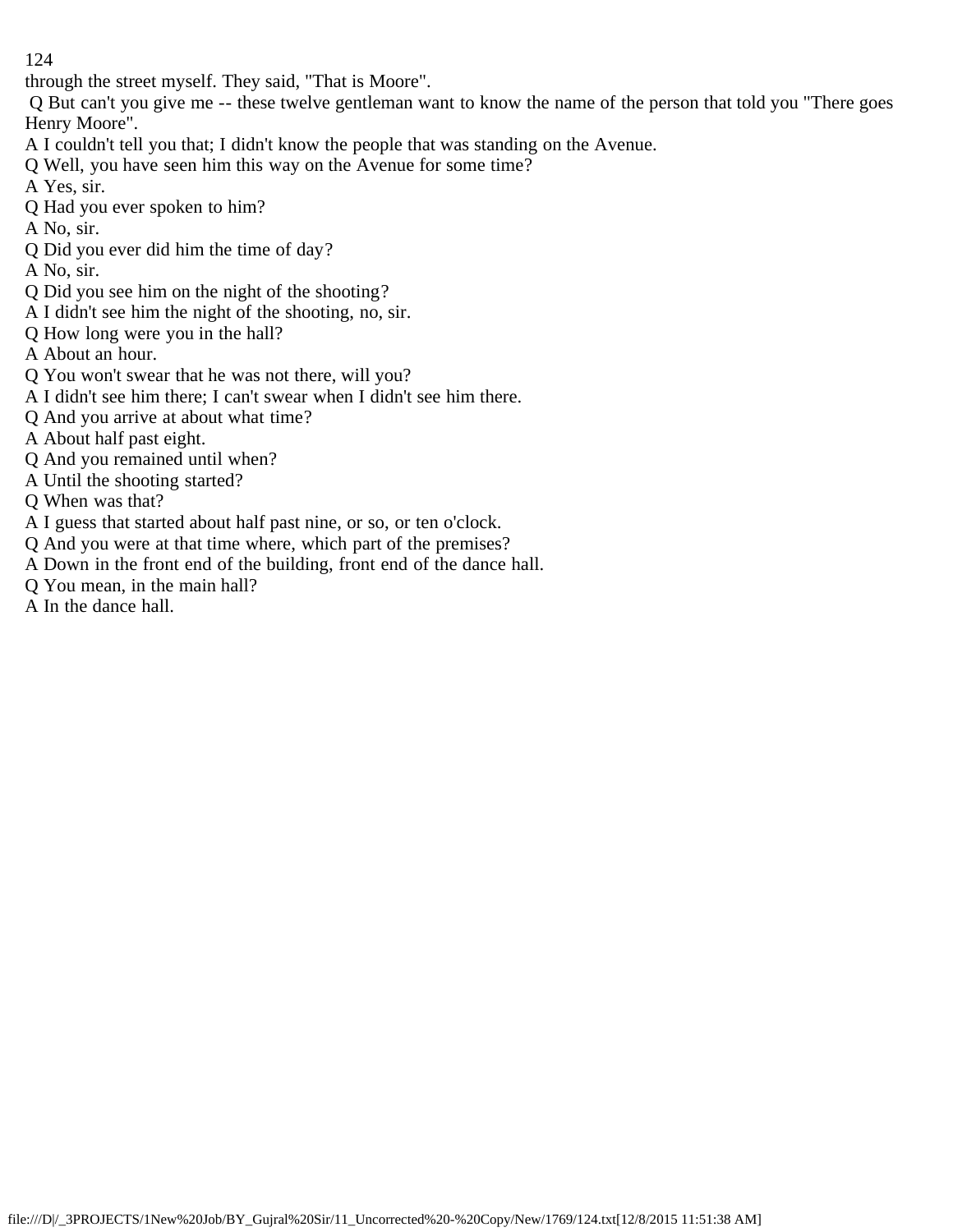Q In the dance hall itself?

A Yes, sir.

Q Now, young Larkin was standing part of the evening at the head of the stairs, taking tickets, was he not?

A I didn't see Eddie Larkin taking tickets.

Q What?

A I didn't see Eddie Larkin taking tickets there.

Q At any time that night?

A I see him when I was in the hall, about half an hour, I see him out there, and he was going in and out the hall, and he sat down in back and was talking.

Q Could you see from the entrance of the hall itself out into the lobby, where the stairway was?

A No, sir, it was too long.

Q What is that?

A It was too long; you couldn't see out.

Q But you say you saw him, from where you were standing in the body of the hall, you could see him taking tickets? A He was taking tickets when I came in; that was the only time I seen him, until he come in the hall. Then he sat down

in the back, talking, and he had this piano stool.

Q You told us that before?

A That is all I know about it.

Q How long was he in the hall with you all told? Do you remember that?

A He was going in and out, and then he sat down for a while.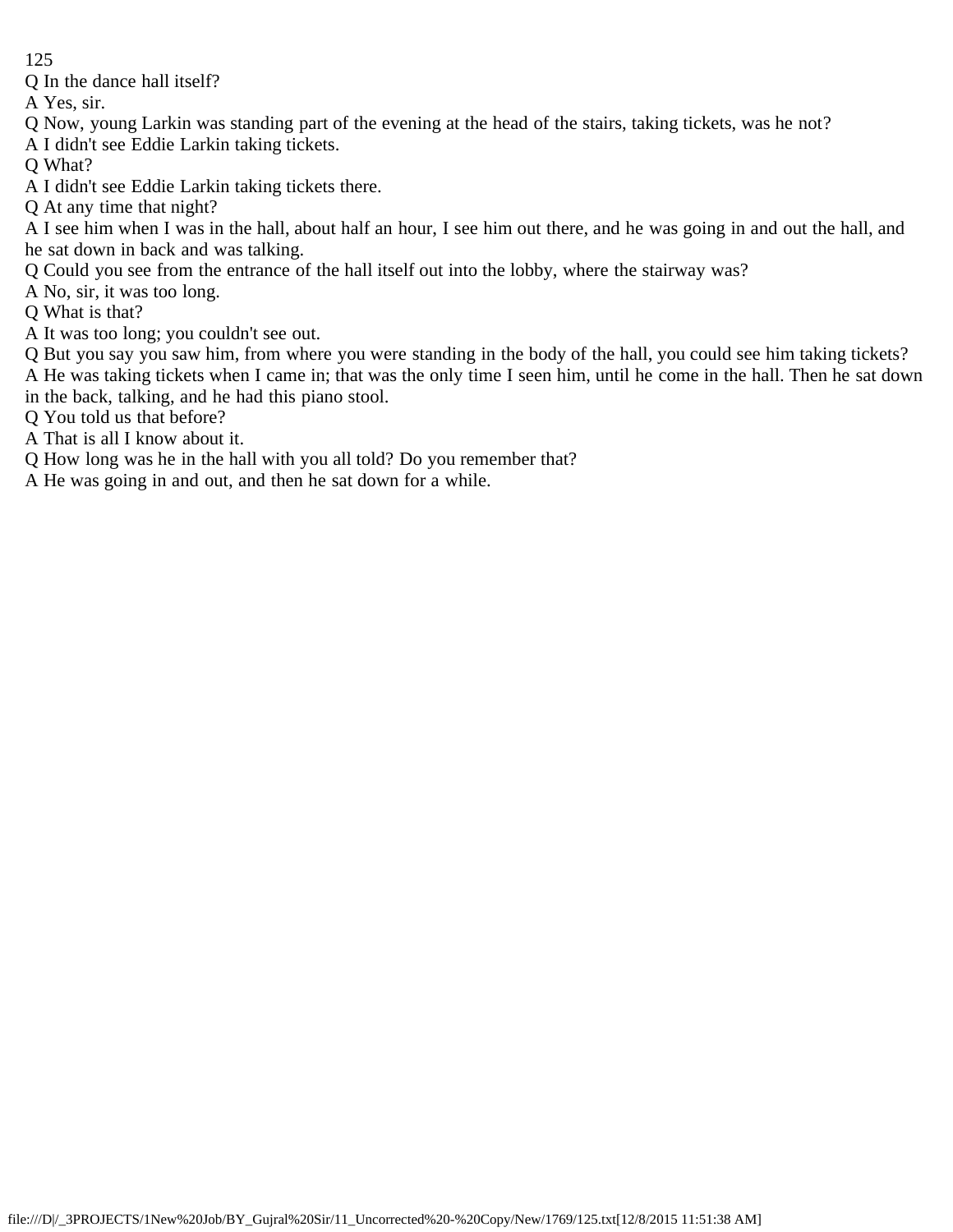- Q You don't know, of course, what he was doing on the outside?
- A No, sir, I do not.
- Q You don't know what persons he spoke to, or who he saw, or anything about it?

A No.

- Q At any rate, there was a time while you were in the dance hall that you heard a shot; isn't that so?
- A I heard a shot.
- Q You heard more than one shot?
- A A couple of shots.
- Q How many shots?
- A I didn't count them. I was too nervous; I wanted to get out of the place.
- Q You were very much excited?
- A Yes, sir, I was glad to get out.
- Q Quite a number of people in the hall?
- A Yes, sir.
- Q Many of them ran out?
- A Oh, there was a lot ran out. I guess they was all glad to get out.
- Q Did you see the door leading into the hall closed by some one, to keep the crowd back?
- A Yes, the door was closed, and as I got to the door this Mr. Corrigan, I see him open the door to go out, and I went right down stairs.
- Q You passed out with Corrigan?
- A No, Corrigan was about ten feet ahead of me.
- Q Corrigan was about ten feet ahead of you?
- A Yes sir.
- Q How far was Larkin from you at the time Corrigan was ten feet from you?
- A I couldn't tell you. Larkin was in back.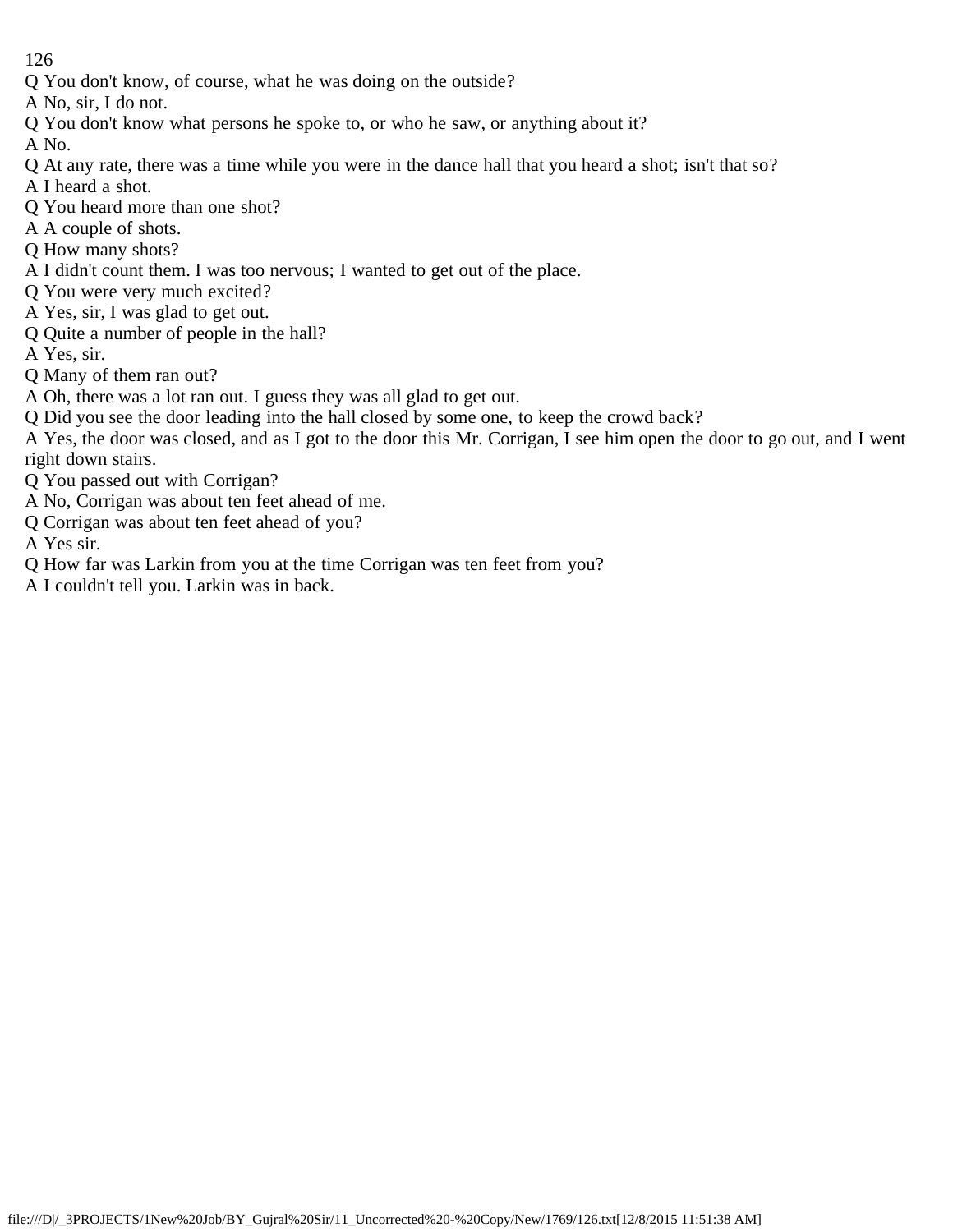- 127
- Q How far in back?
- A I couldn't say. I didn't look around to see.
- Q You don't know how long before you went out of the hall that Larkin was outside?
- A No, sir.
- Q You don't know whether it was two minutes, or one minute of how long it was, do you? A No, sir.
- Q And you immediately ran out?
- A Yes, sir.
- Q Did you see a man lying down on the ground, or on a settee?
- A There was a man laying on the floor.
- Q Did you see whether he was bleeding?
- A I didn't take notice of that.
- Q You ran right out?
- A I ran right out.
- Q Did you give your name to the police at that time?
- A No, sir.
- Q You were not a witness before the coroner's court?
- A No, sir.
- Q Neither was Sonner?
- A (No answer)
- Q You gave your name to no one at all?
- A No, sir.
- Q When for the first time did you see the defendant, Moore, after the shooting?
- A After the shooting?
- Q Yes.
- A Oh, I seen him a couple of nights after that.
- Q Where did you see him?
- A I seen him on Eighth Avenue.
- Q Did you talk to him about the shooting?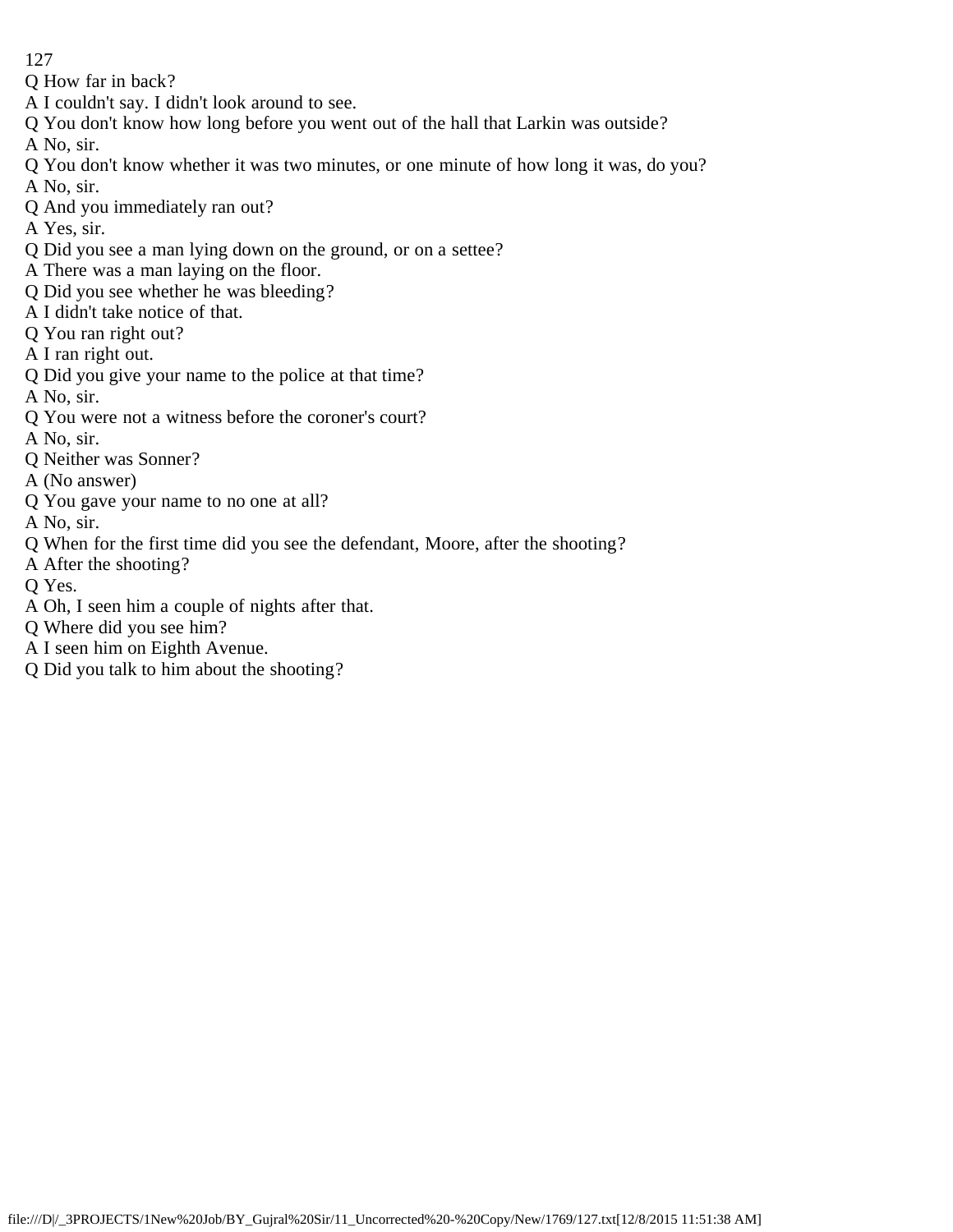- A No, sir, I didn't never talk to him at all.
- Q You had heard after the shooting the names of the persons who were charged with the shooting, had you not? A Yes, sir.
- Q You did, isn't that right?
- A Was charged with the shooting?
- Q Yes.
- A No, I didn't hear that.
- Q Did you hear the name of Walsh?

A No, sir.

Q Didn't you hear a man named Walsh and a man named Moore had been charged with the shooting?

A No, sir.

Q Did you inquire after you ran out of this hall?

A No, sir.

- Q Did you at any time after you ran out, the next day, the next week, read about the case?
- A No, sir.
- Q You were not interested in that?
- A No, sir, I was not interested in that case.
- Q Did you know the name of the man who had been shot?
- A Only they say it was Joe Larkin.
- Q Did you know Joe Larkin?
- A Well, I know him to see him on a truck; that is all.
- Q Did you know Edward Larkin?
- A I know Edward Larkin.
- Q How long had you known him?
- A Oh, I know him quite a long while.
- Q Did you know him from going to these dances?
- A Yes, sir.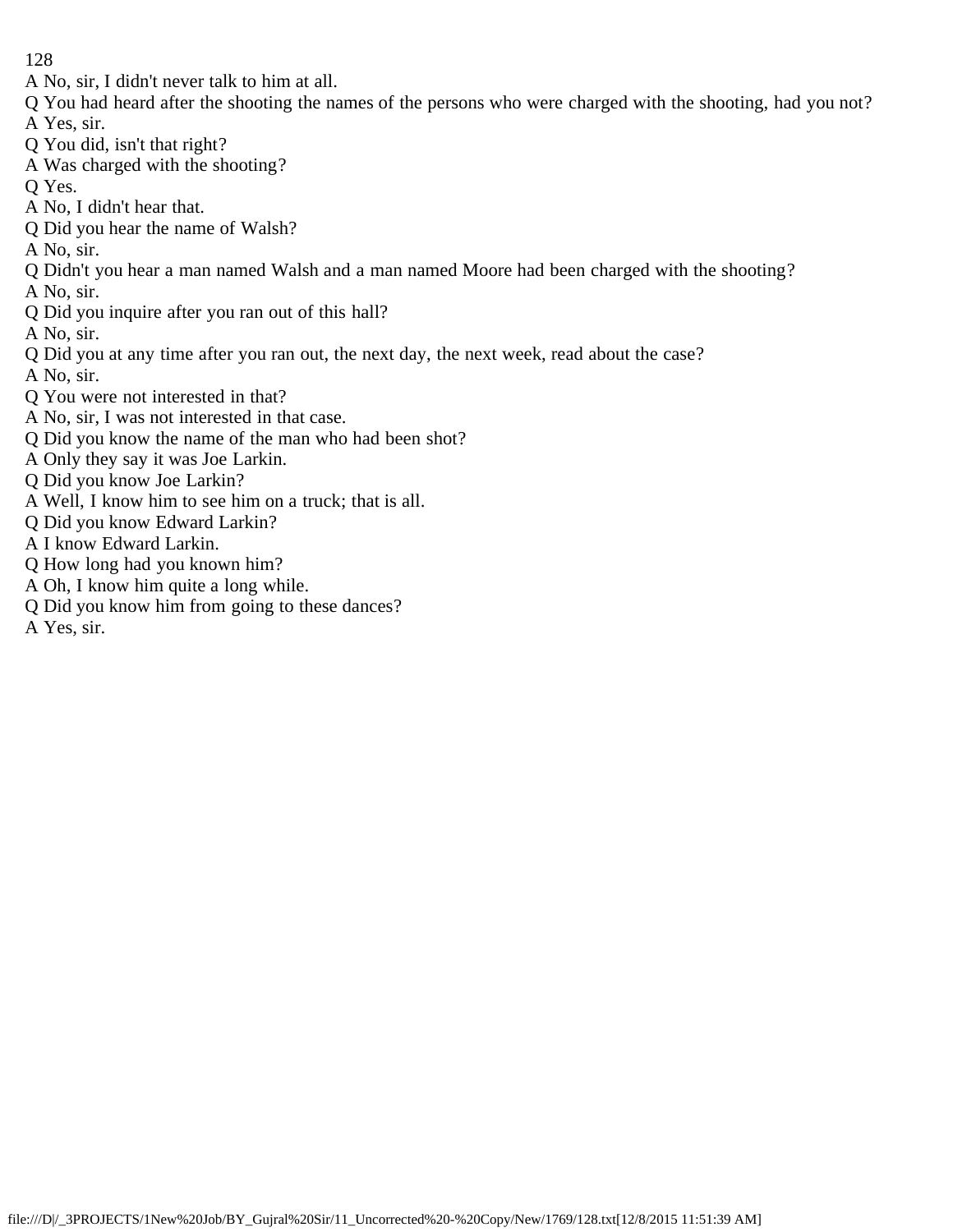- 129
- Q Are you a member of the Winnoa Club?
- A No, sir, I am not a member of any club.
- Q You would not be a member of that club?
- A No sir.
- Q This is quite a tough club, isn't it?
- A I couldn't tell you nothing about the club.
- Q All nice, respectable people there that night?
- A I couldn't tell you. I seen respectable people. Respectable people goes in every place, and here is tough people goes in every place. You can't pick them out.
- Q You couldn't tell a tough person?
- A Well, you can tell some, yes.
- Q And, at any rate, you never took the trouble to inquire the names of the persons who were charged with the shooting?
- A No, sir.
- Q When, before the defendant's arrest, did you last see him?
- A Last saw who? Moore?
- Q The defendant, Moore, yes?
- A Well, I guess it was a couple of weeks, a week or so.
- Q Do you know when he was arrested?
- A No sir.
- Q What?
- A I don't know when he was arrested.
- Q You say you saw him a week before?
- A Yes, sir.
- Q How do you know it was a week before if you don't know when he was arrested?
- A Well, I seen him; I didn't go as far as hat to see --
- Q When was it you was him?
- A I seen him on Forty-second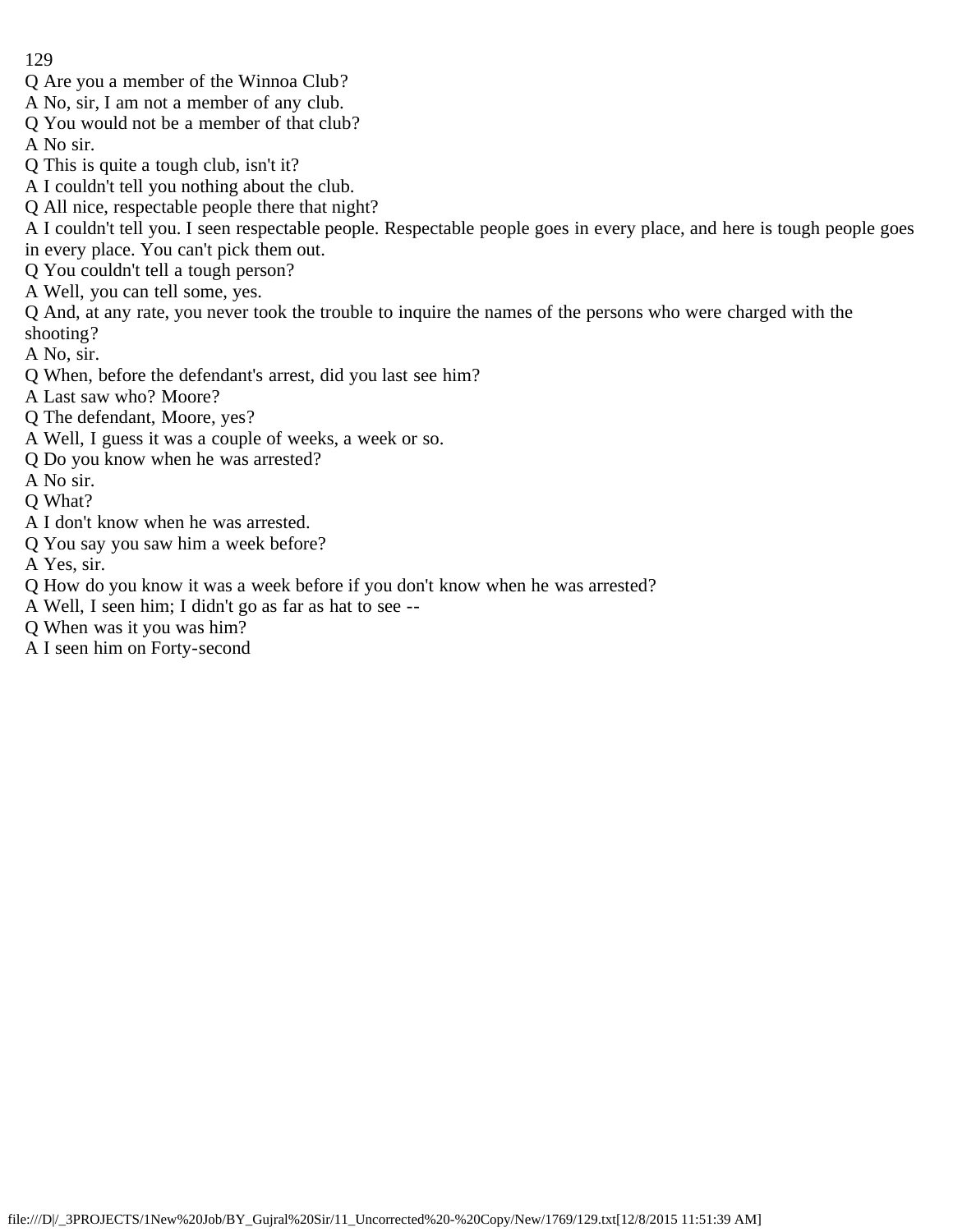Street and Broadway.

Q Exactly, but when?

A What?

Q When?

A About a week before he got arrested.

Q When was that?

A That was on a Friday night, or Saturday night.

Q Well, there are fifty-two Friday nights in the year, are there not?

A Yes, sir.

Q Which of the fifty-two Friday nights was it that you last saw the defendant before his arrest?

A I didn't go that far. I only just seen him.

Q Do you know the month?

A No, I don't generally know the month.

Q You don't generally know he month?

A I don't go that far to find out.

Q When did you talk about the case last with any person?

A I was talking about it here the other day.

Q And until the other day you had not spoken to a soul about this case, from the time of the shooting, is that right? A Yes, sir.

Q The other day, for the first time?

A Yes, sir.

Q And you spoke to some representative of the defendant's lawyers?

A Some lawyers sent me a suepoena, yes sir. I told a part I was there, and was talking to this follow, this Eddie Larkin, and I didn't see the --

Q When did you say that to any person?

A Oh, I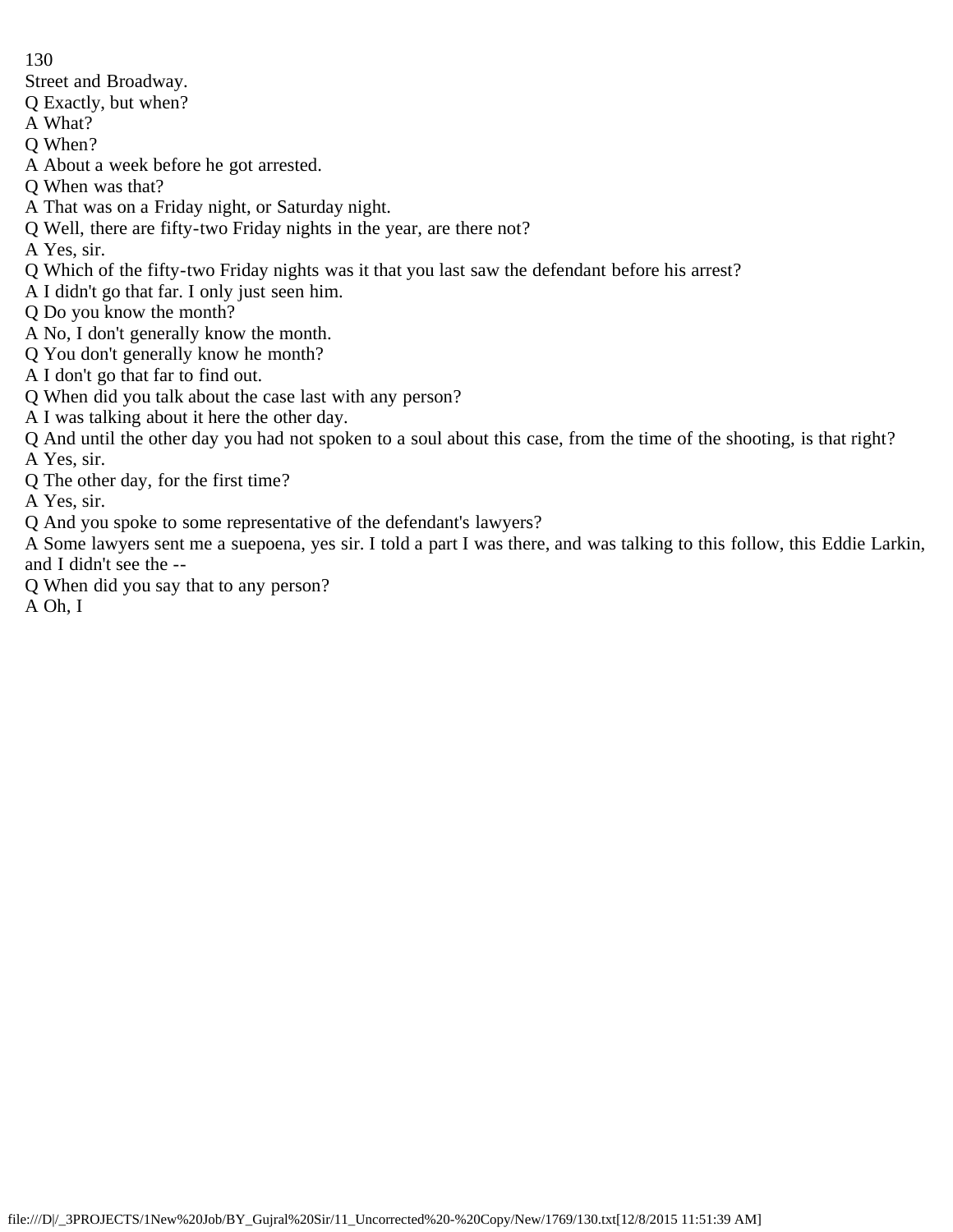guess about a week or so ago.

Q A week ago, and give me the name of the person to whom you said that, will you?

A Adie-- I forget his name.

- Q It is somebody that you know pretty well, isn't it?
- A Yes, I know him pretty well, but I can't just mention his name.
- Q Was he connected with the office of the defendant's lawyer?
- A I couldn't tell you that.
- Q You don't know anything about that?

A No.

MR. WASSERVOGEL: That is all.

RE DIRECT EXAMINATION BY MR. HAROWITZ:

Q Since the shooting, you have seen Moore frequently around the neighborhood, haven't you?

A Yes, I saw him around the neighborhood.

Q And you never knew he was wanted for this murder?

A No, sir.

MR. HAROWITZ: That is all.

RE CROSS EXAMINATION BY MR. WASSERVOGEL:

Q Did you know where Moore lived at any time?

A No, sir.

Q Never knew that?

A No, sir.

MR. WASSERVOGEL: That is all.

BY MR. HAROWITZ:

Q The first time you heard about Moore's connection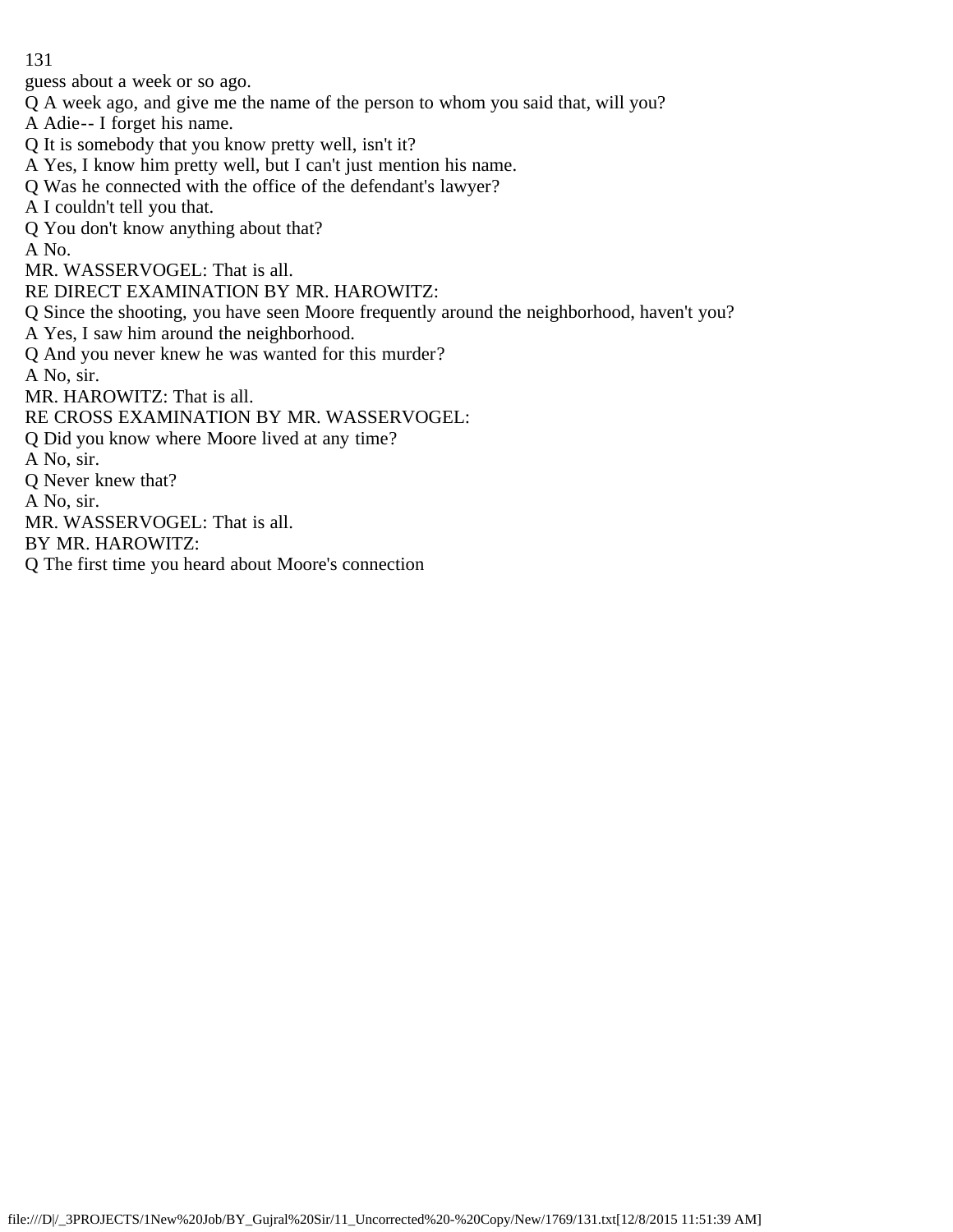with the case was when you heard he was arrested?

A Yes sir.

- Q Do you remember how long ago that was?
- A No sir.
- Q Was it this summer?
- A Yes, I guess it was in the summer.
- Q In the month of July?
- A Yes, around July.
- Q And you say a week before he was arrested you saw him on Forty-second Street and Broadway?
- A Yes, sir.
- BY MR. WASSERVOGEL:
- Q You won't say it was not in February, will you?
- A I can't tell you when it was.
- Q You won't state, just because he suggested July? If I tell you he was arrested in February, you won't say it is not so, will you? You don't know anything about the time, do you?
- A No.
- By MR. HAROWITZ:
- Q But you did learn at one time that Moore was arrested?
- A Yes, sir.
- Q And whether it was in February or July, you don't know?
- A No.
- Q And you are positive at the time you learned he was arrested you say him a week before that?
- A Yes, sir.
- MR. HAROWITZ: That is all.
- ----------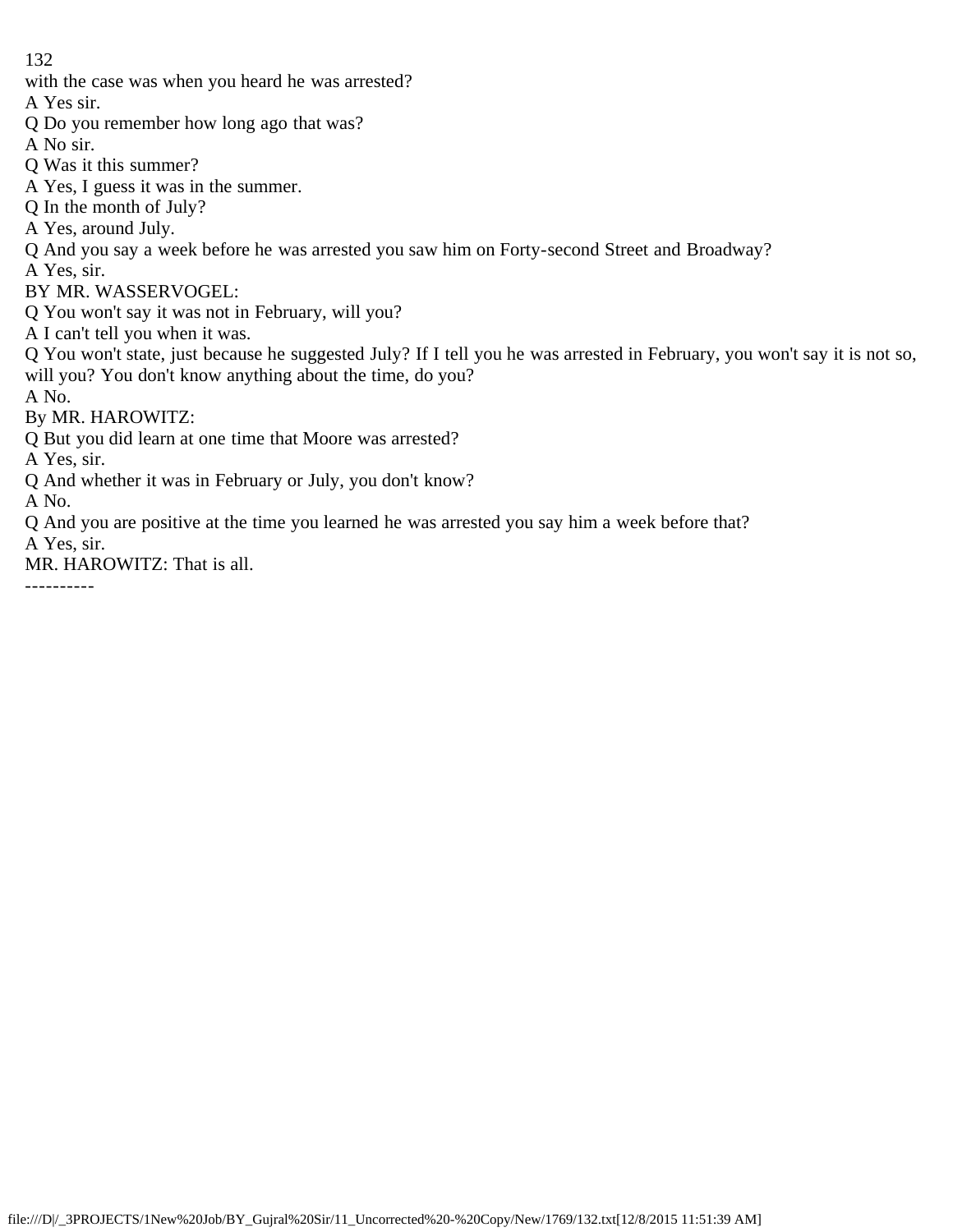MAX LAZARUS, called as a witness on behalf of the defendant, being first duly sworn, testified as follows:- DIRECT EXAMINATION BY MR. HAROWITZ:

- Q What is your full name?
- A Max Lazarus.
- Q Where do you live?
- A 19 West 112th Street.
- Q And what is your business?
- A Live poultry.
- Q And where is your place of business?
- A We are generally all over, Jersey City or Hoboken, but we connect with the West Washington Market.
- Q Are you in business for yourself?
- A No, sir.
- Q Who are you employed by?
- A Joseph Cohen.
- Q Where is his place of business?
- A West Washington Market.
- Q How long have you been working for Joseph Cohen?
- A A little over seven years.
- Q Do you know the defendant, Henry Moore?
- A Yes sir.
- Q Was he working there with you?
- A Yes, sir.
- Q When?
- A For the past two years.
- Q For the past two years?
- A Yes, sir.
- Q Where did you see him in the past two years?
- A Seen him every day at business.
- Q Where?
- A Down at Hoboken, or Jersey, or wherever we worked.
- Q How often would he go to the New York market?
- A Two or three times every week, and Saturday we get paid off.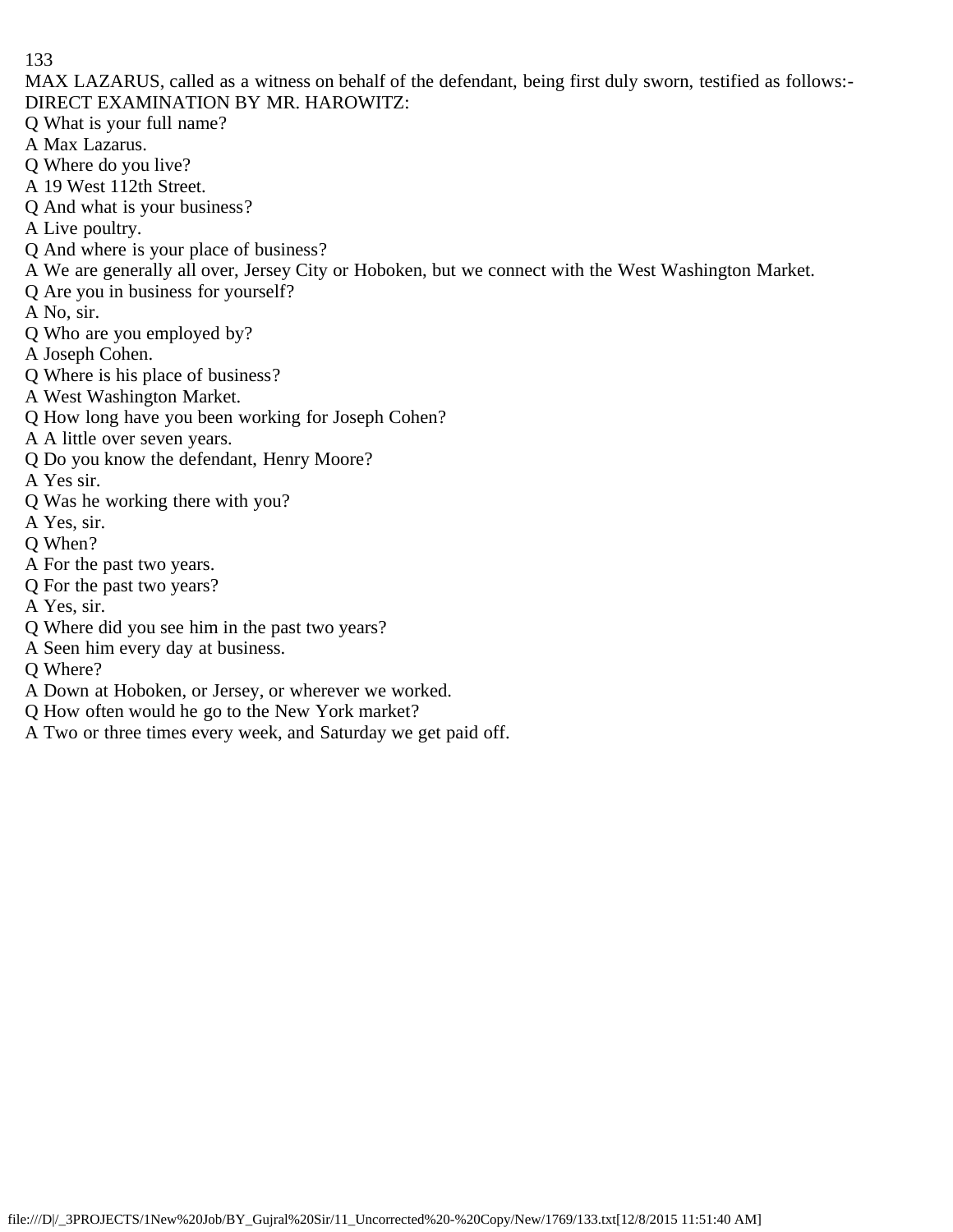- Q Where do you get paid off?
- A In Baedecker's saloon, on the corner.
- Q Where is that?
- A Thirteenth Avenue -- Low Avenue and Thirteenth Avenue.
- Q During all this time, did you know that Henry Moore was wanted for murder?
- A No, sir.
- Q Did you ever hear that he was wanted for murder?
- A No, sir.
- MR. HAROWITZ: You witness.
- CROSS EXAMINATION BY MR. WASSERVOGEL:
- Q You say your work is done over in Jersey?
- A We work on this side, as well as the other side.
- Q In Jersey City most of your work is done?
- A Between Jersey, Hoboken, Weehawken and the New York side.
- Q I am talking about the Jersey City side. And his hours of work were what?
- A We used to work a couple of years ago, we used to work nights.
- Q I am talking about the last two years?
- A Some times we finished up in the afternoons, from morning.
- Q During the day?
- A Yes, sir.
- Q And was he working under you?
- A He was not working under me. I am longer in the business than him, but he was working with me.
- Q He was working with you for the past two years over in Jersey?
- A For Joseph Cohen.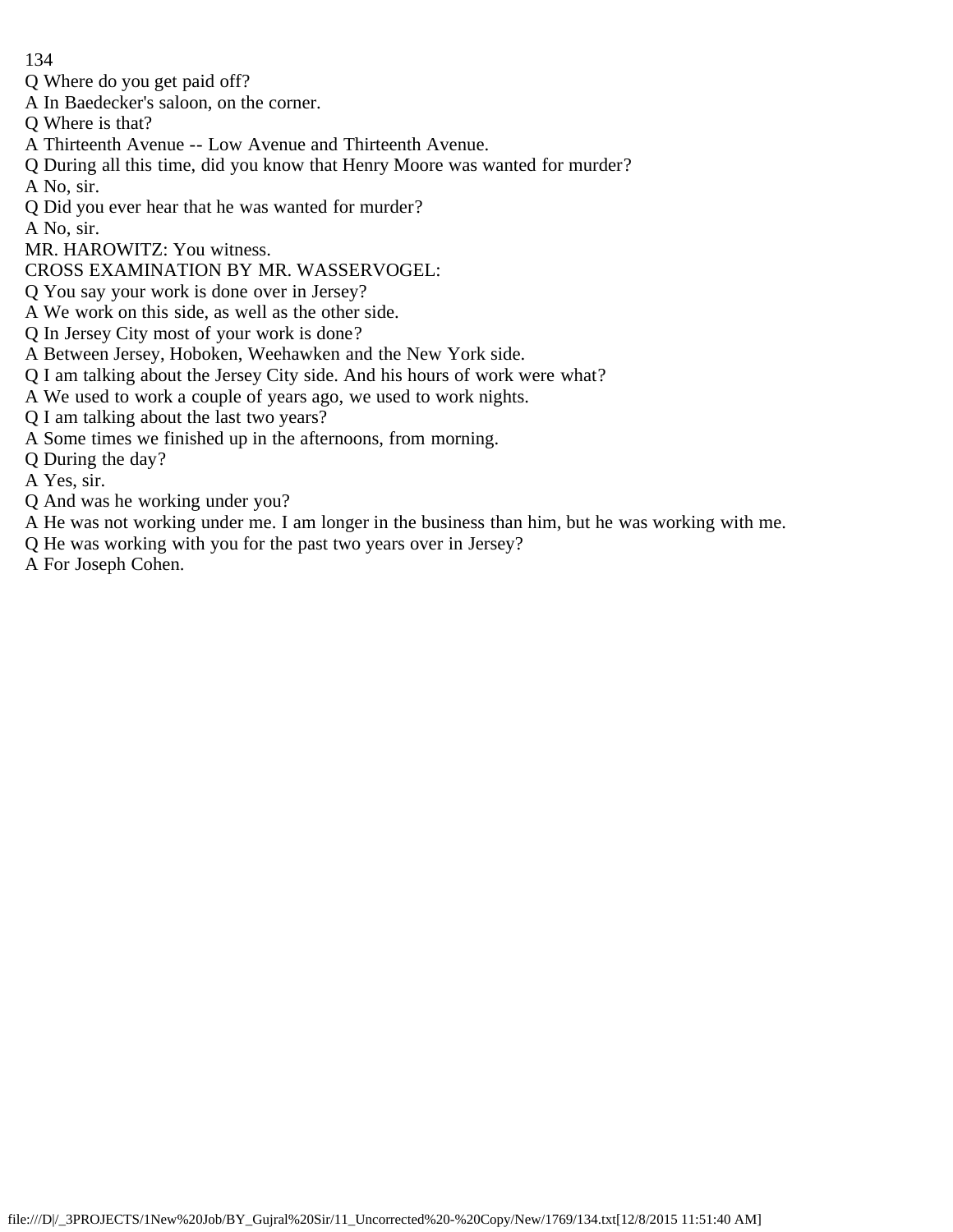- 135
- Q In the business of Joseph Cohen?
- A Yes, working for him; he is the boss.
- Q Where in New York did he work for you?
- A Well, on and off; he was not a steady man with me.
- Q He was not a steady man with you?
- A No with me, only we have several firms, and we switch men from one firm to another.
- Q You can only testify to what you know of your own knowledge?
- A Yes, sir.
- Q You told us before he did work with you in Hoboken, Weehawken, and other little towns in Jersey?
- A For the past two years, yes, sir.
- Q No, what I want to know is where he worked with you in the City of New York?
- A B&O. 23rd Street, New York Central, 26th Street.
- Q What would he do there? Simply make a delivery and go away?
- A No, sir, there is no delivery to be made. We were unloading cars of poultry.
- Q Simply helping in the unloading of cars?
- A That is all we had.
- Q At the railroad station?
- A At the railroad station.
- Q That is all he did?
- A Yes, sir.
- Q Where was the railroad station?
- A New York Central, B&O, that is in the City here.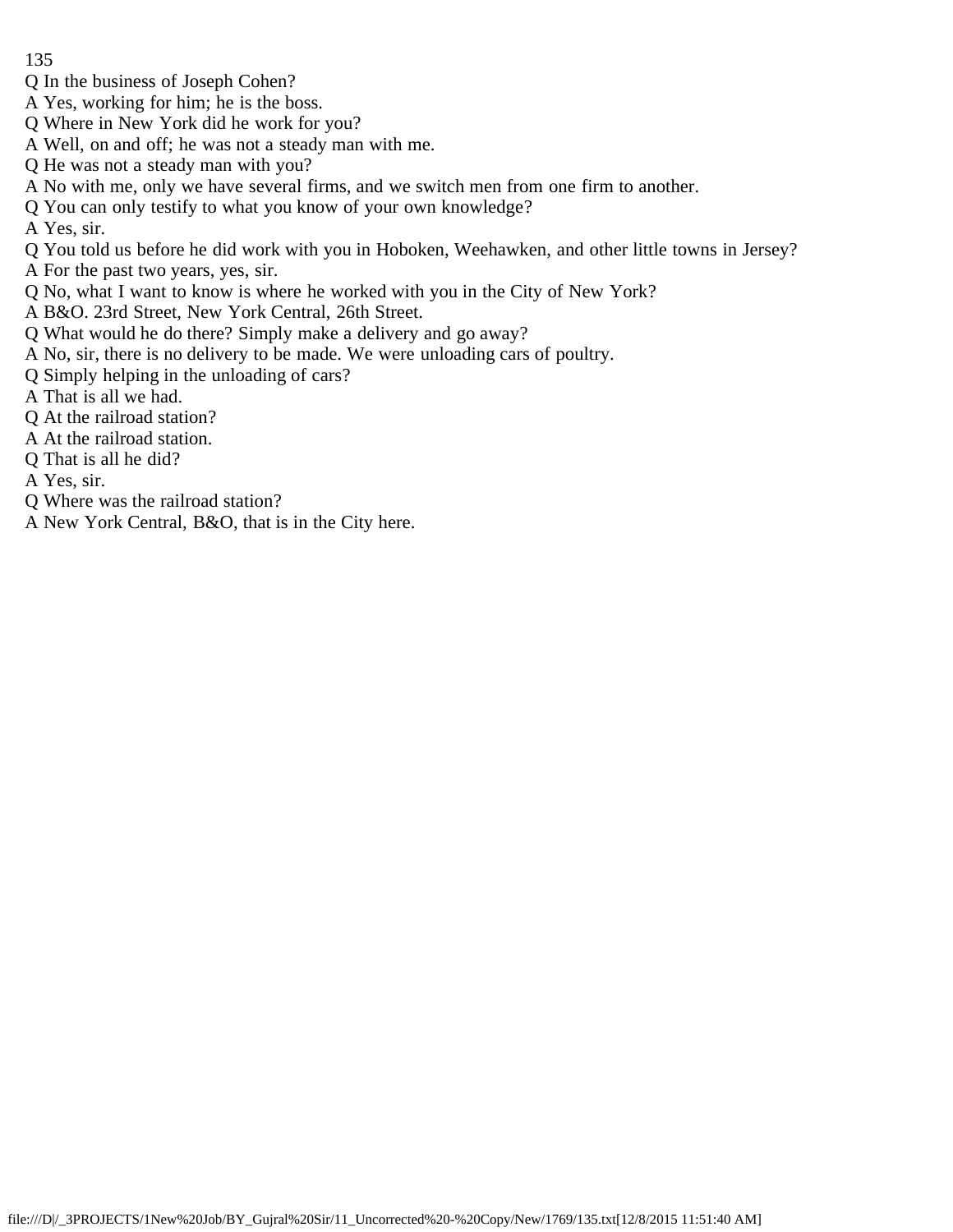- Q Which one of the New York Central freight depots?
- A Which one?
- Q Yes, where?
- A Right here, at Thirty-third Street.
- Q At Thirty-third Street?
- A At Thirty-third Street, the New York Central, where we unload the poultry.
- Q What Avenue is that?
- A Between Tenth and Eleventh, I believe.
- Q Do you recall any occasion in the last two years that you saw the defendant there?
- A Seen him there?
- Q Yes.
- A Several times that he has went over there without me.
- Q You don't know whether he went over there?
- A Positively, positively.
- Q Did you see him there?
- A No, sir.
- Q You did not see him there?
- A No, sir, but I knew he was sent there.
- MR. WASSERVOGEL: I now ask that this witness's knows the defendant visited places in the City of New York in the last two years be stricken out.
- THE COURT: Yes.
- RE DIRECT EXAMINATION BY MR. HAROWITZ:
- Q You say you never saw him in the City here in the last two years?
- A Yes, sir, I did see him here.
- Q Where did you see him?
- A Well, at work, at the B.&O. and at the New York Central.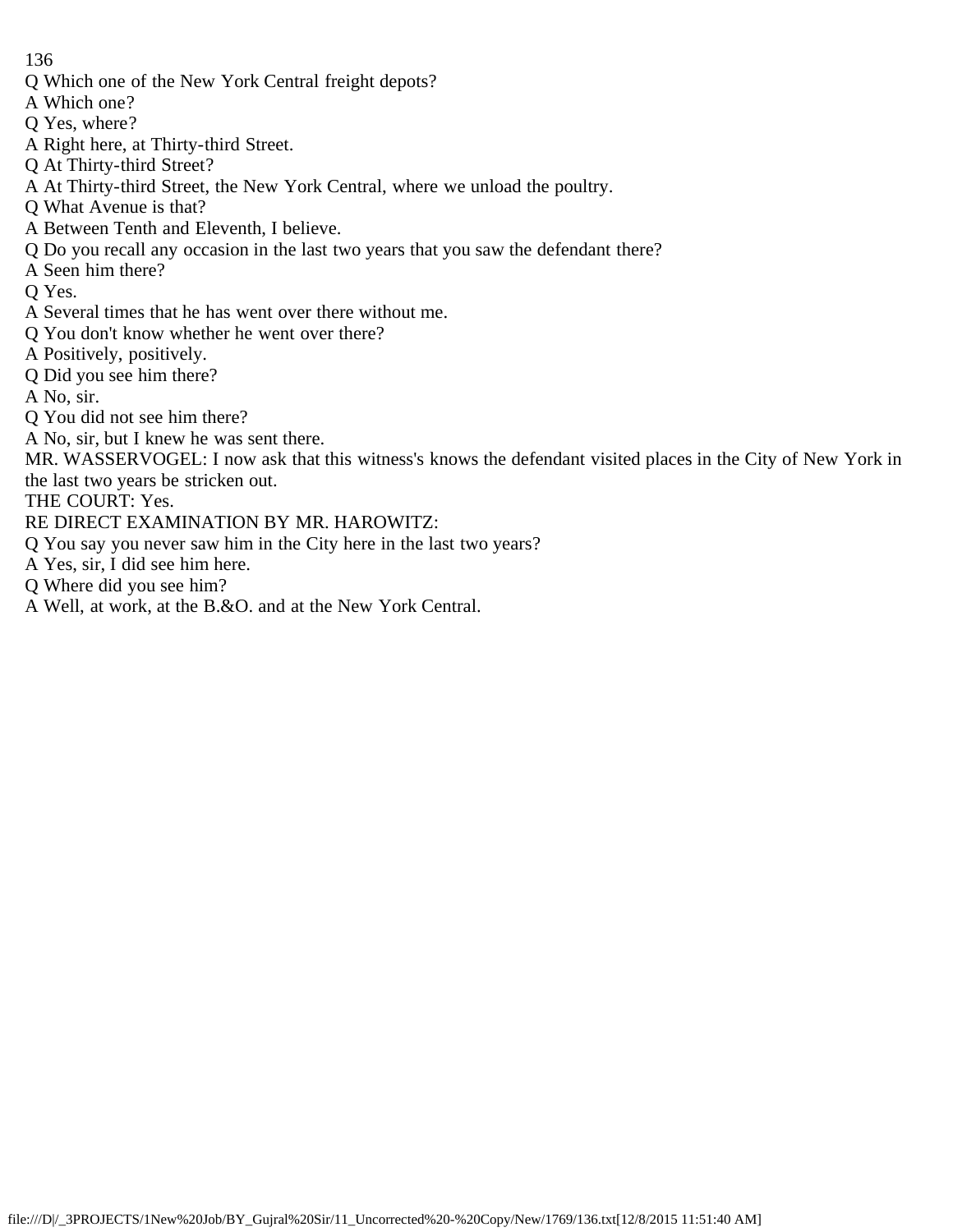Q Did you see him there?

A Positively. We have been there many times. I am transferred from one railroad to another, to keep me working.

Q How many times have you worked with him in the last two years?

A Several times.

Q Was Mr. Baedecker the man who pays off?

A Mr. Baedecker.

Q Who does he work for?

A He is a boss by himself. He has a saloon corner of Thirteenth Avenue and Low Avenue.

Q And what has he got to do here?

A He just helps out Mr. Joe Cohen, in paying off. He cashes the checks at the bank, and gets the cash for him.

MR. HAROWITZ: That is all.

MR. WASSERVOGEL: That is all.

THE COURT: How many more witnesses will you call?

MR. HAROWITZ: I don't know now.

THE COURT: Don't you know how many more witnesses you have?

MR. HAROWITZ: I have ten or fifteen, but I don't know that I will call them all.

----------

HENRY BAEDECKER, called as a witness on behalf of the defendant, being first duly sworn, testified as follows:- DIRECT EXAMINATION BY MR. HAROWITZ:

Q What is your name?

A Henry Baedecker.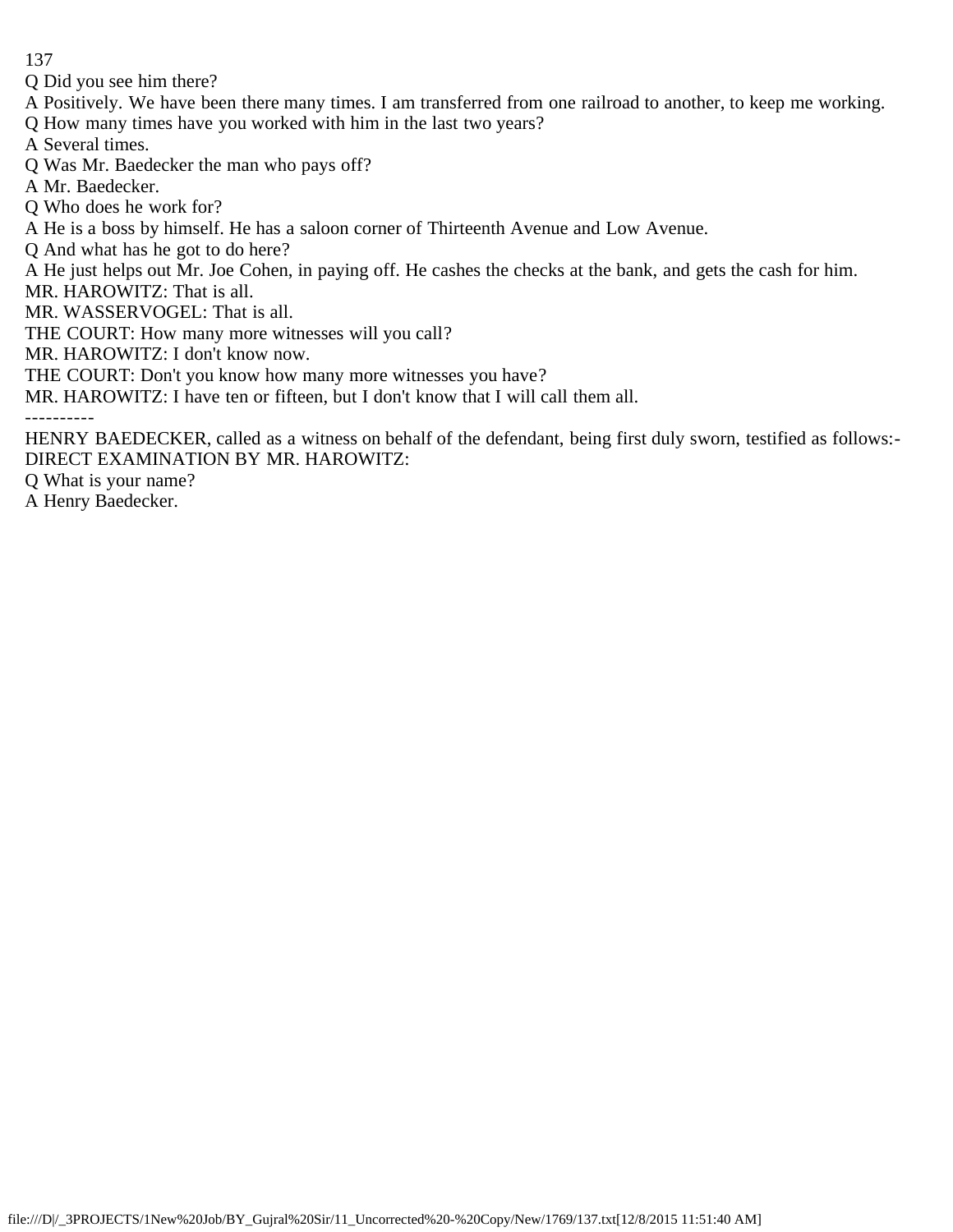- Q Where do you live?
- A Great Kills, Staten Island.
- Q What is your business?
- A I am in the retail liquor business, in West Washington Market.
- Q How long have you been in that business?
- A Twenty years.
- Q Do you know Joseph Cohen?
- A I do.
- Q Do you know many of his employes?
- A I am one of his employes.
- Q Do you know the defendant, Henry Moore?
- A I do.
- Q How long have you known him?
- A Over a year.
- Q Where did you see him?
- A In my place of business.
- Q In the past year?
- A Yes, sir.
- Q Where? In New York City?
- A West Washington market.
- Q How often would you see him?
- A Every Saturday, sometimes during the week.
- Q What was he doing there?
- A Getting his pay.
- Q Did you pay off the men for Cohen?
- A I am his paymaster.
- Q You are the paymaster for Cohen?
- A Yes sir.
- Q How long had you been Mr. Cohen's paymaster?
- A Since October, or November, of last year.
- Q And you say you have seen this defendant there every Saturday in the last year?
- A Every Saturday.
- Q Until he was arrested?
- A Until then.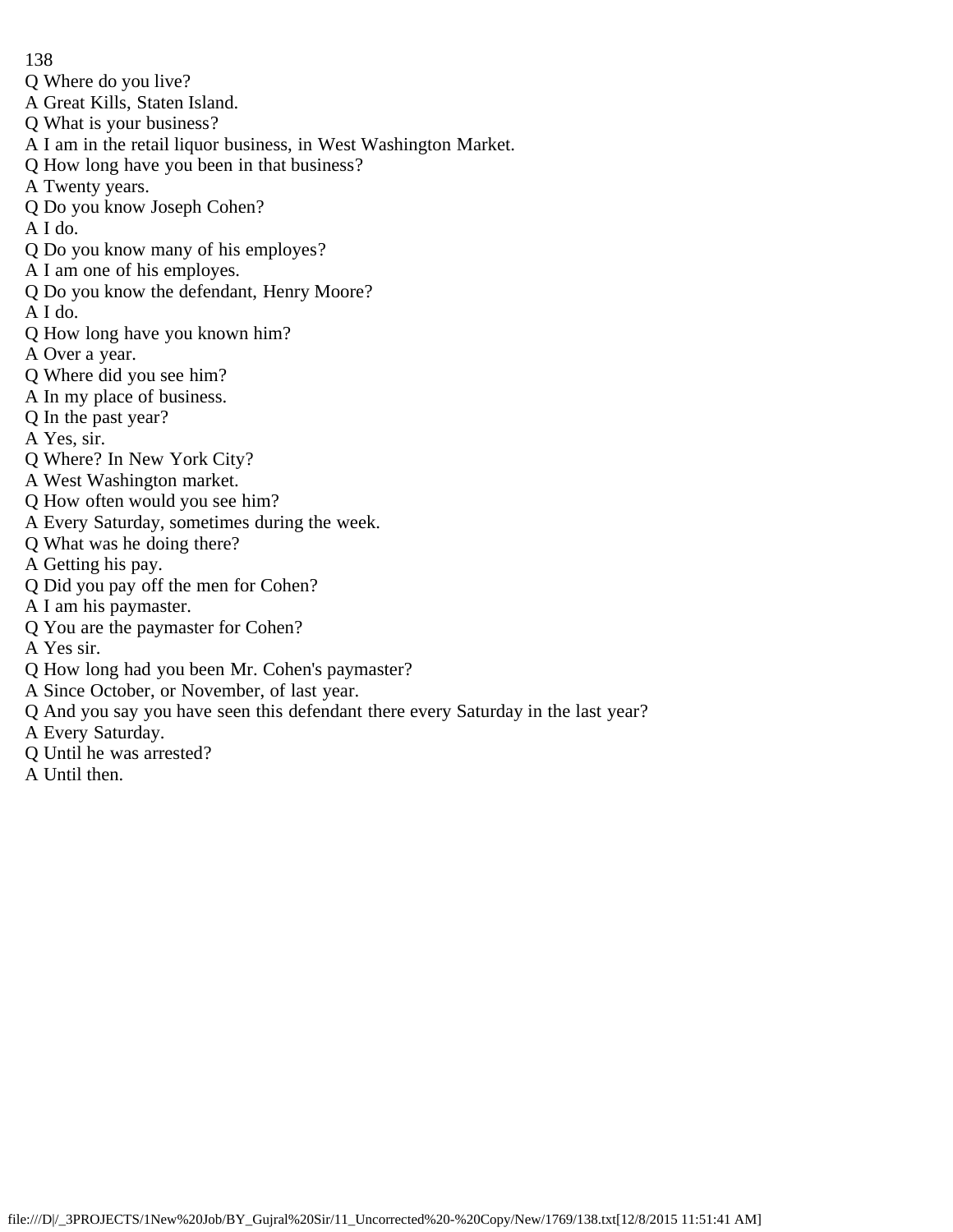Q And some times during the middle of the week?

A Yes, sir.

- Q Do you know what kind of work he was doing?
- A He worked in cars, handling live poultry.
- MR. HAROWITZ: Your witness.
- MR. WASSERVOGEL: No cross.

----------

MICHAEL MONDARE, called as a witness on behalf of the defendant, being first duly sworn, testified as follows:- DIRECT EXAMINATION BY MR. HAROWITZ:

- Q What is your name?
- A Michael Mondare.
- Q Where do you live?
- A 405 West Thirty eighth Street.
- Q You are employed by the parcels post transfer corporation?
- A Yes, sir.
- Q And they work for the United States Mail?
- A Yes sir.
- Q Where do you live?
- A 405 West Thirty-eighth Street.
- Q Do you know the defendant, Henry Moore?
- A I know him for about five years.
- Q Had you seen him in the last two years?
- A Yes sir, about once or twice a week.
- Q Where?
- A Around the vicinity of 42nd and 34th Streets.
- MR. HAROWITZ: Your witness.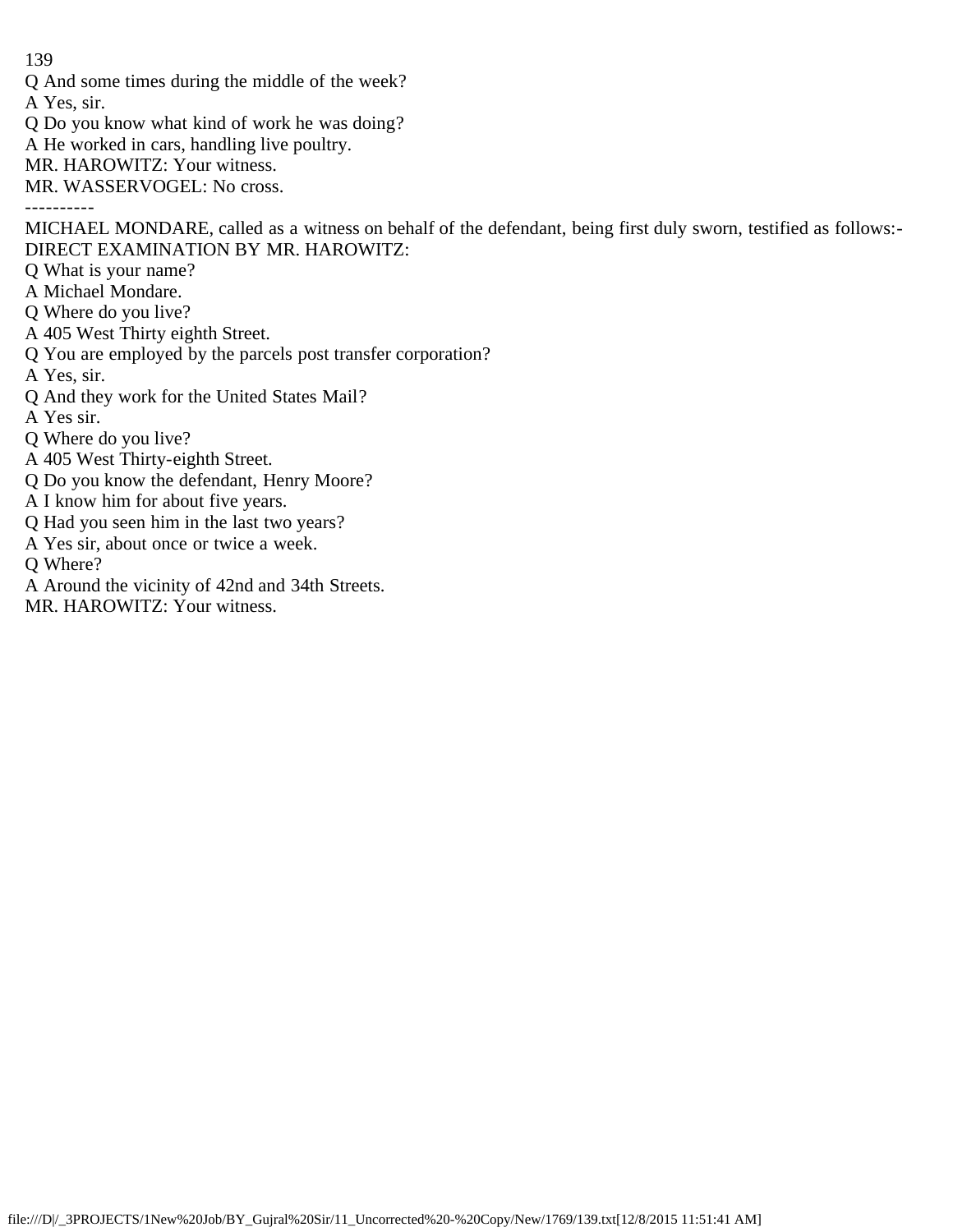- CROSS EXAMINATION BY MR. WASSERVOGEL:
- Q You say you have known him for the past five years?
- A I know him about five years.
- Q Then, you must have known him in the year 1908? A Yes, sir.
- Q Where would you see him in the year 1908?
- A Well, I can't remember as far back as that.
- Q You won't say that you saw him in 1908 at all, will you?
- A No, I can't remember as far back as that, no.
- Q You won't say he was in the City at that time, will you?
- A No, sir.
- Q Was he here in 1909?
- A I couldn't say that.
- Q Can't say that, either?
- A No, sir.
- Q Can't say whether he was here in 1910, can you?
- A No.
- Q Do you belong to the Winnoa Social Club?
- A No sir.
- Q Do you belong to any of these social of dancing clubs?
- A No, sir.
- Q How did you come to be -- withdrawn. When did you first become acquainted with him, and how?
- A Well, he lived in Thirty-eighth Street there.
- Q Keep up your voice?
- A He lived in Thirty-eighth Street, and through palling through the street, we got acquainted.
- Q Was he your pal, or one of your pals?
- A No, he ain't my pal.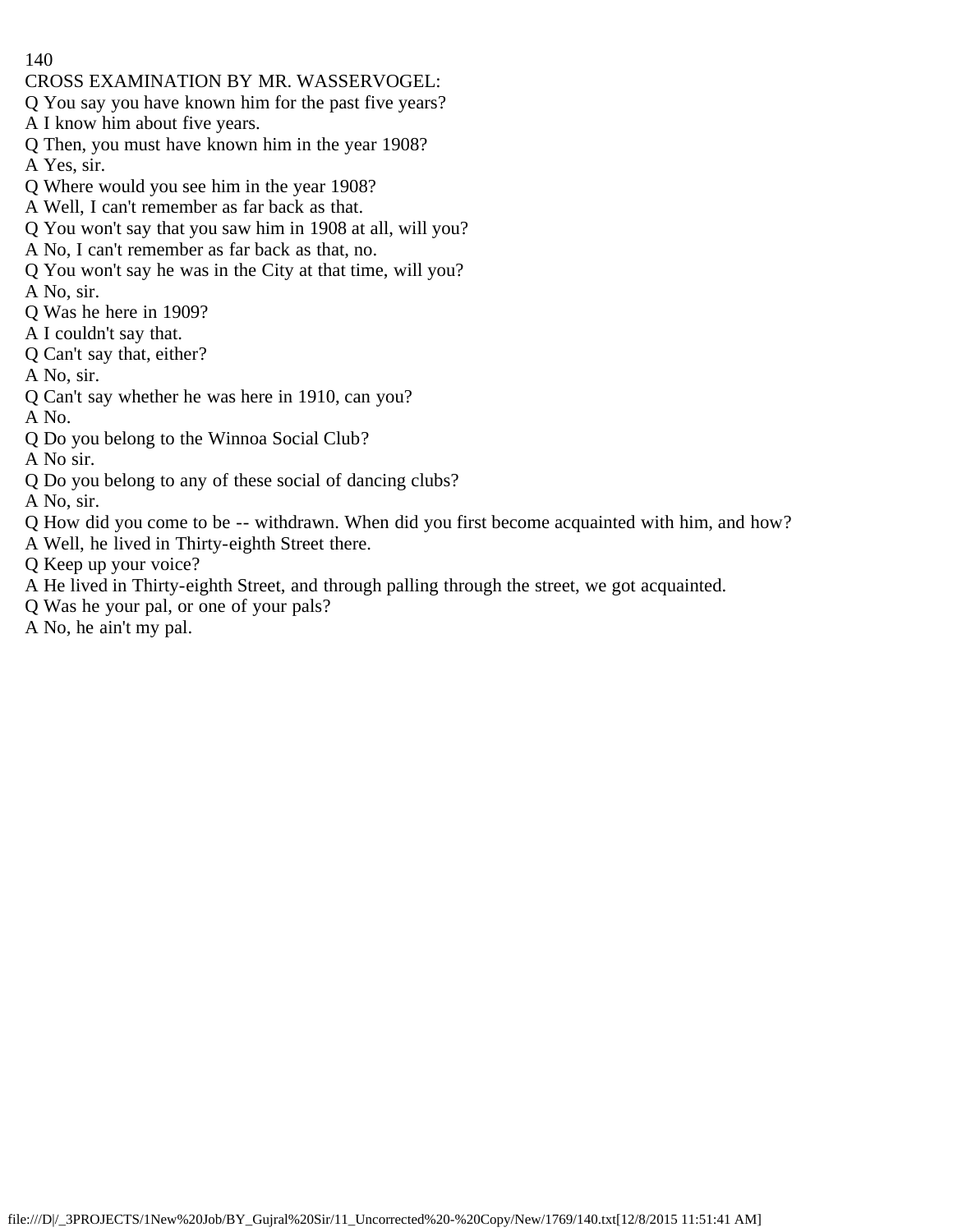- 141
- Q What do you mean by saying "through palling through the streets"?
- A Through friends of mine I got acquainted with Mr. Moore.
- Q You know other friends of his, I suppose?
- A Yes, sir.
- Q Can you mention any of the names of his friends?
- A I don't know that they ever palled with him. I know some of his friends that knows him.
- Q Do you know where he lived?
- A No.
- Q What?
- A No, I do not.
- Q Do you know where he lived in 1909, if you do not know where he lived in 1908?
- A No, I do not.
- Q Do you know where he lived in 1910?
- A In fact, I didn't know where he ever lived. I knew he lived somewhere in Thirty-eighth Street.
- Q You don't know of your own knowledge, whether his defendant slept at his home, or any place he called home, in New York County?
- A I didn't know if he slept home, or was sleeping into a lot.
- Q You didn't visit him at any time, and he never visited you?
- A No, sir.
- Q Can you give us any date when you saw him, any particular day? Can you give us any date when you saw him, any particular day? Can you mention that you saw him in the last year?
- A I can't give any particular date.
- Q Any month that you saw him?
- A I can't remember.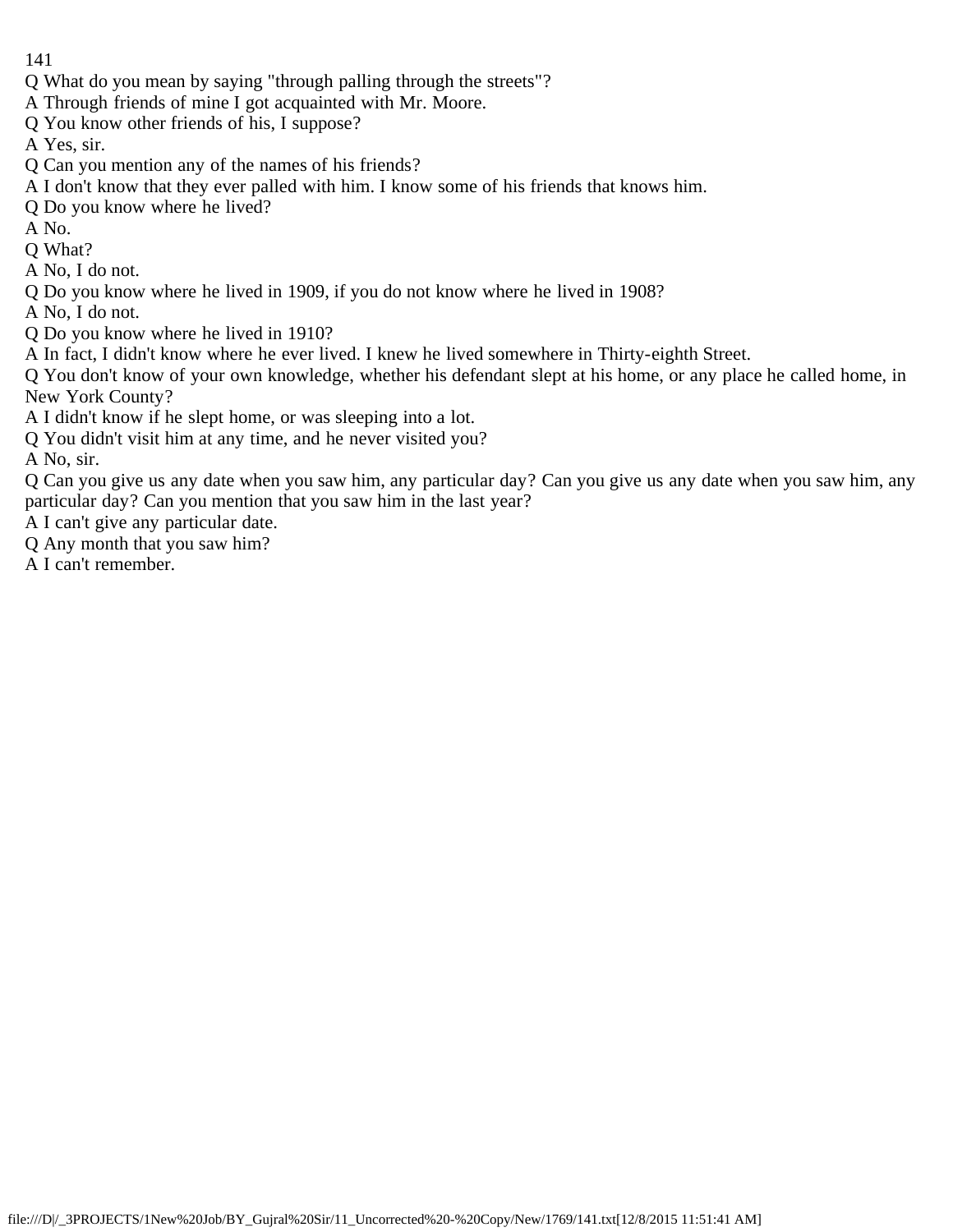Q How long prior to his arrest did you see him?

A To his arrest?

Q Yes.

- A In fact, I didn't know when he was arrested.
- Q When did you first hear that he was in the tombs awaiting trial?
- A I only heard it last week.
- Q For the first time?
- A First time, yes, yes, sir.
- Q How long before last week had you seen him?
- A Oh, I didn't see him in months.
- Q How many months?
- A Four or five months.
- Q Four or five months before that?
- A Yes, sir.
- Q Won't you say it was longer than four or five months?
- A No.
- Q What?
- A No.
- Q Before January. Did you speak to him when you saw him?
- A Just passing by, I give him the hello.
- Q That is all you ever did?
- A That is all I ever did.
- Q Never entered into any extended conversation with him?
- A No, sir.

Q You would simply say "hello" to him, and he would see "hello" to you, and he would go about his business, and you would go about your business?

- A Yes, sir.
- Q And when you saw him, would it be in the day time, or night time?
- A Sometimes days and sometimes early part of the evening, may be after supper.
- Q You never made an appointment with him to go out?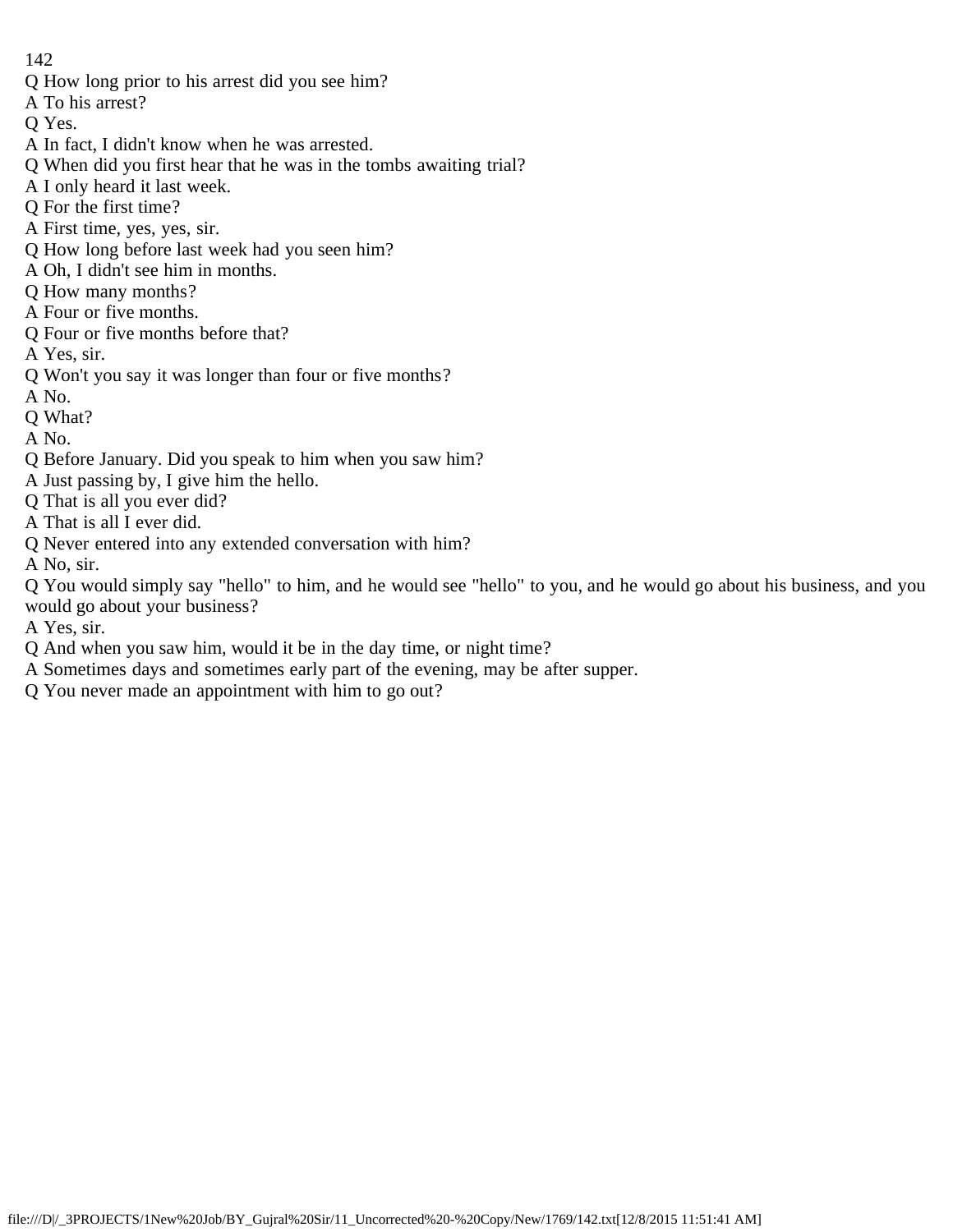A No, sir.

- Q And you cannot mention the name of any of his friends who were also your friends?
- A A fellow named Williamson, as far as I know. Mr. Cohen.
- Q Did you know him in 1908, Mr. Williamson?

A Yes.

- Q Have you ever been convicted of any crime?
- A No sir.
- Q At any time?
- A No, sir.
- Q You have talked about this case with people, haven't you?

A No, sir.

- You knew what the charge was against the defendant, Henry Moore?
- A Not until last week; that is all.
- Q You knew it then?
- A Only last week.
- Q Who told you then?
- A When Mr. Cohen asked me would I go down to the counsel's office and make a statement.
- Q Who is Mr. Cohen?
- A Mr. Jacob Cohen.
- Q Has he been a witness here?
- A I guess he has.

Q What?

- A I guess he has; he is outside.
- Q You don't know what his connection is with this case?
- A No, sir, I do not.
- Q You don't know whether he is a friend of the defendant's lawyers, or how he comes into the case?

A No, sir.

Q Didn't you ask him about his interest in Henry Moore?

A He asked me would I come down and make a statement to the lawyers, that I know Henry Moore for the last five years.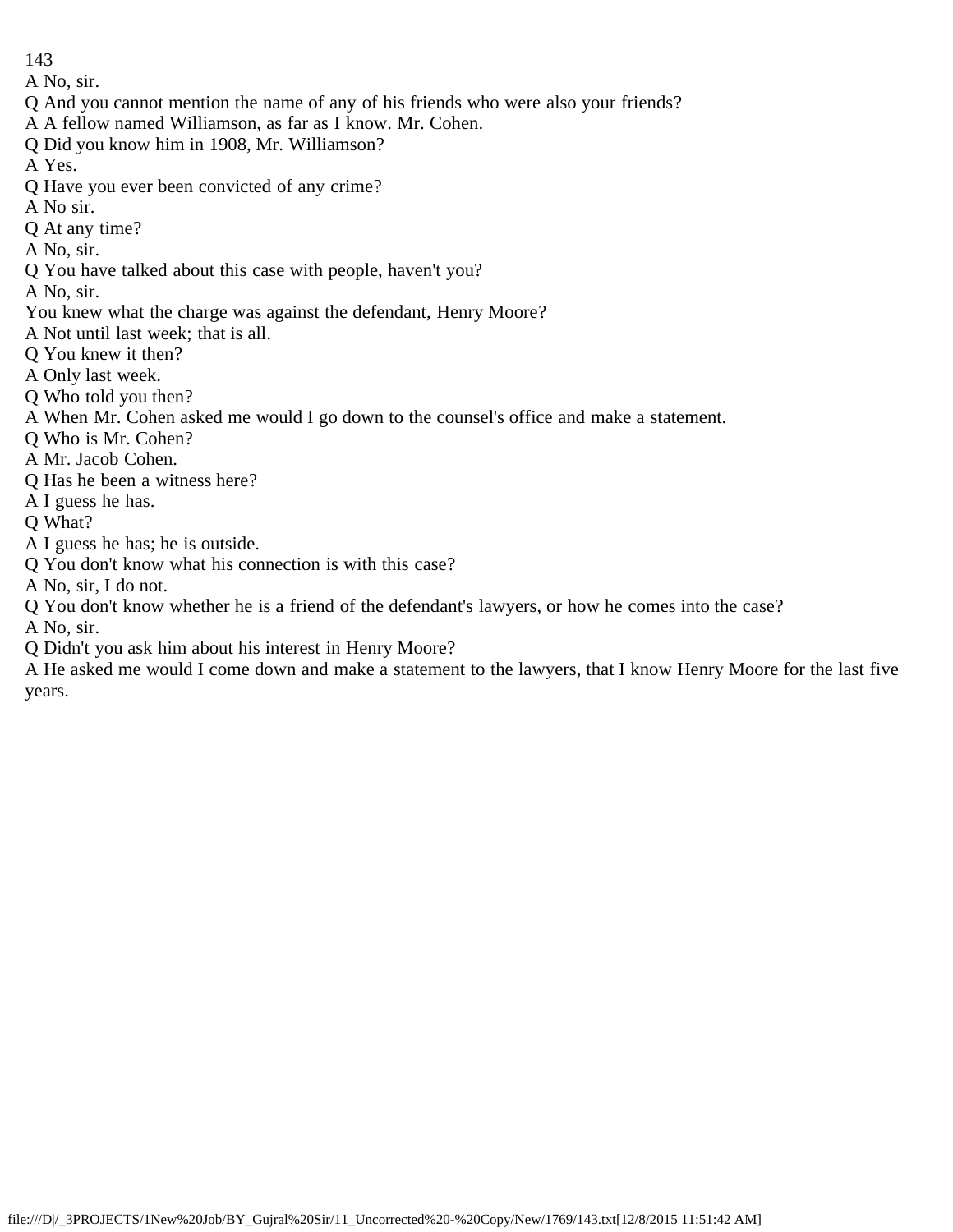Q Did you ask him "what is your interest in Henry Moore"?

A No, I did not.

Q Did you ask him "what have you to do with Henry Moore"?

A I did not.

Q You never told Mr. Cohen "I am a friend of Henry Moore", prior to that occasion?

A No, sir.

- Q You were surprised when Mr. Cohen came down and said "I want you to go to a lawyer's office to be a witness for Henry Moore"; weren't you surprised?
- A No, I was not surprised.
- Q You had not spoken to any one about Henry Moore until Mr. Cohen spoke to you?
- A No, sir.
- Q Weren't you astonished when Mr. Cohen spoke to you about Henry Moore and asked you to a witness for him? A No, sir.
- Q That did not take you by surprise?

A No.

w

Q That did not take you by surprise?

A No.

MR. WASSERVOGEL: That is all.

THE COURT: We will stop here (To the Jury) Do not talk with any one about this case, nor permit anyone to talk with you about it, nor form nor express any opinion thereon, until the case shall finally be submitted to you. Ten thirty sharp in the morning, gentlemen.

(The Court then accordingly took a recess until to-morrow, Friday, October 24th, 1913, at 10:30 A.M.) -----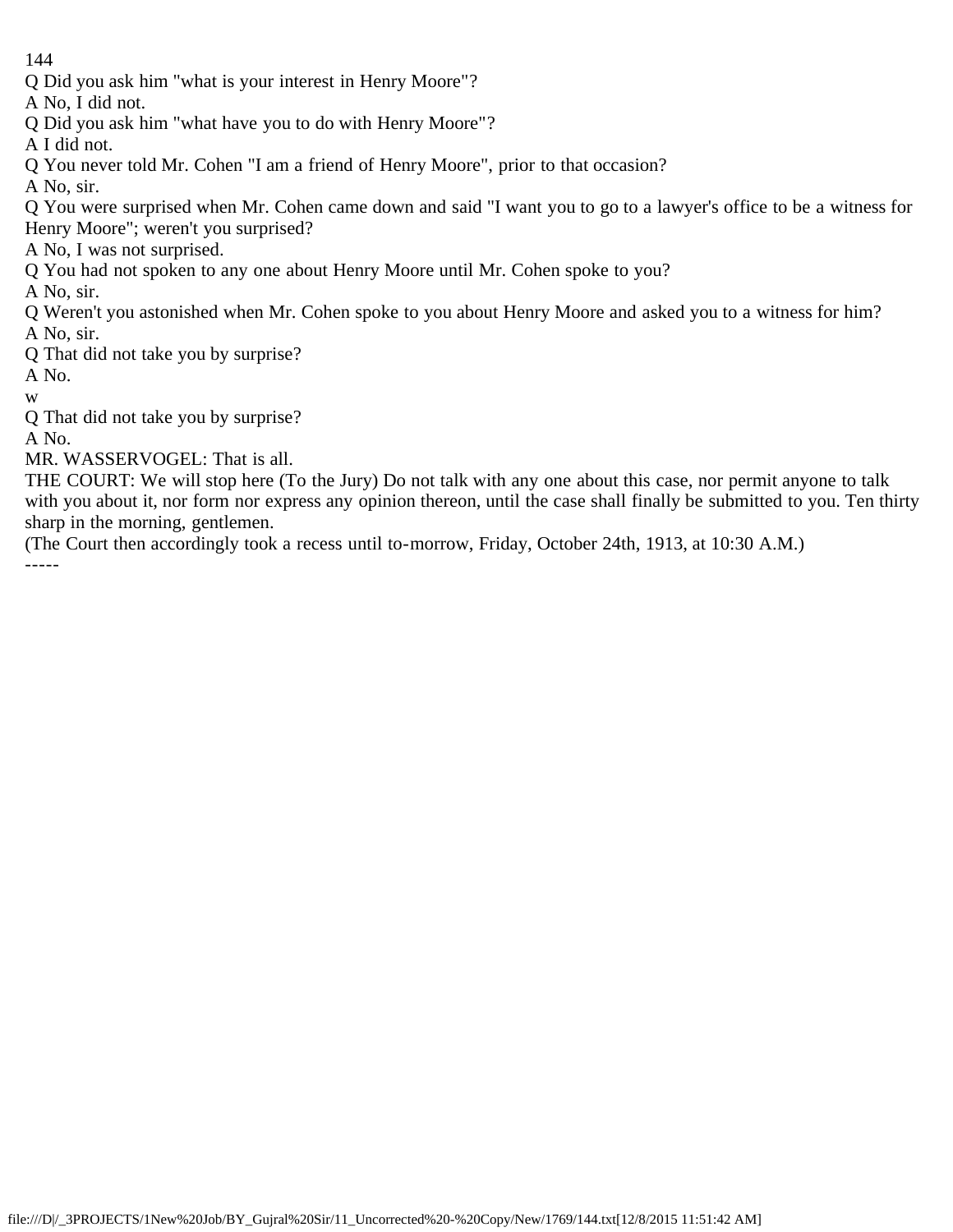145 THE PEOPLE ETC. -against-HENRY MOORE. New York, Friday, October 24th, 1913. TRIAL CONTINUED. JACOB COHEN, called as a witness on behalf of the defendant, being first duly sworn, testified as follows:- DIRECT EXAMINATION BY MR. HAROWITZ: Q What is your name? A Jacob Cohen. Q Where do you live? A 62 Monroe Street Hoboken. Q What is your business? A Chicken handler, a handler of chickens. Q Who do you work for? A Joe Cohen. Q Where is his place of business? A Down at West Washington Market. Q Are you related to Joe Cohen? A No, sir. Q How long have you been working for Joe Cohen? A Two and one half years. Q Do you know the defendant, Henry Moore? A Yes sir. Q How long have you known him? A I have known him for quite a while. Q Had he been working for you at the same place? A Yes, sir, he had been working with me for pretty near two years, I guess, two years or so. Q For whom? A For Joe Cohen.

- Q Where did he work?
- A He worked on the D. L & W.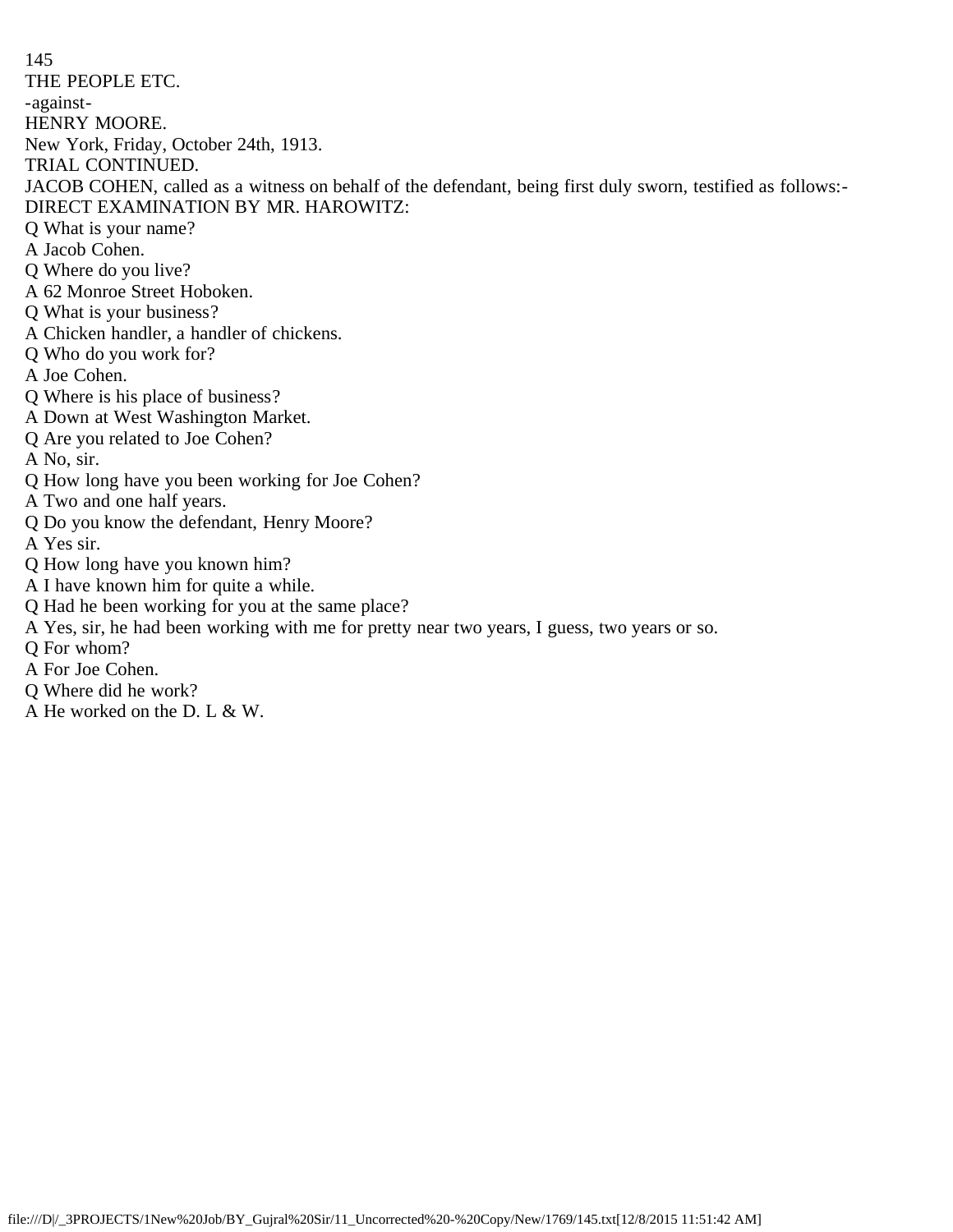Railroad.

Q What street is that?

A That is over on Erie Street, I believe, between Hoboken and Jersey City, and he has worked B. & O. at Twenty-fifth Street and Eleventh Avenue.

- Q Here in this City?
- A Yes, sir, and he has worked on the New York Central, in Thirtieth Street.
- Q You have worked together continuously for the last two years?
- A Yes, he was worked in the same gang as I have.
- Q Do you remember the night Joe Madden was killed?
- A Yes, sir.
- Q Were you at that ball?
- A Yes sir.
- Q What time did you get there?
- A About eight o'clock, I believe.
- Q Who was with you?
- A Henry Moore.
- Q Where did you meet Henry Moore that night?
- A on the corner of Thirty-eighth Street.
- Q And what Avenue?
- A Ninth Avenue.
- Q And did you go there together?
- A Yes, sir.
- Q What time did you get there?
- A I don't know. It must have been around eight o\clock, or a little after, I ain't sure.
- Q Did you have tickets?
- A Yes, sir.
- Q Who did you get them from?
- A From some of Larkin's friends.
- Q And was anybody else with you besides Moore?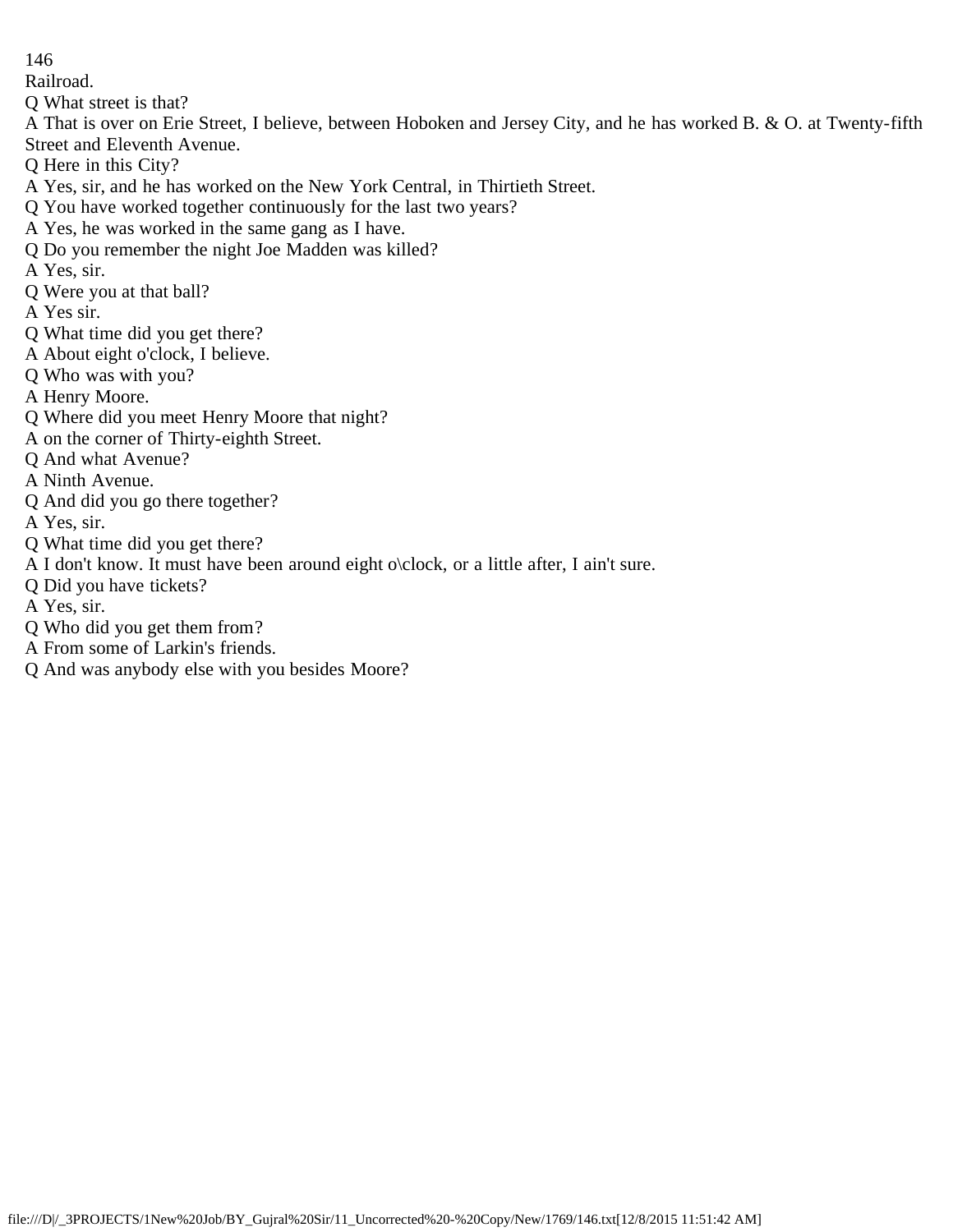- A That went up to the racket?
- Q With you?
- A Up where?
- Q Up to the racket?
- A No, just me and Moore left the corner alone, and we went up to the racket.
- Q And who had the tickets, you or Moore?
- A I did.
- Q When you got there how long did you stay in the hall?
- A About half an hour, I should judge, then we --
- Q And where did you go after that?
- A We went to Mc-Dermott's cafe, 38th Street and Ninth Avenue, for a drink.
- Q Who went with you?
- A Me and Henny.
- Q 38th Street and Ninth Avenue, you say?
- A Yes, sir.
- Q How long did you stay there?
- A Well, I don't know; around half an hour, maybe ten or fifteen minutes, I guess, or twenty minutes; I ain't sure which; we had a few drinks there.
- Q Where did you go then?
- A Went back to the hall.
- Q With whom? With Moore?
- A With Moore.
- Q How long did you stay at the hall then?
- A Around half an hour again, and it was warm up there.
- Q Is there a barroom in that hall, where you can buy a drink?
- A No, sir.
- Q If you want a drink, you have to go downstairs?
- A You have to go to some saloon, yes, sir.
- Q And people go in and out?
- A Yes, sir.
- Q You stayed there about half an hour and then you left again?
- A Yes, sir.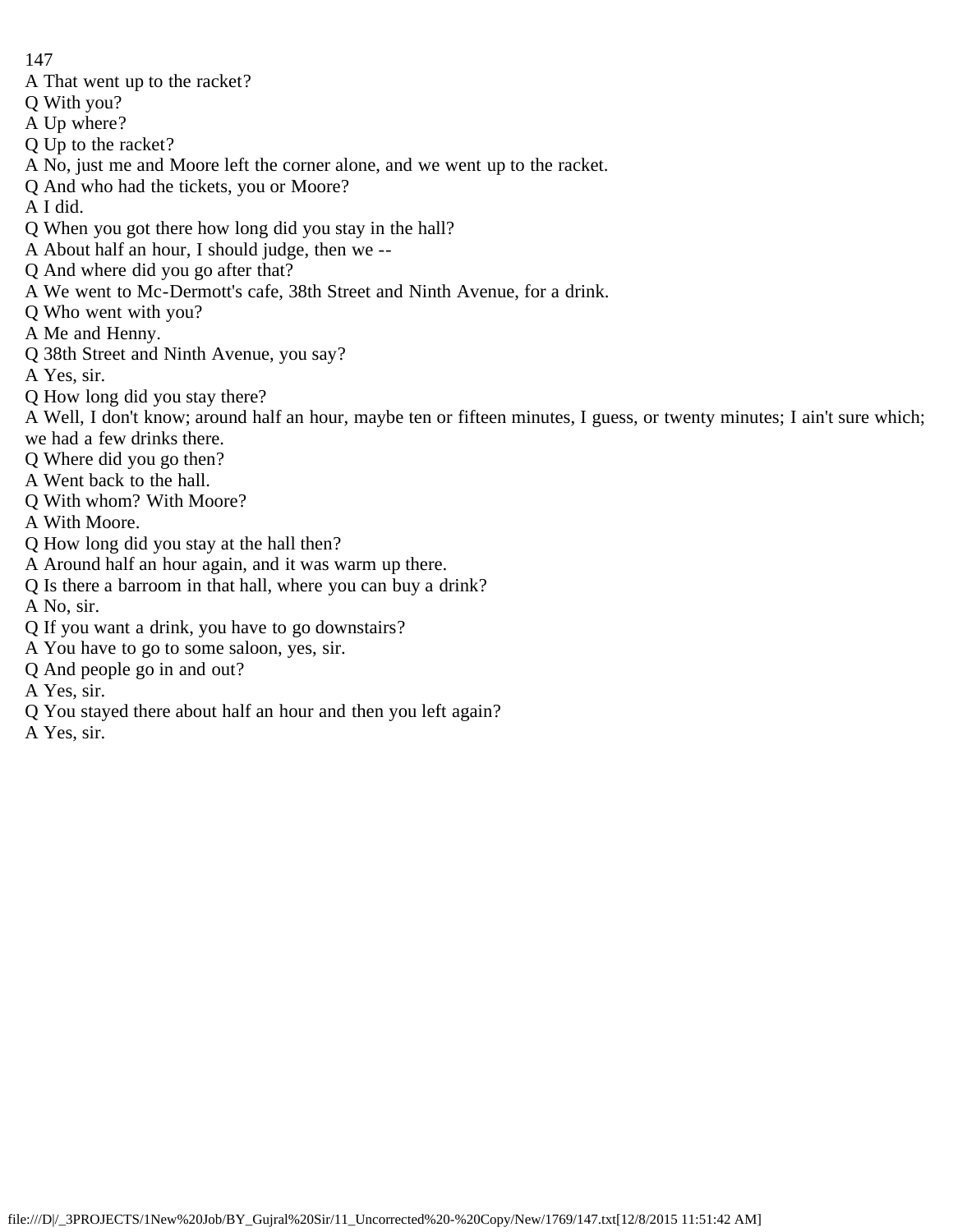- Q And where did you go then?
- A We went over to Leo Reddy's place, across the way, McGraw's saloon.
- Q What street?
- A 36th Street and Ninth Avenue, across from the dance hall.
- Q The dance hall is on one comer?
- A The dance hall is on the north corner, and the saloon is on the south corner.
- Q The same street?
- A Yes, sir.
- Q What time did you go in the saloon, about?
- A Well, I should judge around half past nine or so, I don't know; I ain't sure of the time. Between half past nine and ten o'clock.
- Q Which part of the saloon did you go in?
- A We went through the hall, the side entrance, and sat down in the back room.
- Q Did you meet anybody there?
- A Yes, sir, met two friends of mine.
- Q Who were they?
- A A fellow by the name of Louis Altier and a young man named William Silver.
- Q What happened in there?
- A What happened in there?
- Q Yes. I mean did you have any drinks, or did you talk?

A As soon as we come in, they give us a "Hello" -- "Hello, Jim, Hello Henny. What are you having? Just in time to have drink." We sat down with them, and we had one drink and then I ordered up another drink, and while the bartender was serving us with the second drink, he was inside getting them drinks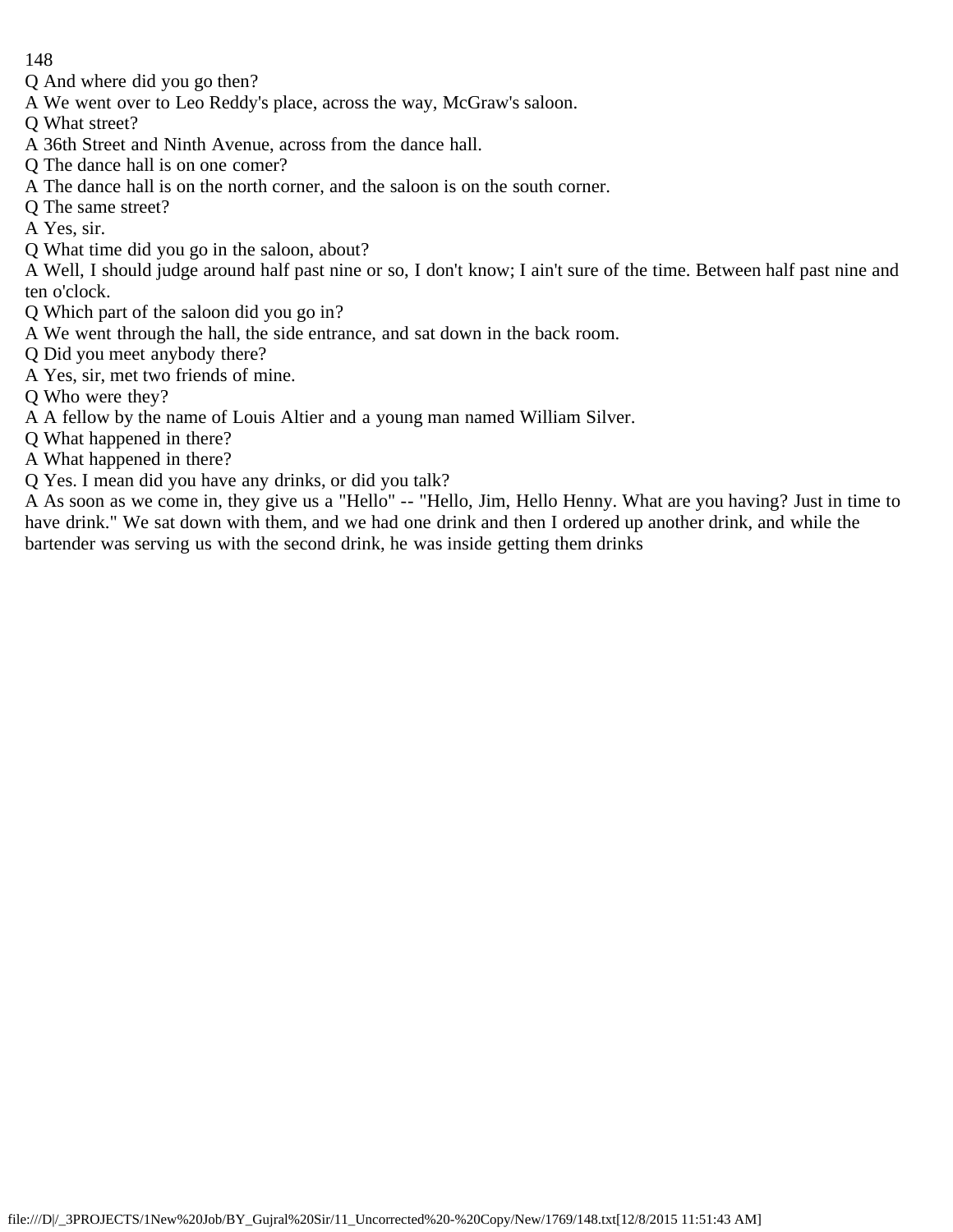ready, when we heard shots. It seemed as though it come from across the street.

Q That is, across the way?

A Across the way.

Q How many shots did you hear?

A I don't. know; two or three; I was not sure.

Q What did you do when you heard the shots?

A We run out to the door, to see what was the matter, and we didn't see nothing happen just at the minute, and about two or three minutes later we saw a bunch of fellows and girls coming from the hall, from the dance hall, all running out, all excited. I grabbed some fellow by the arm, and I said to him, "What is the matter?" He says, "A fellow by the name of Larkin got killed upstairs" -- not killed, but shot, and I says, "Yes". And I says to Moore and the other two friends, "Come on, we better get out of here, because it ain't healthy to stay around here; somebody is liable to pick you up or something"; and we walked to 38th Street and Ninth Avenue, and me and Moore went home, and so did the other two young men, I guess.

Q Where did you live at that time?

A 452 West 38th Street.

Q Where did Moore live?

A 450.

Q Where did the other two men go Silver and the other man?

A Where did they go?

Q Yes.

A I believe they went home, but I ain't sure, because I didn't go around looking for them, after I went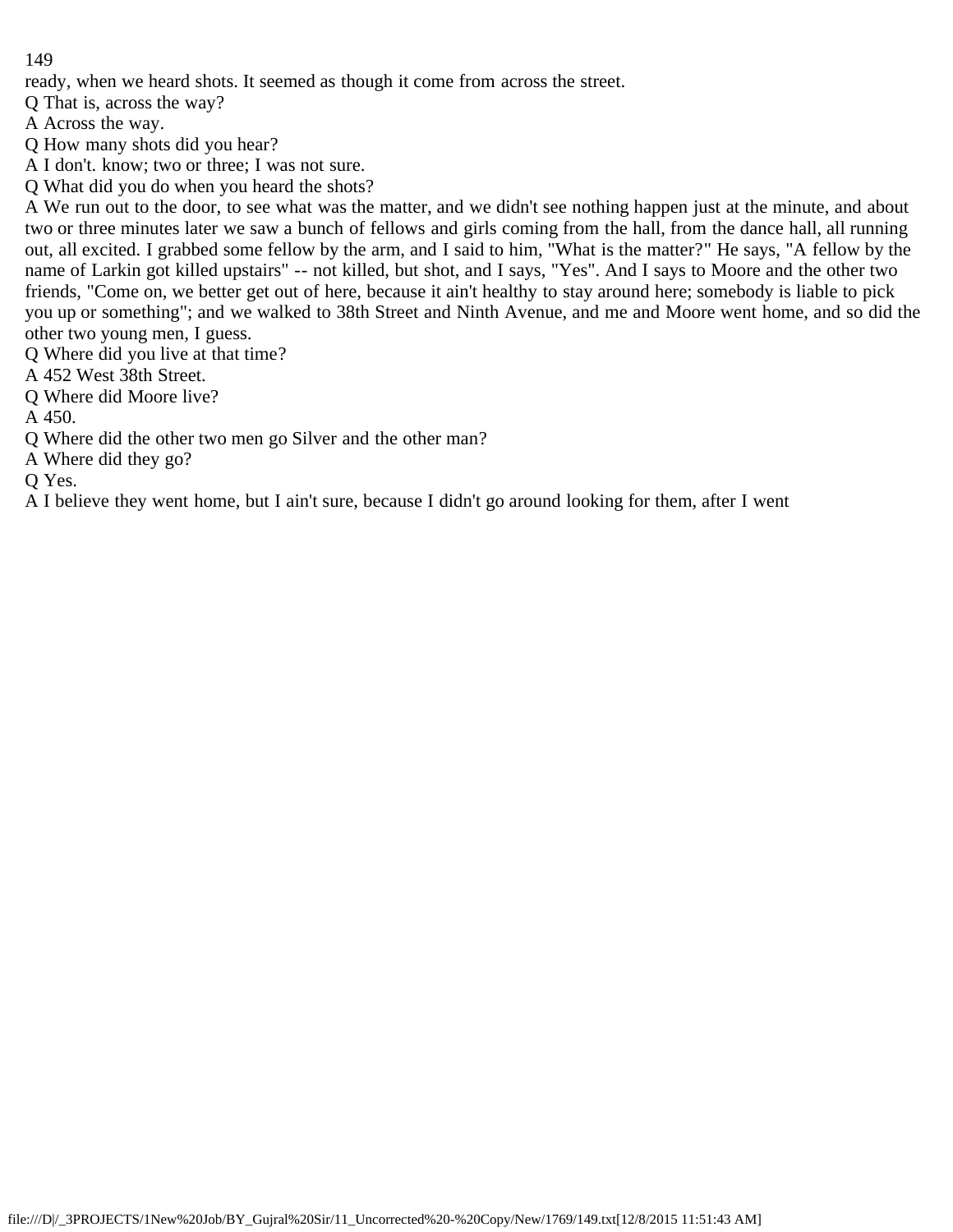home, Silver lived in 39th Street at the time, and Altier lived right across the way, on the south side of 38th Street. MR. HAROWTTZ: That is all.

- CROSS EXAMINATION BY MR. WASSERVOGEL:
- Q Now, your name is what, did you say?
- A Jacob Cohen?
- Q Jacob Cohen?
- A Yes, sir.
- Q And you live at 452 West 38th Street now?
- A No, sir. I did at the time.
- Q Where do you live now?
- A 62 Monroe Street.
- Q How long did you live at No. 452 West 38th Street?
- A For sixteen or seventeen years.
- Q And when did you first make the acquaintance of Henry Moore?
- A I knew Moore; I went to school with Moore.
- Q Did you know Moore in the year 1908?
- A Why, I knew him in that year, but I never went with Moore at that time.
- Q Did you know him in 1905?
- A No, sir; I knew him, I will tell you, but I never went with him till two years ago, since he began to work with me.
- Q Now, you say that you went to school with Moore?
- A Yes, sir.
- Q How old are you?
- A 24.
- Q How old is he?
- A Well, I couldn't tell you, but I believe he is a year or two younger than I am; I ain't sure.
- Q And, of course, you remember what school you attended with him?
- A Yes, sir.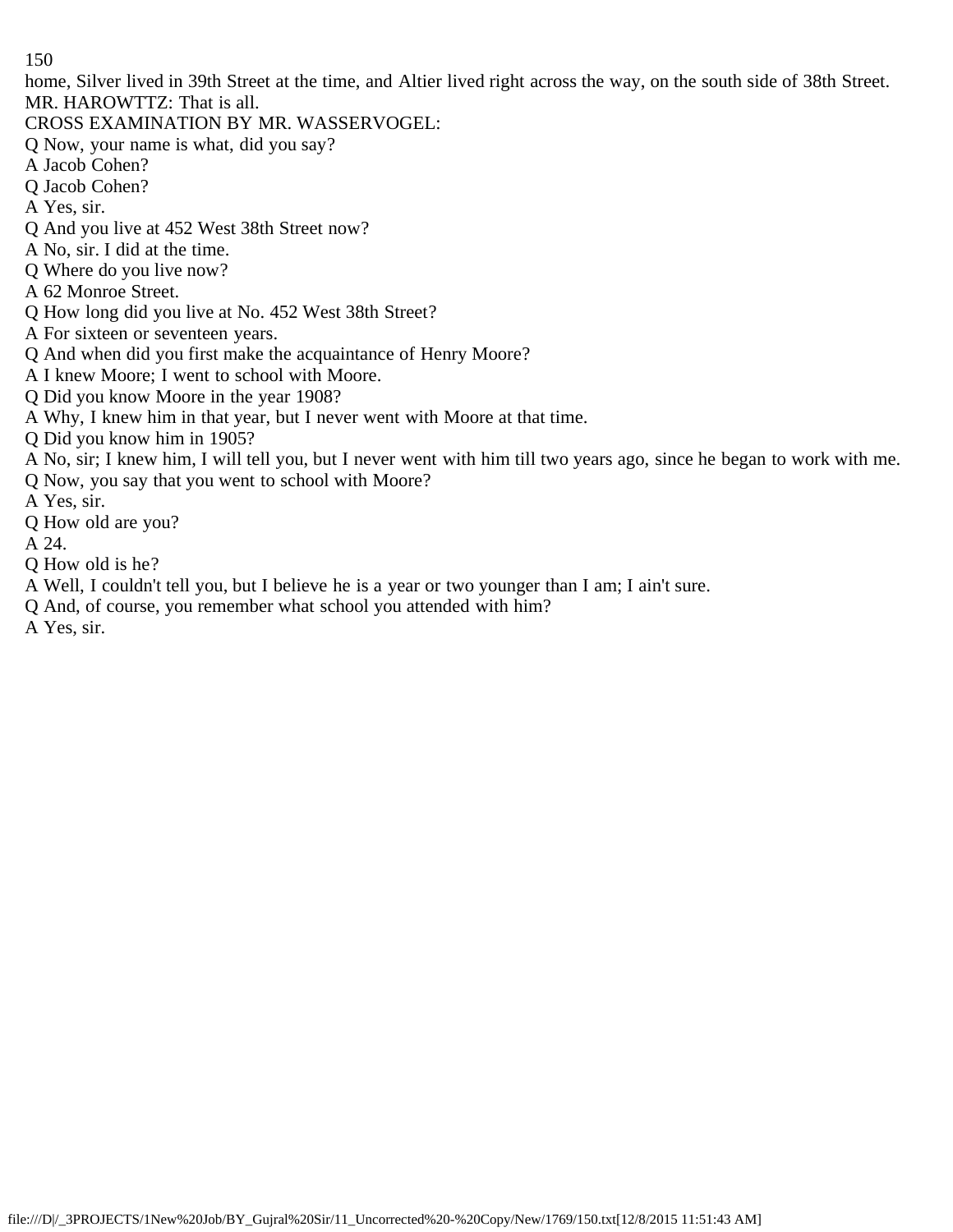- 151
- Q What school was it?
- A 37th Street, bet we en Tenth and Eleventh Avenues.
- Q And you remember the years you attended school there with him, don't you?
- A Not exactly.
- Q No.
- A No.
- Q Can't you give us some idea on that subject?
- A It must be all of 12 or 13 years ago, I believe, 10 or 12, I couldn't exactly say what year.
- Q You left school before 1905, didn't you?
- A Yes, sir.
- Q You did not see him during the year 1905, at any time, did you, that you can recall at the present time?
- A Well, I might have seen him but I don't remember.
- Q 1906?
- A No, I told you I didn't go with him at that just time, I just knew him from seeing him around, where I lived.
- Q He was your school companion?
- A Well, yes, but I never associated with him much.
- Q Why not? You were not ashamed of him, were you?
- A No, but I might have talked to him and said, "Hello" to him, but I never went with him, or anything like that.
- Q And you won't say whether you saw him in 1908 or not, will you?
- A No, I ain't sure.
- Q Have you ever been convicted of any crime?
- A No, sir.
- Q At any time?
- A No, sir.
- Q When did you first go to work with the defendant the same place?
- A I didn't go to work with him.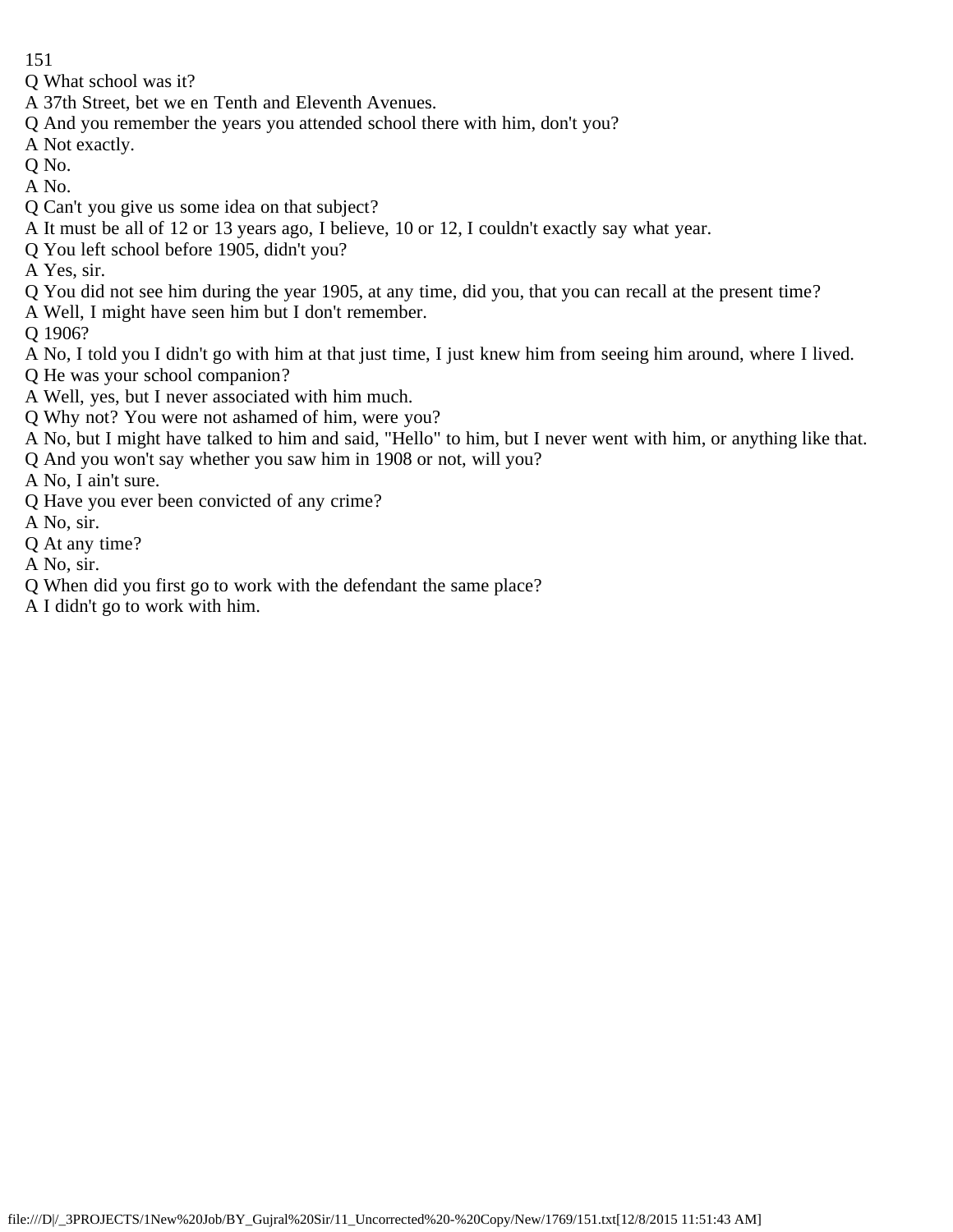- Q I thought you told us before that you worked in the same place with him?
- A Yes, he come to work after I did.
- Q Did you obtain the employment there for him?
- A Why, no.
- Q You had been working there for sometime?
- A I had been working there.
- Q When he happened to come there to work? A Yes, sir.
- Q You ware surprised to see your old school chum coming to work at the same place you were working, weren't you?
- A Well. I wasn't surprised; there was nothing surprising.
- Q Nothing surprising about that?
- A No.
- Q He continued to work with you for about two years?
- A Yes, sir.
- Q And during those two years you became very chummy with him again?
- A Yes, sir.
- Q And you would go out to dances with him at different times?
- A We didn't go out, because I ain't a fellow that dances much.
- Q You did go to dances with him at times?
- A Once in awhile.
- Q Once in awhile, very well, and you remember going to a dance with him on the night of Madden's death?
- A Yes, sir.
- Q Of course, you remember when that was?
- A December 10th, I believe.
- Q You remember the date very well, don't you?
- A Well, it has been c called to my memory since then.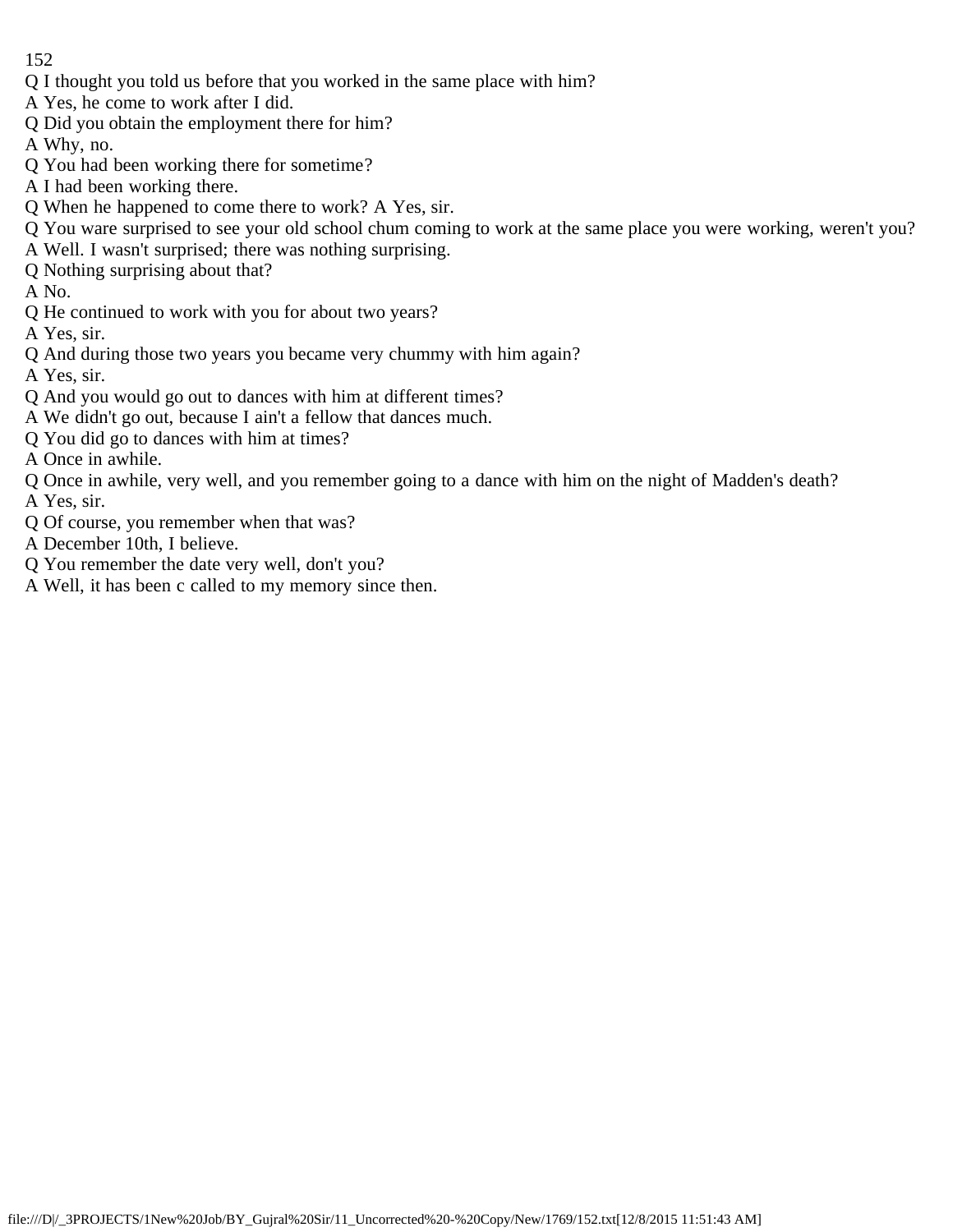Q Been called to your recollection frequently since then, hasn't it?

A Yes, sir.

- Q And you say that Moore did not give you the tickets for this affair, that some friend of Larkin's gave you the tickets? A Yes sir.
- Q DO you know the name of the man who gave you the tickets?
- A No, I can't remember now.
- Q You don't remember that?

A No,

- Q You remember all the other details of this affair perfectly, don't you?
- A What other details do you mean?
- Q About the shooting?
- A Why, certainly, I remember that. A friend of mine was accused of it. Why shouldn't I remember it?
- Q But you don't remember who it was that gave you the tickets for this affair, do you?
- A No, sir, I know it was some of Madden's friends, because they came over there that night.
- Q Did you know Madden, the man that was shot?
- A No, sir.
- Q Did you ever see him before that night?
- A No, sir.
- Q Did you see him that night?
- A Yes, sir.
- Q What time did you first see him?
- A I first saw him when I came into the dance hall.
- Q And did you talk with him?
- A No, sir.
- Q Did you see a man known as Roxy Walsh "yes" or "no"?
- A Yes.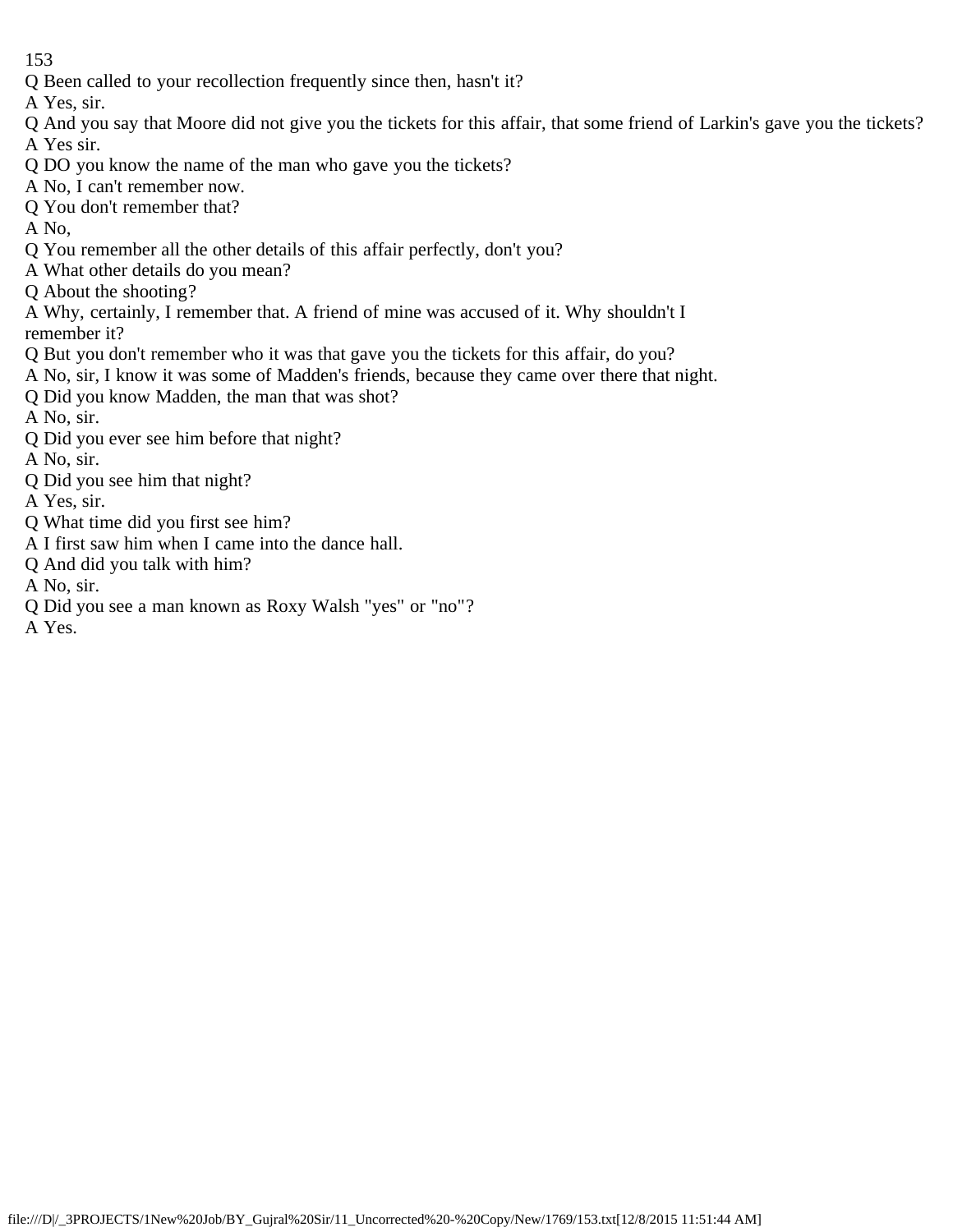- 154
- Q DO you know Walsh?
- A I know him by sight.
- Q Only by sight. Did you talk with Walsh?
- A No, sir.
- Q Was Walsh there when you arrived with Moore?
- A Yes.
- Q And did Moore take part in this conversation which you had with Walsh?
- A No, sir.
- Q How far away was Moore from you --
- A I didn't have no conversation with Walsh.
- Q You didn't talk with Walsh?
- A No.
- Q And how long did you see Walsh in the hall before you went out?
- A How long did I see Walsh in the hall?
- Q Yes. A I don't know; I just saw him for a minute, and I don't know where he went.
- Q Did you see him go out?
- A No, sir.
- Q Did you notice whether he was alone during the time that you saw him, or whether he was accompanied by others? A He was alone when I saw him. I don't know how many friends he had there with him.
- Q You arrived at this hall about what time?
- A About eight o'clock or so, a little after eight, I ain't exactly sure.
- Q And Moore was with you as you said?
- A Yes, sir.
- Q You remained there about half an hour?
- A Yes, sir.
- Q Went out to a saloon for a drink?
- A Yes, sir.
- Q And where are was the saloon?
- A38th Street and Ninth Avenue.
- Q Where was this dance hall?
- A This dance hall was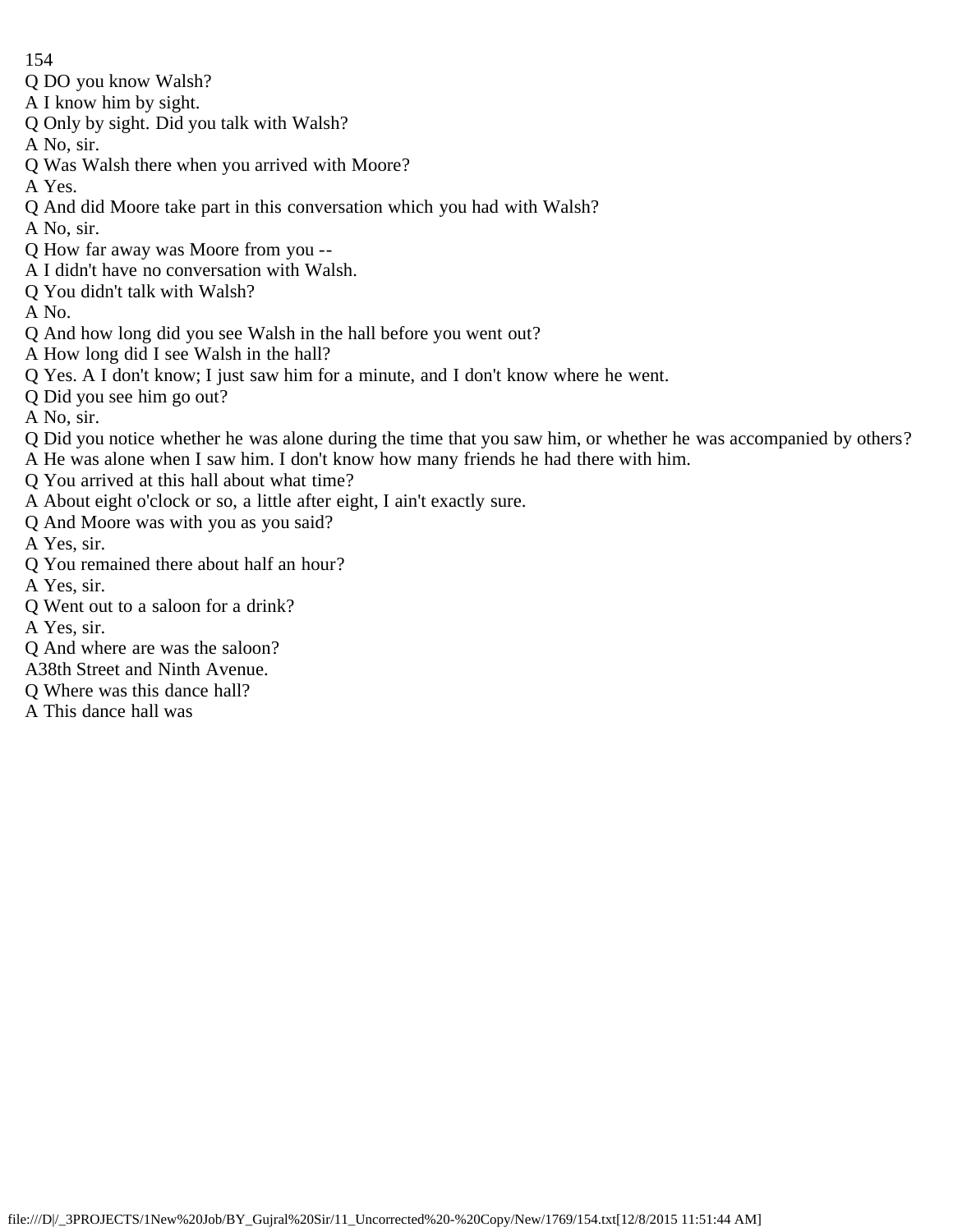- at 36th Street and Ninth Avenue.
- Q 36th Street and Ninth Avenue?
- A Yes, sir.
- Q And you went down to 38th Street and Ninth Avenue to got a drink?
- A Yes, sir.
- Q You passed several other saloons on your way down, didn't you, or on your way up?
- A This saloon at 38th Street and Ninth Avenue, the Bartender is a personal friend of mine, that is why we went to see him.
- Q That is not Cunningham's saloon, is it?
- A What?
- Q That is not Cunningham's saloon?
- A No, this is McDermott's saloon.
- Q You know Cunningham?
- A Do I know him?
- Q Yes. A I know him by sight, not personally.
- Q He is another man you know by sight?
- A Yes, sir.
- Q Do you know Hugh Corrigan?
- A Yes, sir.
- Q Know him by sight?
- A No, I know him well.
- Q You know Joseph Sonner?
- A Yes, sir.
- Q DO you know him well?
- A Yes, sir.
- Q He is a friend of yours?
- A Yes, sir.
- Q Did he accompany you and Moore to the dance hall?
- A No, sir.
- Q What time did you see them at the dance hall?
- A I saw them when I come in there.
- Q Did you talk to them?
- A "Hello", that is all.
- Q And how far was Moore away from you when you said "Hel-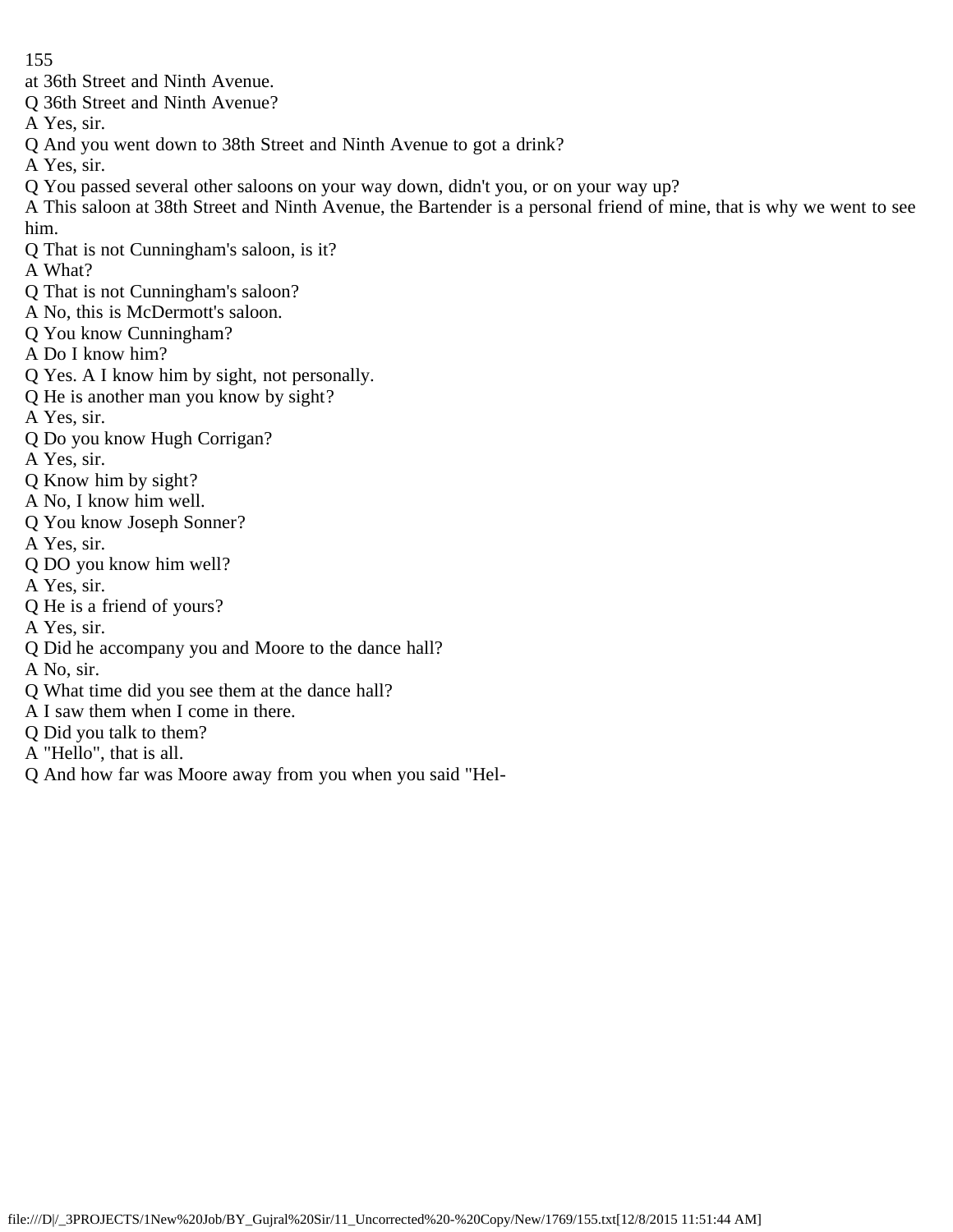lo", to them?

- A Moore was right next to me.
- Q What did Moore say to them?
- A Moore?
- Q Yes.
- A Nothing.
- Q Not a word?
- A No.
- Q He knew them too, didn't he?
- A What? I don't know whether he knew them or not; I guess he knew them.
- Q He did know them. But he said nothing to you?
- A No, sir.
- Q And he was standing right next to you at the time?
- A He was standing right next to me, but he was not looking at what I was doing.
- Q You went into this saloon and you remained there how long?
- A 15 or 20 minutes.
- Q And then you came back to the hall?
- A Yes, sir.
- Q And again Moore accompanied you to the hall?
- A Yes.
- Q You went upstairs?
- A Yes, sir.
- Q And you remained there how long?
- A I don't know; there was two dances was over, and we -- it must have been about half an hour; I can't exactly tell you how long.
- Q So that brings us down to about half past nine?
- A Yes, sir.
- Q And you thought it was necessary to go out for another drink; is that it?
- A Yes, sir.
- Q How many drinks did you have that night all told, can you tell us?
- A Four or five.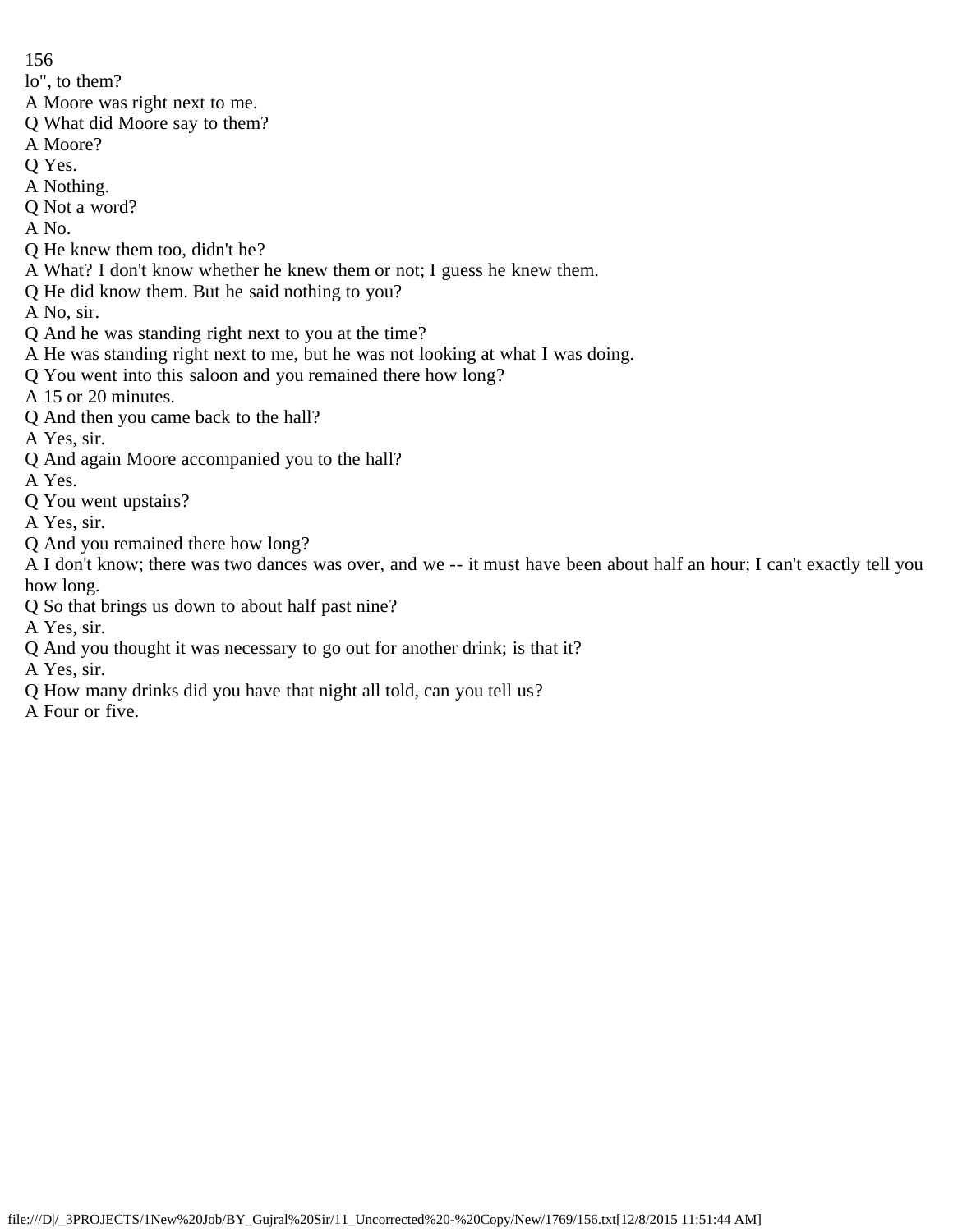- 157
- Q Whiskies?
- A No, sir.
- Q What?
- A Beer.
- Q And Moore again accompanied you to a saloon?
- A Yes, sir
- Q Did you go back to the same saloon, on Ninth Avenue and 38th Street?
- A No, we went into McGraw's.
- Q Where is that?
- A Right across the way from the dance hall; Leo Reddy was bartender there.
- Q This time you did not go to the saloon where you had a friend who was the bartender?
- A This bartender in McGraw's is a friend of mine.
- Q McGraw's bartender is also one of your friends?
- A Yes, sir, Leo Reddy.
- Q All the bartenders in that immediate neighborhood are your friends?
- A They don't have to be my friends, but I know them from being around that neighborhood so long.
- Q And you frequented all the saloons in that neighborhood during the time you lived there?
- A I went in every once in awhile, yes.
- Q And you went across the street into this saloon?
- A Yes, sir.
- Q And Moore was with you?
- A Yes, sir.
- Q Did you see Roxy Walsh at that time?
- A Did I see him?
- Q Yes.
- A No.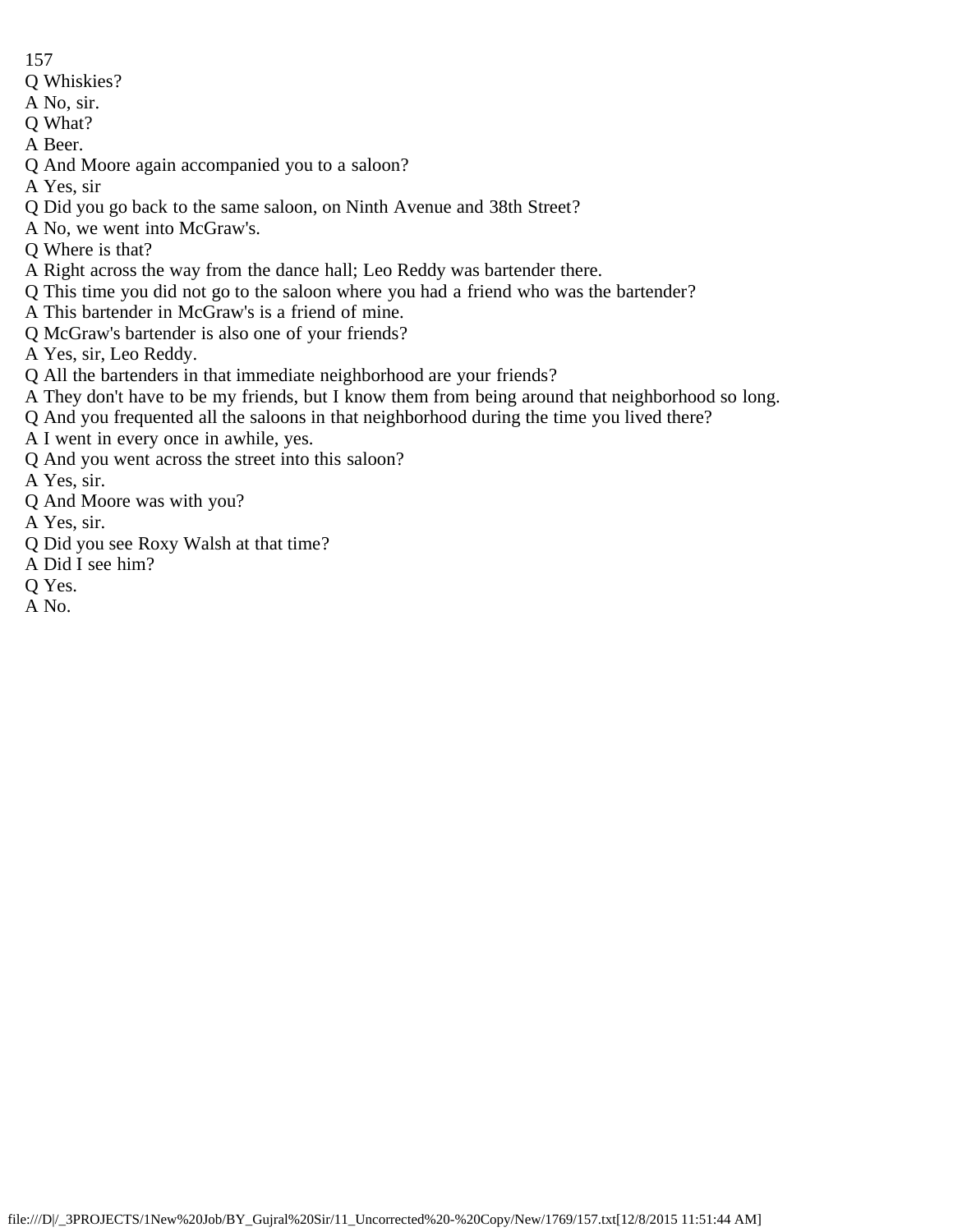- Q Who else was in the saloon that you now remember?
- A There was a fellow by the name of Louis Silver and -- Louis Altier and William Silver.
- Q Do you know where Silver works?
- A Do I know where he works?
- Q Yes.
- A I believe he works in 14th Street somewhere,.
- Q How long had you known Silver?
- A I had known Silver quite a while.
- Q How long?
- A 7 or 8 years, I believe.
- Q And how long have you known Altier?
- A Who? Altier?
- Q Yes.
- A About the same time.
- Q I suppose you spoke to those two men that you saw in the saloon?
- A Did I speak to them?
- Q Yes. A They spoke to us first. When we come in they give us a "Hello," just as soon as we came in.
- Q They were friends of Moore's as well as friends of yours?
- A Yes, sir.
- Q And you all had drinks together?
- A Yes, sir.
- Q Did you go back to the dance hall?
- A Did we go back to the dance hall?
- Q Now, you understand me don't you, when I ask a question?
- A Well, I want to make sure.
- Q Did you go back to the dance hall?
- A No, we did not go back to the dance hall after we were over in that saloon.
- Q How long did you remain in the saloon when something special happened?
- A How long were we in there? About 10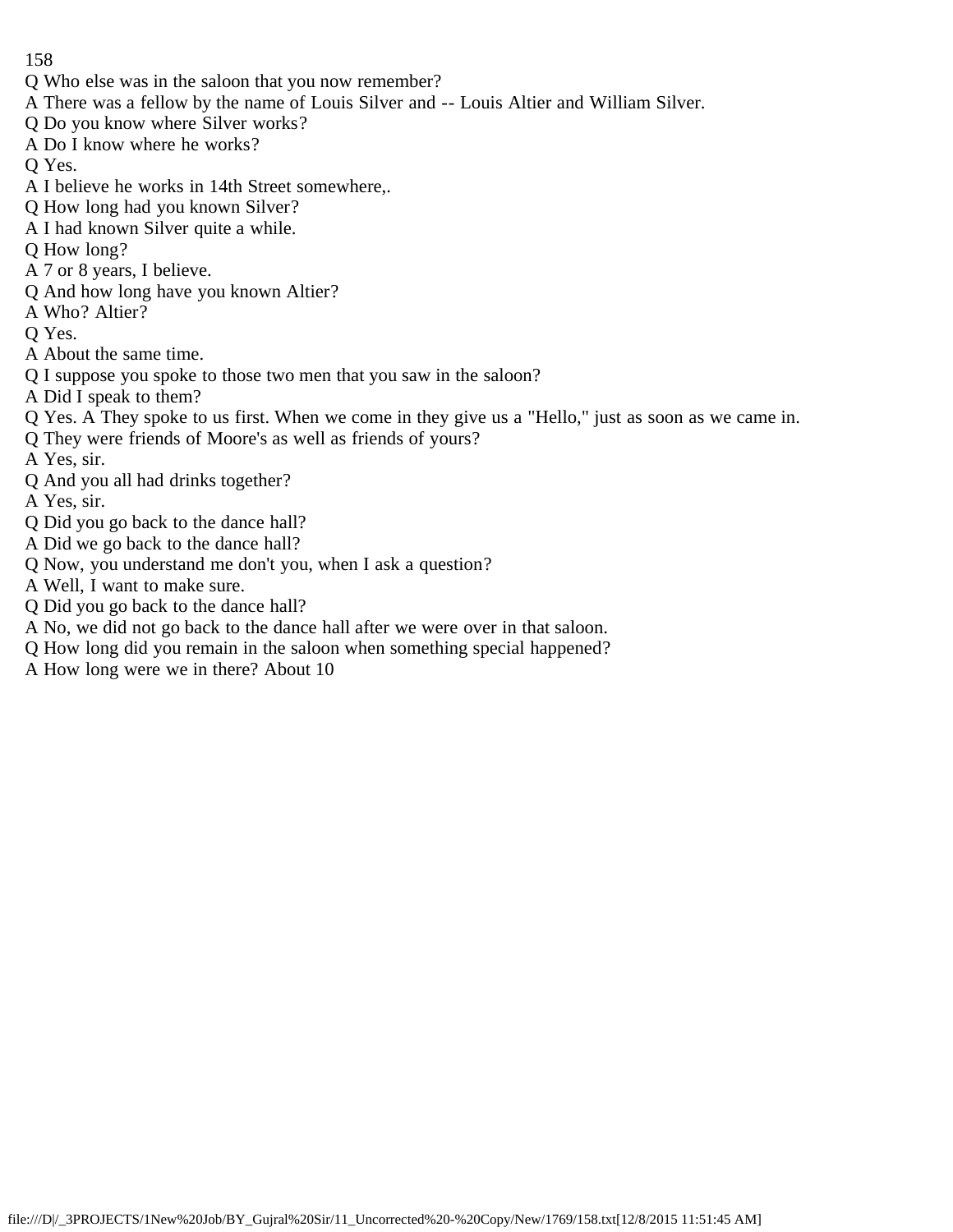minutes, I should Judge.

Q And then what happened?

- A And then we heard shooting, which seemed to come from across the way, shots.
- Q Shooting out on the street?
- A What?
- Q Shooting out on the street?
- A Well, I couldn't tell whether it was out on the street, or where it was, but we went out to see.
- Q Were the doors of the saloon opened?
- A What doors do you mean?
- Q The doors of the saloon leading into the street?

A No; there is a hallway; you enter a hallway and you turn around, like that (illustrating), and go into the back room of the saloon.

- Q And were you in a room in the back of the saloon at the time you heard the shooting?
- A Yes, sir.
- Q Sitting down at a table?
- A Yes, sir.
- Q And you came right out in the street, to see what the trouble was?
- A Yes, sir. the four of us ran out.
- Q All of you?
- A Yes, sir.
- Q Moore was with you, of course?
- A Yes, sir.
- Q You saw some people coming out of the dance hall?
- A Well, it was about two or three minutes after when we saw a crowd coming down all at once.
- Q Did you see Cunningham there?
- A Did I see Cunningham? No.
- Q Did you see Cunningham blow a police whistle, or hear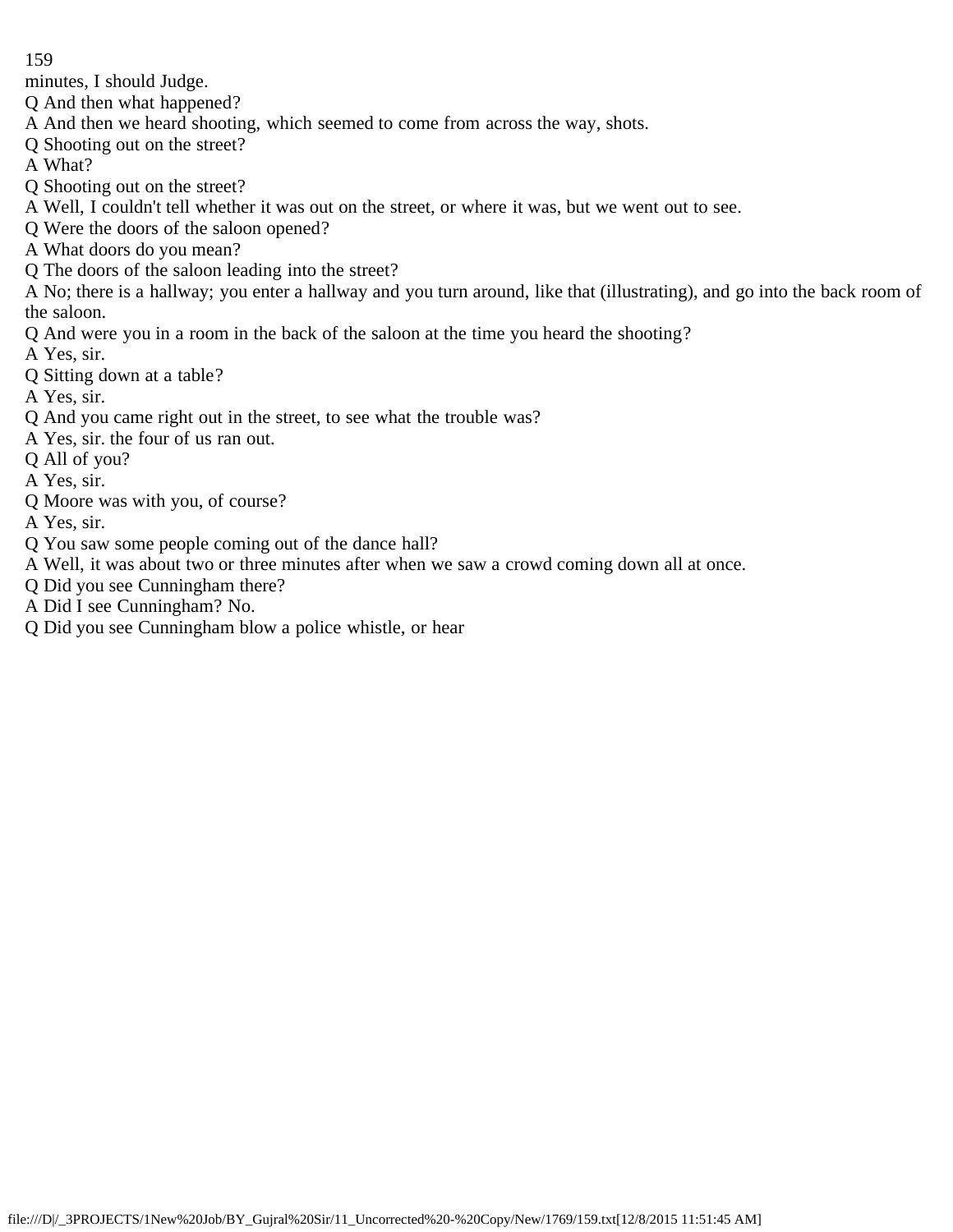hint blow a police whistle?

A No, sir.

- Q Did you hear anybody blow a police whistle?
- A Well, I might have hoard it, but it might have escaped my attention at the time.
- Q No mistake about having heard the shots?
- A No, because you could hear them distinctly.
- Q You could hear a police whistle distinctly, could you?
- A Well, I don't know whether you can or not.
- Q You have never heard a police whistle blow?
- A Yes, sir, I have heard them once or twice.
- Q Once or twice?
- A Yes, sir.
- Q And you remained standing in front of this McGraw's saloon for how long?
- A Right by the railing.
- Q How long?
- A For about three or four minutes or so.
- Q Then somebody said, "It is not very healthy around here, we better get out"?
- A No, sir, nobody said that. I said that to them, the fellows I was with.
- Q You said "It is not healthy around here, somebody is liable to pick you up"; isn't that what you said on direct examination?
- A Yes, I said "We are likely to get in trouble".
- Q "Somebody is likely to pick you up"; that is what you said on your direct examination? Isn't that what you said?
- A When? Yes, I said that.
- Q You said that?
- A Yes, sir.
- Q You hadn't done anything wrong had you?
- A No.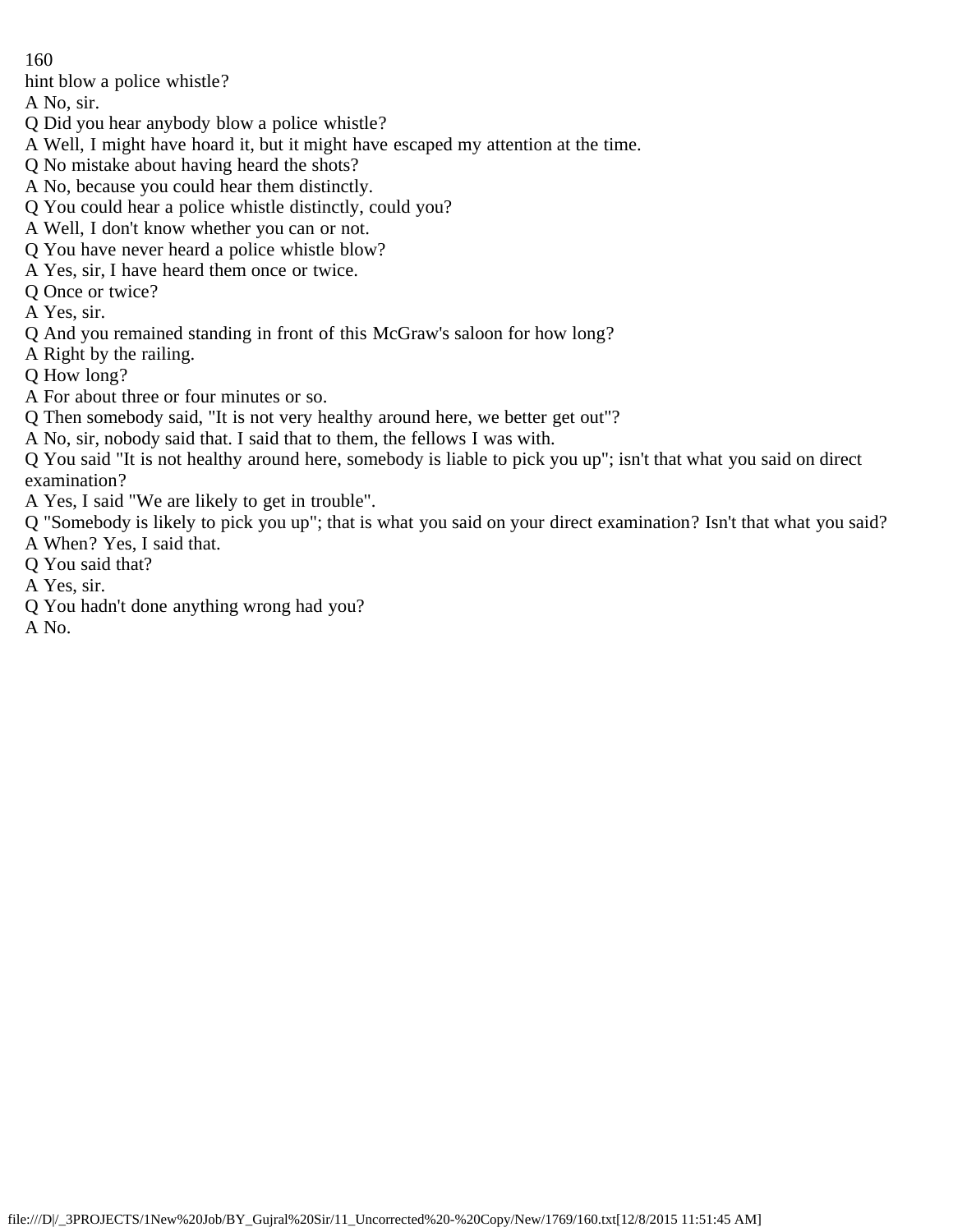Q You know Moore hadn't done anything wrong?

A No.

Q And you know your friends Silver and Altier had not done anything wrong?

A No.

- Q Still, you, a respectable working boy, or man, were afraid somebody might pick you up?
- A I know in my heart and soul that anybody who stands around things like that is liable to be picked up and lay in jail for four or five weeks and then be discharged, and I didn't, feel like laying in jail.
- Q That has never happened to you?
- A No, sir. But I have heard about it.
- Q And it never happened to your friend Silver or your friend Altier, that you know of?
- A No, sir.
- MR. HAROWITZ: Objected to.
- Q At any rate, you went away?
- A I went home.
- Q Your home was where?
- A 452 West 38th Street.
- Q What time did you arrive home?
- A I should judge around 11 o'clock, I can't tell you the time now.
- Q Where did Moore live at that time?
- A At 450, right next the house.
- Q And, of course, you saw him go upstairs?
- A Yes, sir.
- Q Did you see Moore the next day?
- A Did I see him, yes, sir.
- Q Was he working with you at that time?
- A Yes, sir.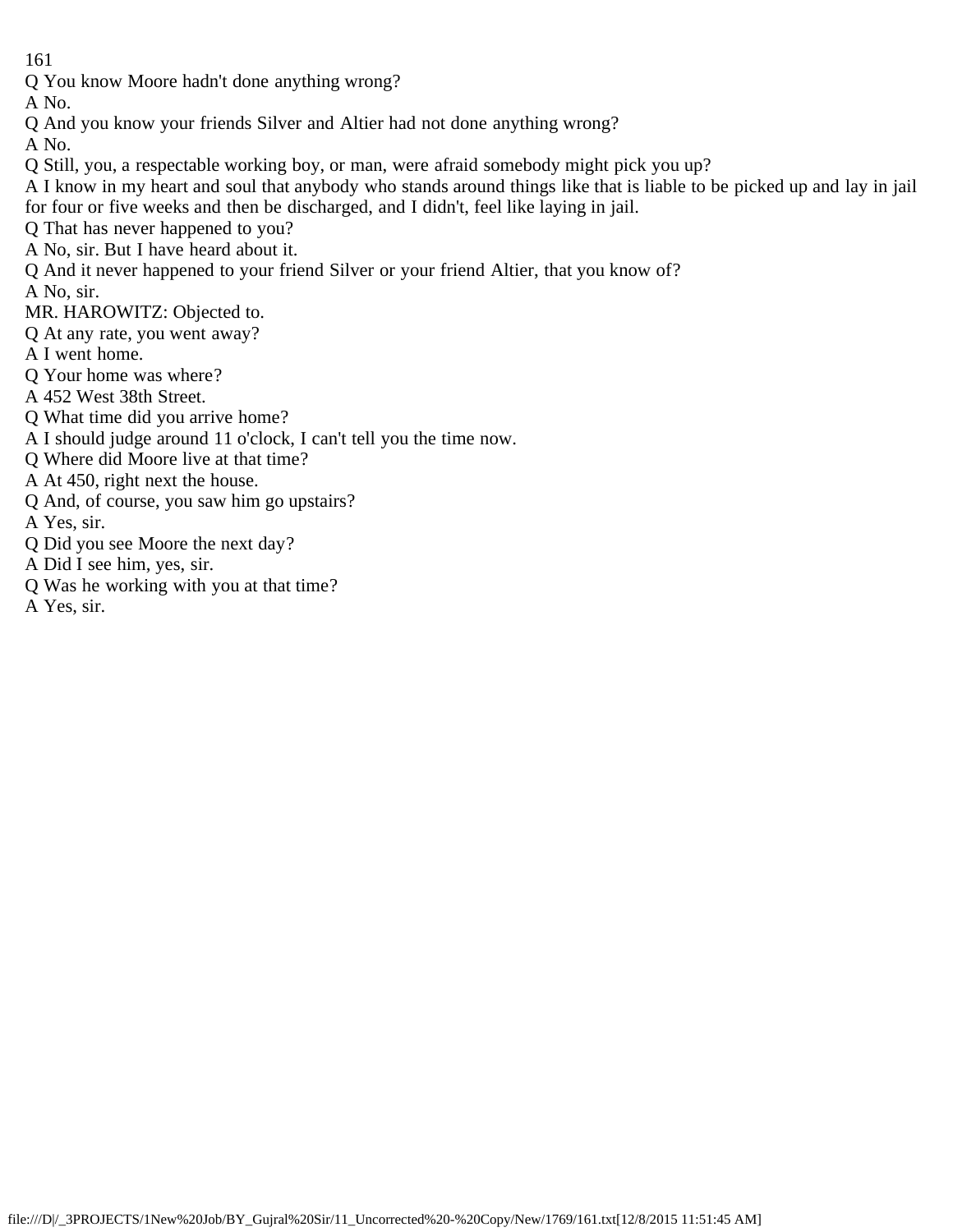Q Saw him at work the next day?

A Yes, sir.

- Q Did you talk about the shooting of the night before?
- A Did we talk about the shooting?
- Q Now, listen to me.

THE COURT: Answer the question. Do not ask them over. When a question is asked, you repeated. That is not necessary. Now, answer the question.

THE WITNESS: I want to make sure I hear right.

- THE COURT: You listen to the question and then answer.
- Q (Question read by stenographer as follows: "Q Did you talk about the shooting of the night before"?)
- A Yes, sir. we said something about it.
- Q By that time you had heard that Roxy Walsh and Henry Moore had been charged with the shooting?
- A No, sir, I heard that there was a man by the name of Roxy Walsh done the shooting, but nothing about Moore at all.
- Q When was the first time that you heard that Moore had been charged with the shooting?
- A When he was arrested.
- Q And when was that?
- A Oh, it must be about three or four months ago.
- Q That was the very first man you knew anything about his being charged with the shooting?

A Yes, sir.

- Q And did you visit him in the Tombs after that?
- A Yes. I visited him a few days after.
- Q And, of course, you talked about the case with him?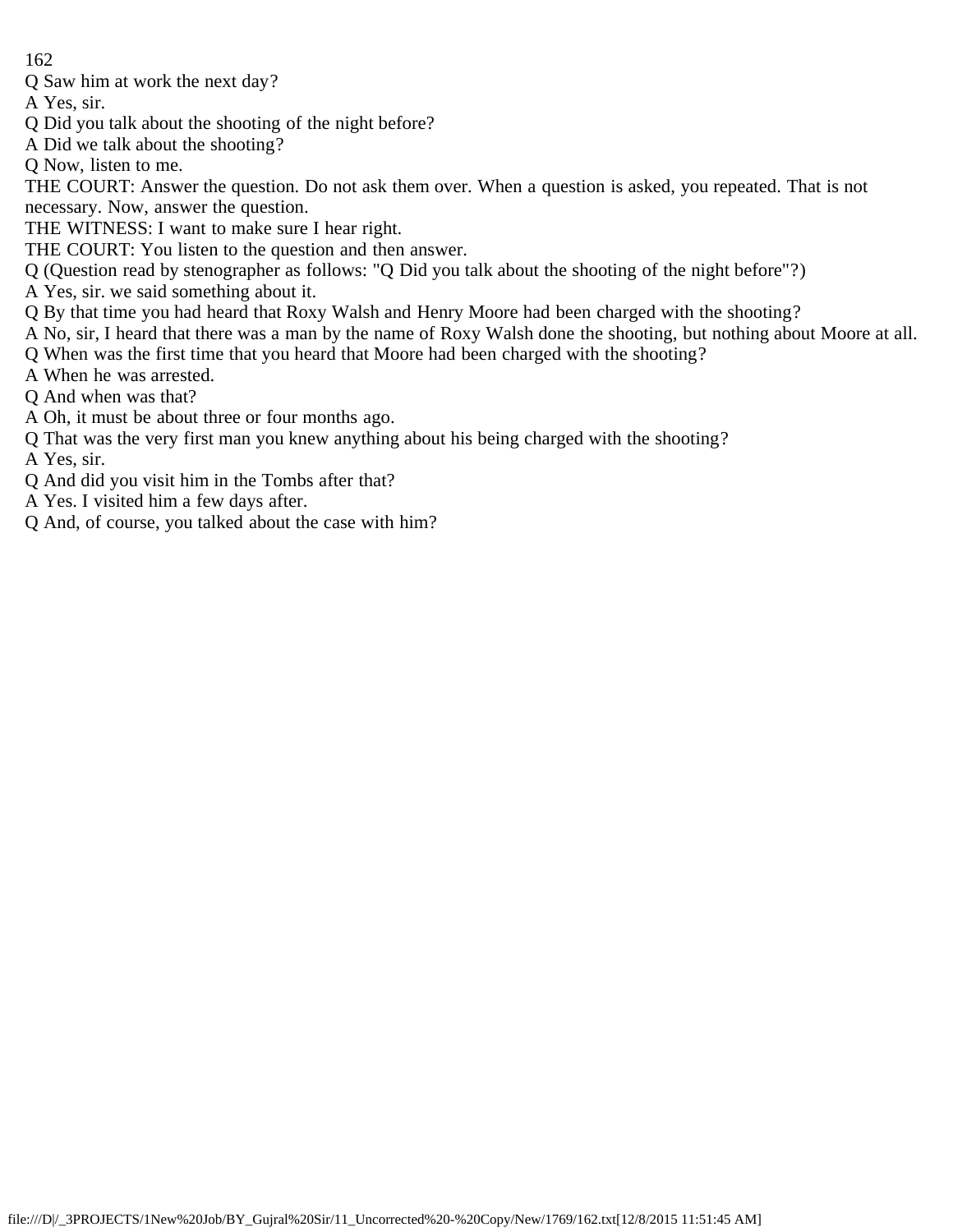A Yes, sir.

Q And you have talked about the case with other people since then?

A Yes, sir.

Q With Mr. Harowitz and others, of course?

A Yes, sir.

MR. WASSERVOGEL: I think that is all.

RE-DIRECT EXAMINATION BY MR. HAROWITZ:

Q As a matter of fact, you took a great deal of interest in Moore's defense, didn't you?

A I certainly did.

Q You went around, at my request, and got the witnesses?

A Yes, I certainly did because Moore was a personal friend of nine, and I travelled around with him for two years. That is why I took so much interest in him.

MR. HAROWITZ: That is all.

RE-CROSS EXAMINATION BY MR. WASSESRVOGEL:

Q You say that you knew the bartender in the saloon cross the way?

A Yes, sir.

Q And you say his name was what?

A Leo Reddy.

Q Reddy?

A Yes, sir.

Q Have you seen Reddy recently?

A Yes, sir.

Q When?

A Why, I seen him on Tenth Avenue and 42nd Street.

Q Did you speak to him?

A Yes, sir.

Q Speak to him about this case?

A Yes, sir.

MR. WASSERVOGEL: That is all.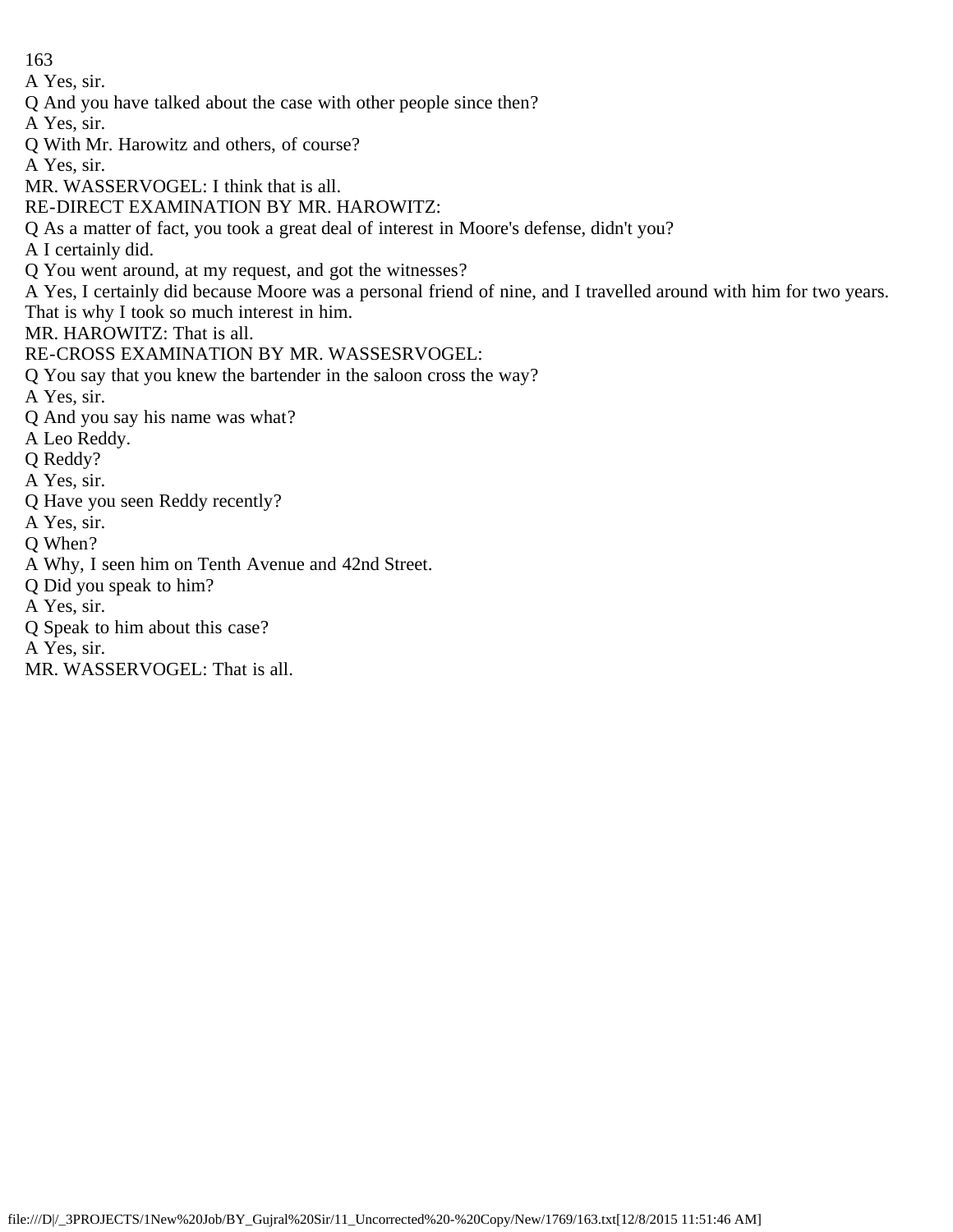164 Q Reddy is outside, isn't he? A I believe he is I ain't sure. Q You have seen him in my office, too? A Yes, sir. BY MR. WASSERVOGEL: Q Do you know where Moore has been living recently, before his arrest? A I believe he was living out in Jersey, I guess. Q Living in Jersey? A Yes, sir. BY MR. HAROWITZ: Q That is where he was working? A Yes, sir, that is where he was working. Q How long has he been living there? A How long? Q Yes. A Oh, about a year and a half. Q Do you remember when his father died? A When his father died? Q Yes. About how long after this shooting of Madden did his father die? A About three months, I think. Q And after that he moved out? A Yes, sir. Q That is the time Moore came to Jersey, where he was working? A Yes, sir. BY MR. WASSERVOGEL: Q You were asked whether you knew where Moore lived before his arrest?

- A Before his arrest?
- Q Yes, do you know?
- A Yes, he lived in Jersey, with a woman by the name --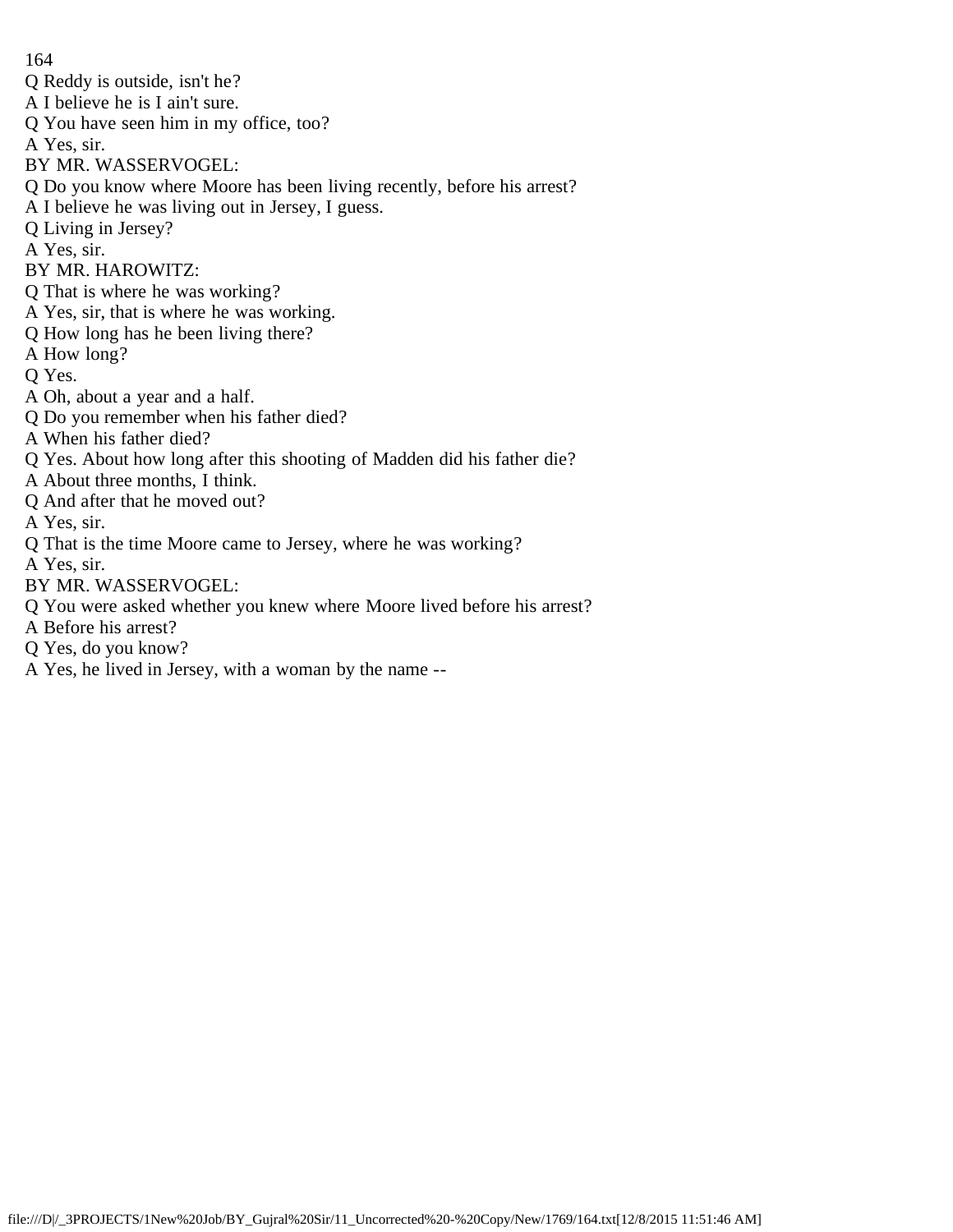165 Q Where in jersey? A Newark Street, I believe. Q In Jersey City? A No, Hoboken. Q And had been living there how long? A Over a year. BY MR. HAROWITZ: Q This is right across the ferry, isn't it? A Yes. WILLIAM SILLER, called as a witness on behalf of the defendant, being first duly sworn, testified as follows: DIRECT EXAMINAT ION BY MR. HAROWITZ: Q What is your name? A William Silver. Q Where do you live? A 643 Tenth Avenue. Q What is your business? A I am a butcher, Q Butcher for whom. Are you in business for yourself? A No, sir. I work for the Atlantic Hotel Supply Company, 676 Hudson Street. Q How long have you worked for them? A A little over a year. Q Where did you work before that? A Horace & Demarest. Q Where is their place of business? A 696 Hudson Street. Q How long lid you work for them? A Three years. Q Where did you work before that? A Before that I worked in a hat store. Q How long? A Four years and nine months.

- Q What was the name of that concern?
- A M. Batt, 549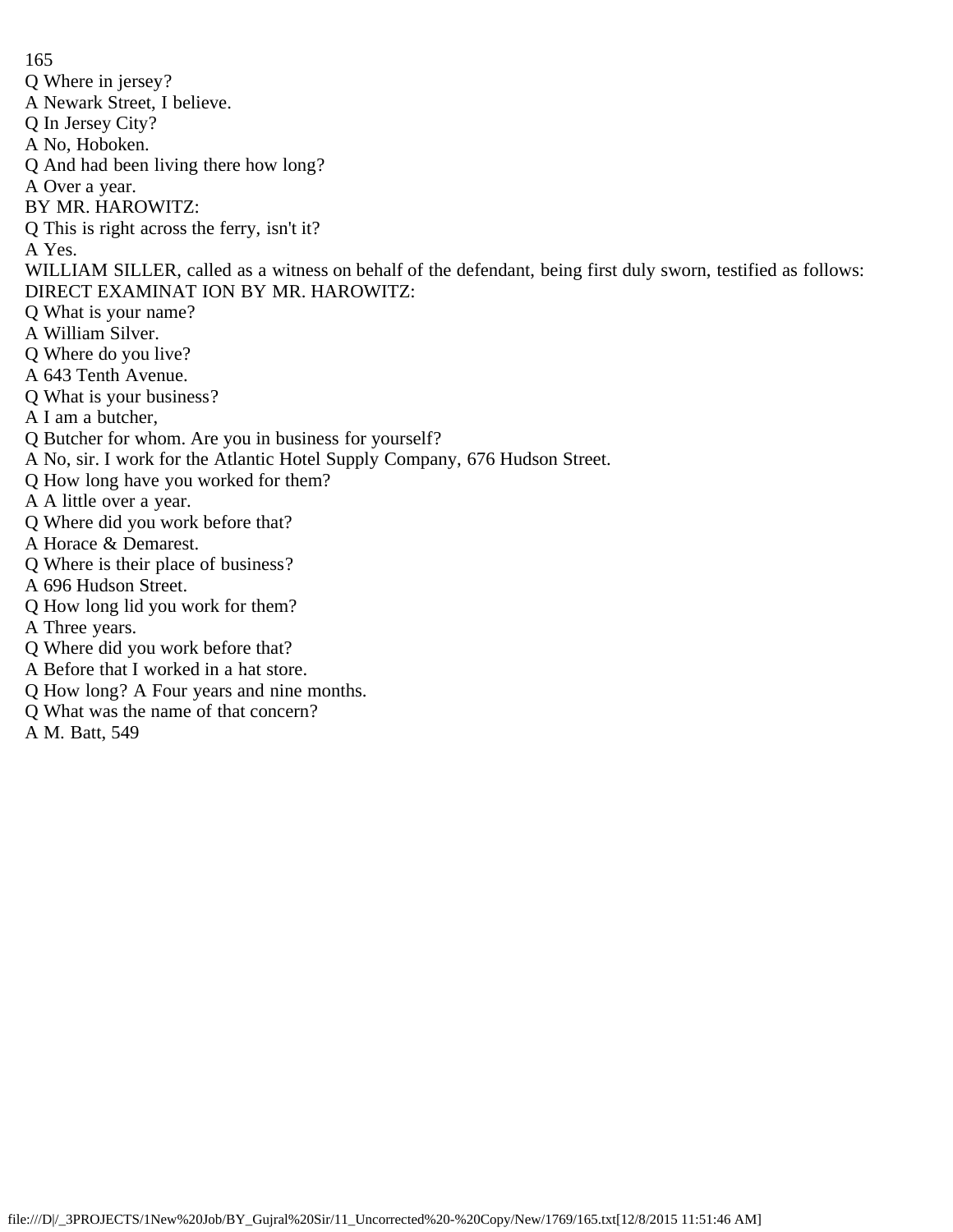Eighth Avenue,

- Q DO you know the defendant, Henry Moore?
- A I know him by sight,
- Q How long have you known him?
- A Know him about three or four years,
- Q Do you remember the night Joe Madden was killed?
- A Yes, sir. I recollect that night.
- Q Did you on that night -- withdrawn. Do you know a man named Louis Altier?
- A Yes, sir.
- Q Were you with him that night?
- A Yes, sir.
- Q Where did you meet Louis Altier?
- A 38th Street and Ninth Avenue.
- Q what time?
- A About eight o'clock.
- Q Where did you go?
- A Took a walk up Eighth Avenue and went into a moving picture place.
- Q Where is that moving picture place?
- A 34th and 35th Street and Eighth Avenue.
- Q Did you go to this dance of the Winnoa Club?
- A No, sir.
- Q Or the dance given by Larkin?
- A No, sir.
- Q And after the moving picture place where did you go?
- A We took a walk down Ninth Avenue, on our way home, and stopped in and had a drink.
- Q Where did you stop in?
- A 36th Street and Ninth Avenue.
- Q DO you know what time you got there, about?
- A About half past nine.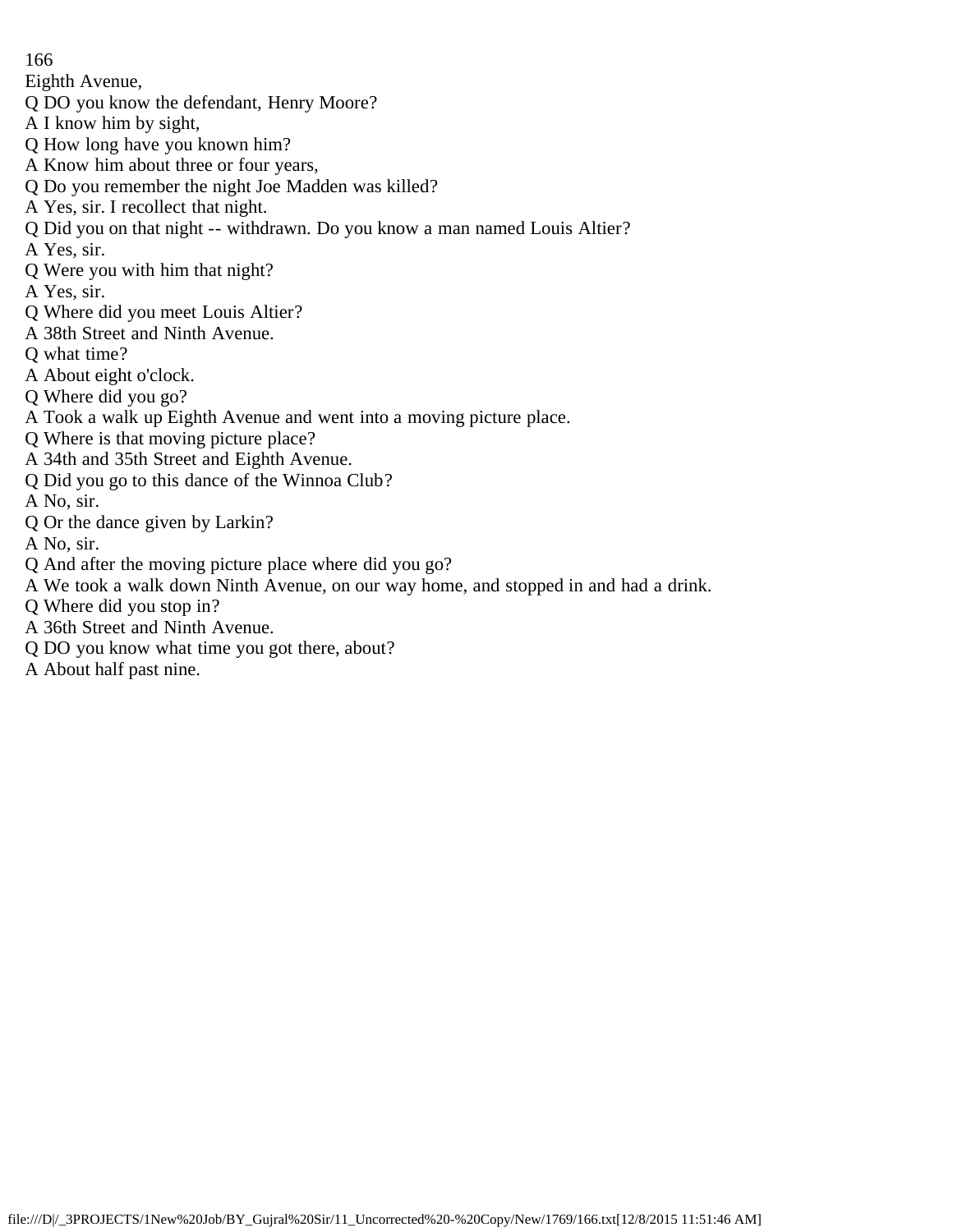- Q And did you have any drinks?
- A Yes, Sir.
- Q Did you at any time that evening see the defendant, Henry Moore?
- A Yes, sir.
- Q Where did you see him?
- A In the saloon.
- Q What time did he come in there ?
- A He come in there around ten o'clock.
- Q Who did he come in there with?
- A With another friend of his, Jake Cohen.
- Q This man you just saw walk out of here?
- A Yes, sir.
- Q And when the defendant and Jake Cohen got in there you and your friend Altier had already been there; is that it?
- A Yes, we had been there.
- Q And you knew Moore and you knew Cohen?
- A Yes, sir. by sight.
- Q Did you get talking to him?
- A I asked them to have a drink.
- Q Did they sit down at your table?
- A Yes, sir.
- Q Did you have any drinks?
- A We had one drink.
- Q What happened then?
- A And Jake Cohen asked us to have another drink and while the second drink was being served we heard some shots. They seemed to come from across the street.
- Q How many shots did you hear?
- A Well, I won't say sure, I Just heard some shots.
- Q What did you do when you heard the shots?
- A We got up from the table and walked outside, out there a couple of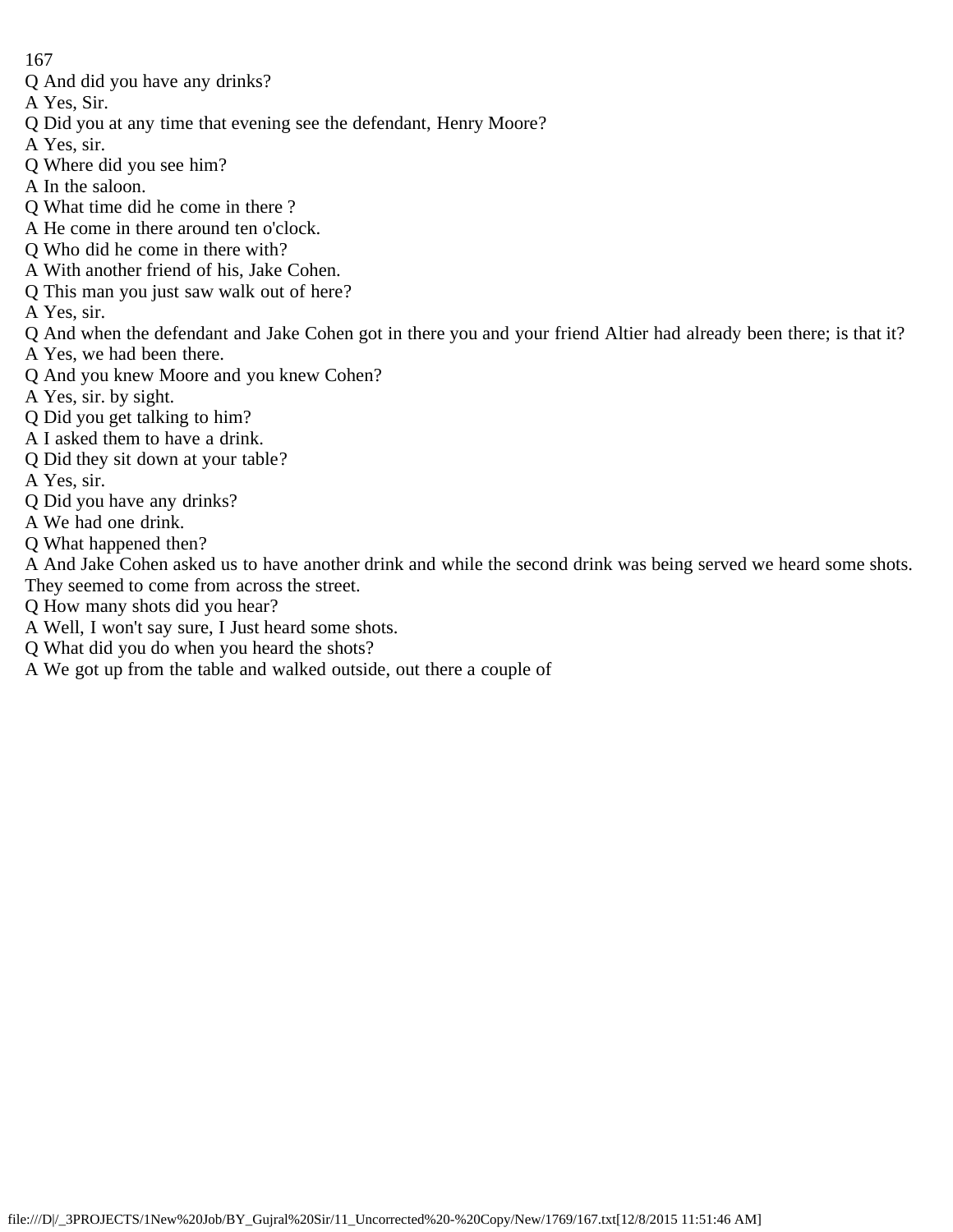minutes, and we seen some fellows and girls coming out of a hall across the street.

Q And did you learn who was shot?

A I heard, I asked several people and got no answer. Afterwards we heard it was

a party by then name of Larkin.

Q Where did you go after that?

A We went up Ninth Avenue as far as 38th Street and went home.

Q Are you positive, Mr. Silver, that at the time you heard the shots the defendant Henry Moore, was in that saloon with you, Altier and Cohen?

A Yes, sir.

MR. HAROWITZ: That is al.

CROSS EXAMINATION BY MR. WASSERVOGEL:

Q Are you a member of the Winnoa Social Club?

A No.

Q Are you a member of any social club?

A No, sir.

Q How long have you been living in the neighborhood of 36 th Street and Ninth Avenue?

A About 18 years.

Q How long have you known this defendant, Moore, by sight?

A About three or four years.

Q When did you first come to know him by sight?

A Standing talking with a friend of mine, he passed by and said, "Hello, Henny". I asked him "Who is Henny?" And he told me his name was Henny Moore.

Q who was the friend?

A That I was with?

Q Yes.

A I don't remember.

Q You don't remember that?

A No.

Q But you remember the occasion very well, don't you?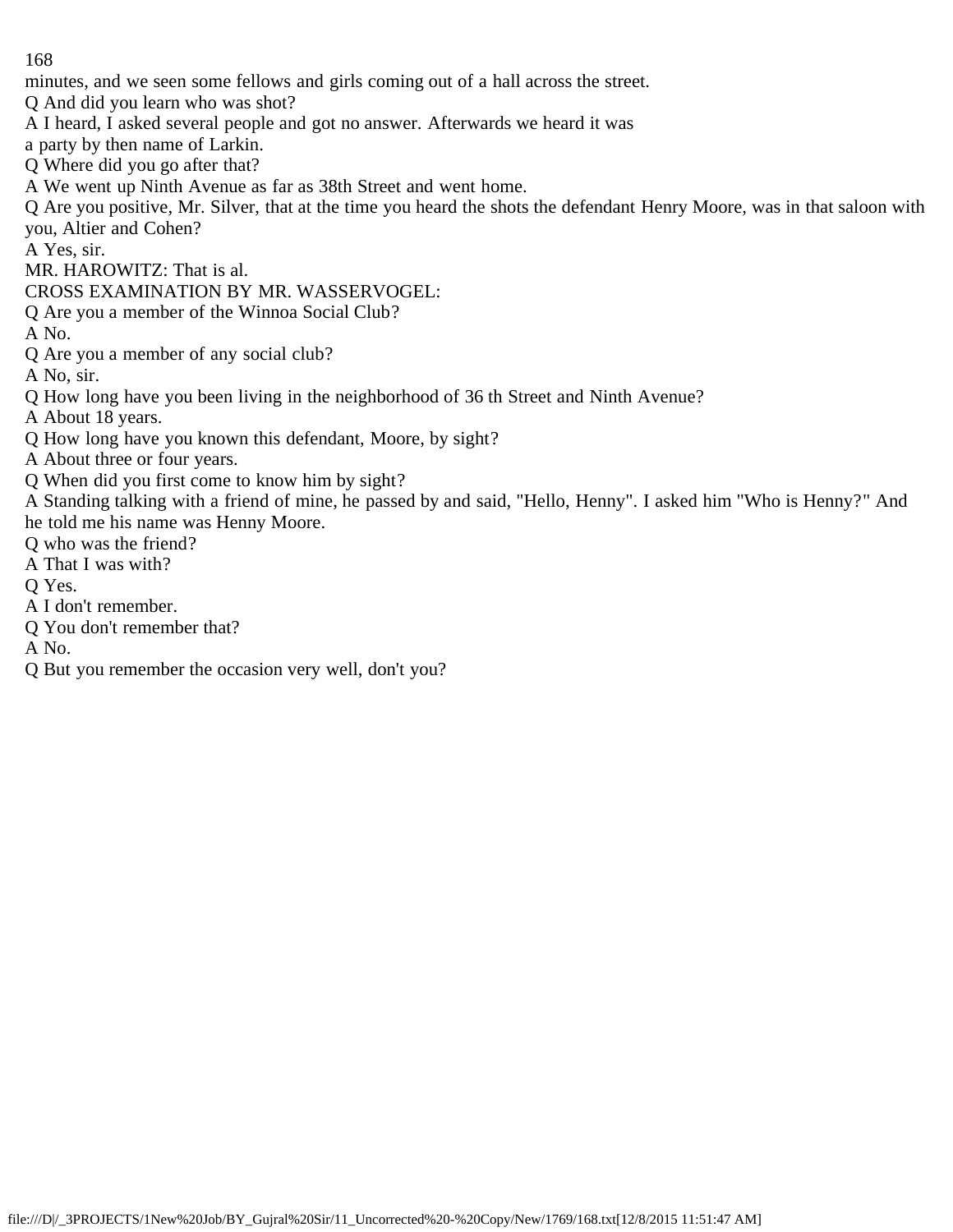A How I met him?

Q Yes.

- A I had seen him long before that.
- Q You had seen him long before that?
- A Yes, sir. but didn't know him.
- Q But you were not introduced to Henny Moore at that time, were you?

A No, sir.

Q And that, you say, was about three or four years ago?

A Yes, sir.

- Q How often did you see him after that?
- A Oh, occasionally, once in awhile, once a week, sometimes.
- Q But you would not speak to him, would you?
- A No, just say hello to him when he passed and he would say hello to me.
- Q You had not been introduced to him before that?

A No.

Q And still you would say hello to a man whom you had never spoken to?

A Had never spoken to.

Q And you had never spoken to him until the night when you saw him in the saloon?

A No, sir.

Q And you had never taken a drink with him before that night?

A Not that I remember.

- Q That was the very first night in your life that you ever had a drink with Henny Moore; that is right, isn't it? A Yes, sir.
- Q And you only knew this Jake Cohen by sight?
- A I knew him to talk to.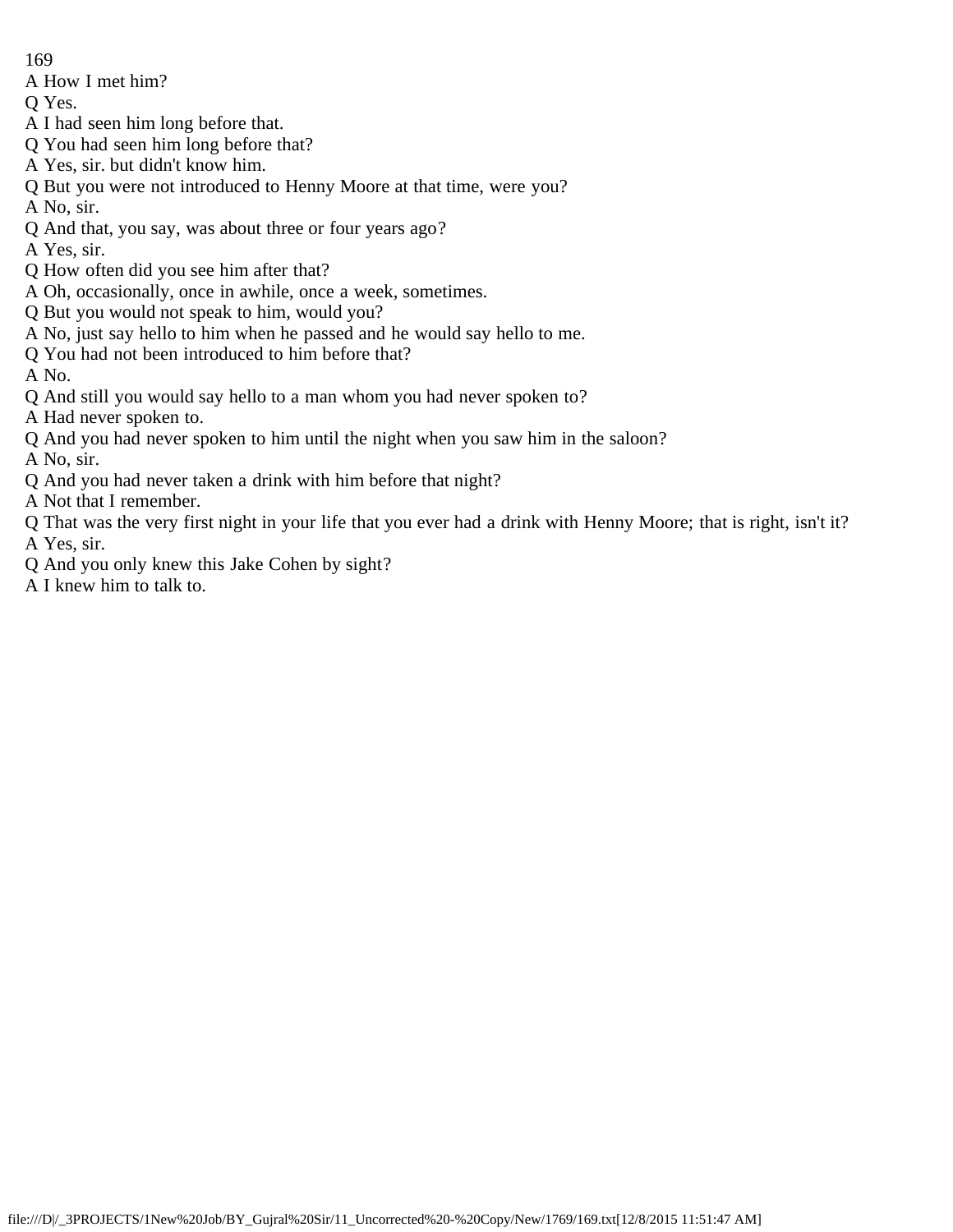- Q You have known him for how long?
- A Since seven or eight years.
- Q And when they came in that night you immediately invited then down to have a drink?
- A I didn't ask them to the fellow with me said, "You are just in time to have a drink with us".
- Q It was always in time when you fellows were together to have a drink, wasn't it?
- A What do you mean.
- Q Well, at any rate, you sat down together, in what part of the barroom?
- A It was in the back room; it was a Sunday night.
- Q This was a Sunday night was it?
- A Yes, sir.
- Q The saloon was open? And How many drinks did you have together?
- A The four of us?
- Q Yes, the four of you?
- A Had one.
- Q One apiece?
- A Yes, sir.
- Q Did anyone else treat after that?
- A No, sir.
- Q There was only one round of drinks?
- A Yes, sir.
- Q You are positive of that, of course?
- A Positive.
- Q Cohen did not treat?
- A He had just ordered a drink.
- Q Your friend did not treat after that, did he?
- A He bought the first drink, when the two of us were alone.
- Q I mean, after the two men came?
- A No, sir.
- Q You had one drink and only one drink?
- A Yes, sir.
- Q And of course, you remember what time this was?
- A pretty near what time it was.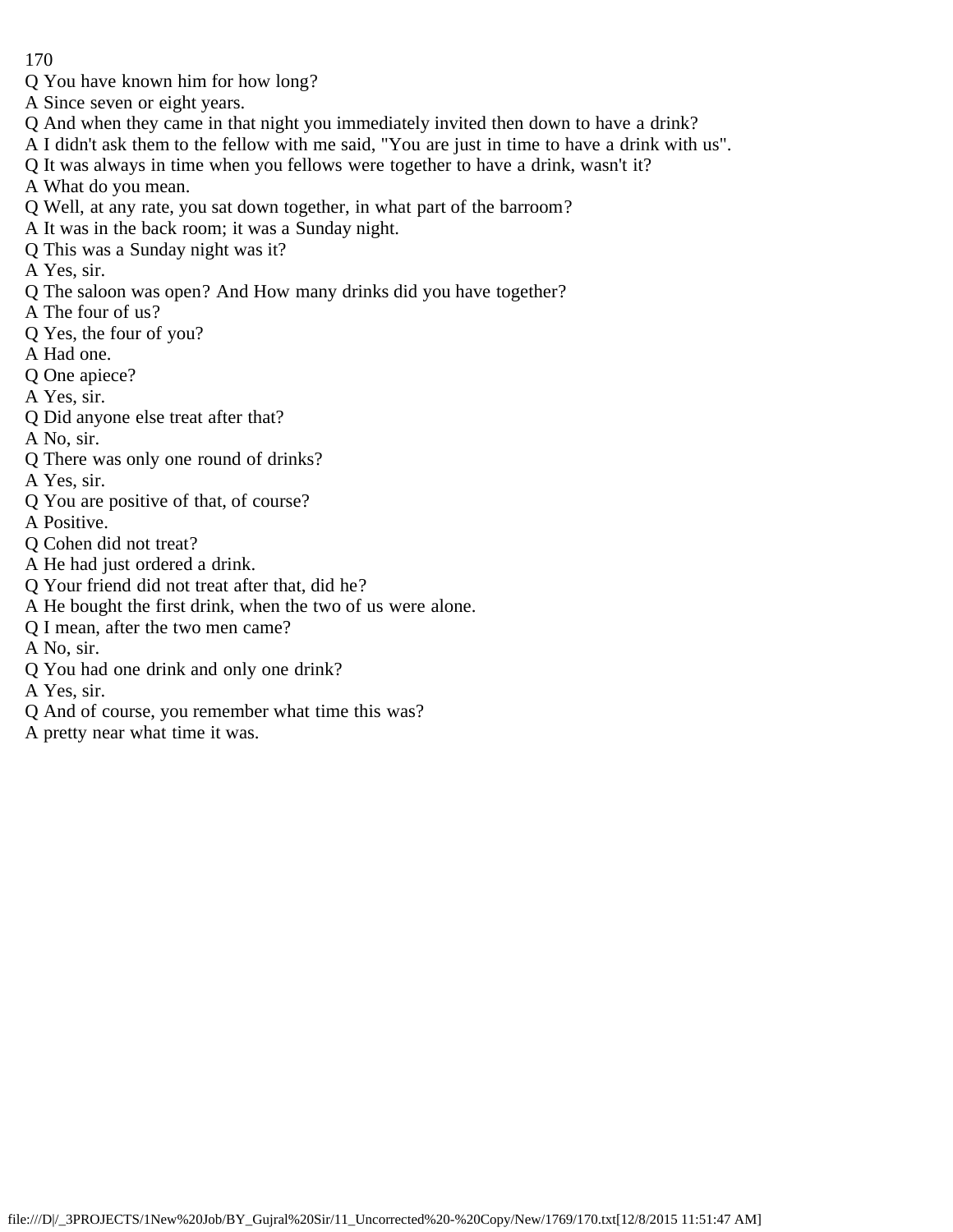- 171
- Q Well, what time was it?
- A When we had the first drink.
- Q No, when these two men came in?
- A Oh, I judge close on to ten o'clock.
- Q Before ten or after ten?
- A Well, it was around ten; I don't know whether it was before, or after.
- Q Give us your best judgment on that, before, or after?
- A I couldn't tell you.
- Q How long had these two men been sitting with you at the table when something happened on the outside?
- A About 15 minutes.
- Q You heard pistol shots?
- A Yes, sir.
- Q You don't remember whether it was two or a dozen, do you?
- A No.
- Q You don't remember whether you heard a police whistle at that time?
- A Heard a police whistle when we got outside.
- Q You did?
- A Yes, sir.
- Q Did you see the person who blew the police whistle?
- A No, sir.
- Q Did you see where the sound of the police whistles came from?
- A Right across the street.
- Q Was it a policeman that blew that whistle, do you know?
- A I don't know.
- Q You don't know anything about that. Were there any people standing in front of the dance hall when you came out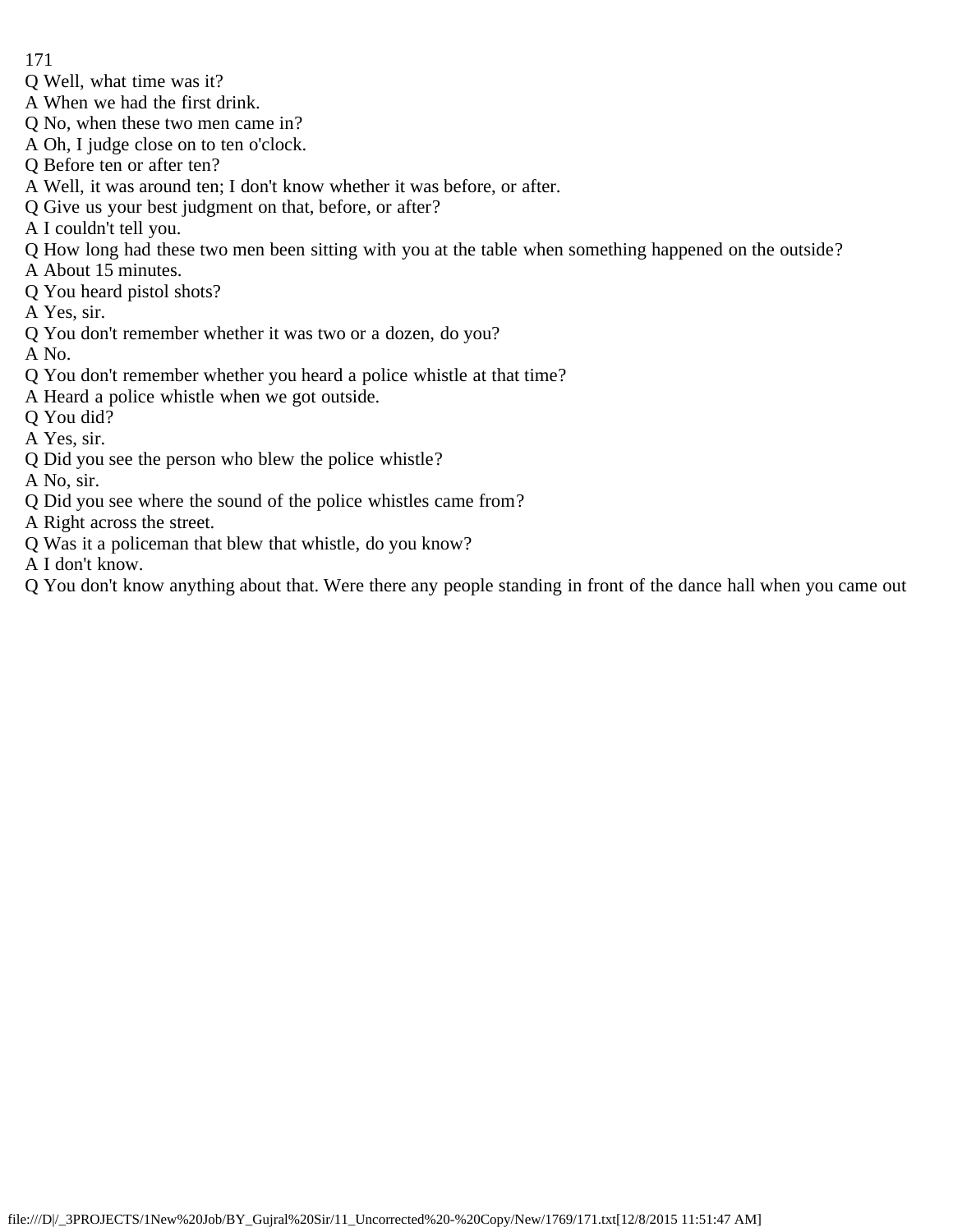of the saloon?

- A Some coming down about two minutes after we came out of the saloon. I seen them run out of the hall.
- Q Do you know a man named Cunningham?
- A I know him by sight, Yes, sir.
- Q Were you here yesterday?
- A No, sir.
- Q Have you ever been in Cunningham's saloon?
- A Not that I know of.
- Q Have you ever been in this dance hall before?
- A No.
- Q Did you know Joe Larkin at that time?
- A I didn't know him to speak to.
- Q Did you ever see him before?
- A No; I have heard of him.
- Q You have heard of him, but you did not even know him by sight?
- A No, sir.
- Q But when you heard that a man named Joe Larkin had been shot, you knew who was meant by Joe Larkin?
- A No, I just heard of Larkin being shot.
- Q Did you know any of the Larkins at that time?
- A I didn't know him, no, sir.
- Q And all four of you were standing outside in front of the saloon, weren't you?
- A Yes, sir.
- Q You frequently go into that saloon, don't you?
- A Every time -- once in awhile, when passing by, I stop in there.
- Q The bar keeper is a good friend of yours, too, I suppose?
- A Know him by sight, from serving us with drinks.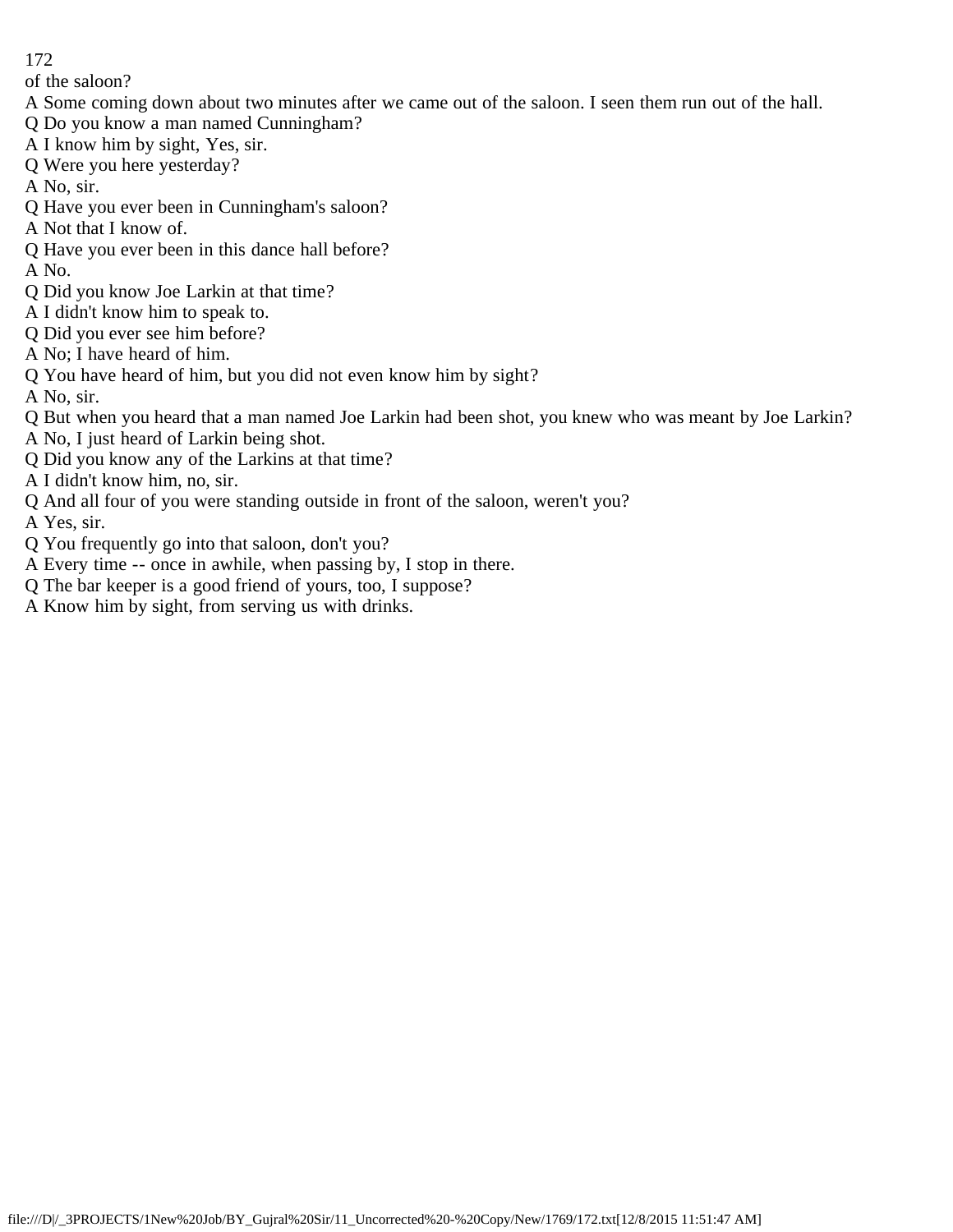- 173
- Q Do you know his name?
- A I have learned his name since.
- Q Have you been in that saloon since the night of the shooting?
- A Yes, sir.
- Q How long were you standing in front of the saloon opposite the dance hall when you went away?
- A Stayed about ten minutes.
- Q And how did you come to go away? Why did you go away?
- A I thought the best place was home.
- Q Was it because you heard Cohen say "This is not a healthy place to stand around; we might be picked up?" Did you hear Cohen say that?
- A I did not.
- Q You were standing right near Cohen at the time?
- A Yes.
- Q If Cohen says he did say that, you won't dispute it, will you?
- A No.
- Q At any rate, you did go away?
- A Yes, sir.
- Q And you went straight to your own home?
- A Yes, sir.
- Q Where was your home?
- A 265 West 39th Street.
- Q Do you still live there?
- A No, sir.
- Q Where do you live now?
- A 643 Tenth Avenue.
- Q That is right near there, isn't it?
- A Yes, sir.
- Q Did you see Henry Moore the next day?
- A I didn't.
- Q Did you see him the next month?
- A YES, I seen him within the mo nth.
- Q And where did you see him?
- A Around the neighborhood.
- Q Did you talk to him?
- A No, Just said "Hello".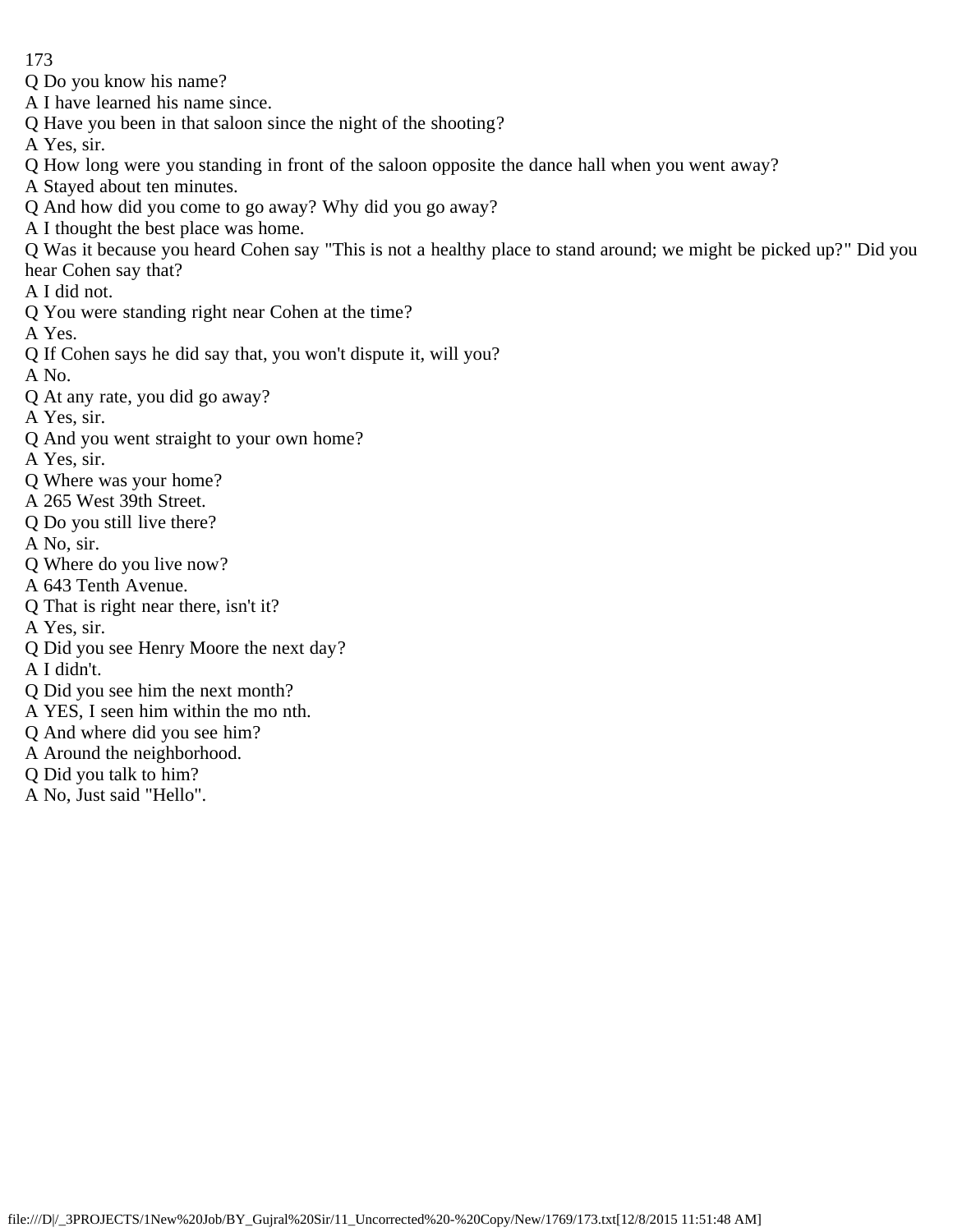Q Just passed him by?

A Yes, sir.

- Q Did you at any time speak to Henry Moore about this shooting?
- A NO, sir.
- Q When for the first time did you hear that Henny Moore was one of those charged with the shooting?
- A When he was locked up.
- Q Not until then?
- A No, sir.
- Q When for the first time did you hear the names of any persons who were charged with this shooting?
- A Didn't hear of anybody being charged with the shooting until Henry Moore was locked up.
- Q Weren't you interested to find out who it was that did this shooting?
- A No, sir.
- Q Paid no attention to that at all?
- A No, sir.

Q But when you heard that Henry Moore had been charged as one of the persons who had done this shooting, did you call to see him at all?

- A NO, sir.
- Q Did you talk with anybody about it?
- A Why, Yes, sir.
- Q Who did you talk to?

A After I read it in the paper, I met Louis Altier on the corner, and I asked him did he read about it, and he said "Yes". I said "What do you think about that?" I said, "DO you remember Henny Moore was with us, having a drink, at the time the shooting occurred?" He said, "Yes". A few days ago, Jake Cohen came down and asked us did we remember that and I said. Yes, sir", and he said,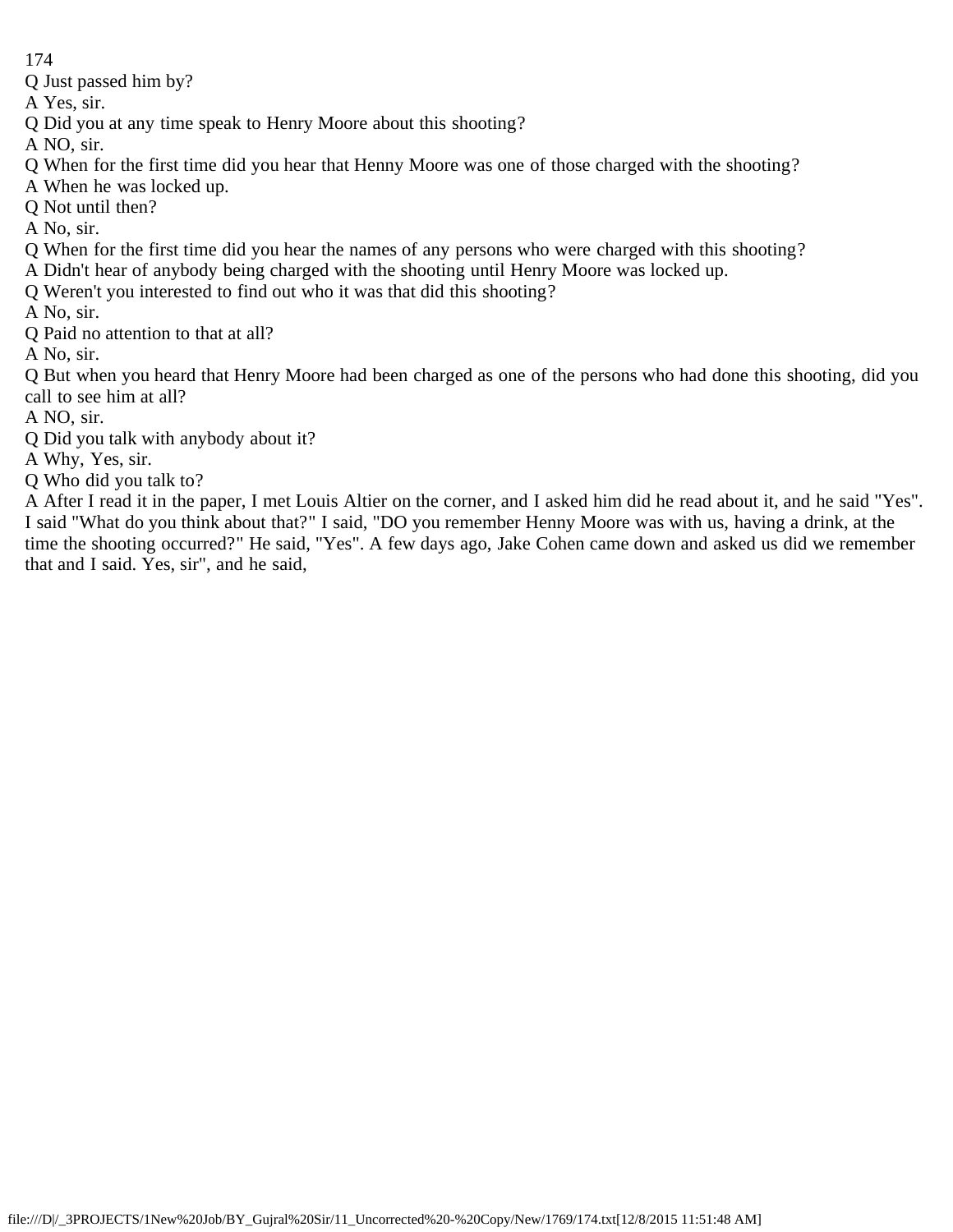"Will you come down to the counsel's office and tell us what you know?" I said, "Sure".

Q Will you give me the name of the paper that had all the details of this shooting that you read?

A I have read it in the World.

MR. HAROWITZ: He speaks of the arrest.

Q Will you give me the name of the paper containing an

account of the arrest, which also contained a full account of

this shooting?

A NO, sir.

Q What?

A No, sir.

Q You say you read it?

A I read of Henry Moore's arrest.

Q You didn't know what he was arrested for from the article which appeared in the newspaper?

A It didn't give a full account of the shooting. It give an account of some shooting he was arrested for.

Q And you assumed that because Henry Moore was arrested that he was arrested because of this shooting, is that it? A Yes, sir.

MR. WASSERVOGEL: That is all.

REDIRECT EXAMINATION BY MR. HAROWITZ.:

Q Didn't the paper say he was arrested charged with killing Larkin?

A Yes, sir.

Q You said, in answer to the District Attorney's question, that you did not know Larkin, and were afraid of him.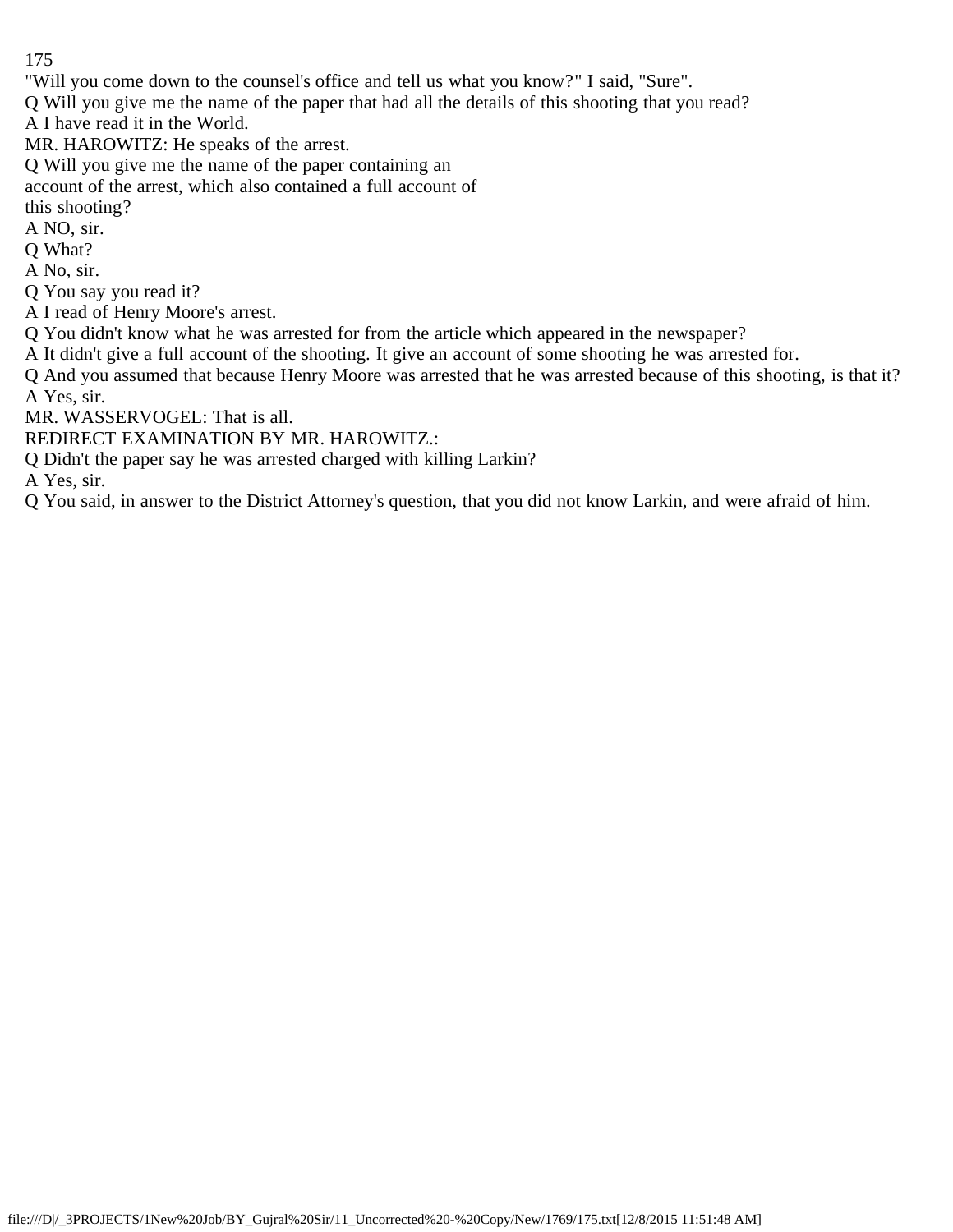Why were you afraid of him?

- A I hoard they were tough characters.
- Q The Larkins?
- A Yes, sir.
- Q You were never in trouble before?
- A No, sir.
- Q Never arrested?
- A No, sir.
- Q You had nothing to fear, to go away from that saloon after the shooting?
- A No, sir.
- Q You stood around that saloon, you say, for about ton minutes?
- A Ten minutes.
- LOUIS ALTER, called as a witness on behalf of the defendant, being first duly sworn, testified as follows: DIRECT EXAMINATION BY MR. HAROWITZ:
- Q What is your name?
- A Louis Altier.
- Q Where do you live?
- A 358 West 38th Street.
- Q How long have you been living there?
- A Around three years.
- Q And what is your business?
- A Printer.
- Q Where?
- A Vreeland Advertising Press.
- Q Where is their place of business?
- A 350 West 38th Street.
- Q How long have you been working for them?
- A A little over a year.
- Q Where did you work before that?
- A Another printer in 26th Street; I can't remember the name.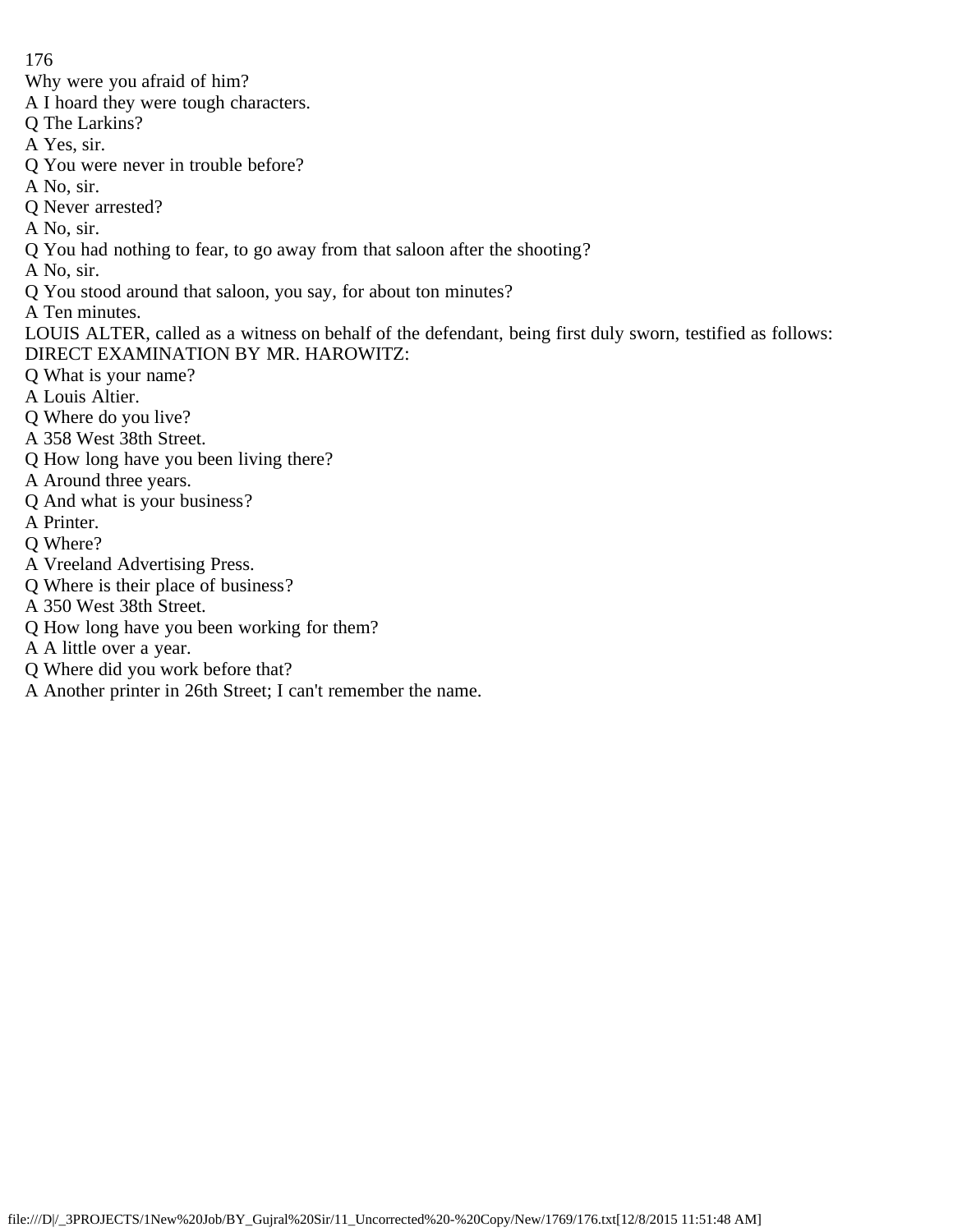- 177
- Q As what?
- A printer.
- Q What number?
- A 147 West 26th Street.
- Q How long did you work there?
- A About two years.
- Q Have you ever been in trouble in your life?
- A No, sir.
- Q Do you know the defendant, Henry Moore?
- A Yes, sir.
- Q How long had you known him?
- A Oh, about three or four years.
- Q Do you know the last witness on the stand, William Silver?
- A Yes, sir.
- Q How long have you known him?
- A I have known him for about --well, I know him a long while, I couldn't say how long.
- Q You had been pals?
- A Yes, sir.
- Q Do you remember the night that you heard some shooting?
- A Yes, sir.
- Q Did you meet Silver that night?
- A Yes, sir.
- Q What time?
- A Around eight o'clock.
- Q Where did you go with him?
- A We went down to a moving picture show in Eighth Avenue, between 34th and 35th Street.
- Q But after you left the moving picture show where did you go?
- A We walked up and stopped in McGraw's saloon, 36th Street and Ninth Avenue.
- Q And what time did you get there about?
- A It must have been around between nine and half past nine.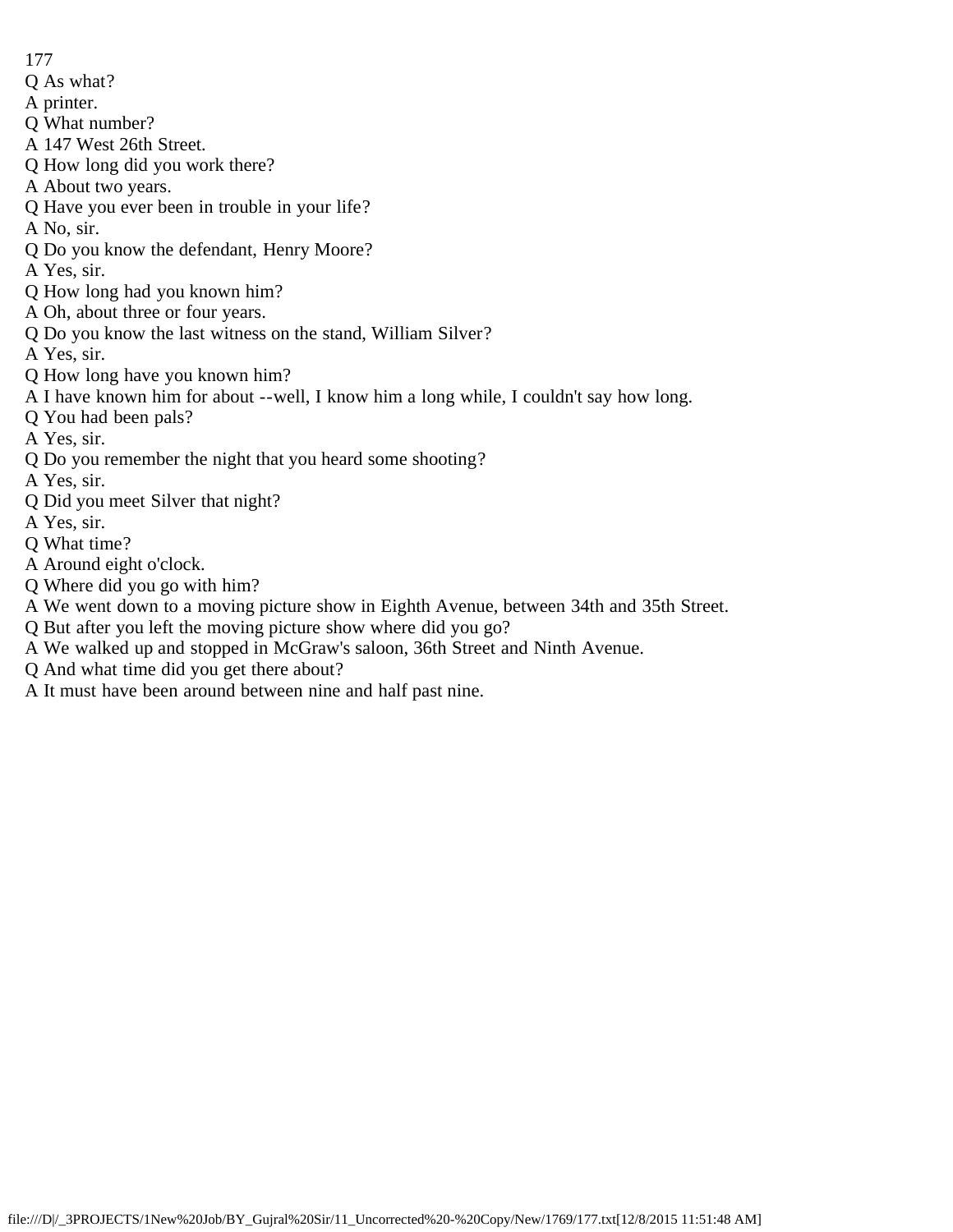- Q And did you have any drinks?
- A Yes, sir.
- Q Do you remember seeing Henry Moore that night?
- A Yes.
- Q Where did you see him?
- A He came in there after we had the first drink.
- Q What time did he come in there?
- A Well, I should judge around some where's between half past nine and ten.
- Q Who did he come in with?
- A Jacob Cohen.
- Q Do you know Jacob Cohen?
- A yes.
- Q How long have you known him?
- A Known him a long while.
- Q And as they came in, did you speak to him?
- A Yes, sir.
- Q Did you ask him to have a drink?
- A Yes, sir.
- Q And he sat down at your table?
- A Yes, sir.
- Q And how many drinks did you have?
- A We had one drink, and we ordered the second.
- Q Was the second drink served?
- A It was just being served when we heard several shots fired.
- Q Tell the jury in your own way what you heard?
- A I and Billy Silver went to a moving picture show on Eighth Avenue --
- Q Now, we have that. You say you heard the shots?
- A Yes, sir.
- Q How many shots did you hear? DO you remember?
- A About three or four.
- Q And what happened after that?
- A After that, no more than we heard the shots, we ran outside, and in a few minutes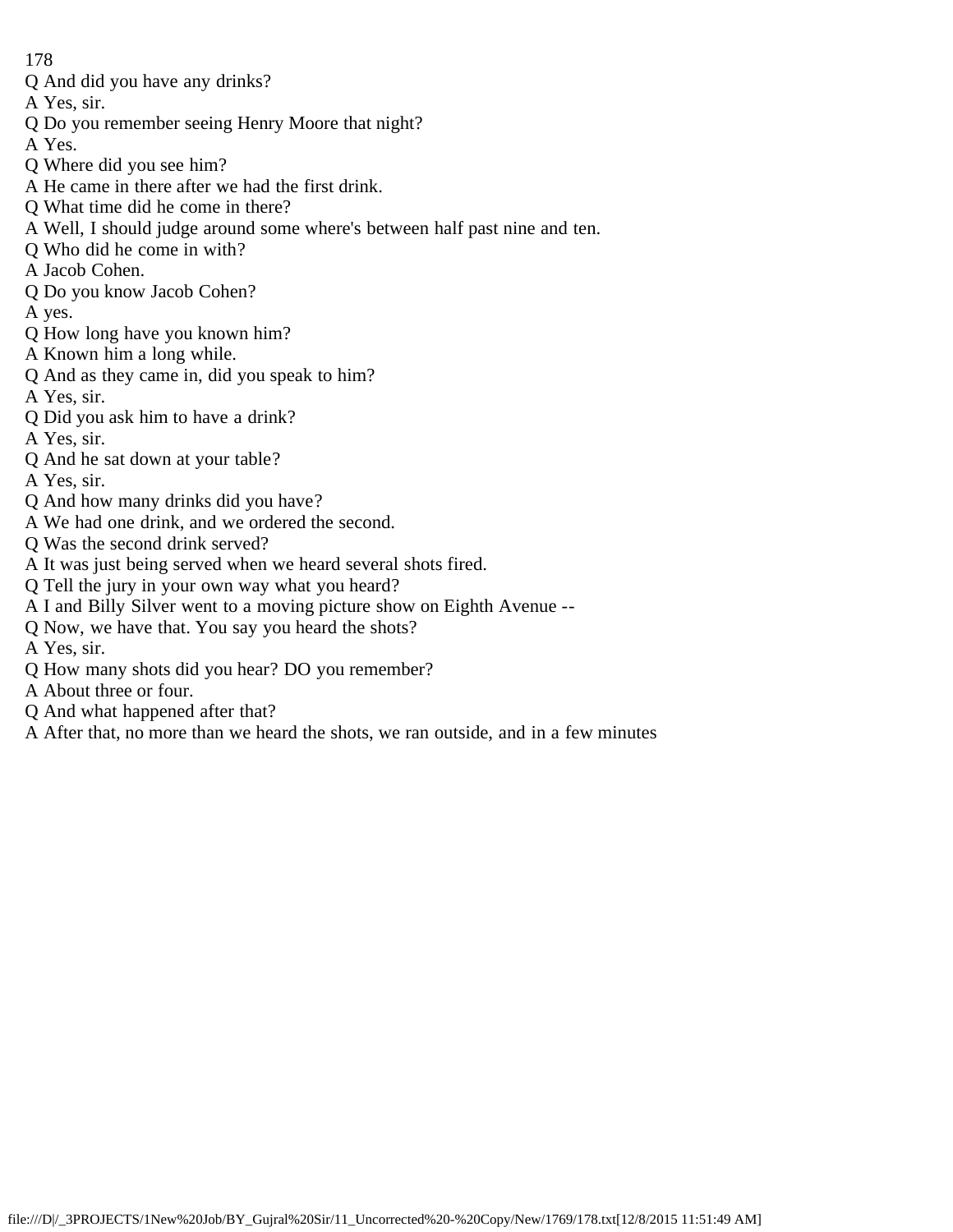I seen a lot of people running out of the hall across the street, and we inquired, and we learned that someone by the name of Joseph Larkin had been shot. After we heard what the trouble was, we went about our way, walked up as far as 38th Street and Ninth Avenue, where I lived, and left the rest and they sent about their own business, home.

Q At the time you heard the shots, you are positive you were in that saloon with Moore and those others?

A Yes, sir.

- Q You are not a member of the Winnoa Club?
- A No, sir.
- Q Or any of those clubs around there?
- A No, sir.
- MR. HAROWITZ: That is all.
- CROSS EXAMINATION BY MR. WASSERVOGEL:
- Q Now, you say Altier, that you have known Henry Moore for about three or four years?

A Yes, sir.

- Q Where did you first make his acquaintance?
- A I have known him from the neighborhood. I have been living around there for a period of about ten or 12 years.
- Q Talk up louder. These gentlemen want to hear you. Three or four years?
- A Yes, sir.
- Q And would you pal with him?
- A well, I often have been in his company, Yes, sir.
- Q Very frequently in the last three or four years?

A Yes, sir.

- Q Of course, you know where he worked?
- A Yes, sir.
- Q And know where he lived in the last year?

A Yes, sir.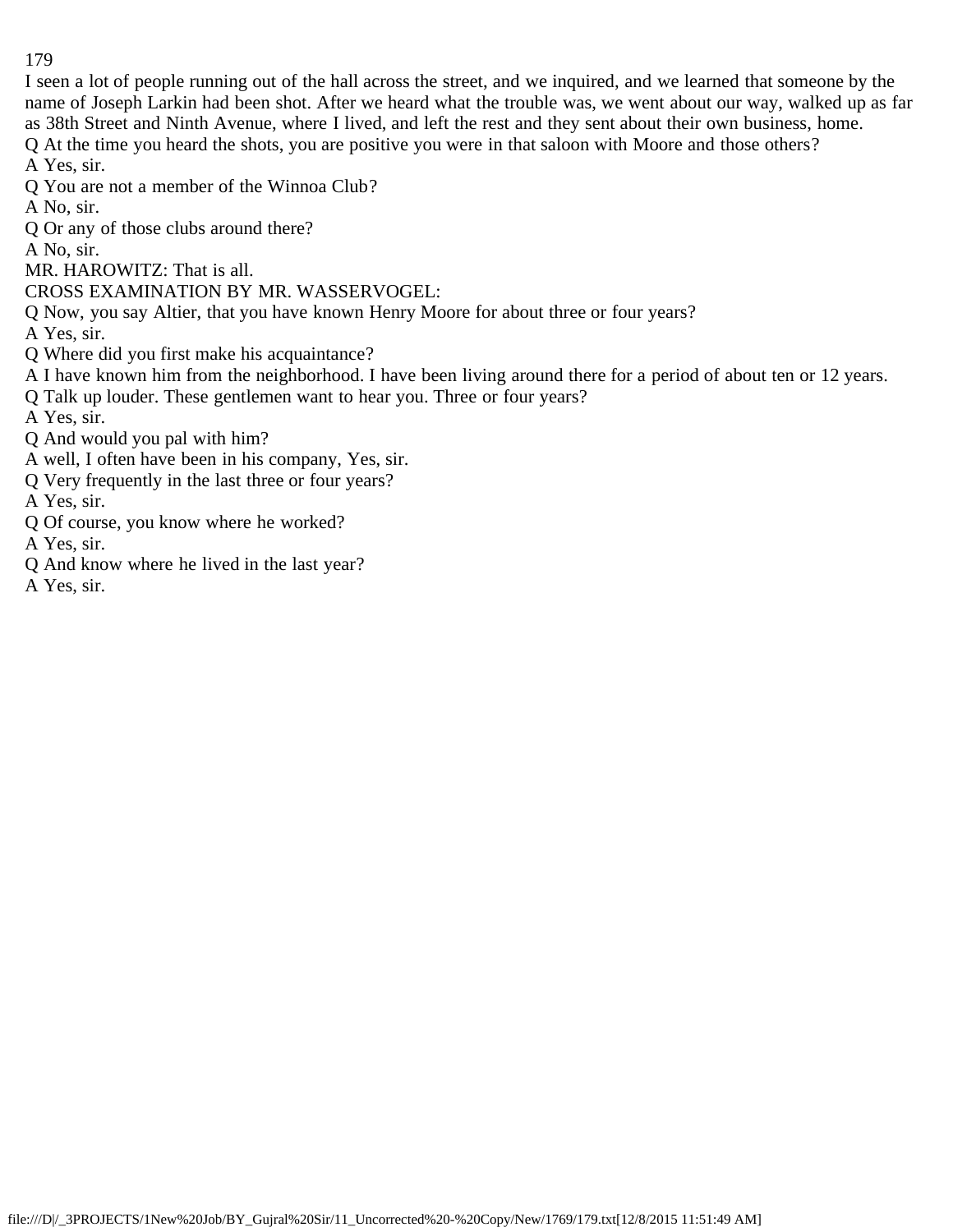- Q Where did he live in the last year?
- A In the last year, he lived in Jersey.
- Q And before he moved over to Jersey, where did he live?
- A In West 38th Street,
- Q During the time that you knew this defendant Moore so intimately did you know that he was carrying a gun? A No.
- Q What?
- A Never knew him to carry a gun.
- Q You don't recognize this as his gun, do you (showing witness People's Exhibit No. 4)?
- A No, sir.
- Q You don't carry a gun, of course?
- A No, sir.
- Q None of the young men that go with you carry guns?
- A No, sir. don't travel with such.
- Q You wouldn't travel with anybody that carries a gun?
- A No, sir.
- Q You wouldn't have such a man as your chum?
- A No.
- Q And Moore was a good friend of yours?
- A pretty good friend, Yes, sir.
- Q So was Silver?
- A Yes, sir.
- Q Jacob Cohen?
- A Yes, sir.
- Q Did you have an appointment to meet Silver that night?
- A Yes, sir.
- Q But you had no appointment to meet Moore, did you?
- A No, sir.
- Q Met him by accident?
- A Accident.
- Q You didn't know that they ware -- Moore and Cohen were coming into the saloon where you were?
- A No, sir.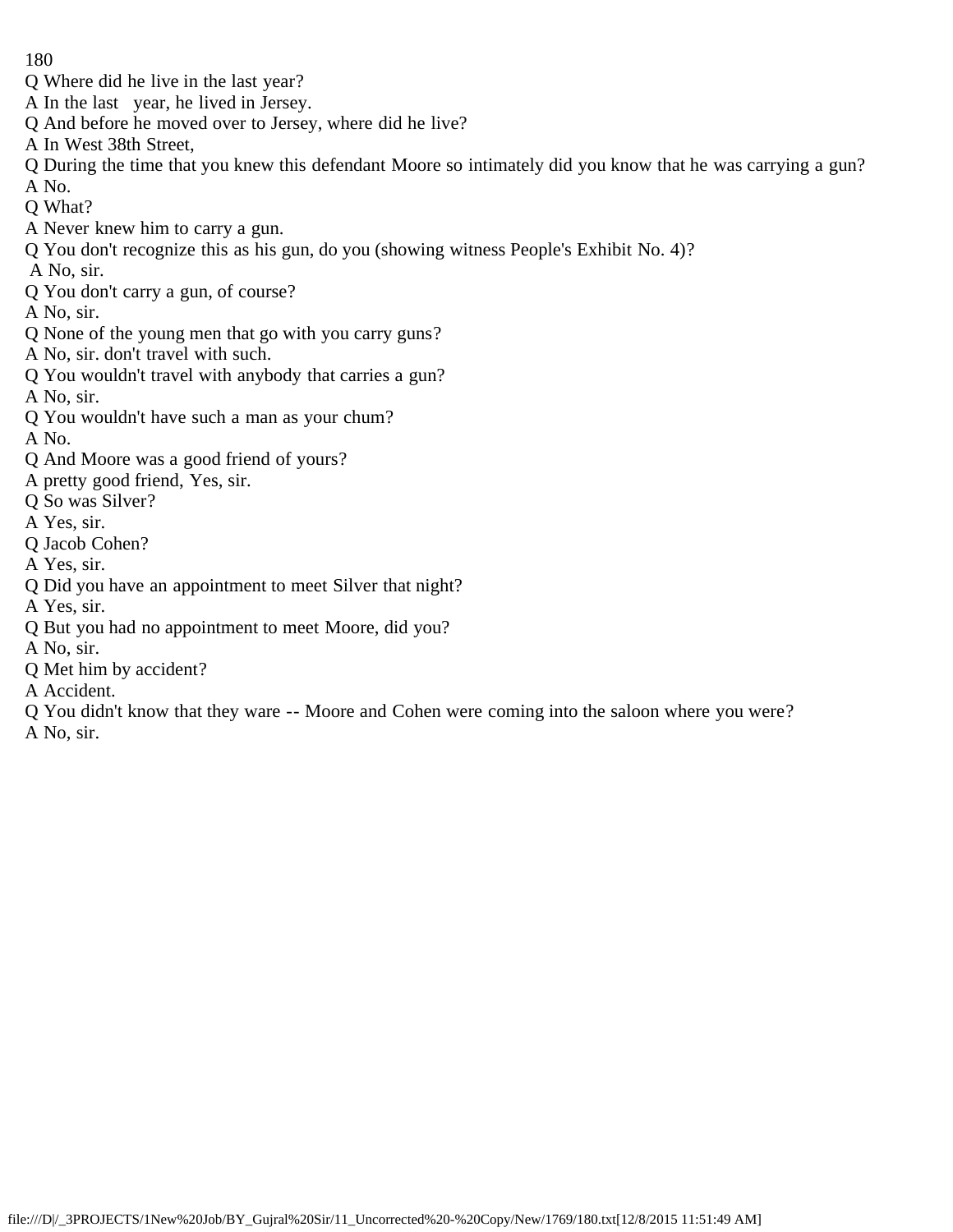- Q You have been a frequent visitor of this saloon, haven't
- you, a frequenter of it?
- A Occasionally, Yes, sir.
- Q You knew the bartender very well?
- A By going in there once in a while.
- Q What?
- A By merely going in there once in a while.
- Q You knew a number of other bartenders in that neighborhood?
- A I don't make a practice of it.
- Q But you do know a number of other bartenders in that neighborhood?
- A Yes, sir.
- Q And you say you arrived in this saloon at about half past nine, was that it?
- A Around half past nine, Yes, sir.
- Q And how long were you in there before these two men, Moore and Cohen, came in?
- A A period of about 15 or 20 minutes or half an hour.
- Q You are not a member of the Winnoa social Club?
- A No, sir.
- Q Or the Sullivan Club?
- A No, sir.
- Q Or any of the other club over there on the west side?
- A No, sir.
- Q Of course, you don't know what clubs the defendant belongs to?
- A I don it know if he belongs to any.
- Q And the four of you sat down at a table and had a drink?
- A Yes, sir.
- Q And you were sitting there for a few minutes when you heard some shooting on the outside? A Yes, sir.
- Q You were in the back room of the saloon, I take it?
- A Yes, sir.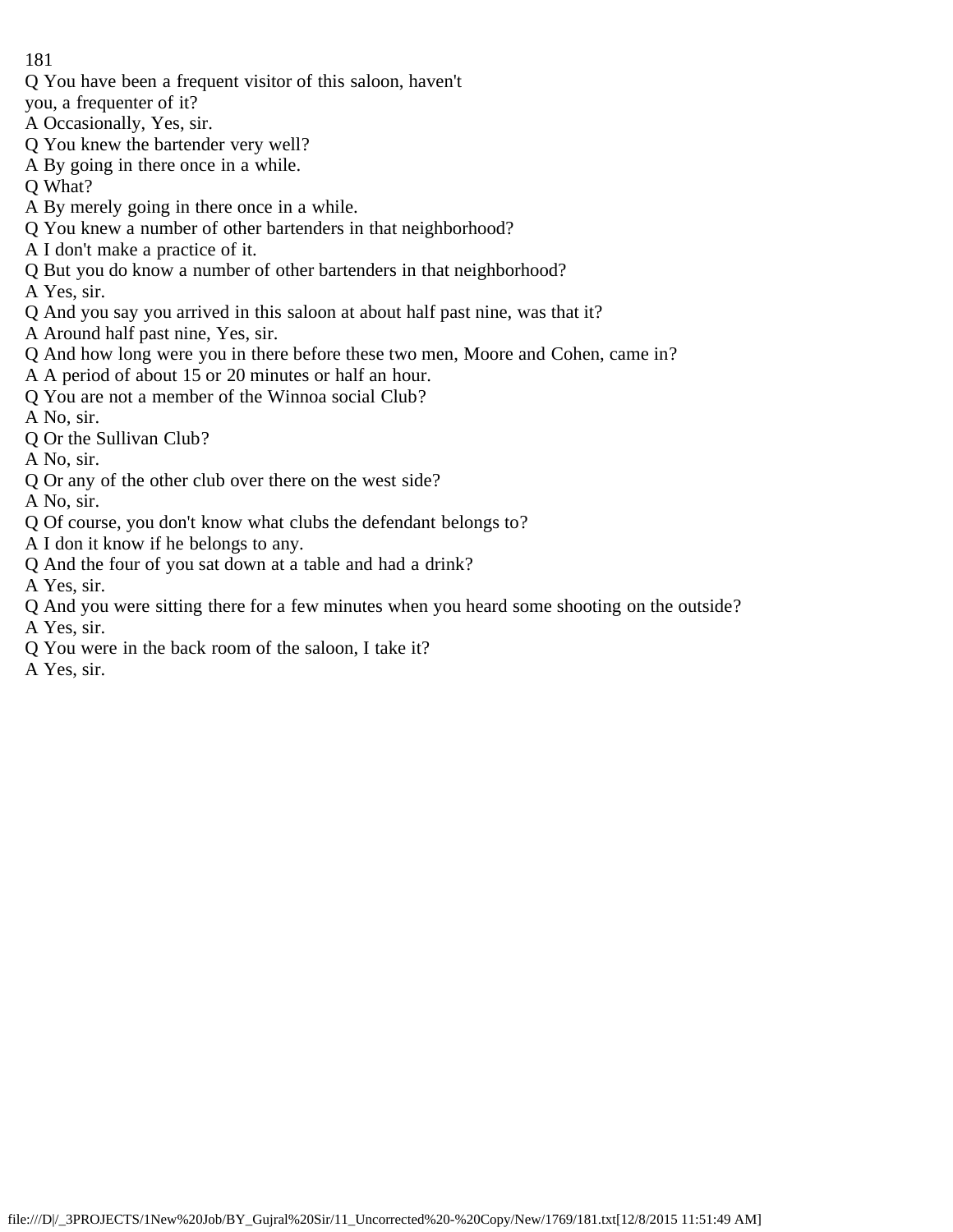- 182
- Q You didn't know where the shooting was?
- A It appeared to come from across the street.
- Q It was not out on the street, was it?
- A No, sir.
- Q At the time you heard the shooting, did you also hear a police whistle?
- A A short while after.
- Q Did you see the person who blew the e police whistle?
- A In the excitement, I didn't take notice.
- Q In the excitement, could you tell whether there were two shots fired, or a dozen?
- A I heard three or four.
- Q You remember that very well, three or four?
- A Yes.
- Q Did you see any persons coming out of the dance hall?
- A I seen a lot of people come running down after I had been there a few minutes.
- Q Do you know Cunningham?
- A I have seen him quite often, but I don't know him to speak to.
- Q You know him by sight, I suppose?
- A Yes, Sir.
- Q And did you see him that night?
- A No, sir.
- Q Didn't see him on the street at all?
- A No, sir. I didn't take notice.
- Q Did you go over across the e way to see what the trouble was?
- A I Just stopped there and inquired off a few that came down from the hall.
- Q Did you go across the street to inquire?
- A We inquired off one, Yes, sir.
- Q Did you go across the street to inquire?
- A No, sir.
- They come running over.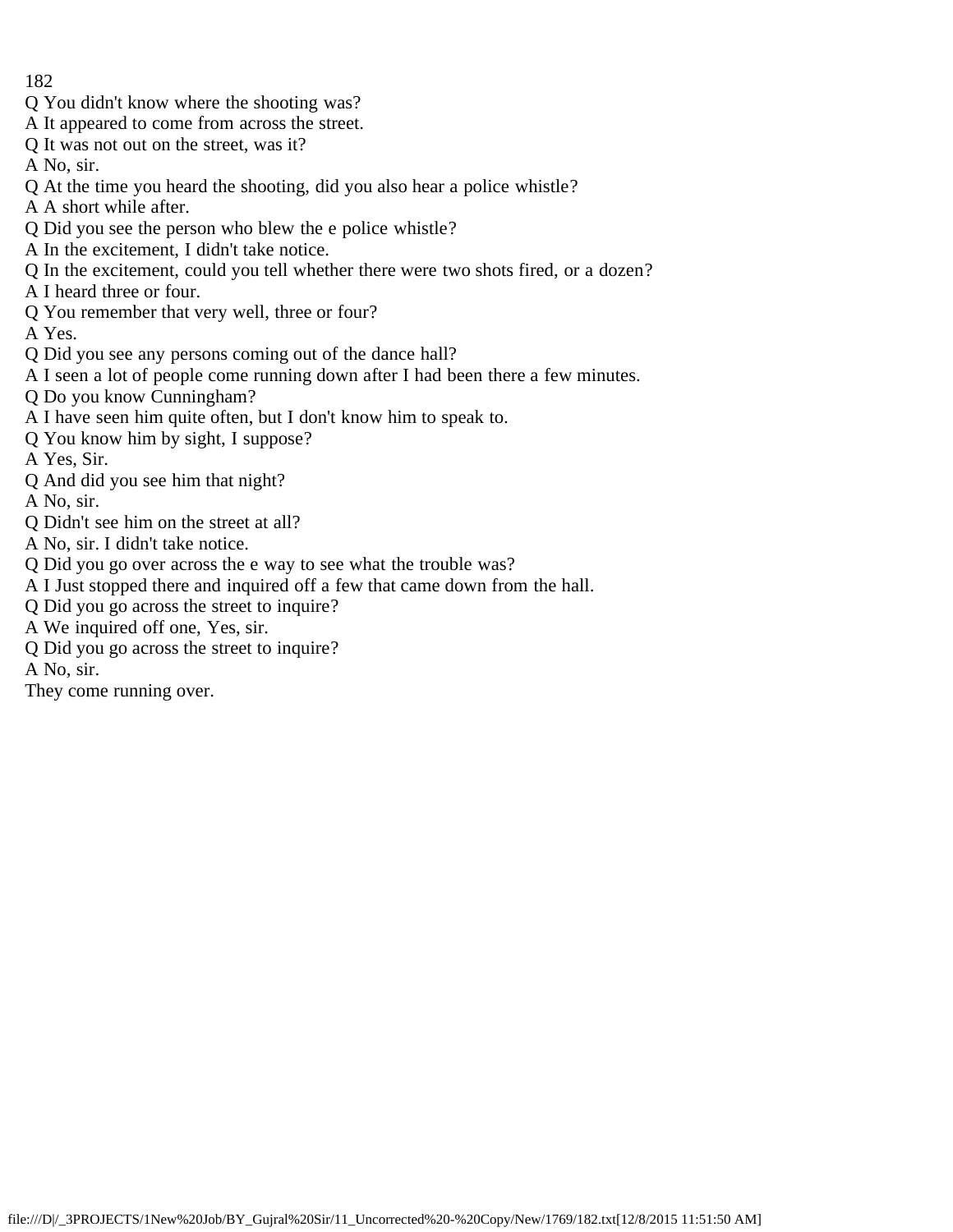- Q You remained in front of the saloon?
- A Yes, sir.
- Q All four of you remained in front of the saloon?
- A Yes, sir.
- Q And you remained in front of the saloon how long?
- A A few minutes.
- Q Until you were told that a man named Joe Larkin had been shot?
- A Had been shot, yes, sir.
- Q Did you know Joe Larkin at that time?
- A No, sir.
- Q Did you know any of the Larkins at that time?
- A No, sir. I would not care to know them.
- Q You didn't know them?
- A No, sir, T have heard of them, though.
- Q But you did care to know William Moore?
- A Yes, sir.
- Q He was all right, wasn't he?
- A To my knowledge.
- Q Did you know Henry Moore in 1908?
- A I don't think I did.
- Q Did you see Moore the next night?
- A Yes, sir.
- Q Did you talk about the shooting?
- A That didn't impress us, because we didn't know that he was blamed for it.
- Q Didn't the papers have an account the next night after the shooting in this dance hall, in which Larkin was shot, and Roxy Walsh and Henry Moore were charged with the shooting?
- A I didn't hear of Moore being charged with the shooting, but I heard of Roxy Walsh being charged with it.
- Q Did you read that in the papers at the time?
- A No, sir, I heard it.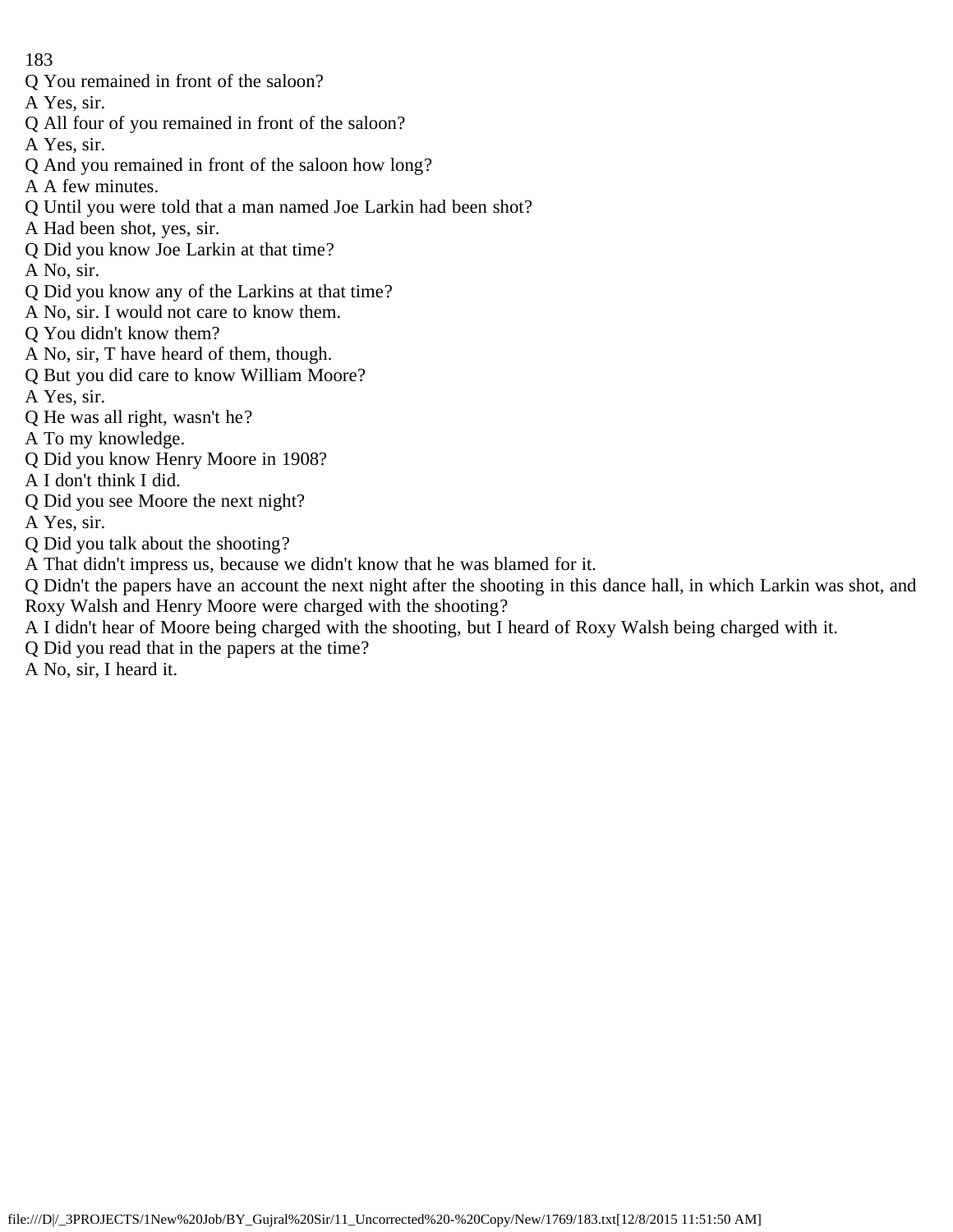- Q You read the papers every day?
- A Frequently, Yes, sir.
- Q Don't you read the papers every day?
- A Not every day. I work sometimes.

Q You won't say that you didn't read in the newspapers that Roxy Walsh and Henry Moore were charged with the shooting?

A No, sir.

- Q Were you ever a witness before to-day in this case?
- A No, sir.
- Q You were not a witness in the Coroner's Court, were you?
- A No, sir.
- Q Neither were your friends, silver or Cohen?
- A No, sir.
- Q Or the other man that testified here?
- A Not that I know of.
- Q And this is your first appearance in this case?

A Yes.

- Q When did you first hear that Henry Moore had been charged with this shooting?
- A The day after the day he was arrested.
- Q Of course, you remember that day?
- A Yes, sir.
- Q You discussed that day with the representatives of the defendant last night, talked about the day when it happened?
- A Not last night.
- Q What?
- A Not last night.
- Q Or the night before?
- A No, sir.
- Q When was it?
- A The day after he was arrested.
- Q Was that the time you talked with the defendant's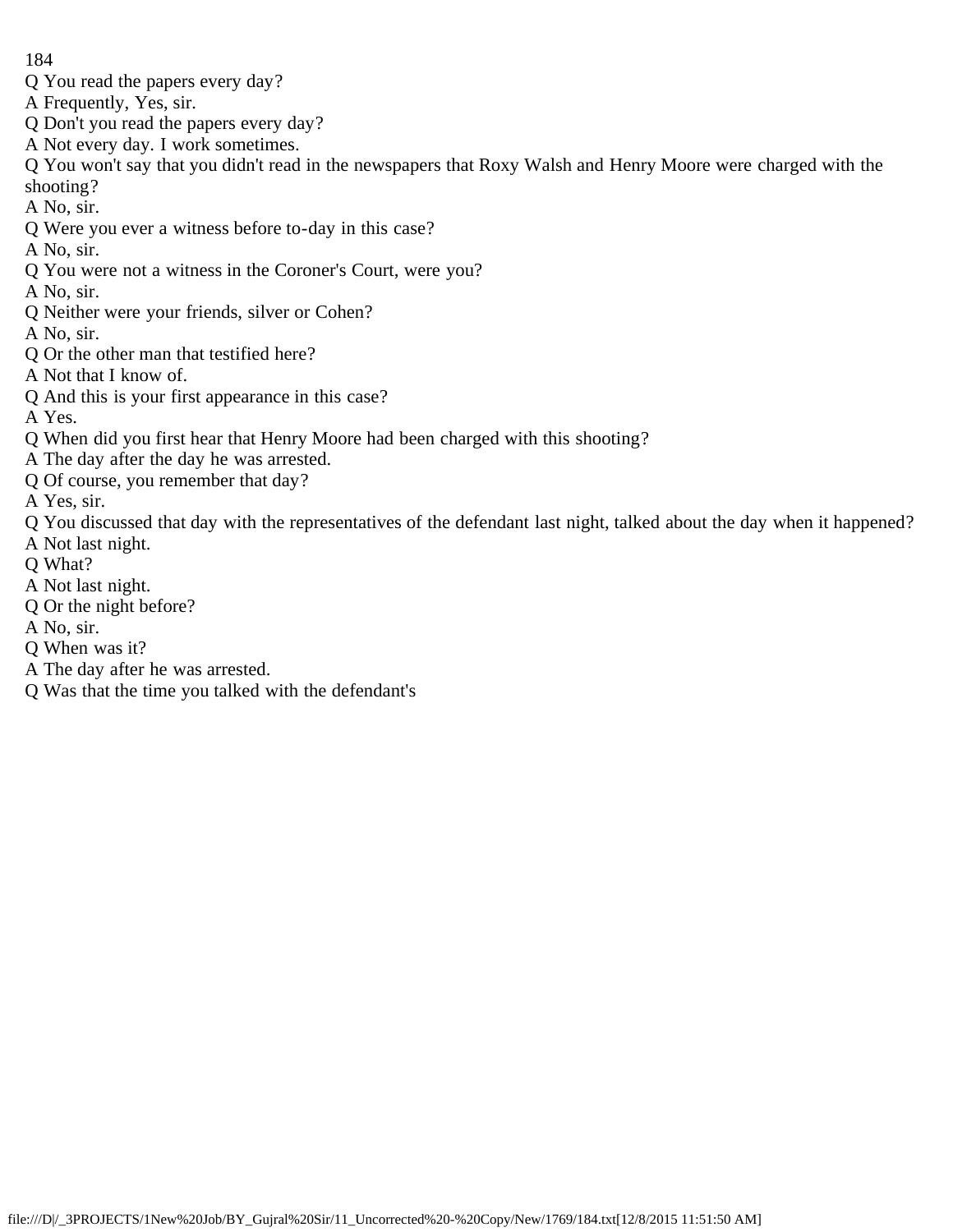lawyers?

- A No, sir; I only came down here lately.
- Q What do you mean by "lately"?
- A About a week or so ago.
- Q What day last week were you here?
- A Here?

Q Yes.

- A I was not here at all.
- Q Where were you a week ago, did you say?
- A Down in the lawyer's office.
- Q And who brought you down to the lawyer's office?

A Jacob Cohen.

- Q Jacob Cohen is a very intimate friend of this defendant, Moore, isn't he?
- A Yes, sir; I think he is.
- Q And Jacob Cohen is the one that brought you down to the lawyer's office?

A Yes, sir.

Q Did Jacob Cohen tell you what you were to tell the lawyer when you went down there?

A No, sir.

- Q At the time you arrived in the lawyer's office you did not know anything about what you were going to testify to? A I knew what I was going to testify to; I knew where Moore was that night; he was in my company when the thing happened.
- Q Did Cohen tell you what charge was against Moore?
- A I read what the charge was.
- Q Oh, you read about that?
- A When Moore was arrested.
- Q You read of that?

A Yes.

- Q And did the article which you read contain a full account of the shooting?
- A Not a full account, no.
- Q Can you give me the name of the paper which you room,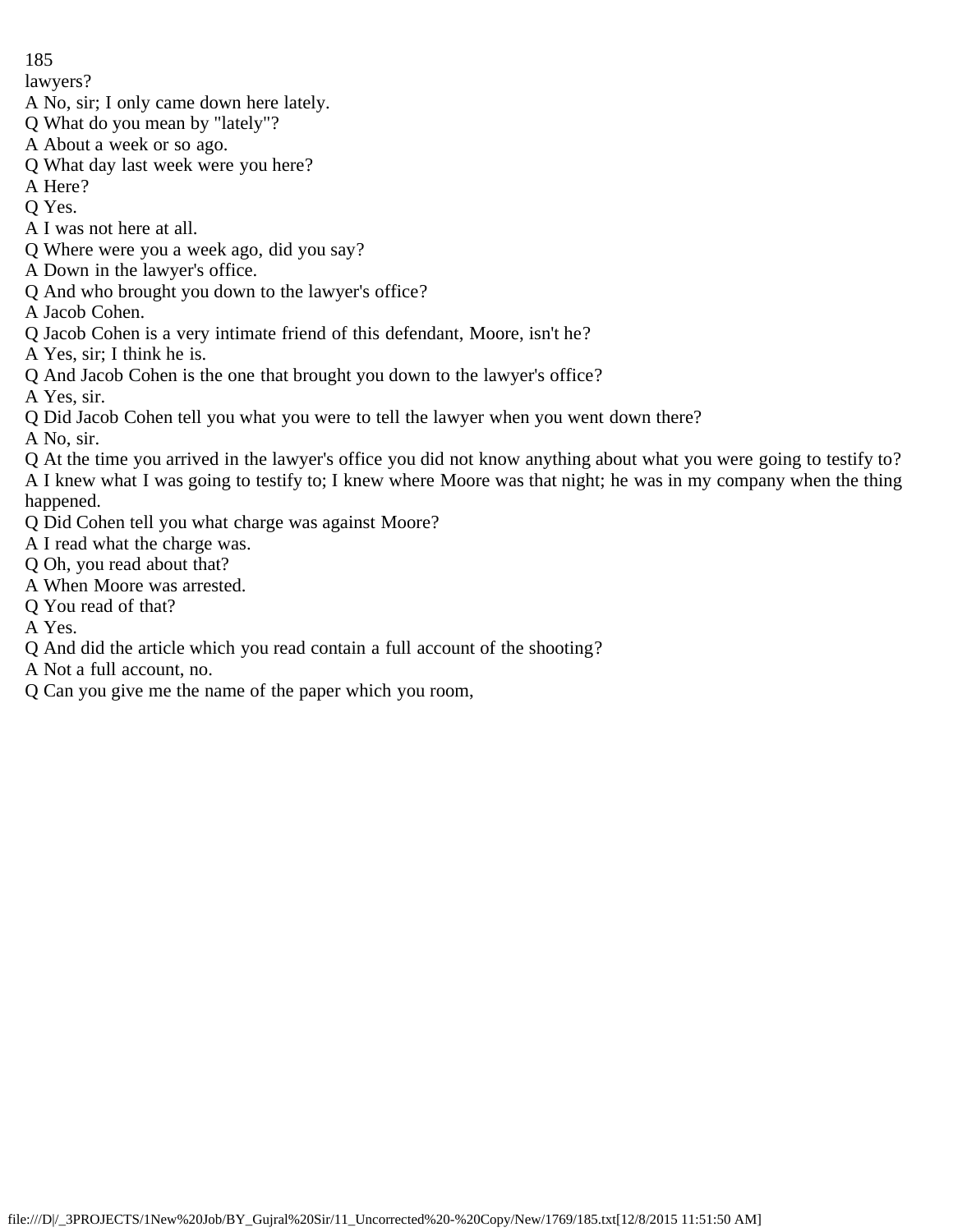containing any account of the shooting at all?

A The World had it that Moore was arrested for the shooting of Larkin, and that is how I come to know.

Q Did you go to a funeral with Moore at the time of his arrest?

A No, sir.

Q At the time when he carried a gun with him?

A No, sir.

MR. WASSERVOGEL: That is all. If your Honor please, I would like to have the witness Corrigan recalled, for further cross examination. I told Mr. Harowitz about that this morning and he told me he would be here. Now, I have sent a subpoena for Hugh M. Corrigan, and find he is not at his home, and is not working, and I would ask that Mr. Harowitz be requested to have him here this afternoon, so I can examine him further.

MR. HAROWITZ: The first time the District Attorney intimated he wanted Corrigan was at half past ten this morning. He got through with him yesterday. I said I expected he would be here.

THE COURT: Try and get him.

MR. HAROWITZ: Certainly; we will try and get him.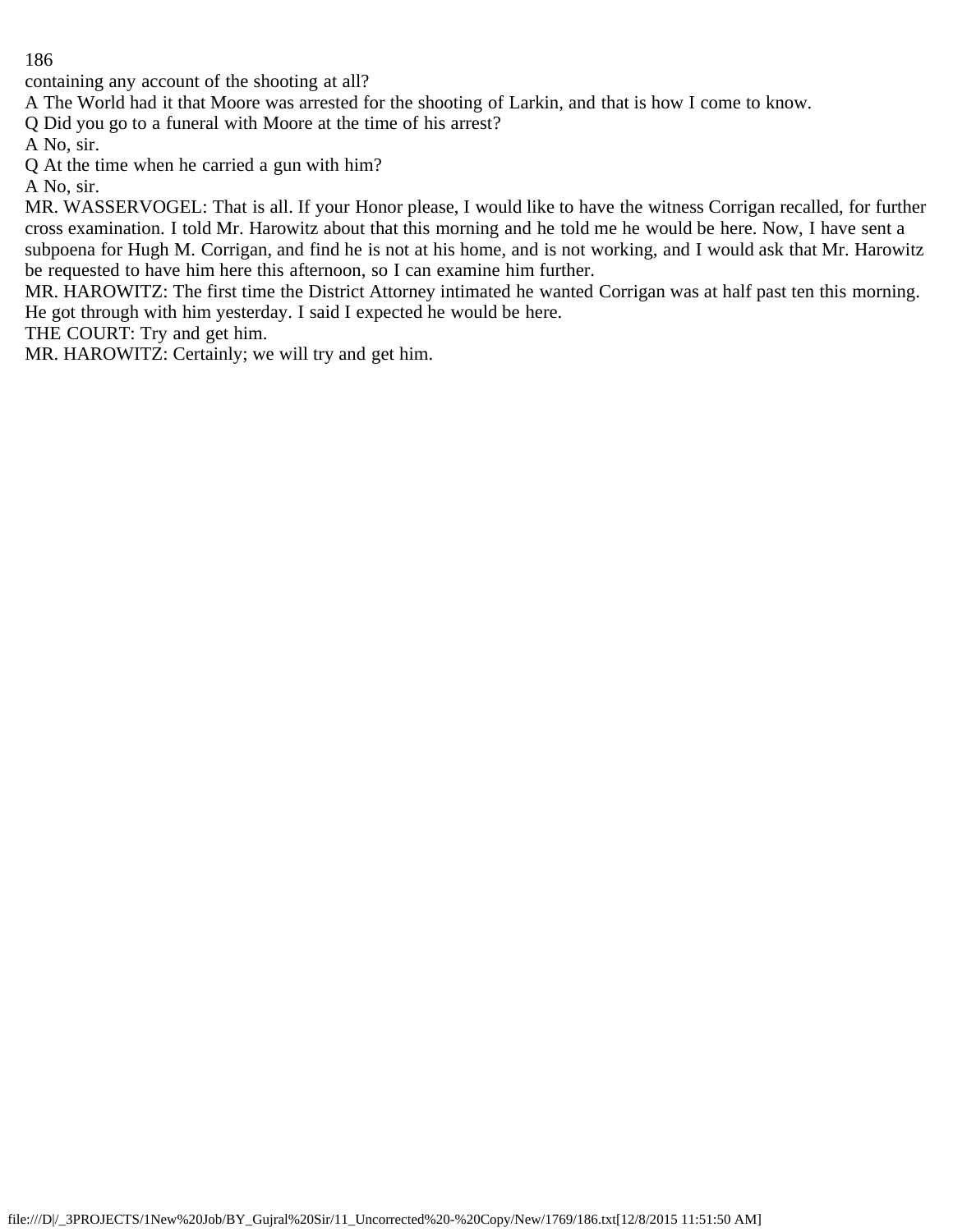LEO REDDY, called as a witness on behalf of the defendant, being first duly sworn, testified as follows: DIRECT EXAMINATION BY MR. HAROWITZ:

Q What is your name?

- A Leo Reddy.
- Q Where do you live?
- A 462 West 41st Street.
- Q What is your business?
- A Chauffeur.
- Q For whom?
- A Ford Motor Company.
- A And where is their place of business?
- A Long Island city.
- Q What was your business in December, 1911?
- A Bartender.
- Q Where?
- A On Ninth Avenue and 36th Street.
- Q And who is the owner of that saloon?
- A William J. McGraw.
- Q And how long had you been working for him?
- A Two years.
- Q Do you remember the night of the shooting around there, when Joe Madden was killed?
- A Yes, sir.
- Q Were you working that night?
- A Yes, sir.
- Q Do you know Louis Altier and William Silver?
- A Yes.
- Q Were they there that night?
- A Yes, sir.
- Q Do you know the defendant, William Moore?
- A Yes, sir.
- Q Did you see him there that night?
- A Yes, sir.
- Q And do you know Jake Cohan?
- A Yes, sir.
- Q What time -- who came in there first?
- A Silver and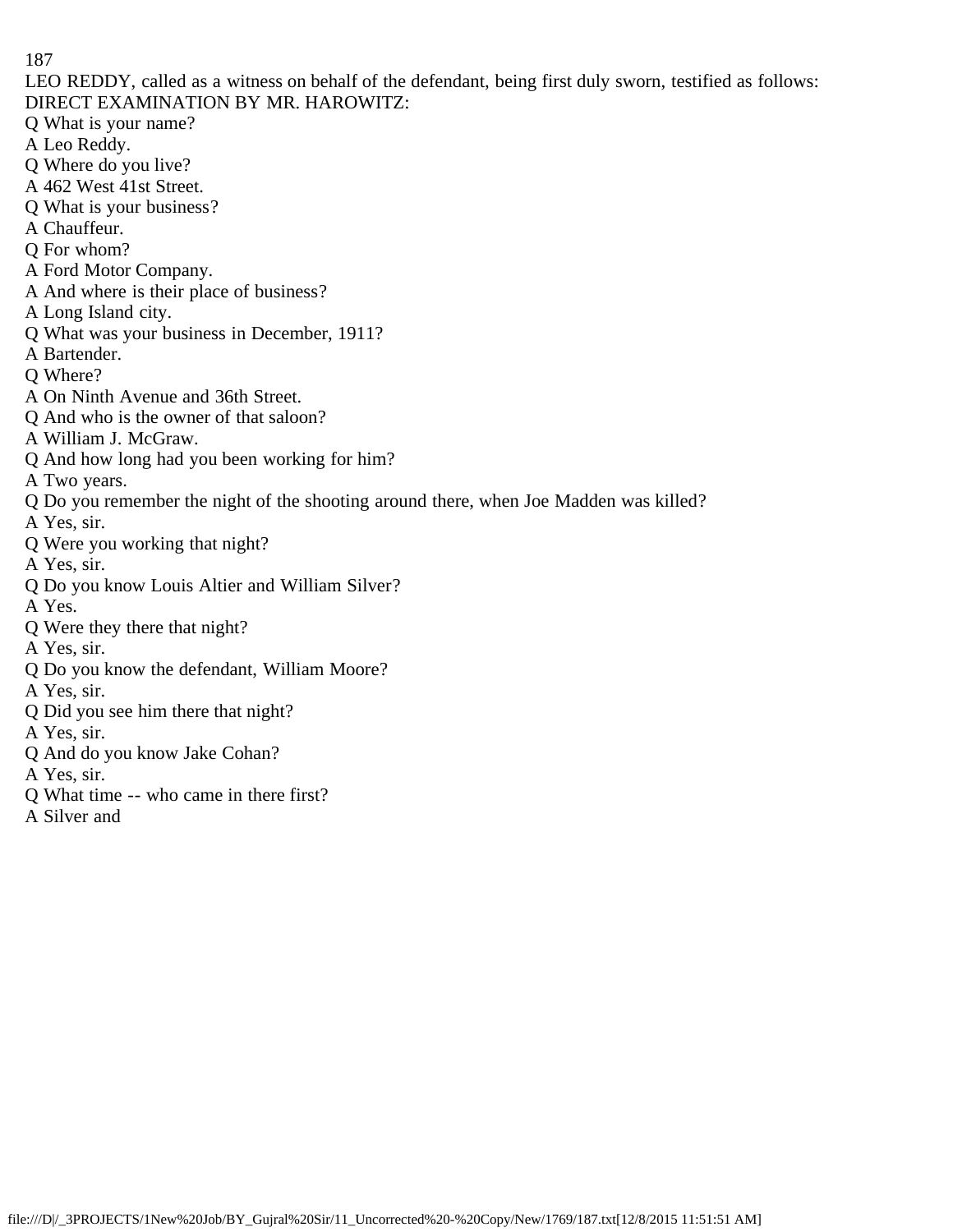- Q And how long afterwards did Cohen and Moore come in?
- A They were only in there, I should Judge, about half an hour, when Moore and Cohen walked in.
- Q Who was serving the drinks?
- A I was serving the drinks.
- Q And how many drinks did you serve, do you remember?

A I served Altier and Silver first, and Moore and Cohen came walking in, and they says, "You are just in time, have a drink." They drank that drink up, and ordered another one, and as I was serving them with that second drink we heard some shots across the way. The party got up and walked out of the place.

Q All ran out?

A Walked right out of the place.

Q Did you go out?

- A Yes, sir, I went as far as the door.
- Q Did you learn what happened?

A Yes, sir.

Q You are sure now at the time you heard these shots, Moore was there with the other three?

A Yes, sir.

MR. HAROWITZ: Your witness.

CROSS EXAMINAT ION BY MR. WASSERVOGEL:

Q How long have you known Moore?

- A Well, from the time I was working in the place for McGraw?
- Q How long le that?

A About two years.

Q Two years before this shooting?

A Yes, sir.

Q Moore was a frequent customer of yours?

A Well, you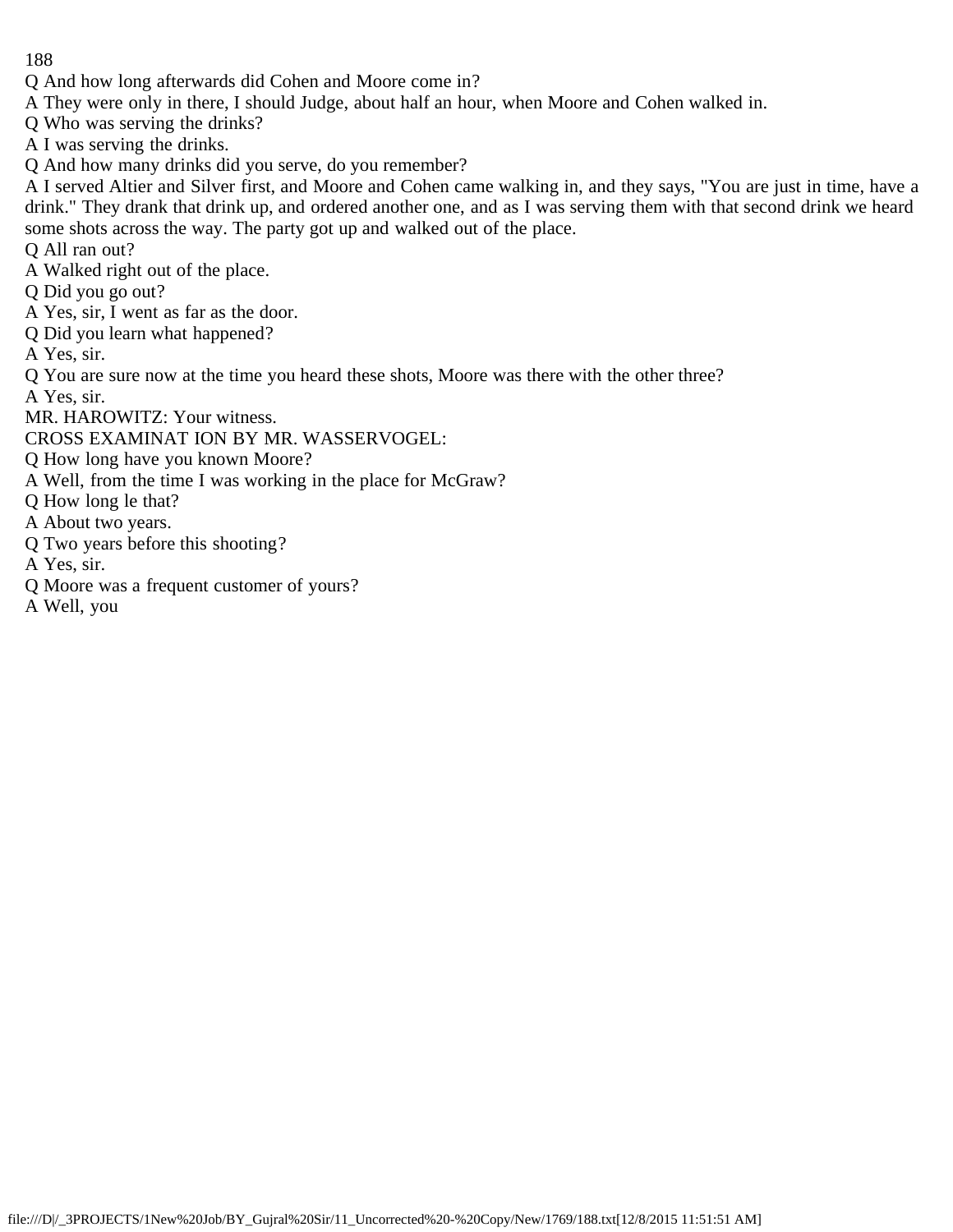couldn't very well call him a frequent visitor. He was in there once or twice or three times a week.

Q Once or twice or three times a week, and how about a many named Altier, was he one of the frequenters of your saloon?

A Yes, sir.

- Q And a man named Silver?
- A Yes, sir.
- Q And a man named Jacob Cohen?

A Yes, sir.

- Q And there were a great many other people in your saloon that night, weren't there?
- A Not to speak of.
- Q This was Sunday night?
- A Sunday night.
- Q Have you got a restaurant there?
- A No, sir.
- Q No restaurant privilege?
- A No, sir.
- Q You were breaking the law, weren't you, in serving drinks to people?
- A I was compelled to. I was only working for a living I was not owning the place.
- Q And you heard some shooting, too, I suppose?

A Yes.

- Q You don't know how many shots?
- A No, sir. I couldn't recall.
- Q Paid no attention to that at all?

A No, sir.

- Q Hear any police whistle?
- A When I went out to the door I heard a whistle, but I couldn't detect what it was.
- Q Couldn't detect a police whistle?
- A I don't know what it was. I heard it blowing.
- Q And you are a chauffeur?
- A Yes, sir.
- Q Around at night frequently?
- A I didn't know at the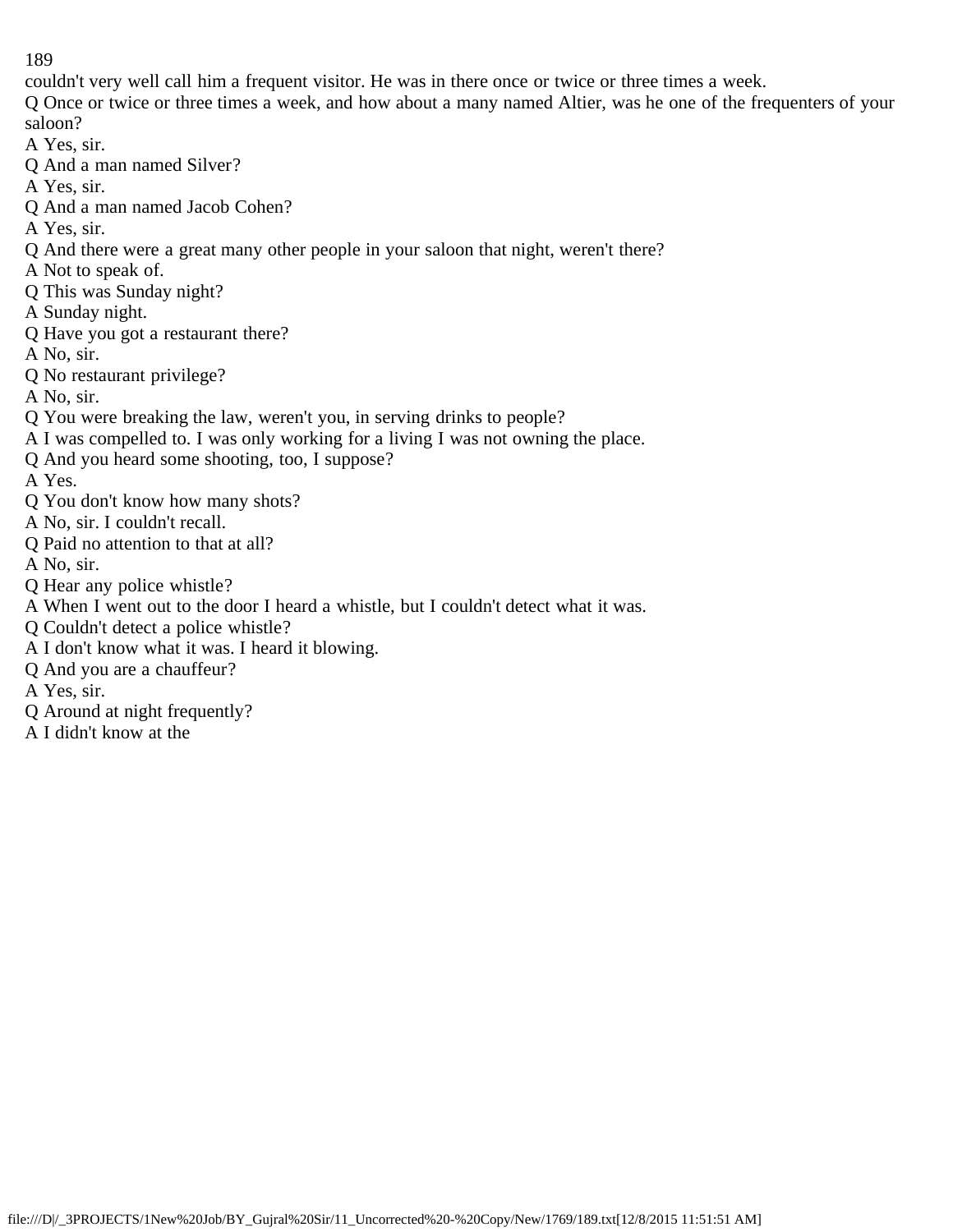- time; I was not employed then as a chauffeur.
- Q You know now, don't you?
- A Yes, sir.
- Q You have been a bartender for some time?
- A Only two years.
- Q At any rate, you went outside, didn't you?
- A As far as the door.
- Q Only as far as the door? Did you open the door?
- A The door was open.
- Q The door was open all evening?
- A A family entrance door to the house,
- Q And did you remain outside any length of time?
- A No, sir. I did not,
- Q You went right back?
- A Right back to the store.
- Q Did you see Moore after that night?
- A I saw him, yes, sir.
- Q How frequently?
- A Oh, the same amount of times; maybe twice a week.
- Q Did you know Larkin?
- A No, sir.
- Q The man that was shot?
- A No, sir.
- Q Did you ever know that Moore carries a gun?
- A No, sir, I did not,
- Q What?
- A No, sir.
- Q You don't ask your customers whether they carry guns or not?
- A No, sir, I do not.
- Q You don't carry a gun yourself?
- A No, sir. I have no troubles.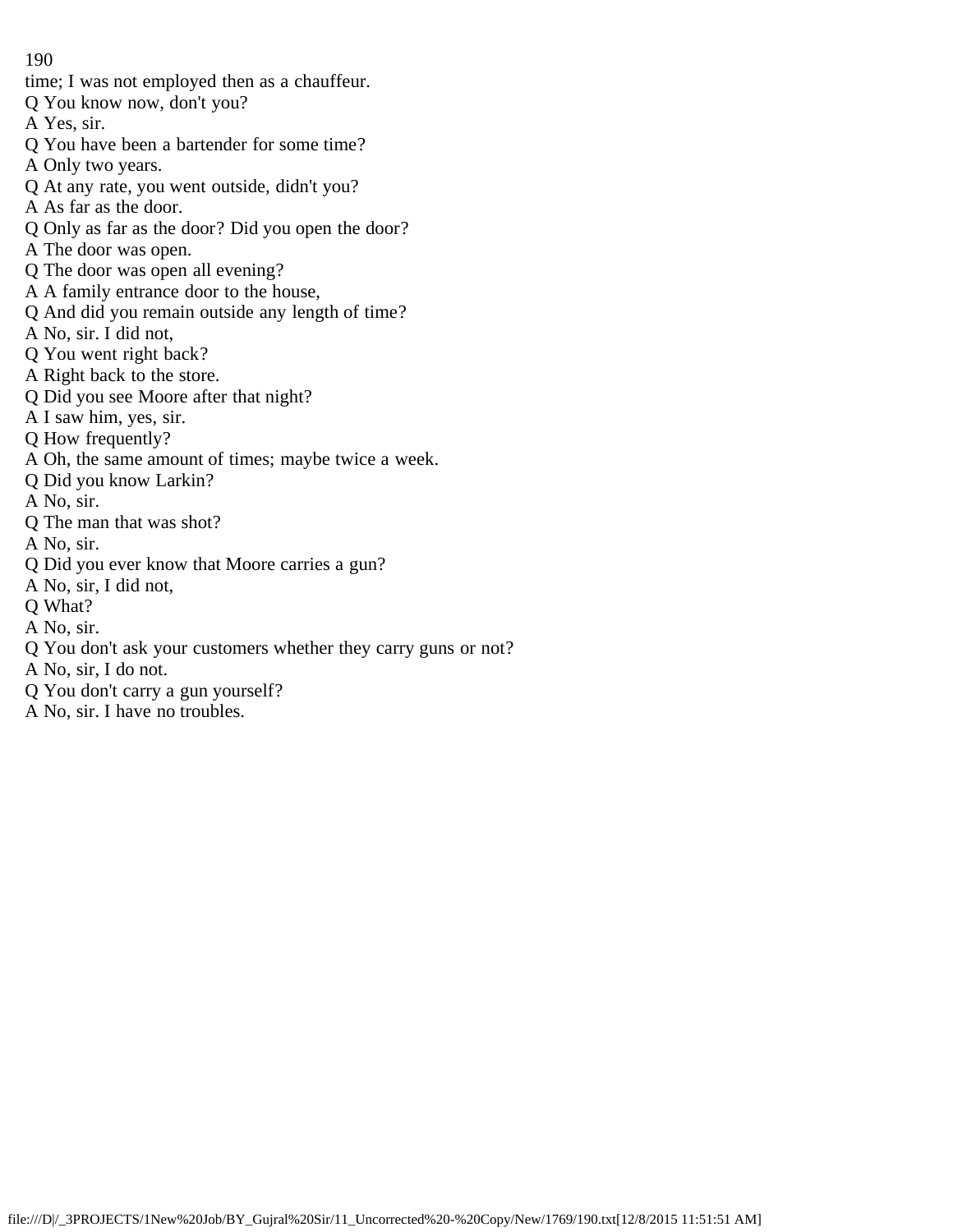- Q Was Moore one of your pals?
- A No, sir. I couldn't call him a pal of mine.
- Q You never went out with him at any time?
- A No, sir. I did not.

Q When for the first time did you hear that Moore and Roxy Walsh had been charged with the shooting of this man Larkin?

- A When did I hear of it?
- Q Yes, when did you hear of it?
- A When did I hear of Roxy Walsh and Moore?
- Q Yes, A I didn't hear of Moore being accused of it at all.
- Q And when for the first time did you hear the name Roxy Walsh was connected with this case?
- A Only here a short while ago.
- Q How long would you say?
- A Oh, I should judge about three months or two months.
- Q At that time, didn't you hear that Moore was also charged with that same crime?
- A Afterwards, I did.
- Q What?
- A After, I did.
- Q Who was it that first told you about Walsh and did not tell you about Moore?
- A I first heard of Moore; a friend of mine came up, Jake Cohen, and asked me.
- Q Jake Cohen came to you also?
- A Yes, sir.
- Q Who was it first spoke to you about Walsh but did not mention Moore's name?
- A Nobody spoke to me about Walsh at all.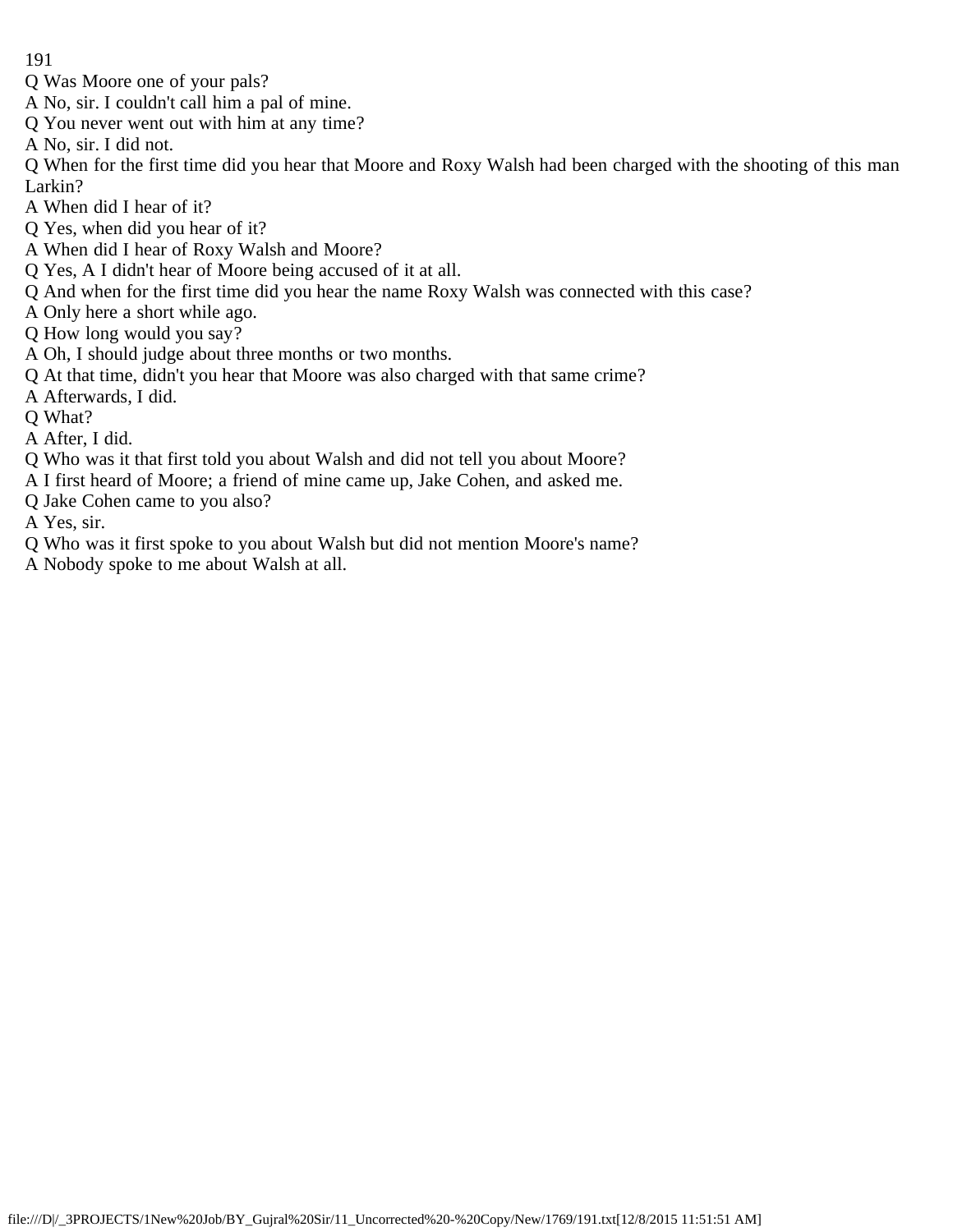Q Didn't you tell us a moment ago, you first heard about Walsh and then subsequently that Moore was also charged with the same crime?

- A It is such a mixed up thing, I didn't really pay any attention to it, to tell you the truth.
- Q I am asking you whether you didn't say that a few minutes ago?
- A I heard two was in on it.
- Q You did hear that the two of them were in on it. Who told you?
- A Nobody.
- Q Where did you hear it?
- A I read it in the paper.
- Q Tell me what paper you read it in?
- A I think it was the World; I can't just recall.
- Q You can't Just recall?
- A No.
- Q DO you remember when you read it?
- A I can't just tell you that.
- Q Do you know where Moore lived in the last year?
- A No.
- Q Did you ever know where Moore lived?
- A No, sir.
- Q When you read it in the paper, did you call on Moore?
- A No, sir, I did not.
- Q You have never been a witness in the coroner's Court, or any other court before to-day?
- A No, sir.
- Q And you only came down to Court because Jacob Cohen came after you?
- A Yes, sir.
- MR. WASSERVOGEL: That is all.
- RE--DI RECT EXAMINATION BY MR. HAROWITZ:
- Q You didn't know that Moore was wanted until you read in the paper that he was arrested.
- A Yes, sir.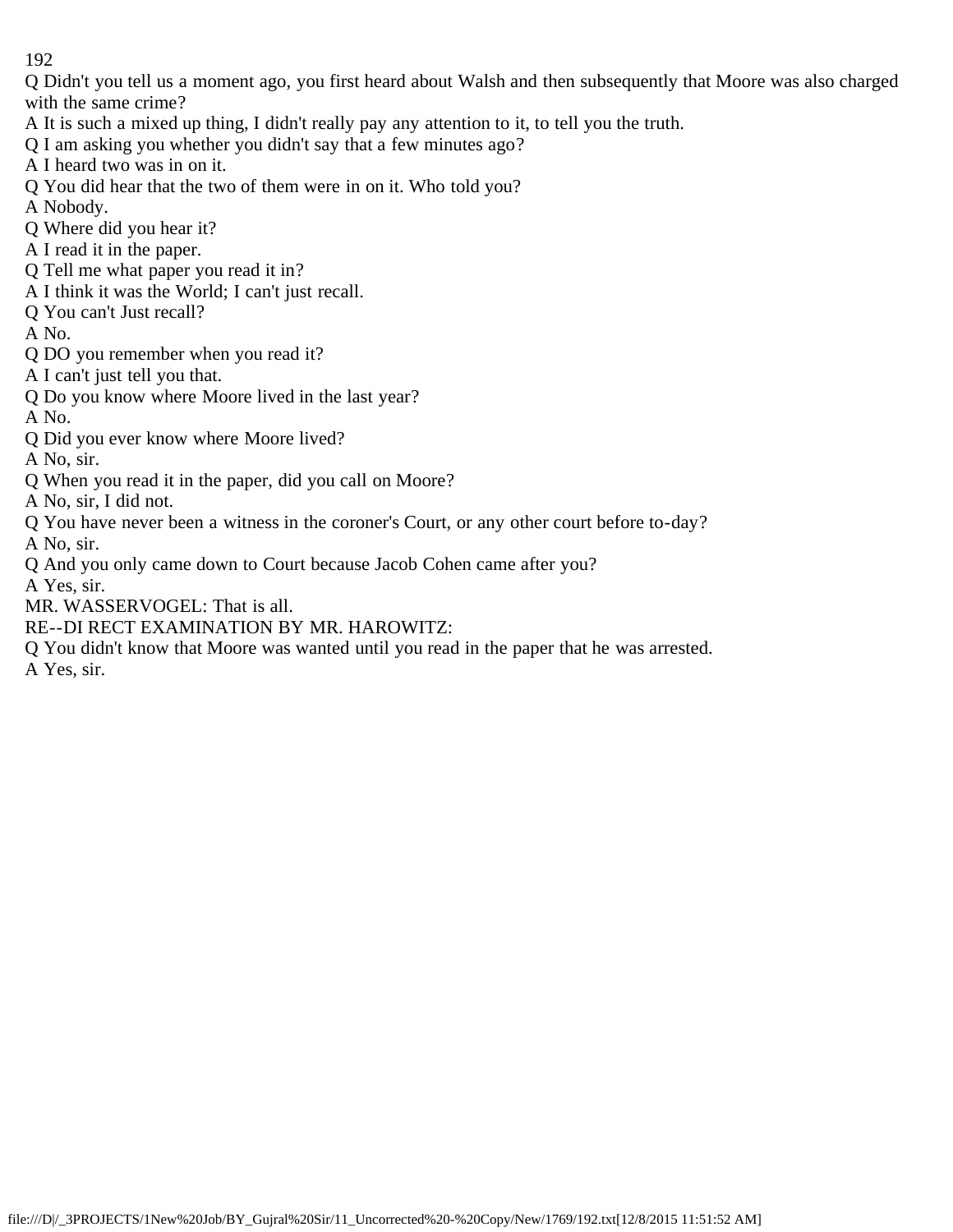Q And you never heard that Moore was on trial before the coroner's Court, did you?

A No, sir.

Q You were never asked about it?

A NO, sir.

- Q You know now that Moore never was tried before the coroner?
- A Yes, sir.
- Q Have you over been a witness before in your life in any case?
- A No, sir.
- MR. HAROWITZ: That is all.
- JOSEPH COHEN, called as a witness on behalf of
- the defendant, being first duly sworn, testified as follows:
- DIRECT EXAMINATION BY MR. HAROWITZ:
- Q What is your name?
- A Joseph Cohen.
- Q Where do you live?
- A 165 Penn Street, Brooklyn .
- Q Mr. Cohen, what is your business?
- A Live poultry contractor.
- Q How long have you been in that business?
- A 22 years.
- Q In this city?
- A Yes, sir.
- Q And have you also a place in Hoboken?
- A Yes, sir.
- Q Do you know the defendant, Henry Moore?
- A Yes, sir.
- Q Has he been working for you?
- A For near two years.
- Q Where?

A Well, on the railroads, New York and Brooklyn, wherever we have poultry, we have poultry coming on the B. & O. 26th Street; we have it coming on the New York Central, 31st Street New York side; on the Jersey side, we have it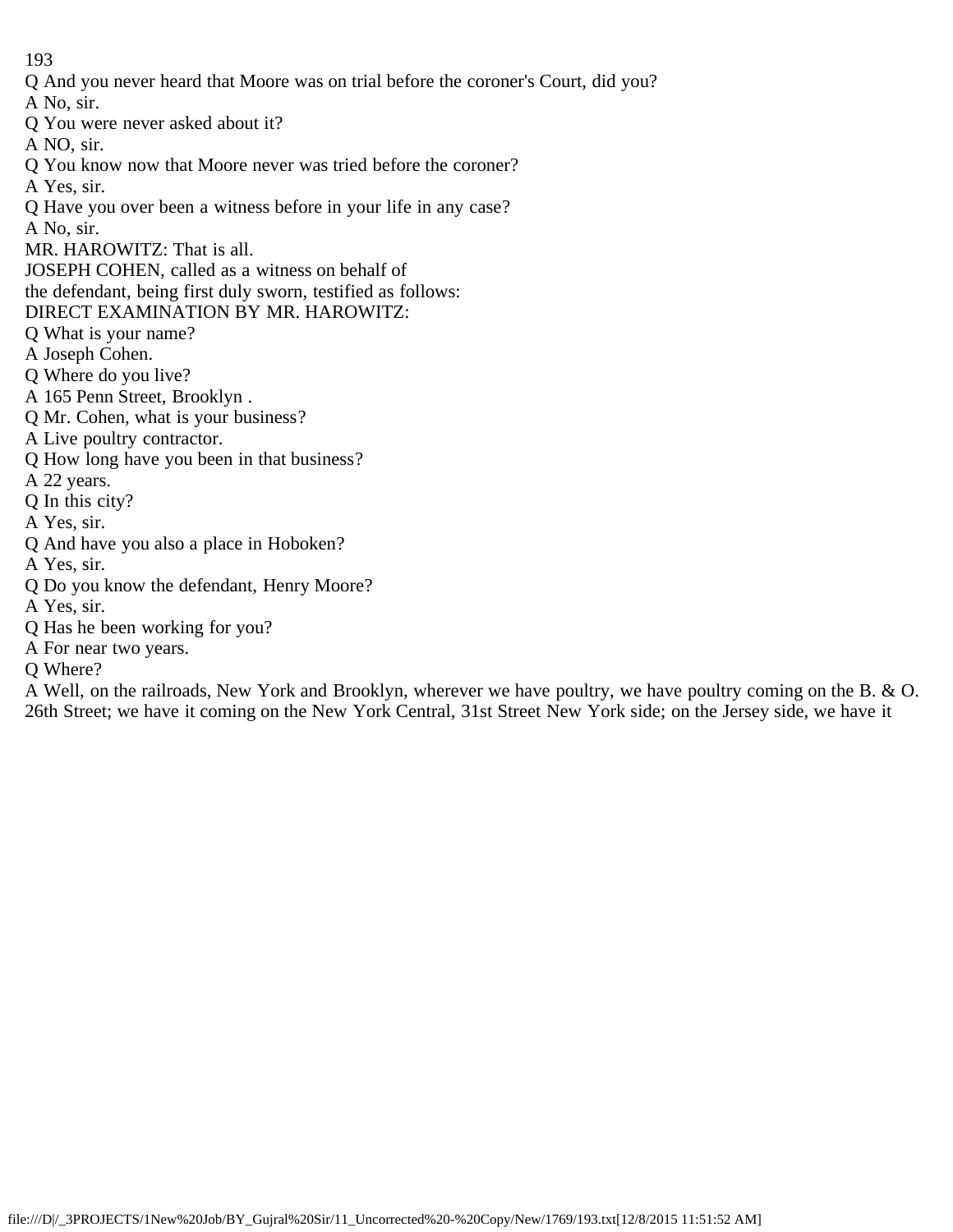come on the Delaware, Lackawanna and Western, and the Pennsylvania, all those railroads, wherever we have poultry coming.

MR. HAROWITZ: That is all.

MR. WASSERVOGEL: No questions.

BY MR. HAROWITZ:

Q Oh, let me ask you was there a strike in your business in the month of July or August, do you remember?

A Well, there was on poultry, Yes, sir.

Q What month, do you remember?

A I can't just tell you. That was on account of the feeding business.

A In the summer time?

A Yes, sir.

Q Was it before this defendant was arrested, or after? A Oh, way after; I don't really remember, to tell you the truth; I don't remember.

Q And you say during the last two years he has worked in Hoboken as well as in New York?

A Yes, sir.

Q And when he worked in New York he worked on the West Side, around 26th Street? A Yes, sir, 26th Street and 12th Avenue, that is the B.& 0. Railroad.

Q All around that neighborhood?

A Yes, sir. and on 31st Street.

MR. HAROWITZ: That is all.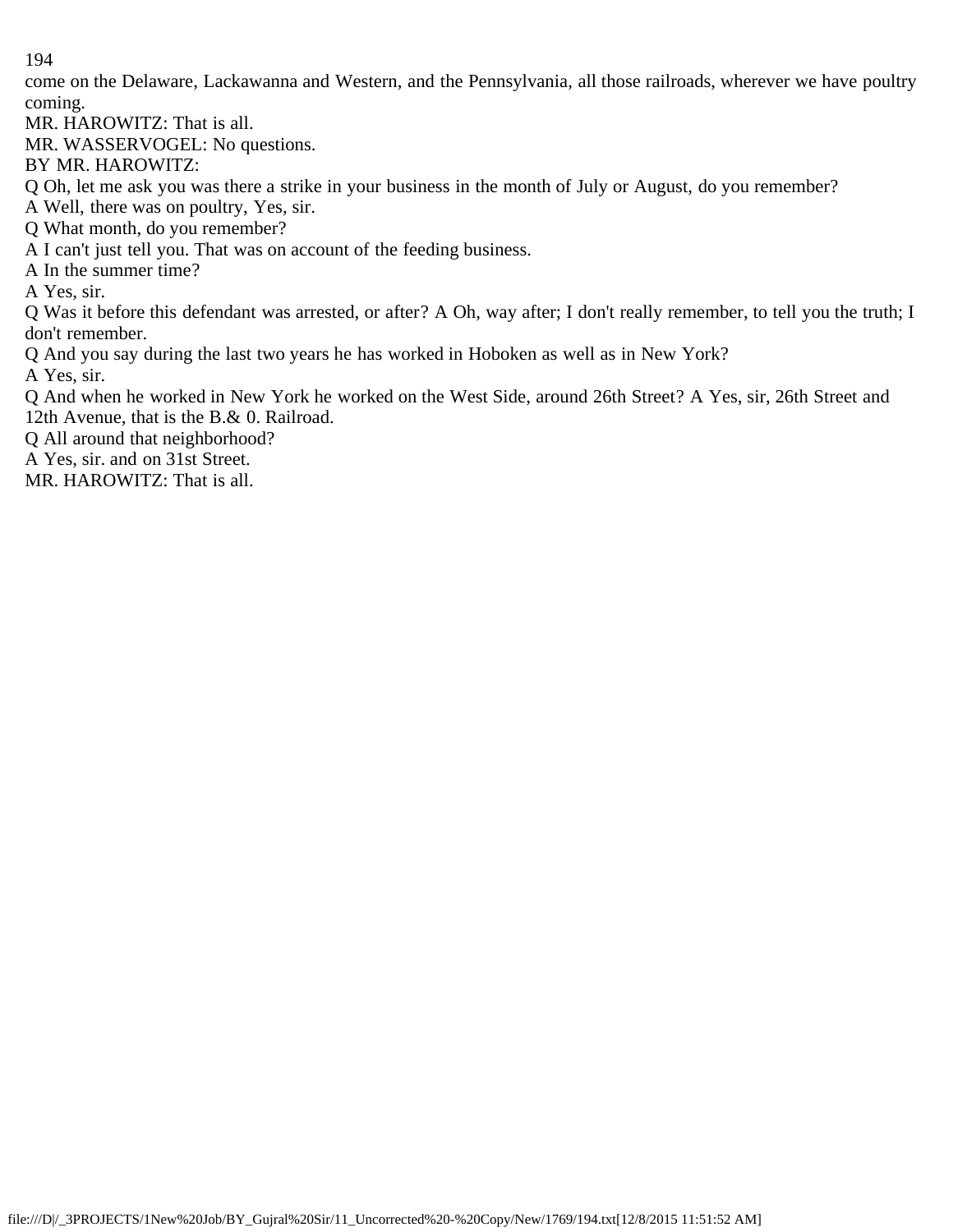THOMAS J. McCABE, called as a witness on behalf of the defendant, being first duly sworn, testified as follows: DIRECT EXAMINATION BY MR. HAROWITZ:

Q What is your full name?

- A Thomas J. McCabe.
- Q Where do you live?
- A 545 West 37th Street.
- Q What is your business?
- A Horseshoer.
- Q In business for yourself?
- A Yes, sir.
- Q Where?
- A 525 West 37th Street.
- Q How long have you been in that business?
- A My father was in it for the last forty years, and he is dead about 12 years, and I have followed it up ever since.
- Q Do you know the defendant, Henry Moore?
- A Yes, sir.
- Q Have you met him in the city of New York in the last two years?
- A Yes, sir.
- Q Where?
- A Well, I met him in the elevated station, and I met him at 37th Street and Tenth Avenue, Ninth Avenue and 37th Street.
- Q Is there any police station near 37th Street and
- Tenth Avenue?
- A Yes, sir.
- Q Where?
- A Between Ninth and Tenth Avenue, about four thirty six, I should judge.
- Q How far from the police station did you see him?
- A I guess about 300 feet, as far as I can judge, from the corner to the station.
- MR. HAROWITZ: Your witness.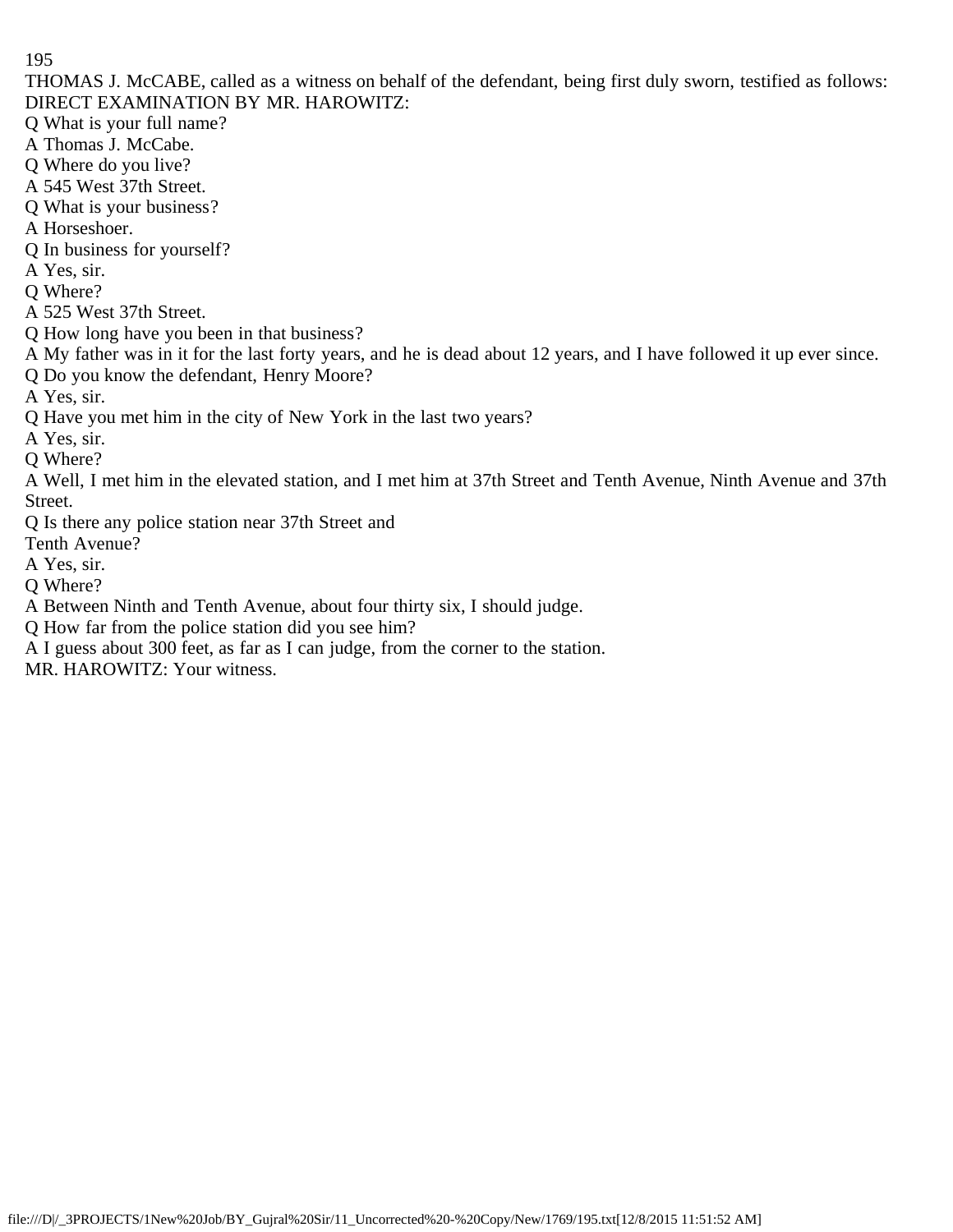MR. WASSERVOGEL: No questions.

EDWARD PATRICK MULLEN, called as a witness on behalf of the defendant, being duly sworn, testified as follows:

- DIRECT EXAMINATION BY MR, HAROWITZ:
- Q What is your full name?
- A Edward Patrick Mullen.
- Q Where do you live?
- A 504 Tenth Avenue.
- Q What is your business?
- A Poultry handler.
- Q And you work for whom?
- A Joseph Cohen.
- Q The last witness on the stand?
- A Yes, sir.
- Q How long have you been working for him?
- A For the past year.
- Q Where?
- A Down in Washington Market.
- Q In this city?
- A In this city.
- Q DO you also work in Hoboken?
- A Yes, sir.
- Q Do you know the defendant, Moore?
- A I do.
- Q Have you worked together with him in the last year?
- A I did.
- Q Where?
- A I worked with him in Hoboken; I worked also in New York, on the B. & O.
- Q For Cohen ?
- A For Cohen.
- MR. HAROWITZ: Your witness.
- MR. WASSERVOGEL: No questions.
- MR. HAROWITZ: The defendant rests.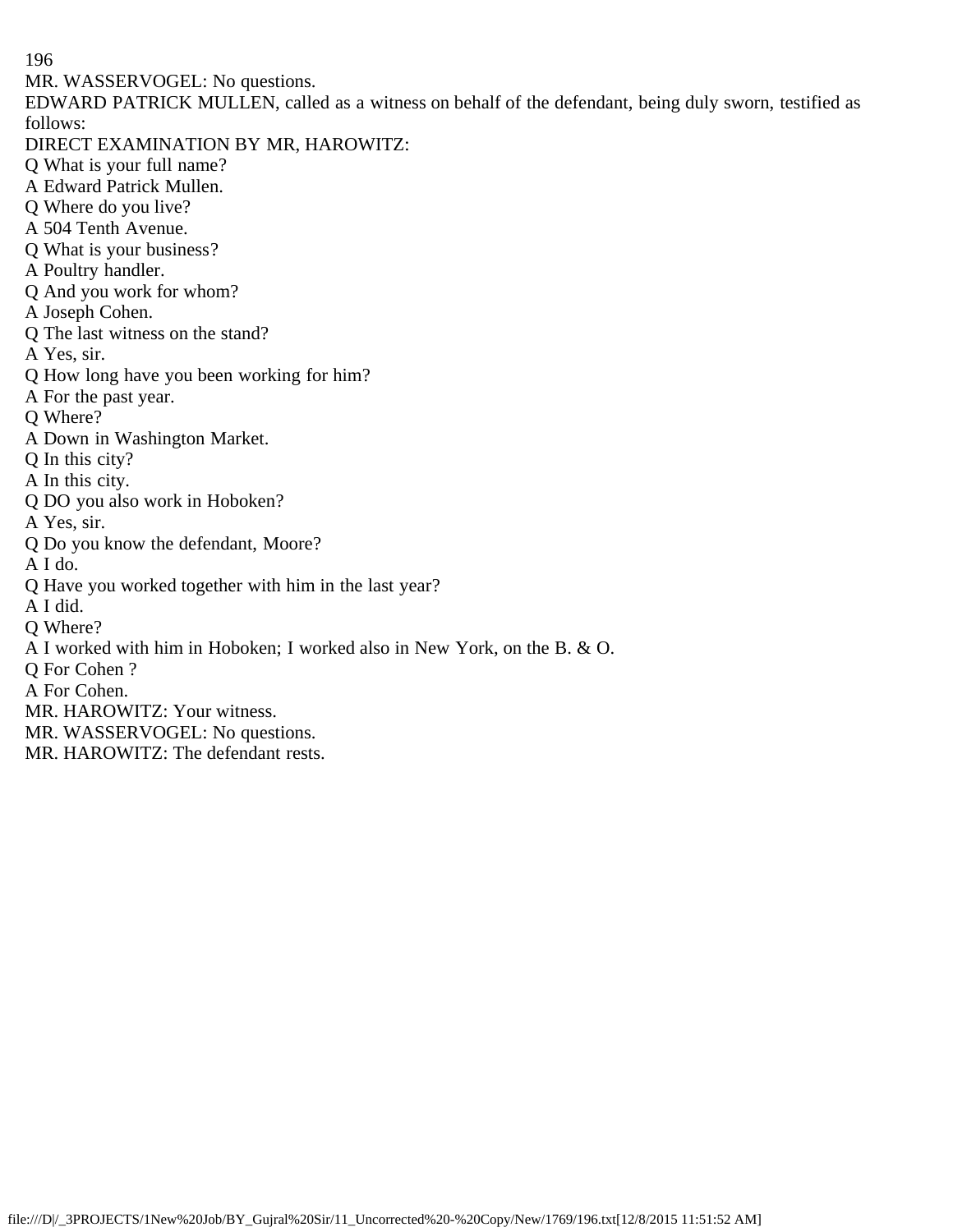- MR. WASSERVOGEL: Have you got Corrigan here?
- MR. HAROWITZ: I don't know.
- MR. WASSERVOGEL: Have you sent for him?
- MR. HAROWITZ: Yes, sir.
- MR. WASSERVOGEL: DO you say you rest?
- MR. HAROWITZ: I do.

----------------------------------------------

REBUTTAL TESTIMONY.

PATRICK J. CUNNINGHAM, being recalled, testified as follows:

BY MR. WASSERVOGEL:

- Q Mr. Cunningham, do you know Mrs. Larkin, the mother of the man who was shot?
- A Well, I met her some time after the shooting.
- Q She called at your place of business after the shooting, and she was accompanied by her daughter, wasn't she? A She was accompanied by a young girl.
- Q About the 15th of December, wasn't it?
- A I don't remember that date.
- Q Shortly after?
- A Shortly after, Yes, sir.
- Q And you had a talk with her on that occasion, didn't you?

A Yes, sir.

Q Do you remember that you said to her -- withdrawn.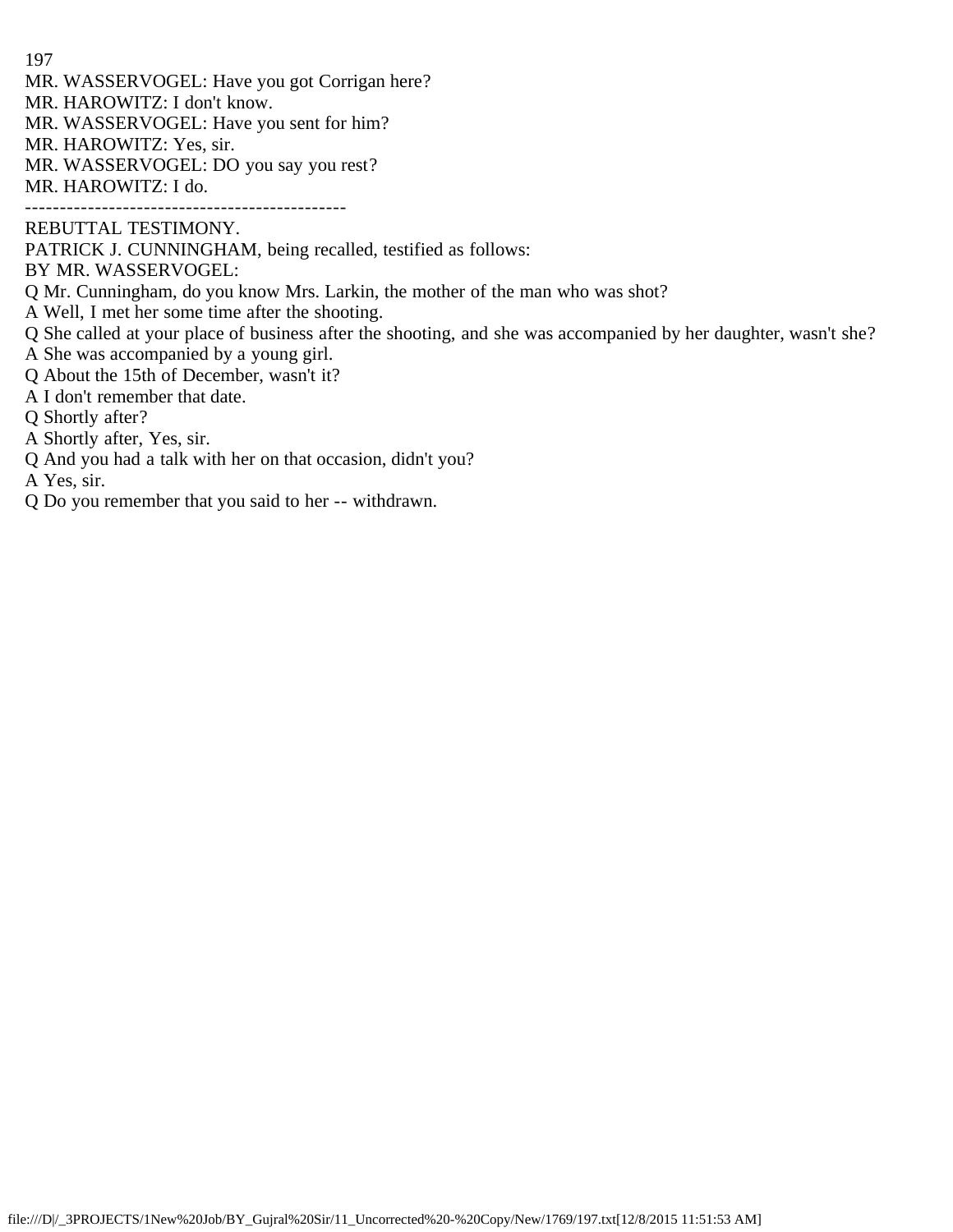Do you remember she asked you whether you know anything about

the shooting, and you said "Yes"?

Do you remember that?

A I don't remember the conversation, sir. no.

Q Will you say that this is the conversation that took place at that time, or the substance of the conversation: That you were present at the top of the stairway at the time of the shooting, that you had just spoken to her boy, Eddie, the one that was a witness in this case; that Eddie had been taking tickets when the shooting took place? DO you remember that part?

A No, sir.

Q You don't remember that?

A No, sir.

Q Will you say that that was not the subject of the conversation?

A I don't think it was, sir. no, because I was not talking to him.

Q Will you say that this was not the subject of the conversation: That, Mrs. Larkin then said that she understood that Roxy Walsh and Henry Moore, did the shooting and that you said that that was right? Do you remember that? A I said Walsh, Yes, sir.

Q Didn't you say, in answer to her question, that both of those men, Roxy Walsh and Henry Moore, had done the shooting?

A No, sir.

Q And didn't you also say that, although you had never met Moore before, you would be able to identify him, and that you knew he was Moore? DO you remember that?

A Yes, sir.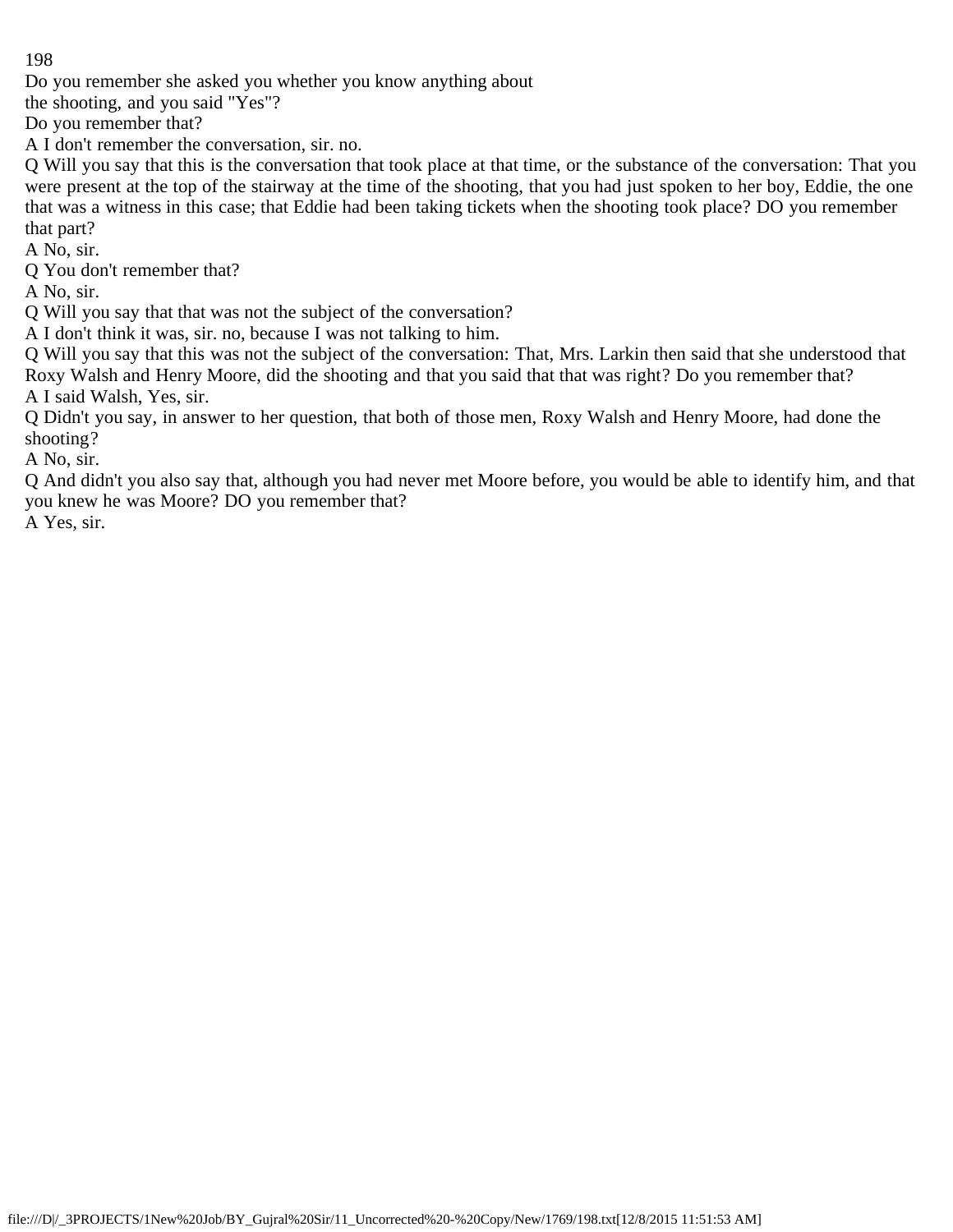Q And did you say that about Moore?

A Say what?

- Q What I just asked you?
- A I did not tell her that Moore was there at all, because I didn't know Moore.
- MR, WASSERVOGEL: you didn't say that. That is all.
- BY MR, HAROWTTZ:
- Q You didn't know Moore, and you didn't tell her that?

A No, sir.

Q But after that conversation, nine days after that, you were called by the District Attorney's office as a witness for the people in this case, weren't you?

A Yes, sir.

- MR. WASSERVOGEL: Not as a witness for the people, but to tell what he knew.
- Q You were subsequently called by the District Attorney's office before the Grand Jury?

A Yes, sir.

Q And gave testimony the same as you gave before this Jury?

A Yes.

- Q The same testimony you gave before the coroner's Court is the same testimony you gave before this jury? A Yes, sir.
- Q And the same testimony you gave before the Grand Jury?

A Yes, sir.

MR. HAROWITZ: That is all.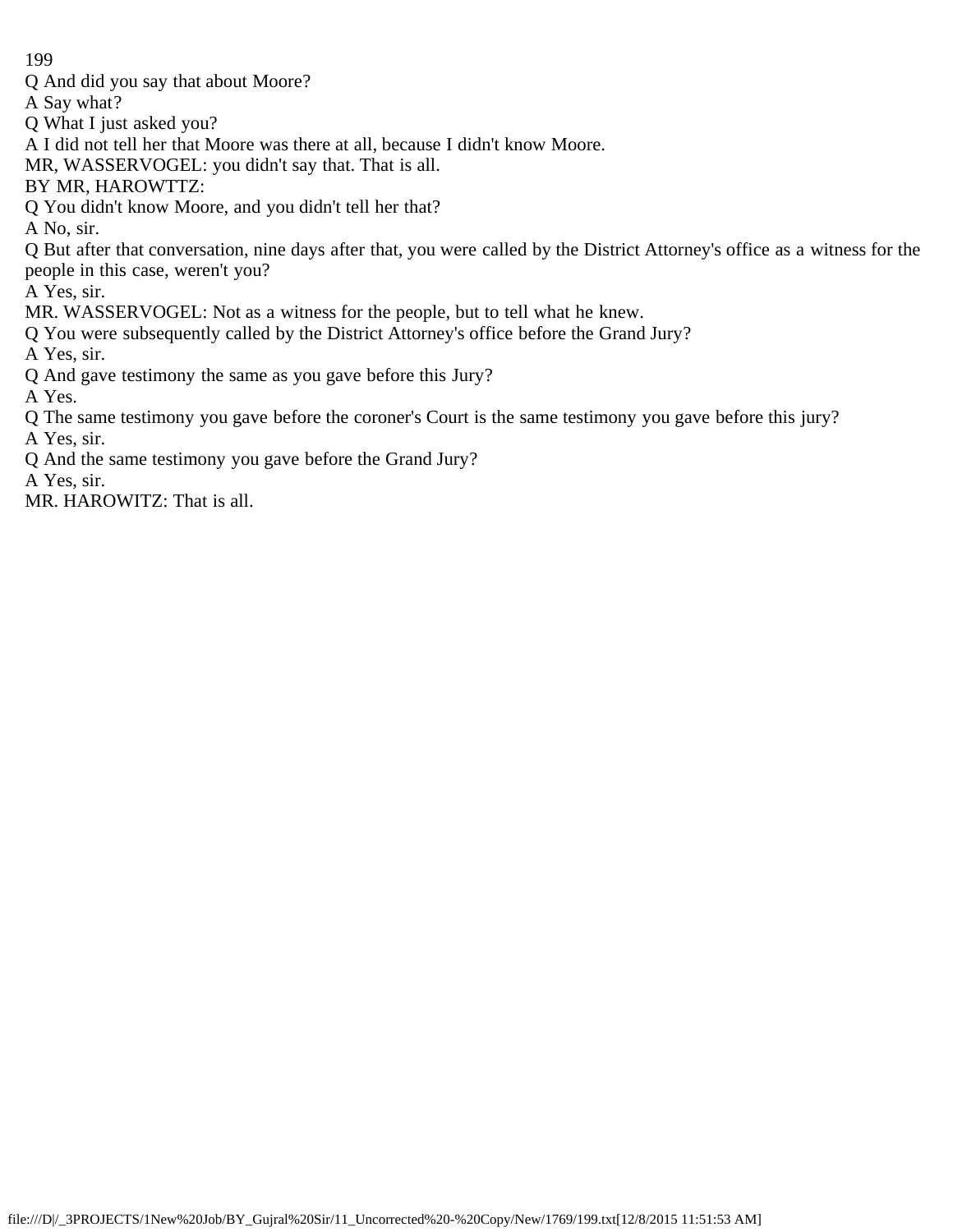PHOEBE LARKIN, called as a witness, on behalf of the People, in rebuttal, being first duly sworn, testified as follows:

DIRECT EXAMINATION BY MR. WASSERVOGEL:

Q What is your full name?

A Phoebe Larkin.

Q Where do you live?

A 306 West 127th Street.

Q Mrs. Larkin, you are the mother of Joseph Larkin?

A Joseph Madden.

Q. Joseph Madden, the young man that was shot on December 10th, 1911, and who died the next day; is that right? A Yes, sir.

Q And do you know Mr. Cunningham, the last witness?

A I know Mr. Cunningham from going up there the day after my boy was buried.

Q That was about the 15th of December?

A December 15th, yes, sir.

Q Now, Mrs. Larkin, did you talk with Mr. Cunningham that day?

"Yes", or "no"?

A Yes, sir.

Q Will you please tell his Honor and these twelve gentlemen what you said to Cunningham and what he said to you? MR. HAROWITZ: Just one moment. I object to the question, if your Honor please, on the ground, first, that the witness Cunningham when called on the stand was the district attorney's own witness. He was asked as to a collateral matter, and he is bound by his answer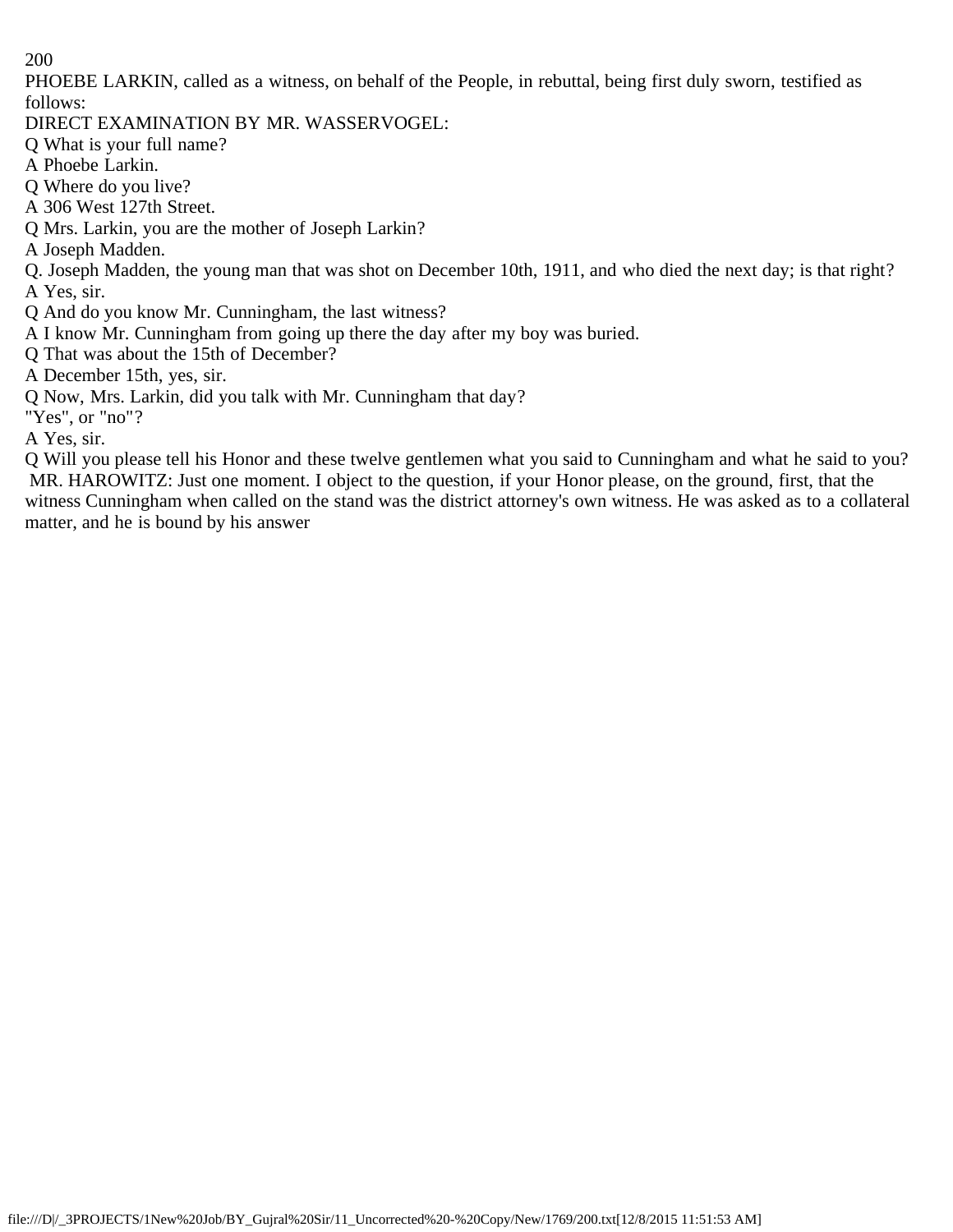MR. WASSERVOGEL: The witness was called back for further cross-examination, your Honor, as your Honor knows. THE COURT: Is this a collateral matter?

MR. WASSERVOGEL: It is not collateral at all. It is right to the issue.

MR. HAROWITZ: He is trying to impeach his own witness.

THE COURT: No, he is trying to contradict his own witness, which is very different.

MR. HAROWITZ: I respectfully except.

Q Now, tell us what you said to Cunningham, and what he said to you?

A I went over to Mr. Cunningham in regard to my boy's overcoat, and I asked Mr. Cunningham if he saw the shooting. He said he was on the head of the landing where the shooting occurred, talking to my boy Edward at the time, and I said, "Then, you know all about it?" He said, "I do." I said, "I understand it is a man by the name of Henry Moore and Rooky Walsh that done the shooting." He said "You are right, Mrs. Cunningham."I said "You would be able to identifying him?", and he said, "Yes" That was all he said to me and all the conversation I held.

Q Did he tell you which of your boys he had been talking to shortly before the shooting?

A He told me he was talking to Edward.

Q Edward, the one that was a witness in this case?

A Yes.

MR. WASSERVOGEL: Cross-examine.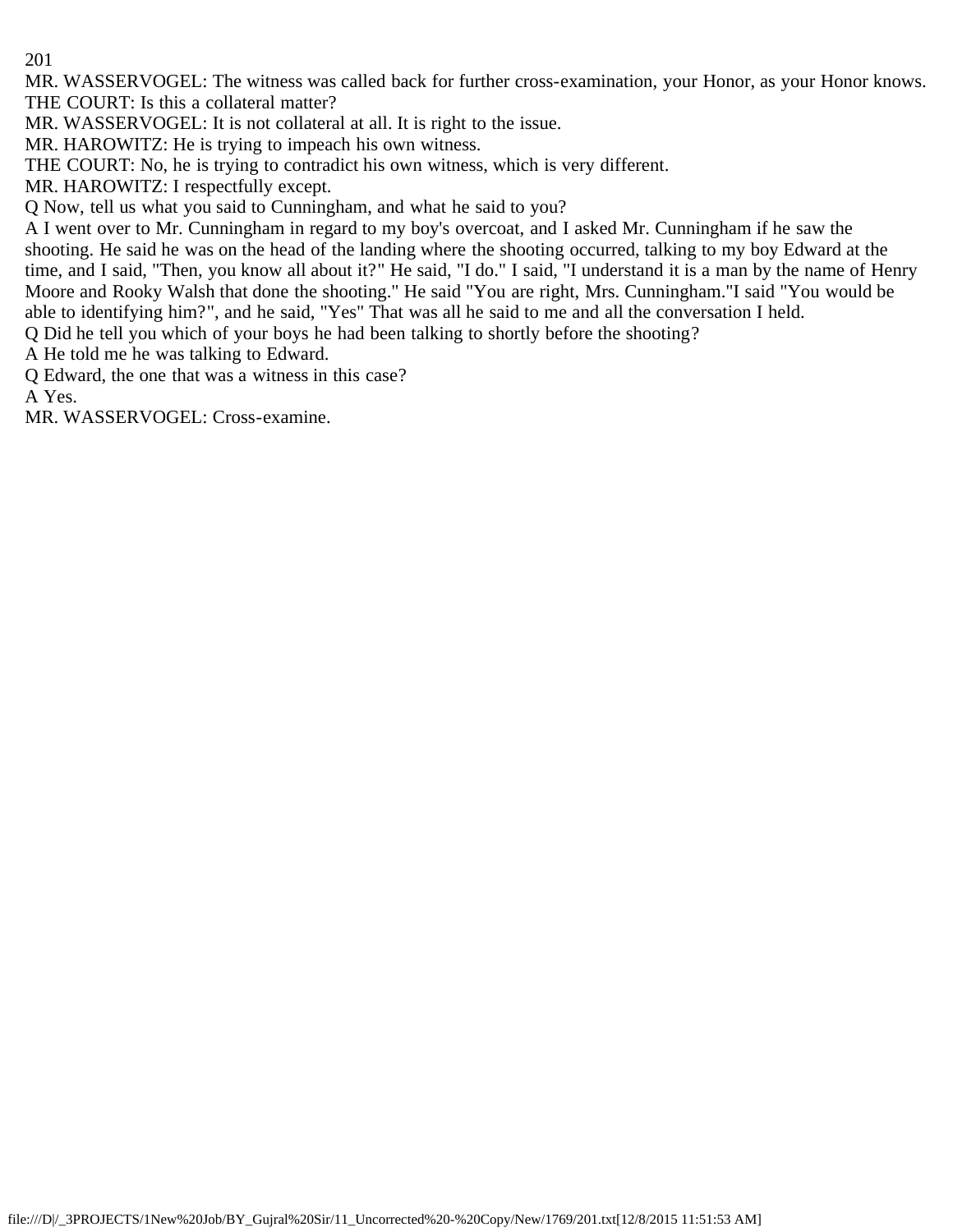MR. HAROW ITZ: No questions,

MR. WASSERVOGEL: That is all,

EDWARD LARKIN, being recalled on behalf of the People, in rebuttal, testified as follows:

DIRECT EXAMINATION BY MR. WASSERVOGEL:

Q Larkin, the witness Corrigan testified that he had seen you in the hall, the dance hall, before the shooting; that he ran out after the shooting, and that you were right behind him. Is that the fact?

A No, sir.

Q He also said that you were standing at the head of the stairs and that you pulled a gun out of your pocket, and, while standing at the head of the stairway, that you said, "There goes the something or other; they shot Joe," Did you say that to Corrigan?

A No, sir.

Q Did you have a gun?

A No, sir.

Q Look at these twelve men and tell them whether you had a gun at that time?

A No, sir.

Q You are still employed by this stock brokerage firm of Wardwell & Adams, at 111 Broadway?

A Yes, sir.

Q And you have been there for the past four years?

A Yes, sir.

Q Have you ever been in any trouble of any kind?

A No.

Q Now, the witness Sonner testified that he had been talking with you in the hall before the shooting, and that you ran out after him. Do you recall that?

A No, sir.

Q were either of those two men in the hall at any time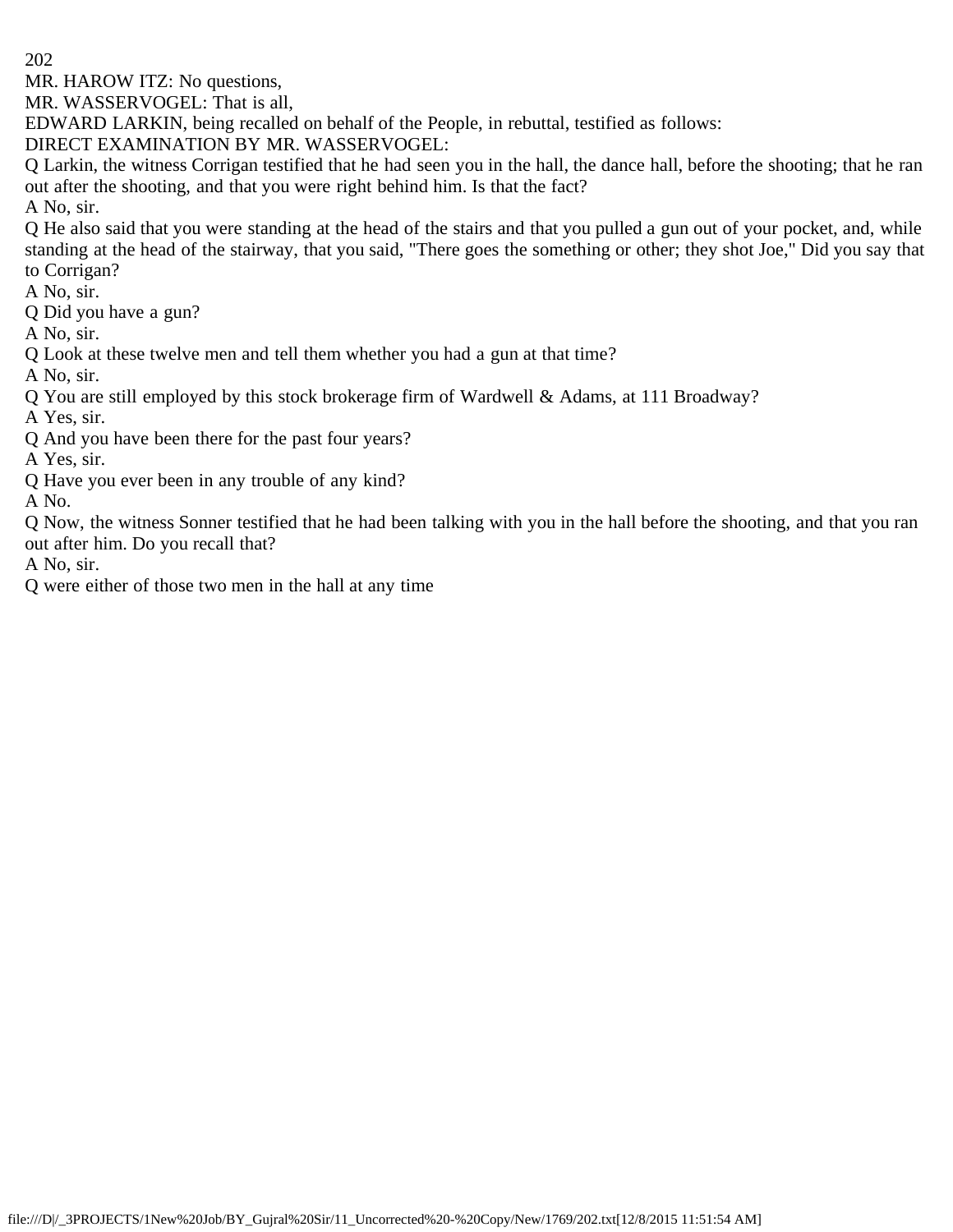that evening?

- A I remember seeing Corrigan; I don't remember seeing Sonner.
- Q After the shots were fired, you did go back into the hall for some purpose, did you?
- A Yes, sir.
- Q What did you go back for?
- A A glass of water.
- Q What did you want the water for?
- A To give to my dying brother.
- Q And then with the water you came back?
- A Yes, sir.

Q I believe you told us on your direct examination that you had seen Moore and Walsh coming in and out of the hall at different times that evening?

- A Yes, sir.
- MR. WASSERVOGEL: That is all.
- CROSS-EXAMINATION BY MR. HAROWITZ:
- Q You never said anything about that glass of water before, did you?
- A Yes, sir.
- Q When?
- A Yesterday.
- Q But you didn't say it before the Coroners' jury, did you?
- A No, sir.
- Q Not before the Coroners' jury, did you?
- A No, sir.
- Q Your memory has been refreshed yesterday?
- A The question was not brought up.
- Q What do you do in this stock exchange house?
- A Run a board.
- Q What?
- A Run a board.
- Q What?
- A I run the stock board.
- Q What do you mean by that?
- A Putting up the quota-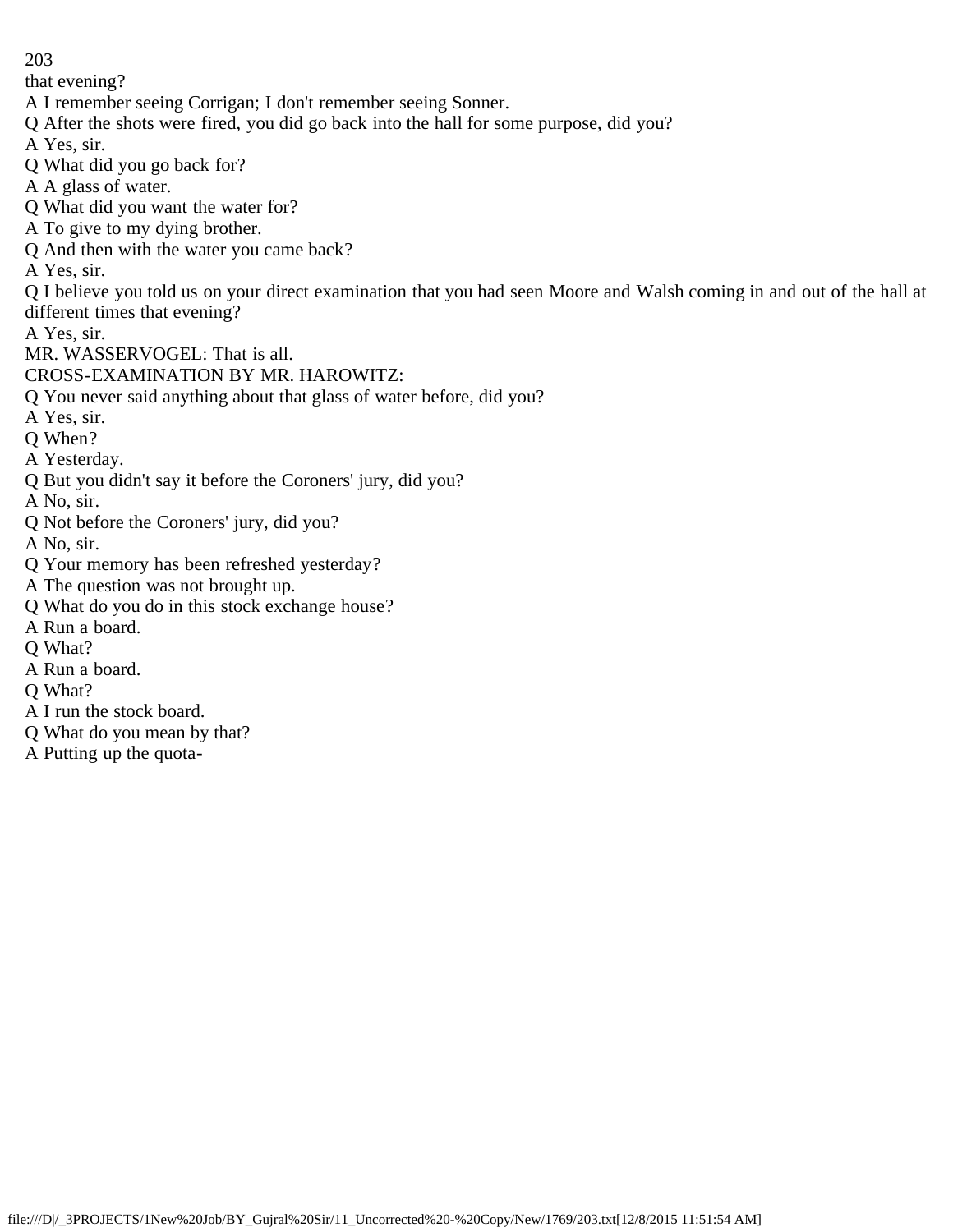tions. Q With chalk? A No, the fractions. Q Did the people whom you worked for in the stock exchange place for the last three years know you were in the habit of running balls for people who were jail? A No, sir. Q You didn't tell them that? A No, sir. Q None of them knew that? A No, sir. RE-DIRECT EXAMINATION BY MR. WASSERVOGEL: Q You were not in the habit of running balls for people who were in jail, were you? A No, sir. Q Your brother was in trouble at the time, and some of his friends were giving this ball for his benefit; isn't that the fact? A Yes, sir. Q Isn't that the fact? MR. HAROWITZ: Objected to. THE COURT: There is nothing pending. Q Isn't that the fact? A Yes, sir. run by the slub. AGNES VERONICA LARKIN, called as a witness on behalf of the People, in rebuttal, being first duly sworn, testified as follows: DIRECT EXAMINATION BY MR. WASSERVOGEL: Q What is your full name? A Agnes Veronica Larkin. Q Where do you live? A 306 West 127th Street. Q Miss Larkin, you are a sister of the deceased? A Yes, air, I am.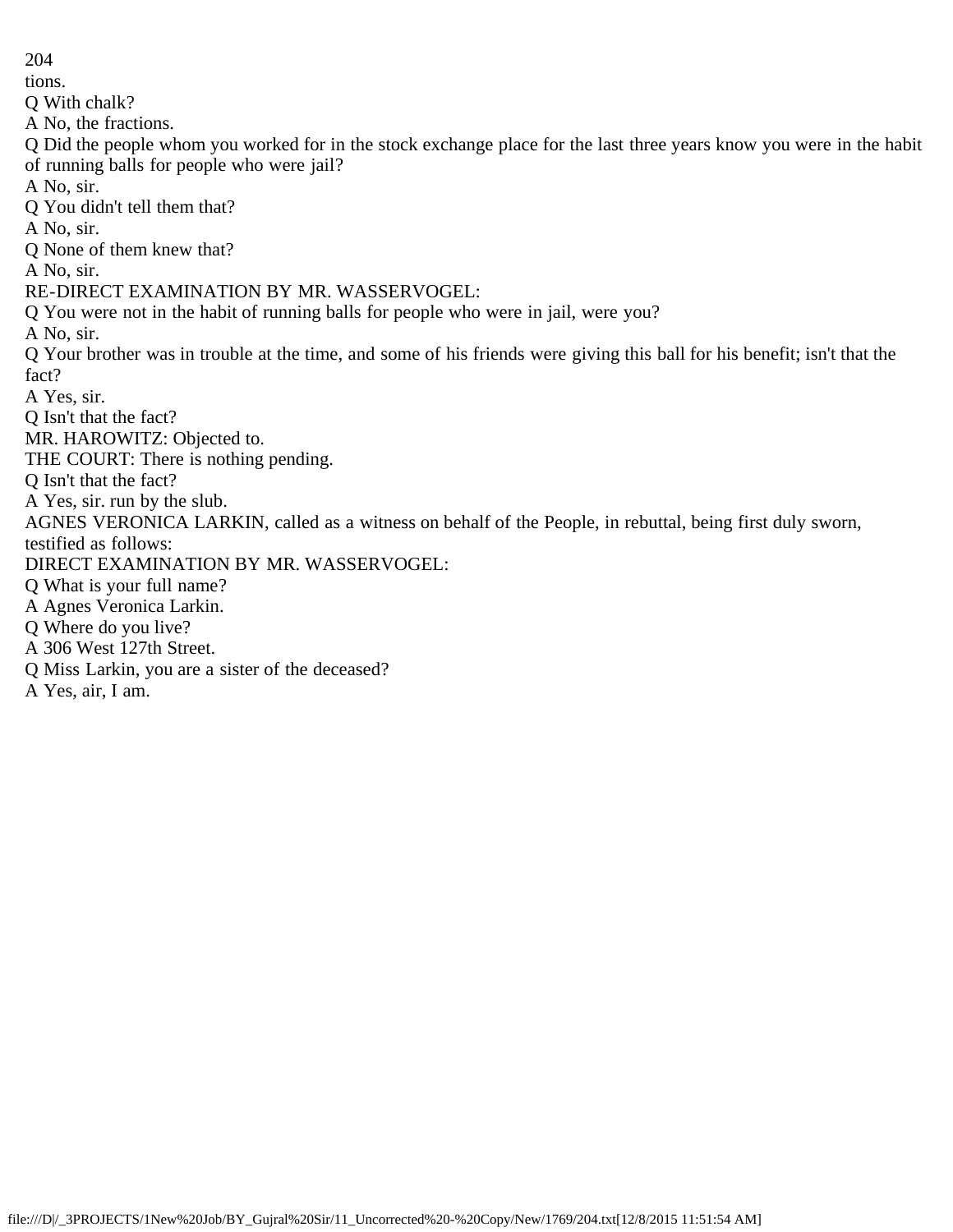- Q Joseph Larkin, are you?
- A Yes, sir.
- Q And a daughter of the last witness, Mrs. Larkin?
- A Yes.
- Q Now, your brother died, I believe, on December 11th, 1911; is that correct?
- A Yes, sir.
- Q Do you know a man named Cunningham?
- A Yes, sir.
- Q Did you have occasion to go to Cunningham's place any time after your "brother's death?
- A Yes, sir.
- Q How long after his death?
- A The day after the funeral, December 15th.
- Q And did you have a talk with him?
- A Yes, sir. my mother did.
- Q And you were with your mother at the time?
- A Yes, sir.
- Q What was your object in going to Cunningham's place at that time?
- A We went in reference to my brother's overcoat.
- Q You wanted to get his overcoat?

A Yes, sir.

Q Please tell us what was said by your, mother, and what was said by Cunningham, on that occasion? MR. HAROWITZ: I object to the question, on the ground it is incompetent, if your Honor pleases. THE COURT: I have received one witness' testimony. Now, this is to corroborate the other witness.

MR. HAROWITZ: Simply to preserve the record.

THE COURT: And the foundation, concededly, was laid, was it not?

MR. HAROWITZ: I claim it was not.

THE COURT: Is there any dispute about that?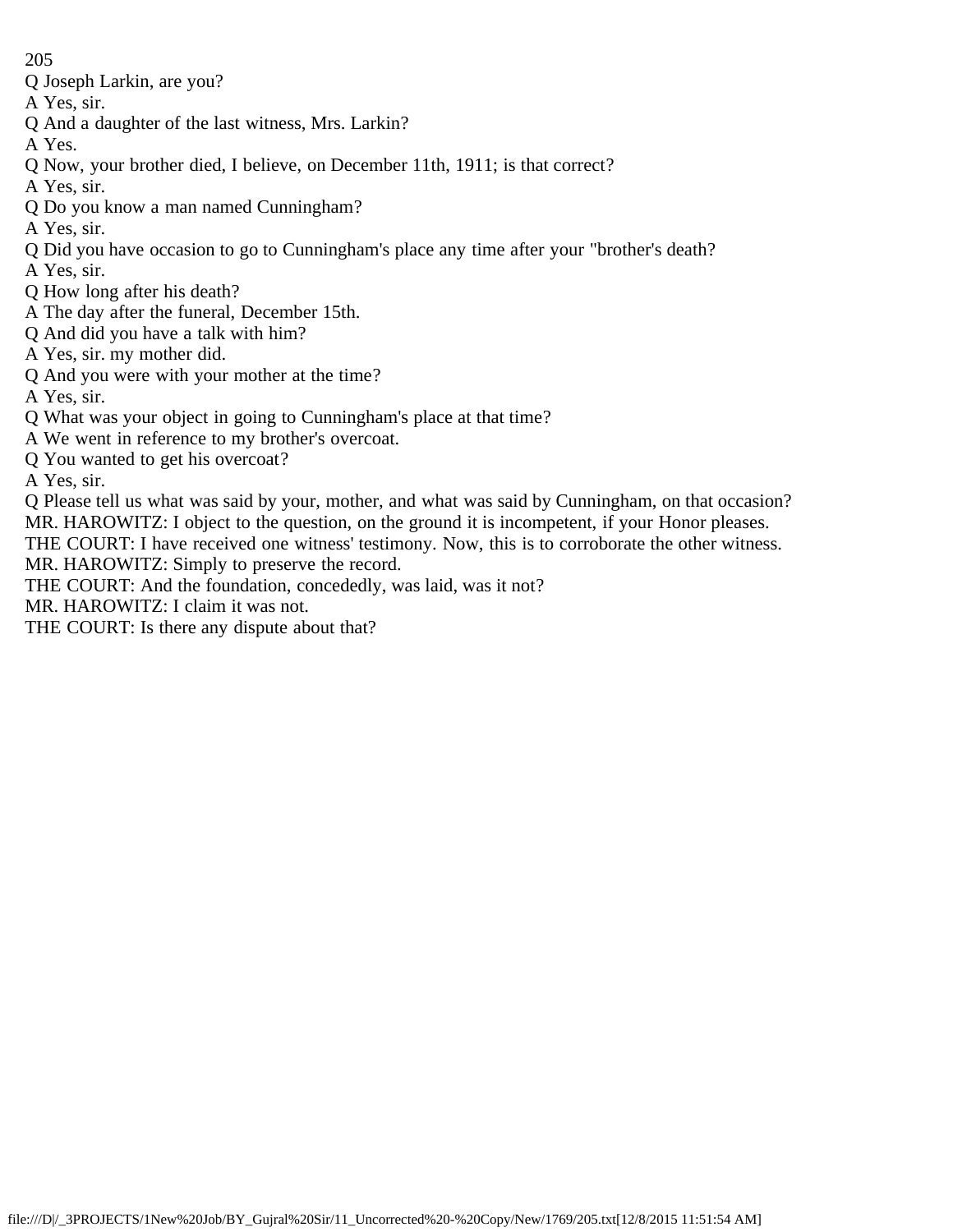MR. WASSERVOGEL: That is why Cunningham was recalled to the stand.

THE COURT: Answer the question.

MR. HAROWITZ: I take an exception.

A My mother and I went to Mr. Cunningham's place in reference to my brother's overcoat. My mother asked Mr. Cunningham if he was on the landing when my brother was shot, which he said he was; he was talking to my brother, Edward, when they were coming up the stairs, and he was holding my brother Joe's hand when my brother was shot; and my mother said to him that she had heard that Rocky Walsh and a fellow named Henny Moore were accused of it, and he said, "Yes, you are right; "those are the words he said.

Q What else did he say about knowing these people?

A He said he knew Rocky Walsh personally, and he would know Henny Moore.

Q Now, do you know a young man named Corrigan? who was a witness here?

A Yes, sir.

Q Did you ever talk to Corrigan about your brother's death?

A Yes, sir.

Q About how long ago?

MR. HAROWITZ: I object to that, if your Honor pleases

THE COURT: Answer.

MR. HAROWITZ: Corrigan has not been interrogated about this.

THE COURT: This is "yes", or "no", as to the date.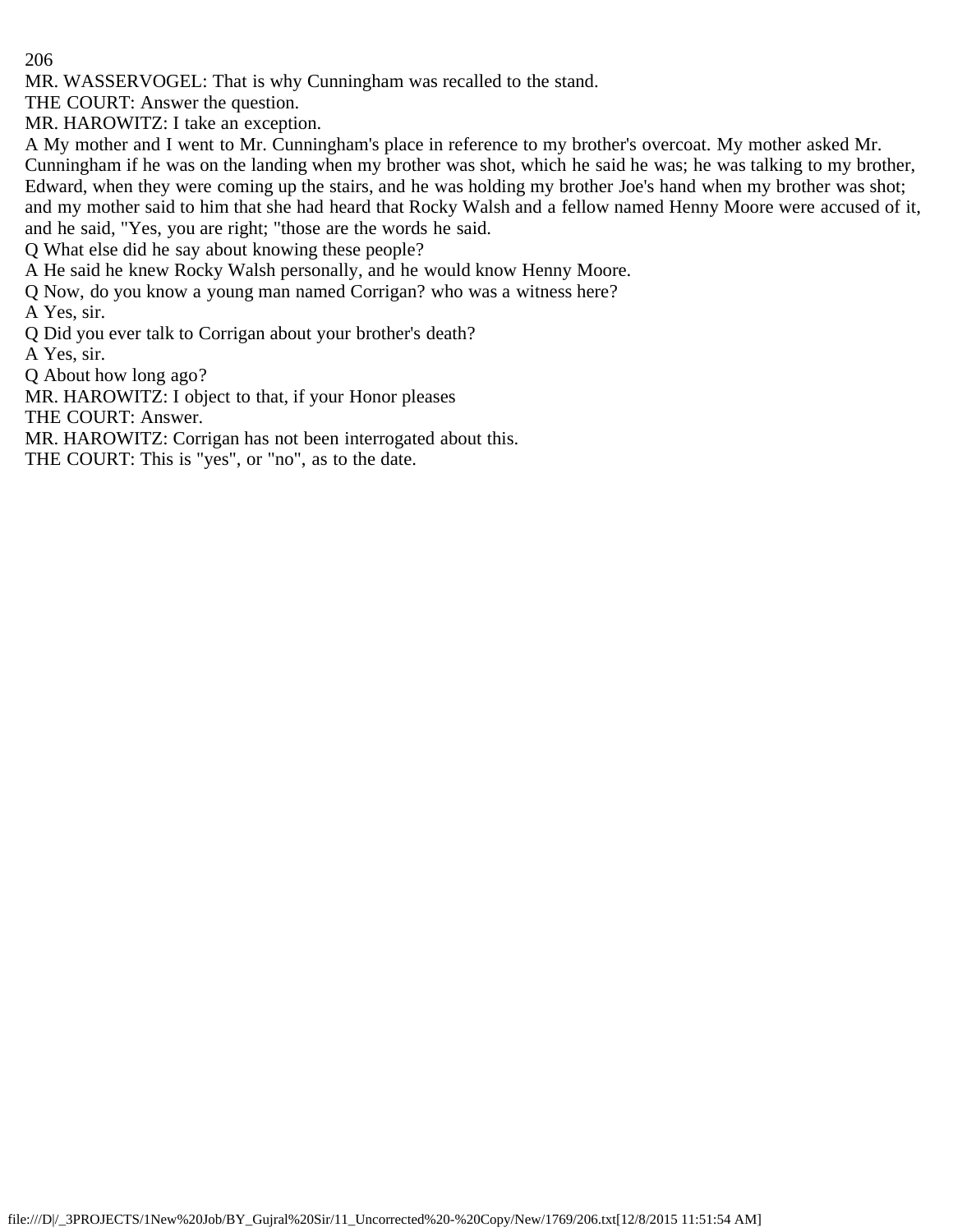It is only a preliminary inquiry, and if not connected we will have to strike it out.

Q Did you have a talk with Corrigan about your brother's death?

A Yes, sir.

Q And where was this and when, about when?

A I couldn't exactly say, but it is over eight months ago.

Q Was it before the arrest of Henry Moore?

A Yes, sir.

Q Will you tell us what was said?

MR. HAROWITZ: I object to that.

MR. WASSERVOGEL: Now, it is true, your Honor, that Corrigan's attention has not been called to this matter, because it is really new matter that was called to my attention this morning. I asked Mr. Harowitz to produce Corrigan; he has not brought him here yet. If he insists upon the propriety, we will have to withdraw this for the present, and adjourn until Corrigan comes here.

MR. HAROWITZ: If Corrigan takes the stand and denies he had that talk with her, her testimony becomes incompetent, this being a collateral matter.

THE COURT. Of course, the district attorney concedes there is no foundation for it at this time.

MR. WASSERVOGEL: There is no foundation for it at this time, because Corrigan's attention was not called to it. THE COURT: If you consent, we will have it, and if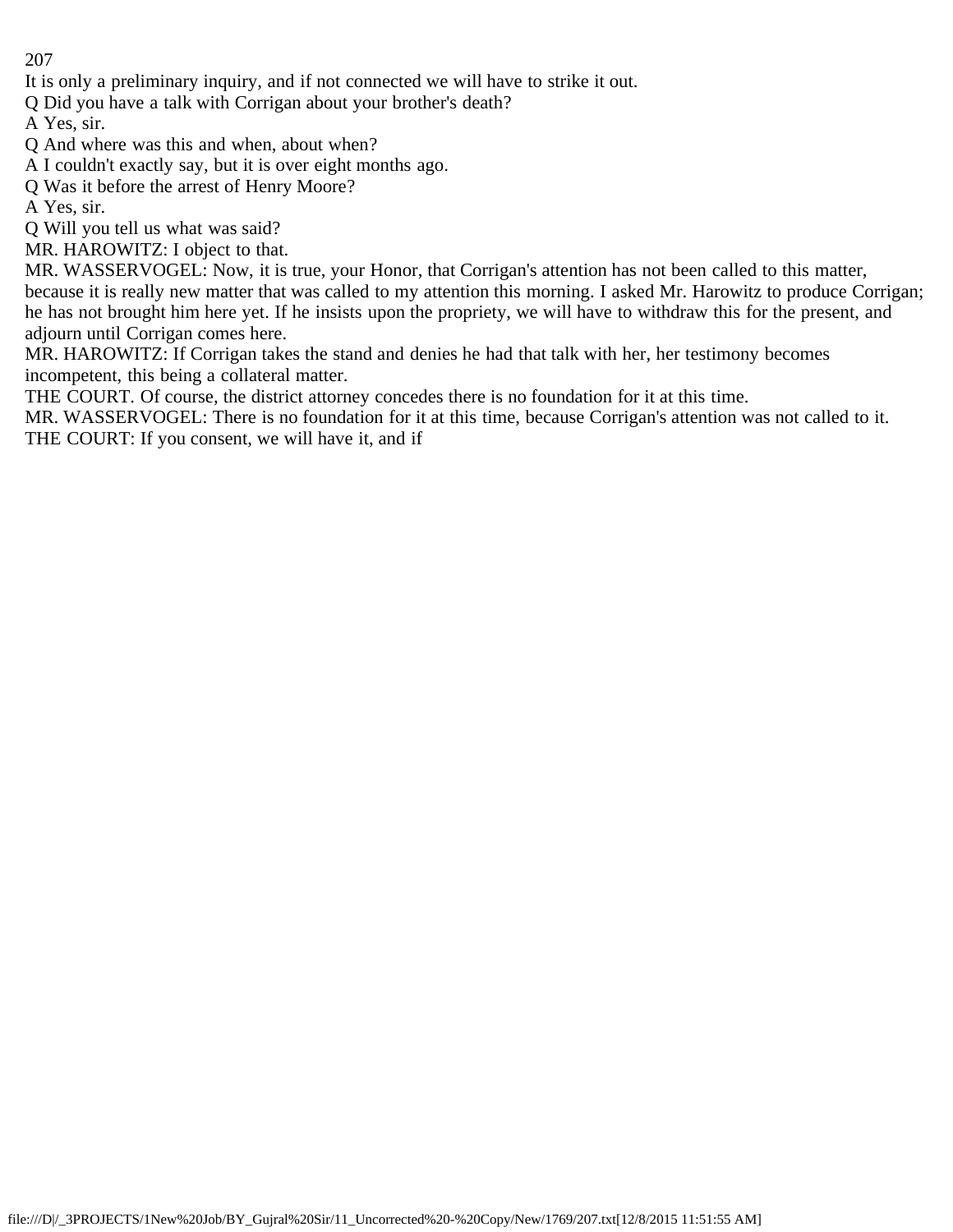you don't, we can't.

MR. HAROWITZ: How can I consent?

THE COURT; Very well. He talked with you about the shooting?

A Yes, sir.

MR.WASSERVOGEL: That is all.

CROSS-EXAMINATION BY MR. HAROWITZ:

Q You say Mr. Cunningham told you he knew Walsh personally?

A Yes, sir.

Q He didn't say he knew Moore personally?

A No, he didn't say anything in reference to that at all.

Q Were you present in the Coroners' Court?

A No, sir

Q You heard that Cunningham testified in the Coroners' Court?

A Yes, sir.

Q And you also heard he swore before the jury and the Coroner that he did not know Walsh?

A No, sir. I didn't hear nothing about that.

Q You didn't hear anything about that?

A No, sir.

MR. HAROWITZ: That is all.

EDWARD LARKIN, being recalled, testified as follows:

BY MR. HAROWITZ:

Q The last question the district attorney put to you when you were on the stand was, that you simply ran this affair for one of your brothers who happened to be in a little trouble?

A Ran by the club.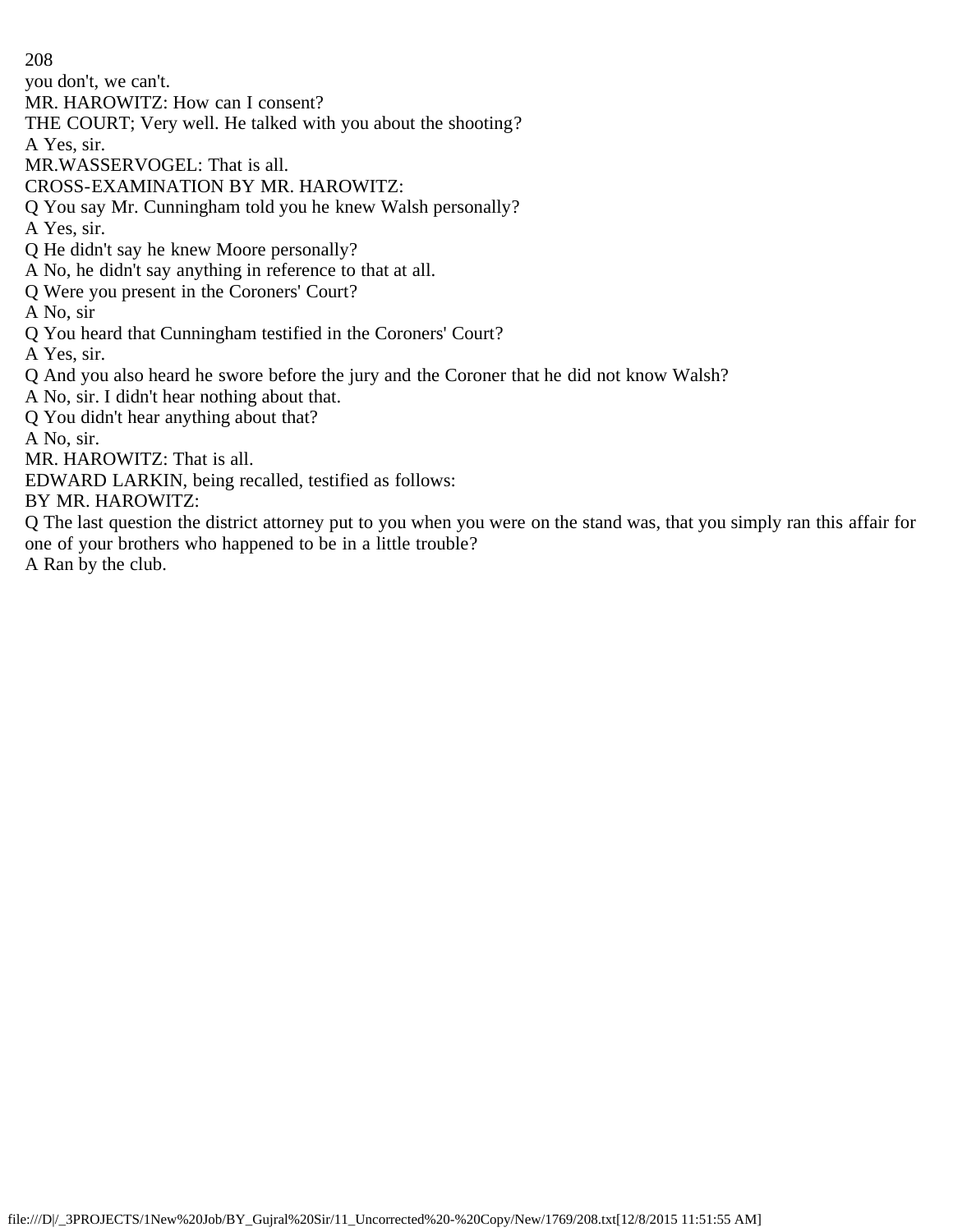Q Who happened to be in a little trouble?

A Yes, sir.

Q He was charged with highway robbery?

MR. WASSERVOGEL: You had that yesterday. It is conceded that he was.

Q And he is now is Singh Sing?

MR. WASSERVOGEL: Yes, you had that yesterday. I gave it to you. That is conceded.

MR. HAROWITZ: Do you rest?

MR. WASSERVOGEL: Unless you will get Corrigan here we rest.

MR. HAROWITZ: If your Honor will take a recess now, we will try to get Corrigan here.

THE COURT: There is no criticism of you, Mr. Harowitz.

MR. HAROWITZ: In view of the importance of this case, I should prefer to have an adjournment now, in order so I may prepare my notes on the summing up.

THE COURT: I suppose I have got to grant this re-question.

MR. WASSERVOGEL: There is no objection. I would suggest that Mr. Harowitz try to have the witness here, then, if he wants an adjournment.

THE COURT: Gentlemen, you see how difficult it is for the Court to adhere to its schedule and to hold court at regular hours. This request is a reasonable request, and I think I am bound to grant it, and yet it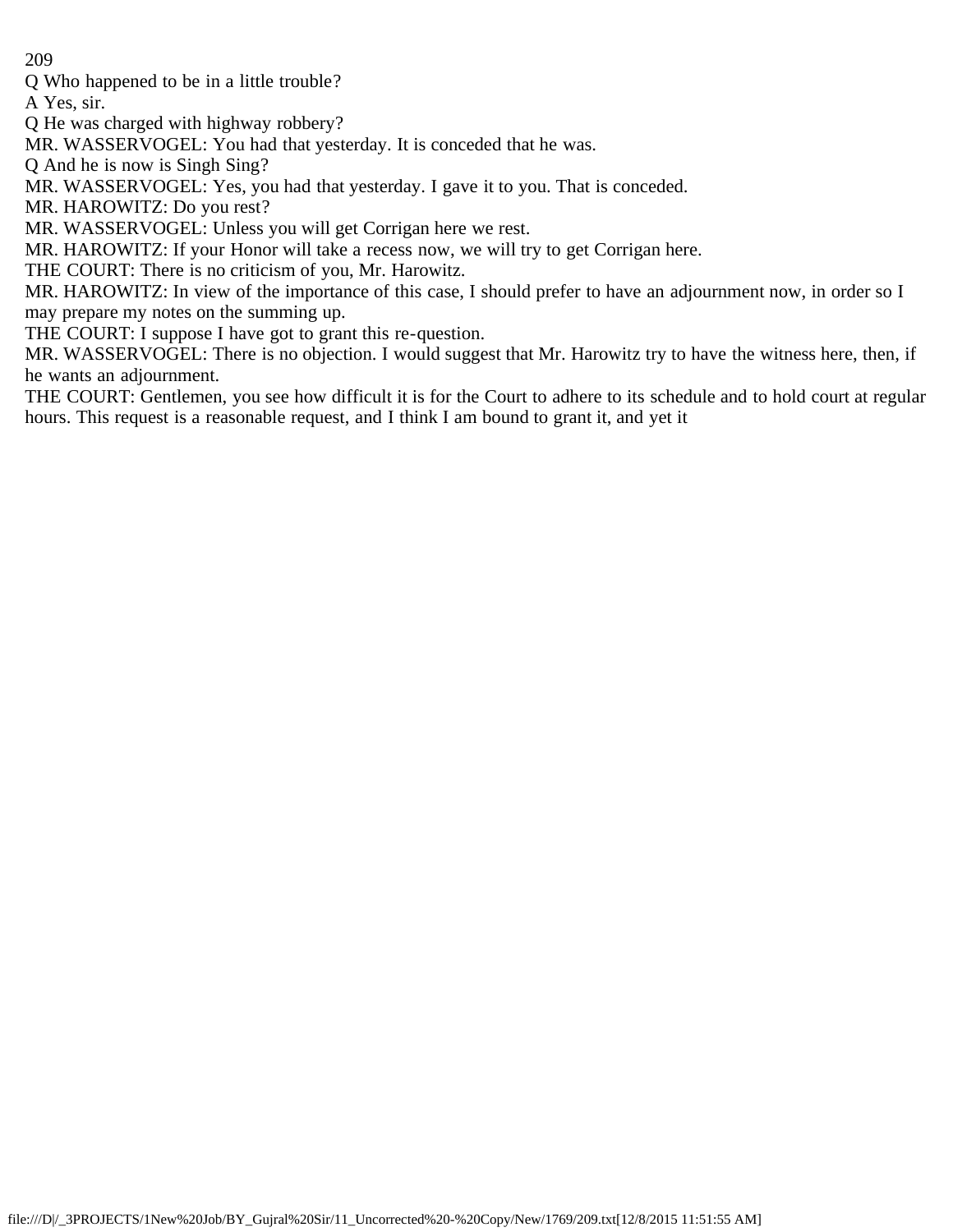means we take an hour and a half recess instead of one hour. I see no escape for it, and, therefore, I grant the motion. Do not talk about this case, nor permit anyone to talk to you about it, nor form nor express any opinion thereon, until the case shall finally be submitted to you. Come here at two o'clock, gentlemen.

(The Court then took a recess until 2 P.M.)

----------

#### AFTER RECESS

MR. HAROWITZ: If your Honor please, I ask your Honor to take from the consideration of this jury the count charging murder in the first degree.

THE COURT: What do you want to submit, Mr. District-Attorney?

MR. WASSERVOGEL: All the counts in the indictment, your Honor.

THE COURT: I deny your motion.

MR. HAROWITZ: Exception. I ask your Honor to dismiss the indictment, and direct the jury to acquit the defendant, on the ground the People have failed to prove the crime charged against him, or any other crime charged in the indictment.

THE COURT: The motion is denied.

MR. HAROWITZ: I take an exception.

THE COURT: Is that witness here?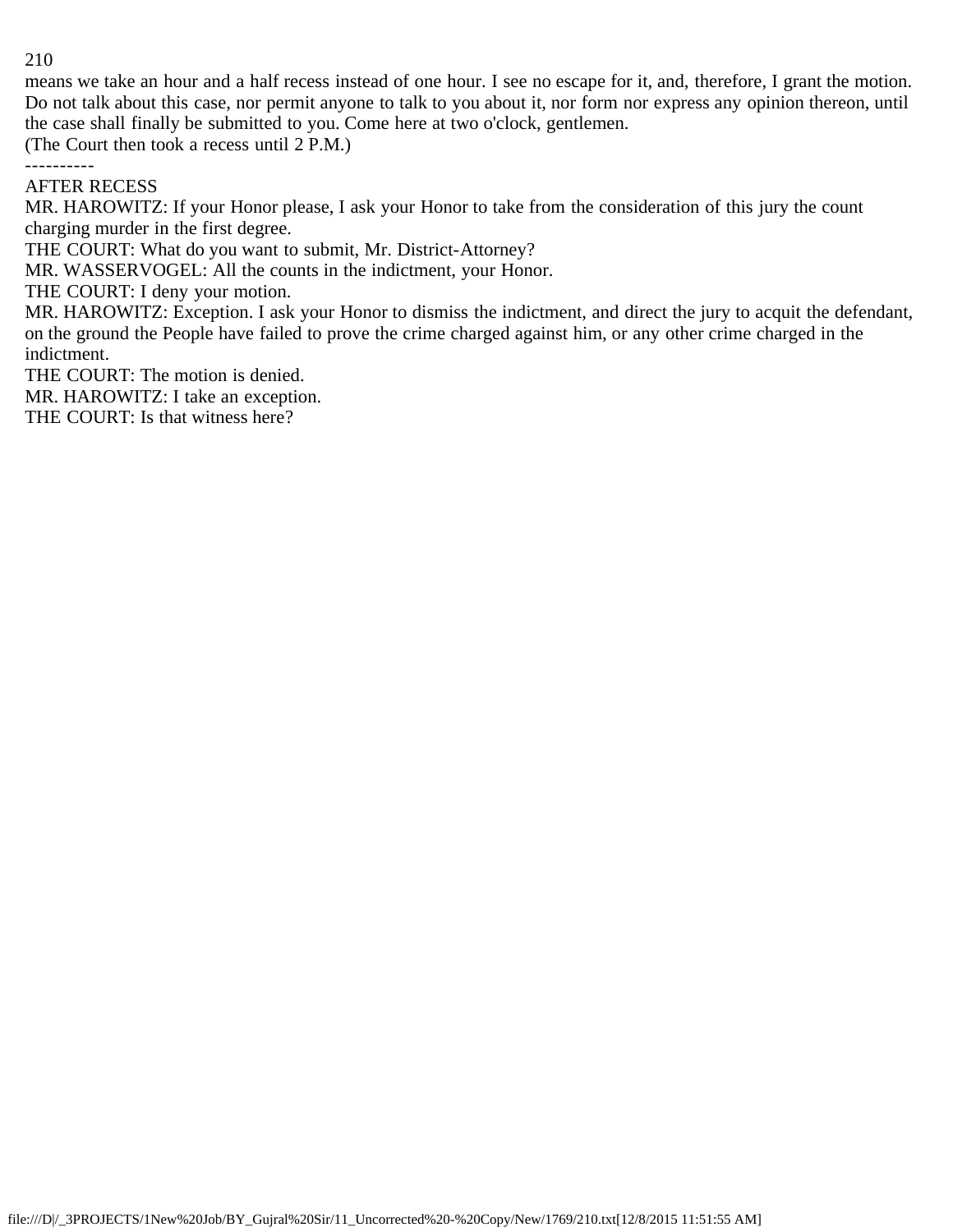MR. WASSERVOGEL: Mr. Harowitz tells me he is not here, so I suppose we had better sum up.

THE COURT: How long will you want?

MR. HAROWITZ: I cannot say, but I will be as brief as I can.

THE COURT: If you take less than an hour, we can give the case to the jury this afternoon.

MR. HAROWITZ: I will do the best I can.

MR. WASSERVOGEL: I think half an hour is sufficient.

THE COURT: If you will sum up in half an hour, we can give the case to the jury this afternoon.

MR. HAROWITZ: I don't think I can do that.

THE COURT: Well, proceed.

MR. HAROWITZ: I renew the motion, if your Honor please, to strike from the testimony in this case the evidence of Lieutenant Jones and Officer Flynn, on the ground that they are not competent relevant or material, and that the district attorney has not properly connected them.

THE COURT: What is that testimony?

MR. HAROWITZ: The testimony as to the finding of the pistol upon the defendant at the time of his arrest, a year and a half after the crime is alleged to have been committed.

THE COURT: I won't strike that our now. It is in.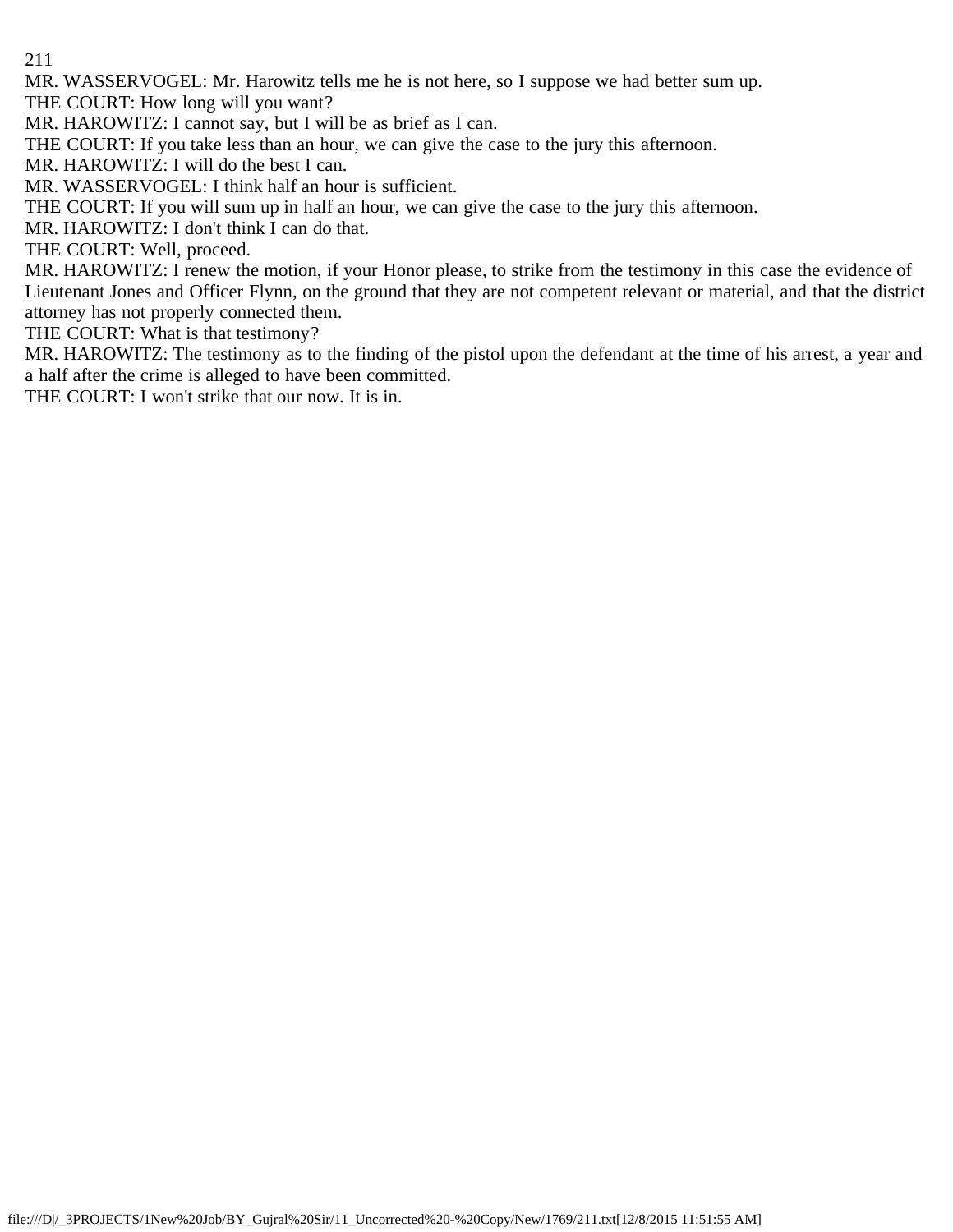I will not strike it out. If here is any unconnected testimony I will entertain and consider your motion. MR. HAROWITZ: I respectfully except.

----------

Mr. Harowitz then summed up the case to the jury on behalf of the defendant, as follows:

May it please the Court, Mr. Foreman, and Gentlemen of the Jury:

We now approach the closing chapter of this case, ad at the outset, gentlemen, on behalf of this defendant, I want to thank you for the attention that you have given this entire case and for the interest you have displayed as the evidence was coming in.

This defendant is charged here with the most serious crime known to our law, the crime of Murder in the First Degree; and I want to say to you, gentlemen, that anything that has been left undone by counsel for the defendant, or something that you may be of the opinion should have been done that was left undone, I ask you at the outset, when you go into the jury-room to consider the guilt or innocence of this defendant, gentlemen, not to visit it upon him.

It is a difficult task, in a case of this kind, to at all times comply with the ideas of twelve men, who have different views regarding different circumstances. Some of you gentlemen may feel that his kind of evidence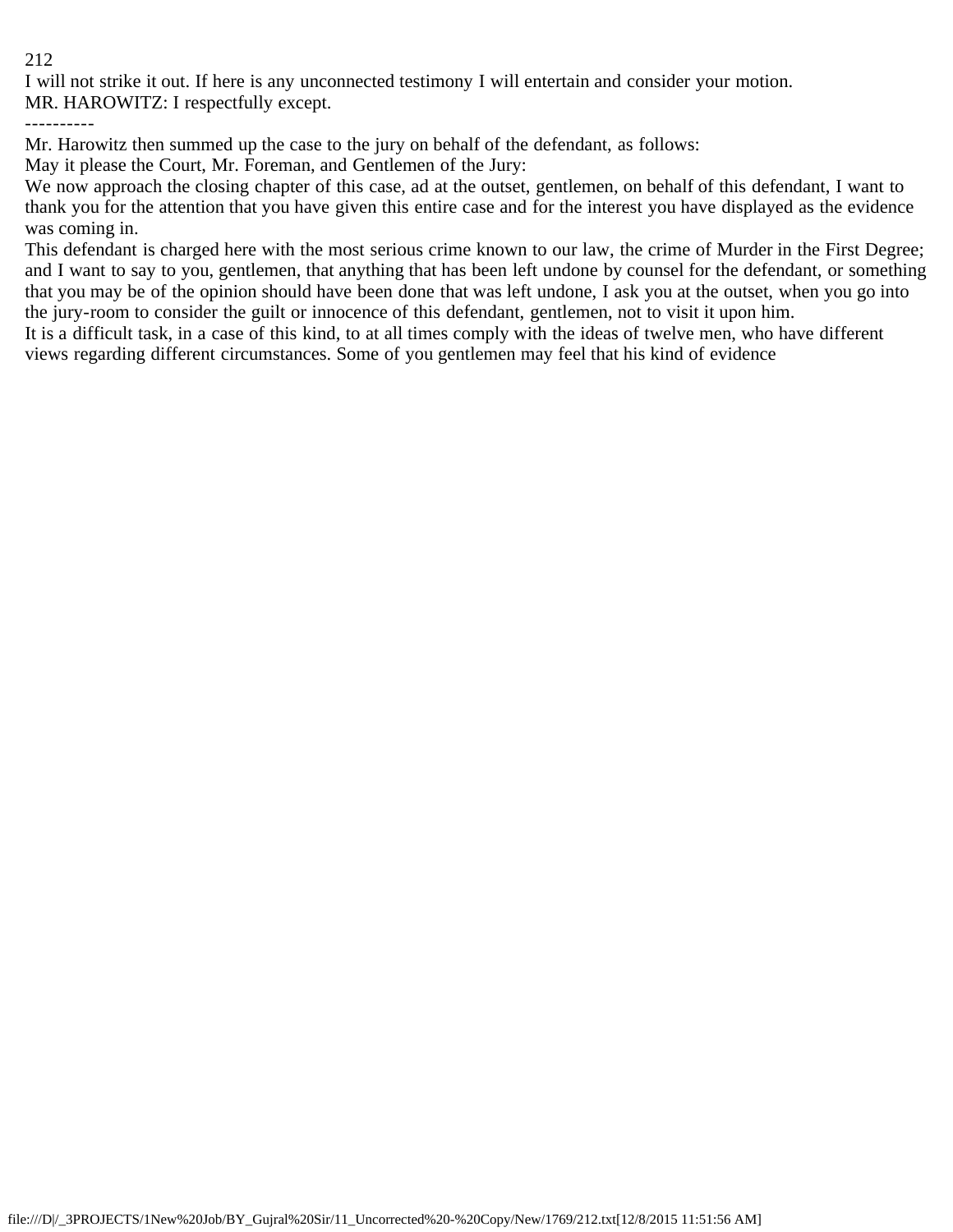ought to be presented, some of you may think this ought to be done. I am responsible, gentlemen, for the presentation of the defense in this case. I have done what I believed and what I now believe to be my full duty by this defendant. I have presented to you, gentlemen, every bit of evidence that I could scrape together which will tend to throw a light upon the guilt or innocence of this man. I have presented to you the entire defense as prepared at the outset, gentlemen. That, I believe, is all the duty that is devolved upon me.

His Honor here has the duty of presiding at the trial, to see that order and decorum is kept, to rule upon questions of law, questions of the admission and the exclusion of testimony, to see that trial is properly conducted, to see that the defendant gets an impartial and fair trial, and in the end to charge you, gentlemen, upon the law as applicable to the facts as you shall find them in the jury-room, and then his duty ceases.

My friend on the other side has the duty of presenting to you the evidence as he claims, as is claimed by the People, touching the guilt or innocence of this defendant. This he has done ably, gentlemen, and he has gone, I think, as far as he should have gone in this case. His duty ceases there.

I have given to the defendant, as I have said,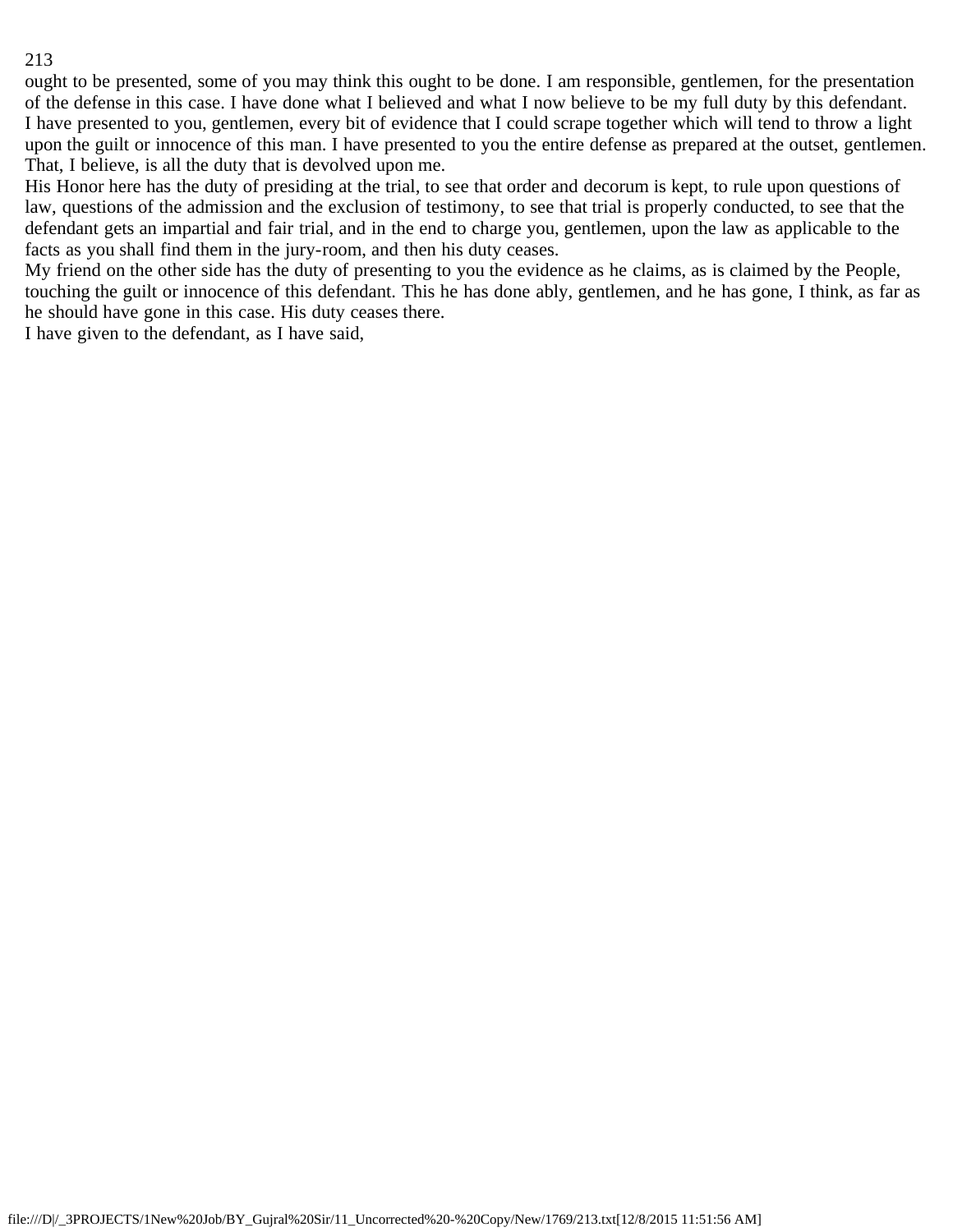the best, gentlemen, that there is in, as far as my legal ability is concerned. My duty ceases there.

Then, after all, after the last words shall have been spoken by my opponent, after the Judge shall have charged you upon the law as applicable to the facts in the case, then it becomes your duty, gentlemen, to go into your jury-room and to decide the guilt or innocence of this twenty-two year old boy, whether he committed the atrocious crime of murder on December 10th, 1911.

So you see, gentlemen, that, after all, the gravest responsibility for the solution of the case rests with you.

You have in your hands and in your keeping this afternoon the life and the liberty of a human soul, and if a mistake is made and a innocent boy sent to the electric chair, that mistake, gentlemen, and that responsibility, is yours, and yours, and yours, and yours, and yours, alone.

And, therefore, gentlemen, at the outset, before I begin to discuss the facts in this case, when you go to your jury-room I want you to consider the gravity of the situation as far as you are concerned.

I don't want you to be swayed by prejudice one way or the other. I don't want you to be swayed by sentiment in this case. I am not going to appeal to you for the life of this boy upon sentiment. I am going to appeal to you upon the cold proposition of the facts in this case.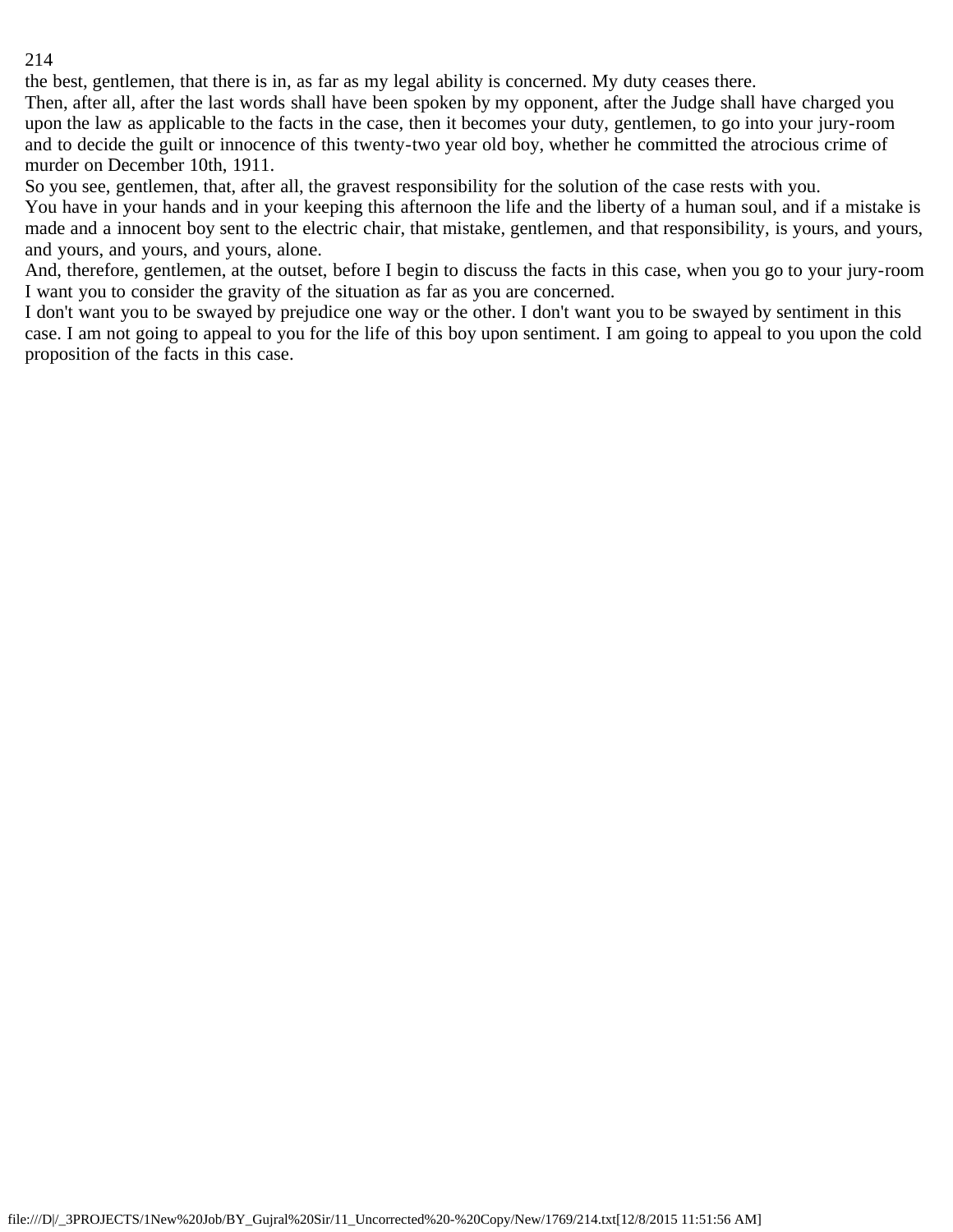I am not going to ask you for sympathy at all. I am going to ask you for justice for a young boy twenty-two years of age charged with the crime of murder. Not for any sympathy.

And so I want you, on the other hand, to keep away from any Prejudice that you may have received from the consideration of the evidence in this case that acts counter to that.

You have sworn under your oaths to try this case according to the evidence, and the evidence alone. You have sworn, gentlemen, under a simple oath, to try this case according to his Honor's charge, that you will receive the law from the Court and you will be guided by that.

Oh, some of you may say, well, this is bad law; I don't agree with it; I don't think the law ought to be that way. You have no right to question that, when his Honor shall tell, as he will, that a defendant in a criminal case in presumed to the innocent throughout the entire trial, until you are convinced from the evidence in the case, and, mark you, from the evidence in the case, and that alone, that he is guilty beyond a reasonable doubt, you cannot convict him.

And that presumption of innocence, gentlemen, goes with the defendant throughout the entire case. The burden never shifts. He is presumed to be innocent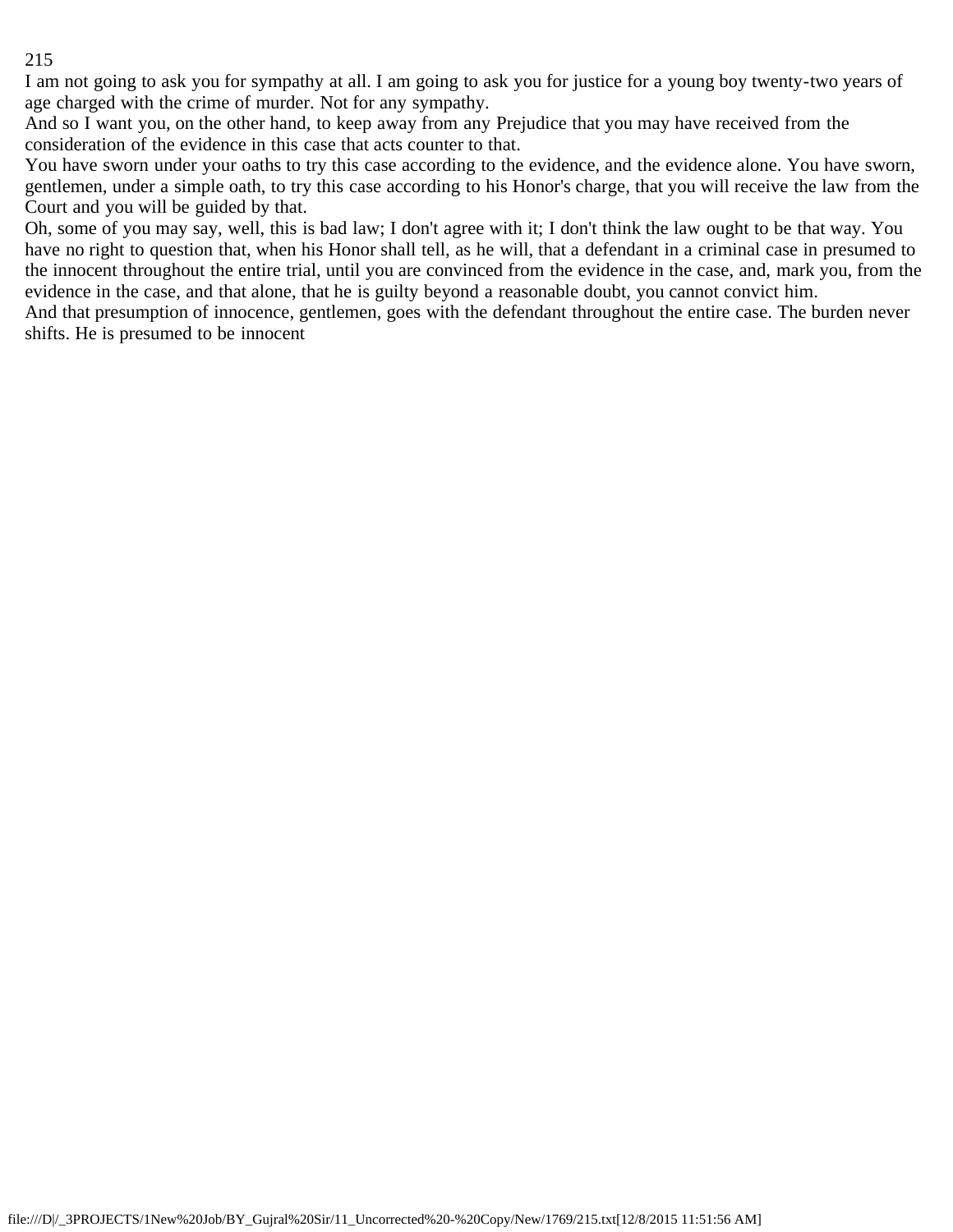until the contrary appears to your satisfaction from the evidence beyond a reasonable doubt. That is the law of the State. That is the law that you have taken your oaths to obey in the jury-box. That is the law his Honor will lay down. You gentlemen, when you go into the jury-room, also will take into consideration the charge -- all the charges in the case, and I know you will. That the defendant in this case cannot be convicted on any count in the indictment, whether murder in the first degree, murder in the second degree, or manslaughter, if you entertain a reasonable doubt as to any of those counts. If you entertain a reasonable doubt as to whether he has committed the crime of murder in the first degree, you must acquit him of that count.

If you entertain a reasonable doubt as a whether he has committed murder in the second degree, you must acquit him on that count.

If you entertain a reasonable doubt as to whether he has committed manslaughter in the first degree, you must acquit him of that count.

The Court will also charge you that a defendant in a criminal case, and this defendant in this case, is at no time, at any stage of the case, called upon to prove his innocence. That is the law of our land, the law of our State, the constitutional law. That is the law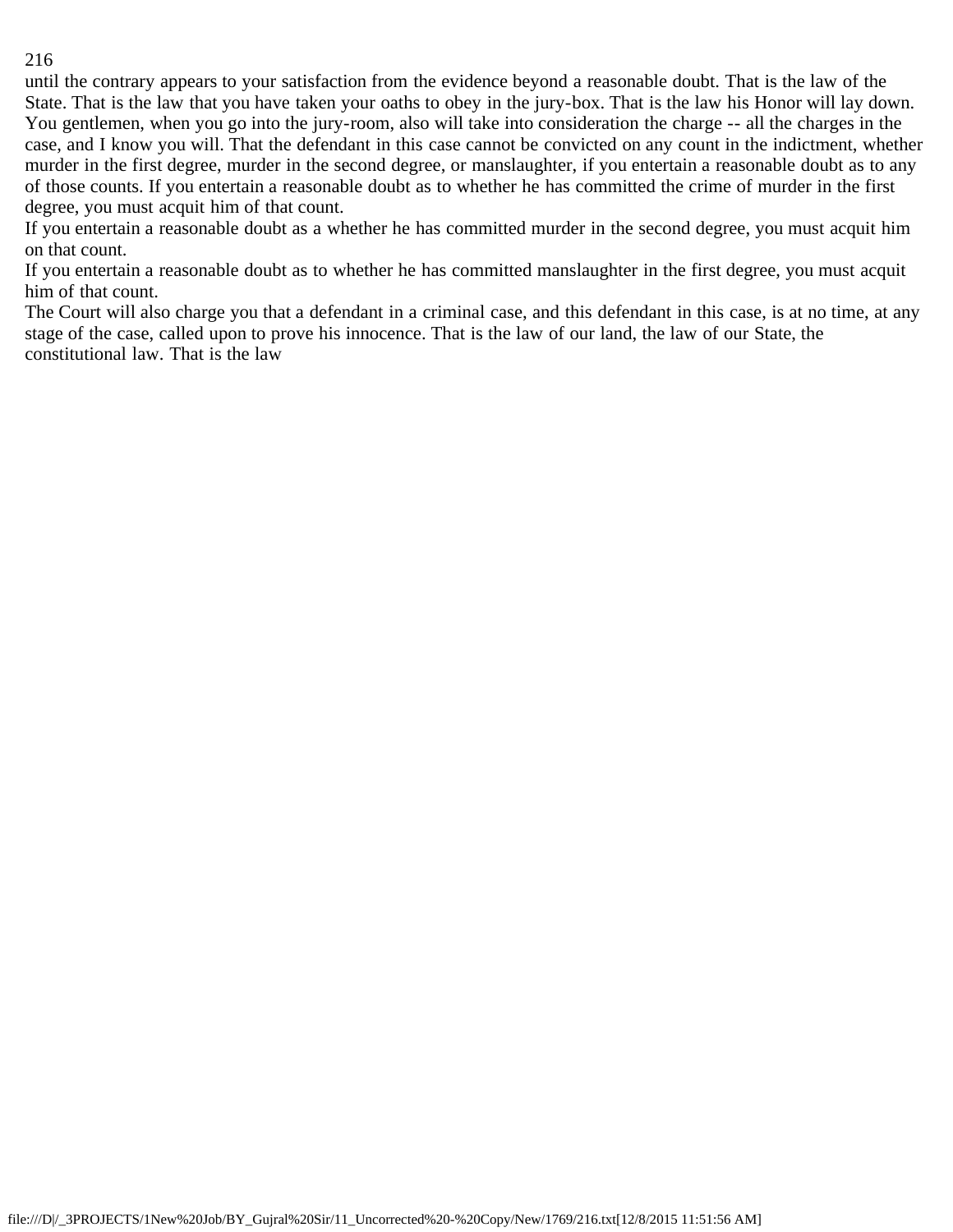that you have sworn upon your oaths to take and follow from the Court, and that is the law as the Court will lay it down to you. A defendant in a criminal case is not obliged to disprove his guilt. A defendant in a criminal case can sit there silent at all stages of the case, without offering one scrap of evidence to rebut the case of the prosecution. The law says that the People must prove the guilt of a defendant in a criminal case beyond any reasonable doubt. Not that the defendant must prove his innocence. The People must establish the guilt to your satisfaction on any count in the indictment beyond all reasonable doubt, and the defendant at no time in called upon to prove his innocence. Now, what have we got in this case, defendant? The District-Attorney starts out with the proposition, first, that Joe Madden, the deceased, was killed on December 10th, 1911, and produces in evidence People's Exhibits 2 and 3, two bullets which were found in the body of the deceased. They are not different -- according to the People's testimony, they are of the same caliber, but of a different make; and he started out, if you remember, with the proposition, that one bullet was fired by one pistol and the other bullet by another.

If you remember, gentlemen, the only testimony in this case that tends to connect this defendant with the commission of that crime at all is the testimony of Eddie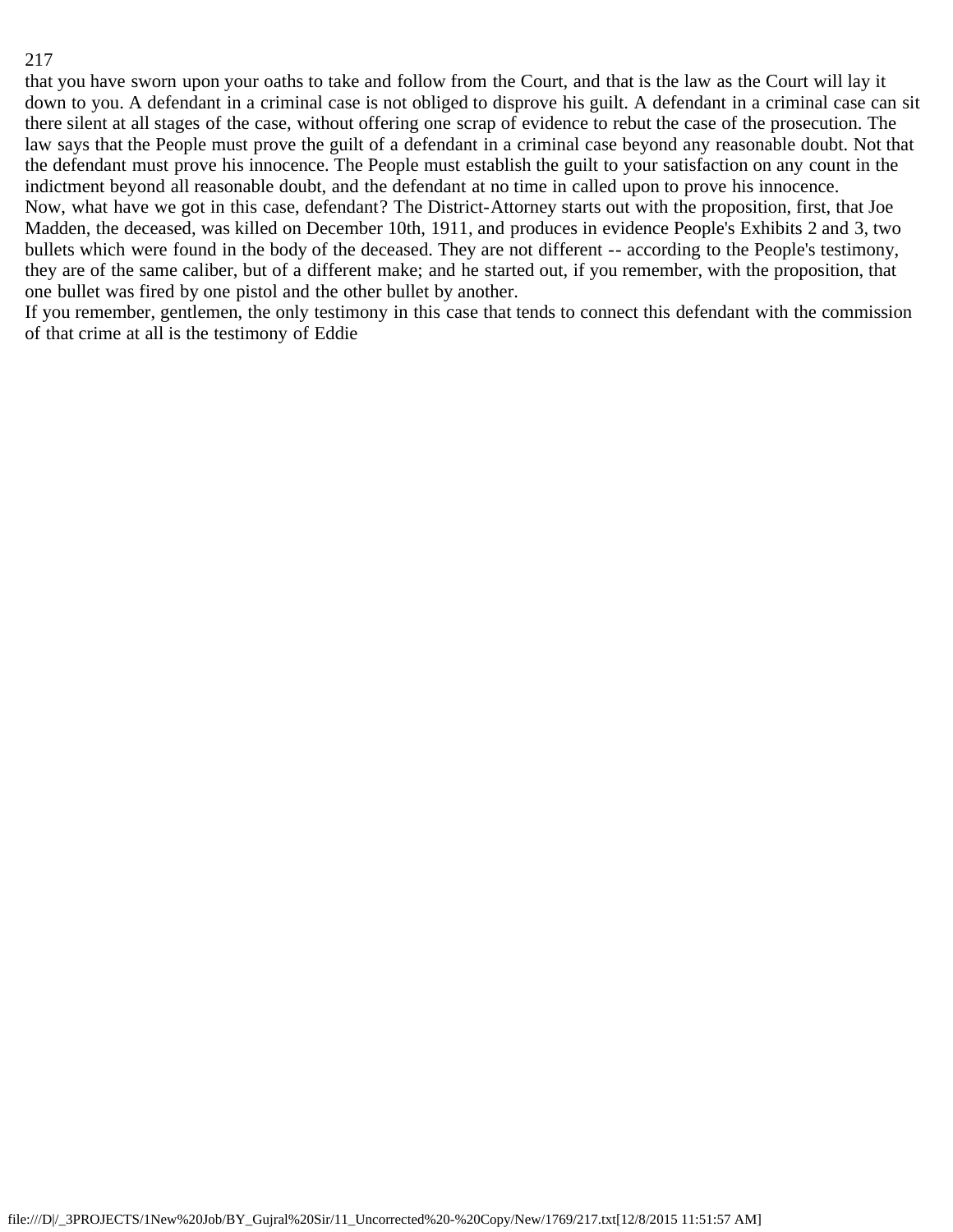Larkin, whose testimony I will take up on a moment, and Eddie Larkin says that the defendant fired but one shot. That is very important in this case.

I hope you g fired but one shot. That is very important in this case.

I hope you gentlemen, when you get to your jury-room, will not forget that one fact that stands out so strongly in this case, in view of what I will have to my in a moment.

The only other witness that is called by the People, Shore, who does not identify this defendant, but who says somebody was there besides Walsh, and fired by one shot. Walsh fired four shots, according to the testimony of Larkin and the other man.

Now, the District-Attorney starts out with the proposition that one of these shots must have been fired by Walsh and the other by the defendant, Moore, and then, all of a sudden, after he had rested his case, comes back in the afternoon, and, lo and behold, we see upon the witness stand here an expert, an expert of the Police Department, Lieutenant Jones, who wants to tell you gentlemen that he can tell by looking at a bullet after it was shot, what kind of a pistol it came from. Well, he may be able to do that. But Lieutenant Jones says that there was something, if you remember, something the matter with the pistol that was found upon the defendant, and I will have something to say about that later on, gentlemen; that there is a certain movement of this barrel,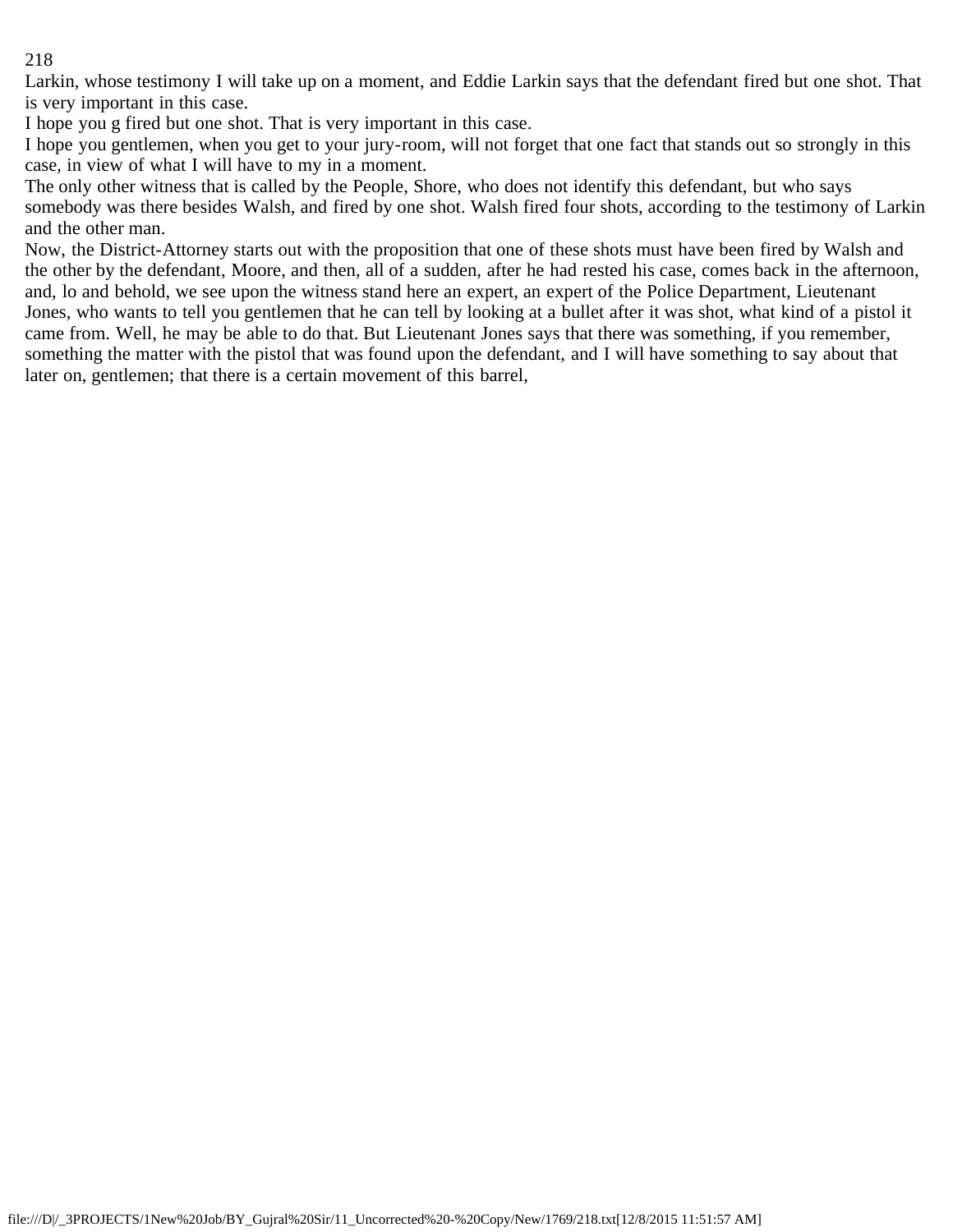it is not straight, or it is not tight, or something, that when a bullet is shot out of it it leaves an imprint, or it leaves a little mark here upon the lead.

I asked him if there were not thousands of pistols like that, and he said yes, and I asked him if there were not millions of pistols like that, and he said yes, he has seen many.

"You can't swear that these two bullets found in the body of the deceased came from this pistol?" "Oh, no, a similar pistol.". But he does want to swear that these two bullets that were found in the body of Joe Madden, the deceased, came from the same pistol -- gentlemen, you will remember that -- cane from the same pistol.

Now, if that is so, if that be so, gentlemen, then you must acquit this defendant. There is not a living soul that came here and swore that the defendant fired more than one shot. There is not anybody, except Ed Larkin, who swears that he fired one shot.

Now, if the People's theory now, as he has changed it around yesterday afternoon is correct, that these two bullets came from one gun, why, gentlemen, then his case collapses right there, and you must acquit the defendant. Now, when you go to your jury-room, I want you to take exhibits 2 and 3 and examine them with relation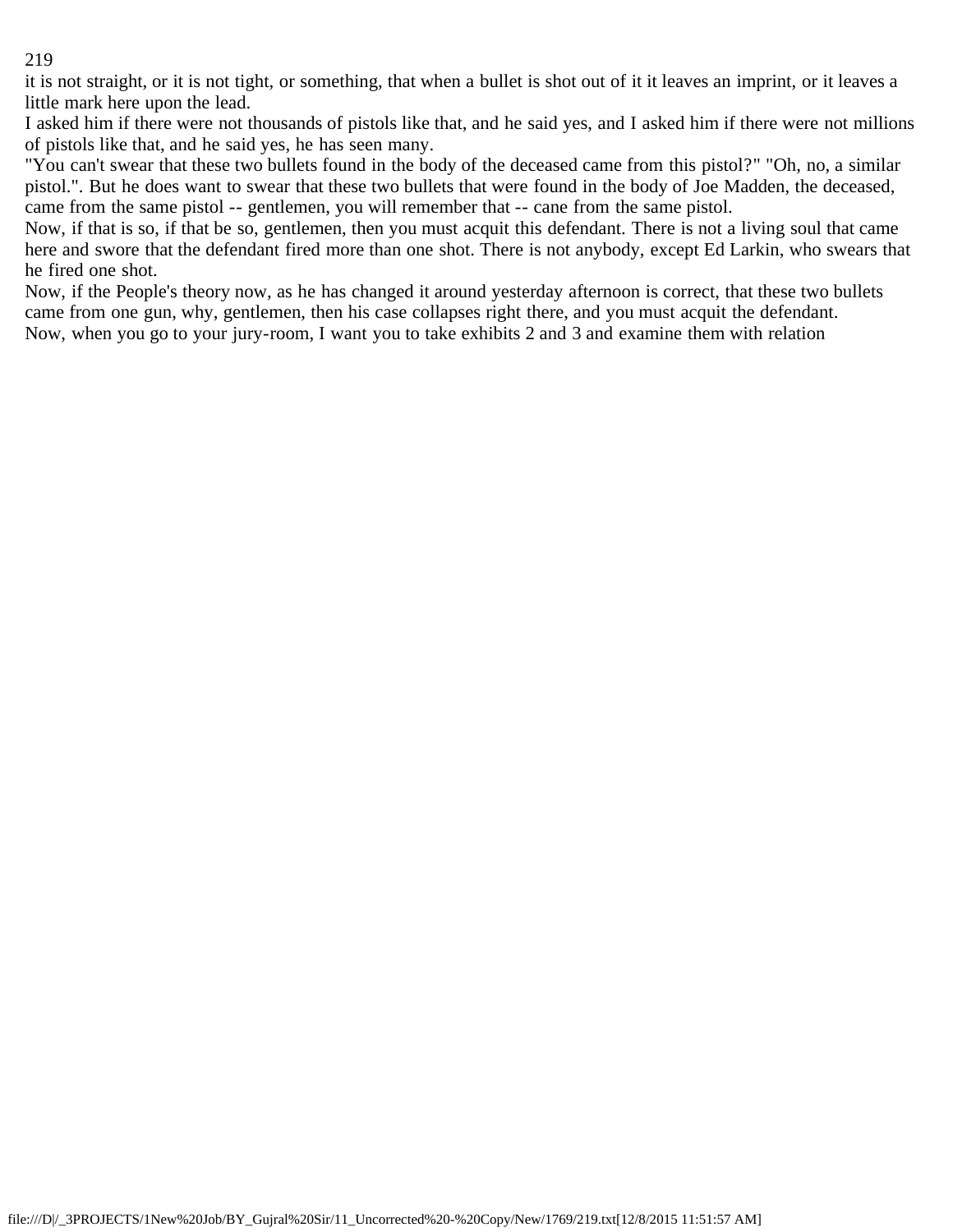to exhibit 5, which he says he practiced on in Headquarters yesterday, and I want you to note, gentlemen, the difference between the markings upon -- this is the bullet that was found in the body of the deceased. Do you seem that big, hollow mark there? This is the bullet that he practiced with yesterday. Do you gentlemen see the difference? You don't see any hollow mark like that. These are the two he fired out of the pistol yesterday which was found on the defendant a year and a half after the crime is alleged to have been committed.

Gentlemen of the jury, are you going to take the life of a twenty-two year old lad on expert testimony?

Haven't we had an exhibition of expert testimony in this country only recently, when twelve or fifteen of the greatest insanity experts in the County took the stand in the Robin case and all declared Robin to be insane, and the jury very properly rejected their theory and declared him sane, and you know, gentlemen, Robin is as sane a man as there is in this world. Expert testimony: Convict a human soul upon expert testimony: Why, gentlemen, you wouldn't hand a dog upon that testimony, not only a human soul.

Do you believe that it is possible for a human being to take the stand and swear that two bullets shot a year and a half or two years ago come from the same pistol, or a similar, even? Do you think he can now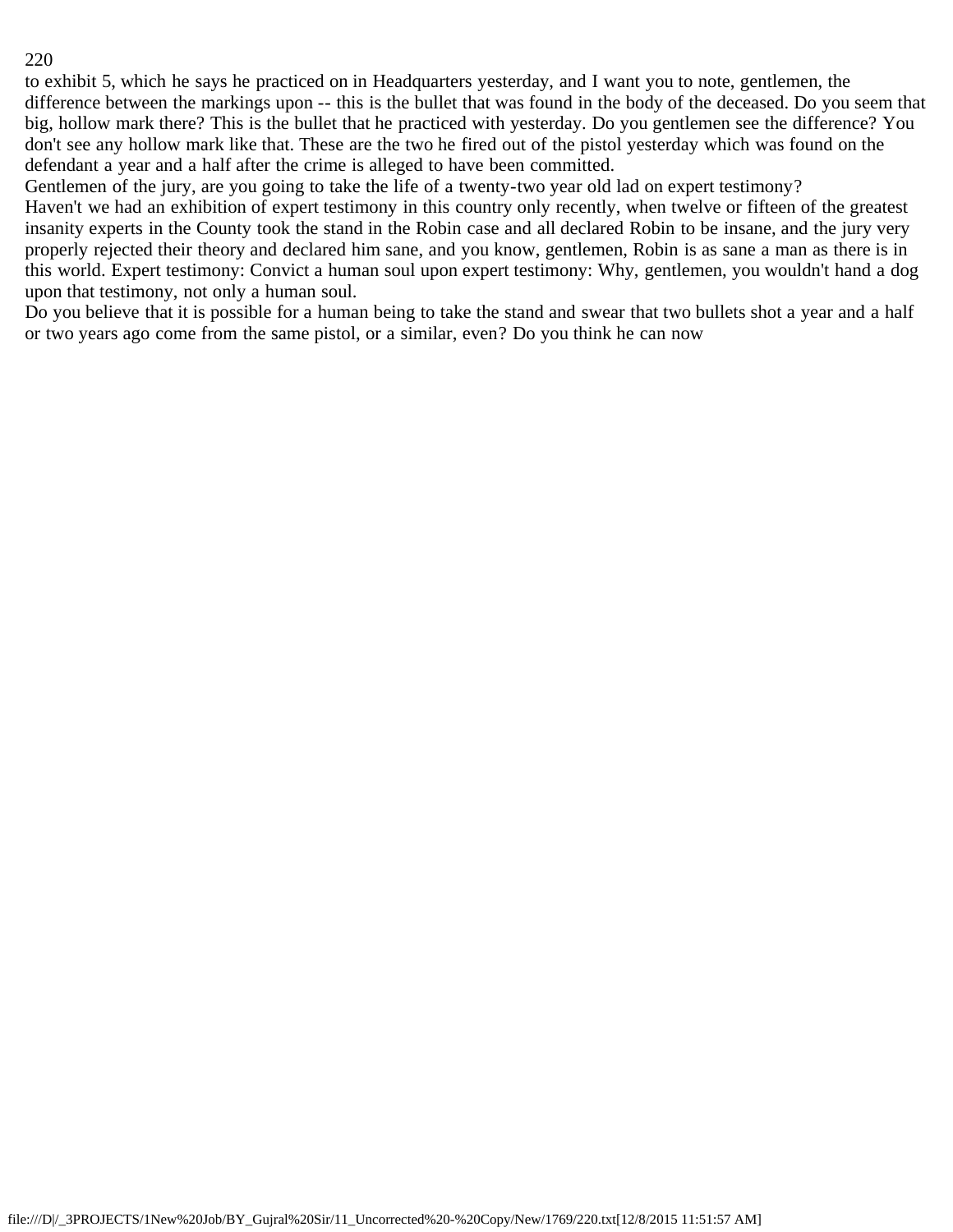swear that these two bullets are the same as these?

There is no proof, gentlemen, in this case that this pistol at the present time, when Lieutenant Jones examined it, was in the same condition as when it was found in the pocket of the defendant.

I will tell you why this pistol was brought in this case. It is an effort on the part of the District-Attorney, my friend here on the other side, whom I have known for years, who is my esteemed friend, who saw the weakness of his own case, who saw that his case must collapse, wanted to get before the jury, oh, the defendant had a pistol upon him when he was arrested. Oh, he must be a desperate man. He must be a bad man. Oh, I got to get that pistol before the jury. I want the jury to see it. They will go into their jury-room, and they will say "Well, we don't care about the evidence in this case; this man had a pistol upon him, and we are going to convict him on that alone."

Oh, gentlemen, that is what this was produced for, and you will bear me out when you remember yesterday morning Mr. Wasservogel put Officer Flynn upon the stand, and he said to him, "What did you say to the defendant when you arrested him a year and nine months after the murder of Larkin, at a cemetery, when one of his friends was being buried. Oh, I asked him, did he have any gun on him, and he said yes, and he produced this pistol and offers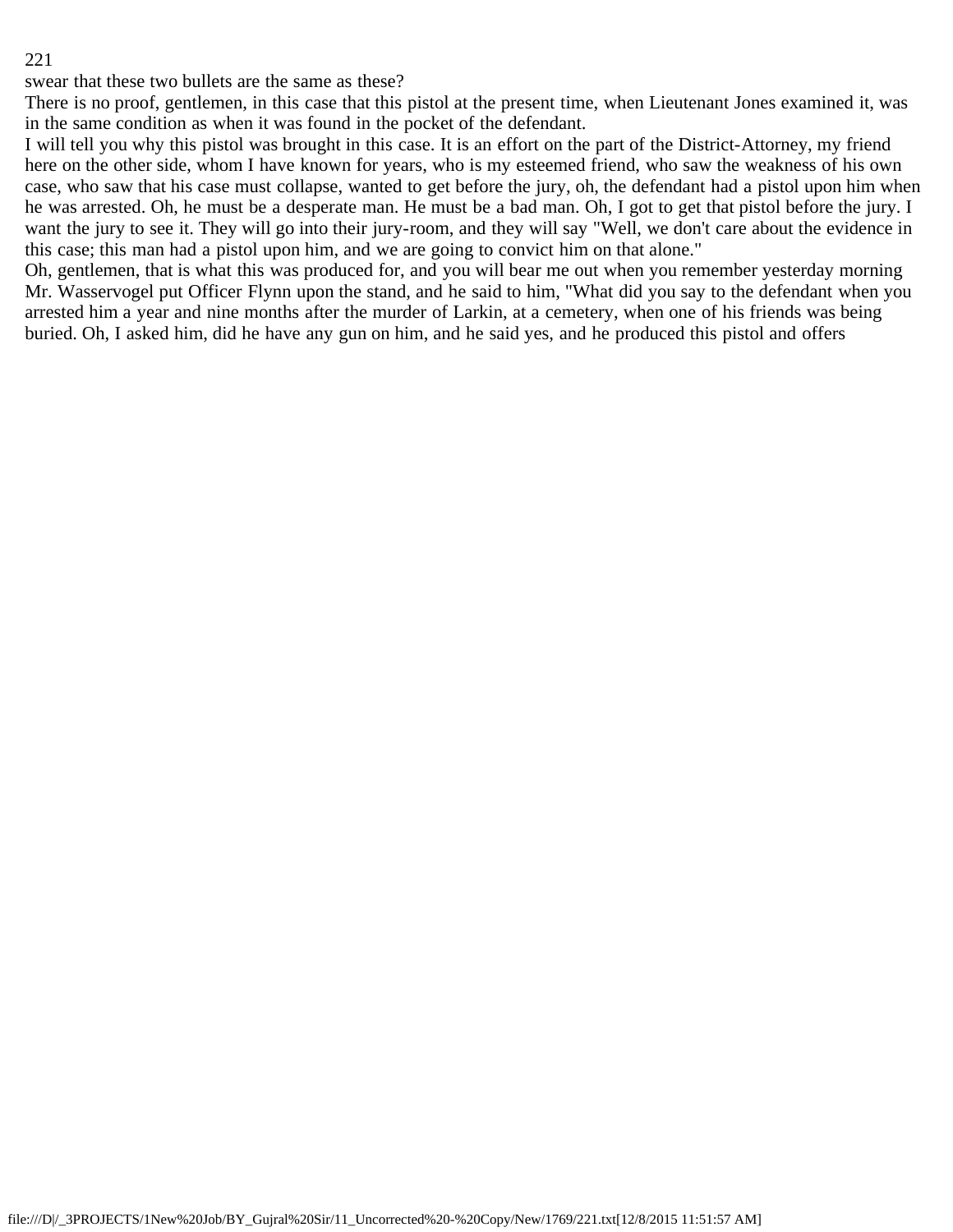it in evidence.

At that time, when he offered that pistol in evidence, and then you will remember the Judge struck it out, on my motion, he thought it should not have gone in, and it should not have gone in, but at that time he did not have this expert yet. At that time these two bullets were not shot at Headquarters yet. Oh, says Mr. Wasservogel, my God, I got to get that pistol in before the jury, or I will have nothing to talk about. Oh, I have got to make the jury think Henry Moore is a desperate man with a gun, oh, I have got to get that in.

And what does he do? He gets Lieutenant Jones from Headquarters, and there is this great expert who can tell that these two same bullets came from the same gun. And then he says he has made an experiment, and that these leave a similar mark, and then he gets the pistol in.

I don't care, gentlemen, what you think about this defendant having a pistol in his pocket at the time he was arrested. When you consider your oaths that you have taken, and as the Court will charge you, you have no right to consider that in connection with this case, unless you believe that the People have established beyond a reasonable doubt that this was the pistol that Henry Moore used at the time he shot Joe Madden, if he was there and did the shooting. That is the only connection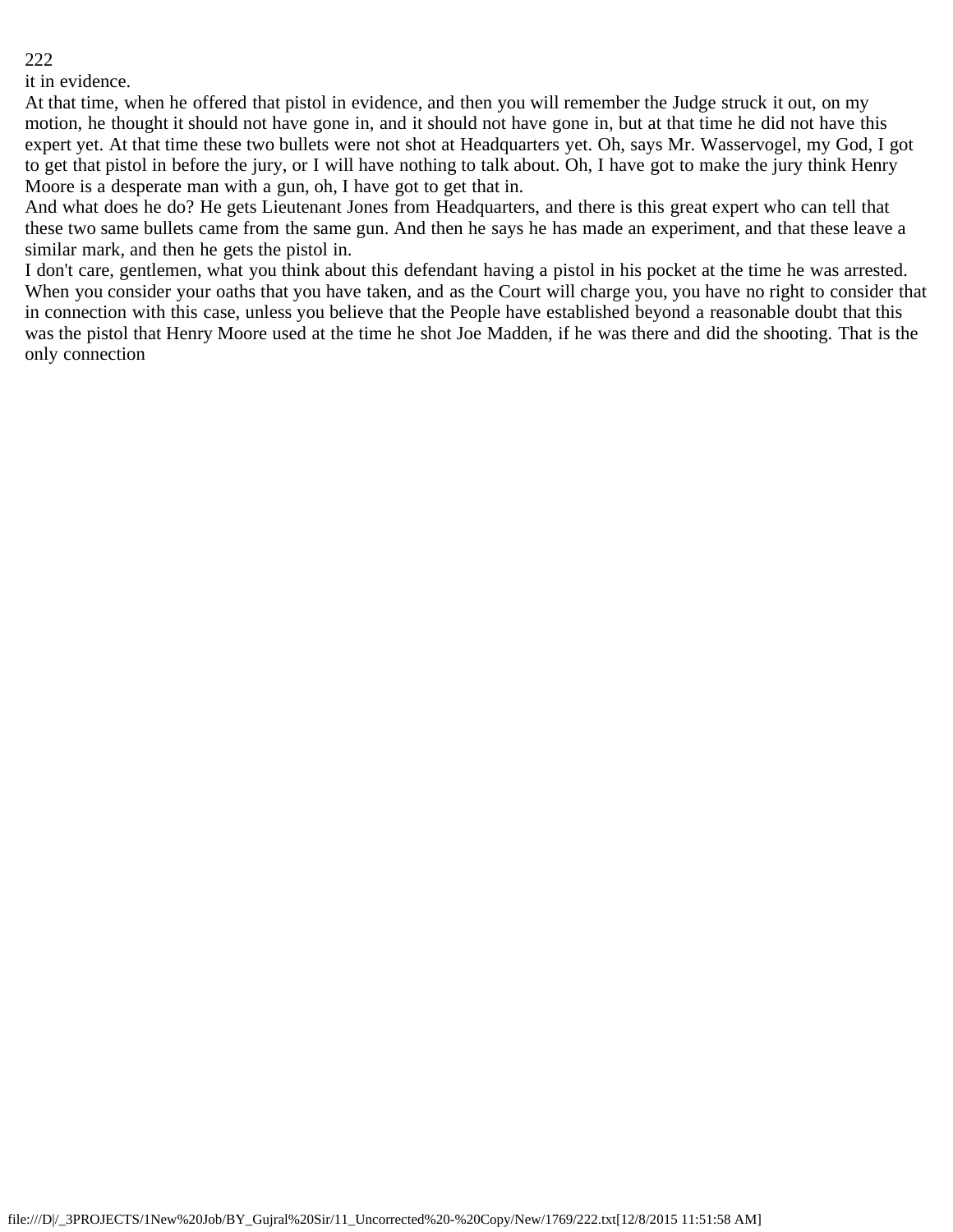you have a right to consider his pistol at all.

If you come to the conclusion, gentlemen, that that pistol was not the pistol that did the shooting, if you come to the conclusion that Henry Moore did not have that pistol there on that night, and that that is not the pistol that shot these two shots, you must dismiss that form your mind altogether.

He is not on trial here for having a pistol in his pocket. If you acquit him in this case he will then have to answer for that. That is a seven year offense. He is not charged here in this indictment with having a pistol in his possession. You have no right to consider that fact, gentlemen, and I wish I could only be strong and powerful enough and eloquent enough to impress that upon your minds and upon your souls, when you go into your jury-room, that you, that you will not be swayed by passion or prejudice. Oh, I wish I had the power of a Daniel Webster now, that I could imprint in your hearts and in your souls the importance of this little pistol.

Oh, my friend will say, he had that pistol on him. Oh, he must be a desperate man.

Gentlemen, if you find, or if you have a reasonable doubt as to whether this was the pistol that was used in killing Joe Madden, for God's sake, under your oaths and under the Charge that the Court will give you, dismiss that from your minds.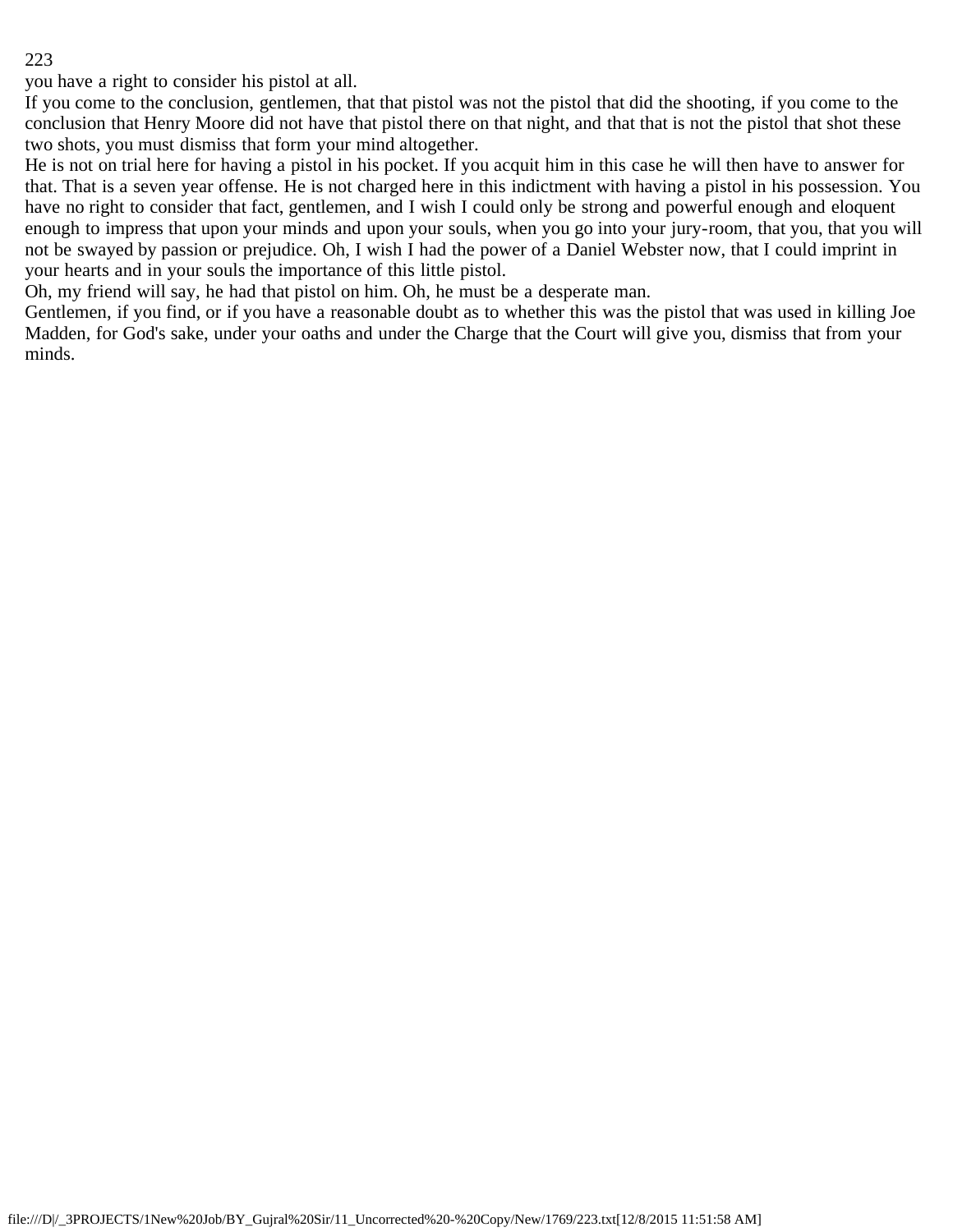He is not here, as I have said before, and I can't say it too forcibly nor too strongly, he is not on trial here for this gun. He will have to answer before another jury and before another court for that. If he can't explain why he carried it, or if he violated the law, he will pay the penalty for it. He is not under indictment here now for that; he is not on trial here now for that, and oh, gentlemen, when you go into your room, remember what I have said to you about that. Now, let us take the testimony as presented by the People. First, we have the first witness, Dr. Schultze, Coroners' physician. Now, see if he don't carry out the theory of the defense. He says that he found two bullet wounds about here (illustrating). Well, Larkin said that Walsh shot the deceased twice in the stomach. Well, now, of course, he did not measure whether it was below the breast, or whether it was in his stomach, or not, but, anyway, the shots were there. Dr. Schultze says both shots had a downward course.

Now, gentlemen, I don't know whether you paid any attention to that part of the testimony, or whether you thought it was important, as it appeared to me. A downward course, almost within two or three inches of each other. Doesn't that indicate to you as it indicates to me, that the bullets were fired by one and the same hand?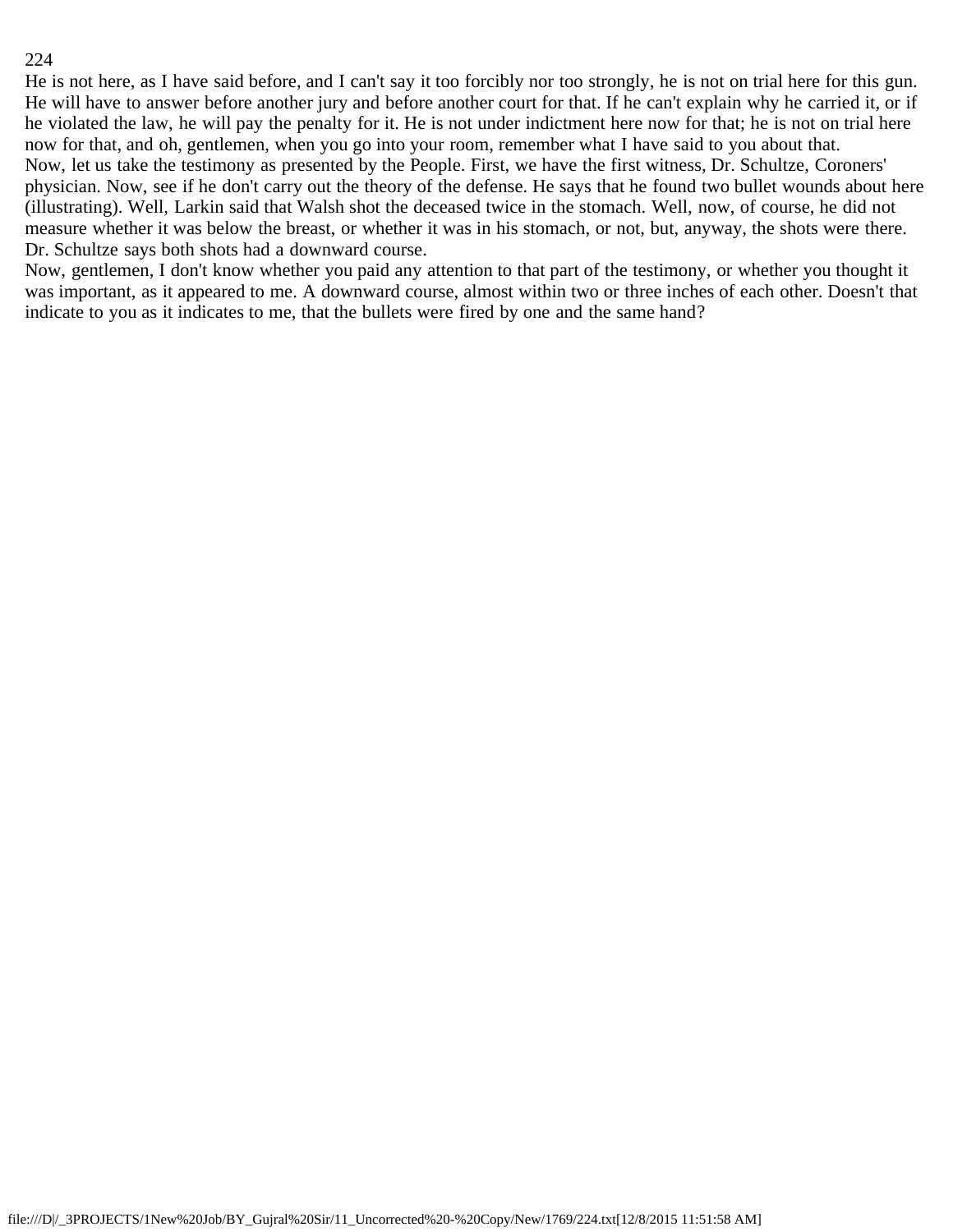A downward course, both in the same direction, both in the same place. Doesn't the further testimony of Lieutenant Jones, that these two bullets came from the same gun -- of course, he does not say it came from this gun, bear that in mind, he says there are thousands and millions of guns like that, but, at any rate, he get in this part, that the two came from the same gun; so, let there be no mistake about that.

So, Dr. Schultze says they both had a downward course. Now, doesn't that tally with Eddie Larkin, who says Walsh fired the two shots into his stomach? Larkin says Walsh fired four shots. He says there were five fired altogether. Walsh fired four shots, and the defendant, Moore, fired one in his stomach, he said. Where are the four shots? Where are the five shots? Now, we have accounted for two. Two were in the stomach. We have accounted for one which was shot in the hand, and we have accounted for another shot which he says Walsh fired as he ran downstairs, wild. That is the four shots.

Where is the shot that the defendant, Moore, fired, if he fired at all?

Walsh says, and I am taking the People's main witness in this case, and the only witness, that Walsh fired two shots first into his stomach. Then he says Walsh fired another shot which struck his brother in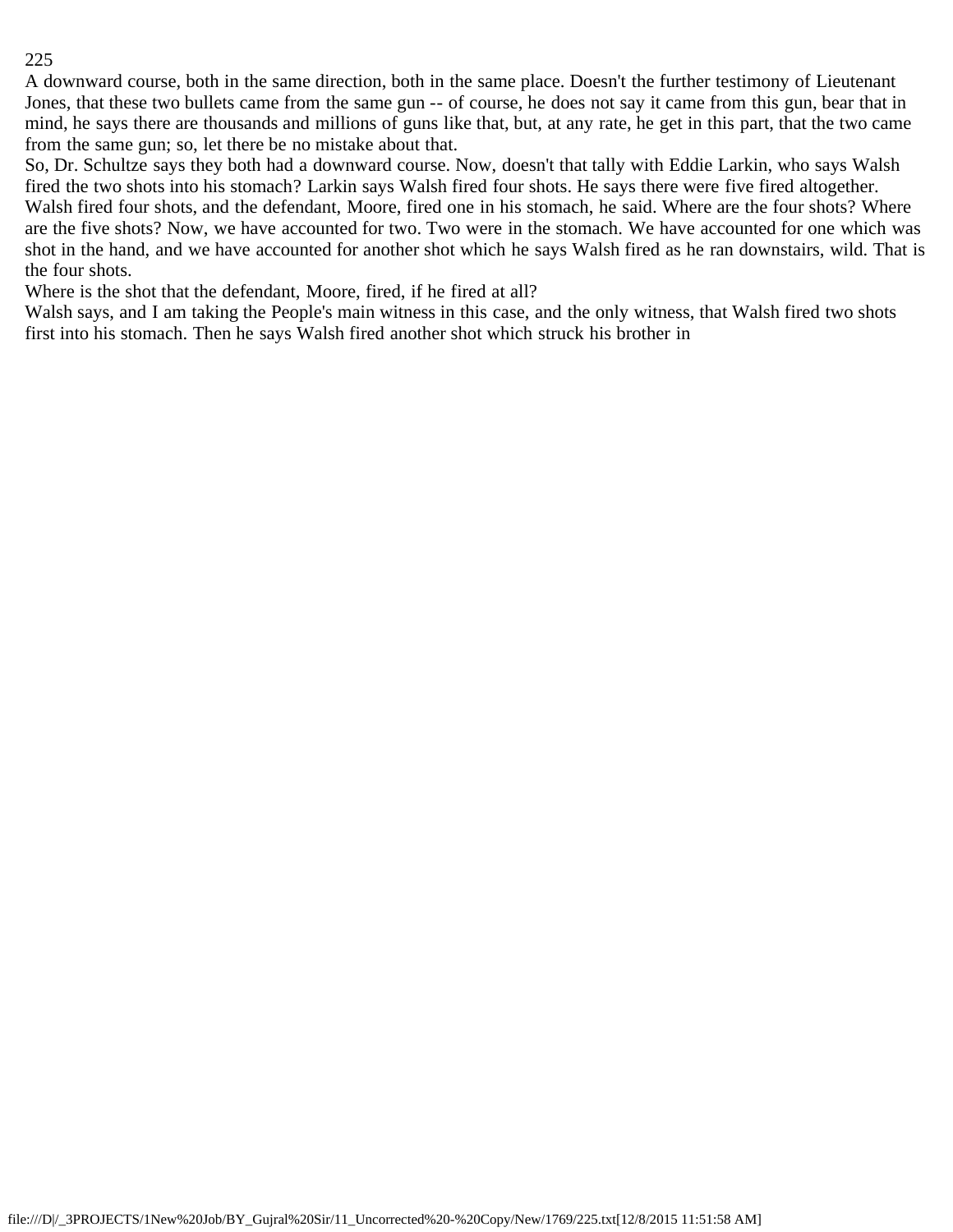the hand, and, as Dr. Schultze explained, one of the fingers was off, and then he says Walsh fired another shot as he ran downstairs.

Where is the shot that was supposed to be fired by Moore? The only two bullets that were found in the body of the deceased, in the stomach, as testified to by Larkin, he says two was fired, and the only two that the expert here says was fired from the same gun is found in the defendant's stomach.

Where is the shot that Moore fired, if he fired at all? I ask you gentlemen to consider that.

Now, we will take up the testimony of Eddie Larkin, the polished gentleman who works for a firm of Broadway brokers, or stock exchange brokers, gentlemen. He tells you that he is a brother of the deceased, or half-brother. He tells you that he came there at half past seven and opened up the hall. He opened up the hall. That subsequently, I read from page 12 of the minutes in this case, "And what time did you arrive there? A I should say about half past seven. Q And who else was there? Many people that you knew? A Well, not at the time I was there. I went to open the hall." He was called on re-direct examination this morning, and he said he had nothing to do with the affair, that it was his friends that had the affair. Here he said he went to open the hall. He gives you a descript-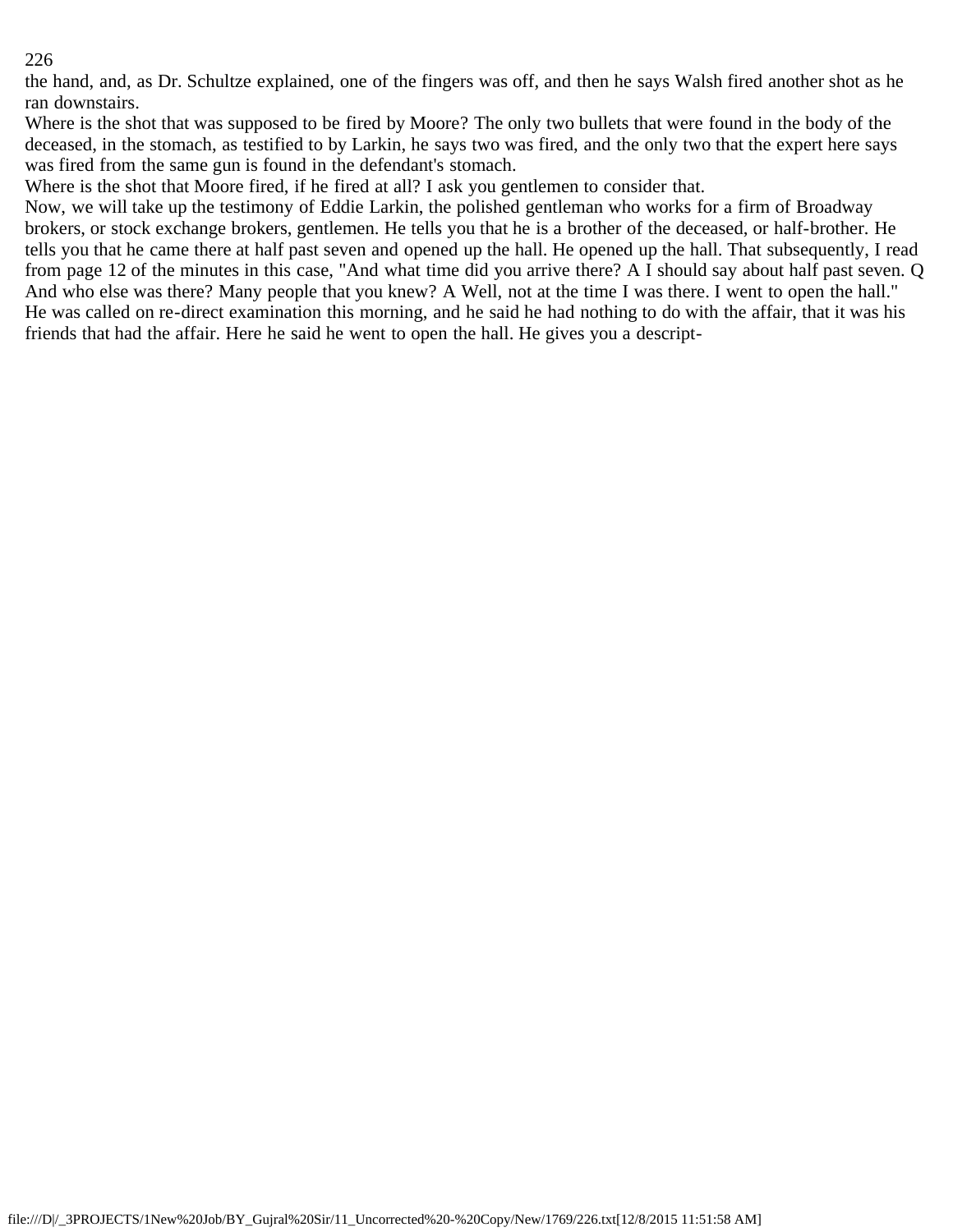ion of the shooting.

Now, gentlemen, I asked him, on cross-examination, "Are you related to Shore?" "A. No."

Shore takes the stand, the second witness for the People. You remember I asked Shore is he related to the first witness. Yes, he is his brother-in-law, one of the Larkins is married to his sister. Why does Eddie Larkin lie about that? What motive did he have to lie?

Oh, has he got a motive, or has he got a grudge against the defendant, Henry Moore, so strong that he is going to swear away his life to the electric chair?

If he had not, why would he lie? And the Court will charge you, gentlemen of the jury, when you consider the testimony of a witness and you find that he has willfully lied about any part of his testimony material to the case, you have a right to disregard that witness's entire testimony. That is the law.

He was a member -- first he said the affair was run by the Winnoa Social Club. He wanted to convey the impression to you gentlemen that it was to be a social function of a club. He did not say anything about his brother being in the Toombs on a charge of highway robbery, and afterwards went to Sing Sing.

He did not tell the Coroners' jury that he was running a benefit ball, going through the West Side, hold-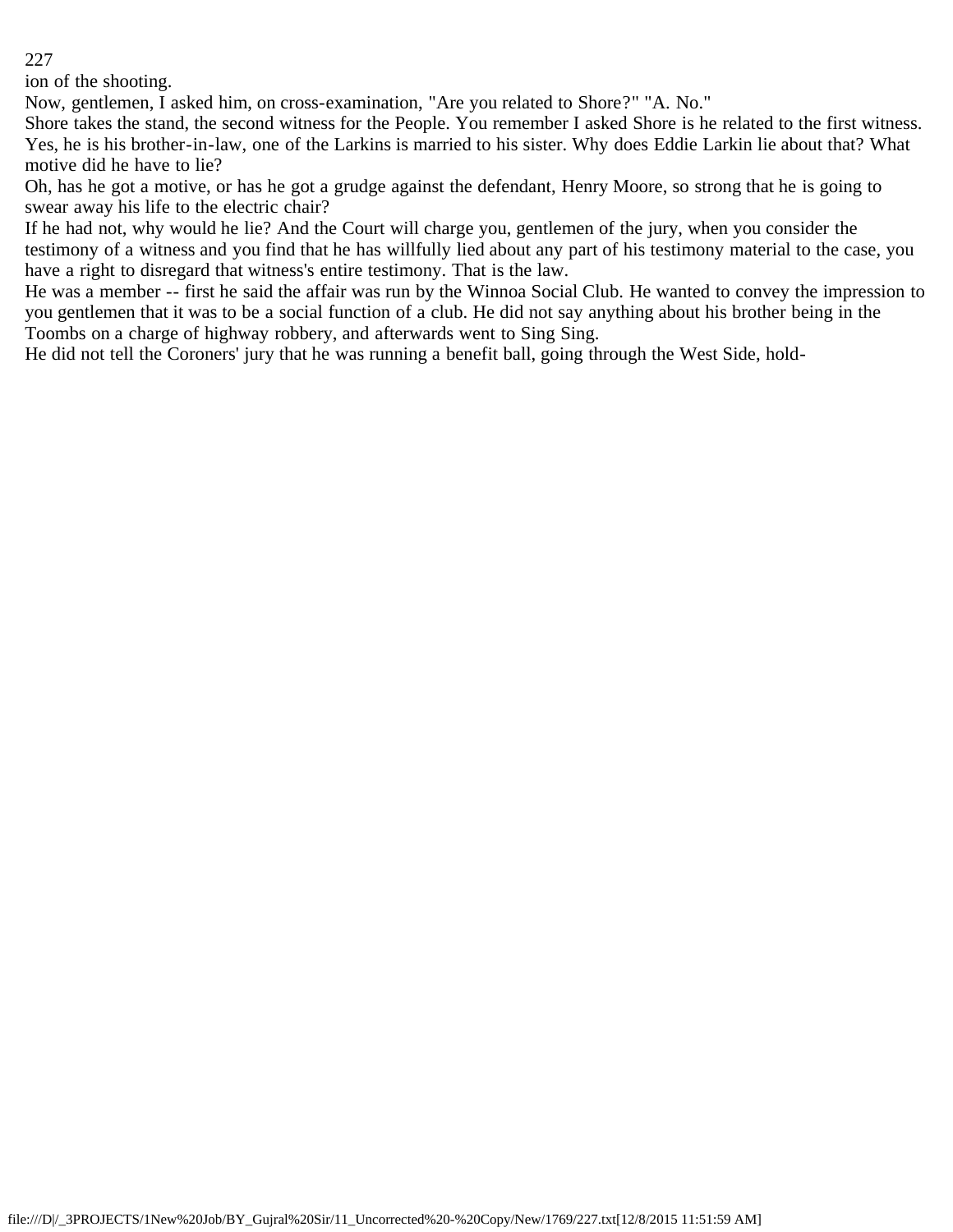ing up people and compelling them to buy tickets for the benefit of his brother charged with robbery. He didn't tell you he went there holding up business men and other men, to compel them to buy tickets. Oh, no, this was a Winnoa Social Club affair, and when pressed on cross-examination he admitted it. Why did he lie about that?

"Are you a member of the Hudson Street Duster Gang?", I said to him.

"I don't know".

 "Isn't the Winnoa Social Club really the Hudson Duster Gang, this notorious West Side gang fighters?" "I don't know".

Has he District-Attorney produced one member of the Winnoa Social Club, an officer of the club, to show you that it was composed of decent, reputable men? Oh, no. Oh, no. That is the character of Larkin, this man who works in the Broad Exchange, and you have heard the testimony of several witnesses, and they told you they consider the Larkins desperate men. They had to buy tickets and they did buy them, and the testimony in this amply justifies that assertion. Oh, he did not tell his employers that, down-town, they don't know that Eddie Larkin was engaged in running a benefit ball and holding people up and compelling they to buy tickets for his brother who was charged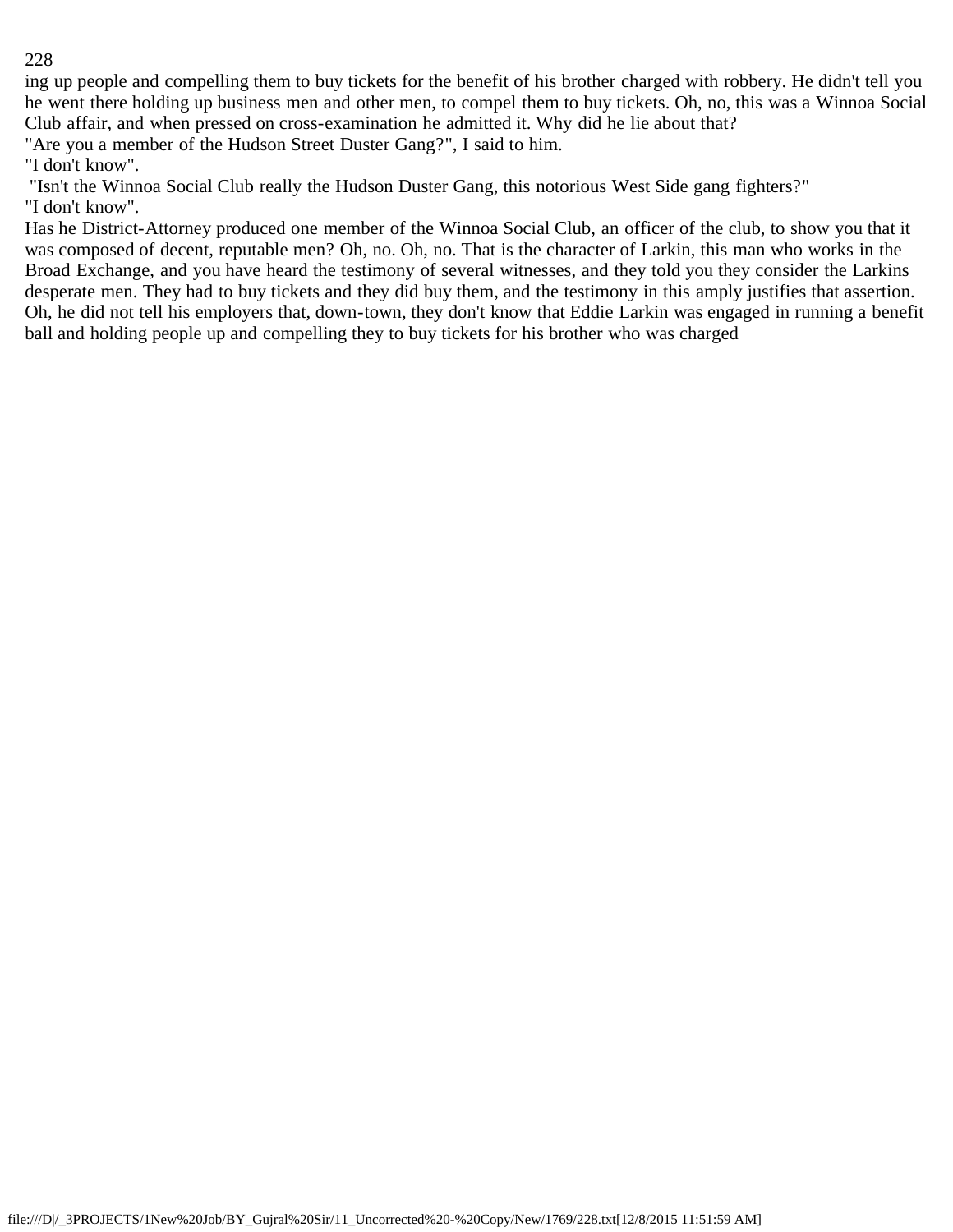with robbery. Oh, they don't know that. Of course not. If they did, he would not be employed there now, and he would not come here and tell you he was working there for four years, and convey the impression to you that he is a respectable gentleman.

Now, gentlemen, when you come to consider the guilt or the innocence of this defendant in this case, I want you to remember that if you are going to convict this defendant on any count in the indictment at all, you will convict him upon the uncorroborated, isolated testimony of Eddie Larkin, the self-confessed perjurer and liar, as against fifteen reputable men that the defendant has produced here upon the stand and have stood the strong cross-examination of my opponent.

Are you willing to take away the life or the liberty of a human soul upon the uncorroborated testimony of Eddie Larkin, who sits there, as against the testimony of fifteen reputable citizens of this city?

Oh, my friend will say, the gun, the gun. I say to you gentlemen, I would not care if Henry Moore was the worst, most damnable creature in the world, I would not care if he was worse, than the Mountaineers of Virginia, who shot a Judge and jury in cold blood, I wouldn't care if he was worse than the bandits of Paris, who murdered innocent people in cold blood, I wouldn't care if he was the worst wretch on God's earth, I say to you, with all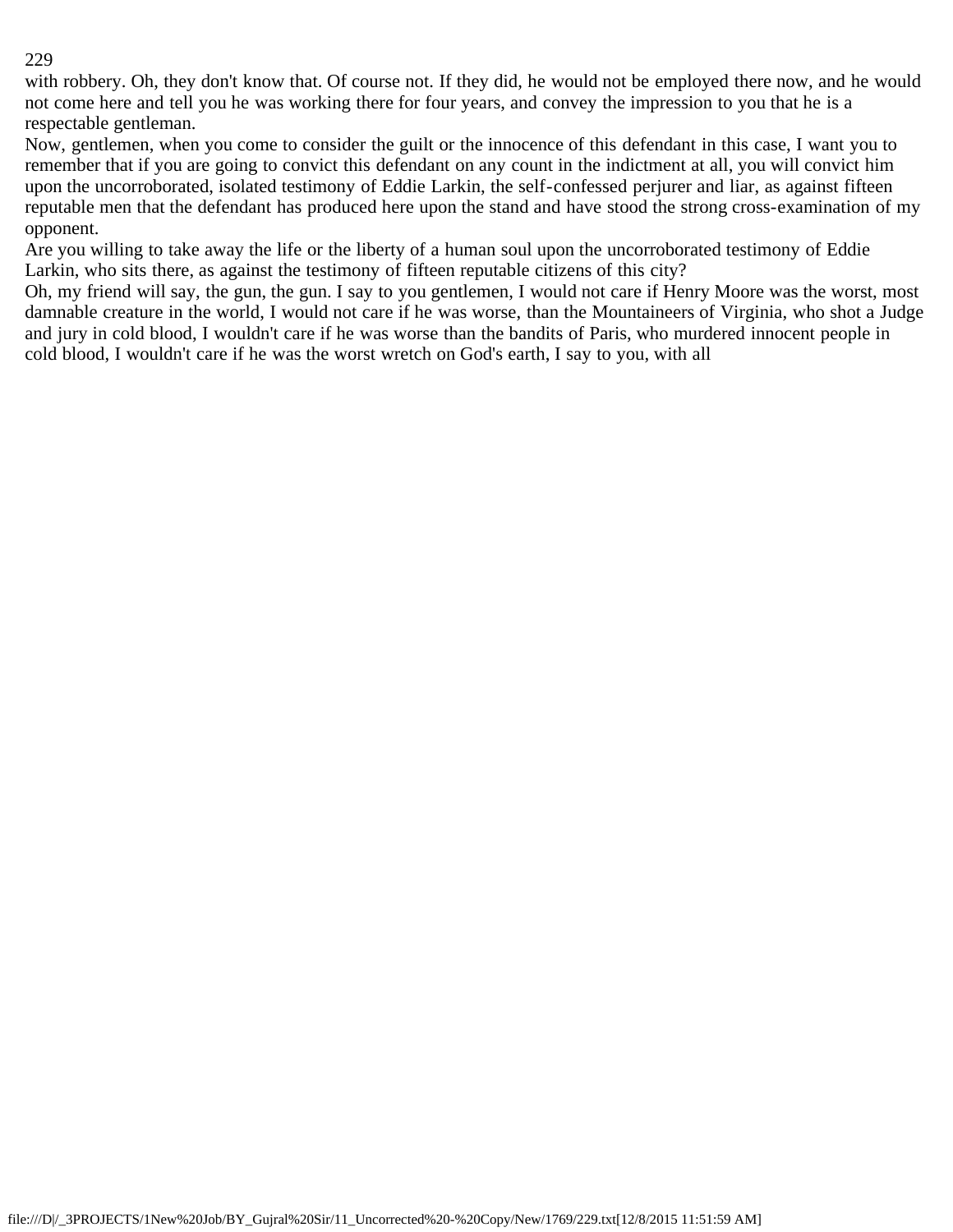the seriousness of my soul, that from the evidence in this case, under your oaths, that you have taken, you cannot, and, by God, you will not, convict this defendant.

All my friend will say will be, "the gun, the gun" and there may have been a dozen reasons why this man carried a gun, with the reputation of the Larkins, this man working in a market on the West Side, in Hoboken, and on this West Side, knowing that the Larkins were after him, those desperate Larkins, one of them in Sing Sing for robbery, one of them the desperate character that you see here -- oh, is it any wonder that this defendant had a gun?

What would you have done under the circumstances, if the Larkins were trying to put this murder up to you, and you knew the character the desperate character of the Larkins, wouldn't you be justified in fortifying yourselves.

I asked the officer upon the stand, "Didn't Larkin tell you that that is the reason he had the gun?", and he said, "no". Well, I don't want to say much about police testimony, gentlemen. You know as much about that as I do. But I say, gentlemen, that that is the only evidence in this case in that it connects the defendant with the commission of that crime.

Do you believe for one moment, gentlemen, that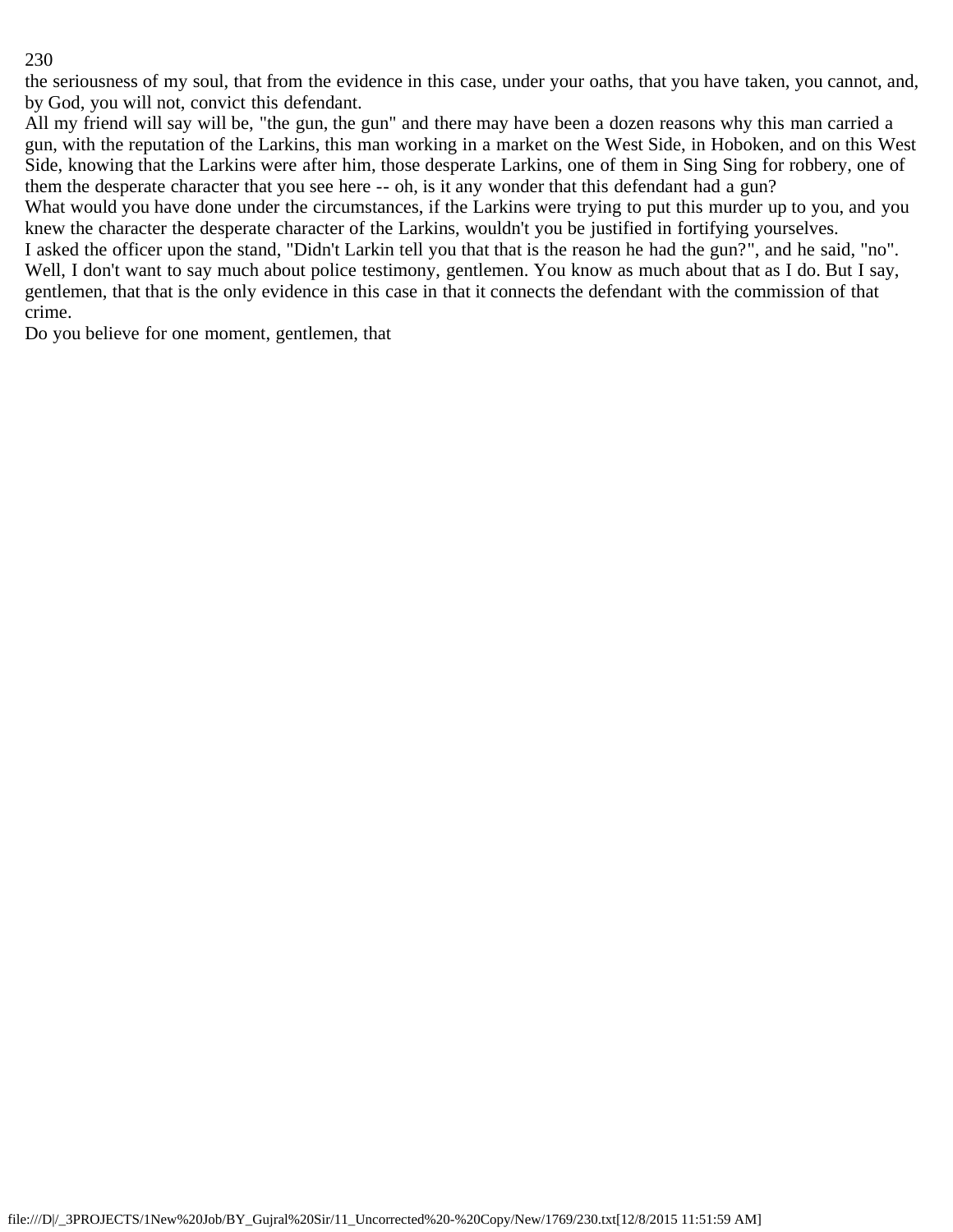If this was the gun that was in the possession of Henry Moore at the time Larkin was killed, do you think Henry Moore carried this gun with the after that? If Henry Moore knew that he was wanted for the murder of Larkin, do you think for a moment that he would be seen with this gun in his pocket, the very gun that did the killing?

Oh, don't you know, in murders of this kind, gentlemen, when a murder is committed, Walsh, or Roxy Walsh, I don't know who he is, but whoever he is, if he committed that murder and fled from the scene, don't you know he would have thrown the gun away?

If Moore was there and fired a single shot into the body of Larkin, do you think for a moment he would run away from the scene of the accident with the gun in his pocket? Just consider that, gentlemen, as men of reason.

If I run away from the scene of a crime, a murder, after killing a man, and am afraid that I have been seen by people there, seen doing the killing, and I know that the Police are going to be after me, don't you think I would throw the gun away?

But the District-Attorney will say, if Larkin, or Walsh, threw the gun away, somebody would have found it. Perhaps somebody did. We don't know. There were thousands of people there at the time.

You don't think he would have a chance to run through the streets with a gun on him, the very evidence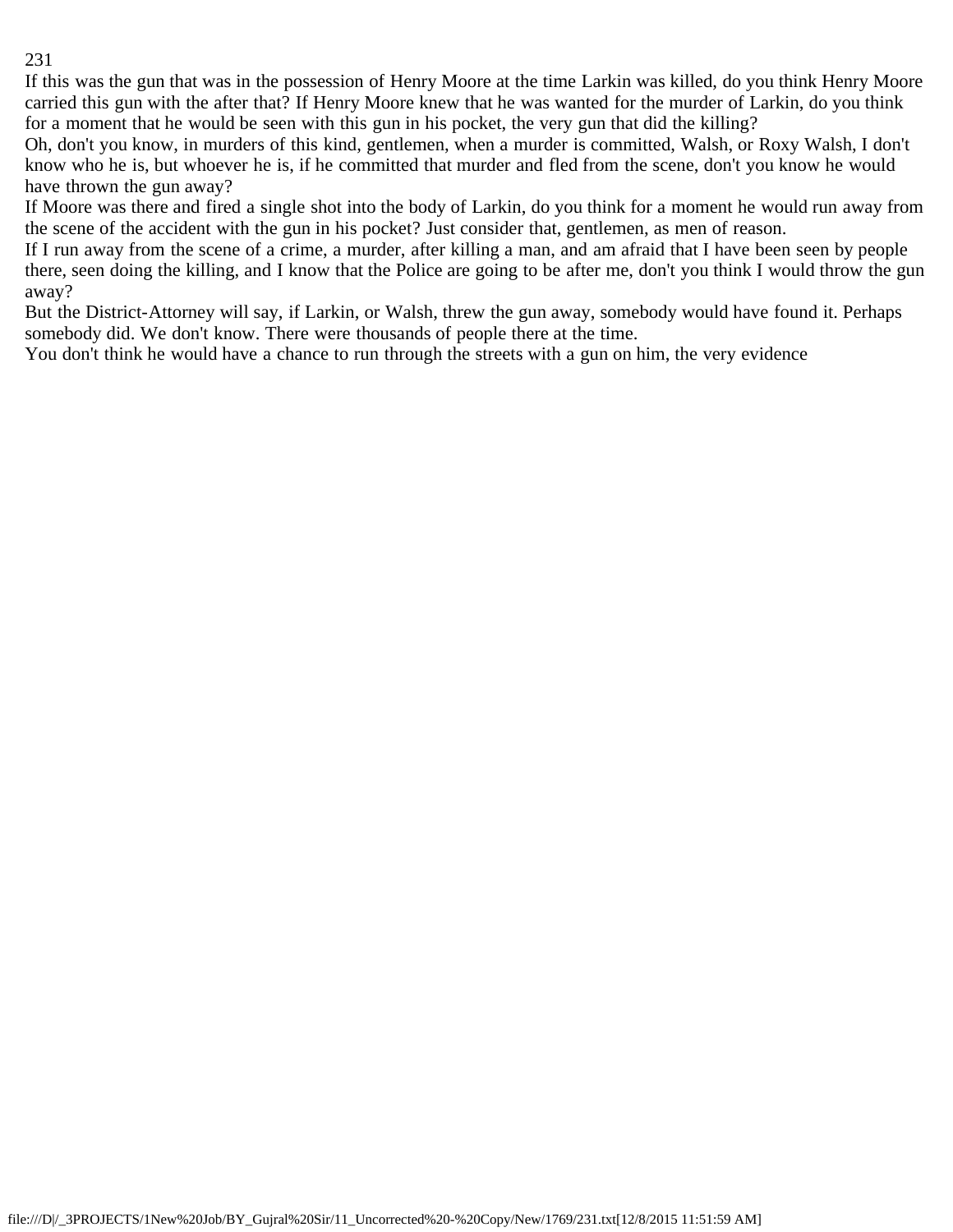of murder, two shots being fired from it, the bullets still warm, the barrel still warm. Don't you believe he would have thrown the gun away?

I said to myself this morning, "I thank God the District-Attorney in this case, in view of the seriousness of my responsibility in this case, has asked and that the Court has granted a special Panel in this case." I am glad of that, gentlemen, and if you notice the questions I asked each and every one of you when I examined you as talesmen, that I asked you very few questions, seeing, as soon as you took the stand, intelligence upon your faces. I was glad that we had a special jury in this case, but I don't say that, gentlemen, to make you think for a moment I am trying to flatter you. Special jurors are supposed to be men of intelligence. That is the reason you are selected. That is the reason the Commissioner of Jurors questions you at length when you are examined, and when you get here it is assumed by everyone that you are men of intelligence. I am glad we have this jury in this case.

These little things, gentlemen, sometimes throw up the light of the entire motive in the case; and I ask you to consider, when you retire, do you think for a moment, if that was the gun that killed Larkin, in the hand of Moore, do you think he would have had that gun over a year and a half after the commission of the crime?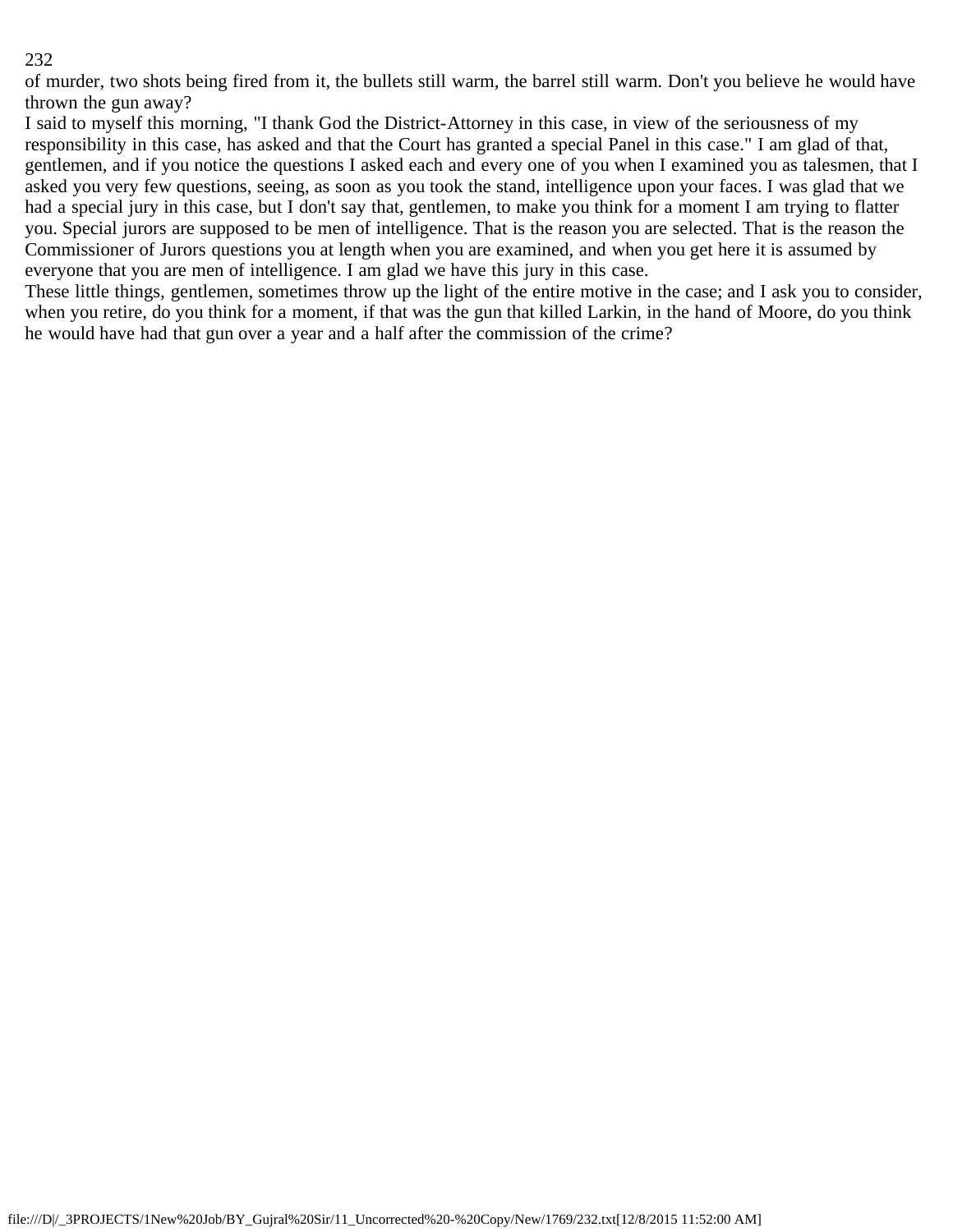Don't you know he would have thrown it away that same night?

Now, Larkin says that Moore came there that night with several others, and paid for some tickets, and then he says some of his friends will be here later. Then again he says Moore came in together with Walsh. Moore came back with Walsh and others.

Shore, his own brother-in-law, related to the man that was killed, tells you that Walsh came there with a girl. Tells you that Walsh came there with a young lady.

Who are you going to believe?

Shore says that Larkin was not there at the time of the shooting. Page 46. "What did you see Walsh do? A I saw Walsh come in the hall. I saw him pay his money. He came in the hall. He had some girl with him, and I saw Walsh going out. He had some girl with him when he came in the hall." That is Shore's testimony.

Now, Shore says that Larkin was not there, and did not see the shooting, Shore, a brother-in-law of Larkin. Larkin denied it. Shore is a brother-in-law of the man that was killed. Who are you going to believe?

What motive has Shore got to come here and perjure his soul to save a man that he never knew, a man whom his brother-in-law claims killed Shore's own brother-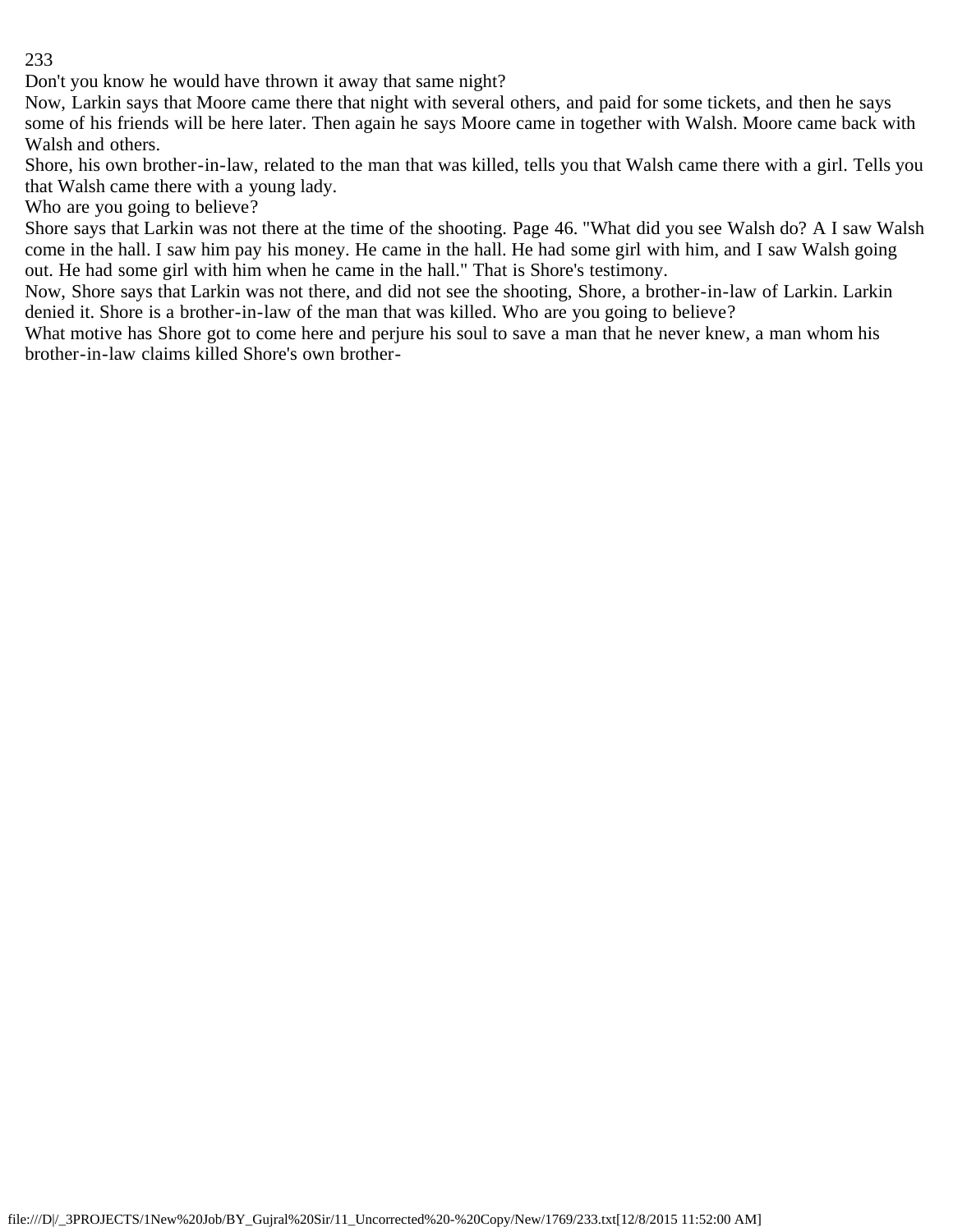in-law?

Cunningham says that Larkin was not there when the shooting happened. Sonner says Larkin was not there when the shooting happened. Corrigan says Larkin was not there when the shooting happened. Who are you going to believe? Now, the testimony of Shore, gentlemen -- the peculiar feature about this case is the way the District-Attorney tried to get Shore to testify, not from the stand here, but from an affidavit.

Larkin says that Moore came there with Walsh and paid for tickets; Shore says Walsh came there with a girl; but, gentlemen, I am not going to go into the details of the evidence. What I want you to consider is this:

Shore was a relative of the man that was killed. Shore was interested in hunting down his murderer. Shore, nine days after the killing, and it is conceded by everybody in this case who saw the shooting, that Shore was there, Shore, nine days after the shooting, is subpoenaed by the District-Attorney's office, not by us, and I want you bear this in mind, at the time of the Inquest, an inquest held to determine the cause of death of the deceased, not as against the prisoners at all.

At the time of the inquest, Moore was not there, Moore was not in court before the Coroners' jury, and when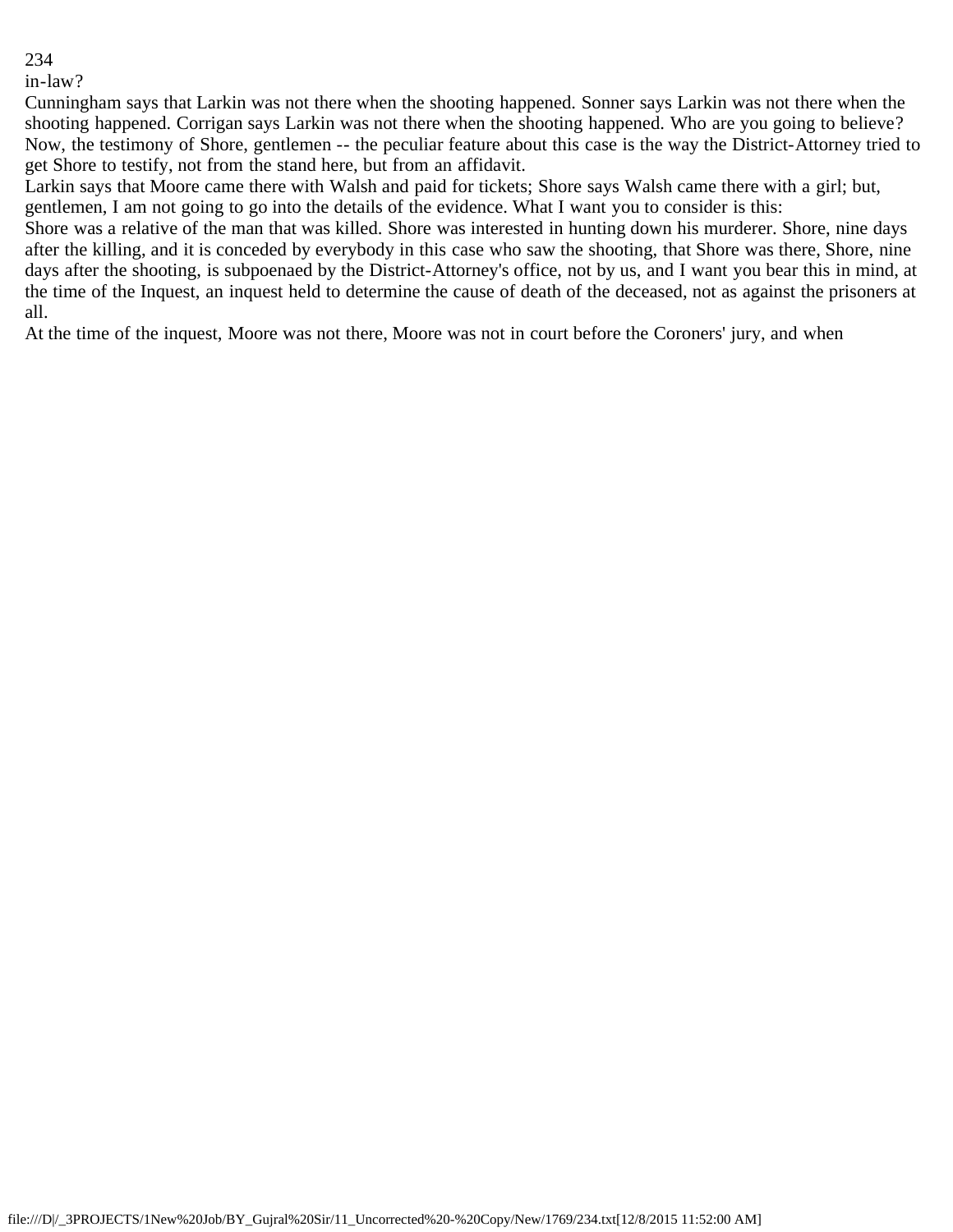a witness, took the stand, and swore he did not see Moore in front of him. Moore was not picked out. There was only one man there, and that was Emil Sauter, that was the same man that Eddie Larkin accused at that time as being one of the murders, and to prove that I read his testimony, where he swore he is positive that he is the man, although they brought five hundred people to swear that was not the man. He was positive in his identification Sauter before the Coroner's jury, and it turned out afterwards Sauter was not there, and he was discharged; and yet this Eddie Larkin, who testified so positively against this defendant here, testified positively against an innocent man at that time, that he was there and did the shooting, and that man was subsequently discharged. It was proved beyond a doubt that he was not in that hall at all that night; and that is the kind of a man the District-Attorney will have you believe and take this testimony and convict a human being on.

Now, Shore testified before the Coroner, and he was asked, "Did you see Walsh there that night? A Yes. Q How long did you know him?

A since he belonged to the club", meaning the Winnoa Club, and Moore was not a member of that club. Now, Walsh, the man who is accused here by the Larkins, is a member of their own club, the Winnoa Club. Moore was not.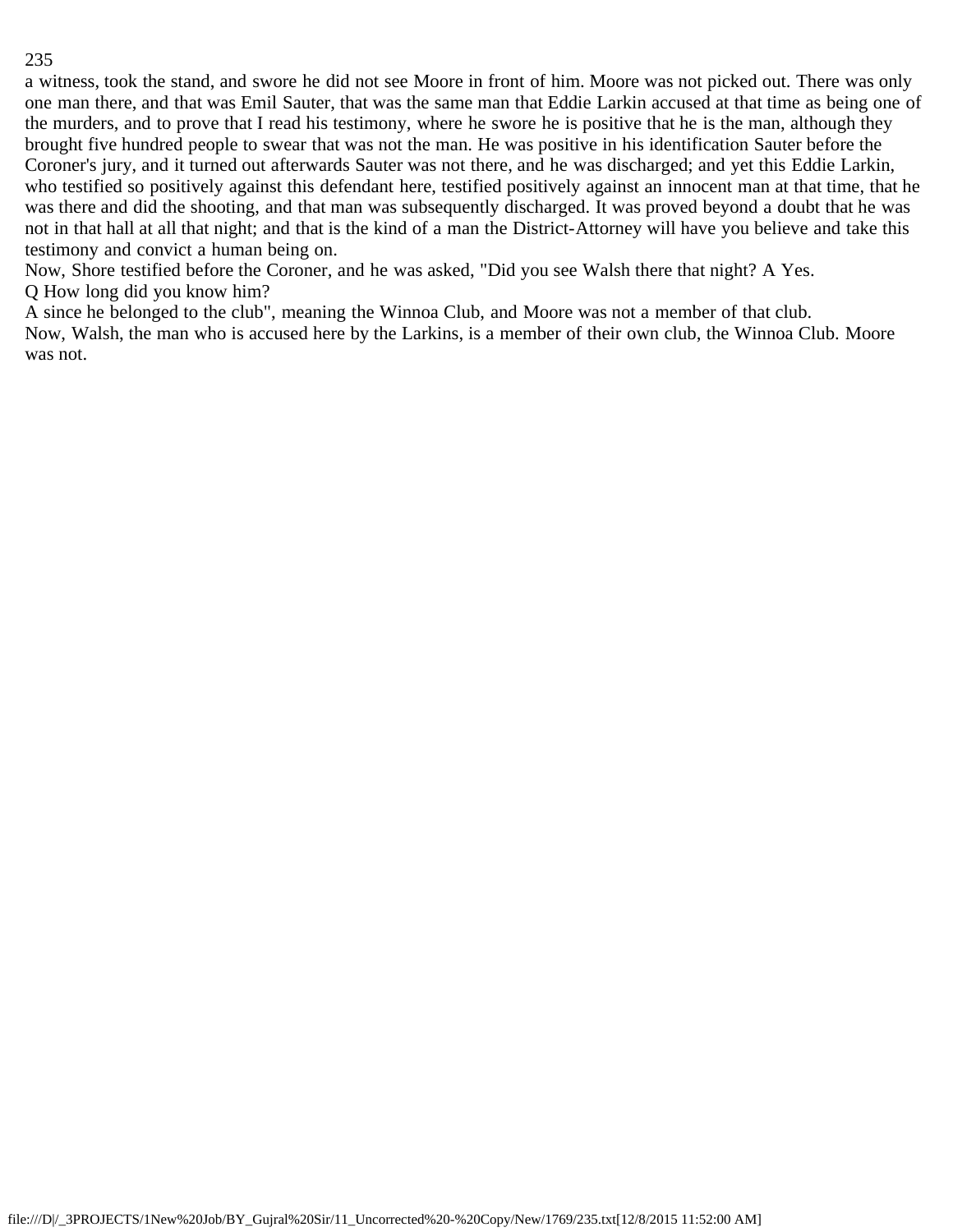Then he says, "How about Moore? How long have you known him? I had never seen him. I never knew Moore. Mind you, that was nine days after the shooting. Shore, the brother-in-law of the deceased, he certainly had no motive then to protect Moore. He didn't know him.

This man Moore, what name did he go by? I couldn't tell you. You knew him, didn't you? No, sir, I never knew the fellow before.

Then, further on, this is very important, gentlemen, at page 23, in answer to a question, "Tell whether this is the man", meaning Sauter, who was accused then by the same Larkin as being the same man, "tell whether this is the man", and this same Shore, who is as much interested in hunting down the murders as Larkin was, and this man Shore seems to be a man of some conscience, he did, "no, sir, not to my estimation. I will tell you one thing, I don't know these big lads. I never seen them until this thing occurred. Walsh is the only fellow I know. I don't know Moore, except he is a little fellow. If he was put in front of me I think I could tell him."

That was in 1911, "if he was put in front of me, I think I could tell him". But he swore there he didn't know him. Now, Moore was not before him, and the District-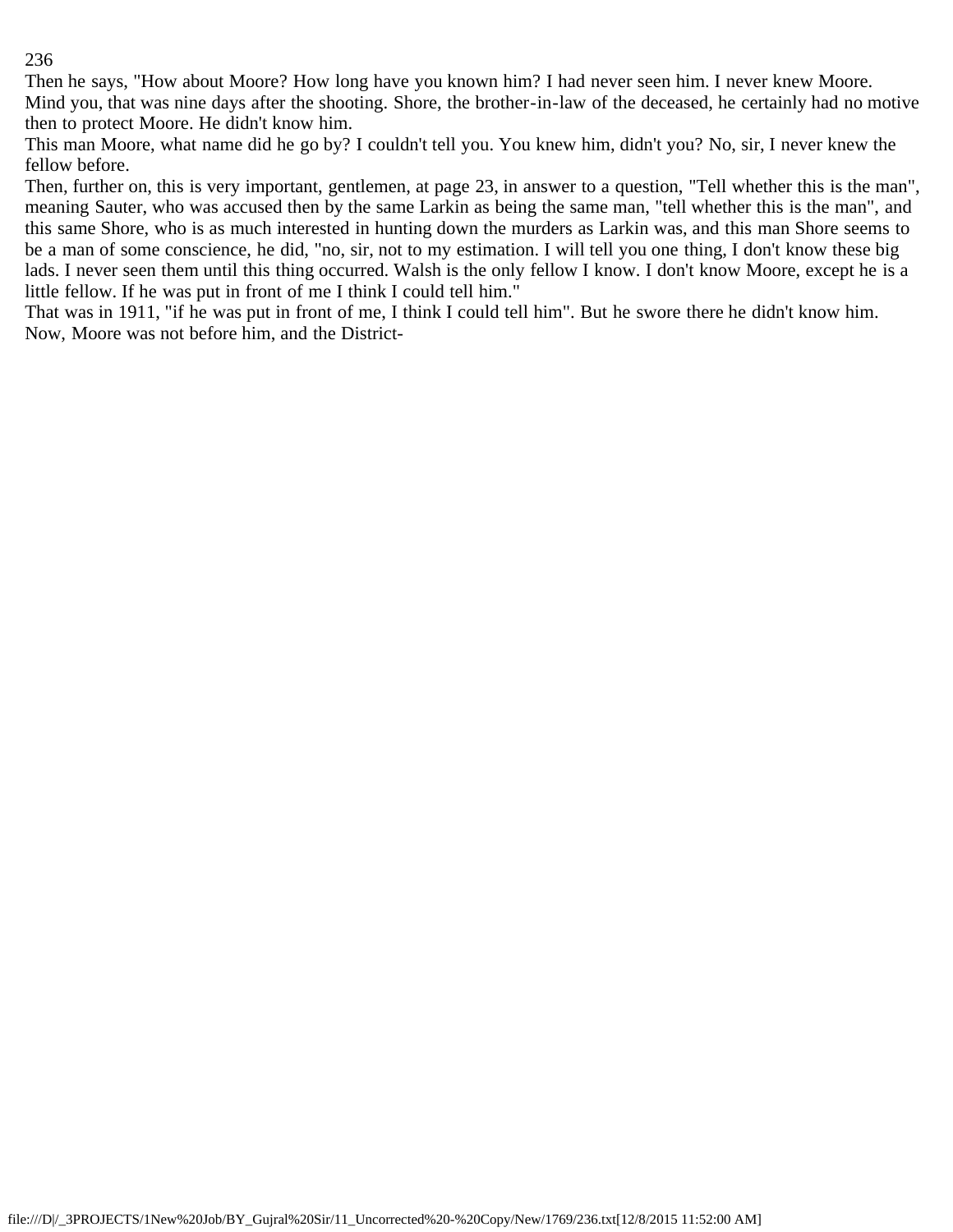Attorney, in putting his own witness on the stand yesterday, said to him, "Didn't you sign this paper?"

Of course, he did. "Didn't you say in your affidavit that then Walsh came back, or Walsh was there Henry Moore?". The name Henry Moore is used in the affidavit. He said, "Yes, I signed it".

Now, that affidavit was signed in January, not subsequent to this testimony here, gentlemen. Then he signs the affidavit in January. This happened in December.

Now, if Shore did not know Moore in December, nine days after the happening of the occurrence, how could he swear in January, when Moore was not arrested yet, that he had not seen him? And he tells you yesterday the first time he saw Moore was right here in court.

In Heaven's name, how could Shore have signed an affidavit that Moore came with him, and he explains that and says some of the boys told him the name Moore, and of course he would not admit Larkin told him that. Think for yourselves, who gave Shore the name of Moore? Don't you believe it was Larkin?

And Shore takes the stand here, you saw him yesterday on the stand, and he says the man that was with Walsh that night was stouter than this man. The man that was with Walsh was stouter than him. "This is not the man?" "Oh, I can't say he is the man; I can't identify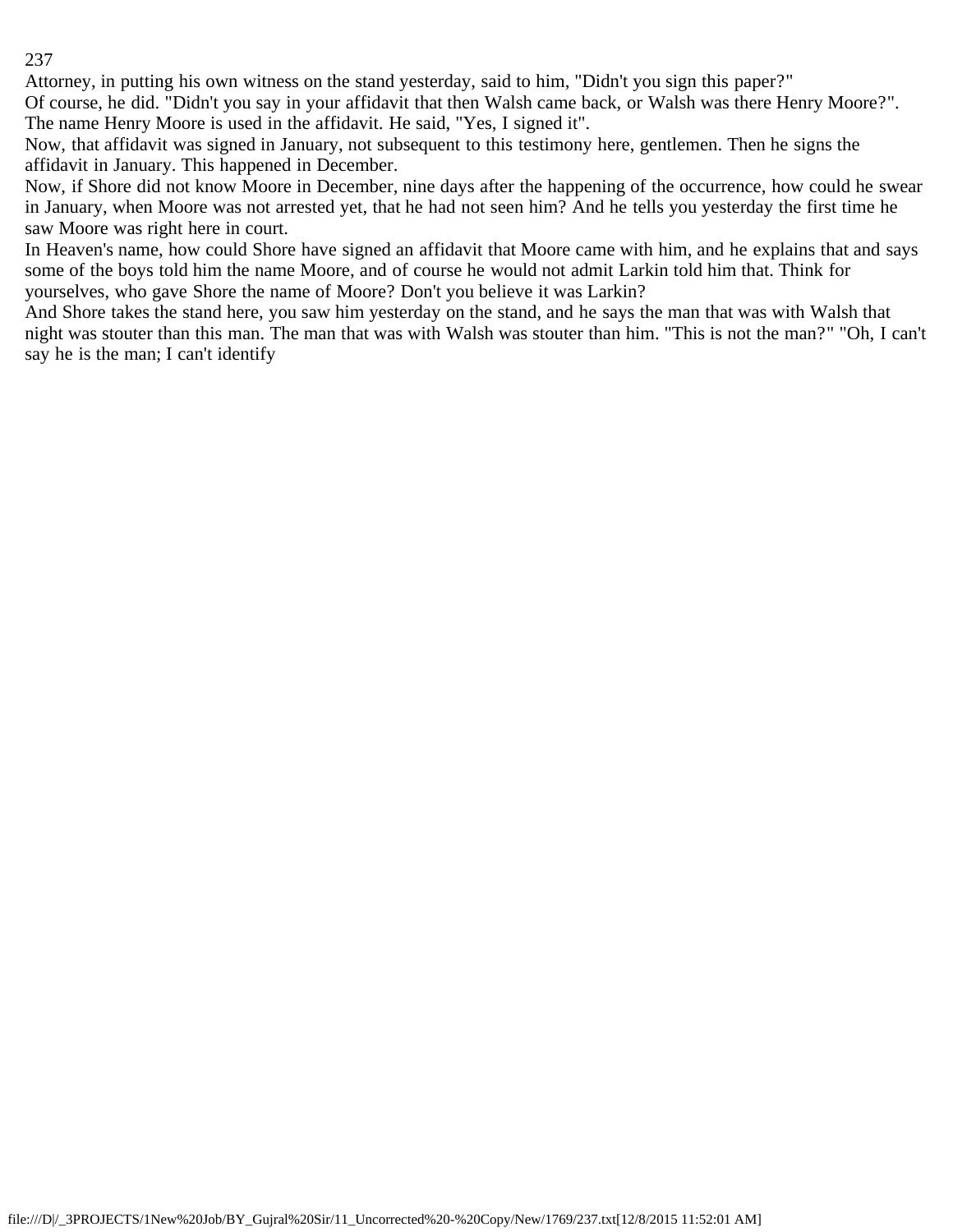him."

Now, are you going to convict this man on an affidavit that Shore signed in the District-Attorney's office, not under cross-examination at that time, not under cross-examination at that time, using the word "Moore", the name of a man that he does not know and has never seen, and which was told to him by someone else?

Oh, no, gentlemen, you are obliged to follow the testimony from the witnesses on the stand here, and I tell you that Shore, when he says that, that he does not know Moore and never saw him there, he is telling the truth in his testimony, which coincides with the testimony that we produced.

And the significant thing about this whole case, the wonderful thing about this case, gentlemen, don't you know my opponent is a lawyer shrewd enough to know that the important part of this case was to connect the defendant, Henry Moore, with Roxy Walsh?

Oh, if he could have brought witnesses here who could have taken the stand and told you twelve men that they saw Moore that night at that dance hall with Roxy Walsh, oh, what a strong case he would build up.

THE COURT: You have been speaking about, I think, fifty minutes now.

MR. HAROWITZ: What is that, your Honor?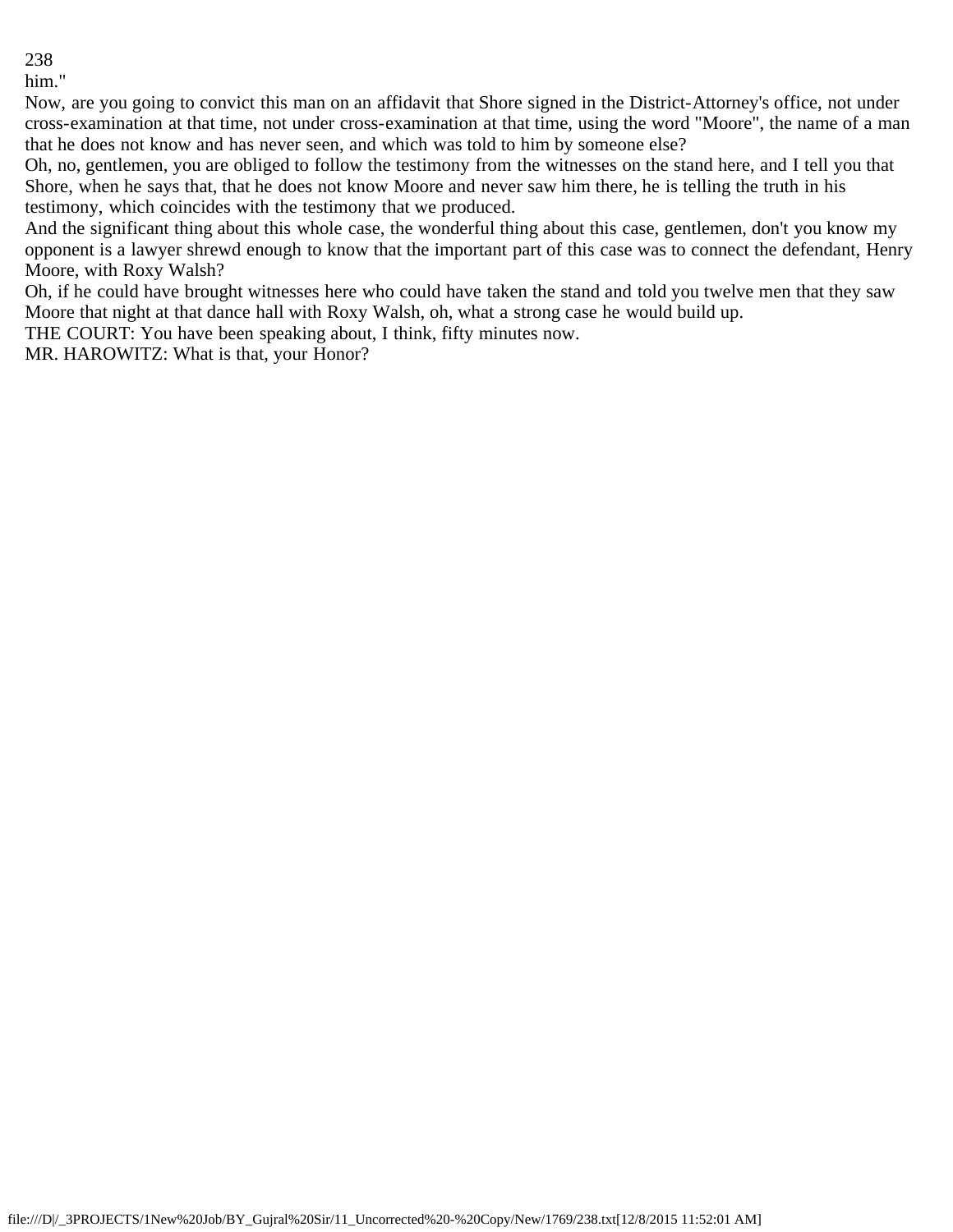THE COURT: I think you have been speaking about fifty minutes now.

MR. HAROWITZ: Fifty minutes?

THE COURT: I think so.

MR. HAROWITZ: Well, you Honor, I will have to take as much time as I can to cover this case.

THE COURT: Well, if you take all day we can't give the case to the jury today.

MR. HAROWITZ: I can't help that. My client's interest is at stake.

THE COURT: How long do you want to take? All day and all night?

MR. HAROWITZ: No, sir.

THE COURT: How long, then?

MR. HAROWITZ: About another hour.

THE COURT: Another hour?

MR. HAROWITZ: Yes, sir.

THE COURT: Go on. I was hopeful that we could give this case to the jury tonight.

MR. HAROWITZ: I saves as much time as I could in getting the jury, but I feel my client's interest demands that I take up every moment I am going to take. I will not waste a moment. That I say to you.

THE COURT: Very well. Proceed.

MR. HAROWITZ: Roxy Walsh, who was standing at the door. I assume he was. He says Shore.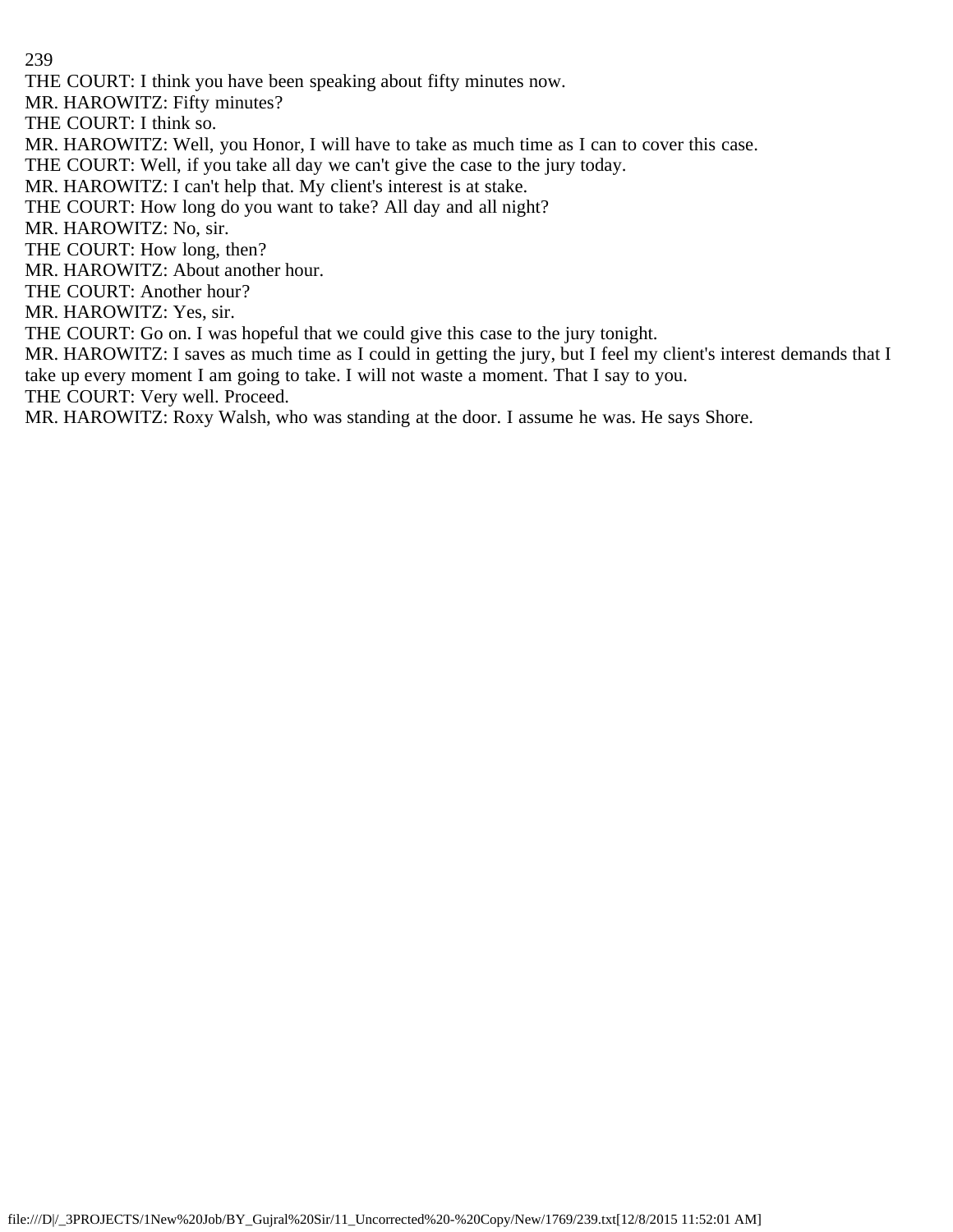There was another man by the name of Gardner. Gardner was a witness before the Coroner. Why isn't Gardner produced here?

Is there a living soul, gentlemen, that you can go to your jury-room and say that came here and told you that they saw Henry Moore and Roxy Walsh together for a single moment that night, outside of that one witness, Eddie Larkin? Just think of it, a dance hall full of five hundred or six hundred people, most of them from that neighborhood, knowing each other, not a single witness produced by the prosecution to connect Henry Moore with Walsh.

Now, according to their own story, Walsh was the one that started the shooting. Walsh was the one that had the trouble with Larkin. Walsh was the one who pulled the gun and fired the first two or three shots.

What motive did Henry Moore have in killing Larkin?

What motive did Moore have in killing Larkin? Is there any motive disclosed here in this case by the prosecution? Is there any evidence in this case that Moore and Larkin had at any timed any fight?

Motive plays a great part in a murder case, gentlemen, sometimes the most important part in a murder case, when you come to consider whether a man killed another man, you want to know why. It is a question of intent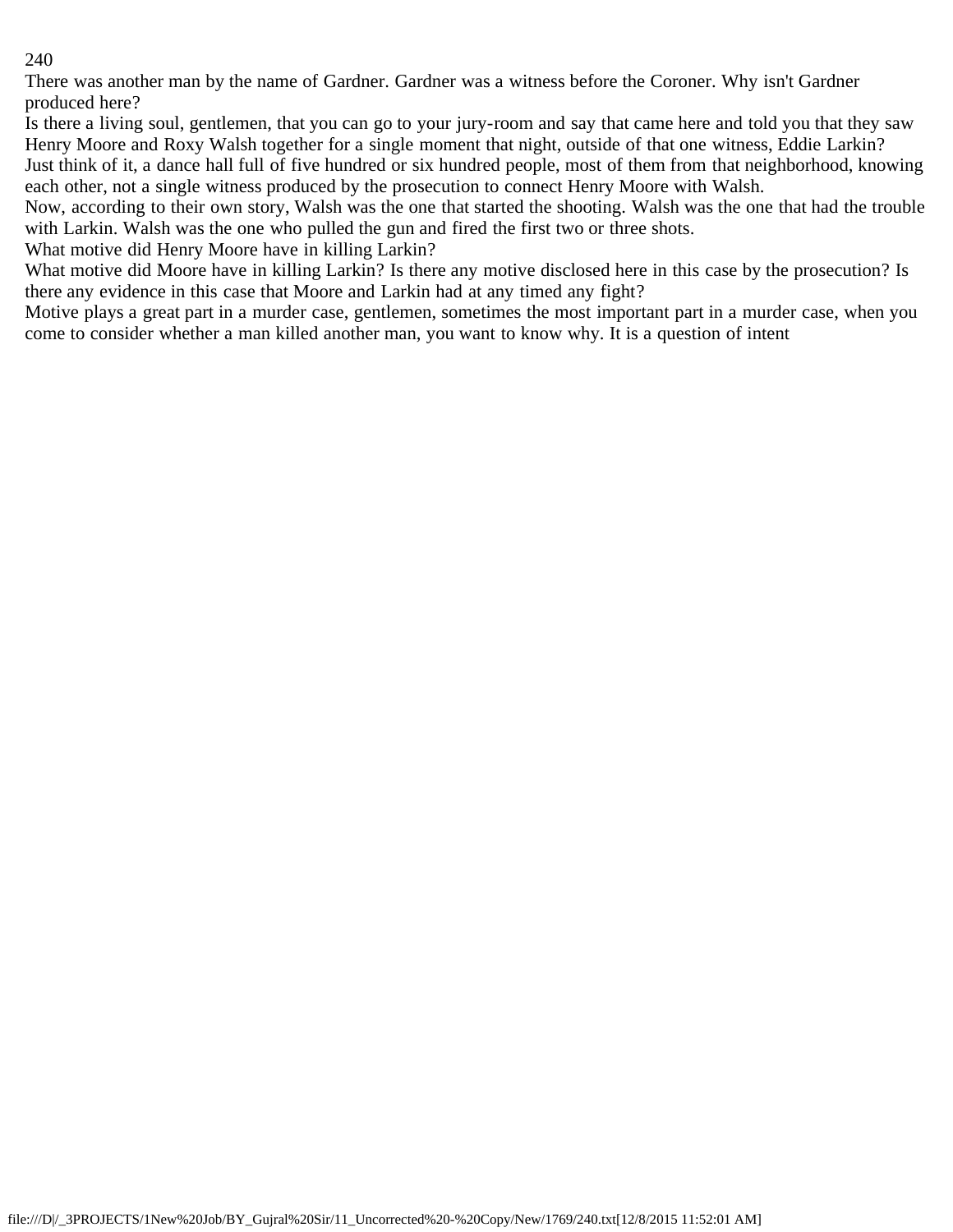here.

Murder in the first degree is the taking of human life by another person with intent, which deliberation and premeditation -- deliberation and premeditation. There must be an intent on the part of the man to take a human life. There must be premeditation. A little space of time to consider, to think, to deliberate; he must deliberate. In order to do that, for a person to intend and to deliberate and to premeditate, there must be a motive, gentlemen of the jury, and I ask you to search year memories, when you go into your jury-room, and see if you can find a single motive ascribed to the defendant, Henry Moore, for seeking the life of Joe Madden. Not a single motive. Not one. Now, Sore's testimony, gentlemen, on the stand here, not the affidavit he signed, which coincides with the testimony he gave before the coroner, the People's witness, not called by the defendant, bear that in mind. You can recognize him, this is from the testimony given in this case, page 51:

"Q. You can't recognize him? A. I could recognize him if I saw the right fellow. I could recognize him if I saw the right fellow, but I don't recognize this man", he says, "the man that is there, that I thought was Moore, was much stouter in the face than this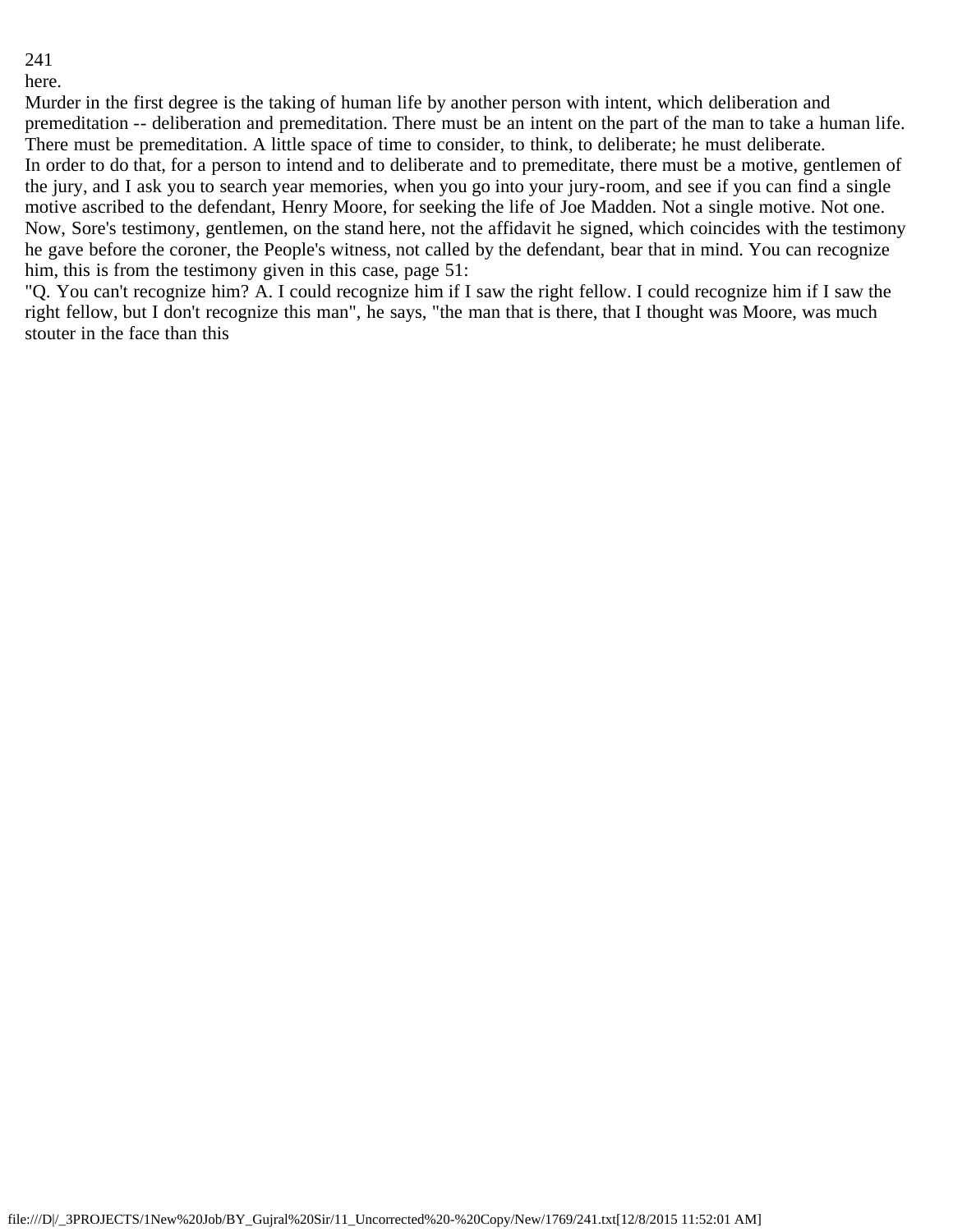man."

That is the corroborating witness of the People. He says that Larkin was not there. Whose word are you going to take, gentlemen? Are you going to cast this man into the electric chair, are you going to cast a human soul into the electric chair, are you going to cast him into prison, on testimony of that kind? Oh, gentlemen, I don't think you are. In fact, I know you won't. Now, that is the People's case in a nut shell. I have reviewed the testimony of Larkin and Shore and the expert.

Now, that is the People's case.

Oh, gentlemen, I always had an idea in the practice of my profession that I love so well, that a district-attorney, and I know my friend here always has been fair, but I don't know why he was stepped over the border line in this case, I always had an idea that a district-attorney was a quasi-judicial officer of this Court. I always had an idea that it was the duty of a district-attorney to present to a jury evidence which would tend to exaltate a defendant as well as evidence which would tend to convict, if in his possession; but what would you think of a district-attorney who was trying a man for murder who had written evidence in his possession which, if produced to the jury, would acquit that man, which the defendant's lawyer did not know of, and the District-Attorney kept it in his pocket and did not offer it to the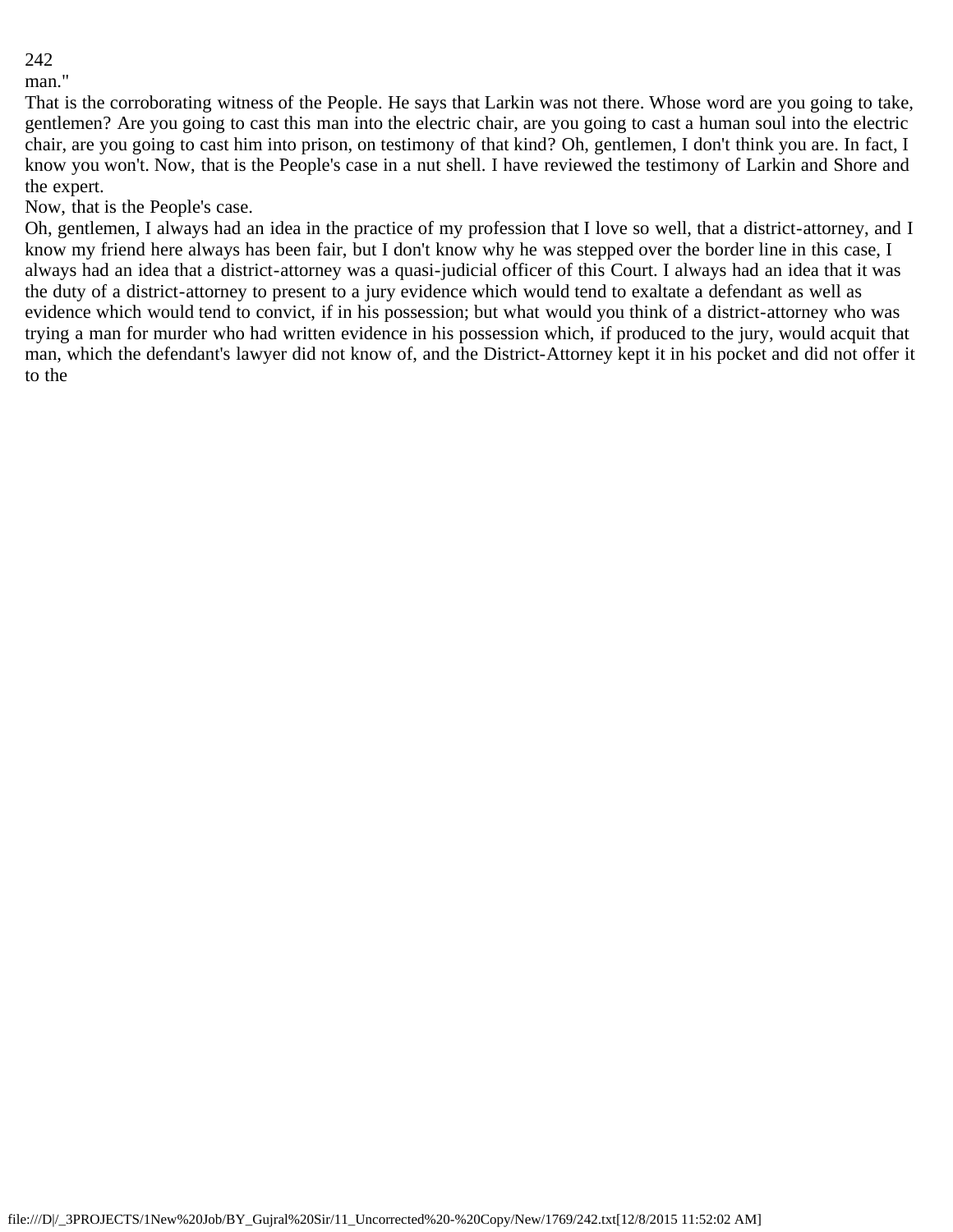jury?

MR. WASSERVOGEL: Have you any such proof in this case?

MR. HAROWITZ: No, sir, but I have this proof, sir--

MR. WASSERVOGEL. Just a minute, I ask your Honor to instruct the Jury to disregard that statement,

MR. HAROWITZ: I did not finish my sentence.

THE COURT: If there is no such proof, why do you comment on it?

MR.HAROWITZ: There is no such proof, but there is proof that--

THE COURT: If there was no such proof, it is wrong to refer to it.

MR. HAROWITZ: I did not finish. But there is proof here that Cunningham was a witness for the District-Attorney in the Coroners' Court, There is proof here that Cunningham was subpoenaed by the District Attorney before the Grand Jury. There is proof here that Cunningham was subpoenaed by the District-Attorney in this case, and there is proof here that the District-Attorney did not put Cunningham upon the stand. There is proof here that, when I went outside, without knowing Cunningham, I subpoenaed him, because I had his testimony that he gave before the Coroners'. Court, which frees this defendant.

Oh, gentlemen, I went into the enemies camp; I took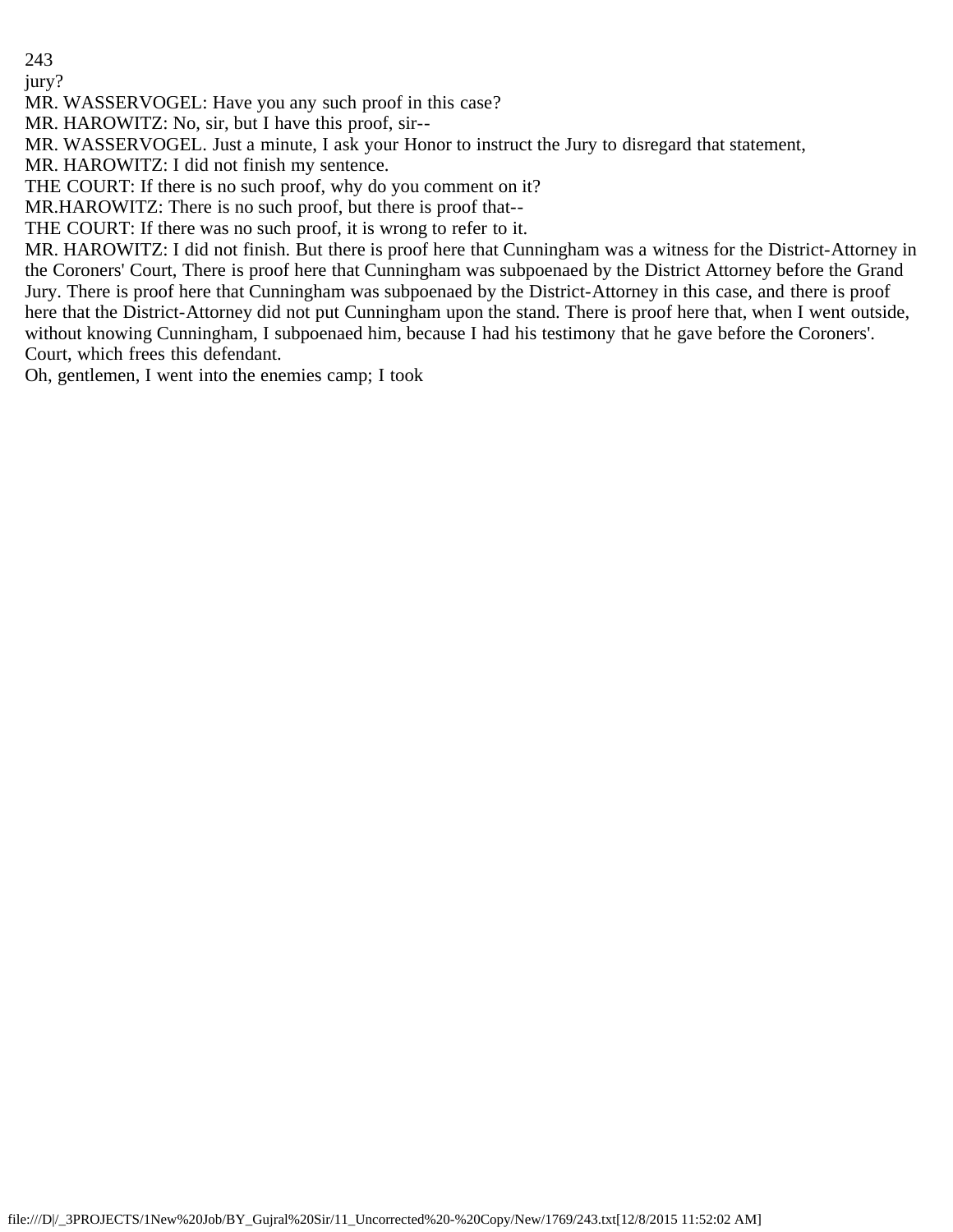a witness produced by the People, without ever having seen him or talked to him, put him upon the stand here, and he gives you the same evidence that he gave before the Coroners' Court. And what does Cunningham say? What does Cunningham say? Has Cunningham any reason to lie?

Oh, my friend put the mother on the stand here. Gentlemen, I didn't have the heart to cross-examine the old lady. I would not ask her any questions. I can feel with her, as you feel with her, the loss of her son.

Oh, gentlemen, my emotions and my sympathies are the same as yours. I did not ask her a single question.

Then the daughter takes the stand, and she told you the crux of the whole thing, when they saw Cunningham the night after the murder. He said "Walsh I know well." I asked, "Did he mention Moore?" he said "no". He said he saw the shooting, and that is why he was called by the District Attorney, and the daughter and the rest of them did not kick about that testimony when he gave his testimony before the Coroner's Court and before the Grand Jury, and it was upon Cunningham's testimony that Walsh was indicted. They did not quarrel with that when he was their witness, but after I put him on the stand he trys to convict Cunningham.

Gentlemen, I believe that every one of you believes Cunningham told the truth. Cunningham corroborates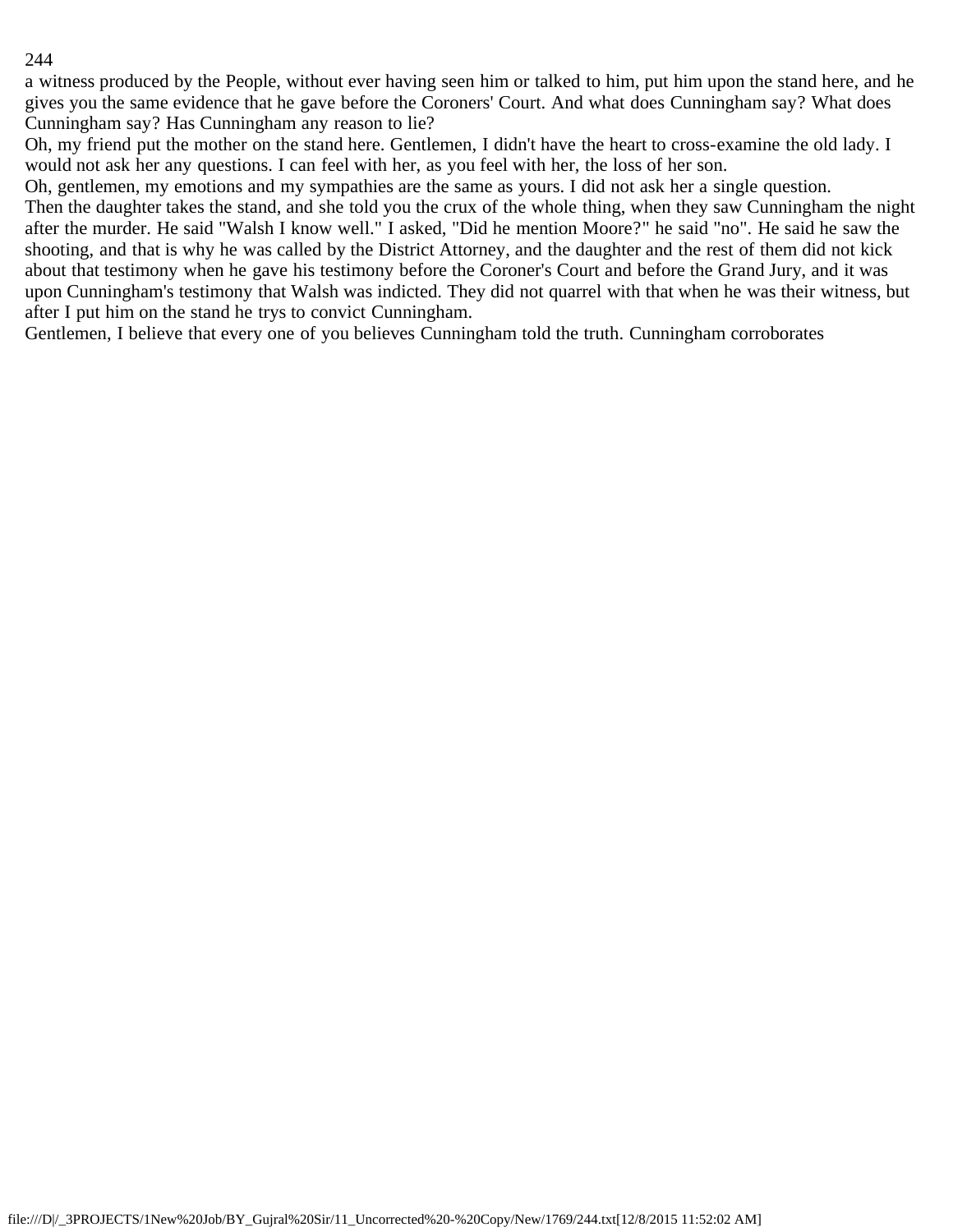Shore. He says that Larkin was not there. Cunningham said that before the Coroner. He said that here. He tells you he saw the shooting, and the only two men fighting there were Walsh and the man that was killed.

Oh, don't you know, if he saw Henry Moore there with a gun, doing any shooting, wouldn't Cunningham, the man who owns the hall, the man whose business was ruined by reason

of the shooting, wouldn't he come here and tell the truth? Don't you think he would have a prejudice against the man who came into his place and shot it up? Do you think he would try to shield them? Why would Cunningham lie nine days after the shooting? He told you the whole story. He told you that Madden and Walsh were the only two in the fight. It seemed to him like a fist fight. He heard the shots, but he couldn't tell who had the pistol until they separated, and then he saw the pistol in the hands of Walsh.

Was anybody else there who did any shooting?

No, sir.

Was there anybody else there who fired a single shot? Was there anybody else there who had a gun? No.

He heard three or four shots.

Now, that, gentlemen -- it is true I called him; he was a witness for the defense, but he is really the People's witness. Page. 26, before the Corner: "When the shot occur-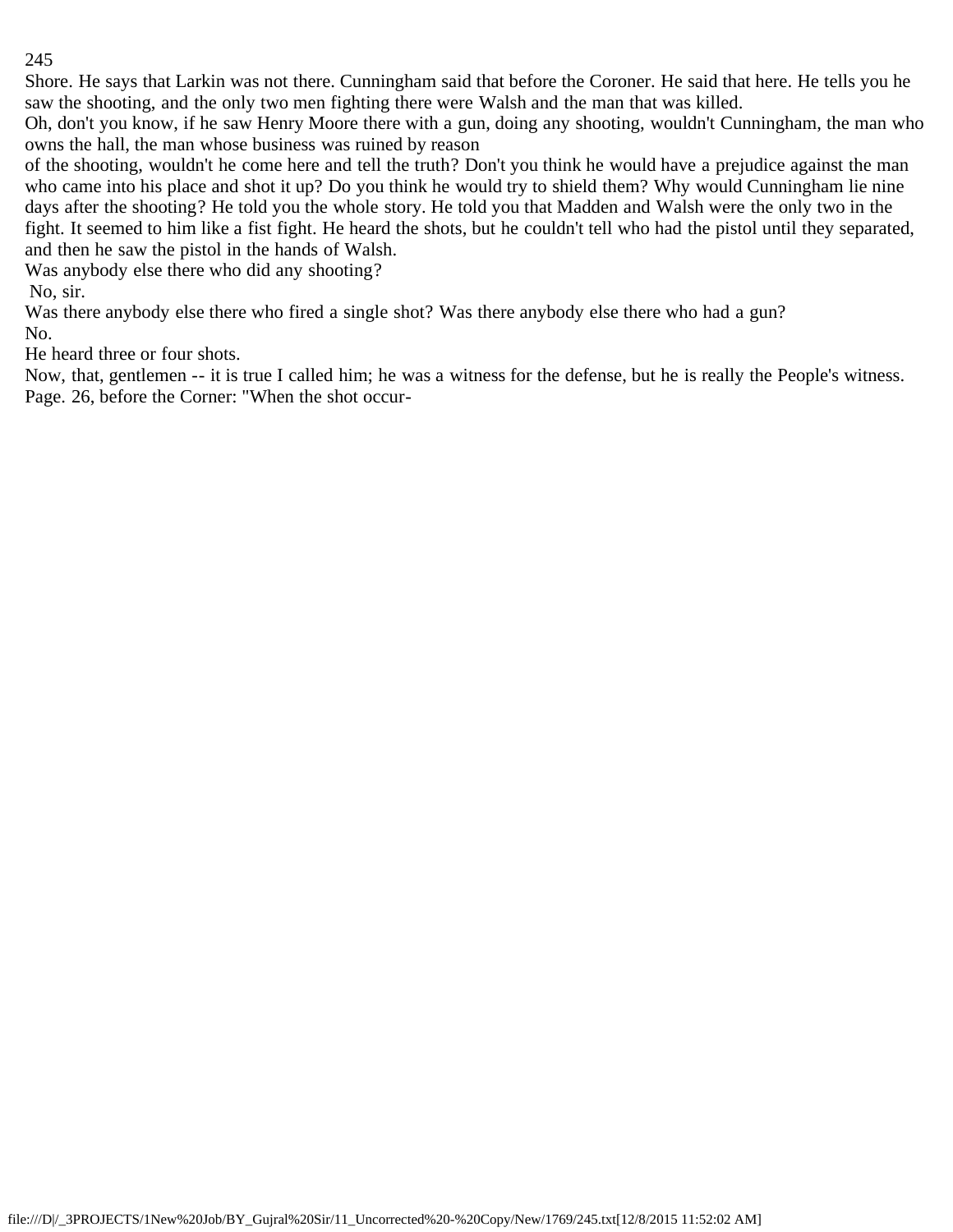red, where were you? Oh, standing almost within three feet of where the thing occurred.

"Q Did you see a revolver in any one else's hand?

A I saw a revolver.

"Q Did you see a revolver in any one else's hand?

A No, sir. only one."

That was on December 19th, 1911, nine days after the shooting.

"Q Did you see a man they call Moore?", page 27.

"A I don't know him.

"Q Did you see anyone else with a revolver?

A No."

Now, gentlemen, need I dwell any further in going into the details of that? Here Is a man, Shore, here Is a man, Shore, the brother-in-law of the witness Joe Larkin, here is a man named Cunningham, and here is Sonner, and Corrigan, the two witnesses I called, who swore that Larkin was in the hall when the shooting occurred. All of them say that Larkin was not there.

Gentlemen, I intended originally, when I opened up my case to you, I felt the People's case was so weak that I was not going to put in the rest of the case; I was going to call two witnesses to prove that Larkin lied, and rest my case. I didn't think I needed to go any further, until my friend made that theatrical display and got the gun before you. Then I determined to put in my entire defense.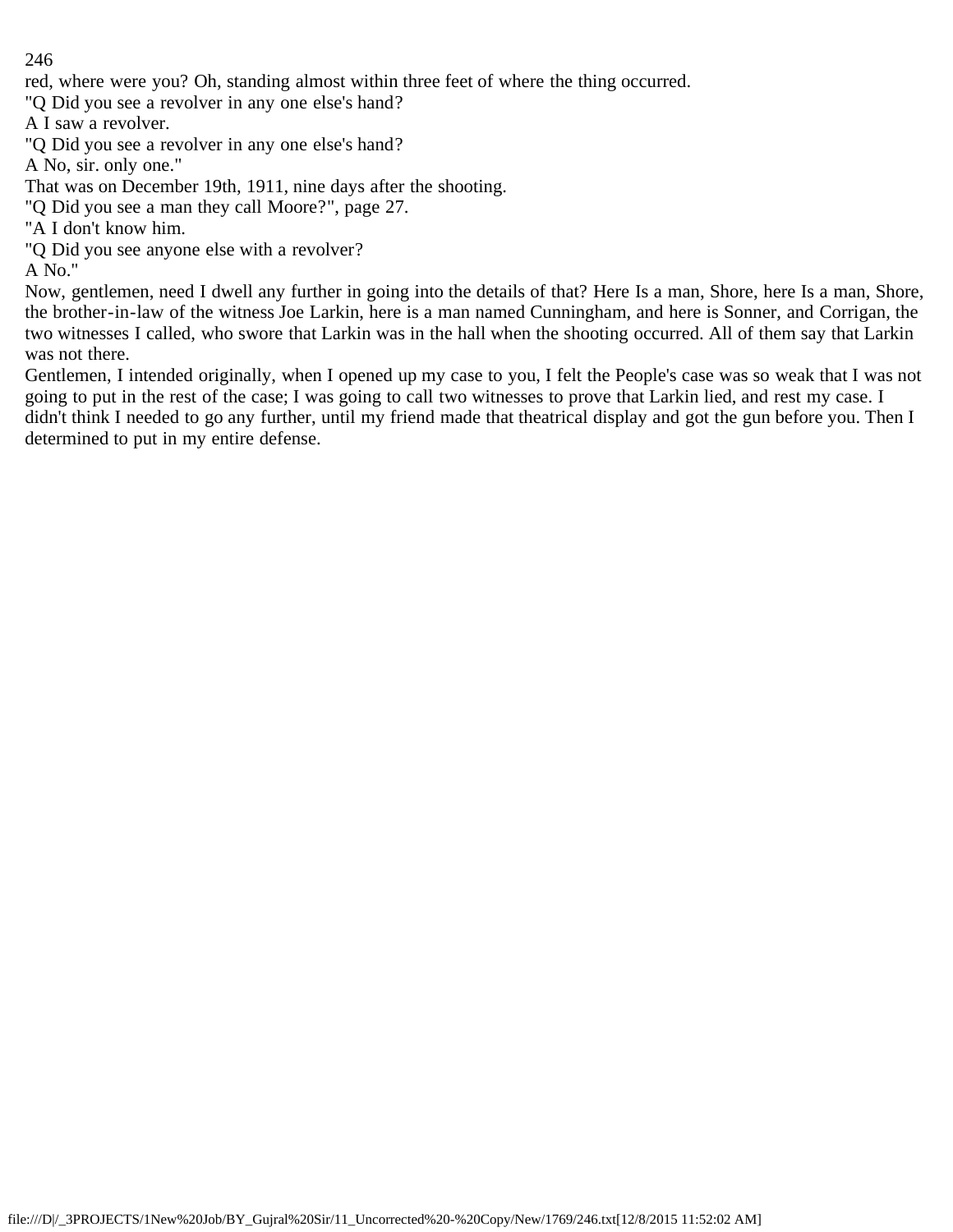You will remember I said, when I opened my case to you, I hardly intended to put in any defense.

Is there anyone of you gentlemen who do not agree with me? Am I not reading the evidence from the record? Is there anyone of you gentlemen who can disagree with me on this proposition?

So, you see, it comes down to a question now as to whether you are going to believe Eddie Larkin as against Shaw, Cunningham, Sonner, Corrigan, Silver, Jacob Cohen, Reddy, and the other witnesses who swear they were in the saloon there, and eight or ten other witnesses who were on the stand, the boss of the defendant, and several other men, as against this man Larkin. That is the sum and substance of the whole Proposition.

Now, so far, gentlemen I have not said a word as to the witnesses for the defense.

Now, our friend, Officer Flynn, says there was an alarm sent out. The alarm is not here. It is not in evidence. We don't know whether that is so, or not. I doubt whether it was sent out. I suppose an alarm was sent out for Walsh. He says, and he attempts to insinuate that Henry Moore ran away from the scene of the murder.

Now, evidence of flight, gentlemen, when a man commits a murder or a crime, or a man is accused of crime, and he runs away from the scene of the crime, or the neigh-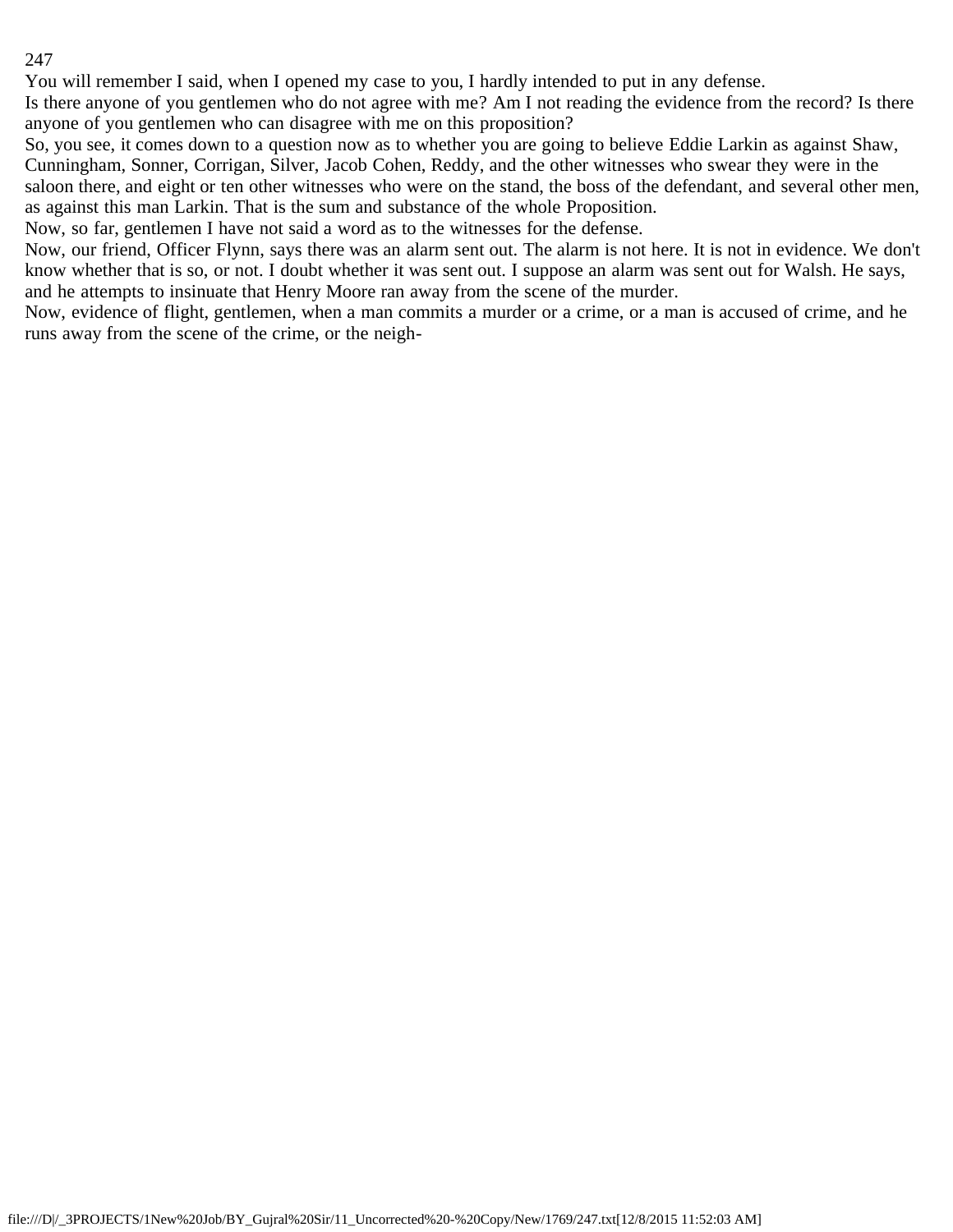borhood where he resides and disappears. It is some evidence that a Jury may take into consideration when a case is tried as to his guilt, and it is sometimes evidence of a defendant 'a guilt.

Finn tried to convey to you that this defendant after this murder escaped and ran away. The alarm was sent out. I asked him, "Did you know Henry Moore?" He said, "No".

How could he have arrested if he had seen him, if he did not know him?

Did he bring a single officer here?

Oh, gentlemen, just see how this case is lacking in detail as far as the prosecution is concerned.

Was an officer put on the stand who claimed he went to Henry Moore's house on the night of the murder, or the next night, or the next day, or the next week, or the next months, and that he could not find Henry Moore? Is there a witness in this case that told you he went to Henry Moore's place of employment and could not find Henry Moore? Oh, no, not one.

I produced here, gentlemen, his boss, and I produced a man by the name of Baedecker yesterday upon the stand, who says he acts as the pay-master for Cohen, and who pays his men off, and who says that he paid Moore off every Saturday. I produced seven or eight other witnesses who worked with the defendant, to show --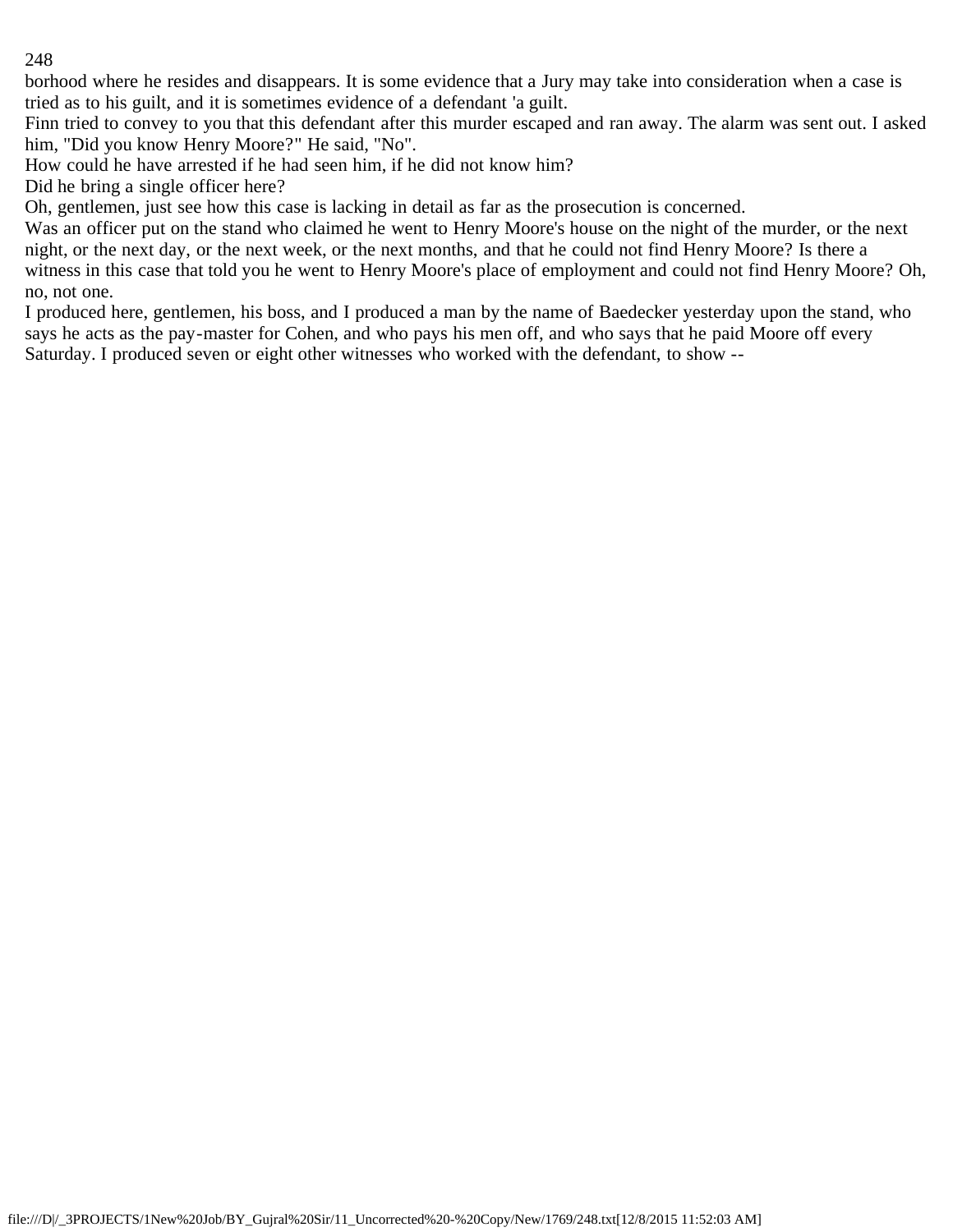Now, what does Cohen say. Cohen says he has been employed by him for the last two years. All the other witnesses say the same thing, that he had been working there for two years.

Now, this murder was committed In December, 1911, about a year and nine months ago. The defendant, Henry Moore, was working for Cohen before the murder.

Now, just think of a man committing a murder in December, knowing that he is wanted for it, if my friend is going to claim that is the case, although there is no evidence to show Henry Moore knew he was wanted for the murder, he would go back to the earns place of employment and continue working there.

There is no testimony to contradict that. My friend would not even cross-examine some of these witnesses, Cohen, Baedecker and the rest. He knows why.

Now, just think of this proposition: Here is William Moore, who continues in the same place of employment right after the shooting and up to the time he is arrested, and this man who was on the stand this morning, McCable, tells you he saw him within three hundred feet of a police station a month or so before he was arrested.

And several of the other witnesses tell you they saw him in the neighborhood all the time.

Now, do you think for one moment that Henry Moore committed this murder? Do you think for one moment that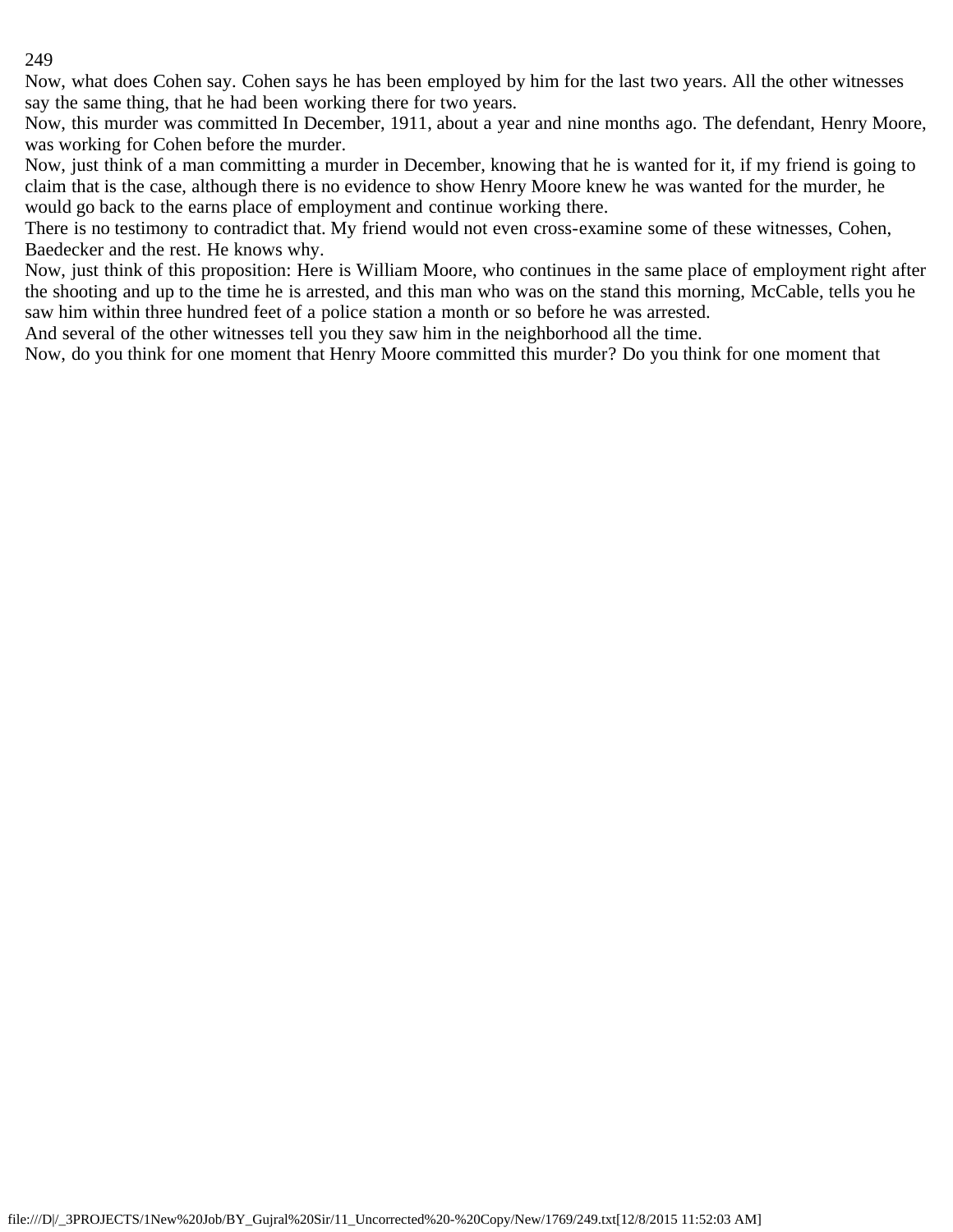Henry Moore knew he was wanted for that murder? Do you think for one moment that Henry Moore would have remained in that immediate neighborhood, remained in the same place of employment, continue to do his daily work from the time of the shooting until the day he was arrested, if he knew he was wanted for that murder? He was not a fool, gentlemen.

So, that disposes of that theory, the theory that my friend tried -- I mean the officer tried to convey, that Henry Moore flew after the murder. I think, gentlemen, I have presented that issue Pretty squarely to you, and I think you will agree with me that that is so.

Now, we have in this case, in addition to the testimony that I have just discussed, a defense of an alibi. "Alibi", as the Court will explain to you, means, "elsewhere", some other place.

If a man is accused of crime, if I was accused, say, of committing a murder today, and I can bring you twelve men at my trial who show that I was in court today at three-thirty, pleading for the cause of Henry Moore, that would be an alibi. That would be a pretty good defense, the best defense I, think a man could produce.

Now, gentlemen, the peculiar thing about this whole thing is that every witness who took the stand, Jacob Cohen, Altier, Silver,eddy, the bartender, they all sub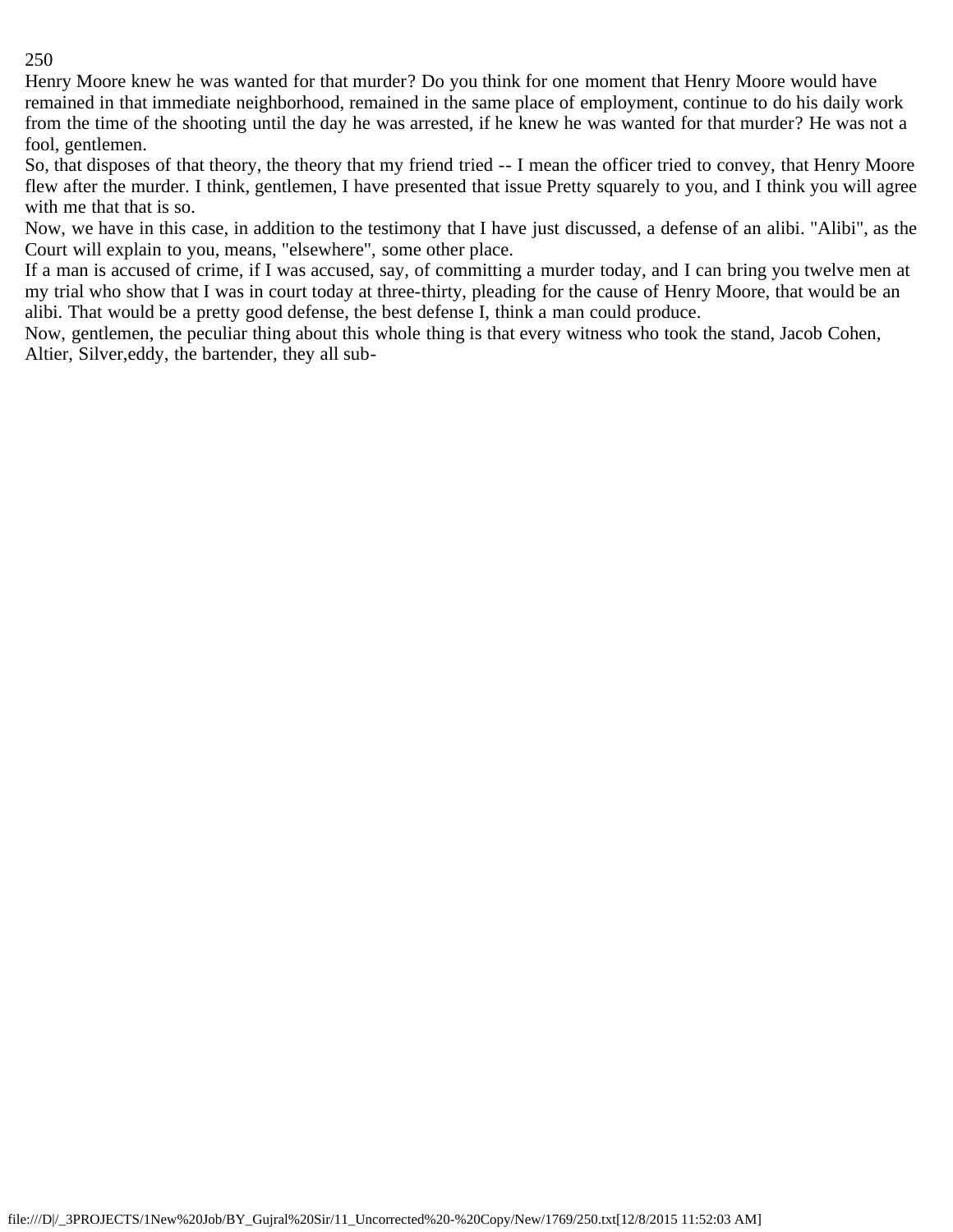stantially tell the same story, and my friend ms not able to shake any one of them on cross-examination. They are all men of good character, men of reputation, men who

work for their daily livelihood, men without a spot or a blemish upon their characters, and they take the stand here, and do you think for a moment, gentlemen, that they would come here to perjure their souls, to take a chance of going to jail, to save Henry Moore? What evidence is there of that? You have seen them upon the stand. You have observed their demeanor. You have heard their stories. Isn't it the most plausible thing in the world?

Oh, if you or I, Mr, Foreman, or anyone of you gentlemen, were out walking in the street on a certain day, and a murder occurs, and we witness it, or if we hear shots?, and we then learn, the minute after, that a certain man is killed, I tell you that occurrence and that act would remain in your memory as long as you lived. You would carry that with you for years, and you would remember well who was with you at that time. It is not an occurrence that you see every day.

These young men upon the stand here, all working, all respectable, decent fellows, were impressed by that shooting, and when they learned that Henry Moore was arrested for the first time in July, charged with the murder of Edward Larkin, my God, says they, he was with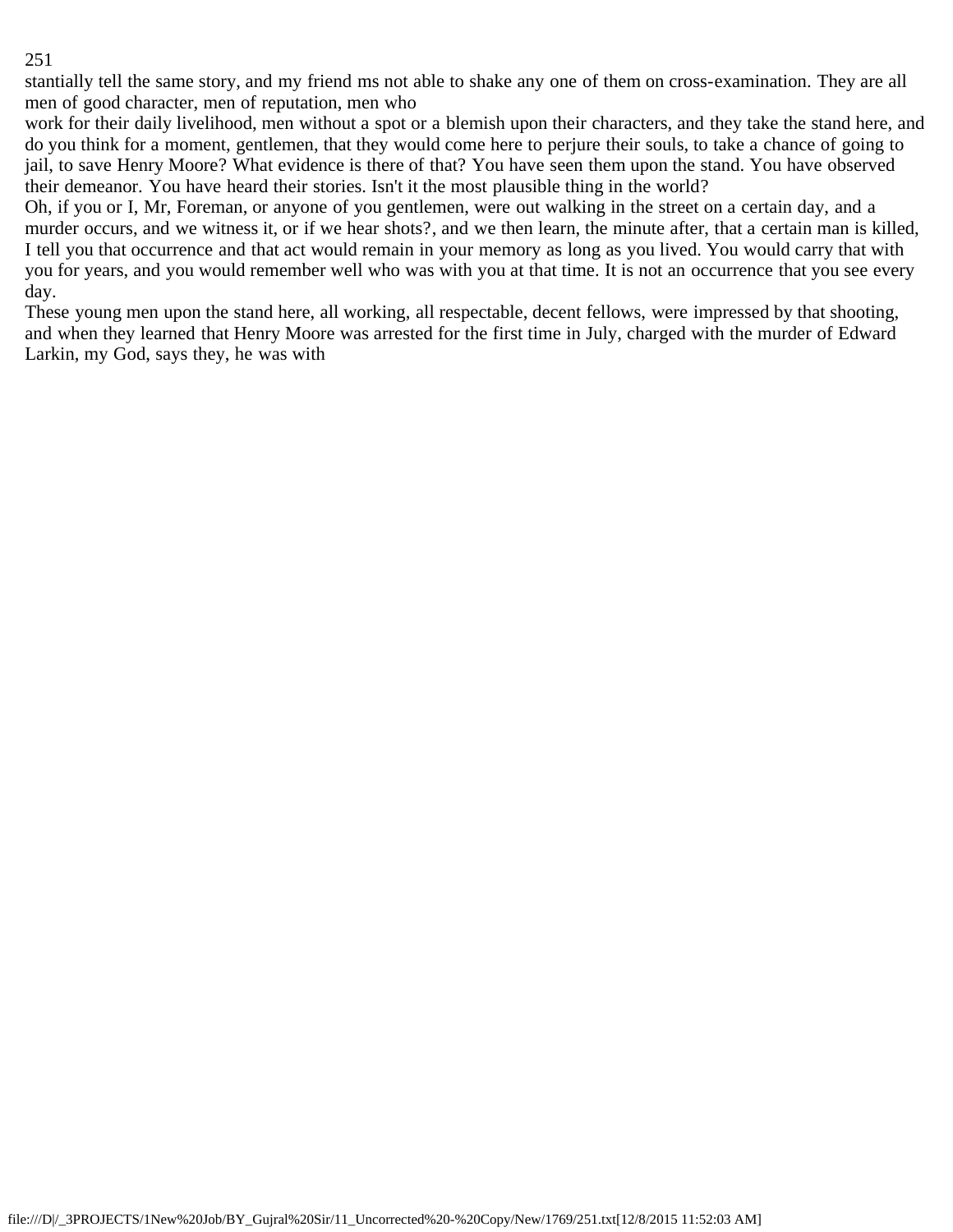us when this shooting happened.

And what do they do? Two of them, Altier and Silver, meet, and they discuss it. They said, "Don't you remember that we were there in that saloon that night? Certainly. And Jake Cohen, the man who worked in Cohen's place, not related to Cohen, for two and half years, who knew Moore from childhood, went to school with him, who had chummed with him after he came to the same Place to work where he worked, remembers that he was with Moore that night, remembers that he went with Moore to that affair, remembers that he was in the dancehall for a little while, remembers that he went out with Moore to have a drink, and when they had that drink they heard the shots, and they afterwards learned that Larkin was killed.

What would you do, Mr. Foreman, or any of you gentlemen, knowing that a man is innocently accused of crime, a man whom you know, a man whom you knew you were with on the night he was accused of shooting? Why, you would do everything in your power to aid him. You would do everything in your power to get the witnesses who knew you were there together. You would do everything in your power to assist him in his defense, and that is nothing more nor less than Jake Cohen has dons in this case.

He goes to the Toombs to see Moore.

He said, "Oh, Henny, I remember this night. Don't you remember this night. Don't you remember that we were together?" "Yes, I remember, and I remember Silv-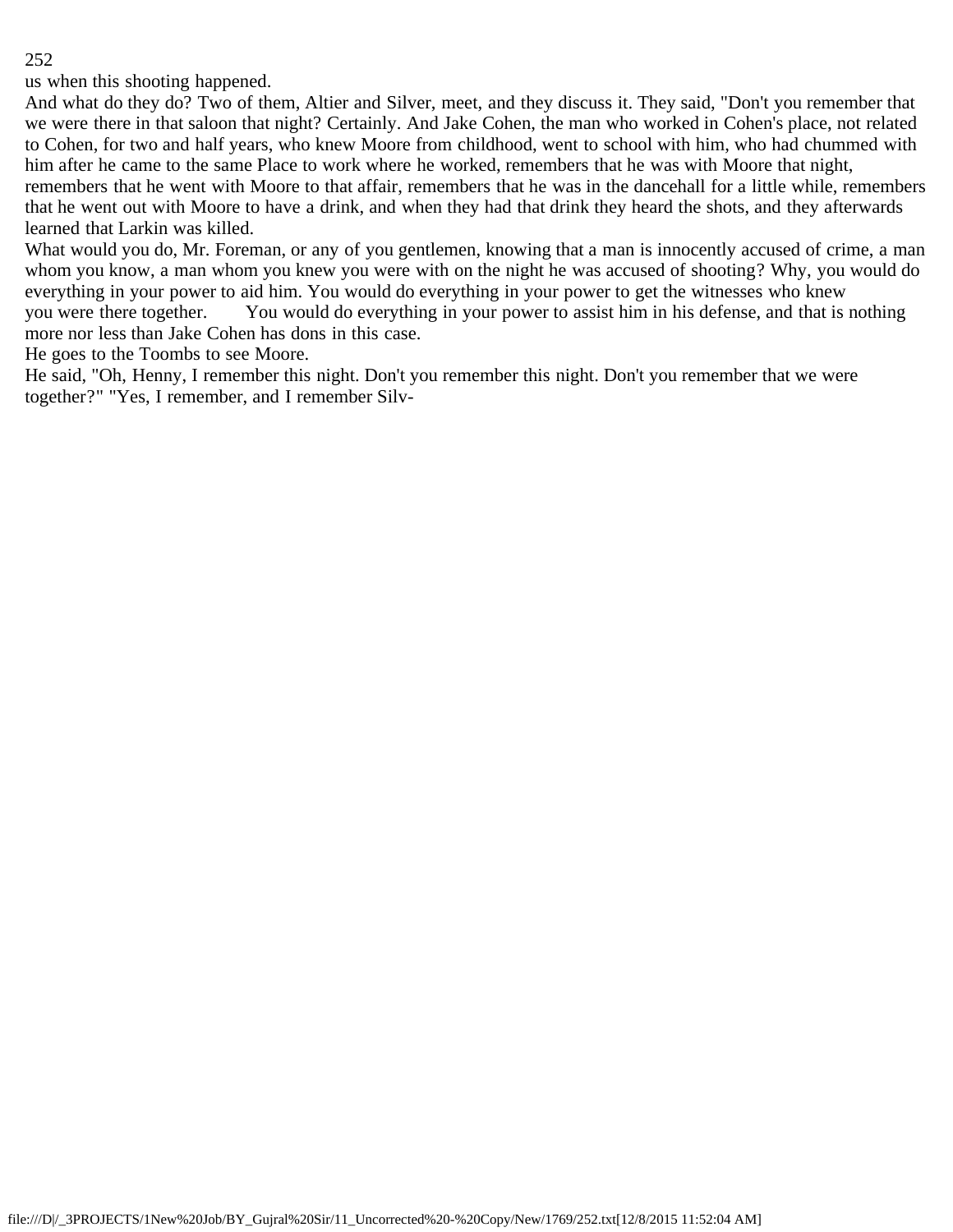er was there, I remember Altier was there, and I remember the other man, the bartender, was there"; and he goes up two days afterwards and he meets Altier, and they discuss the situation, and they all agree they were there, and then he brings them down to my office.

Now, gentlemen, I don't know that my friend will say anything about that, but a lawyer who will put a witness on the stand in an important case without having spoken to him himself first is a fool. There is no crime in a lawyer speaking to a witness. The District-Attorney sends for their witnesses, and takes down their statements, and examines them at length. We have the right to do the same thing. Before I put a witness on the stand I want to know what he knows. A witness may tell a story altogether different than expected. In order to defend a case properly, a lawyer should send for his witnesses, and find out what they know. I send for a witness, for instance, and he tells me so and so saw the shooting, or was there at the night of the shooting, and so and so was there with Moore at the time that the shooting occurred. I say, "bring them down." I ask them the story. I take their stories and present them in court here. That is a lawyer's duty to do that.

But my friend will say, "Oh, Cohen was very active in the defense of Moore", and so he was, and much more praise for him. Cohen knew that William Moore was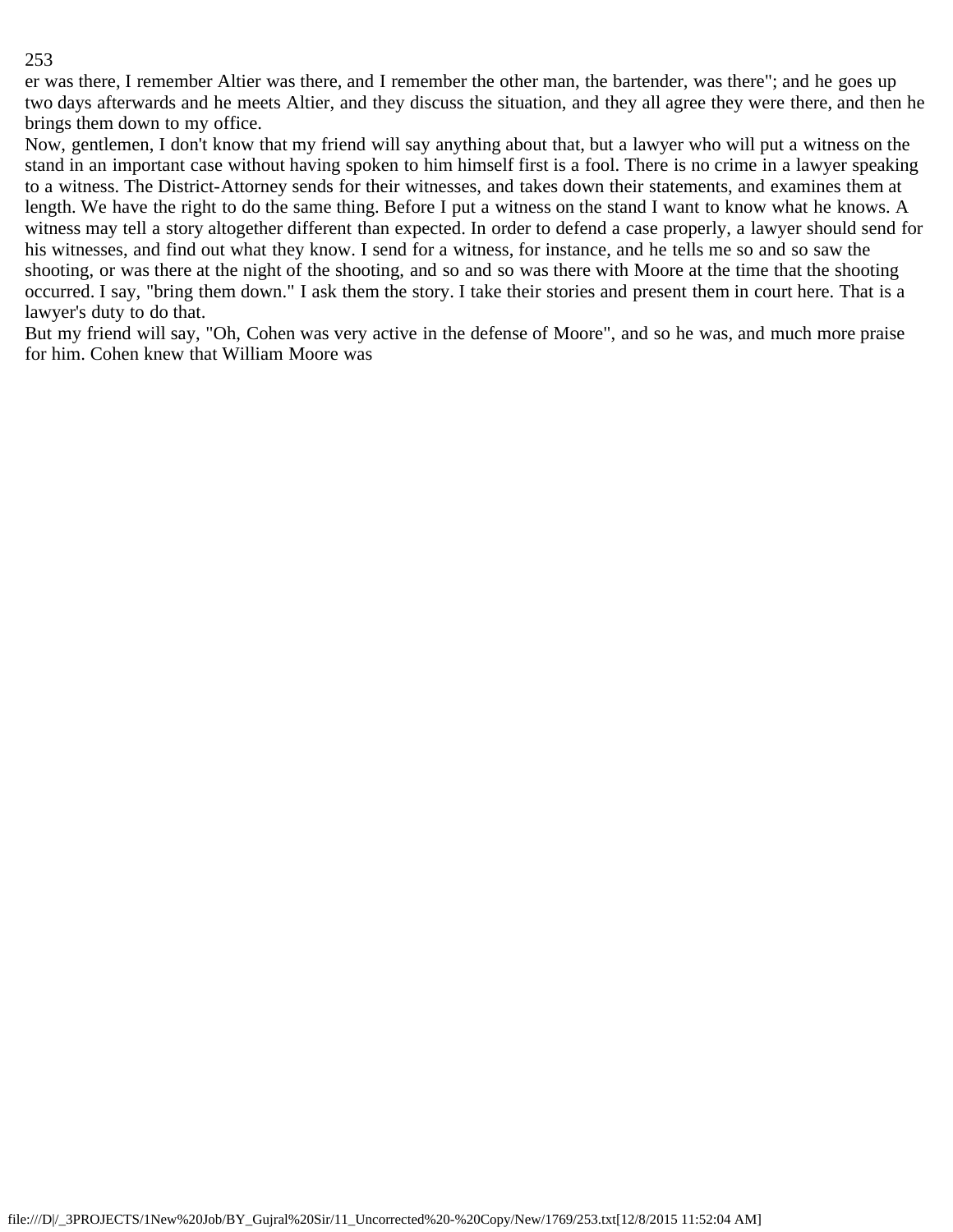innocent, the moment he heard he was arrested. Cohen knew he was with him at the time of the shooting. Cohen knew he could not have had a hand in the shooting, because he was in the saloon, drinking, at the time. Cohen spent much time going around through the neighborhood and seeking the different witnesses and bringing them down to my office. I tell you, gentlemen, I commend him for that, and I know you will, too. Do you think four witnesses can get upon the stand and swear to an alibi of this kind and be able to go through a gruelling cross-examination such as my friend is capable of without some hitch or some inkling to give you the impression that the men we re lying? Have you ever seen men take the witness stand and stand cross-examination better than these four men? I have not, gentle-men. And it appears to me from the demeanor of their faces, from the attitude they took, from the way they answered questions, that they were all telling the truth. Now, gentlemen, I am almost finished, and I ask you to take into consideration every bit of evidence in this case. I ask you to consider parts of it that I perhaps have left, out, and that may be fresh in your memory. I ask you to go into your jury-room and give this defendant the fair and impartial trial which he is entitled to. I ask you to consider every bit of evidence in this case, and I ask you, with all sincerity, you, Mr. Foreman, and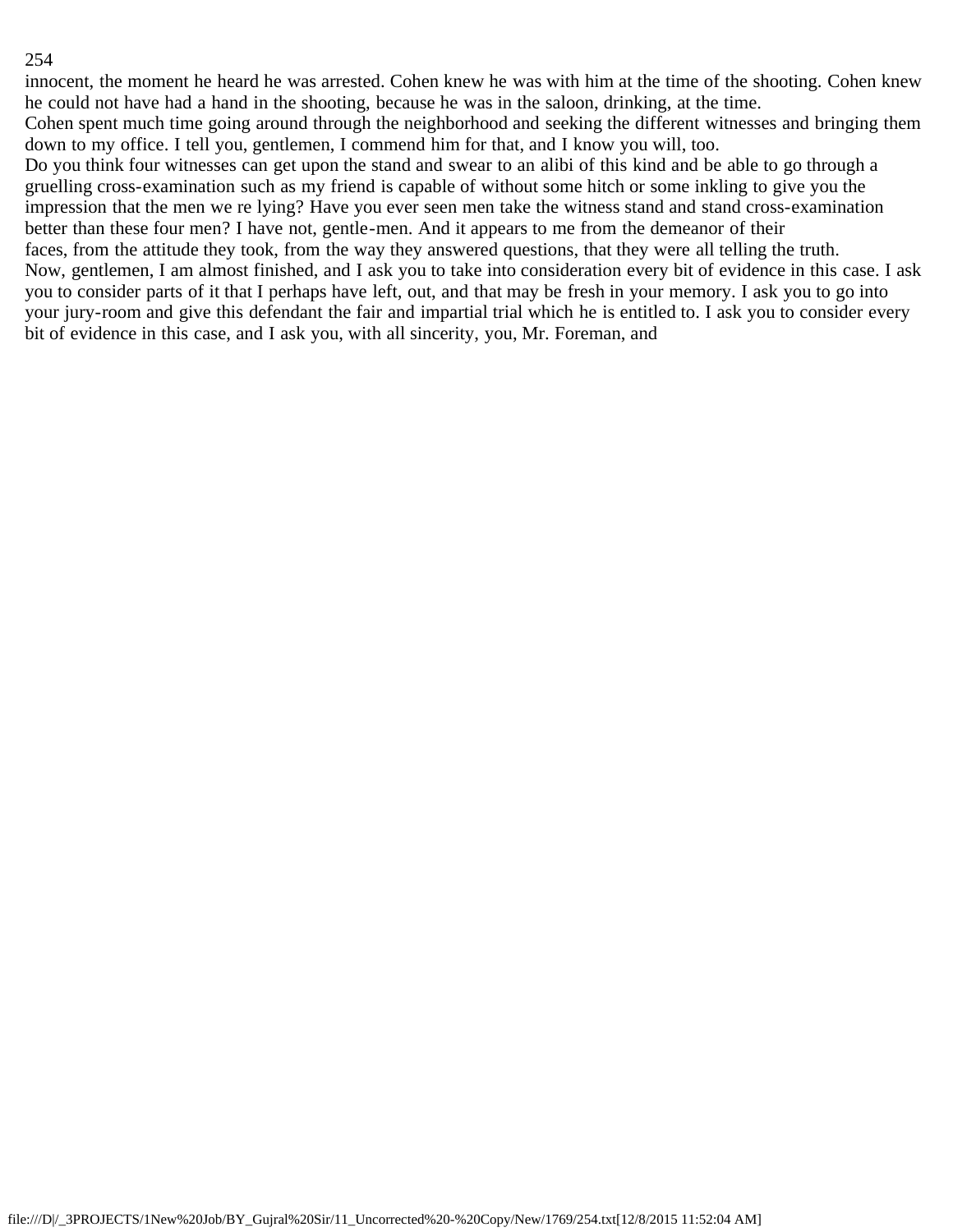you, Mr. Friend, you, and every gentleman of the jury, what is there from the evidence in this case that will authorize anyone of you in saying in your jury-room, under your oaths, and under your consciences, that you are convinced beyond all reasonable doubt that Henry Moore, on December 10th, 1911, stooped down, down, from the station in which he now is, without any cause, without any motive, without any reason at all, to fire a shot into the body of Joe Madden?

What is there, I say, gentlemen, from the evidence in this case, that will authorize you in saying that you are convinced beyond a reasonable doubt that this Duster gang member, Edward Larkin is telling the truth, and these other ten or fifteen men are lying?

What is there, I say to you, that will authorize you twelve men, from the evidence in this case, to take away, not only the life of this defendant, but his liberty even for a single day, what is there, gentlemen, in this case? I ask you that, when you go to your jury-room.

And before I close, gentlemen, this is the last word and the last chance that Henry Moore shall have had in this case to say a word in his behalf, what is there in this case that will authorize you, as twelve sensible business men, in even compromising on a verdict?

Jurors sometimes in murder oases say "well, they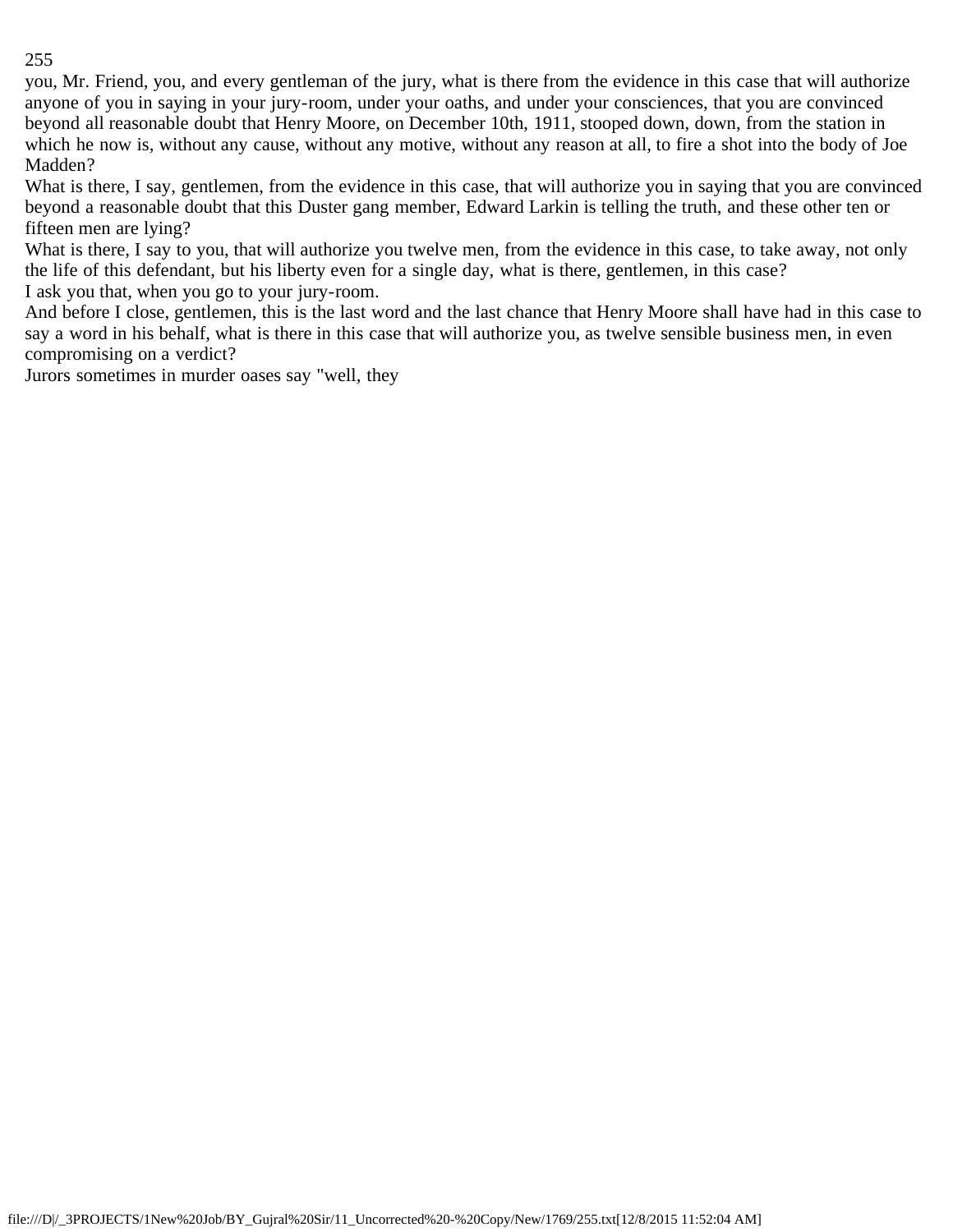have not proven murder in the first degree, they have not proven murder in the second degree; we will give him manslaughter."

For God's sake, gentlemen, don't do it in this case. Don't do it in this case. Don't put the stamp of murderer upon Henry Moore, twenty-two years of age, by convicting him even of manslaughter.

Oh, don't brand him with this horrible crime, that he shall carry with him through his days.

Oh, don't, gentlemen, put the stamp of felon upon his brow on such evidence as is presented in this case.

Oh, don't consider this, which as I have said before, another jury will pass upon. If he was guilty and had no right to carry that gun, he will then pay the penalty.

Go into your jury-room, gentlemen, and follow the instructions of the Court on the law.

You are the supreme judges of the facts. Give to this defendant the fair and impartial trial to which he is entitled, and, in conclusion, I say, gentlemen, may God guide your deliberations.

I thank you.

THE COURT: Now, Mr. District-Attorney, do you wish to begin your summing up?

MR. WASSERVOGEL: Counsel has taken somewhat longer than I anticipated, and, in view of the fact that your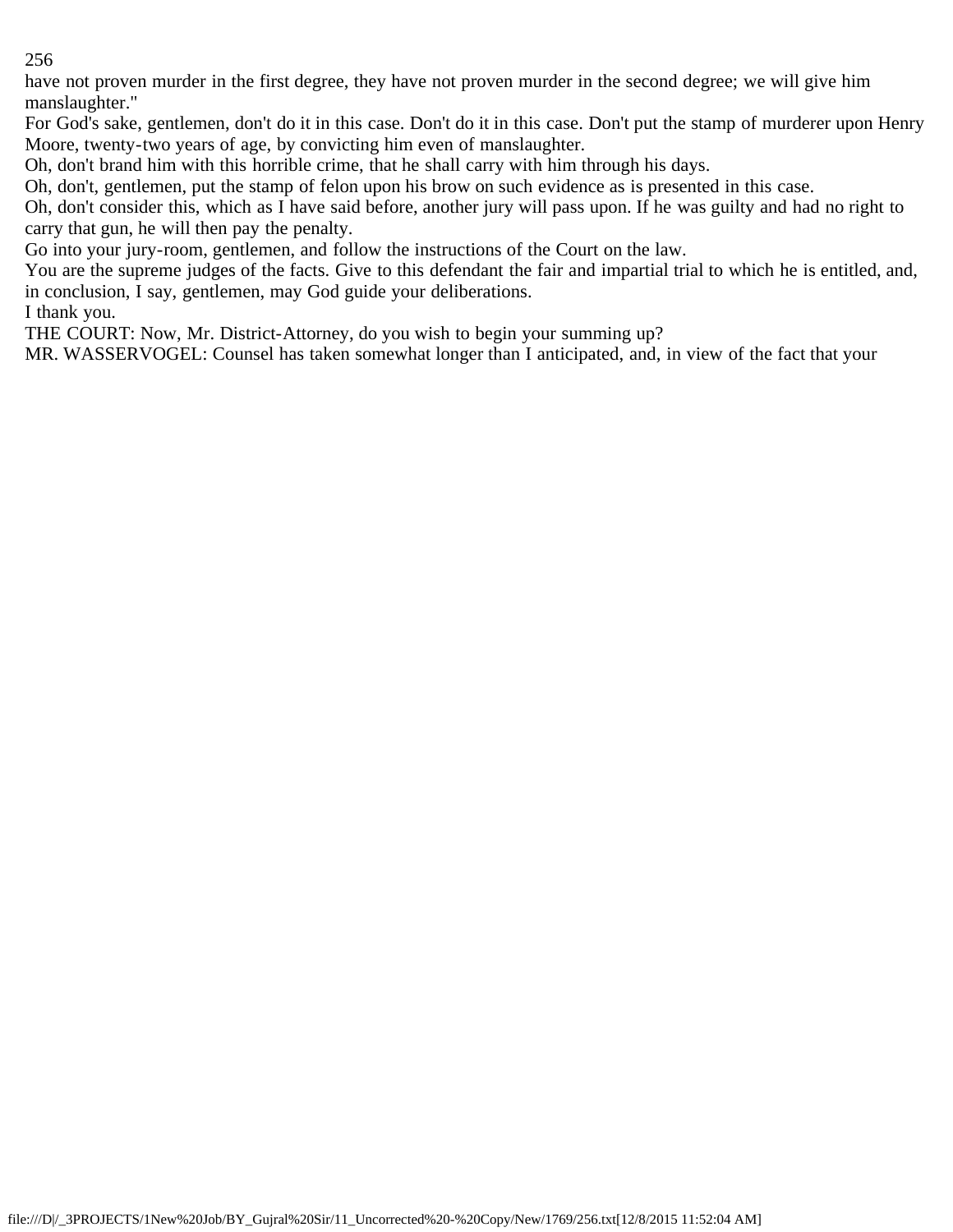Honor has indicated that you did not wish to submit the case to the jury tonight --

THE COURT: Oh, I am not going to submit the case to the jury and keep them here tonight.

MR. WASSERVOGEL: I prefer to sum up Monday morning, and I think I will be able to sum up within three-quarters of an hour, on Monday, so that the jury can have the case by half past eleven.

THE COURT: Gentlemen, I would give you this case if there was any assurance that you would quickly come to an agreement. You cannot give me that assurance, and I cannot insist upon it, and experience has taught me it is much better to give a case to a jury earlier in the day than late at night; their minds are better, and they are better able to reason together. I don't feel that I ought to make the District-Attorney take two bites of a cherry, so to speak, and divide his summing up.

MR. WASSERVOGEL: I will not take more than three-quarters of an hour on Monday morning.

THE COURT: If you gentlemen could have completed the case by four o'clock, I would have given it to the jury, but I do not feel that it is right to keep them here much later. (To the jury) Do not talk about this case among yourselves, nor permit anyone to talk to you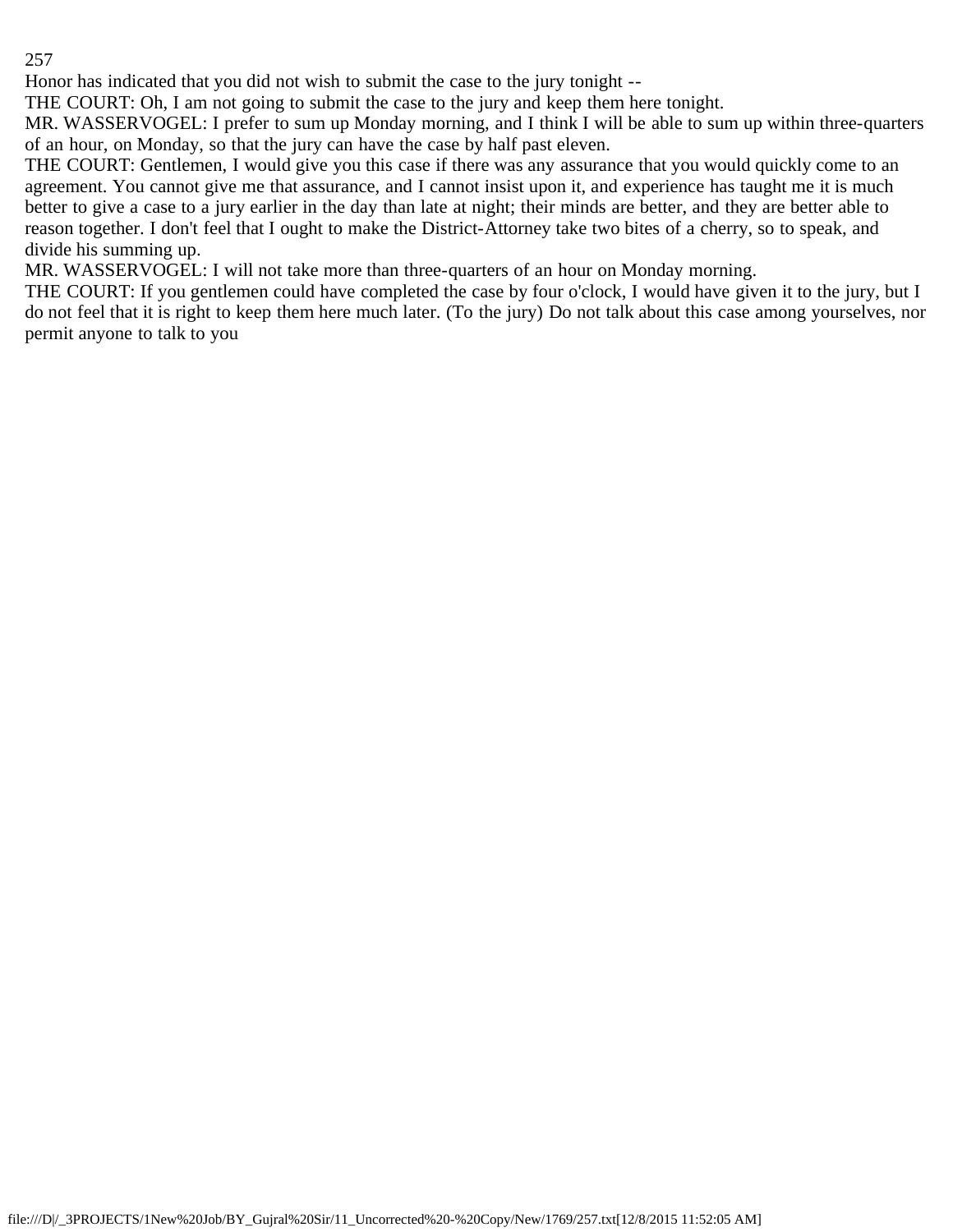about it, nor form nor express any opinion thereon, until the case shall finally be submitted to you. Monday morning, ten-thirty sharp.

(The Court then accordingly took a recess until Monday, October 27th, 1913, at 10:30)

----------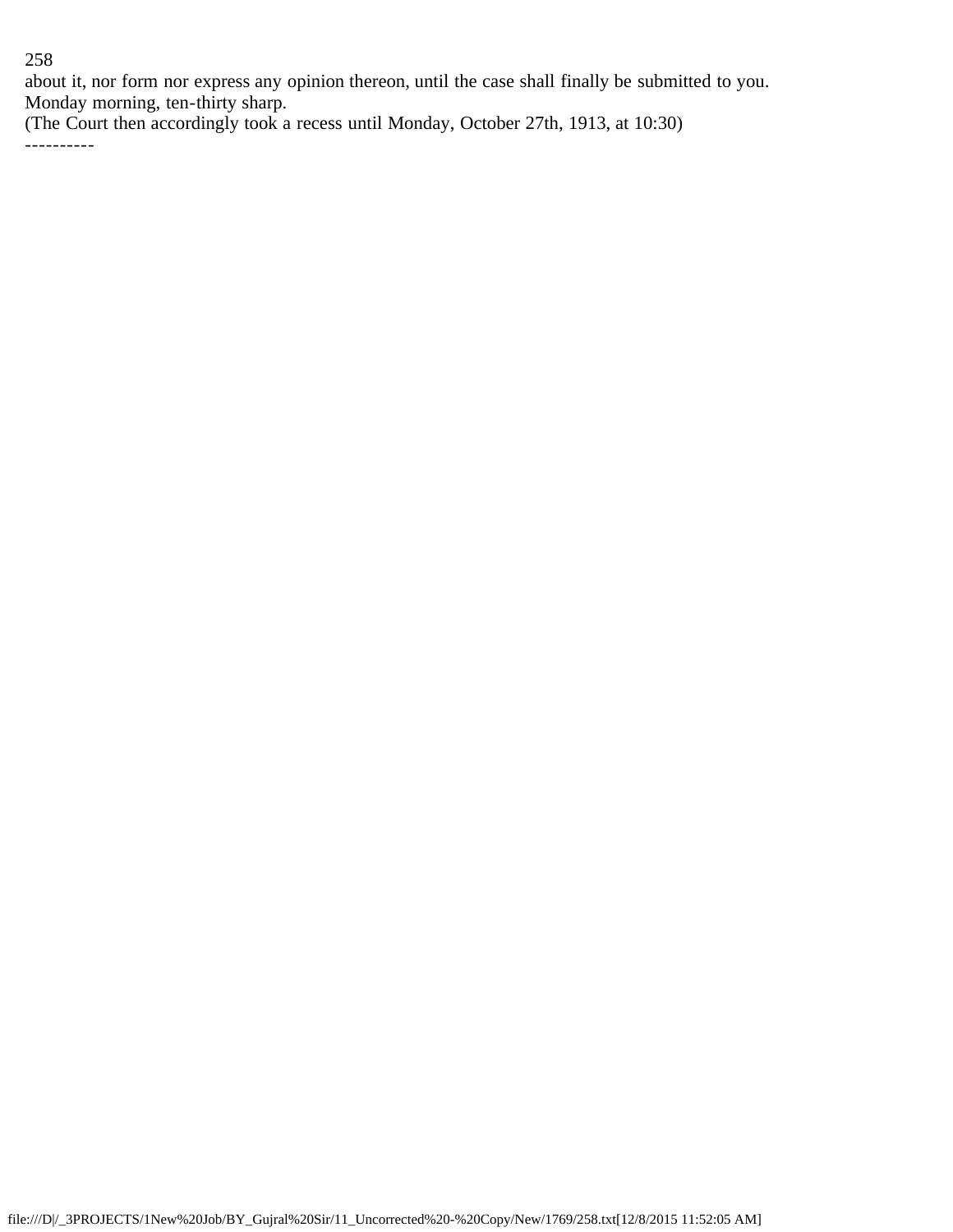259 THE PEOPLE, ETC., -against- HENRY MOORE New York, Monday, October 27th, 1913. TRIAL CONTINUED ----------

THE COURT: Now, are you ready to begin summing up? MR. WASSERVOGEL: Yes, sir. THE COURT: HOW long do you want? MR. WASSERVOGEL: Less than an hour.

THE COURT: Proceed with your summing up.

----------

Mr. Wasservogel then summed up the case to the jury on behalf of the People, as follows:

May it please your Honor and gentlemen of the jury:

You have not decided this case yet, have you? You have not made up your minds yet, now, have you? And you are not going to make up your minds until the last word has been spoken. Now, will you?

So that there may be no misunderstanding, gentlemen, let me call your attention at this time to the fact that the person whom we are trying, charged with the commission of this crime, is this defendant, Henry Moore, and that we have not been trying any of the persons who have testified for the People in this case.

Let me also call your attention to the fact that Assistant District-Attorney Skinner testified that this defendant after his arrest admitted to him that he was present in this dance hall on the night of the shooting,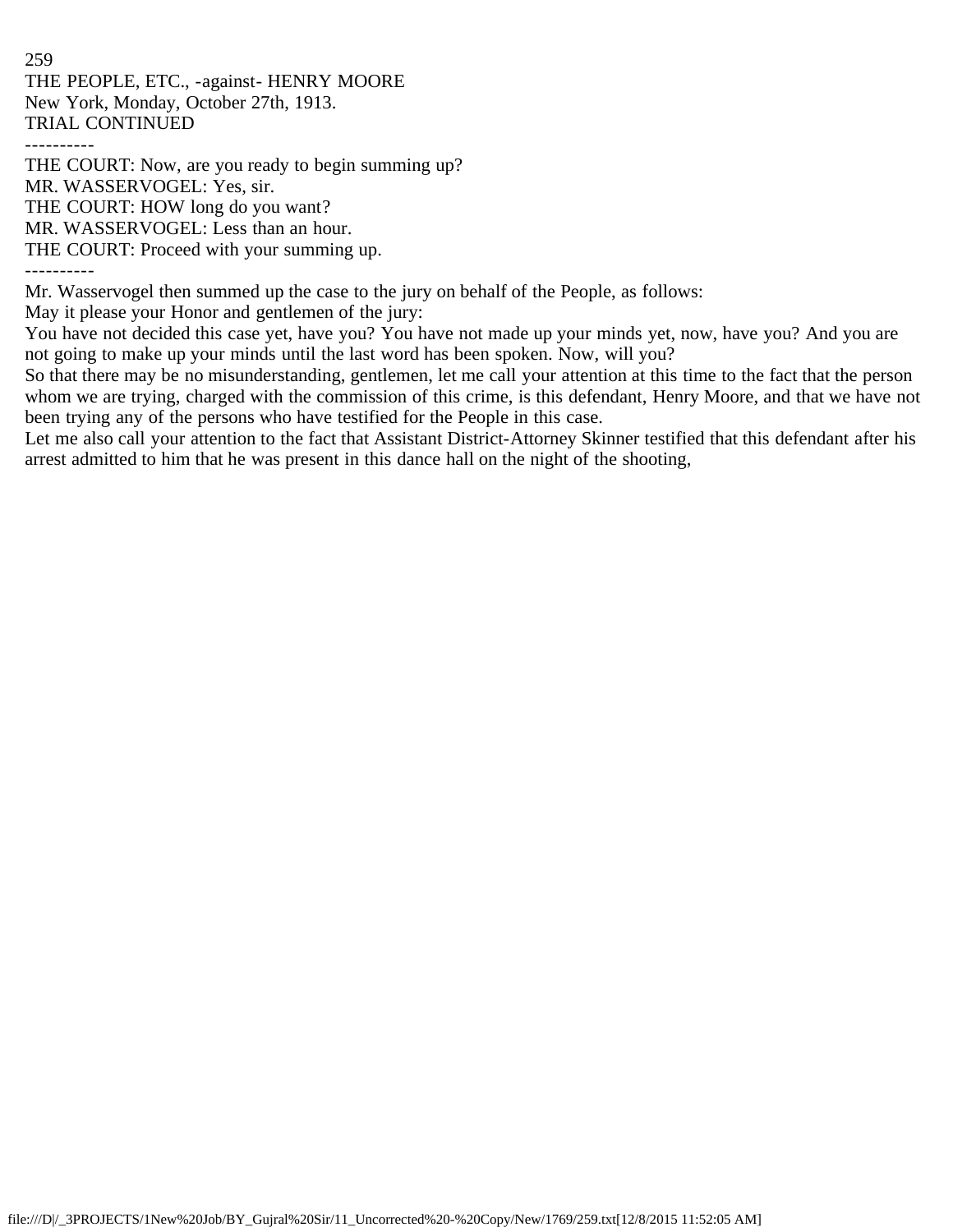and that he refused to say anything else about the affair, and that the testimony of Mr, Skinner stands on the records of this court absolutely uncontradicted.

Now, it is also conceded, of course, that Joseph Larkin died on the 11th of December, 1911, as the result of bullet wounds received by him on the night of the 10th of December, and that these bullet wounds were received by aim in a very tough dance hall in one of the worst parts of this city.

The affair that night was given, as my friend has told you, for the benefit of a man who was then charged with crime and who we have since then sent to State Prison; so that you see we take these cases as they come up, and we try them all impartially, and dispose of them one at a time.

Now, you will remember that at the coroners inquest, which was held in December, 1911, and in the indictment in this case, which is part of the records of this court, the persons who were named as the defendants in this case were James Walsh and Henry Moore, and they were the persons who were named as defendants from the very beginning of this case.

Know, Edward Larkin was the first person whom the State called as a witness in this case. Larkin is the young man who for the past four years has been employed by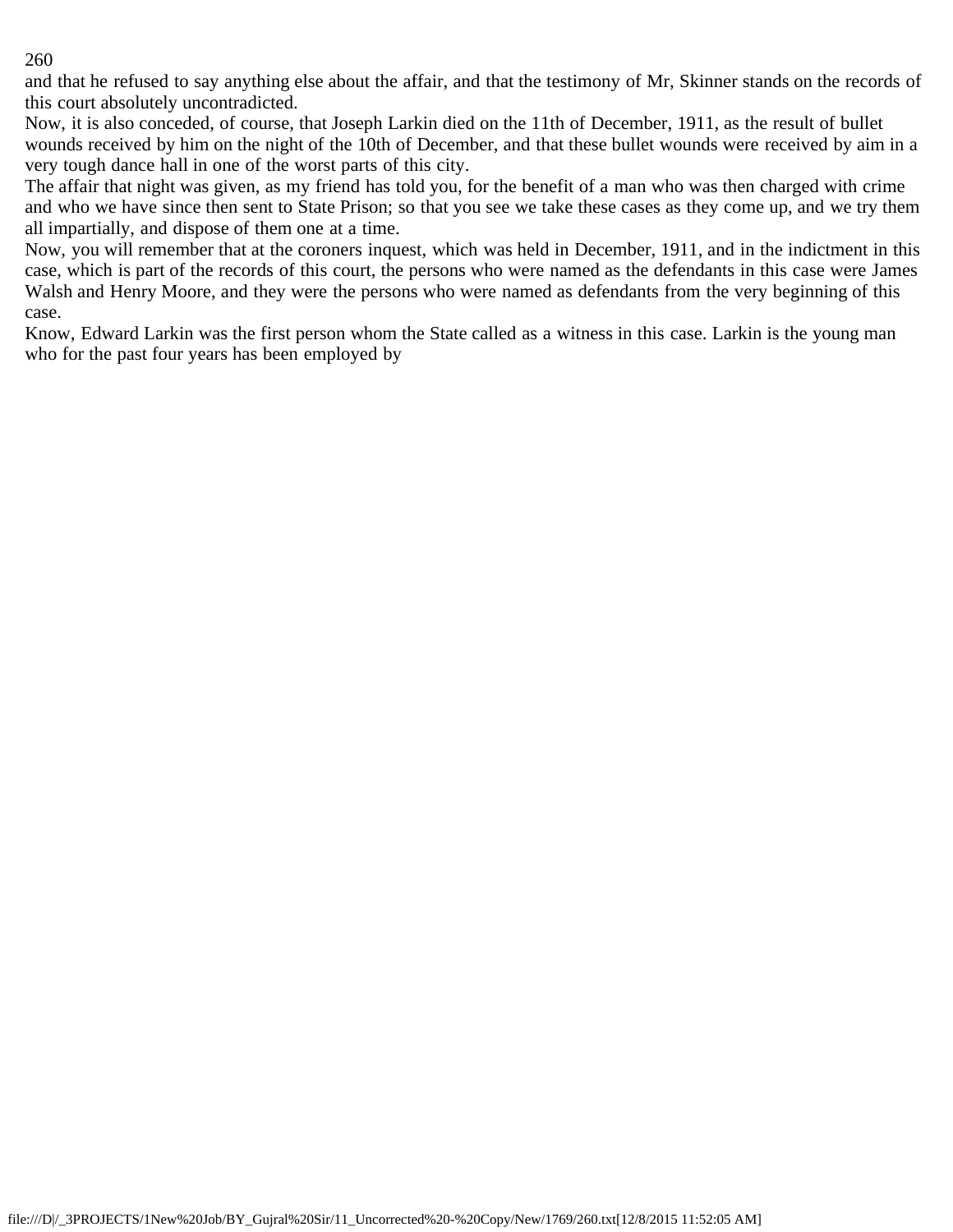the stock brokerage firm of Wardwell & Adams, at 111 Broadway.

Fearing the impression which Larkin would make upon you gentlemen, my friend tried to impeach his testimony, and he asks him questions like this, for instance:

"Isn't it a fact that you shot a man named Sullivan?"

"Isn't it a fact that you stabbed a man named Meyer?"

Now, if young Larkin had ever shot a man, or if young Larkin had ever stabbed a man, he probably would have been arrested at some time or other, and records would have been available which would have been called to your attention. You will remember I asked the counsel, "If you claim that Larkin ever shot a man, if you claim he ever stabbed a man, produce your people here in court, and we will find out what is the truth about this; but they were not produced, and they were not produced because they never existed.

Now, I don't want to criticise the counsel. I realize that when a lawyer is retained by a client, and is paid by client, and well paid by a client, that he

owes him some duty; but it is no part of a lawyer's duty to try to lead jurors off the track. It is unfair to a witness, it is unfair to the Court, and it is unfair to jurors.

Now, what does Larkin say?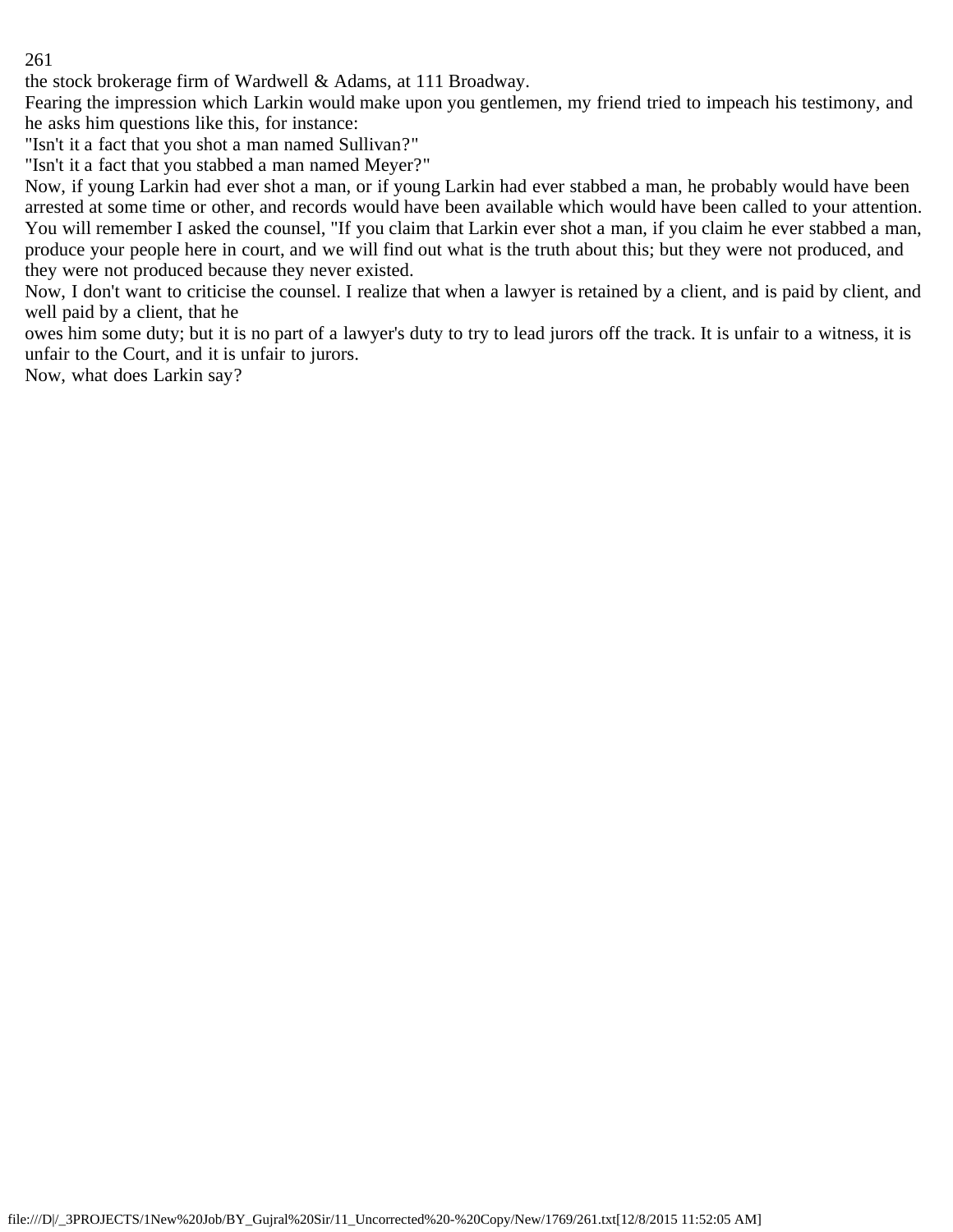He says, in the first place, that he knew Henry Moore, and that he had met him that very afternoon. Now, this is also absolutely uncontradicted in the record in this case. And Larkin says, referring to the time of the shooting, "My brother was just going up, and he met him, Walsh, on the top of the stairs, and Walsh placed a revolver against his stomach and fired once. I don't know whether it hit him in the stomach, or in the hand; he was shot in the hand and he was shot in the stomach; and he fired again; and the second time he fired my brother wheeled around, and before he wheeled around Moore placed a revolver against his back and pulled the trigger a couple of times; it didn't go off; and after the second shot my brother turned around to the left, and Moore fired into, his stomach, and then Moore ran downstairs." In the Coroners' Court, on the same subject, gentlemen, Larkin testified that his brother Joseph tried to grab the revolver, and Moore came behind him and

placed the revolver against his back. "He then pulled the trigger three or four times, but it did not go off. Then Walsh fired another shot. "What did Moore do? A. He fired the shot in his stomach.

"Q. Did you see that shot fired? A Yes."

Now, gentlemen, the question at once suggests itself, "What motive did young Larkin have for lying? Why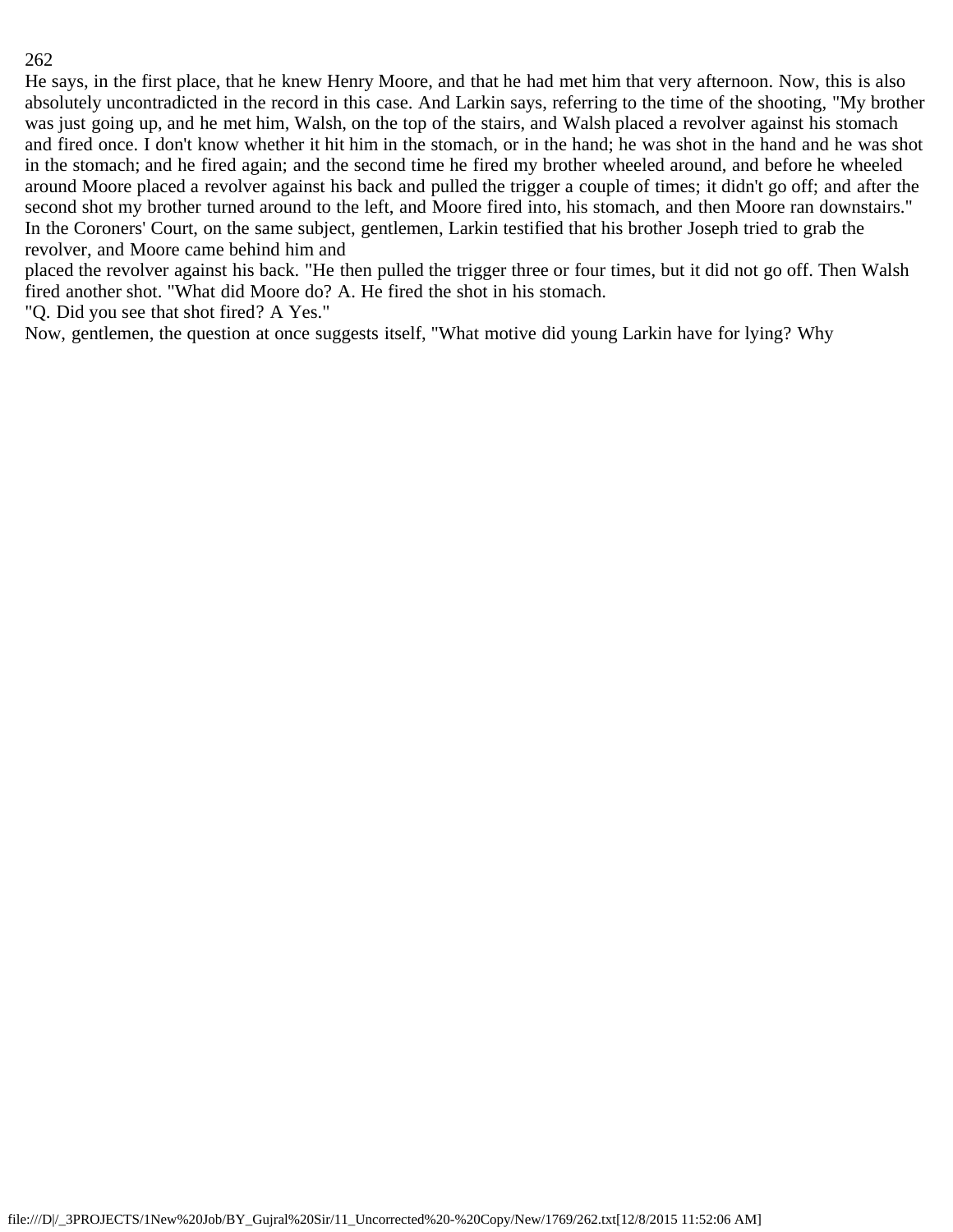should he never pi ked out Henry Moore as the one who did this shooting? Why pick out Henry Moore of all the young men in the county of New York, and say William Moore did this shooting? He didn't pick out one of you, he didn't pick out me, he didn't pick out one of these defendants' friends who are in the back of this courtroom. He picked out Henry Moore, and Henry Moore and Walsh were the only persons who young Larkin charged with the commission of this crime from the very beginning.

My friend had much to say about a witness named Shore, whose sister married a brother of the deceased.

Shore, for some reason, whether it was fear or otherwise we have been unable to ascertain, apparently had a change of heart, and was unable positively to identify the defendant. But even Shore admitted in the Coroners' Court that there he testified that Moore fired the third shot.

In an affidavit made by him in the District-Attorney's office on the 25th of January, a few weeks after the shooting, he said, among other things, "In about ten minutes Walsh came out with Henry Moore. Both of them were a little drunk". And then on this trial:

"Q. Do you remember also having said that you heard some one say, 'here comes Walsh'? A. Yes."

"Q. And the dead man at that time was standing near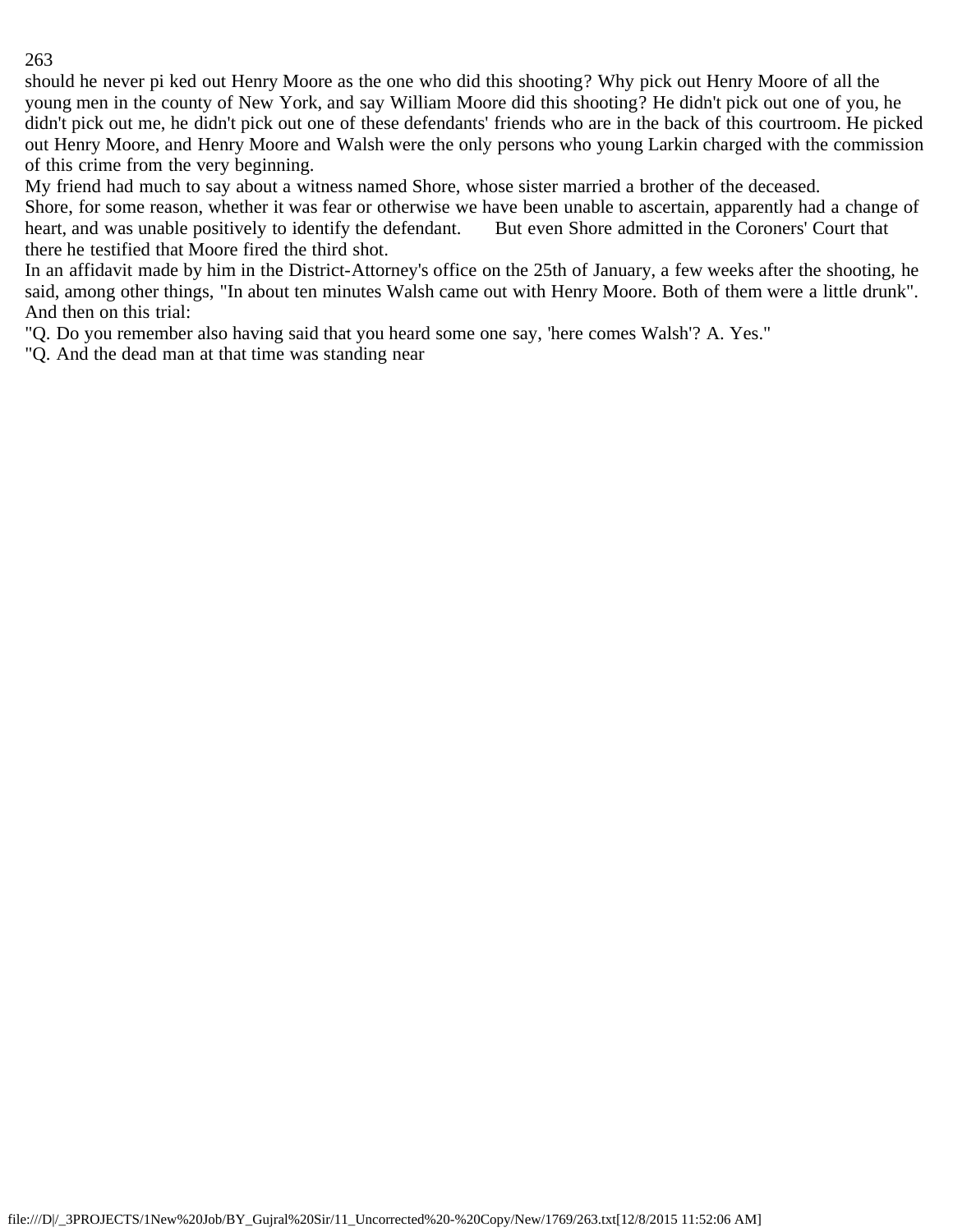the door, was he?

A. Yes, near the door.

"Q. And you walked to the head of the stairs?

A. I walked to head of the stairs.

Q And do you remember also in your affidavit saying, 'and just as I got there Walsh and Moore and a third man came upstairs.'; do you remember that?

A. Yes.

"Q. Did you see the shooting?

A. Yes, sir.

"Q. How many men did you see fire shots?

A. Two men."

Not, one. He said two men fired shots.

"Q. And you saw a gun in the hand of this man, did you?

A. Yes.

"Q. Did the dead man have a gun?

A. No, sir.

"Q. Can you tell us the position of the men who were firing the shots with reference to the man who was shot? A. He was coming up the stairs, and this other fellow after. There was a gun in the fellow behind

Walsh's hand, and he pulled the trigger about four times before the bullet went off. That was Moore. He was the last

one to shoot. You could hear the gun click." He says, "I laid under Madden's feet; Maiden fell over me; I couldn't get up".

And, furthermore, "And you also said in your affidavit, 'when I got up again Moore'" -- Moore, again, gentlemen, there is --

MR. HAROWITZ: Now, if your Honor please, I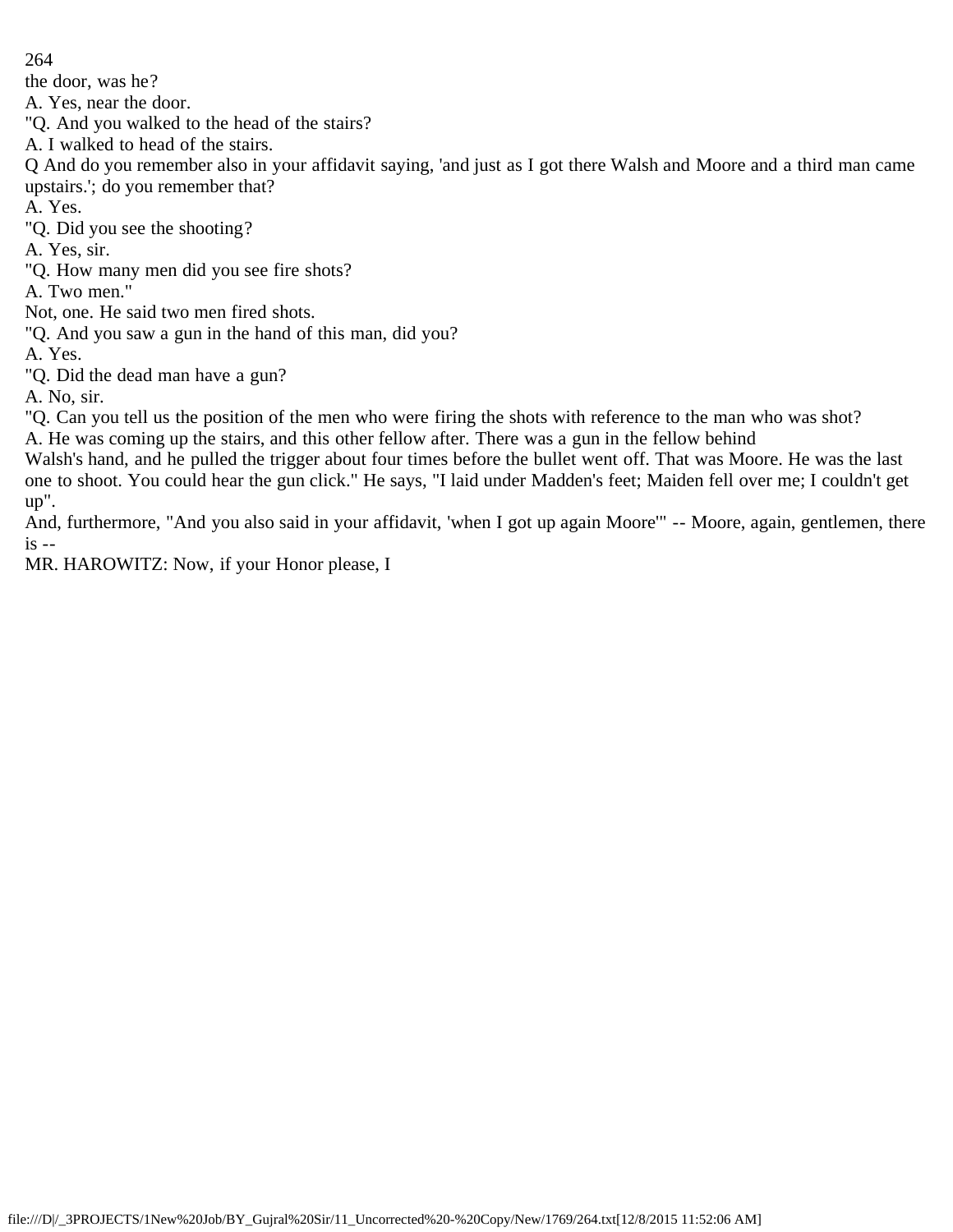think it is object time to object to this, for this reason: Mr. Wasservogel is reading a statement from an affidavit signed by tile witness. The same witness on the stand said that at the time he signed the affidavit he did not know the defendant and never saw him.

MR. WASSERVOGEL: I am reading from the record of this trial.

MR. HAROWITZ: I don't believe that is fair.

THE COURT: If Mr. Wasservogel is reading from the sworn testimony, I have no right to stop him.

MR. HAROWITZ: No, he is reading from an affidavit.

MR. WASSERVOGEL: No, I am reading from the record.

MR. HAROWITZ: The witness swore he did not know Moore.

MR. WASSERVOGEL: I don't want Mr. Harowitz to sum up three times in this case, and I don't want to be interrupted.

THE COURT: Confine yourself to the record, Mr. District-Attorney.

MR. WASSERVOGEL: That is what I am doing.

MR. HAROWITZ: I take an exception.

MR. WASSERVOGEL: And he was asked this quest-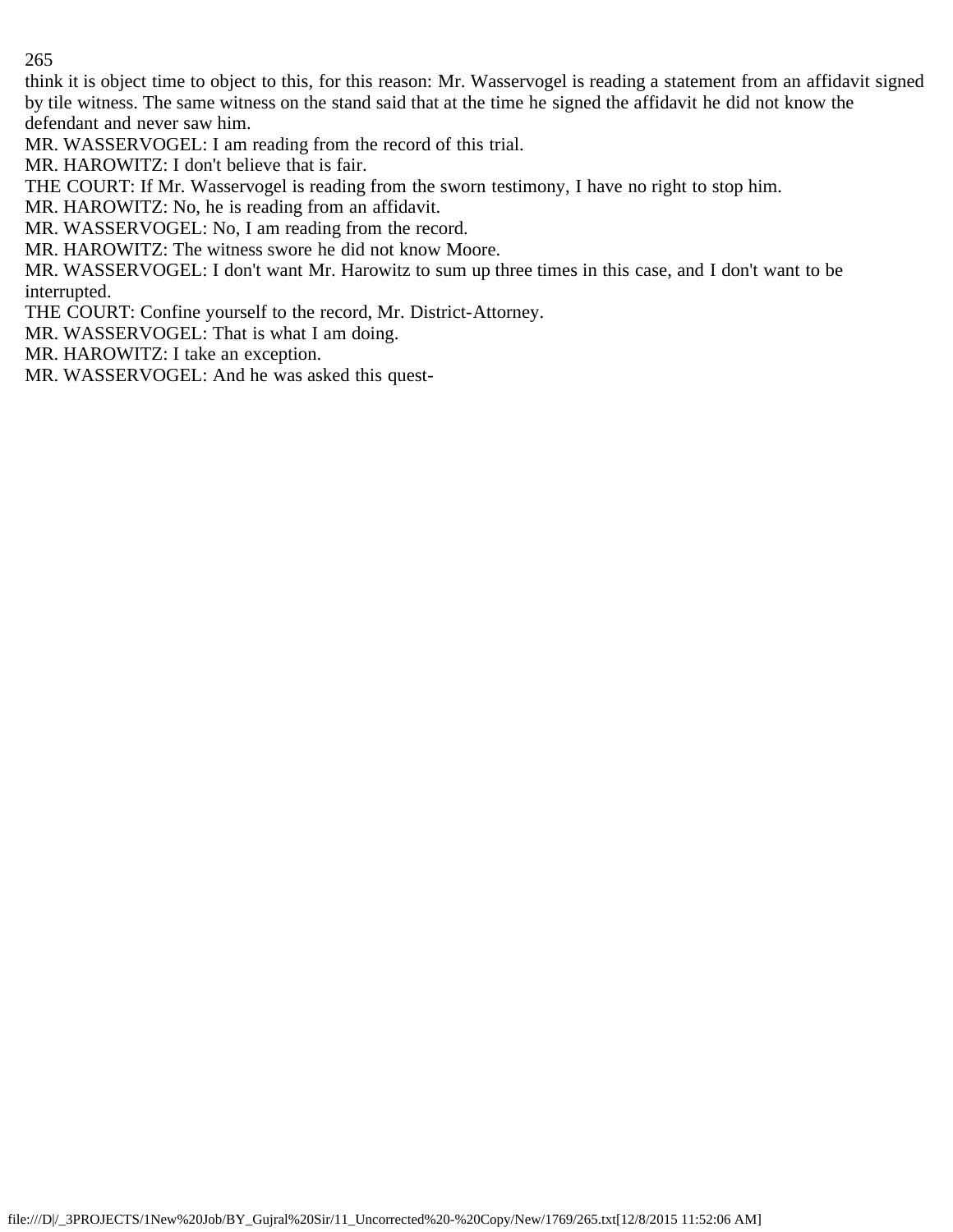"Q. And you also said in your affidavit, 'when I got up again Moore had a un pointed towards Joe Madden, and Moore fired a shot?'", and his answer was "that was the last shot fired, yes, sir."

Then, on cross-examination, when my friend tried to find out whether this witness was mistaken or not, he asked him: "Q. Now, if you did see the fellow that was with the fellow who did the shooting, would you know him?". Now, what was his answer to that, gentlemen?

He said, "Well, I am not positive, because I didn't get a good look at him; it happened, in, such quick time I never expected it, and the fellow stood behind Walsh."

So, there, gentlemen, you see that even he does not say that this defendant Moore was not the man, and he is very positive that there were two men engaged in this shooting, and not one man, as Cunningham would have you believe. Now, when the defendant was arrested, he was attending a funeral, and he had in his possession this gun.

No, gentlemen, his gun was introduced in evidence only as a circumstance showing the probabilities in this case. You will remember that Lieutenant Jones told you that the two bullets which were found in the house of the decease-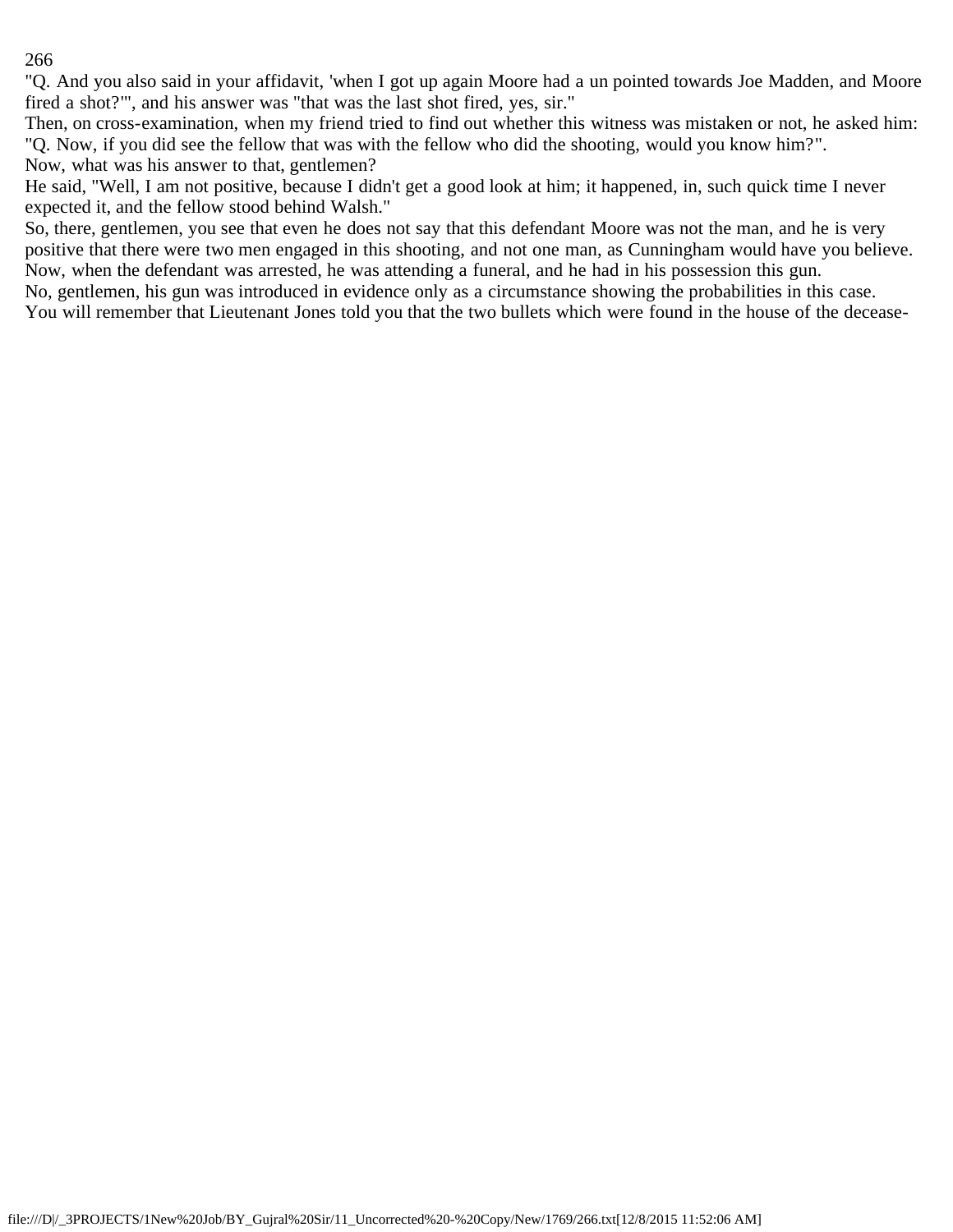ed were marked in a certain way, which indicated to him that those bullets were fired from a revolver the barrel of which was out of alignment. You will also remember that Mr. Jones, Lieutenant Jones, testified that the gun which was found upon the defendant's person at the time of his arrest, that that gun also had a barrel which was out of alignment. Now, we don't claim that both the bullets which were found in the body of the deceased were fired from the same revolver. We don't claim that as an absolute fact. We don't know. We don't claim, gentlemen, as an absolute fact, that this is the gun from which those bullets were

discharged. We don't know. It may be that, in the excitement of that shooting, that Moore could have fired two shots and it might not have been noticed. It may also be that Roxy Walsh also had a gun the barrel of which was also out of alignment.

But, it certainly is a strange coincidence that the gun found upon the defendant's person should when used have the same effect upon bullets as did the gun from which the bullets were fired which were found in the body of Joseph Larkin.

What is the defense in this case? What manner of man have we to deal with here, gentlemen?

This defendant realizes that his situation is a desperate one. He realizes that is necessary for him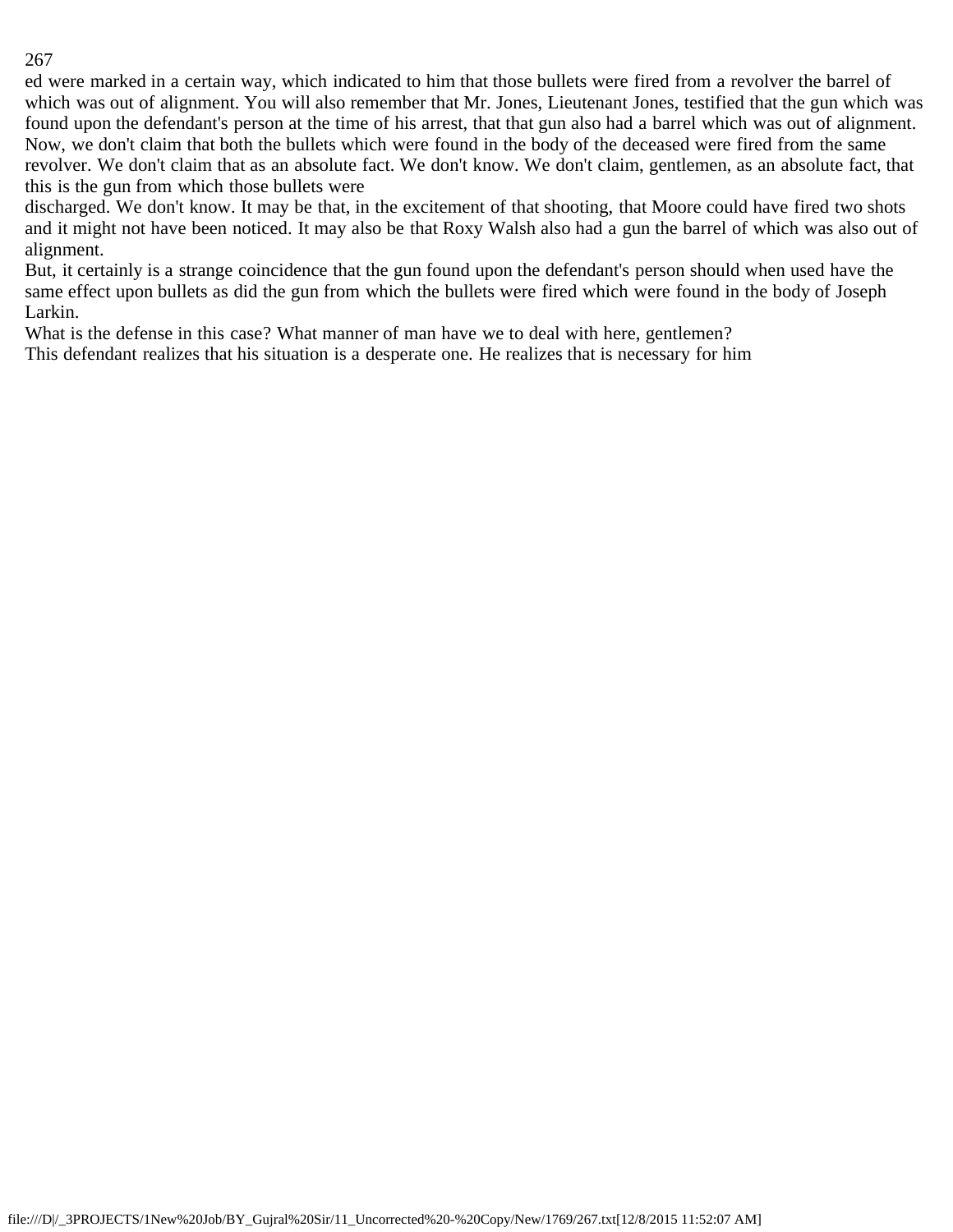to introduce some defense in this case, and I now charge that he has framed up one in an impudent attempt to have your twelve men believe what Henry Moore in his own heart and soul knows to be false.

Who is it, gentlemen, that tells you that Henry Moore was not present at the time of the shooting? Who tells you that? Four of his boon companions. You remember one of them said that they walked away because they were afraid of being picked up. Why were they afraid of being picked up, if they had done no wrong?

It may be that this defendant and several of his friends had drinks together that night. They probably had drinks together upon previous nights, on many occasions, but when those men told you that Henry Moore was not present at the time of the shooting, gentlemen of the jury, they lied, and no one in this courtroom knows it better than Henry Moore; and if you twelve men were to acquit Henry Moore upon their testimony, he would laugh up his sleeve to think that you were so easy, so easy.

Several witnesses were produced here who testified that they knew this defendant by sight only. You remember that term. You remember the said, "I know him by sight only". Whether they were ashamed of this association with him or not, gentlemen, I don't know, but at any rate you remember a young fellow named Corrigan, he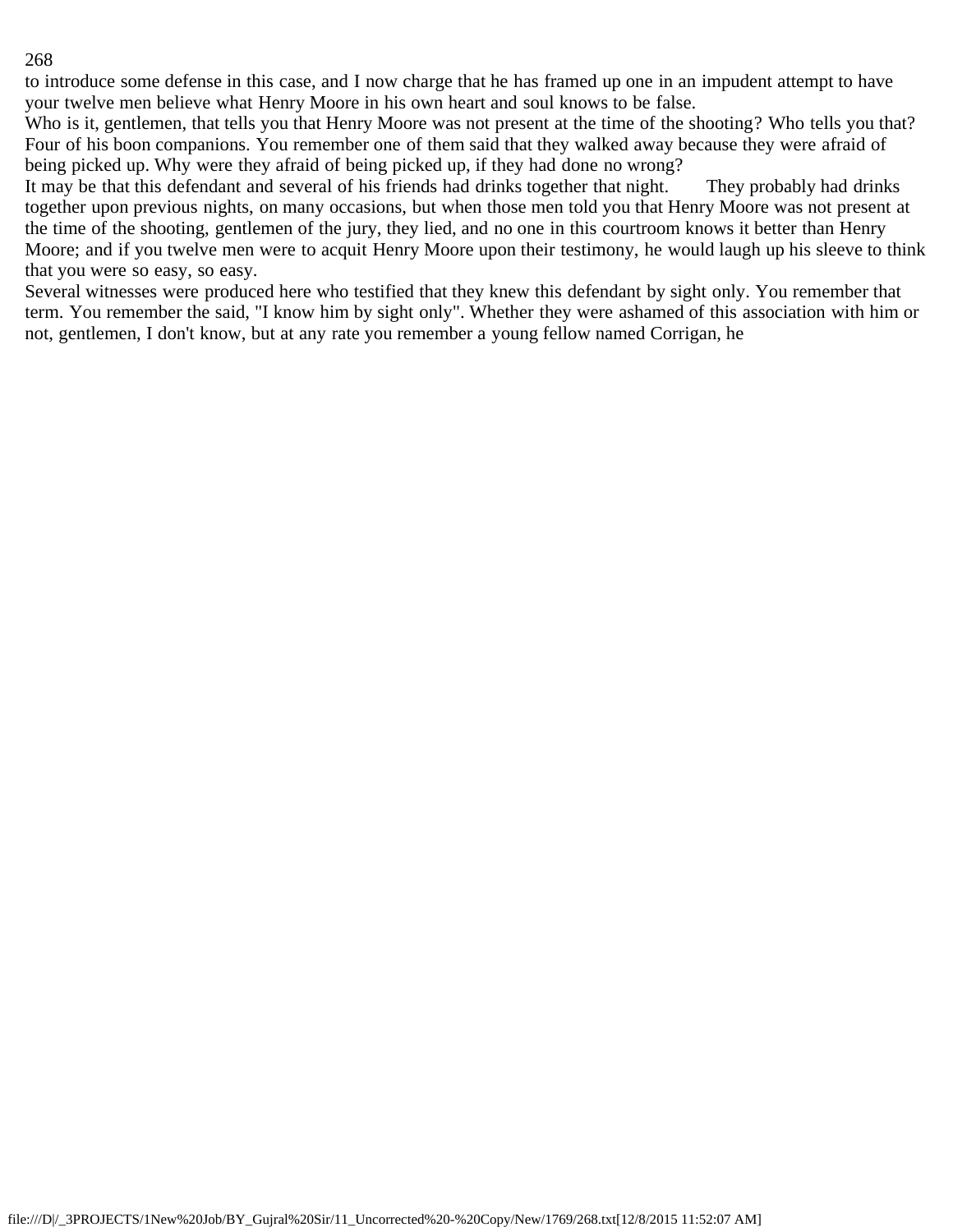was asked "You know most of the young men in the neighborhood?

A No, sir, I don't come from that neighborhood. I live in Forty-seventh Street and Eighth Avenue.

"Q. That is also on the west side, isn't it?

A. Yes, sir, but that is a big difference.

"Q. Do you belong to the Winnoa Club?

A. No, sir, I do not.

"Q. You would not belong to that club, would you?

A. I would not.".

He was ashamed of it.

"Q. And that is a pretty bad club, isn't it?

A. From what I heard of it, yes.

"Q. You would not belong to a club of that kind, would you?

A. I certainly would not.

"Q. But when you heard that one of its members had been looked up and was in the Toombs --"

MR. HAROWITZ: He was not one of its members, Mr. Wasservogel. Moore was not a member.

MR. WASSERVOGEL: May I not read from the record in this case, without being interrupted by counsel?

MR. HAROWITZ: I withdraw my remark. I thought he was referring to the defendant, Moore, being a member of that club.

MR. WASSERVOGEL: You remember, gentlemen, that this witness said he had to by a ticket for this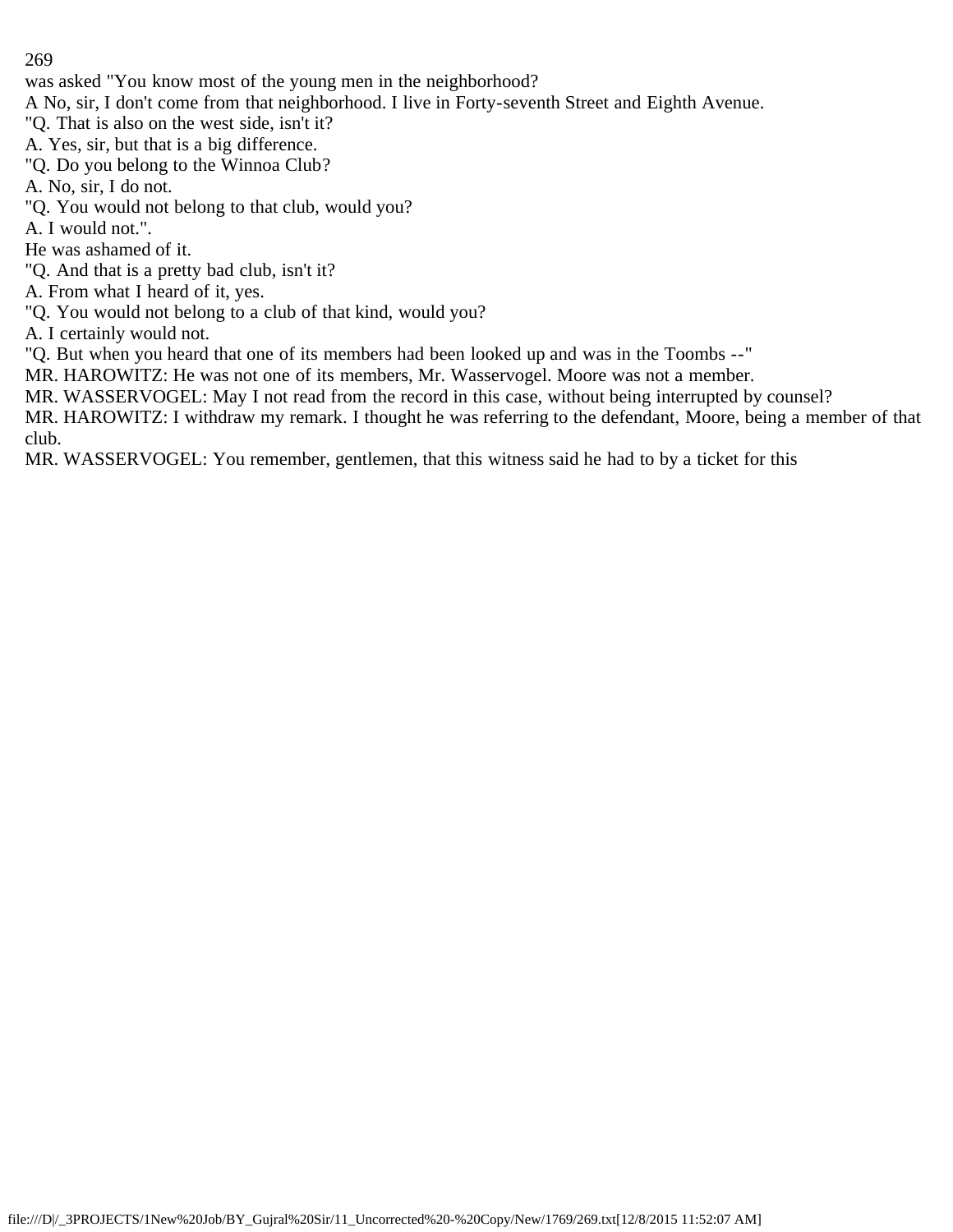affair for the benefit of somebody who was in the Toombs, and he was asked:

"Q. You would not belong to a club of that kind, would you?

A. I certainly would not.

"Q. But when you heard that one of its members had been locked up and was in the Toombs, you thought you would buy a ticket for the benefit?.

What is his answer?

"A. Yes, I would pay thirty-five cents any day in the week rather than have trouble with them. It pays ms to pay thirtyfive cents and keep away from them."

But he kept away from them by going to the affair that night. That is the way he kept away from them.

And then, referring to the time when he claims that he ran out, after the shooting, he says, in answer to these questions: "Q. And at that time, seeing a man lying there, did you know he had been shot?

A. I didn't know he had been shot, but I heard the shots fired. I didn't know whether he was injured or not.

"Q. Did you see the blood?

A. No, I did not.

"Q. He was not bleeding at the time?

A. I didn't notice it.

"Q. Weren't you too excited to notice it?

A. Yes, sir, I sure was.

"Q. Did you see other people around?

A. I did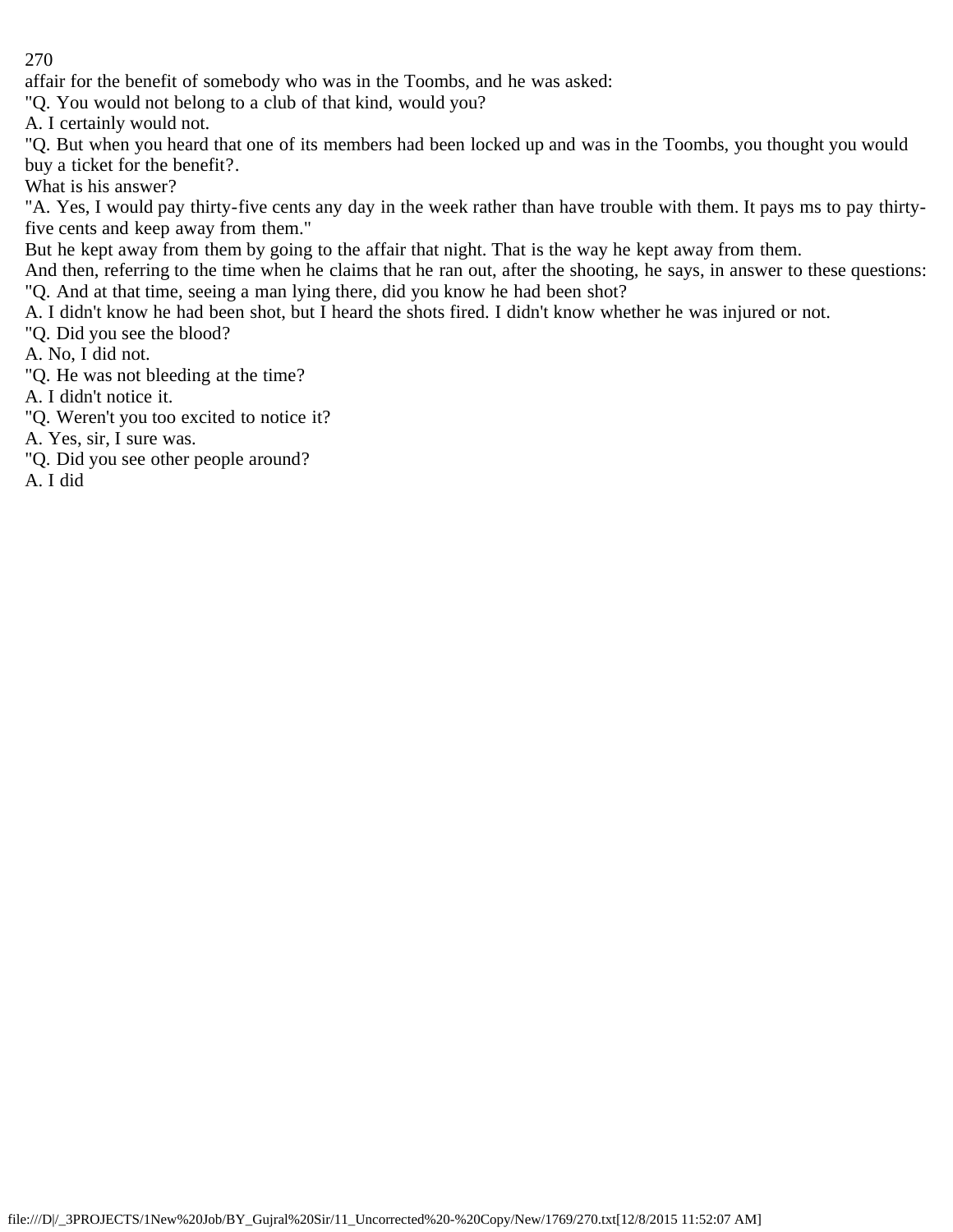when I turned.

"Q. Quite a number of other people coming out of the hall?

A. Yes, sir.

"Q. Now, you say that young Larkin came running out of the vestibule and ran over to the bannister?

A. Yes?

You remember, gentlemen, he said that Larkin came up after him, and that young Larkin said "get the something or other, they shot Joe."

"I heard him say that."

"Q. You heard him say, 'they shot Joe'?

A. Yes.

"Q. So that you received the impression from his remarks then made that he already at that time knew that his brother Joe had been shot by some people who had run downstairs?

A. From his words, yes, sir."

So, gentlemen, if Larkin had been in the hall, and had not been present at the time of the shooting, and had not known who it was that was shot, is it reasonable to believe that he would run towards the banister and, shouting after the some people who were running downstairs, that he said," there they go, the blankety blank, they shot Joe."?

You also remember that young Larkin -- that the testimony in this case is that Larkin was taking tickets outside, and that he went in the hall and came out again

that he had done that frequently during that night, and Larkin also testified that when he saw his brother shot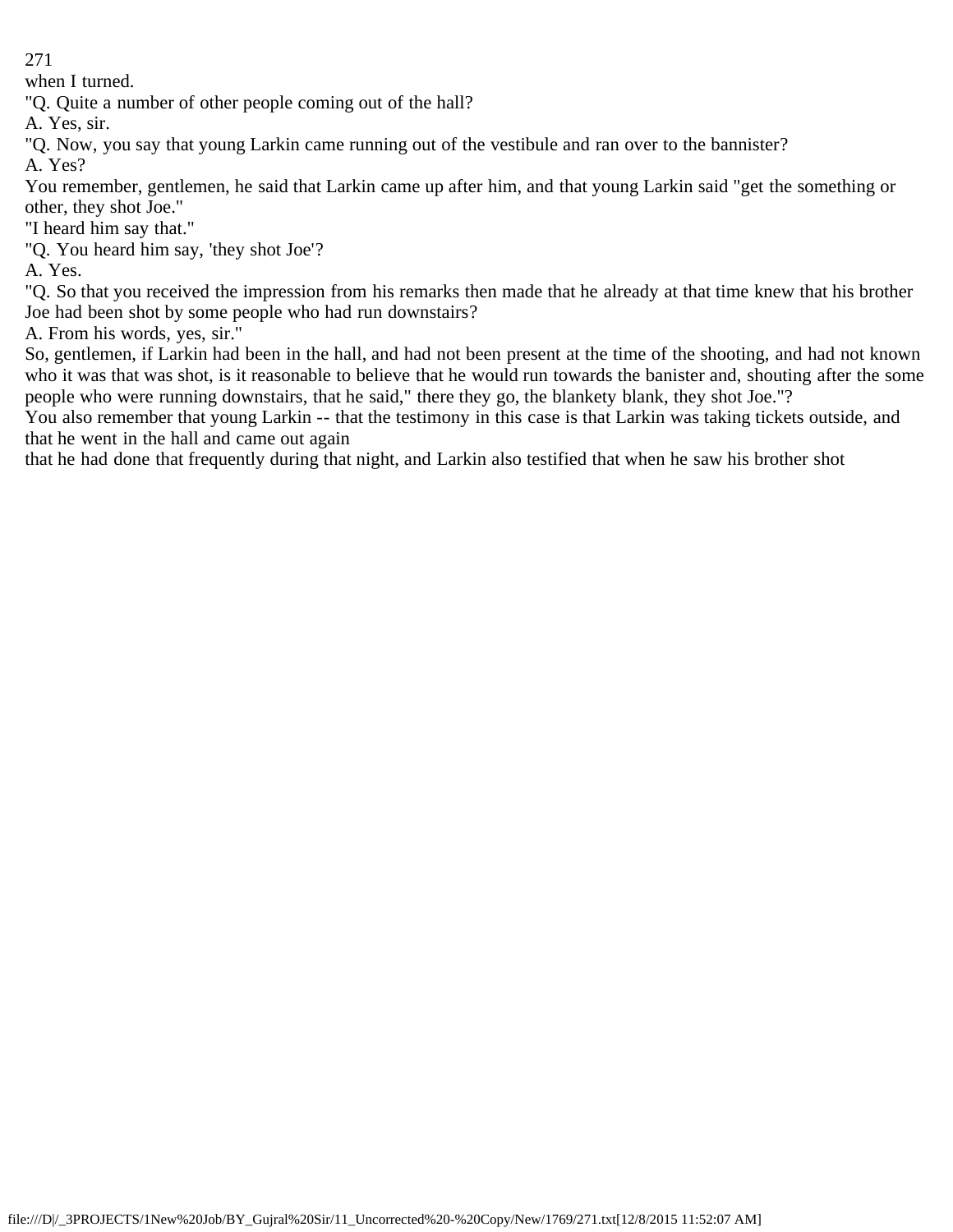down he ran into the hall to get a glass of water to give to his brother. And if this young man Corrigan did see him come out, it was as he was coming out with this glass of water, and not otherwise.

Several of the defendant's witnesses testified that the defendant -- they don't know when, but after the shooting - moved over to Jersey somewhere, they don't know just where. They also said that at various times since this shooting they had seen him in New York.

That may be true. I did not even take the trouble to cross-examine them on that.

It is well known, gentlemen, that nowhere is a criminal so safe from detection as in the heart of a big city, and you probably will recall, about a year ago, a prominent case in this community, where the police were hunting all over the country for men charged with the commission of a serious crime, and where they were finally found living in a modest little flat over in Brooklyn. So, there is nothing to that.

Then, we come to Mr. Cunningham. Now, what does Cunningham say? Cunningham, you will remember, was the saloon keeper, who was also the owner of this resort in West 36th Street, who has dealings with the various members of these social clubs, and who, we contend, was afraid to identify Moore; and if we had Walsh here charged with this crime, he would say "I don't recognize Walsh".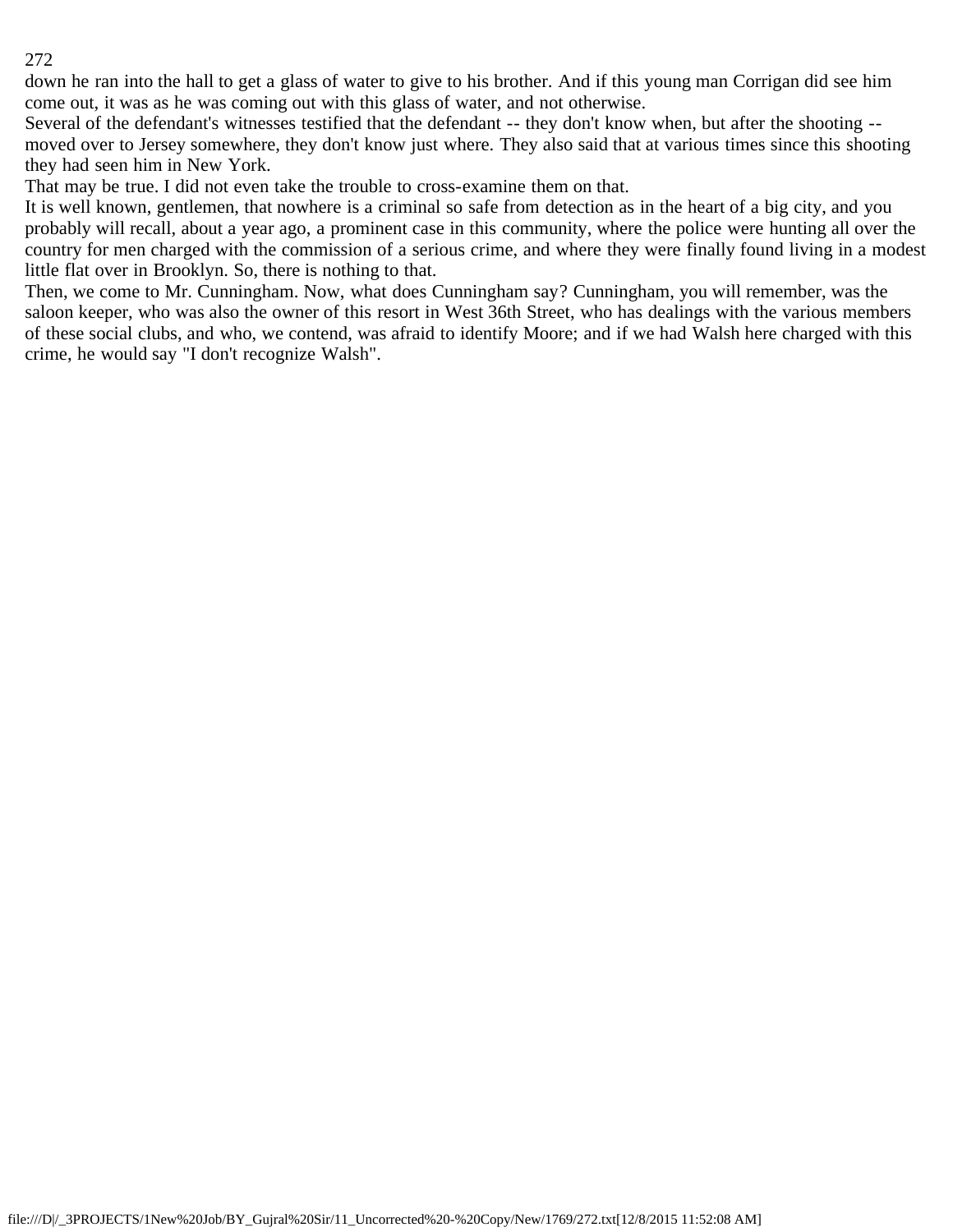Why, do you know that that man's life would not be worth a button, living over in that section of the City, he dared identify Moore as one of the men charged with this shooting? But even he says that, while there were six or eight men around him at the time, he could, not recognize a single one of them.

Do you remember that Mrs. Larkin and her daughter both told you that shortly after the shooting they had occasion to go to Cunningham's place for the overcoat which the deceased had worn on the night of the shooting, and they talked with him about the shooting, and they said to him, "We understand this shooting was done by a man named Walsh and a man named Henry Moore?",and Cunningham said, "that is right, Mrs. Larkin".

And Cunningham then said to Mrs. Larkin, and the young girl was certain, and you saw both those witnesses on the stand, and there is no reason why they should lie, that he knew Walsh, and had known him for some time; that while he had not known Moore, that he would be able to identify him.

Now, gentlemen, I am not going to take as long as I thought I would, but I want to call your attention to a remark made by my friend during his summing up, in trying to find explanation for this gun which was found on the defendant's person at the time of his arrest

He sais to you, in his melodramatic way, knowing that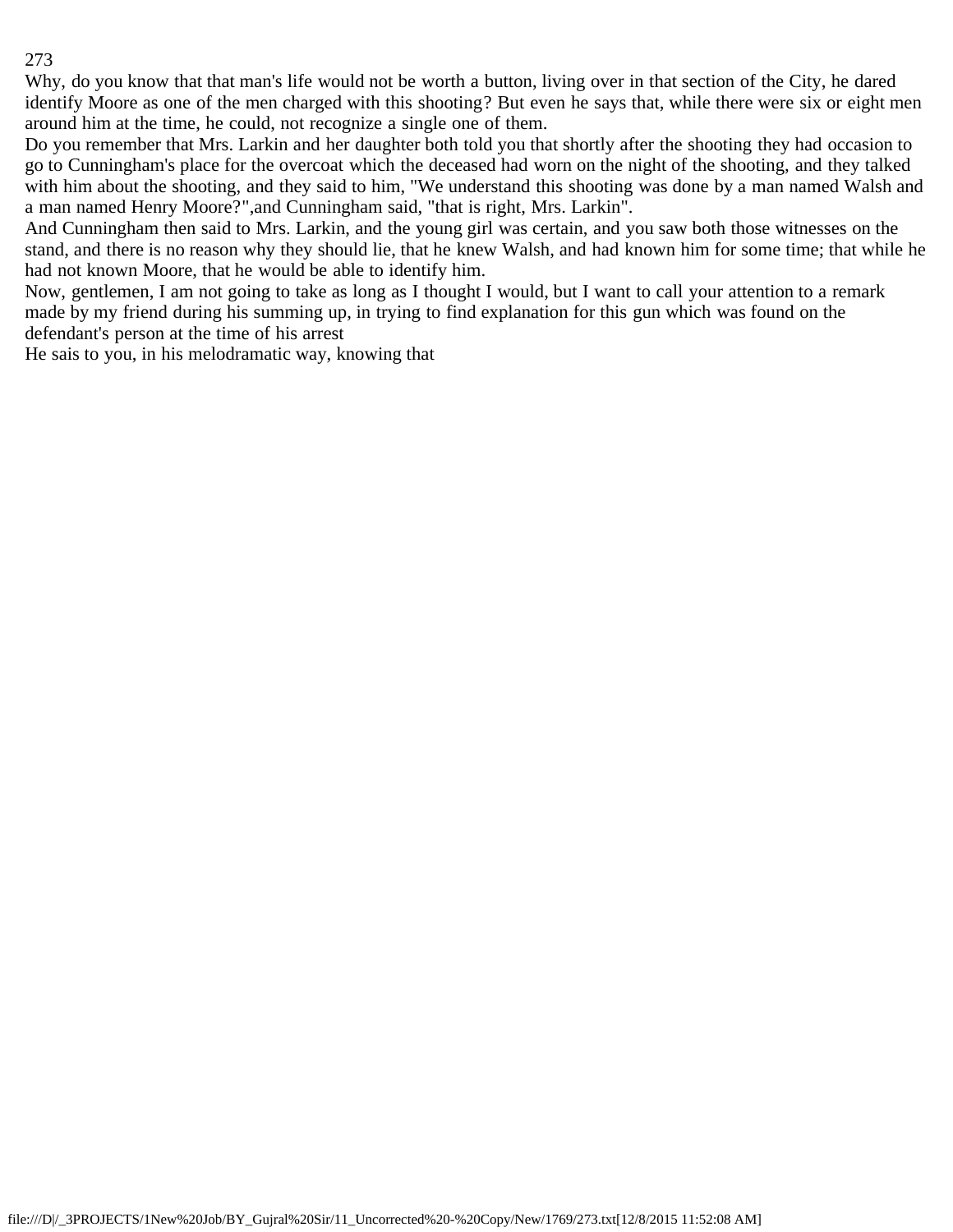the Larkins were after him --- listen to this carefully, please, gentlemen, because it has a very important bearing upon this case -- knowing that the Larkins were after him, those desperate Larkins, one of them in Sing Sing for robbery, one of them the desperate character that we see here -- you remember the young stock clerk he referred to -- oh, is it any wonder, says Mr. Harowitz, that this defendant had a gun?

And then, further, you remember this, Mr. Friend, don't you? "What would you have done under the circumstances, if the Larkins were trying to put this murder up to you, and if you knew the desperate character of the Larkins, wouldn't you be justified in fortifying yourself?

Now, let me read this to you again: "What would you have done under the circumstances, if the Larkins were trying murder up to you, and if you knew the desperate character of the Larkins, wouldn't you be justified in fortifying yourself?".

Now, in the very next breath the counsel said -- listen to this -- "If Henry Moore knew that he was wanted for the murder of Larkin, do you think for a moment that he would be seen with this gun in his pocket?".

Now, you can't blow hot and cold at the same time. If the second statement is true, gentlemen, that Henry Moore did not know he was wanted for murder, what reason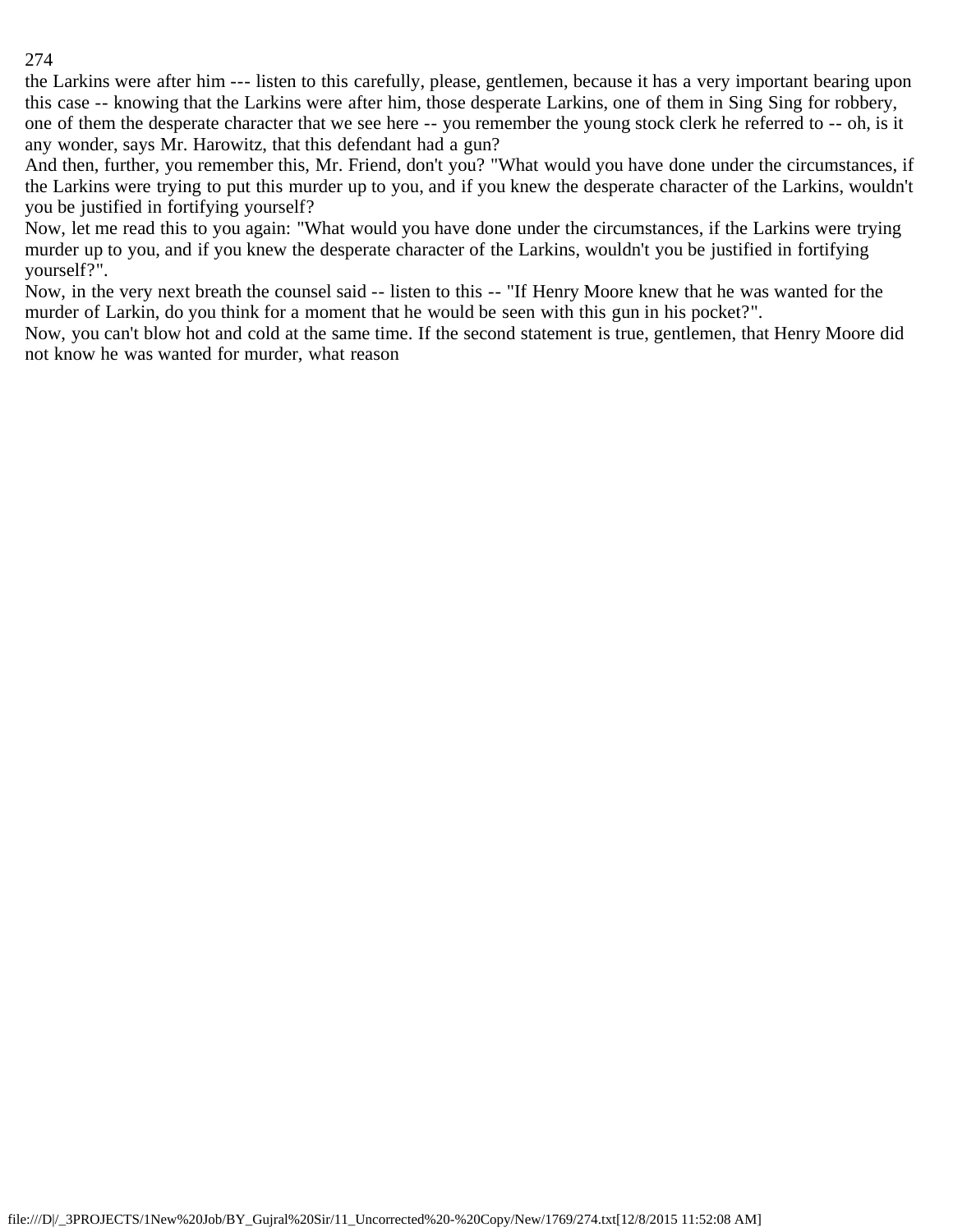was there for his fearing the Larkins? What reason, gentlemen, did he have for fearing the desperate Larkins other than the consciousness of his own guilt? Because you remember that every one of their witnesses told you that they had not heard that Moore was in any way connected with this case; until after his arrest.

You remember that, don't you? Can't you see it all, gentlemen? Isn't it all plain to you? Can't you read between the lines in this case?

There was murder committed in this town on the night of the 10th of December, deliberate, premeditated murder, and in coming to your conclusion in this case, bear in mind that the record is uncontradicted to the effect that Henry Moore Knew Edward Larkin, and that he was present in this dance hall on the night of the shooting.

But if there is a single man among you twelve men who will say that he conscientiously believes that Henry Moore had nothing to do with this shooting why, to that man I say, acquit him, acquit the defendant, because the State is not looking for victims, the State is not looking for blood. The State simply asks for justice. The State simply asks that its laws shall be enforced, and nothing else.

boat its laws shall be enforced, and nothing else.

It is part of the law of this State that no conviction shall be had for murder in its first degree unless there shall be proof of both premeditation and deliberat-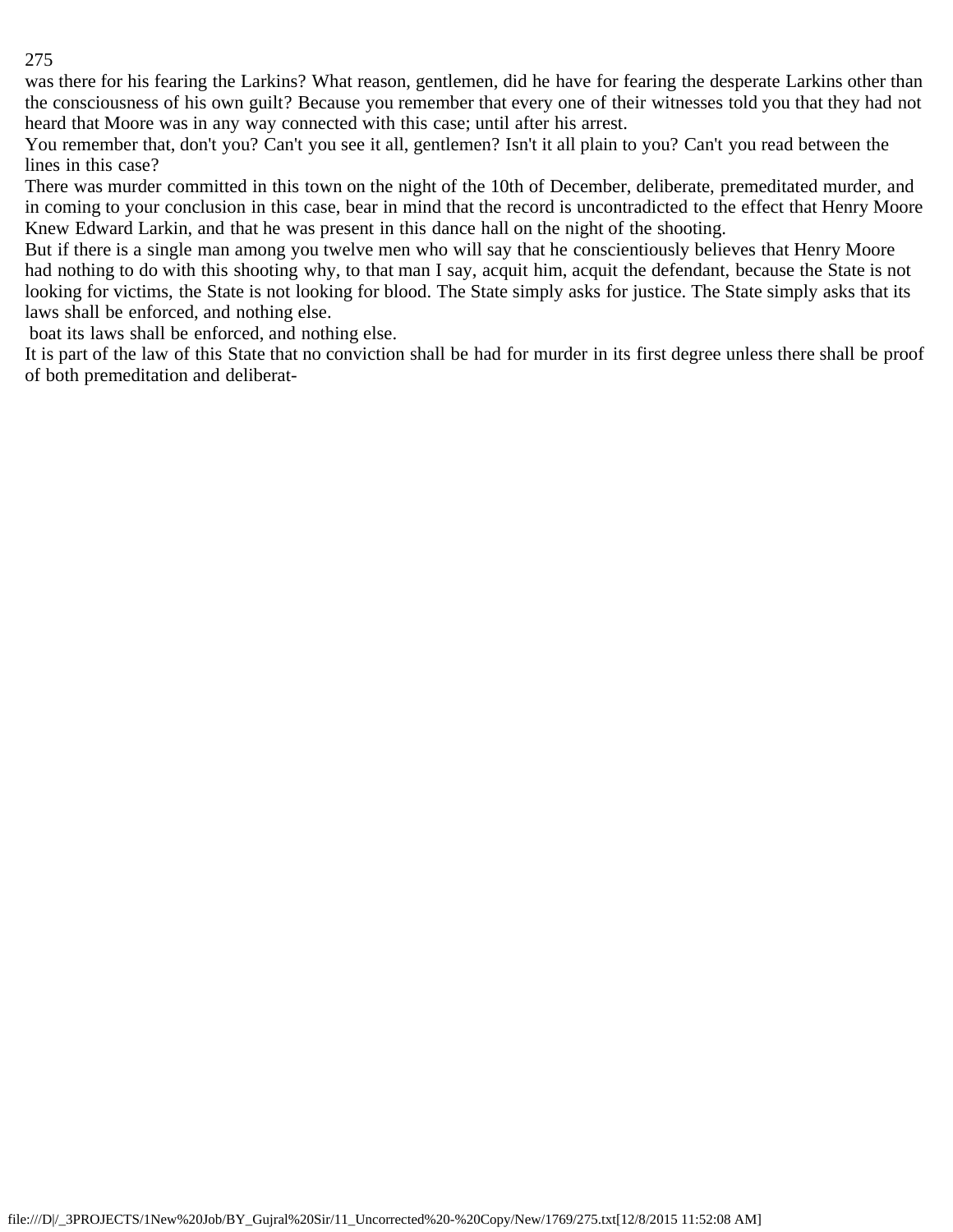ion. Now, I do not propose to encroach upon the prerogatives of the Court by attempting to define these words to you, but I am going to ask you gentlemen to listen carefully to the definitions of these two words when they are given to you by his Honor, and if, after listening to them and weighing carefully his words, and then only, if then you come to the conclusion that the evidence in this case of premeditation and deliberation is not sufficient, in that case, gentlemen, the State will be satisfied with a conviction of murder in its second degree.

I realize full well that a criminal trial, gentlemen, is a serious matter for a defendant who is on trial, but it is also a serious matter for the people of this community, the community in which you and I live, the community which you and I love and for which we demand respect in spite of everything, and when a man is charged with the commission of crime, and is brought to trial before a duly constituted court, and is proven to be guilty, and then a jury, representing the business intelligence of the community, says, "Oh, what do we care about the evidence in this case? He looks like a nice young fellow. We will let him go. He won't be apt to do it again", why, gentlemen, then the criminal law becomes impossible of enforcement.

We are trying our utmost to enforce the criminal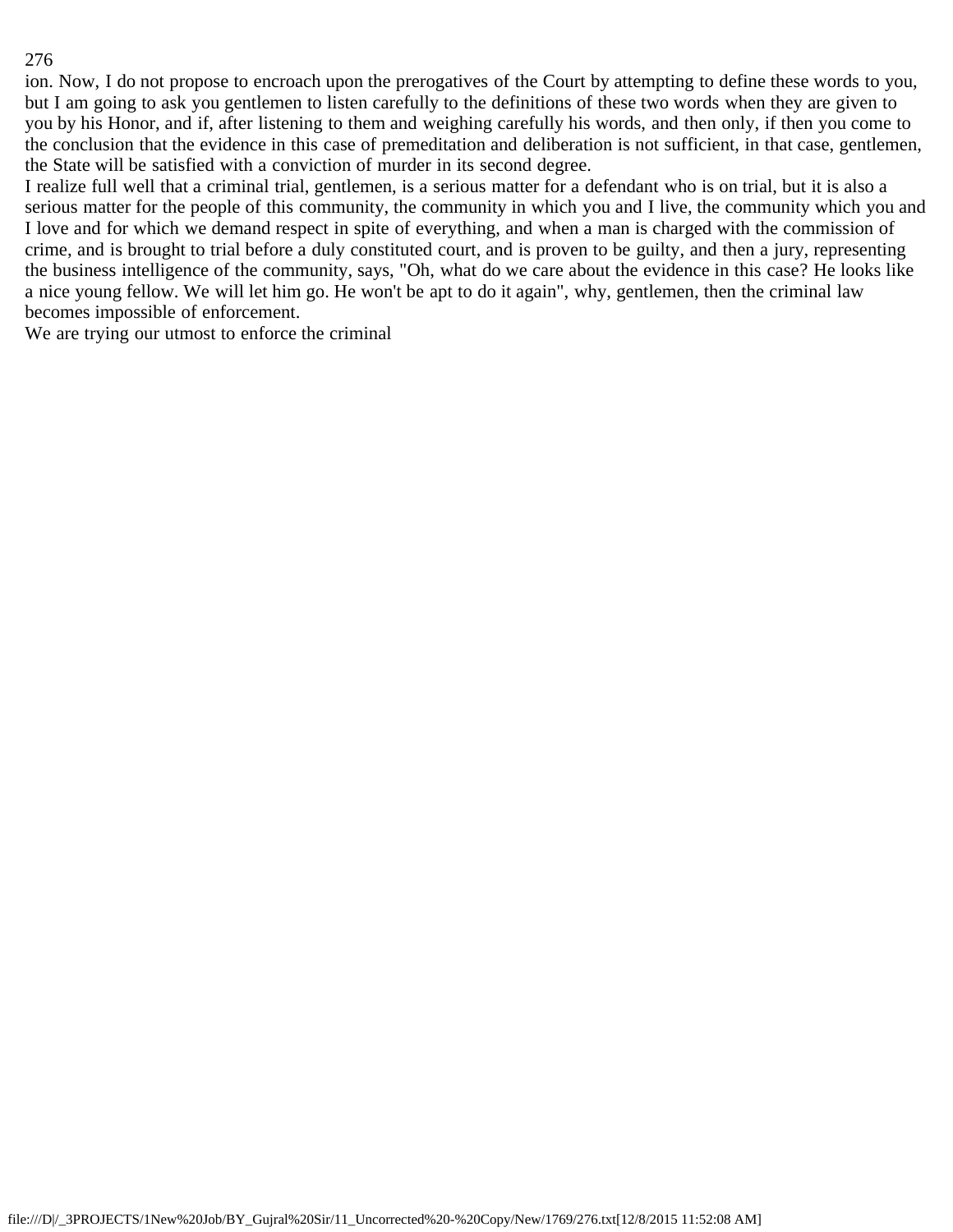law in this community. At times it is a very difficult task. We have to contend with perjury, with witnesses who refuse to testify, with others who even change their testimony; and it becomes necessary, gentlemen, for jurors to use their good business judgment, their good common sense, in determining the motives which actuate witnesses in giving the testimony which they do.

Gentlemen of the jury, Mr. Foreman and every one of you gentlemen, without your assistance can't do nothing. Will you help us enforce the law? That is all that we ask of you.

On the evidence in this case, I contend, just as seriously as I can, the State is entitled to the conviction of Henry Moore, and we ask that of you twelve men.

THE COURT: Now, if anyone wishes to leave the room, they may have opportunity of doing so now, because during the charge of the Court I shall not permit passing in and out. All who wish to leave the room take advantage f this lull and recess to do so.

----------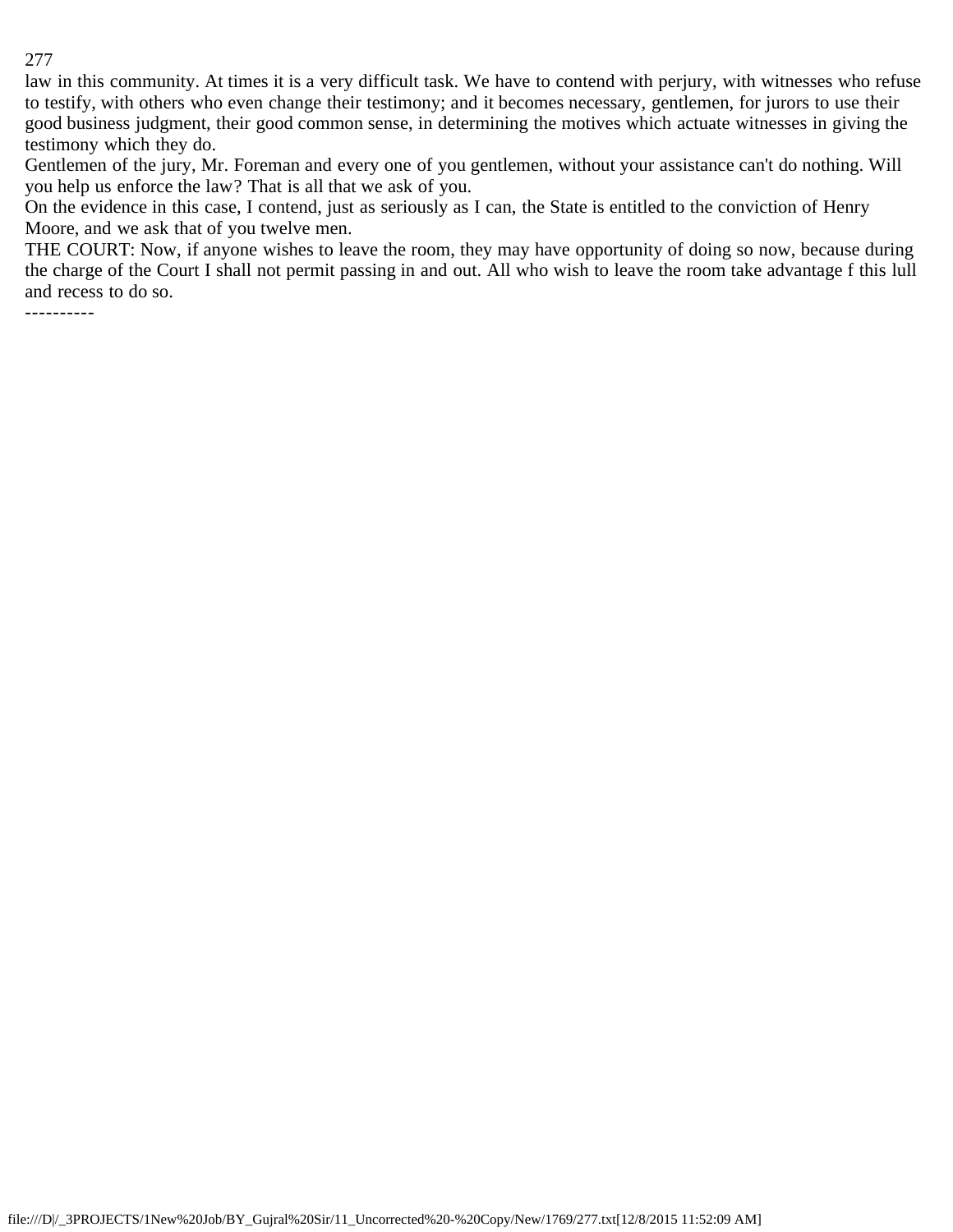# 278 THE COURT'S CHARGE FOSTER, J.:

Now, gentlemen, your work is nearly at an end. You have heard the evidence in the case. A Jury trial, in some way, resembles the Court of public opinion. You gentlemen, selected as you are by law from different callings, different walks, different stations in life, each with a different experience, may be said to fairly represent the common sense of the entire community.

It is the duty of The People, who are represented by the District Attorney, to lay before you all the evidence they can get which tends to prove the guilt of the defendant of this charge made against him by the Grand Jury.

Then the opportunity is given to the defendant's Counsel to disprove it, with such evidence as he can produce, tending to answer The People's evidence and to disprove the charge made; and you gentlemen are to weigh it up in the balance, and say whether, beyond any reasonable doubt, the defendant's guilt has been proven.

So jealous is the law of the rights of those accused of crime that it provides that no one shall be convicted unless beyond any reasonable doubt the evidence proves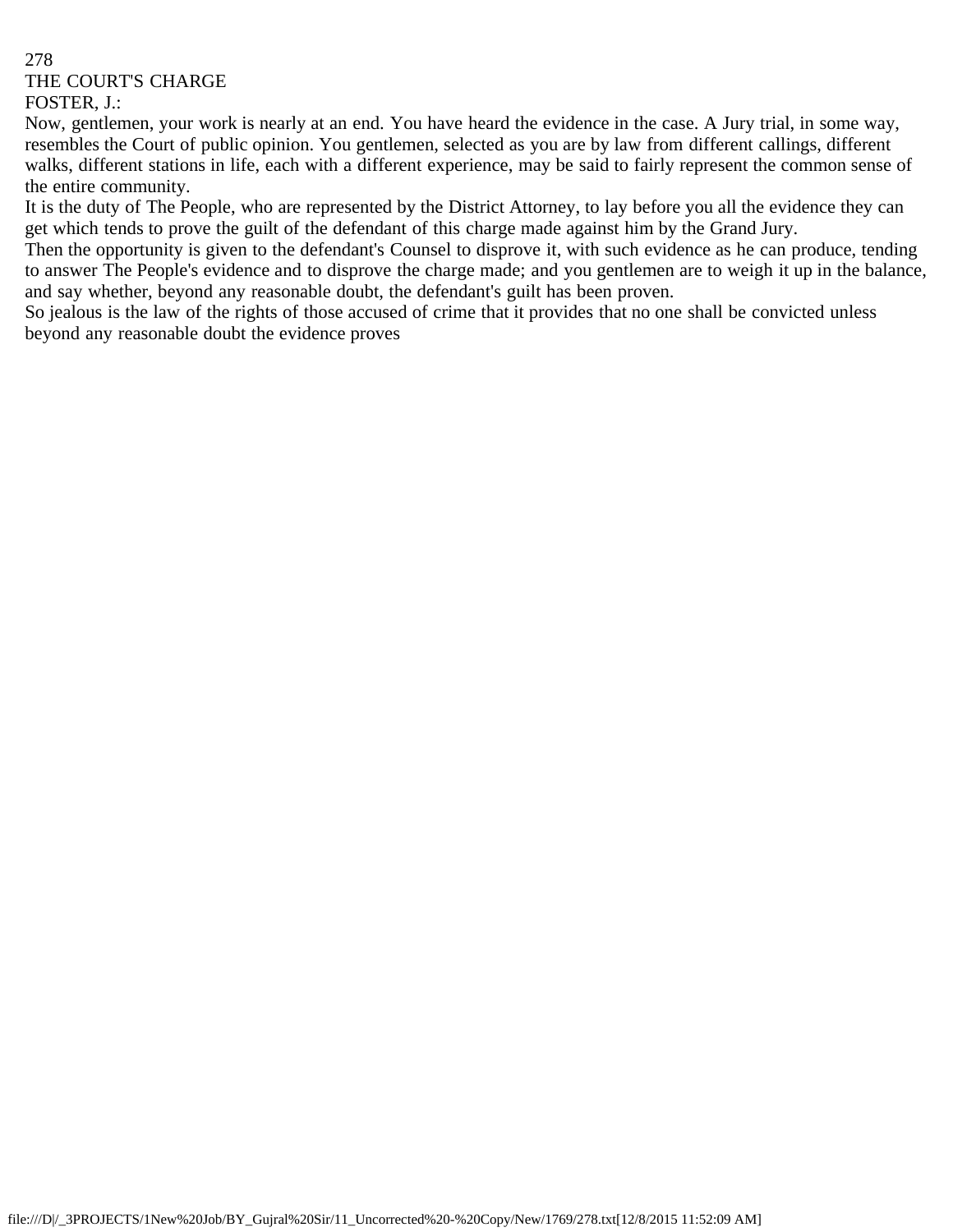the guilt. So that, if you entertain any reasonable doubt on any question of fact, you will determine that reasonable doubt in favor of the defendant.

The term "reasonable doubt" in Court has precisely the meaning that it has in the world outside.

All that is expected of you twelve men is that you will weigh the evidence, and then honestly decide this case, with the same care, the same just, fair-minded decision that you give to the weighty and important affairs that, confront you in your daily life. If you do that, gentlemen, you are doing your full duty to The People on the one hand and the defendant on the other.

With the consequences of your verdict, you are not in any respect concerned. Remember that. You are not here to say whether this boy ought to go to State prison, or whether this boy ought to go to Elmira, or whether this boy ought to go to the electric chair, or whether this boy ought to go free, or whether this boy ought to be branded and placed on parole. None of these matters concern you in the least. I am not responsible for them. The district Attorney is not responsible for those matters. The law determines the course which shall be taken; not you gentlemen. You are here to determine the questions of fact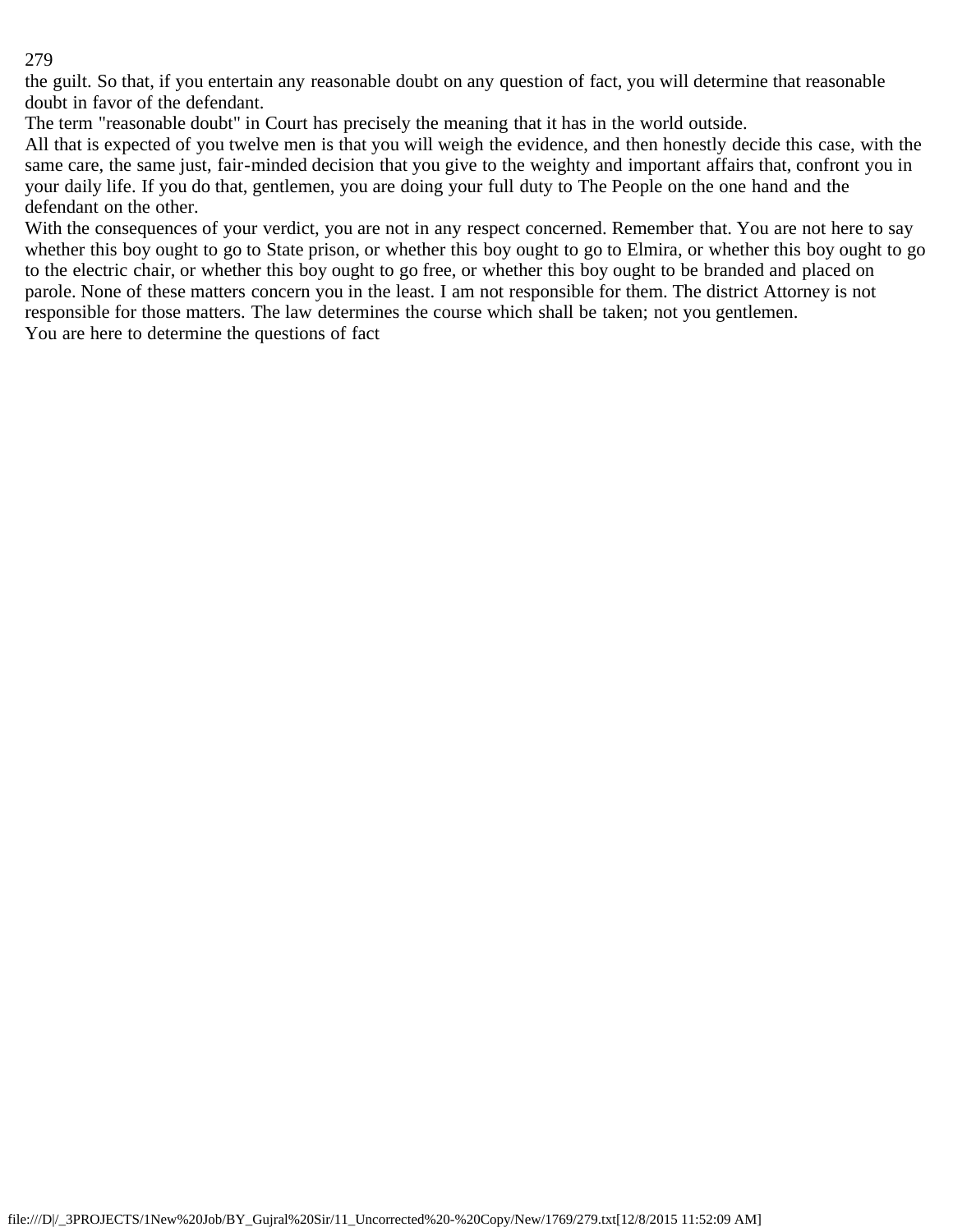involved in this case, and from those question of fact to determine the one supreme question of fact, and that is, does the evidence prove the defendant's guilt? And you violate your oath, gentlemen, if any other consideration enters into your minds.

You will recall that yon and each of you took an oath when you went into the Jury box a true verdict to find in accordance with the evidence. You remember that. Now, do that and you will do your full duty.

Sometimes I find that jurors feel that they are called upon to do justice, that they are called upon to determine a question of punishment, that they are called upon to do various things that the law does not call upon them to do at all. Now, the one question is to determine honestly and in accordance with the evidence the question whether the defendant's guilt has been proved.

It is obvious, isn't it, that if it is your duty to determine whether or not the evidence proves the defendant's guilt of the crime of murder, you must first of all know what acts the law says constitute murder ?

Therefore, I am going to tell you in a moment the legal definition, and show you how we safeguard that in the interest of The People on the one hand and the defendant, on the other.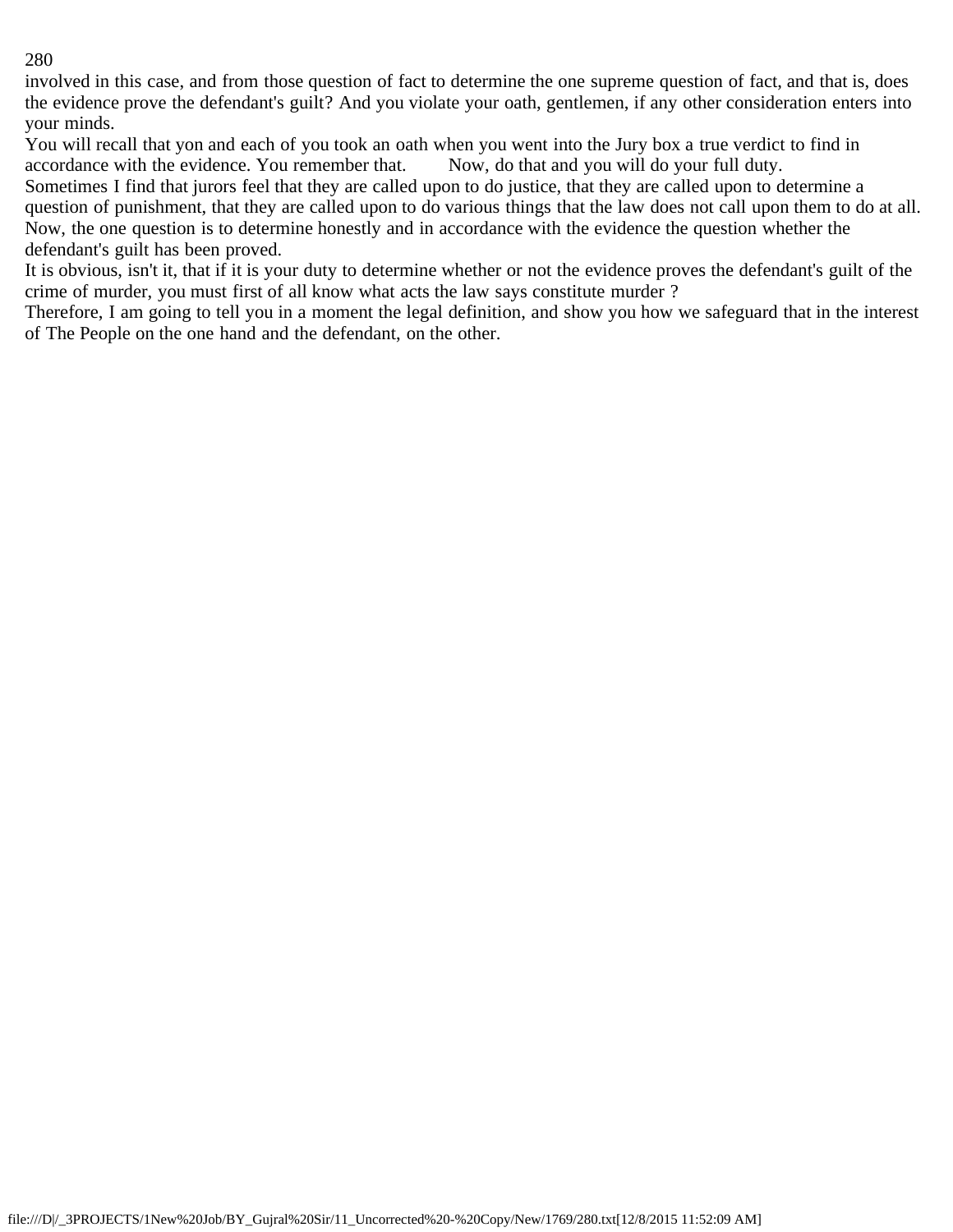It is within your discretion solely to determine the truth. You have heard the witnesses; you have seen the, witnesses; you know the surrounding circumstances of each witness's testimony; so that you are in a position to determine how much of credibility you shall give to the testimony of each and every witness.

You know, in our experience with men, that some men have greater powers of observation than others; that some men possess greater powers of memory; that some men are more fluent in speech than others, and can, therefore, more exactly describe that which is in their minds; and you know that some men wholly fail in that respect, and, however clear the image in their own mind may be, by reason of their weakness of memory, or verbosity of vocabulary, or wish not to tell the truth, they fail to reproduce the impression which the truth has made upon their own minds; and it is necessary for you gentlemen to consider that when you weigh the testimony.

You know, I think every one of you knows, I know it, and I have it borne in upon me fifty times a day in the matter of discussion of politics, that the wish is father to the thought, and the man who comes to you and tells you what is going to happen is, nine times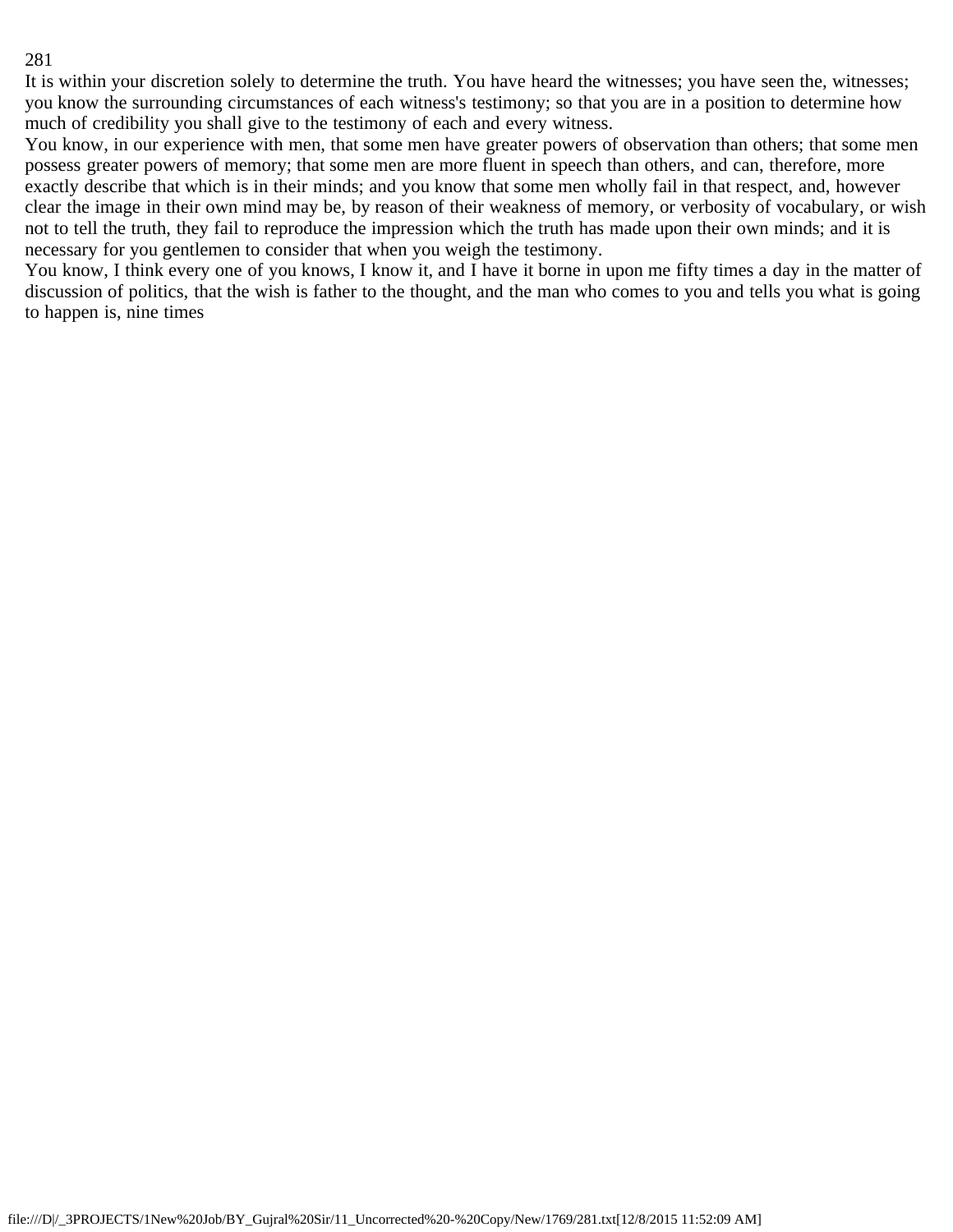out of ten, biased in giving his testimony by his wish. The man who wishes the success of the Republican ticket predicts its success, and asserts those facts which are favorable to that ticket. And vice versa.

So it is with witnesses. Witnesses of ten times are interested. They often times have a feeling of friendship or of hostility, and that biases and colors,

though not always dishonestly, the testimony which they gine; and it is for you gentlemen to recognize that motive, and to make the proper allowance for it. That is what I call using your own common sense; and the law expects you to do that, gentlemen.

As the case has been so recently tried and so fully summed-up, I shall not refer to the facts of the case. It is plain and simple.

Did this defendant do the shooting? Did this defendant do the killing? If so, did that killing amount to murder? Those are the questions for you to determine.

This case is one of homicide. Homicide is divided into murder and manslaughter.

I take it there is no defense of excusable or justifiable homicide here? The defense is one of denial, is it not? MR. HAROWITZ: Denial, and an alibi.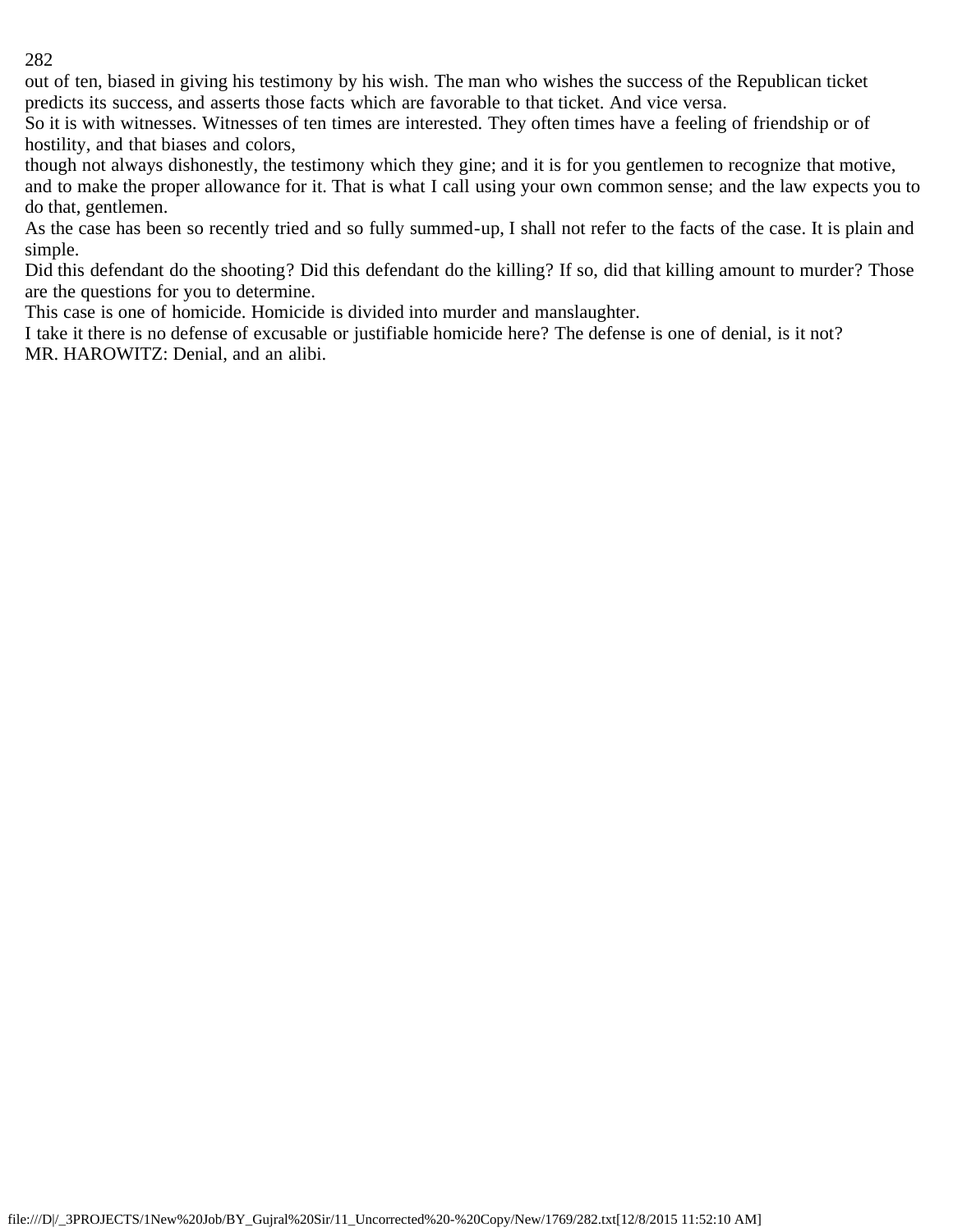THE COURT: Well, denial, and under denial there comes an alibi.

Now, gentlemen, taking up, first of all, the charge against the defendant, and not the defense, you have, I repeat, two charges, murder and manslaughter and the primal distinction between the two is that of intent to kill, or design to kill. If I intend to kill you, and do kill you, Mr. Foreman, I would then commit the crime of murder, because I designed and intended to kill.

If I killed you accidentally, or killed you without any intention to kill you, but in a wrongful way, I would be guilty of manslaughter.

I am going to elaborate these distinctions in a moment, so follow me, and do not permit what I am now saying to control your understanding of the case. I only want to bring to your attention at this time that the primal distinction between murder and manslaughter is that murder is committed with a design to kill, and in manslaughter there is no such design.

First of all, you are called upon to determine whether the defendant, at the time and place charged, killed the deceased. If he did, then determine whether the case is one of murder in it is first degree.

The killing of a human being, unless it is excusable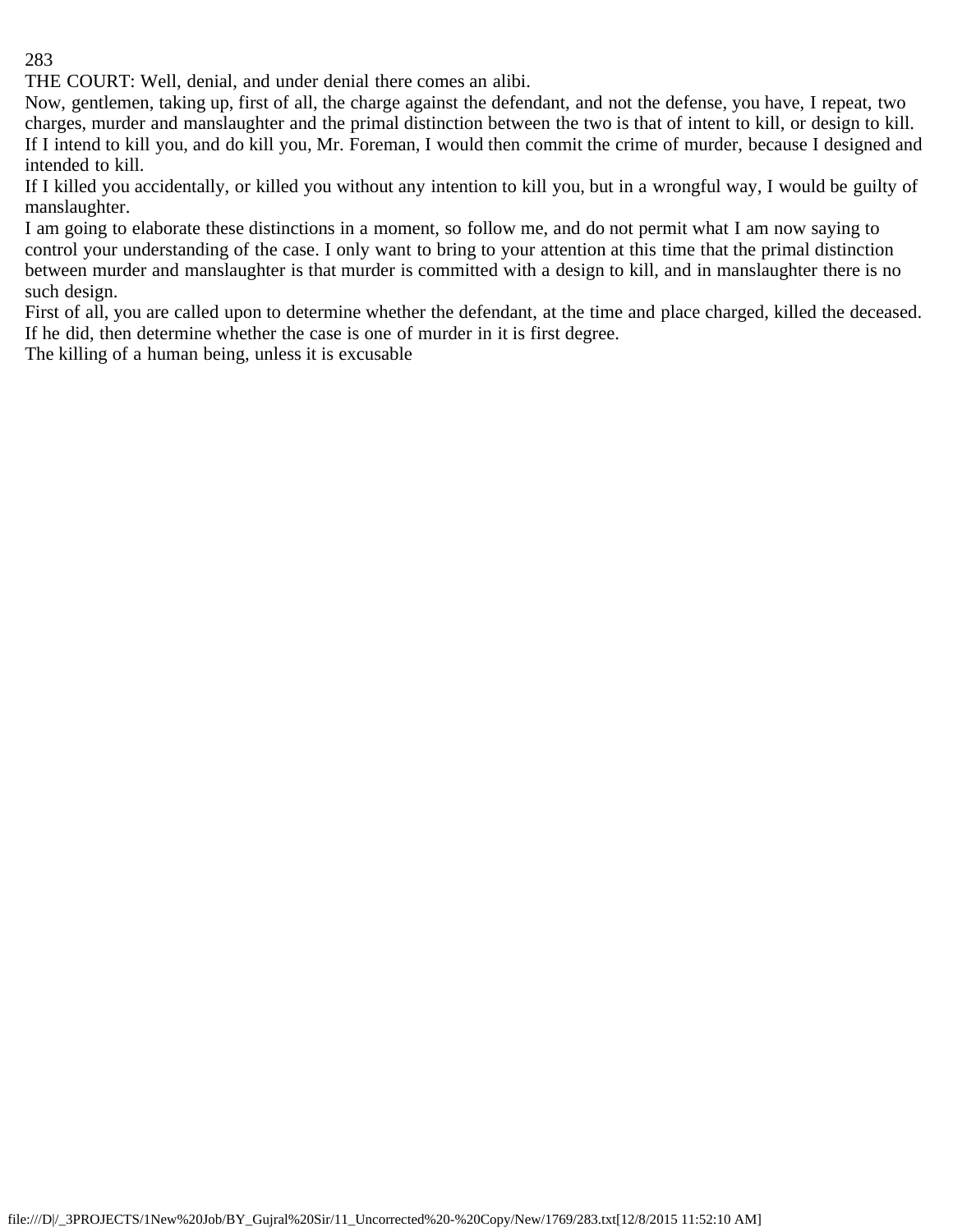or justifiable, is murder in its first decree when committed from a deliberate and premeditated design to effect the death of the person killed or of another.

Somebody killed the deceased with a pistol shot wound. I take it there is no dispute about that. Was it this defendant? If one takes a pistol, aims it, when it is loaded, pulls the trigger and shoots and kills, isn't it fair and reasonable to infer that the one who so drew the pistol, aimed it, then, with the operation of the mind pulled the trigger and killed, intended to kill? That is applying common sense to the true facts, is it not?

It is for you to say, from the facts of the case, whether the one who did discharge a pistol and did kill the deceased, first of all, was the defendant, and, if it was the defendant, then did the defendant kill a human being from a deliberate and premeditated design to effect hid death, or the death of another? If he did, he is guilty of murder in its first degree. Now, probably the best definition of murder in its first degree under our present law will be found in the opinions of Leighton against The People and in The People against Majone.

In the first case, Judge Danforth said: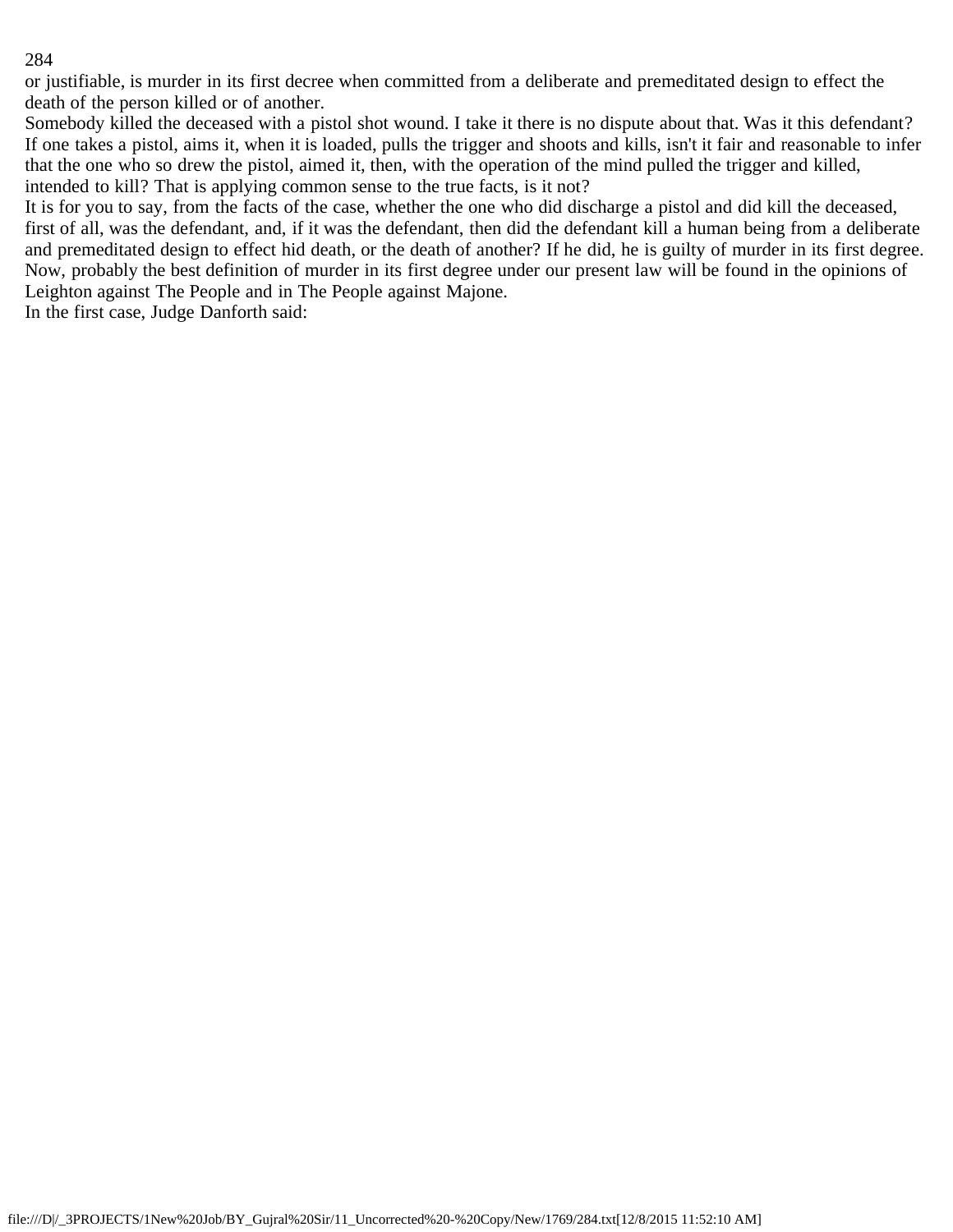"If the killing is not the instant effect of "impulse, if there is hesitation or doubt to overcome, "a choice made as the result of thought, however short "the struggle between the intention and the act, it is "sufficient to characterize the crime as deliberate and "premeditated murder."

In the second, Judge Earl wrote:

"Under the Statute, there must be not only an "intention to kill, but there must also be a deliberate "and premeditated design to kill. Such design must "precede the killing by some appreciable space of time. "But the time need not be long. It must be sufficient "for some reflection and consideration upon the matter, "for a choice to kill or not to kill, and for the "formation of a definite purpose to kill, and, when the "time is sufficient for this, it matters not how brief "it is. The human mind acts with celerity, which "it is sometimes impossible to measure, and whether a "deliberate and premeditated design to kill was formed "must be determined from all the circumstances of the "case."

Now, do you believe that the person who fired this shot, who drew the pistol, who aimed the pistol, who then, from his own mind, telegraphed to the tip of his finger to pull that trigger, did it unconsciously, or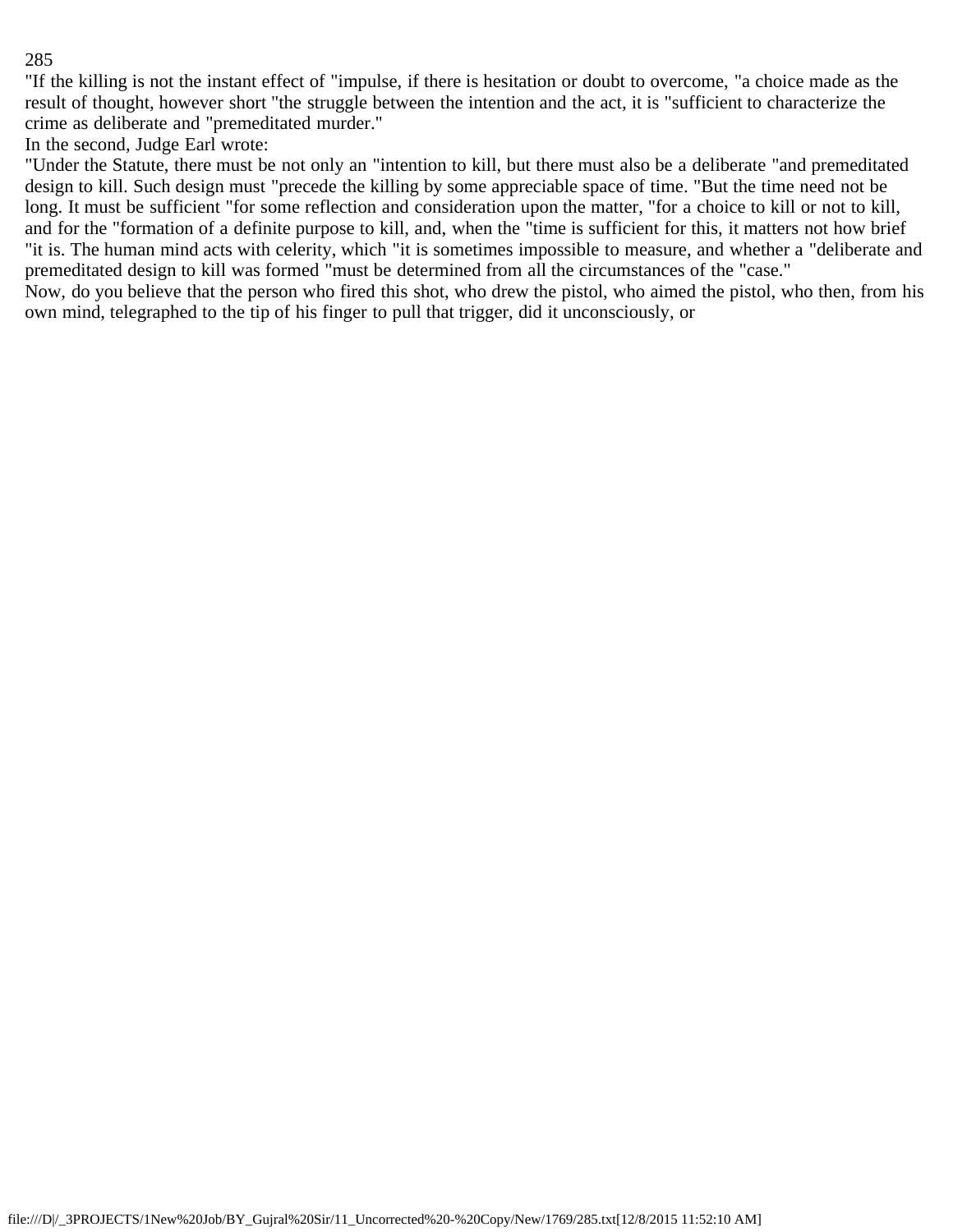do you believe that he did it with a design premeditated and deliberated, from a choice to kill or not to kill? If you believe that, then, gentlemen, I have read you the law as laid down by the Court of Appeals, and it is for you to say whether those acts and those facts constitute murder in its first degree.

If not murder in its first degree, it may be murder in its second degree.

Now, the distinction between murder in its first and its second degrees is dependent upon whether or not the design was premeditated and deliberated.

If there was a design to kill, but without deliberation and premeditation, there was murder in its second degree; and if there was no design the crime was, if crime there was, manslaughter in its first degree, for homicide is manslaughter in its first degree when committed without a design to effect death, in the heat of passion, but in a cruel and unusual manner, or by means of a dangerous weapon.

The defendant denies that he did shoot the deceased, and asserts that at the time and place in question he was elsewhere. He offers evidence tending to prove what in law is termed an alibi.

Now, it is obvious, isn't it, that if the defendant was not there at all he could not have fired the shot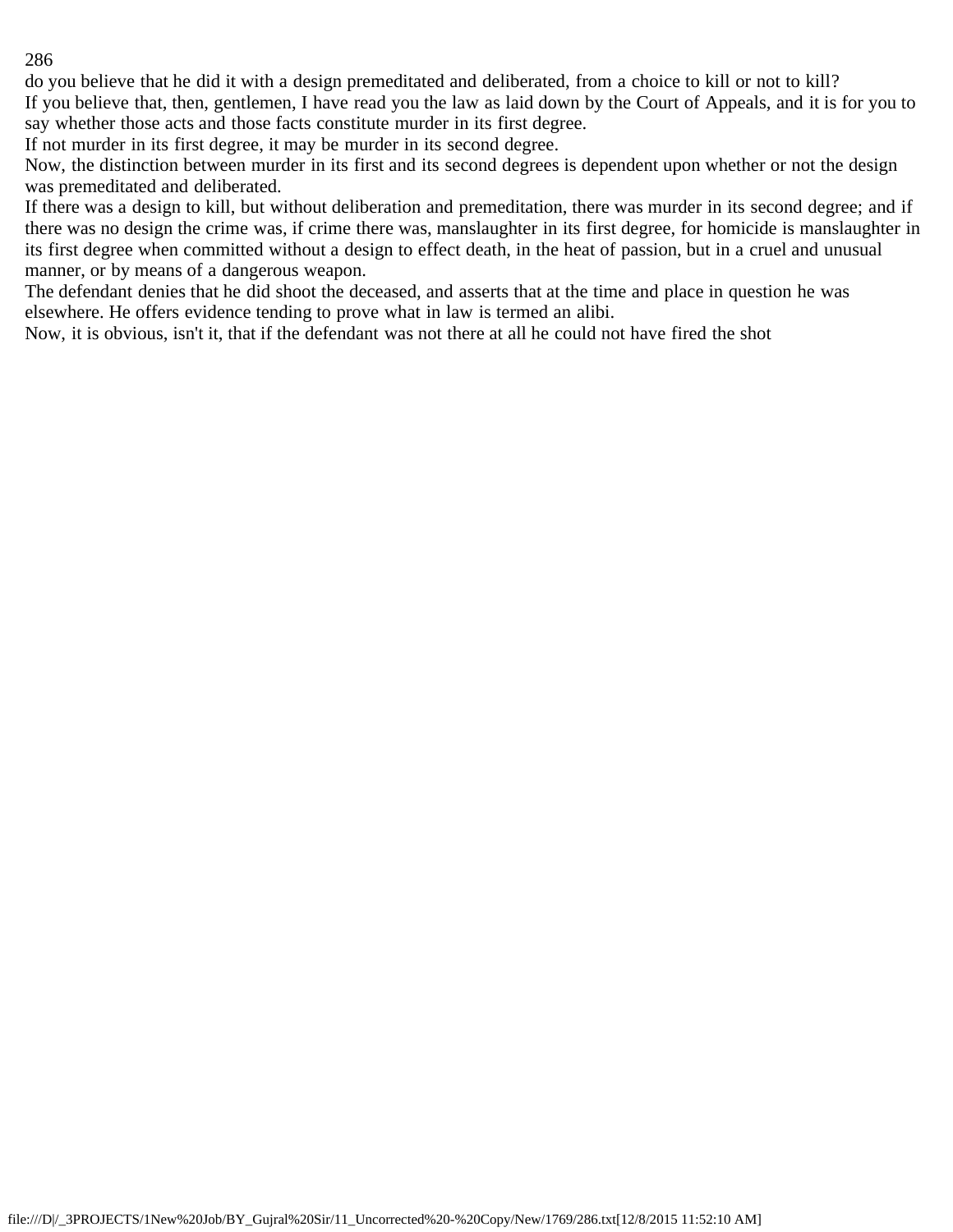in question, and could not have killed the deceased? And if he was not present at the time, and if he did not fire the shot, there is only one thing to do, and that is to acquit him.

Now, gentlemen, in a brief and homely way, but, I hope, in a very easily-

understood way, I have brought to your attention the law that applies to this case.

Take the evidence, use your own good common sense, and determine it. Say, under oath, whether the evidence proves beyond any reasonable doubt the guilt of the defendant. If it does, convict, and if it does not, acquit him.

MR. HAROWITZ: I ask your Honor to charge the Jury that an indictment in a criminal case is a mere charge, and does not presume anything against the defendant.

THE COURT: I have already said it. I repeat it.

MR. HAROWITZ: I ask your Honor to charge the Jury that the burden of proof throughout the entire case is upon the prosecution.

THE COURT: Well, yes, if you want that.

MR. HAROWITZ: And that the defendant is at no time called upon to prove his innocence.

THE COURT: Well, haven't I said all that already? I told them it was the duty of The People to prove his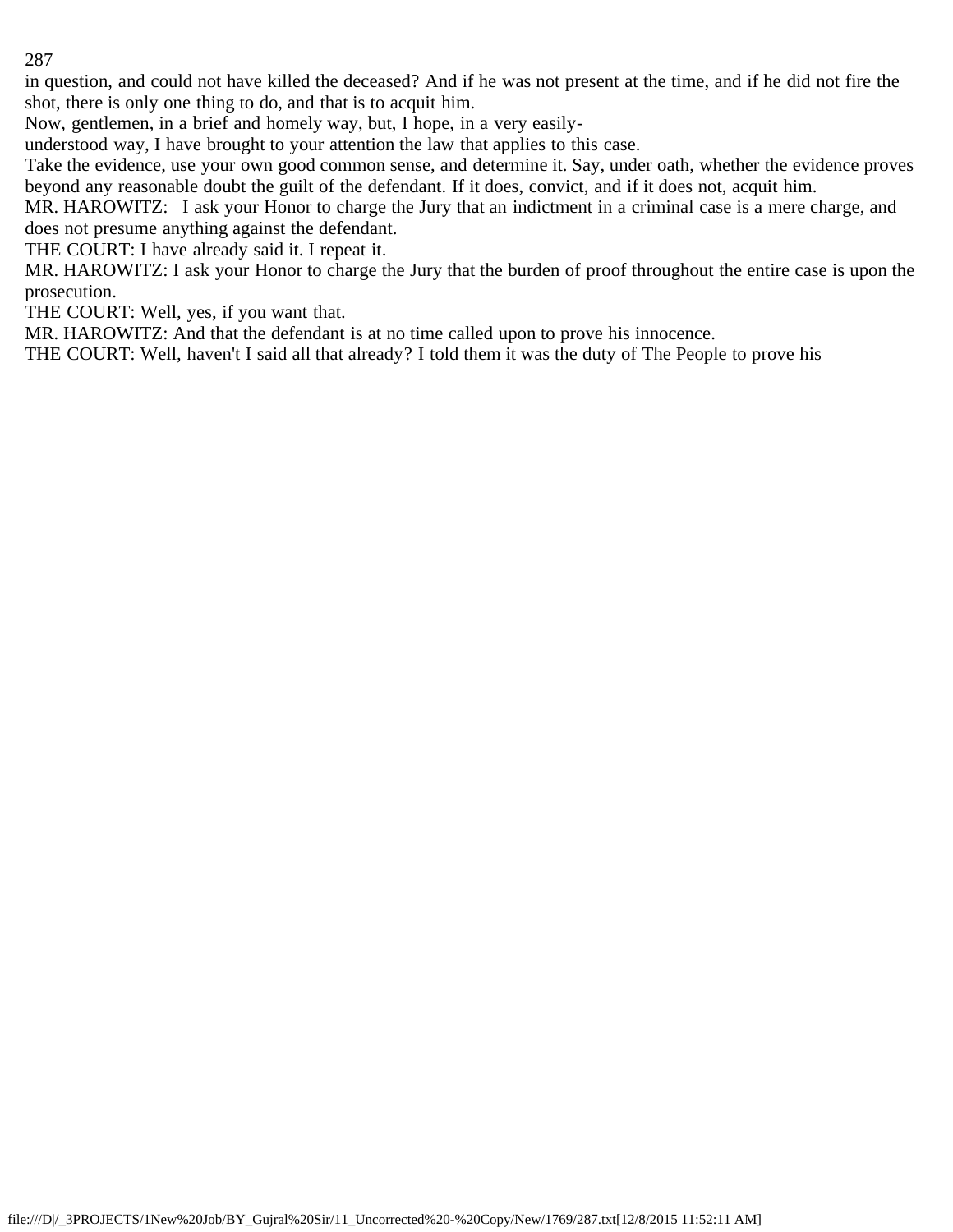guilt and prove it beyond a reasonable doubt. Isn't that sufficient?

MR. HAROWITZ: I ask your Honor to charge the Jury as I read it.

THE COURT: Yes.

MR. HAROWITZ: I ask your Honor to charge the Jury that if the Jury believe a witness wilfully lied as to any material fact, that they have a right to disregard his entire testimony.

MR. WASSERVOGEL: That applies to the witnesses on both sides, your Honor?

THE COURT: That is a statement, gentlemen, of the civil law, not of the criminal law. You gentlemen, if you find reason to reject testimony, may reject it; you may believe what you think worthy of belief, and reject that which you think unworthy of belief. Such is the law.

MR. HAROWITZ: I ask your Honor to charge the Jury that in considering the testimony of Eddie Larkin, the witness for the prosecution, the Jury have a right to consider that he was a brother of the deceased.

THE COURT: Well, gentlemen, whatever is in evidence you have the right to consider, and that applies to every witness.

MR. HAROWITZ: I as your Honor to charge the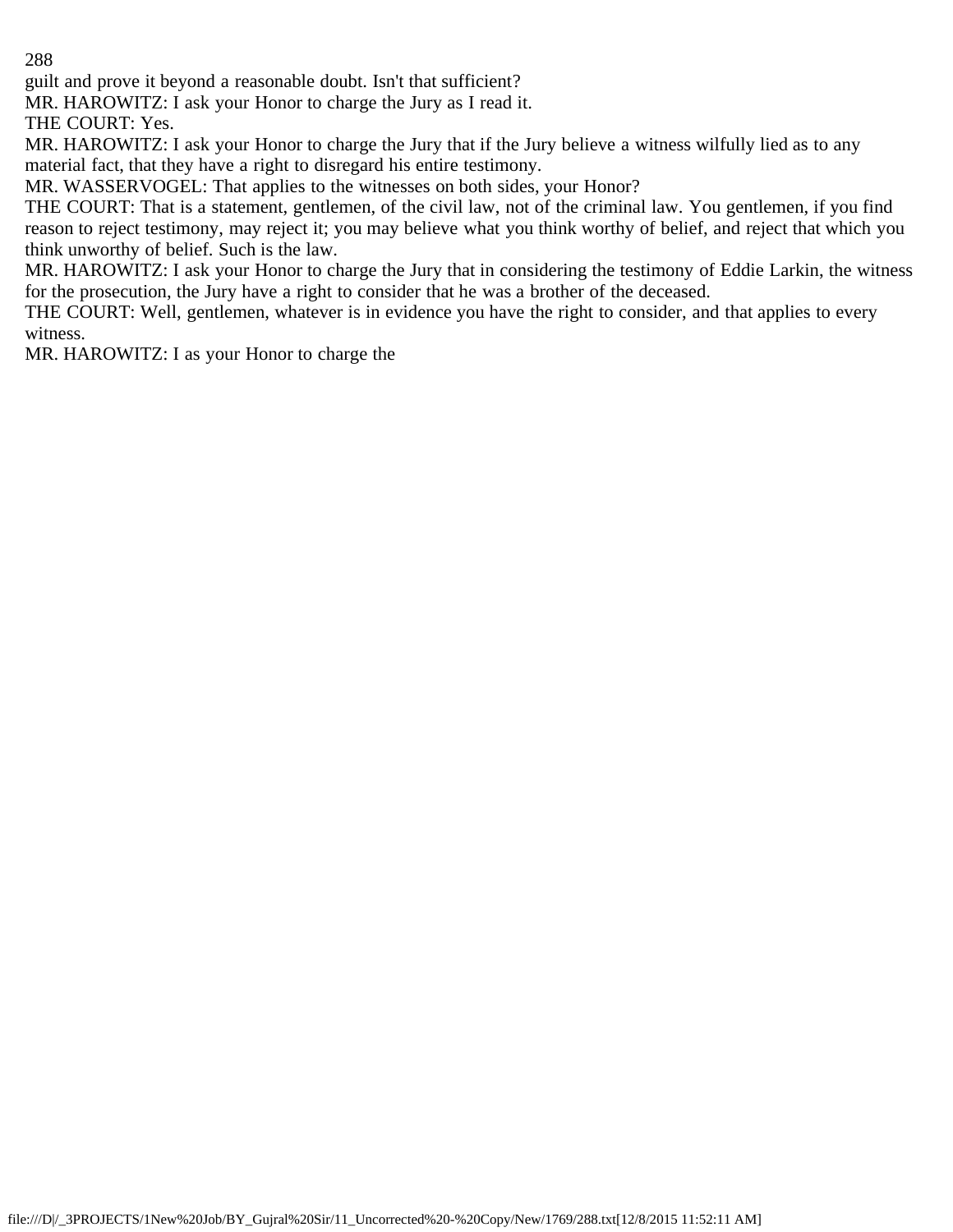Jury that on| the quest ion of intent, covering murder in the first and murder in the second degree, as to whether the defendant had an intent to kill, the Jury have a right, and it is proper for the Jury to consider in connection with the guilt or innocence of the defendant, what motive he may have had to kill the deceased.

THE COURT: Oh, yes, you will consider all the evidence, gentlemen.

MR. HAROWITZ: I ask your Honor to charge the Jury that if the Jury find that the pistol found on the defendant at the time of his arrest, a year and nine months after the alleged commission of the crime, was not the pistol used in the killing of Joe Madden, or if they have a reasonable doubt as to whether it was the pistol used, they must disregard it entirely in connection with the guilt or innocence of this defendant in this case. THE COURT: Yes.

MR. HAROWITZ: I ask your Honor to further charge the Jury that the pistol was only introduced for the purpose of showing or proving to the Jury that it was used in the killing of Joe Madden, but not for the purpose of proving that, because the defendant had a pistol in his possession at the time of his arrest, on July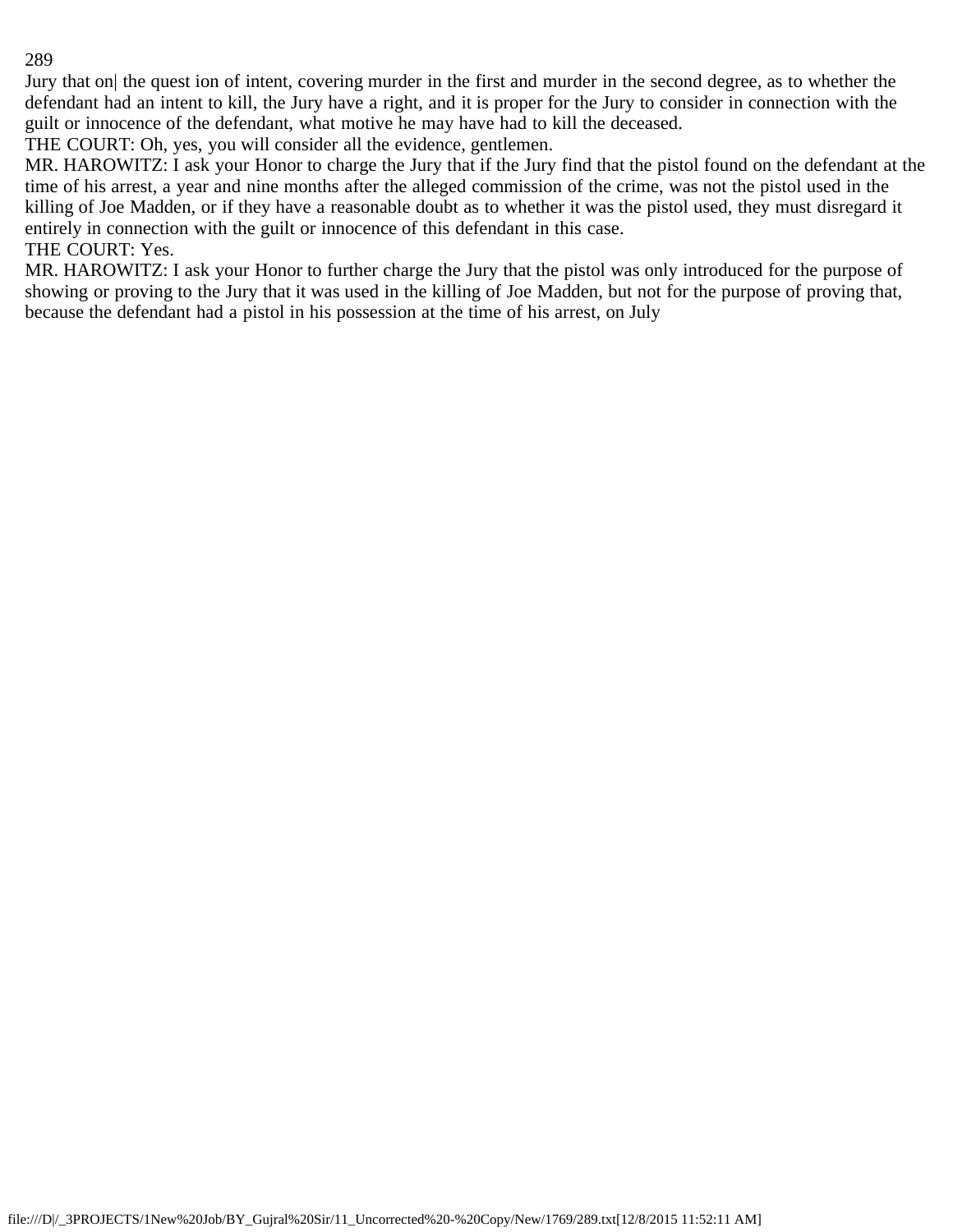31st, 1913, that he must have been connected with the killing of Joe Madden on December 10th, 1911.

THE COURT: I so charge, as requested.

MR. HAROWITZ: I ask your Honor to further charge that the Jury have no right to consider the fact that the defendant committed a crime in July, 1913, by having in his possession a pistol without a license, as bearing on his guilt or innocence of the crime charged against him in this indictment.

THE COURT: I so charge.

MR. HAROWITZ: I ask your Honor to further charge that if the Jury have a reasonable doubt as to whether the deceased died as a result of a bullet wound received at the hands of the defendant, they must acquit. THE COURT: Yes.

MR. HAROWITZ: I ask your Honor to further charge that before the Jury can convict this defendant they must find that Joseph Madden died as a result of a bullet wound fired by the defendant.

THE COURT: Yes.

MR. HAROWITZ: I ask your Honor to further charge that the fact that the defendant did not testify as a witness in his own behalf is no presumption against him.

THE COURT: Yes.

MR. HAROWITZ: 1 ask your Honor to further charge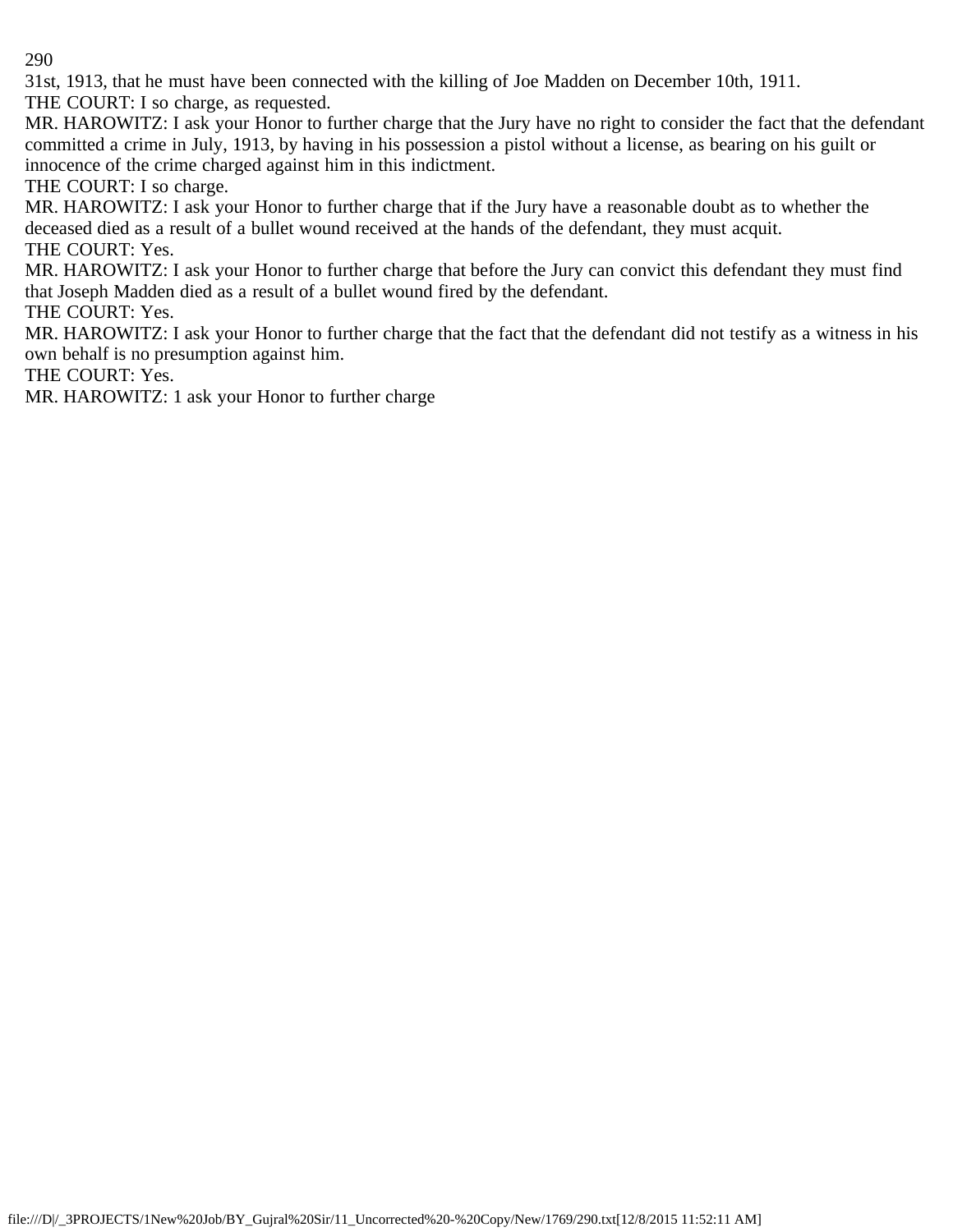that if the Jury entertain a reasonable doubt as to whether the defendant's alibi has been clearly proven, they must acquit him.

THE COURT: Give the defendant the benefit of that reasonable doubt.

MR. HAROWITZ: I ask your Honor to charge it in the language I requested.

THE COURT: Read that again. Perhaps I did not correctly hear it.

MR. HAROWITZ: May the Stenographer read it?

THE COURT: No, you have got it there. You read it.

MR. HAROWITZ: I did not read it as I have it here. I ask your Honor to charge that if the Jury entertain a reasonable doubt as to whether the defendant has clearly established his alibi they must acquit.

THE COURT: If you entertain a reasonable doubt as to whether or not the defendant was there, gentlemen, a reasonable doubt, give the defendant the benefit of that reasonable doubt. That is all there is to it. You are to resolve all reasonable doubts in favor of the defendant. That is the duty of the defendant, when he claims he was somewhere else, to prove that he was somewhere else. Now, whatever reasonable doubt arises in the proof of that, or any other question, will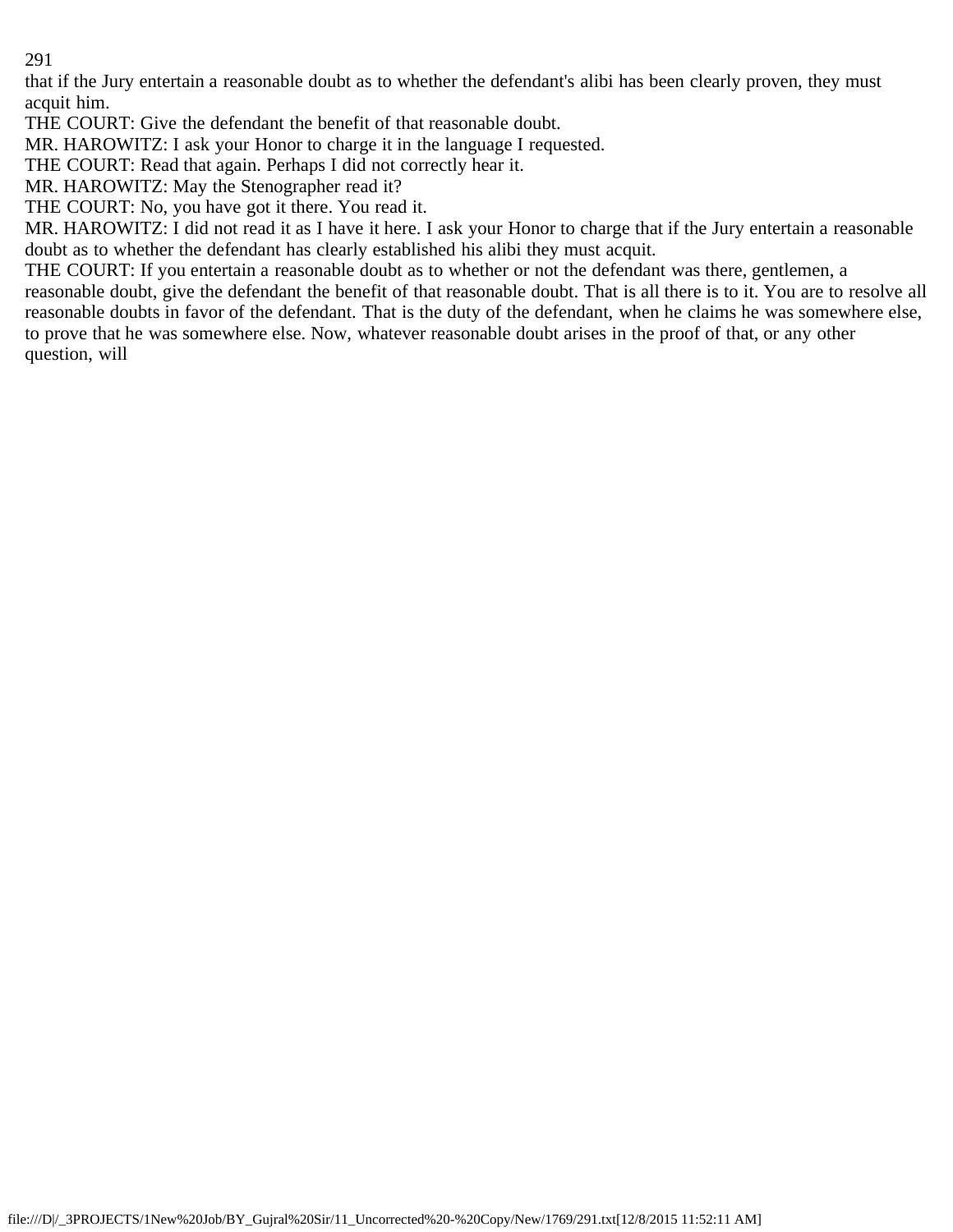be resolved in favor of the defendant.

MR. HAROWITZ: I ask your Honor to further charge that where the District Attorney has a witness under subpoena, such as is in evidence here, that one Gardner was subpoenaed by the District Attorney, and not called, that the Jury have a right to presume that that witness's testimony would be damaging to The People's case.

MR. WASSERVOGEL: There is absolutely no proof of that.

THE COURT: I don't know of any proof which justifies any such charge. I don't know of any such proof. If there is such proof, you may bring just my attention.

MR. HAROWITZ: I respectfully except.

THE COURT: Now, gentlemen, you may retire.

(The Jury then retired, at 11:30 A. M.)

(The Jury returned to the Court room at 12:18 P. M.)

(The Clerk calls the roll of Jurors.)

THE CLERK OF THE COURT: Gentlemen of the Jury, have you agreed upon a verdict?

THE FOREMAN OF THE JURY: We have.

THE CLERK OF THE COURT: The Jury will please rise. The defendant will rise, Jurora, look upon the defendant. Defendant, look upon the Jurors. How say you, gentlemen of the Jury? Do you find the de-